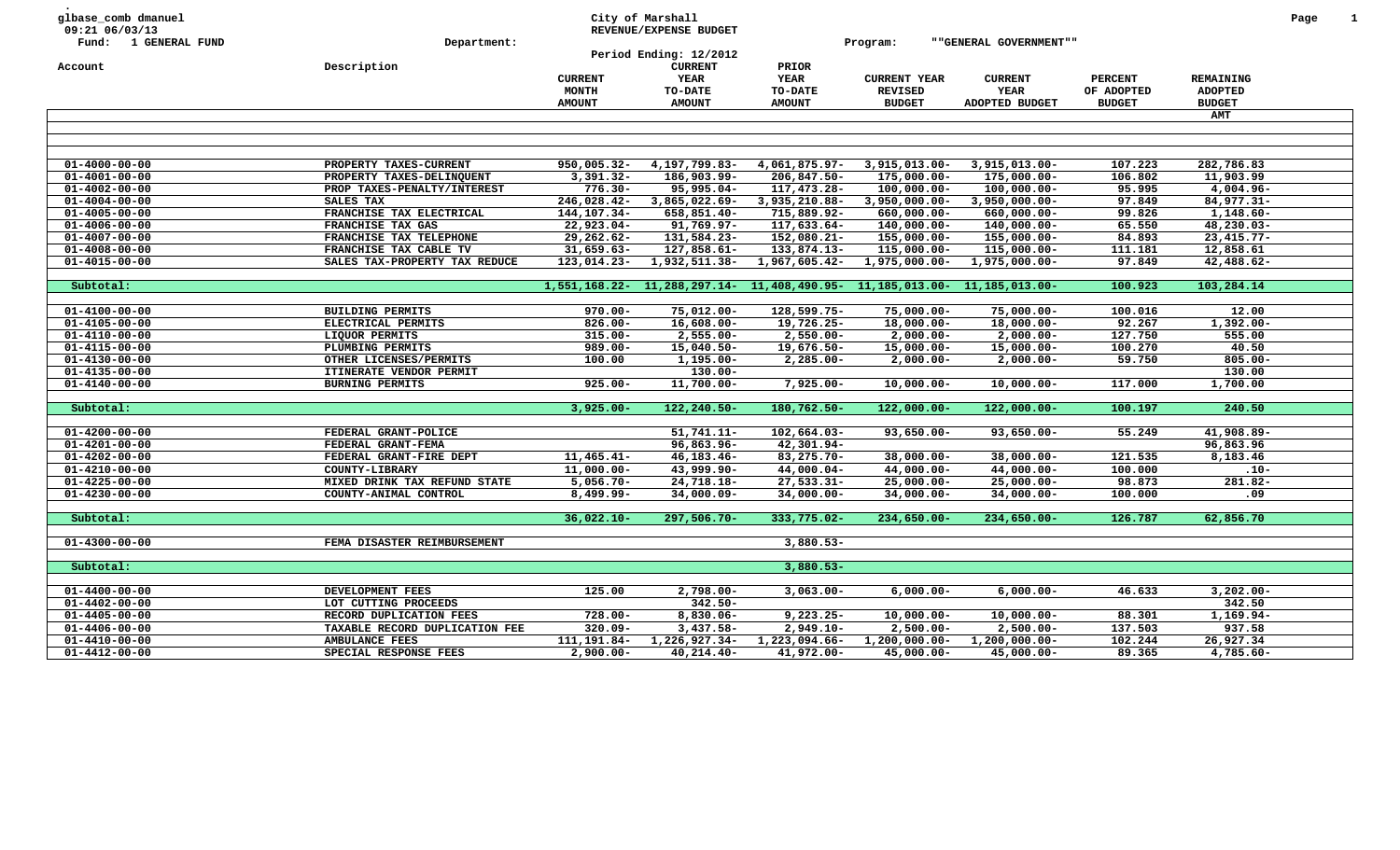| Fund: 1 GENERAL FUND<br>""GENERAL GOVERNMENT""<br>Department:<br>Program:<br>Period Ending: 12/2012<br><b>CURRENT</b><br>Description<br><b>PRIOR</b><br>Account<br>YEAR<br>YEAR<br><b>CURRENT</b><br><b>CURRENT YEAR</b><br><b>CURRENT</b><br><b>PERCENT</b><br>MONTH<br>TO-DATE<br>TO-DATE<br><b>REVISED</b><br>YEAR<br>OF ADOPTED<br><b>AMOUNT</b><br><b>AMOUNT</b><br><b>AMOUNT</b><br><b>BUDGET</b><br>ADOPTED BUDGET<br><b>BUDGET</b><br>$01 - 4420 - 00 - 00$<br>HIGHWAY/STREET FEES<br>$3,480.00 -$<br>2,511.58-<br>$3,000.00 -$<br>$3,000.00 -$<br>116.000<br>$01 - 4426 - 00 - 00$<br>84,667.65-<br>2,230,571.01-<br>2,278,737.28-<br>$2,200,380.00 -$<br>2,200,380.00-<br>101.372<br>REFUSE COLLECTION FEES | REMAINING<br><b>ADOPTED</b><br><b>BUDGET</b><br>AMT<br>480.00 |
|-----------------------------------------------------------------------------------------------------------------------------------------------------------------------------------------------------------------------------------------------------------------------------------------------------------------------------------------------------------------------------------------------------------------------------------------------------------------------------------------------------------------------------------------------------------------------------------------------------------------------------------------------------------------------------------------------------------------------|---------------------------------------------------------------|
|                                                                                                                                                                                                                                                                                                                                                                                                                                                                                                                                                                                                                                                                                                                       |                                                               |
|                                                                                                                                                                                                                                                                                                                                                                                                                                                                                                                                                                                                                                                                                                                       |                                                               |
|                                                                                                                                                                                                                                                                                                                                                                                                                                                                                                                                                                                                                                                                                                                       |                                                               |
|                                                                                                                                                                                                                                                                                                                                                                                                                                                                                                                                                                                                                                                                                                                       |                                                               |
|                                                                                                                                                                                                                                                                                                                                                                                                                                                                                                                                                                                                                                                                                                                       |                                                               |
|                                                                                                                                                                                                                                                                                                                                                                                                                                                                                                                                                                                                                                                                                                                       |                                                               |
|                                                                                                                                                                                                                                                                                                                                                                                                                                                                                                                                                                                                                                                                                                                       |                                                               |
|                                                                                                                                                                                                                                                                                                                                                                                                                                                                                                                                                                                                                                                                                                                       |                                                               |
|                                                                                                                                                                                                                                                                                                                                                                                                                                                                                                                                                                                                                                                                                                                       |                                                               |
|                                                                                                                                                                                                                                                                                                                                                                                                                                                                                                                                                                                                                                                                                                                       |                                                               |
|                                                                                                                                                                                                                                                                                                                                                                                                                                                                                                                                                                                                                                                                                                                       | 30,191.01                                                     |
| 18,080.04-<br>150.667<br>$01 - 4427 - 00 - 00$<br>CONVENIENCE STATION FEES<br>$460.00 -$<br>17,243.05-<br>$12,000.00 -$<br>$12,000.00 -$                                                                                                                                                                                                                                                                                                                                                                                                                                                                                                                                                                              | 6,080.04                                                      |
| $135.00 -$<br>$1,900.00-$<br>$1,320.00 -$<br>$4,000.00 -$<br>47.500<br>$01 - 4430 - 00 - 00$<br>ANIMAL POUND FEES<br>$4,000.00-$                                                                                                                                                                                                                                                                                                                                                                                                                                                                                                                                                                                      | $2,100.00 -$                                                  |
| 146.00<br>$01 - 4431 - 00 - 00$<br>ANIMAL ADOPTION<br>2,917.08-<br>2,465.16<br>$2,000.00 -$<br>$2,000.00 -$<br>145.854                                                                                                                                                                                                                                                                                                                                                                                                                                                                                                                                                                                                | 917.08                                                        |
| $01 - 4432 - 00 - 00$<br>$1,315.00 -$<br>22,085.00-<br>24,920.00-<br>$22,000.00 -$<br>100.386<br><b>BURGLAR ALARM FEE</b><br>$22,000.00-$                                                                                                                                                                                                                                                                                                                                                                                                                                                                                                                                                                             | 85.00                                                         |
| $10,470.00 -$<br>7,980.00-<br>$4,000.00 -$<br>$4,000.00-$<br>261.750<br>$01 - 4434 - 00 - 00$<br>WRECKER LICENSE & INSPECT. FEE                                                                                                                                                                                                                                                                                                                                                                                                                                                                                                                                                                                       | 6,470.00                                                      |
| 97,739.60-<br>130,495.49-<br>130,000.00-<br>130,000.00-<br>75.184<br>$01 - 4435 - 00 - 00$<br>FOOD HANDLERS FEES<br>$2,620.00 -$                                                                                                                                                                                                                                                                                                                                                                                                                                                                                                                                                                                      | $32, 260.40 -$                                                |
| $15,102.50-$<br>115.067<br>$01 - 4445 - 00 - 00$<br>COMMUNITY CENTER FEES<br>$1,325.00 -$<br>$17,260.00 -$<br>$15,000.00 -$<br>$15,000.00-$                                                                                                                                                                                                                                                                                                                                                                                                                                                                                                                                                                           | 2, 260.00                                                     |
| $555.00 -$<br>$1,670.00 -$<br>11.100<br>$01 - 4454 - 00 - 00$<br>ATHLETIC FIELD FEES<br>$5,000.00 -$<br>$5,000.00-$                                                                                                                                                                                                                                                                                                                                                                                                                                                                                                                                                                                                   | $4,445.00 -$                                                  |
| $2,533.50 -$<br>$2,438.50-$<br>168.900<br>$01 - 4460 - 00 - 00$<br>SWIMMING FEES<br>$1,500.00 -$<br>$1,500.00 -$                                                                                                                                                                                                                                                                                                                                                                                                                                                                                                                                                                                                      | 1,033.50                                                      |
| 17,110.35-<br>$15, 275.10 -$<br>171.104<br>$01 - 4462 - 00 - 00$<br><b>RENTALS</b><br>$2,144.09-$<br>$10,000.00 -$<br>$10,000.00-$                                                                                                                                                                                                                                                                                                                                                                                                                                                                                                                                                                                    | 7,110.35                                                      |
| $2,497.00 -$<br>$2,700.00 -$<br>249.700<br>$01 - 4463 - 00 - 00$<br>SWIMMING INSTRUCTION<br>$1,000.00-$<br>$1,000.00-$                                                                                                                                                                                                                                                                                                                                                                                                                                                                                                                                                                                                | 1,497.00                                                      |
| $01 - 4465 - 00 - 00$<br>$9,354.68 -$<br>90,753.97-<br>107,384.87-<br>$100,000.00 -$<br>90.754<br>CONVENTION CENTER FEES<br>$100,000.00 -$                                                                                                                                                                                                                                                                                                                                                                                                                                                                                                                                                                            | $9,246.03 -$                                                  |
| $2,312.20 -$<br>$2,500.00 -$<br>92.488<br>$01 - 4470 - 00 - 00$<br><b>CONCESSION FEES</b><br>$539.00 -$<br>$2,500.00 -$                                                                                                                                                                                                                                                                                                                                                                                                                                                                                                                                                                                               | 187.80-                                                       |
| $820.60 -$<br>$1,282.70-$<br>$1,500.00 -$<br>54.707<br>$01 - 4475 - 00 - 00$<br>LIBRARY ROOM RENTAL FEES<br>$10.00 -$<br>$1,500.00 -$                                                                                                                                                                                                                                                                                                                                                                                                                                                                                                                                                                                 | $679.40 -$                                                    |
| $12,000.00 -$<br>$12,000.00 -$<br>100.000<br>$01 - 4476 - 00 - 00$<br>$1,000.00-$<br>$12,000.00 -$<br>$12,000.00-$<br>WEISMAN BLDG TENANT RENT                                                                                                                                                                                                                                                                                                                                                                                                                                                                                                                                                                        |                                                               |
| $2,175.00 -$<br>$01 - 4490 - 00 - 00$<br>VISUAL ART CENTER FEES<br>$23,030.00 -$<br>$25, 249.50 -$<br>$28,000.00 -$<br>$28,000.00 -$<br>82.250                                                                                                                                                                                                                                                                                                                                                                                                                                                                                                                                                                        | $4,970.00 -$                                                  |
| <b>COVERED ARENA FEES</b><br>1,785.00-<br>75,607.00-<br>$70, 240.00 -$<br>$70,000.00 -$<br>108.010<br>$01 - 4495 - 00 - 00$<br>$70,000.00-$                                                                                                                                                                                                                                                                                                                                                                                                                                                                                                                                                                           | 5,607.00                                                      |
| $01 - 4496 - 00 - 00$<br><b>GOLF COURSE FEES</b><br>$8,161.78-$<br>104,859.13-<br>89,216.19-<br>$100,000.00 -$<br>$100,000.00 -$<br>104.859                                                                                                                                                                                                                                                                                                                                                                                                                                                                                                                                                                           | 4,859.13                                                      |
| 87.629<br>$01 - 4497 - 00 - 00$<br>LIBRARY FINES<br>899.96-<br>12,268.07-<br>13,219.40-<br>$14,000.00 -$<br>$14,000.00-$                                                                                                                                                                                                                                                                                                                                                                                                                                                                                                                                                                                              | 1,731.93-                                                     |
| 230,922.09-<br>4,031,399.43-<br>4,097,362.01-<br>$4,001,380.00 -$<br>100.750                                                                                                                                                                                                                                                                                                                                                                                                                                                                                                                                                                                                                                          | 30,019.43                                                     |
| $4,001,380.00 -$<br>Subtotal:                                                                                                                                                                                                                                                                                                                                                                                                                                                                                                                                                                                                                                                                                         |                                                               |
| $16,033.40-$<br>249,334.40-<br>227,270.08-<br>450,000.00-<br>55.408<br>$01 - 5000 - 00 - 00$<br>COURT FINES-TRAFFIC<br>450,000.00-                                                                                                                                                                                                                                                                                                                                                                                                                                                                                                                                                                                    | $200,665.60 -$                                                |
| $415.00 -$<br>$01 - 5001 - 00 - 00$<br><b>BOND FORFEITURES</b>                                                                                                                                                                                                                                                                                                                                                                                                                                                                                                                                                                                                                                                        |                                                               |
| 11,928.40-<br>78,359.70-<br>$01 - 5002 - 00 - 00$<br>COURT FINES-NON-TRAFFIC<br>122,083.50-                                                                                                                                                                                                                                                                                                                                                                                                                                                                                                                                                                                                                           | 122,083.50                                                    |
| $417.30 -$<br>$5,712.52-$<br>$5,292.63-$<br>$01 - 5006 - 00 - 00$<br>TRAFFIC FUND                                                                                                                                                                                                                                                                                                                                                                                                                                                                                                                                                                                                                                     | 5,712.52                                                      |
| $116.00 -$<br>$175.00 -$<br>$01 - 5012 - 00 - 00$<br>DELINQUENT FINE FEE                                                                                                                                                                                                                                                                                                                                                                                                                                                                                                                                                                                                                                              | 116.00                                                        |
| $737.90 -$<br>$6,599.10 -$<br>7,893.50-<br>$01 - 5035 - 00 - 00$<br>DISMISSAL FEE - DDC                                                                                                                                                                                                                                                                                                                                                                                                                                                                                                                                                                                                                               | 6,599.10                                                      |
| $01 - 5037 - 00 - 00$<br>LAW ENFORCEMENT STANDARDS<br>$8.13 -$<br>$17.43-$<br>$35.50 -$                                                                                                                                                                                                                                                                                                                                                                                                                                                                                                                                                                                                                               | 17.43                                                         |
| 37, 254. 28-<br>DEFERRED ADJUDICATION<br>$2,536.00 -$<br>27,882.00-<br>$01 - 5040 - 00 - 00$                                                                                                                                                                                                                                                                                                                                                                                                                                                                                                                                                                                                                          | 37,254.28                                                     |
| $01 - 5041 - 00 - 00$<br>CITY ARREST FEE/CAF<br>$5,110.51-$<br>73,095.97-<br>$52,418.33-$                                                                                                                                                                                                                                                                                                                                                                                                                                                                                                                                                                                                                             | 73,095.97                                                     |
| $01 - 5047 - 00 - 00$<br>TIME PAYMENT<br>$1,606.04-$<br>7,677.63-<br>$6,337.54-$                                                                                                                                                                                                                                                                                                                                                                                                                                                                                                                                                                                                                                      | 7,677.63                                                      |
| $785.97 -$<br>$01 - 5052 - 00 - 00$<br>STATE TRAFFIC FEE<br>$2,849.63-$<br>2,639.76-                                                                                                                                                                                                                                                                                                                                                                                                                                                                                                                                                                                                                                  | 2,849.63                                                      |
| NEW CONSOLIDATED COURT C-NCC<br>$3,499.58-$<br>13,548.78-<br>11,684.78-<br>$01 - 5053 - 00 - 00$                                                                                                                                                                                                                                                                                                                                                                                                                                                                                                                                                                                                                      | 13,548.78                                                     |
| $01 - 5054 - 00 - 00$<br>JURY REIMBURSEMENT FEE RETAIN<br>349.56-<br>$1,353.50 -$<br>$1,166.49-$                                                                                                                                                                                                                                                                                                                                                                                                                                                                                                                                                                                                                      | 1,353.50                                                      |
| $523.59 -$<br>$2,026.53-$<br>1,746.05-<br>$01 - 5055 - 00 - 00$<br>JUDICIAL SUPPORT FEE RETAINAGE                                                                                                                                                                                                                                                                                                                                                                                                                                                                                                                                                                                                                     | 2,026.53                                                      |
| INDIGENT DEFENSE FEE REVENUE<br>$174.04-$<br>672.85-<br>579.95-<br>$01 - 5056 - 00 - 00$                                                                                                                                                                                                                                                                                                                                                                                                                                                                                                                                                                                                                              | 672.85                                                        |
| $20.37 -$<br>$16.03 -$<br>$01 - 5059 - 00 - 00$<br>STATE MOVING VIOLATION RETAIN<br>$5.61 -$                                                                                                                                                                                                                                                                                                                                                                                                                                                                                                                                                                                                                          | 20.37                                                         |
| 98,159.94-<br>$506, 440.35 -$<br>407,636.65-<br>$01 - 5075 - 00 - 00$<br>TRAFFIC LIGHT REVENUE                                                                                                                                                                                                                                                                                                                                                                                                                                                                                                                                                                                                                        | 506,440.35                                                    |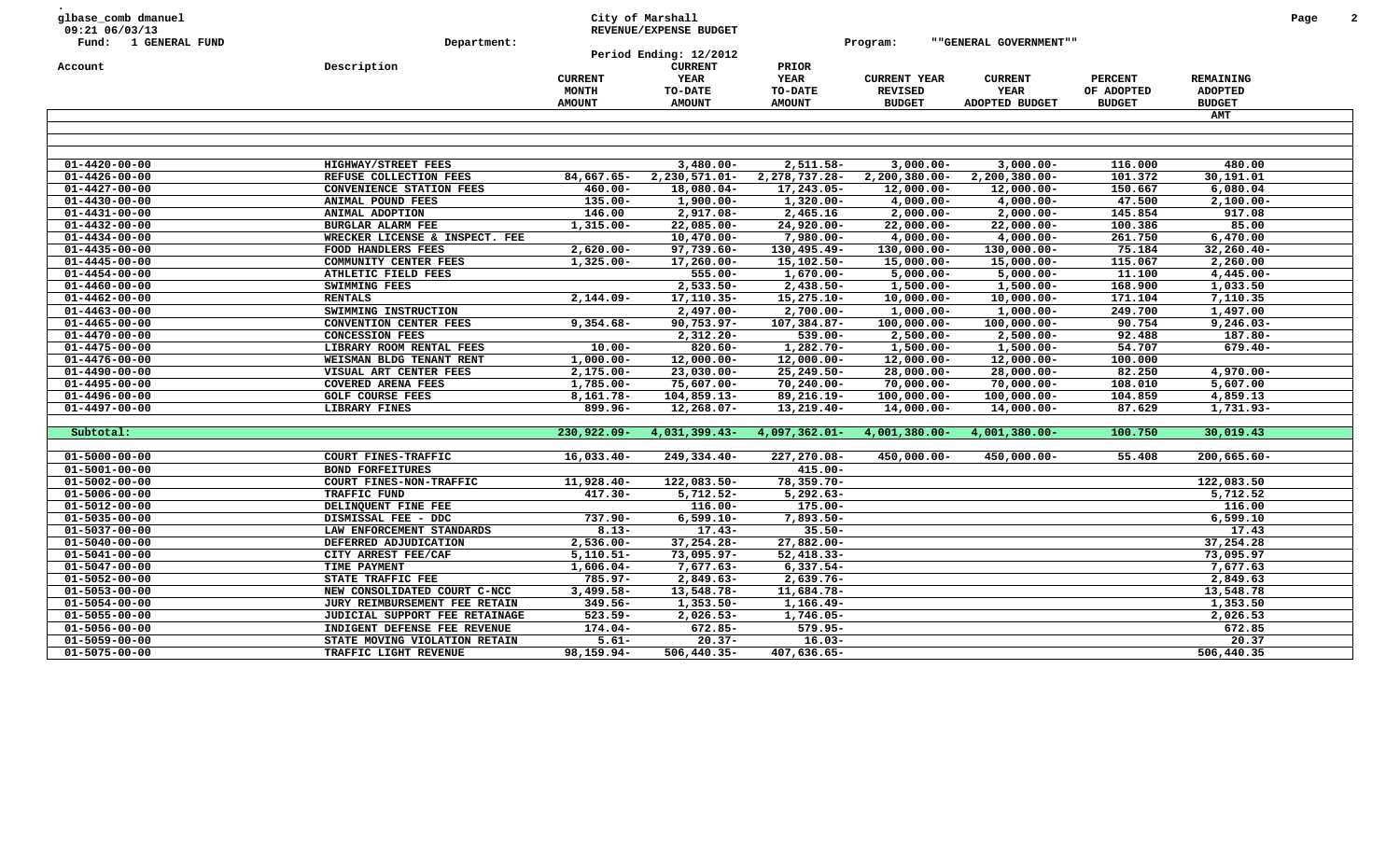| glbase_comb dmanuel<br>09:21 06/03/13<br>Fund: 1 GENERAL FUND<br>Account | Department:<br>Description    | <b>CURRENT</b><br><b>MONTH</b><br><b>AMOUNT</b> | City of Marshall<br>REVENUE/EXPENSE BUDGET<br>Period Ending: 12/2012<br><b>CURRENT</b><br>YEAR<br>TO-DATE<br><b>AMOUNT</b> | PRIOR<br><b>YEAR</b><br>TO-DATE<br><b>AMOUNT</b>                          | Program:<br><b>CURRENT YEAR</b><br><b>REVISED</b><br><b>BUDGET</b> | " "GENERAL GOVERNMENT""<br><b>CURRENT</b><br>YEAR<br>ADOPTED BUDGET | <b>PERCENT</b><br>OF ADOPTED<br><b>BUDGET</b> | REMAINING<br><b>ADOPTED</b><br><b>BUDGET</b><br>AMT | Page | $\overline{\mathbf{3}}$ |
|--------------------------------------------------------------------------|-------------------------------|-------------------------------------------------|----------------------------------------------------------------------------------------------------------------------------|---------------------------------------------------------------------------|--------------------------------------------------------------------|---------------------------------------------------------------------|-----------------------------------------------|-----------------------------------------------------|------|-------------------------|
|                                                                          |                               |                                                 |                                                                                                                            |                                                                           |                                                                    |                                                                     |                                               |                                                     |      |                         |
|                                                                          |                               |                                                 |                                                                                                                            |                                                                           |                                                                    |                                                                     |                                               |                                                     |      |                         |
| $01 - 5076 - 00 - 00$                                                    | TRAFFIC LIGHT EXPENSES        | 68,240.86                                       | 409,848.94                                                                                                                 | 409,845.58                                                                |                                                                    |                                                                     |                                               | 409,848.94-                                         |      |                         |
| Subtotal:                                                                |                               | $73,635.11 -$                                   | $618, 953.90 -$                                                                                                            | $421,703.41-$                                                             | 450,000.00-                                                        | 450,000.00-                                                         | 137.545                                       | 168,953.90                                          |      |                         |
| $01 - 5100 - 00 - 00$                                                    | <b>INTEREST EARNED</b>        | $6,085.95 -$                                    | 24, 343. 18-                                                                                                               | $26,481.46 -$                                                             | $25,000.00 -$                                                      | $25,000.00 -$                                                       | 97.373                                        | 656.82-                                             |      |                         |
| $01 - 5105 - 00 - 00$                                                    | INDUSTRIAL DISTRICT AGREEMENT | 147,012.72-                                     | 147,012.72-                                                                                                                | 138,066.22-                                                               | 137,000.00-                                                        | 137,000.00-                                                         | 107.309                                       | 10,012.72                                           |      |                         |
| $01 - 5109 - 00 - 00$                                                    | MEDCO SVS AGREEMENT           | $400.00 -$                                      | $4,800.00-$                                                                                                                | $4,800.00-$                                                               | $4,800.00 -$                                                       | $4,800.00-$                                                         | 100.000                                       |                                                     |      |                         |
| $01 - 5110 - 00 - 00$                                                    | <b>INTERFUND TRANSFER</b>     |                                                 | $1,352,500.00 -$                                                                                                           | 1,567,780.89-                                                             | 1,350,000.00-                                                      | 1,350,000.00-                                                       | 100.185                                       | 2,500.00                                            |      |                         |
| $01 - 5111 - 00 - 00$                                                    | HOTEL/MOTEL TAX TRANSFER      | $86,970.00 -$                                   | $86,970.00 -$                                                                                                              |                                                                           | 86,968.00-                                                         | 86,968.00-                                                          | 100.002                                       | 2.00                                                |      |                         |
| $01 - 5115 - 00 - 00$                                                    | SALE OF ASSETS                | $10,428.00 -$                                   | $31, 142.73-$                                                                                                              | $46,095.64-$                                                              | 15,000.00-                                                         | $15,000.00-$                                                        | 207.618                                       | 16, 142. 73                                         |      |                         |
| $01 - 5125 - 00 - 00$                                                    | <b>MISCELLANEOUS</b>          | $3,833.99 -$                                    | 12,504.40-                                                                                                                 | 8,868.56-                                                                 | $10,000.00 -$                                                      | $10,000.00-$                                                        | 125.044                                       | 2,504.40                                            |      |                         |
| $01 - 5128 - 00 - 00$                                                    | INSURANCE REIMBURSEMENTS      | $9,346.16 -$                                    | 25,532.77-                                                                                                                 | 83,651.60-                                                                |                                                                    |                                                                     |                                               | 25,532.77                                           |      |                         |
| $01 - 5129 - 00 - 00$                                                    | LEASE PROCEEDS                |                                                 |                                                                                                                            | $214,612.00 -$                                                            |                                                                    |                                                                     |                                               |                                                     |      |                         |
| $01 - 5130 - 00 - 00$                                                    | OIL & GAS ROYALTIES           | $379.45 -$                                      | $4,556.43-$                                                                                                                | $7,241.22-$                                                               | $7,000.00 -$                                                       | $7,000.00-$                                                         | 65.092                                        | $2,443.57-$                                         |      |                         |
| Subtotal:                                                                |                               | $264, 456.27 -$                                 | 1,689,362.23-                                                                                                              | 2,097,597.59-                                                             | 1,635,768.00-                                                      | 1,635,768.00-                                                       | 103.276                                       | 53,594.23                                           |      |                         |
| Program number:                                                          | ""GENERAL GOVERNMENT""        |                                                 |                                                                                                                            | 2,160,128.79- 18,047,759.90- 18,543,572.01- 17,628,811.00-                |                                                                    | 17,628,811.00-                                                      | 102.377                                       | 418,948.90                                          |      |                         |
| Department number:                                                       |                               |                                                 |                                                                                                                            | 2,160,128.79- 18,047,759.90- 18,543,572.01- 17,628,811.00- 17,628,811.00- |                                                                    |                                                                     | 102.377                                       | 418,948.90                                          |      |                         |
| Revenues                                                                 | Subtotal $------$             |                                                 |                                                                                                                            | 2,160,128.79- 18,047,759.90- 18,543,572.01- 17,628,811.00- 17,628,811.00- |                                                                    |                                                                     | 102.377                                       | 418,948.90                                          |      |                         |
|                                                                          |                               |                                                 |                                                                                                                            |                                                                           |                                                                    |                                                                     |                                               |                                                     |      |                         |
|                                                                          |                               |                                                 |                                                                                                                            |                                                                           |                                                                    |                                                                     |                                               |                                                     |      |                         |
|                                                                          |                               |                                                 |                                                                                                                            |                                                                           |                                                                    |                                                                     |                                               |                                                     |      |                         |
|                                                                          |                               |                                                 |                                                                                                                            |                                                                           |                                                                    |                                                                     |                                               |                                                     |      |                         |
|                                                                          |                               |                                                 |                                                                                                                            |                                                                           |                                                                    |                                                                     |                                               |                                                     |      |                         |
|                                                                          |                               |                                                 |                                                                                                                            |                                                                           |                                                                    |                                                                     |                                               |                                                     |      |                         |
|                                                                          |                               |                                                 |                                                                                                                            |                                                                           |                                                                    |                                                                     |                                               |                                                     |      |                         |
|                                                                          |                               |                                                 |                                                                                                                            |                                                                           |                                                                    |                                                                     |                                               |                                                     |      |                         |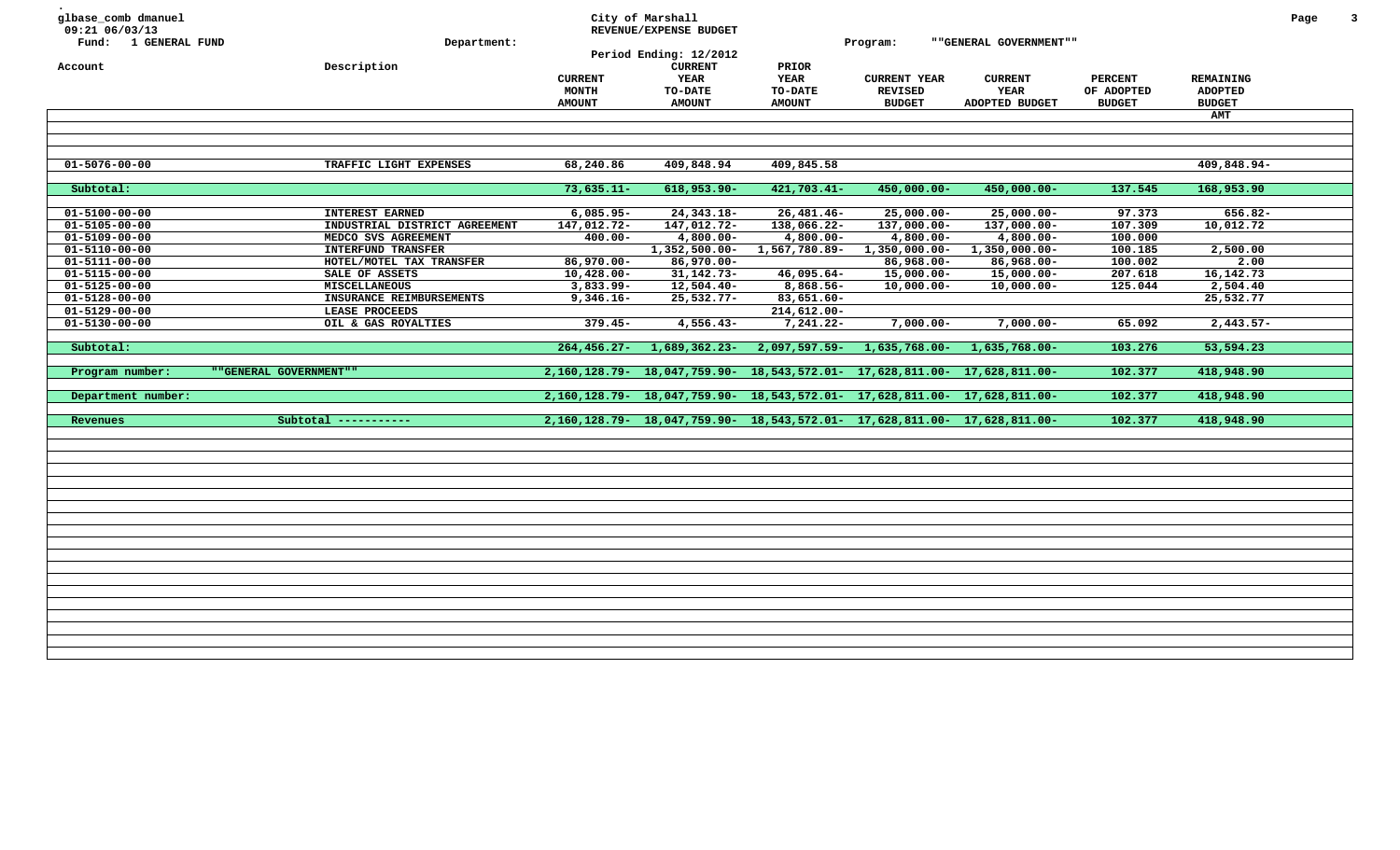| glbase_comb dmanuel<br>09:21 06/03/13<br>Fund: 1 GENERAL FUND           | Department:                                                                | 1 GENERAL GOVERNMENT                            | City of Marshall<br>REVENUE/EXPENSE BUDGET<br>Period Ending: 12/2012 |                                                  | Program: 1 LEGISLATIVE                                 |                                          |                                               |                                                     | Page | $\overline{4}$ |
|-------------------------------------------------------------------------|----------------------------------------------------------------------------|-------------------------------------------------|----------------------------------------------------------------------|--------------------------------------------------|--------------------------------------------------------|------------------------------------------|-----------------------------------------------|-----------------------------------------------------|------|----------------|
| Account                                                                 | Description                                                                | <b>CURRENT</b><br><b>MONTH</b><br><b>AMOUNT</b> | <b>CURRENT</b><br>YEAR<br>TO-DATE<br><b>AMOUNT</b>                   | PRIOR<br><b>YEAR</b><br>TO-DATE<br><b>AMOUNT</b> | <b>CURRENT YEAR</b><br><b>REVISED</b><br><b>BUDGET</b> | <b>CURRENT</b><br>YEAR<br>ADOPTED BUDGET | <b>PERCENT</b><br>OF ADOPTED<br><b>BUDGET</b> | REMAINING<br><b>ADOPTED</b><br><b>BUDGET</b><br>AMT |      |                |
|                                                                         |                                                                            |                                                 |                                                                      |                                                  |                                                        |                                          |                                               |                                                     |      |                |
| $01 - 0125 - 01 - 01$                                                   | EXTRA HELP - ELECTIONS                                                     |                                                 | 7,821.87                                                             | 5,002.50                                         | 800.00                                                 | 800.00                                   | 977.734                                       | 7,021.87-                                           |      |                |
| Subtotal:                                                               |                                                                            |                                                 | 7,821.87                                                             | 5,002.50                                         | 800.00                                                 | 800.00                                   | 977.734                                       | $7,021.87-$                                         |      |                |
| $01 - 0302 - 01 - 01$<br>$01 - 0312 - 01 - 01$                          | CODIFICATION<br>GENERAL ADVERTISING                                        | 550.00                                          | 1,863.24<br>4,627.59                                                 | 3,448.20<br>2,720.74                             | 2,600.00<br>1,500.00                                   | 2,600.00<br>1,500.00                     | 71.663<br>308.506                             | 736.76<br>$3,127.59-$                               |      |                |
| $01 - 0315 - 01 - 01$<br>$01 - 0324 - 01 - 01$<br>$01 - 0345 - 01 - 01$ | ELECTION CONTRACT FEES<br>PRINTING & REPRODUCTION<br>CONFERENCE & TRAINING | 4,648.28                                        | 4,460.68<br>34,133.46                                                | 6, 556.35<br>27,927.50                           | 8,000.00<br>150.00<br>42,000.00                        | 8,000.00<br>150.00<br>42,000.00          | 55.759<br>81.270                              | 3,539.32<br>150.00<br>7,866.54                      |      |                |
| $01 - 0346 - 01 - 01$<br>$01 - 0347 - 01 - 01$<br>$01 - 0361 - 01 - 01$ | DUES & SUBSCRIPTION<br>MISCELLANEOUS<br><b>AIR TRAVEL</b>                  | 119.05                                          | 632.00<br>1,616.57                                                   | 415.00<br>2,204.63<br>7,065.98                   | 500.00<br>750.00                                       | 500.00<br>750.00                         | 126.400<br>215.543                            | $132.00 -$<br>$866.57-$                             |      |                |
| Subtotal:                                                               |                                                                            | 5,317.33                                        | 47,333.54                                                            | 50,338.40                                        | 55,500.00                                              | 55,500.00                                | 85.286                                        | 8,166.46                                            |      |                |
| Program number:<br>1 LEGISLATIVE                                        |                                                                            | 5,317.33                                        | 55, 155. 41                                                          | 55,340.90                                        | 56,300.00                                              | 56,300.00                                | 97.967                                        | 1,144.59                                            |      |                |
|                                                                         |                                                                            |                                                 |                                                                      |                                                  |                                                        |                                          |                                               |                                                     |      |                |
|                                                                         |                                                                            |                                                 |                                                                      |                                                  |                                                        |                                          |                                               |                                                     |      |                |
|                                                                         |                                                                            |                                                 |                                                                      |                                                  |                                                        |                                          |                                               |                                                     |      |                |
|                                                                         |                                                                            |                                                 |                                                                      |                                                  |                                                        |                                          |                                               |                                                     |      |                |
|                                                                         |                                                                            |                                                 |                                                                      |                                                  |                                                        |                                          |                                               |                                                     |      |                |
|                                                                         |                                                                            |                                                 |                                                                      |                                                  |                                                        |                                          |                                               |                                                     |      |                |
|                                                                         |                                                                            |                                                 |                                                                      |                                                  |                                                        |                                          |                                               |                                                     |      |                |
|                                                                         |                                                                            |                                                 |                                                                      |                                                  |                                                        |                                          |                                               |                                                     |      |                |
|                                                                         |                                                                            |                                                 |                                                                      |                                                  |                                                        |                                          |                                               |                                                     |      |                |
|                                                                         |                                                                            |                                                 |                                                                      |                                                  |                                                        |                                          |                                               |                                                     |      |                |
|                                                                         |                                                                            |                                                 |                                                                      |                                                  |                                                        |                                          |                                               |                                                     |      |                |
|                                                                         |                                                                            |                                                 |                                                                      |                                                  |                                                        |                                          |                                               |                                                     |      |                |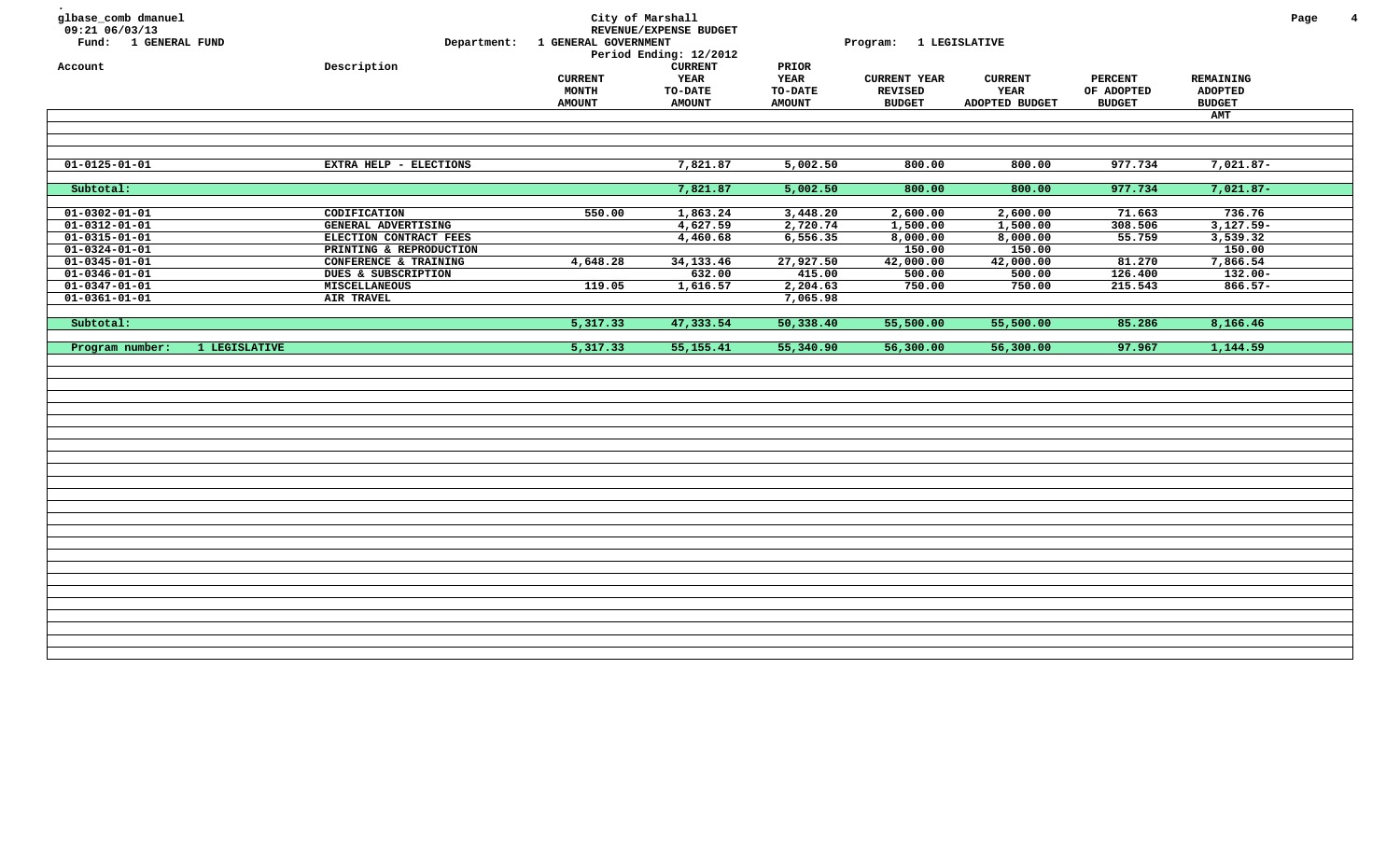| Fund: 1 GENERAL FUND                           | Department:                                     | 1 GENERAL GOVERNMENT                            | City of Marshall<br>REVENUE/EXPENSE BUDGET<br>Period Ending: 12/2012 |                                           | Program:                                               | 2 MUNICIPAL COURT                        |                                               |                                                     | Page |
|------------------------------------------------|-------------------------------------------------|-------------------------------------------------|----------------------------------------------------------------------|-------------------------------------------|--------------------------------------------------------|------------------------------------------|-----------------------------------------------|-----------------------------------------------------|------|
| Account                                        | Description                                     | <b>CURRENT</b><br><b>MONTH</b><br><b>AMOUNT</b> | <b>CURRENT</b><br>YEAR<br><b>TO-DATE</b><br><b>AMOUNT</b>            | PRIOR<br>YEAR<br>TO-DATE<br><b>AMOUNT</b> | <b>CURRENT YEAR</b><br><b>REVISED</b><br><b>BUDGET</b> | <b>CURRENT</b><br>YEAR<br>ADOPTED BUDGET | <b>PERCENT</b><br>OF ADOPTED<br><b>BUDGET</b> | <b>REMAINING</b><br><b>ADOPTED</b><br><b>BUDGET</b> |      |
|                                                |                                                 |                                                 |                                                                      |                                           |                                                        |                                          |                                               | <b>AMT</b>                                          |      |
| $01 - 0101 - 01 - 02$                          | SALARIES OFFICIALS & ADMIN                      | 8,754.09                                        | 86,371.81                                                            | 85,874.96                                 | 85,875.00                                              | 85,875.00                                | 100.579                                       | $496.81 -$                                          |      |
|                                                |                                                 |                                                 |                                                                      |                                           |                                                        |                                          |                                               |                                                     |      |
| $01 - 0102 - 01 - 02$                          | SALARIES-PROFESSIONAL                           | 3,997.97                                        | 40,133.45                                                            | 39,104.68                                 | 39,980.00                                              | 39,980.00                                | 100.384                                       | $153.45-$<br>384.89                                 |      |
| $01 - 0106 - 01 - 02$                          | SALARIES-OFFICE & CLERICAL<br>SALARIES-OVERTIME | 5,154.86                                        | 51,307.11                                                            | 48,611.57                                 | 51,692.00<br>200.00                                    | 51,692.00<br>200.00                      | 99.255                                        | 200.00                                              |      |
| $01 - 0109 - 01 - 02$<br>$01 - 0110 - 01 - 02$ | SALARIES-PART TIME & HOURLY                     | 716.55                                          | 7,682.30                                                             | 7,932.62                                  | 8,000.00                                               | 8,000.00                                 | 96.029                                        | 317.70                                              |      |
| $01 - 0111 - 01 - 02$                          | SALARIES-LONGEVITY                              |                                                 | 1,824.00                                                             | 980.00                                    | 1,152.00                                               | 1,152.00                                 | 158.333                                       | $672.00 -$                                          |      |
| $01 - 0122 - 01 - 02$                          | TMRS                                            | 2,736.30                                        | 28,192.02                                                            | 27,498.00                                 | 28,150.00                                              | 28,150.00                                | 100.149                                       | $42.02 -$                                           |      |
| $01 - 0133 - 01 - 02$                          | <b>FICA</b>                                     | 1,418.20                                        | 14,288.78                                                            | 13,922.63                                 | 14,321.00                                              | 14,321.00                                | 99.775                                        | 32.22                                               |      |
| $01 - 0134 - 01 - 02$                          | WORKER'S COMPENSATION                           |                                                 | 301.90                                                               | 287.53                                    | 272.00                                                 | 272.00                                   | 110.993                                       | $29.90 -$                                           |      |
| $01 - 0163 - 01 - 02$                          | WEAPON REPLACEMENT ALLOWANCE                    |                                                 | 300.00                                                               | 300.00                                    | 300.00                                                 | 300.00                                   | 100.000                                       |                                                     |      |
|                                                |                                                 |                                                 |                                                                      |                                           |                                                        |                                          |                                               |                                                     |      |
| Subtotal:                                      |                                                 | 22,777.97                                       | 230,401.37                                                           | 224,511.99                                | 229,942.00                                             | 229,942.00                               | 100.200                                       | $459.37 -$                                          |      |
|                                                |                                                 |                                                 |                                                                      |                                           |                                                        |                                          |                                               | 656.78                                              |      |
| $01 - 0201 - 01 - 02$                          | OFFICE SUPPLIES                                 | 115.75                                          | 843.22                                                               | 1,394.63                                  | 1,500.00                                               | 1,500.00                                 | 56.215                                        |                                                     |      |
| $01 - 0205 - 01 - 02$                          | FUEL, OIL, & LUBE                               | 206.92                                          | 2,546.12                                                             | 2,410.47                                  | 2,015.00                                               | 2,015.00                                 | 126.358                                       | $531.12 -$<br>150.00                                |      |
| $01 - 0206 - 01 - 02$                          | <b>CLOTHING</b>                                 | 5.60                                            |                                                                      | 156.54                                    | 150.00                                                 | 150.00                                   |                                               | $220.98 -$                                          |      |
| $01 - 0213 - 01 - 02$<br>$01 - 0218 - 01 - 02$ | MOTOR VEHICLE-POOL VEHICLES                     |                                                 | 970.98                                                               | 37.98                                     | 750.00<br>100.00                                       | 750.00<br>100.00                         | 129.464                                       | 100.00                                              |      |
|                                                | SMALL TOOL & MINOR EQUIPMENT                    |                                                 |                                                                      |                                           |                                                        |                                          |                                               |                                                     |      |
| Subtotal:                                      |                                                 | 328.27                                          | 4,360.32                                                             | 3,999.62                                  | 4,515.00                                               | 4,515.00                                 | 96.574                                        | 154.68                                              |      |
| $01 - 0304 - 01 - 02$                          | TELEPHONE-CELLULAR                              | 200.46                                          | 1,197.49                                                             | 1,135.37                                  | 910.00                                                 | 910.00                                   | 131.592                                       | $287.49 -$                                          |      |
| $01 - 0305 - 01 - 02$                          | OTHER PROFESSIONAL SERVICES                     |                                                 |                                                                      |                                           | 750.00                                                 | 750.00                                   |                                               | 750.00                                              |      |
| $01 - 0324 - 01 - 02$                          | PRINT & REPRODUCTION                            | 715.50                                          | 715.50                                                               | 1,134.68                                  | 1,000.00                                               | 1,000.00                                 | 71.550                                        | 284.50                                              |      |
| $01 - 0342 - 01 - 02$                          | REPAIR & MAINTENANCE EQUIPMENT                  |                                                 | 57.50                                                                | 235.37                                    | 500.00                                                 | 500.00                                   | 11.500                                        | 442.50                                              |      |
|                                                | CONFERENCE & TRAINING                           |                                                 | 1,004.42                                                             | 1,272.78                                  | 1,800.00                                               | 1,800.00                                 | 55.801                                        | 795.58                                              |      |
|                                                |                                                 |                                                 | 96.00                                                                | 222.90                                    | 180.00                                                 | 180.00                                   | 53.333                                        | 84.00                                               |      |
| $01 - 0345 - 01 - 02$                          |                                                 |                                                 |                                                                      |                                           |                                                        |                                          |                                               | 16.00                                               |      |
| $01 - 0346 - 01 - 02$<br>$01 - 0347 - 01 - 02$ | DUES & SUBSCRIPTIONS<br><b>MISCELLANEOUS</b>    |                                                 | $16.00 -$                                                            | 924.73                                    |                                                        |                                          |                                               |                                                     |      |
| $01 - 0351 - 01 - 02$                          | LAUNDRY SERVICE                                 | 84.10                                           | 766.10                                                               | 590.11                                    | 600.00                                                 | 600.00                                   | 127.683                                       | $166.10 -$                                          |      |
| Subtotal:                                      |                                                 | 1,000.06                                        | 3,821.01                                                             | 5,515.94                                  | 5,740.00                                               | 5,740.00                                 | 66.568                                        | 1,918.99                                            |      |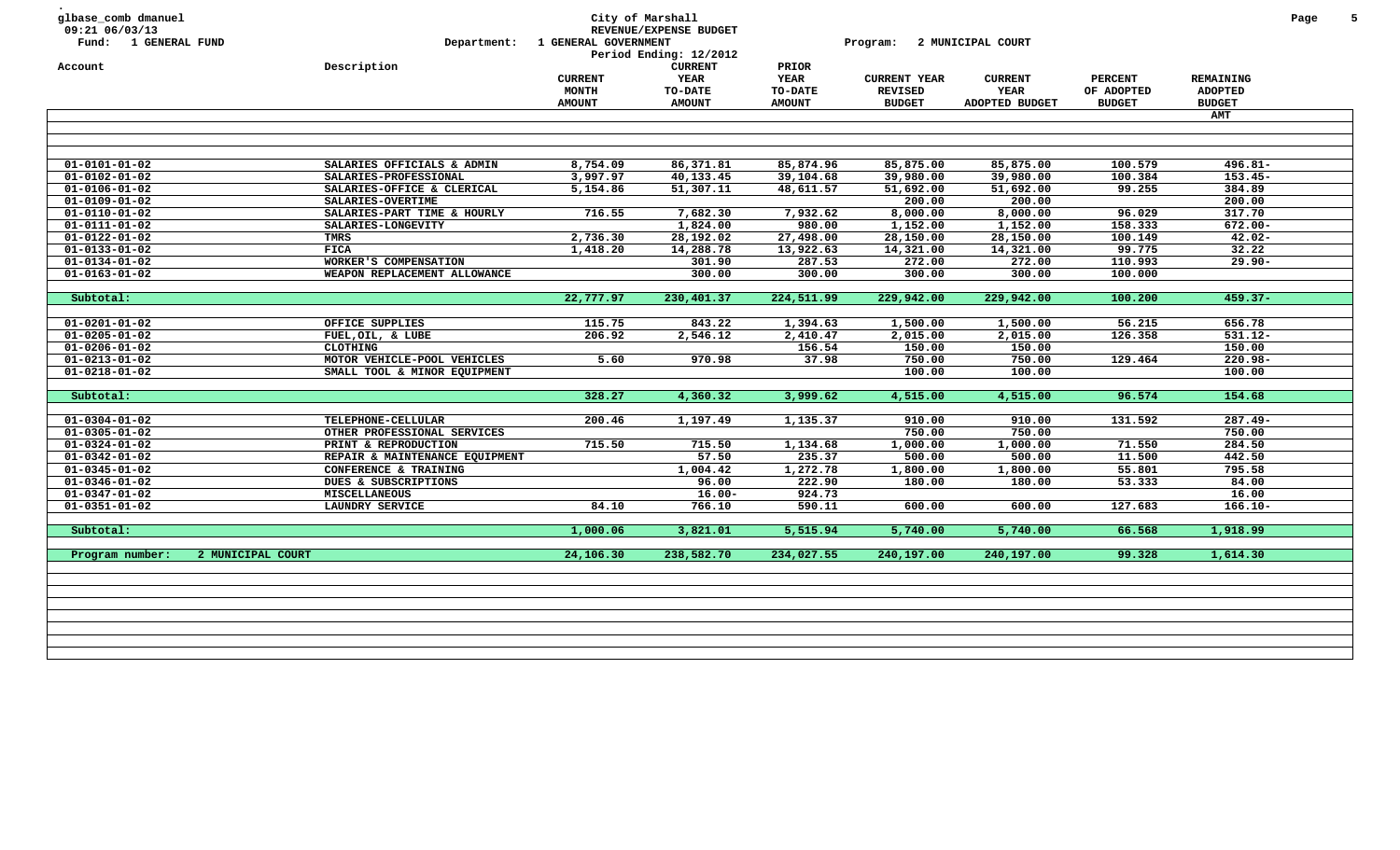| glbase_comb dmanuel<br>$09:21$ 06/03/13<br>Fund: 1 GENERAL FUND<br>Account | Description                 | Department: 1 GENERAL GOVERNMENT         | City of Marshall<br>REVENUE/EXPENSE BUDGET<br>Period Ending: 12/2012<br><b>CURRENT</b> | PRIOR                                   | Program: 3 CITY ATTORNEY                        |                                          |                                               |                                                     | Page | 6 |
|----------------------------------------------------------------------------|-----------------------------|------------------------------------------|----------------------------------------------------------------------------------------|-----------------------------------------|-------------------------------------------------|------------------------------------------|-----------------------------------------------|-----------------------------------------------------|------|---|
|                                                                            |                             | <b>CURRENT</b><br>MONTH<br><b>AMOUNT</b> | YEAR<br>TO-DATE<br><b>AMOUNT</b>                                                       | YEAR<br><b>TO-DATE</b><br><b>AMOUNT</b> | <b>CURRENT YEAR</b><br>REVISED<br><b>BUDGET</b> | <b>CURRENT</b><br>YEAR<br>ADOPTED BUDGET | <b>PERCENT</b><br>OF ADOPTED<br><b>BUDGET</b> | REMAINING<br><b>ADOPTED</b><br><b>BUDGET</b><br>AMT |      |   |
|                                                                            |                             |                                          |                                                                                        |                                         |                                                 |                                          |                                               |                                                     |      |   |
|                                                                            |                             |                                          |                                                                                        |                                         |                                                 |                                          |                                               |                                                     |      |   |
| $01 - 0304 - 01 - 03$                                                      | TELEPHONE-CELLULAR          |                                          |                                                                                        |                                         | 600.00                                          | 600.00                                   |                                               | 600.00                                              |      |   |
| $01 - 0305 - 01 - 03$                                                      | OTHER PROFESSIONAL SERVICES | 394.25                                   | 11,696.88                                                                              | 13,250.89                               | 30,000.00                                       | 30,000.00                                | 38.990                                        | 18,303.12                                           |      |   |
| $01 - 0316 - 01 - 03$                                                      | CONTRACTED SERVICES         | 3,800.00                                 | 45,600.00                                                                              | 45,600.00                               | 45,600.00                                       | 45,600.00                                | 100.000                                       |                                                     |      |   |
| $01 - 0346 - 01 - 03$                                                      | DUES AND SUBSCRIPTION       | 1,430.31                                 | 7,025.85                                                                               | 6,402.90                                | 3,000.00                                        | 3,000.00                                 | 234.195                                       | $4,025.85-$                                         |      |   |
| Subtotal:                                                                  |                             | 5,624.56                                 | 64,322.73                                                                              | 65,253.79                               | 79,200.00                                       | 79,200.00                                | 81.216                                        | 14,877.27                                           |      |   |
| Program number:<br>3 CITY ATTORNEY                                         |                             | 5,624.56                                 | 64,322.73                                                                              | 65,253.79                               | 79,200.00                                       | 79,200.00                                | 81.216                                        | 14,877.27                                           |      |   |
|                                                                            |                             |                                          |                                                                                        |                                         |                                                 |                                          |                                               |                                                     |      |   |
|                                                                            |                             |                                          |                                                                                        |                                         |                                                 |                                          |                                               |                                                     |      |   |
|                                                                            |                             |                                          |                                                                                        |                                         |                                                 |                                          |                                               |                                                     |      |   |
|                                                                            |                             |                                          |                                                                                        |                                         |                                                 |                                          |                                               |                                                     |      |   |
|                                                                            |                             |                                          |                                                                                        |                                         |                                                 |                                          |                                               |                                                     |      |   |
|                                                                            |                             |                                          |                                                                                        |                                         |                                                 |                                          |                                               |                                                     |      |   |
|                                                                            |                             |                                          |                                                                                        |                                         |                                                 |                                          |                                               |                                                     |      |   |
|                                                                            |                             |                                          |                                                                                        |                                         |                                                 |                                          |                                               |                                                     |      |   |
|                                                                            |                             |                                          |                                                                                        |                                         |                                                 |                                          |                                               |                                                     |      |   |
|                                                                            |                             |                                          |                                                                                        |                                         |                                                 |                                          |                                               |                                                     |      |   |
|                                                                            |                             |                                          |                                                                                        |                                         |                                                 |                                          |                                               |                                                     |      |   |
|                                                                            |                             |                                          |                                                                                        |                                         |                                                 |                                          |                                               |                                                     |      |   |
|                                                                            |                             |                                          |                                                                                        |                                         |                                                 |                                          |                                               |                                                     |      |   |
|                                                                            |                             |                                          |                                                                                        |                                         |                                                 |                                          |                                               |                                                     |      |   |
|                                                                            |                             |                                          |                                                                                        |                                         |                                                 |                                          |                                               |                                                     |      |   |
|                                                                            |                             |                                          |                                                                                        |                                         |                                                 |                                          |                                               |                                                     |      |   |
|                                                                            |                             |                                          |                                                                                        |                                         |                                                 |                                          |                                               |                                                     |      |   |
|                                                                            |                             |                                          |                                                                                        |                                         |                                                 |                                          |                                               |                                                     |      |   |
|                                                                            |                             |                                          |                                                                                        |                                         |                                                 |                                          |                                               |                                                     |      |   |
|                                                                            |                             |                                          |                                                                                        |                                         |                                                 |                                          |                                               |                                                     |      |   |
|                                                                            |                             |                                          |                                                                                        |                                         |                                                 |                                          |                                               |                                                     |      |   |
|                                                                            |                             |                                          |                                                                                        |                                         |                                                 |                                          |                                               |                                                     |      |   |
|                                                                            |                             |                                          |                                                                                        |                                         |                                                 |                                          |                                               |                                                     |      |   |
|                                                                            |                             |                                          |                                                                                        |                                         |                                                 |                                          |                                               |                                                     |      |   |
|                                                                            |                             |                                          |                                                                                        |                                         |                                                 |                                          |                                               |                                                     |      |   |
|                                                                            |                             |                                          |                                                                                        |                                         |                                                 |                                          |                                               |                                                     |      |   |
|                                                                            |                             |                                          |                                                                                        |                                         |                                                 |                                          |                                               |                                                     |      |   |
|                                                                            |                             |                                          |                                                                                        |                                         |                                                 |                                          |                                               |                                                     |      |   |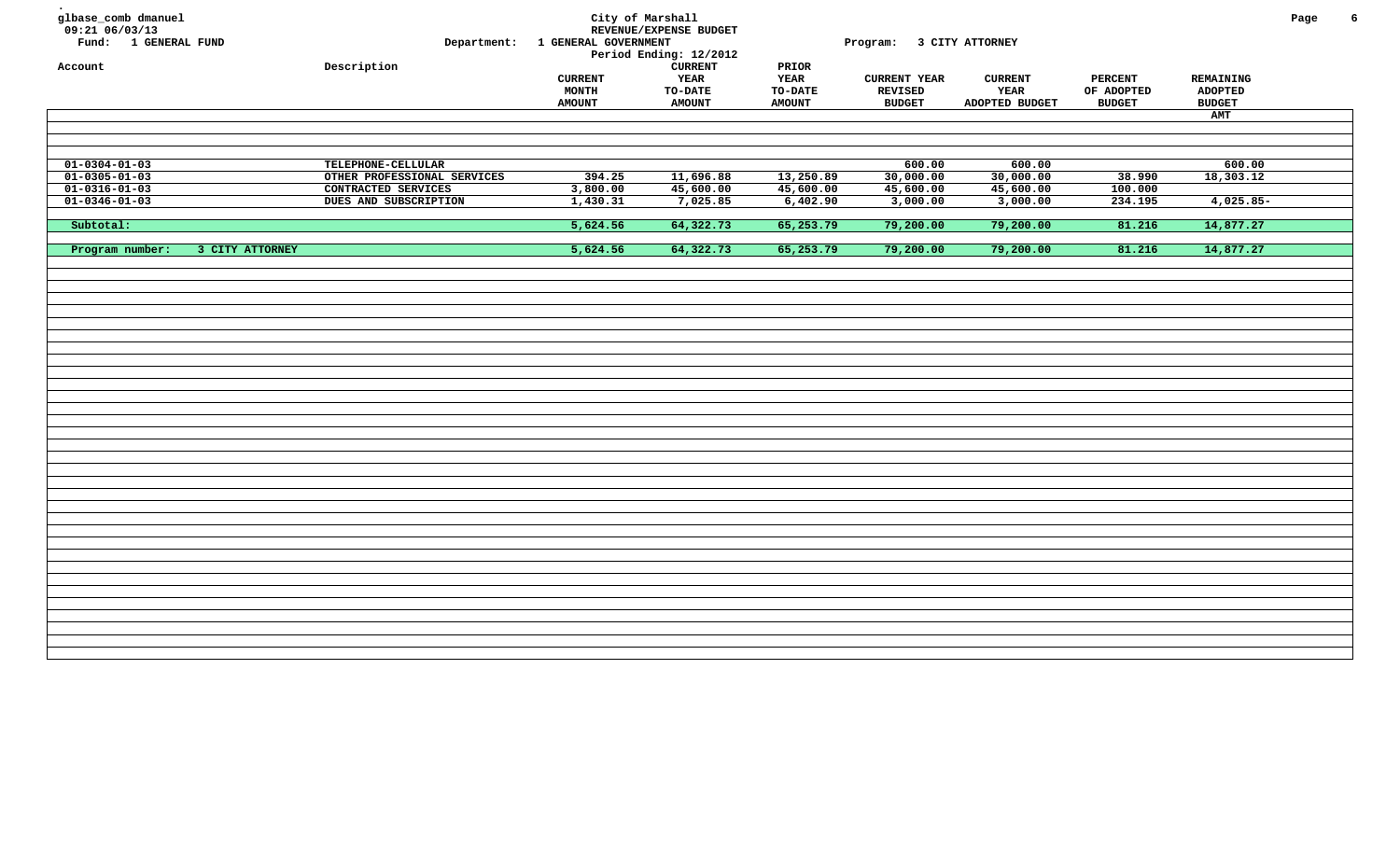| glbase_comb dmanuel<br>09:21 06/03/13<br>Fund: 1 GENERAL FUND<br>Account |                         | Department:<br>Description     | 1 GENERAL GOVERNMENT | City of Marshall<br>REVENUE/EXPENSE BUDGET<br>Period Ending: 12/2012<br><b>CURRENT</b> | PRIOR         | Program:            | <b>4 ADMINISTRATION</b> |                |                | Page | $7\phantom{.0}$ |
|--------------------------------------------------------------------------|-------------------------|--------------------------------|----------------------|----------------------------------------------------------------------------------------|---------------|---------------------|-------------------------|----------------|----------------|------|-----------------|
|                                                                          |                         |                                | <b>CURRENT</b>       | <b>YEAR</b>                                                                            | <b>YEAR</b>   | <b>CURRENT YEAR</b> | <b>CURRENT</b>          | <b>PERCENT</b> | REMAINING      |      |                 |
|                                                                          |                         |                                | MONTH                | <b>TO-DATE</b>                                                                         | TO-DATE       | <b>REVISED</b>      | YEAR                    | OF ADOPTED     | <b>ADOPTED</b> |      |                 |
|                                                                          |                         |                                | <b>AMOUNT</b>        | <b>AMOUNT</b>                                                                          | <b>AMOUNT</b> | <b>BUDGET</b>       | ADOPTED BUDGET          | <b>BUDGET</b>  | <b>BUDGET</b>  |      |                 |
|                                                                          |                         |                                |                      |                                                                                        |               |                     |                         |                | <b>AMT</b>     |      |                 |
|                                                                          |                         |                                |                      |                                                                                        |               |                     |                         |                |                |      |                 |
|                                                                          |                         |                                |                      |                                                                                        |               |                     |                         |                |                |      |                 |
| $01 - 0101 - 01 - 04$                                                    |                         | SALARIES-OFFICIAL & ADMIN      | 10,695.15            | 107,362.88                                                                             | 106,951.52    | 106,952.00          | 106,952.00              | 100.384        | $410.88 -$     |      |                 |
| $01 - 0106 - 01 - 04$                                                    |                         | SALARIES-OFFICE & CLERICAL     | 3,239.81             | 32,522.69                                                                              | 32,398.09     | 32,398.00           | 32,398.00               | 100.385        | $124.69 -$     |      |                 |
| $01 - 0109 - 01 - 04$                                                    |                         | SALARIES-OVERTIME              |                      | 241.72                                                                                 |               | 100.00              | 100.00                  | 241.720        | $141.72-$      |      |                 |
| $01 - 0111 - 01 - 04$                                                    |                         | SALARIES-LONGEVITY             |                      | 1,296.00                                                                               | 1,248.00      | 1,296.00            | 1,296.00                | 100.000        |                |      |                 |
| $01 - 0122 - 01 - 04$                                                    |                         | TMRS                           | 2,842.53             | 29,732.75                                                                              | 29,757.12     | 29,672.00           | 29,672.00               | 100.205        | $60.75 -$      |      |                 |
| $01 - 0133 - 01 - 04$                                                    |                         | <b>FICA</b>                    | 1,067.71             | 10,898.84                                                                              | 10,689.38     | 10,770.00           | 10,770.00               | 101.196        | $128.84-$      |      |                 |
| $01 - 0134 - 01 - 04$                                                    |                         | WORKER'S COMPENSATION          |                      | 236.42                                                                                 | 260.10        | 213.00              | 213.00                  | 110.995        | $23.42 -$      |      |                 |
| Subtotal:                                                                |                         |                                | 17,845.20            | 182,291.30                                                                             | 181,304.21    | 181,401.00          | 181,401.00              | 100.491        | $890.30 -$     |      |                 |
| $\overline{01-0201-01-04}$                                               |                         | OFFICE SUPPLIES                | 340.36               | 1,809.90                                                                               | 2,138.92      | 2,200.00            | 2,200.00                | 82.268         | 390.10         |      |                 |
|                                                                          |                         |                                |                      |                                                                                        |               |                     |                         |                |                |      |                 |
| Subtotal:                                                                |                         |                                | 340.36               | 1,809.90                                                                               | 2,138.92      | 2,200.00            | 2,200.00                | 82.268         | 390.10         |      |                 |
| $01 - 0304 - 01 - 04$                                                    |                         | TELEPHONE-CELLULAR             | 132.38               | 800.19                                                                                 | 788.87        | 900.00              | 900.00                  | 88.910         | 99.81          |      |                 |
| $01 - 0311 - 01 - 04$                                                    |                         | <b>TRANSPORTATION</b>          | 500.00               | 6,000.00                                                                               | 6,000.00      | 6,000.00            | 6,000.00                | 100.000        |                |      |                 |
| $01 - 0324 - 01 - 04$                                                    |                         | PRINTING & REPRODUCTION        |                      | 3,894.07                                                                               | 3,881.17      | 2,000.00            | 2,000.00                | 194.704        | $1,894.07-$    |      |                 |
| $01 - 0342 - 01 - 04$                                                    |                         | REPAIR & MAINTENANCE EQUIPMENT |                      |                                                                                        |               | 100.00              | 100.00                  |                | 100.00         |      |                 |
| $01 - 0345 - 01 - 04$                                                    |                         | CONFERENCE AND TRAINING        |                      | 689.30                                                                                 | 670.00        | 2,000.00            | 2,000.00                | 34.465         | 1,310.70       |      |                 |
| $01 - 0346 - 01 - 04$                                                    |                         | DUES & SUBSCRIPTION            |                      | 786.00                                                                                 | 625.00        | 1,000.00            | 1,000.00                | 78.600         | 214.00         |      |                 |
| $01 - 0347 - 01 - 04$                                                    |                         | <b>MISCELLANEOUS</b>           |                      | 324.56                                                                                 | 1,142.13      | 500.00              | 500.00                  | 64.912         | 175.44         |      |                 |
| Subtotal:                                                                |                         |                                | 632.38               | 12,494.12                                                                              | 13,107.17     | 12,500.00           | 12,500.00               | 99.953         | 5.88           |      |                 |
| Program number:                                                          | <b>4 ADMINISTRATION</b> |                                | 18,817.94            | 196,595.32                                                                             | 196,550.30    | 196,101.00          | 196,101.00              | 100.252        | 494.32-        |      |                 |
|                                                                          |                         |                                |                      |                                                                                        |               |                     |                         |                |                |      |                 |
|                                                                          |                         |                                |                      |                                                                                        |               |                     |                         |                |                |      |                 |
|                                                                          |                         |                                |                      |                                                                                        |               |                     |                         |                |                |      |                 |
|                                                                          |                         |                                |                      |                                                                                        |               |                     |                         |                |                |      |                 |
|                                                                          |                         |                                |                      |                                                                                        |               |                     |                         |                |                |      |                 |
|                                                                          |                         |                                |                      |                                                                                        |               |                     |                         |                |                |      |                 |
|                                                                          |                         |                                |                      |                                                                                        |               |                     |                         |                |                |      |                 |
|                                                                          |                         |                                |                      |                                                                                        |               |                     |                         |                |                |      |                 |
|                                                                          |                         |                                |                      |                                                                                        |               |                     |                         |                |                |      |                 |
|                                                                          |                         |                                |                      |                                                                                        |               |                     |                         |                |                |      |                 |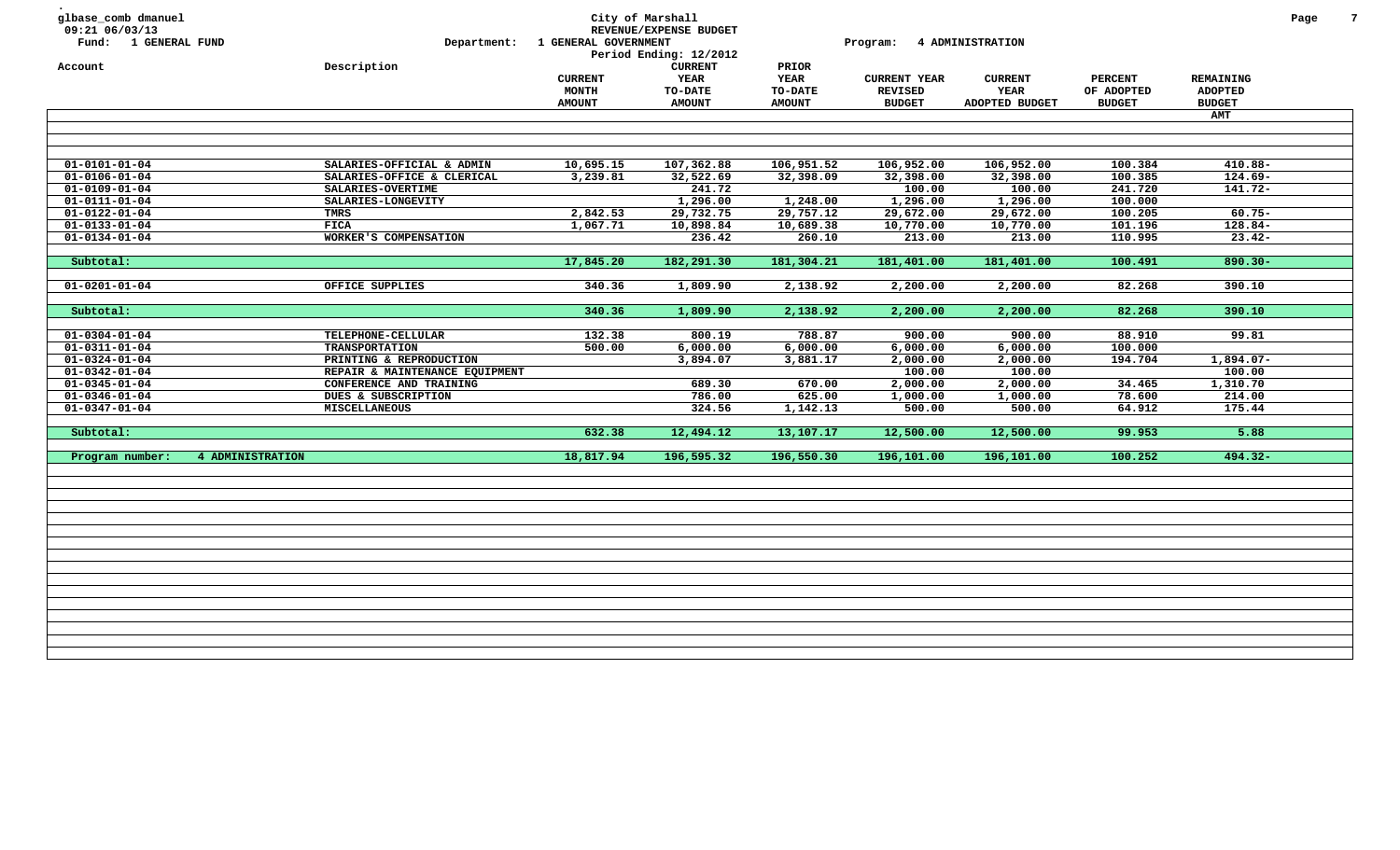| 09:21 06/03/13<br>Fund: 1 GENERAL FUND         | Department:                                   | 1 GENERAL GOVERNMENT | City of Marshall<br>REVENUE/EXPENSE BUDGET |                      | Program:            | 5 INFORMATION TECHNOLOGY |                |                | Page |
|------------------------------------------------|-----------------------------------------------|----------------------|--------------------------------------------|----------------------|---------------------|--------------------------|----------------|----------------|------|
|                                                |                                               |                      | Period Ending: 12/2012                     |                      |                     |                          |                |                |      |
| Account                                        | Description                                   |                      | <b>CURRENT</b>                             | PRIOR                |                     |                          |                |                |      |
|                                                |                                               | <b>CURRENT</b>       | <b>YEAR</b>                                | <b>YEAR</b>          | <b>CURRENT YEAR</b> | <b>CURRENT</b>           | <b>PERCENT</b> | REMAINING      |      |
|                                                |                                               | <b>MONTH</b>         | TO-DATE                                    | <b>TO-DATE</b>       | <b>REVISED</b>      | YEAR                     | OF ADOPTED     | <b>ADOPTED</b> |      |
|                                                |                                               | <b>AMOUNT</b>        | <b>AMOUNT</b>                              | <b>AMOUNT</b>        | <b>BUDGET</b>       | ADOPTED BUDGET           | <b>BUDGET</b>  | <b>BUDGET</b>  |      |
|                                                |                                               |                      |                                            |                      |                     |                          |                | AMT            |      |
|                                                |                                               |                      |                                            |                      |                     |                          |                |                |      |
| $01 - 0101 - 01 - 05$                          | SALARIES-OFFICIAL & ADMIN                     |                      |                                            | 54,204.84            |                     |                          |                |                |      |
| $01 - 0103 - 01 - 05$                          | SALARIES-TECHNICIAN                           | 4,246.94             | 42,465.58                                  | 40,730.58            | 42,469.00           | 42,469.00                | 99.992         | 3.42           |      |
| $01 - 0106 - 01 - 05$                          | SALARIES-OFFICE & CLERICAL                    | 1,106.46             | 11,107.16                                  | 10,796.22            | 11,065.00           | 11,065.00                | 100.381        | $42.16 -$      |      |
| $01 - 0109 - 01 - 05$                          | SALARIES-OVERTIME                             | 1,321.24             | 16,759.77                                  | 14,185.79            | 2,500.00            | 2,500.00                 | 670.391        | $14,259.77-$   |      |
| $01 - 0111 - 01 - 05$                          | SALARIES-LONGEVITY                            |                      | 336.00                                     | 816.00               | 456.00              | 456.00                   | 73.684         | 120.00         |      |
| $01 - 0122 - 01 - 05$                          | TMRS                                          | 1,308.06             | 14,247.65                                  | 24,507.85            | 11,422.00           | 11,422.00                | 124.739        | $2,825.65-$    |      |
| $01 - 0133 - 01 - 05$                          | <b>FICA</b>                                   | 504.14               | 5,342.22                                   | 9,174.37             | 4,322.00            | 4,322.00                 | 123.605        | 1,020.22-      |      |
| $01 - 0134 - 01 - 05$                          | WORKER'S COMPENSATION                         |                      | 91.02                                      | 166.87               | 82.00               | 82.00                    | 111.000        | $9.02 -$       |      |
| Subtotal:                                      |                                               | 8,486.84             | 90,349.40                                  | 154,582.52           | 72,316.00           | 72,316.00                | 124.937        | $18,033.40-$   |      |
|                                                |                                               |                      |                                            |                      |                     |                          |                |                |      |
| $01 - 0201 - 01 - 05$                          | OFFICE SUPPLIES                               | 24.79                | 381.83                                     | 640.25               | 750.00              | 750.00                   | 50.911         | 368.17         |      |
| $01 - 0205 - 01 - 05$                          | FUEL, OIL, & LUBE                             | 219.61               | 3,096.67                                   | 5,442.42             | 2,000.00            | 2,000.00                 | 154.834        | $1,096.67-$    |      |
| $01 - 0213 - 01 - 05$                          | MOTOR VEHICLE-POOL VEHICLES                   |                      | 519.96                                     | 3,294.10             |                     |                          |                | $519.96 -$     |      |
| $01 - 0218 - 01 - 05$                          | SMALL TOOL & MINOR EQUIPMENT                  | 35.94                | 382.82                                     | 794.26               | 600.00              | 600.00                   | 63.803         | 217.18         |      |
| Subtotal:                                      |                                               | 280.34               | 4,381.28                                   | 10,171.03            | 3,350.00            | 3,350.00                 | 130.784        | $1,031.28 -$   |      |
|                                                |                                               |                      | 2,792.10                                   |                      |                     |                          | 116.338        |                |      |
| $01 - 0304 - 01 - 05$<br>$01 - 0305 - 01 - 05$ | TELEPHONE-CELLULAR<br>OTHER PROFESSIONAL FEES | 654.76               |                                            | 2,335.83<br>2,971.05 | 2,400.00            | 2,400.00                 |                | $392.10 -$     |      |
| $01 - 0308 - 01 - 05$                          | TELEPHONE-LAND                                |                      | 57.95                                      | 189.13               | 120.00              | 120.00                   | 48.292         | 62.05          |      |
| $01 - 0323 - 01 - 05$                          | SERVICE AGREEMENT-TECHNICAL                   | 434.26               | 24,688.31                                  | 45,061.24            | 41,549.00           | 41,549.00                | 59.420         | 16,860.69      |      |
| $01 - 0342 - 01 - 05$                          | REPAIR & MAINTENANCE EQUIPMENT                | 65.03                | 4,999.00                                   | 7,596.50             | 5,000.00            | 5,000.00                 | 99.980         | 1.00           |      |
| $01 - 0344 - 01 - 05$                          | <b>RENTALS</b>                                |                      | 139.00                                     | 724.75               |                     |                          |                | $139.00 -$     |      |
| $01 - 0345 - 01 - 05$                          | CONFERENCE & TRAINING                         |                      |                                            |                      | 2,000.00            | 2,000.00                 | 114.209        | $284.18 -$     |      |
| $01 - 0346 - 01 - 05$                          | DUES & SUBSCRIPTION                           |                      | 2,284.18<br>238.87                         | 1,910.62<br>325.44   | 750.00              | 750.00                   | 31.849         | 511.13         |      |
| $01 - 0347 - 01 - 05$                          | <b>MISCELLANEOUS</b>                          | 127.55               | 127.55                                     | 757.56               | 250.00              | 250.00                   | 51.020         | 122.45         |      |
|                                                |                                               |                      |                                            |                      |                     |                          |                |                |      |
| Subtotal:                                      |                                               | 1,281.60             | 35,326.96                                  | 61,872.12            | 52,069.00           | 52,069.00                | 67.846         | 16,742.04      |      |
| $01 - 0420 - 01 - 05$                          | IMPROVEMENTS - DATA PROCESSING                | 24,632.52-           | 5,486.25                                   |                      | 23,100.00           | 23,100.00                | 23.750         | 17,613.75      |      |
| $01 - 0421 - 01 - 05$                          | COMPUTER REPLACEMENT                          | 8,693.86-            |                                            |                      | 14,000.00           | 14,000.00                |                | 14,000.00      |      |
| $01 - 0490 - 01 - 05$                          | NON DEPRECIABLE CAPITAL ITEMS                 | 38,832.51            | 38,832.51                                  | 42,424.49            |                     |                          |                | 38,832.51-     |      |
| Subtotal:                                      |                                               | 5,506.13             | 44,318.76                                  | 42,424.49            | 37,100.00           | 37,100.00                | 119.458        | $7,218.76-$    |      |
|                                                | 5 INFORMATION TECHNOLOGY                      | 15,554.91            | 174,376.40                                 | 269,050.16           | 164,835.00          | 164,835.00               | 105.788        | $9,541.40 -$   |      |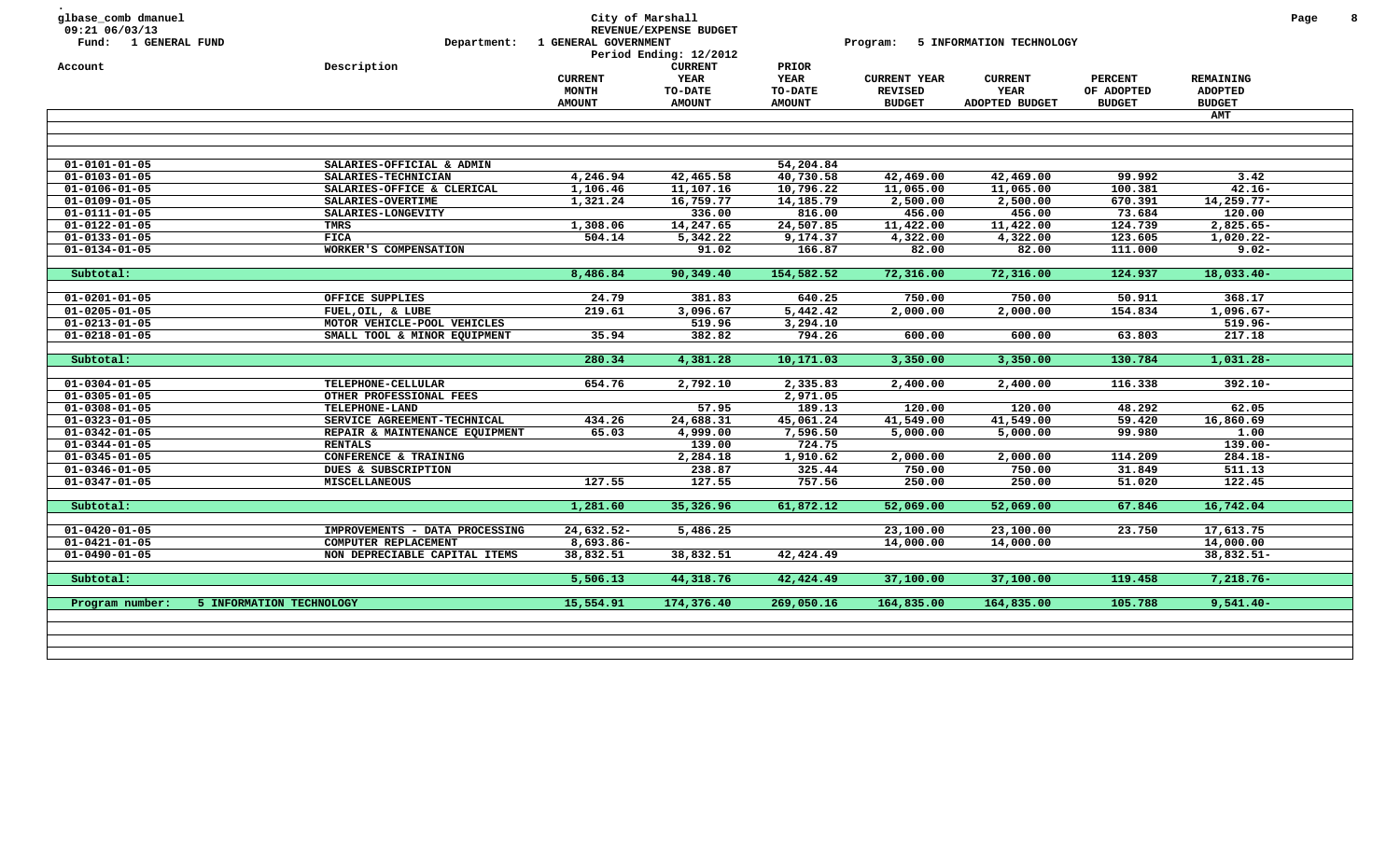| glbase_comb dmanuel<br>09:21 06/03/13<br>Fund: 1 GENERAL FUND<br>Account |                  | Department:<br>Description     | 1 GENERAL GOVERNMENT                     | City of Marshall<br>REVENUE/EXPENSE BUDGET<br>Period Ending: 12/2012<br><b>CURRENT</b> | PRIOR                                   | Program:                                               | 6 CITY SECRETARY                         |                                               |                                              | Page | 9 |
|--------------------------------------------------------------------------|------------------|--------------------------------|------------------------------------------|----------------------------------------------------------------------------------------|-----------------------------------------|--------------------------------------------------------|------------------------------------------|-----------------------------------------------|----------------------------------------------|------|---|
|                                                                          |                  |                                | <b>CURRENT</b><br>MONTH<br><b>AMOUNT</b> | <b>YEAR</b><br>TO-DATE<br><b>AMOUNT</b>                                                | <b>YEAR</b><br>TO-DATE<br><b>AMOUNT</b> | <b>CURRENT YEAR</b><br><b>REVISED</b><br><b>BUDGET</b> | <b>CURRENT</b><br>YEAR<br>ADOPTED BUDGET | <b>PERCENT</b><br>OF ADOPTED<br><b>BUDGET</b> | REMAINING<br><b>ADOPTED</b><br><b>BUDGET</b> |      |   |
|                                                                          |                  |                                |                                          |                                                                                        |                                         |                                                        |                                          |                                               | <b>AMT</b>                                   |      |   |
|                                                                          |                  |                                |                                          |                                                                                        |                                         |                                                        |                                          |                                               |                                              |      |   |
|                                                                          |                  |                                |                                          |                                                                                        |                                         |                                                        |                                          |                                               |                                              |      |   |
| $01 - 0101 - 01 - 06$                                                    |                  | SALARIES-OFFICIAL & ADMIN      | 4,326.00                                 |                                                                                        | 43,259.90                               | 43,260.00                                              | 43,260.00                                | 100.384                                       | $166.25 -$                                   |      |   |
| $\overline{01-0103-01-06}$                                               |                  | SALARIES-TECHNICIAN            | 1,870.65                                 | 43,426.25<br>18,778.57                                                                 | 24,573.78                               | 18,706.00                                              | 18,706.00                                | 100.388                                       | $72.57 -$                                    |      |   |
| $01 - 0109 - 01 - 06$                                                    |                  | SALARIES-OVERTIME              |                                          |                                                                                        |                                         | 200.00                                                 | 200.00                                   |                                               | 200.00                                       |      |   |
| $01 - 0111 - 01 - 06$                                                    |                  | SALARIES-LONGEVITY             |                                          | 816.00                                                                                 | 928.00                                  | 816.00                                                 | 816.00                                   | 100.000                                       |                                              |      |   |
| $01 - 0122 - 01 - 06$                                                    |                  | TMRS                           | 1,249.41                                 | 13,072.95                                                                              | 14,323.08                               | 13,099.00                                              | 13,099.00                                | 99.801                                        | 26.05                                        |      |   |
| $01 - 0133 - 01 - 06$                                                    |                  | <b>FICA</b>                    | 484.12                                   | 4,945.39                                                                               | 5,332.70                                | 4,956.00                                               | 4,956.00                                 | 99.786                                        | 10.61                                        |      |   |
| $01 - 0134 - 01 - 06$                                                    |                  | WORKER'S COMPENSATION          |                                          | 104.33                                                                                 | 114.15                                  | 94.00                                                  | 94.00                                    | 110.989                                       | $10.33 -$                                    |      |   |
|                                                                          |                  |                                |                                          |                                                                                        |                                         |                                                        |                                          |                                               |                                              |      |   |
| Subtotal:                                                                |                  |                                | 7,930.18                                 | 81,143.49                                                                              | 88,531.61                               | 81,131.00                                              | 81,131.00                                | 100.015                                       | $12.49 -$                                    |      |   |
|                                                                          |                  |                                |                                          |                                                                                        |                                         |                                                        |                                          |                                               |                                              |      |   |
| $01 - 0201 - 01 - 06$                                                    |                  | OFFICE SUPPLIES                |                                          | 865.95                                                                                 | 1,004.76                                | 1,250.00                                               | 1,250.00                                 | 69.276                                        | 384.05                                       |      |   |
| $01 - 0217 - 01 - 06$                                                    |                  | OTHER SUPPLIES                 |                                          |                                                                                        |                                         | 100.00                                                 | 100.00                                   |                                               | 100.00                                       |      |   |
| Subtotal:                                                                |                  |                                |                                          | 865.95                                                                                 | 1,004.76                                | 1,350.00                                               | 1,350.00                                 | 64.144                                        | 484.05                                       |      |   |
|                                                                          |                  |                                |                                          |                                                                                        |                                         |                                                        |                                          |                                               |                                              |      |   |
| $01 - 0311 - 01 - 06$                                                    |                  | <b>TRANSPORTATION</b>          | 150.00                                   | 1,800.00                                                                               | 1,800.00                                | 1,800.00                                               | 1,800.00                                 | 100.000                                       |                                              |      |   |
| $01 - 0342 - 01 - 06$                                                    |                  | REPAIR & MAINTENANCE EQUIPMENT |                                          |                                                                                        |                                         | 350.00                                                 | 350.00                                   |                                               | 350.00                                       |      |   |
| $01 - 0345 - 01 - 06$                                                    |                  | CONFERENCE & TRAINING          |                                          |                                                                                        | 1,885.93                                | 4,000.00                                               | 4,000.00                                 |                                               | 4,000.00                                     |      |   |
| $01 - 0346 - 01 - 06$                                                    |                  | DUES & SUBSCRIPTIONS           |                                          | 498.40                                                                                 | 653.94                                  | 800.00                                                 | 800.00                                   | 62.300                                        | 301.60                                       |      |   |
| $01 - 0347 - 01 - 06$                                                    |                  | <b>MISCELLANEOUS</b>           |                                          |                                                                                        | 165.41                                  | 150.00                                                 | 150.00                                   |                                               | 150.00                                       |      |   |
|                                                                          |                  |                                |                                          |                                                                                        |                                         |                                                        |                                          |                                               |                                              |      |   |
| Subtotal:                                                                |                  |                                | 150.00                                   | 2,298.40                                                                               | 4,505.28                                | 7,100.00                                               | 7,100.00                                 | 32.372                                        | 4,801.60                                     |      |   |
| Program number:                                                          | 6 CITY SECRETARY |                                | 8,080.18                                 | 84,307.84                                                                              | 94,041.65                               | 89,581.00                                              | 89,581.00                                | 94.114                                        | 5,273.16                                     |      |   |
|                                                                          |                  |                                |                                          |                                                                                        |                                         |                                                        |                                          |                                               |                                              |      |   |
|                                                                          |                  |                                |                                          |                                                                                        |                                         |                                                        |                                          |                                               |                                              |      |   |
|                                                                          |                  |                                |                                          |                                                                                        |                                         |                                                        |                                          |                                               |                                              |      |   |
|                                                                          |                  |                                |                                          |                                                                                        |                                         |                                                        |                                          |                                               |                                              |      |   |
|                                                                          |                  |                                |                                          |                                                                                        |                                         |                                                        |                                          |                                               |                                              |      |   |
|                                                                          |                  |                                |                                          |                                                                                        |                                         |                                                        |                                          |                                               |                                              |      |   |
|                                                                          |                  |                                |                                          |                                                                                        |                                         |                                                        |                                          |                                               |                                              |      |   |
|                                                                          |                  |                                |                                          |                                                                                        |                                         |                                                        |                                          |                                               |                                              |      |   |
|                                                                          |                  |                                |                                          |                                                                                        |                                         |                                                        |                                          |                                               |                                              |      |   |
|                                                                          |                  |                                |                                          |                                                                                        |                                         |                                                        |                                          |                                               |                                              |      |   |
|                                                                          |                  |                                |                                          |                                                                                        |                                         |                                                        |                                          |                                               |                                              |      |   |
|                                                                          |                  |                                |                                          |                                                                                        |                                         |                                                        |                                          |                                               |                                              |      |   |
|                                                                          |                  |                                |                                          |                                                                                        |                                         |                                                        |                                          |                                               |                                              |      |   |
|                                                                          |                  |                                |                                          |                                                                                        |                                         |                                                        |                                          |                                               |                                              |      |   |
|                                                                          |                  |                                |                                          |                                                                                        |                                         |                                                        |                                          |                                               |                                              |      |   |
|                                                                          |                  |                                |                                          |                                                                                        |                                         |                                                        |                                          |                                               |                                              |      |   |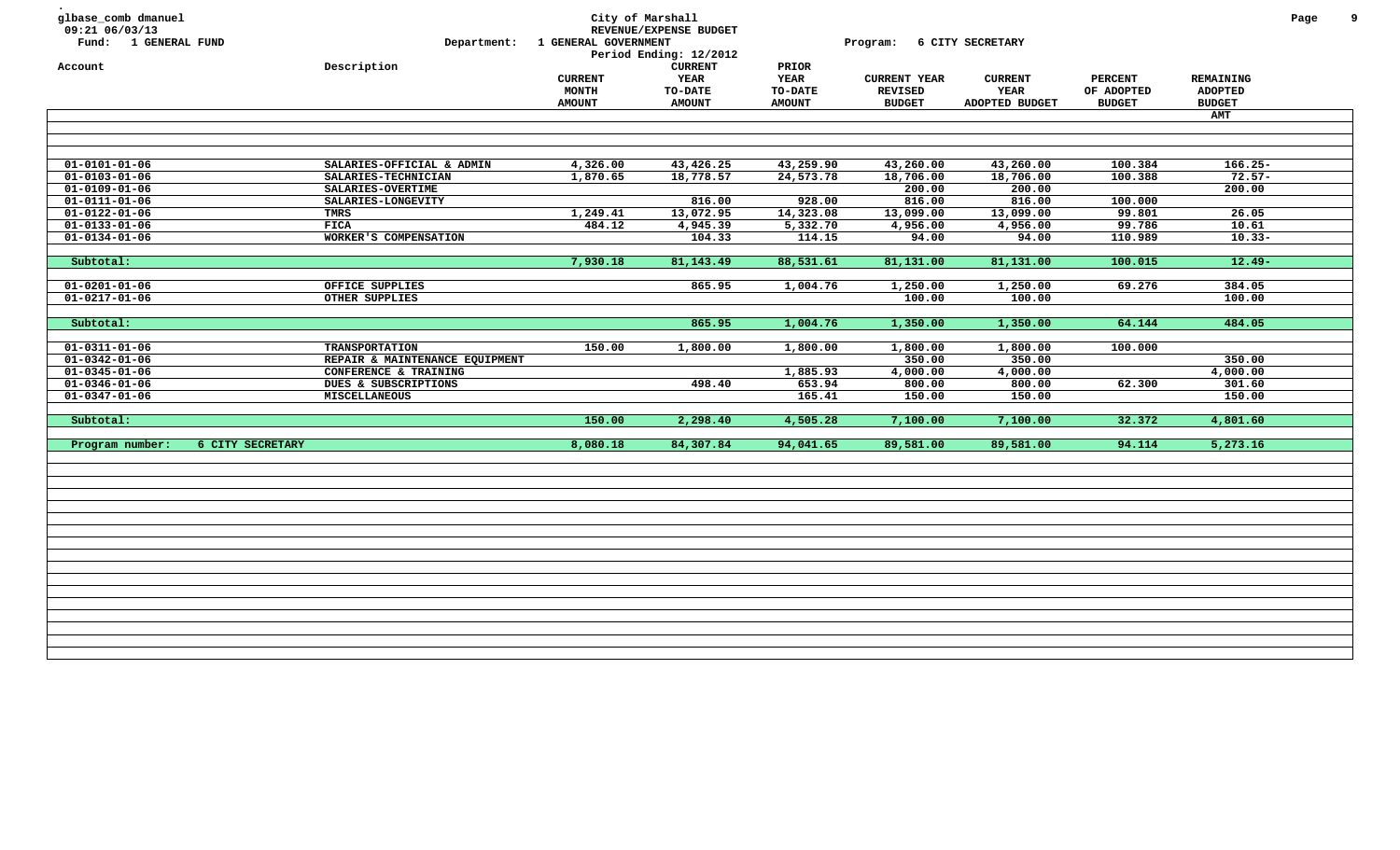| <b>CURRENT</b><br>Account<br>Description<br>PRIOR<br>YEAR<br><b>YEAR</b><br><b>PERCENT</b><br>REMAINING<br><b>CURRENT</b><br><b>CURRENT YEAR</b><br><b>CURRENT</b><br>MONTH<br><b>TO-DATE</b><br>TO-DATE<br><b>REVISED</b><br>YEAR<br>OF ADOPTED<br><b>ADOPTED</b><br><b>BUDGET</b><br>ADOPTED BUDGET<br><b>AMOUNT</b><br><b>AMOUNT</b><br><b>AMOUNT</b><br><b>BUDGET</b><br><b>BUDGET</b><br>AMT<br>30,782.66<br>34,549.00<br>$01 - 0103 - 01 - 07$<br>SALARIES-TECHNICIAN<br>34,549.00<br>34,549.00<br>$01 - 0109 - 01 - 07$<br>76.09<br>200.00<br>200.00<br>200.00<br>SALARIES-OVERTIME<br>720.00<br>720.00<br>720.00<br>$01 - 0111 - 01 - 07$<br>SALARIES-LONGEVITY<br>6,264.34<br>7,172.00<br>7,172.00<br>$01 - 0122 - 01 - 07$<br><b>TMRS</b><br>7,172.00<br>$01 - 0133 - 01 - 07$<br>FICA-SALARY RESERVE<br>2,340.19<br>2,713.00<br>2,713.00<br>2,713.00<br>$01 - 0134 - 01 - 07$<br>WORKMEN'S COMPENSATION<br>56.61<br>110.71<br>51.00<br>51.00<br>111.000<br>$5.61 -$<br>56.61<br>39,573.99<br>45,405.00<br>45,405.00<br>.125<br>45,348.39<br>Subtotal:<br>300.00<br>300.00<br>26.357<br>220.93<br>$01 - 0201 - 01 - 07$<br>OFFICE SUPPLIES<br>79.07<br>6.67<br>3,379.12<br>27,830.65<br>22,887.77<br>10,350.00<br>10,350.00<br>268.895<br>17,480.65-<br>$01 - 0204 - 01 - 07$<br><b>JANITORIAL</b><br>1,654.11<br>2,841.07<br>2,270.00<br>2,270.00<br>72.868<br>615.89<br>$01 - 0205 - 01 - 07$<br>FUEL, OIL, & LUBE<br>100.00<br>100.00<br>100.00<br>$01 - 0206 - 01 - 07$<br><b>CLOTHING</b><br>31.00<br>186.14<br>89.80<br>595.00<br>595.00<br>31.284<br>408.86<br>01-0212-01-07<br>ELECTRICAL SUPPLIES<br>154.248<br>93.52<br>1,542.48<br>1,011.87<br>1,000.00<br>$542.48 -$<br>$01 - 0213 - 01 - 07$<br>MOTOR VEHICLE<br>1,000.00<br>$01 - 0217 - 01 - 07$<br>485.21<br>338.39<br>500.00<br>97.042<br>14.79<br>OTHER SUPPLIES<br>81.76<br>500.00<br>$01 - 0218 - 01 - 07$<br>SMALL TOOL & MINOR EQUIPMENT<br>1,292.07<br>773.21<br>1,000.00<br>1,000.00<br>129.207<br>$292.07 -$<br>33,069.73<br>27,948.78<br>16,115.00<br>16,115.00<br>205.211<br>$16,954.73-$<br>Subtotal:<br>3,585.40<br>$01 - 0304 - 01 - 07$<br>TELEPHONE-CELLULAR<br>7.43<br>525.21<br>700.00<br>700.00<br>1.061<br>692.57<br>850.00<br>850.00<br>$01 - 0305 - 01 - 07$<br>PROFESSIONAL SERVICES<br>850.00<br>85.00<br>85.00<br>$01 - 0309 - 01 - 07$<br>85.00<br><b>RADIO REPAIRS</b><br>$01 - 0322 - 01 - 07$<br>102.00<br>920.85<br>1,083.00<br>100.00<br>100.00<br>$820.85 -$<br>SERVICE AGREEMENT-OTHER<br>920.850<br>$01 - 0323 - 01 - 07$<br>149.34<br>1,092.24<br>290.00<br>500.00<br>500.00<br>218.448<br>$592.24 -$<br>SERVICE AGREEMENT-TECHNICAL<br>1,000.00<br>$01 - 0336 - 01 - 07$<br>ELECTRIC SVS-WEISMAN BLDG<br>1,000.00<br>1,000.00<br>69,358.74<br>$01 - 0337 - 01 - 07$<br>ELECTRIC SERVICE<br>6,417.57<br>115,641.26<br>123,358.55<br>185,000.00<br>185,000.00<br>62.509<br>1,909.77<br>54.873<br>$01 - 0338 - 01 - 07$<br>GAS SERVICE<br>14,266.98<br>21,696.85<br>26,000.00<br>26,000.00<br>11,733.02<br>$01 - 0340 - 01 - 07$<br>2,176.01<br>79,783.45<br>39,098.08<br>60,000.00<br>132.972<br>19,783.45-<br>REPAIR & MAINTENANCE BUILDINGS<br>60,000.00<br>679.17<br>25,881.14<br>143.784<br>$01 - 0341 - 01 - 07$<br>REPAIR & MAINT-WEISMAN<br>30,585.92<br>18,000.00<br>18,000.00<br>7,881.14-<br>$01 - 0342 - 01 - 07$<br>1,414.47<br>25,250.00<br>91.587<br>2,124.23<br>REPAIR & MAINTENANCE EQUIPMENT<br>23,125.77<br>16,781.03<br>25,250.00<br>$01 - 0343 - 01 - 07$<br>2,065.95<br>21,999.90<br>26,273.64<br>30,000.00<br>30,000.00<br>73.333<br>8,000.10<br>REPAIR & MAINT-AIR CONDITIONER<br>$01 - 0344 - 01 - 07$<br><b>RENTALS</b><br>82.23<br>3,242.16<br>1,536.91-<br>1,536.91<br>$01 - 0347 - 01 - 07$<br><b>MISCELLANEOUS</b><br>286.00<br>388.27<br>200.00<br>200.00<br>143.000<br>$86.00 -$<br>$01 - 0355 - 01 - 07$<br>ELECTRIC SERV-PERKINS BLDG<br>53.16<br>517.87<br>333.75<br>$517.87 -$<br>42,117.36<br>262,693.52<br>2,306.48<br>$01 - 0356 - 01 - 07$<br>ELECTRIC SERVICE-STREET LIGHTS<br>264,420.40<br>265,000.00<br>265,000.00<br>99.130<br>$01 - 0358 - 01 - 07$<br>GUARANTEED SVGS-SCHNEIDER ELEC<br>$106,588.00 -$<br>$106,588.00 -$<br>$106,588.00 -$<br>$01 - 0360 - 01 - 07$<br>JANITORIAL CONTRACT<br>4,442.24<br>43,556.88<br>37,566.88<br>23,200.00<br>187.745<br>$20,356.88 -$<br>23,200.00<br>22,232.50<br>37,790.00<br>24,250.00<br>91.680<br>$01 - 0364 - 01 - 07$<br>REPAIR & MAINTENANCE GROUNDS<br>815.00<br>24,250.00<br>2,017.50<br>572.85<br>170.97<br>2,125.00<br>2,125.00<br>26.958<br>1,552.15<br>$01 - 0365 - 01 - 07$<br>REPAIR & MAINT OF TRAFFIC SGNL<br>5,895.00<br>11,069.12<br>2,041.48<br>15,000.00<br>15,000.00<br>73.794<br>3,930.88<br>$01 - 0366 - 01 - 07$<br>REPAIR & MAINT -STREET LIGHTS | glbase_comb dmanuel<br>09:21 06/03/13<br>Fund: 1 GENERAL FUND | Department: | 1 GENERAL GOVERNMENT | City of Marshall<br>REVENUE/EXPENSE BUDGET<br>Period Ending: 12/2012 | 7 BUILDINGS<br>Program: |  | Page | 10 |
|---------------------------------------------------------------------------------------------------------------------------------------------------------------------------------------------------------------------------------------------------------------------------------------------------------------------------------------------------------------------------------------------------------------------------------------------------------------------------------------------------------------------------------------------------------------------------------------------------------------------------------------------------------------------------------------------------------------------------------------------------------------------------------------------------------------------------------------------------------------------------------------------------------------------------------------------------------------------------------------------------------------------------------------------------------------------------------------------------------------------------------------------------------------------------------------------------------------------------------------------------------------------------------------------------------------------------------------------------------------------------------------------------------------------------------------------------------------------------------------------------------------------------------------------------------------------------------------------------------------------------------------------------------------------------------------------------------------------------------------------------------------------------------------------------------------------------------------------------------------------------------------------------------------------------------------------------------------------------------------------------------------------------------------------------------------------------------------------------------------------------------------------------------------------------------------------------------------------------------------------------------------------------------------------------------------------------------------------------------------------------------------------------------------------------------------------------------------------------------------------------------------------------------------------------------------------------------------------------------------------------------------------------------------------------------------------------------------------------------------------------------------------------------------------------------------------------------------------------------------------------------------------------------------------------------------------------------------------------------------------------------------------------------------------------------------------------------------------------------------------------------------------------------------------------------------------------------------------------------------------------------------------------------------------------------------------------------------------------------------------------------------------------------------------------------------------------------------------------------------------------------------------------------------------------------------------------------------------------------------------------------------------------------------------------------------------------------------------------------------------------------------------------------------------------------------------------------------------------------------------------------------------------------------------------------------------------------------------------------------------------------------------------------------------------------------------------------------------------------------------------------------------------------------------------------------------------------------------------------------------------------------------------------------------------------------------------------------------------------------------------------------------------------------------------------------------------------------------------------------------------------------------------------------------------------------------------------------------------------------------------------------------------------------------------------------------------------------------------------------------------------------------------|---------------------------------------------------------------|-------------|----------------------|----------------------------------------------------------------------|-------------------------|--|------|----|
|                                                                                                                                                                                                                                                                                                                                                                                                                                                                                                                                                                                                                                                                                                                                                                                                                                                                                                                                                                                                                                                                                                                                                                                                                                                                                                                                                                                                                                                                                                                                                                                                                                                                                                                                                                                                                                                                                                                                                                                                                                                                                                                                                                                                                                                                                                                                                                                                                                                                                                                                                                                                                                                                                                                                                                                                                                                                                                                                                                                                                                                                                                                                                                                                                                                                                                                                                                                                                                                                                                                                                                                                                                                                                                                                                                                                                                                                                                                                                                                                                                                                                                                                                                                                                                                                                                                                                                                                                                                                                                                                                                                                                                                                                                                                                                           |                                                               |             |                      |                                                                      |                         |  |      |    |
|                                                                                                                                                                                                                                                                                                                                                                                                                                                                                                                                                                                                                                                                                                                                                                                                                                                                                                                                                                                                                                                                                                                                                                                                                                                                                                                                                                                                                                                                                                                                                                                                                                                                                                                                                                                                                                                                                                                                                                                                                                                                                                                                                                                                                                                                                                                                                                                                                                                                                                                                                                                                                                                                                                                                                                                                                                                                                                                                                                                                                                                                                                                                                                                                                                                                                                                                                                                                                                                                                                                                                                                                                                                                                                                                                                                                                                                                                                                                                                                                                                                                                                                                                                                                                                                                                                                                                                                                                                                                                                                                                                                                                                                                                                                                                                           |                                                               |             |                      |                                                                      |                         |  |      |    |
|                                                                                                                                                                                                                                                                                                                                                                                                                                                                                                                                                                                                                                                                                                                                                                                                                                                                                                                                                                                                                                                                                                                                                                                                                                                                                                                                                                                                                                                                                                                                                                                                                                                                                                                                                                                                                                                                                                                                                                                                                                                                                                                                                                                                                                                                                                                                                                                                                                                                                                                                                                                                                                                                                                                                                                                                                                                                                                                                                                                                                                                                                                                                                                                                                                                                                                                                                                                                                                                                                                                                                                                                                                                                                                                                                                                                                                                                                                                                                                                                                                                                                                                                                                                                                                                                                                                                                                                                                                                                                                                                                                                                                                                                                                                                                                           |                                                               |             |                      |                                                                      |                         |  |      |    |
|                                                                                                                                                                                                                                                                                                                                                                                                                                                                                                                                                                                                                                                                                                                                                                                                                                                                                                                                                                                                                                                                                                                                                                                                                                                                                                                                                                                                                                                                                                                                                                                                                                                                                                                                                                                                                                                                                                                                                                                                                                                                                                                                                                                                                                                                                                                                                                                                                                                                                                                                                                                                                                                                                                                                                                                                                                                                                                                                                                                                                                                                                                                                                                                                                                                                                                                                                                                                                                                                                                                                                                                                                                                                                                                                                                                                                                                                                                                                                                                                                                                                                                                                                                                                                                                                                                                                                                                                                                                                                                                                                                                                                                                                                                                                                                           |                                                               |             |                      |                                                                      |                         |  |      |    |
|                                                                                                                                                                                                                                                                                                                                                                                                                                                                                                                                                                                                                                                                                                                                                                                                                                                                                                                                                                                                                                                                                                                                                                                                                                                                                                                                                                                                                                                                                                                                                                                                                                                                                                                                                                                                                                                                                                                                                                                                                                                                                                                                                                                                                                                                                                                                                                                                                                                                                                                                                                                                                                                                                                                                                                                                                                                                                                                                                                                                                                                                                                                                                                                                                                                                                                                                                                                                                                                                                                                                                                                                                                                                                                                                                                                                                                                                                                                                                                                                                                                                                                                                                                                                                                                                                                                                                                                                                                                                                                                                                                                                                                                                                                                                                                           |                                                               |             |                      |                                                                      |                         |  |      |    |
|                                                                                                                                                                                                                                                                                                                                                                                                                                                                                                                                                                                                                                                                                                                                                                                                                                                                                                                                                                                                                                                                                                                                                                                                                                                                                                                                                                                                                                                                                                                                                                                                                                                                                                                                                                                                                                                                                                                                                                                                                                                                                                                                                                                                                                                                                                                                                                                                                                                                                                                                                                                                                                                                                                                                                                                                                                                                                                                                                                                                                                                                                                                                                                                                                                                                                                                                                                                                                                                                                                                                                                                                                                                                                                                                                                                                                                                                                                                                                                                                                                                                                                                                                                                                                                                                                                                                                                                                                                                                                                                                                                                                                                                                                                                                                                           |                                                               |             |                      |                                                                      |                         |  |      |    |
|                                                                                                                                                                                                                                                                                                                                                                                                                                                                                                                                                                                                                                                                                                                                                                                                                                                                                                                                                                                                                                                                                                                                                                                                                                                                                                                                                                                                                                                                                                                                                                                                                                                                                                                                                                                                                                                                                                                                                                                                                                                                                                                                                                                                                                                                                                                                                                                                                                                                                                                                                                                                                                                                                                                                                                                                                                                                                                                                                                                                                                                                                                                                                                                                                                                                                                                                                                                                                                                                                                                                                                                                                                                                                                                                                                                                                                                                                                                                                                                                                                                                                                                                                                                                                                                                                                                                                                                                                                                                                                                                                                                                                                                                                                                                                                           |                                                               |             |                      |                                                                      |                         |  |      |    |
|                                                                                                                                                                                                                                                                                                                                                                                                                                                                                                                                                                                                                                                                                                                                                                                                                                                                                                                                                                                                                                                                                                                                                                                                                                                                                                                                                                                                                                                                                                                                                                                                                                                                                                                                                                                                                                                                                                                                                                                                                                                                                                                                                                                                                                                                                                                                                                                                                                                                                                                                                                                                                                                                                                                                                                                                                                                                                                                                                                                                                                                                                                                                                                                                                                                                                                                                                                                                                                                                                                                                                                                                                                                                                                                                                                                                                                                                                                                                                                                                                                                                                                                                                                                                                                                                                                                                                                                                                                                                                                                                                                                                                                                                                                                                                                           |                                                               |             |                      |                                                                      |                         |  |      |    |
|                                                                                                                                                                                                                                                                                                                                                                                                                                                                                                                                                                                                                                                                                                                                                                                                                                                                                                                                                                                                                                                                                                                                                                                                                                                                                                                                                                                                                                                                                                                                                                                                                                                                                                                                                                                                                                                                                                                                                                                                                                                                                                                                                                                                                                                                                                                                                                                                                                                                                                                                                                                                                                                                                                                                                                                                                                                                                                                                                                                                                                                                                                                                                                                                                                                                                                                                                                                                                                                                                                                                                                                                                                                                                                                                                                                                                                                                                                                                                                                                                                                                                                                                                                                                                                                                                                                                                                                                                                                                                                                                                                                                                                                                                                                                                                           |                                                               |             |                      |                                                                      |                         |  |      |    |
|                                                                                                                                                                                                                                                                                                                                                                                                                                                                                                                                                                                                                                                                                                                                                                                                                                                                                                                                                                                                                                                                                                                                                                                                                                                                                                                                                                                                                                                                                                                                                                                                                                                                                                                                                                                                                                                                                                                                                                                                                                                                                                                                                                                                                                                                                                                                                                                                                                                                                                                                                                                                                                                                                                                                                                                                                                                                                                                                                                                                                                                                                                                                                                                                                                                                                                                                                                                                                                                                                                                                                                                                                                                                                                                                                                                                                                                                                                                                                                                                                                                                                                                                                                                                                                                                                                                                                                                                                                                                                                                                                                                                                                                                                                                                                                           |                                                               |             |                      |                                                                      |                         |  |      |    |
|                                                                                                                                                                                                                                                                                                                                                                                                                                                                                                                                                                                                                                                                                                                                                                                                                                                                                                                                                                                                                                                                                                                                                                                                                                                                                                                                                                                                                                                                                                                                                                                                                                                                                                                                                                                                                                                                                                                                                                                                                                                                                                                                                                                                                                                                                                                                                                                                                                                                                                                                                                                                                                                                                                                                                                                                                                                                                                                                                                                                                                                                                                                                                                                                                                                                                                                                                                                                                                                                                                                                                                                                                                                                                                                                                                                                                                                                                                                                                                                                                                                                                                                                                                                                                                                                                                                                                                                                                                                                                                                                                                                                                                                                                                                                                                           |                                                               |             |                      |                                                                      |                         |  |      |    |
|                                                                                                                                                                                                                                                                                                                                                                                                                                                                                                                                                                                                                                                                                                                                                                                                                                                                                                                                                                                                                                                                                                                                                                                                                                                                                                                                                                                                                                                                                                                                                                                                                                                                                                                                                                                                                                                                                                                                                                                                                                                                                                                                                                                                                                                                                                                                                                                                                                                                                                                                                                                                                                                                                                                                                                                                                                                                                                                                                                                                                                                                                                                                                                                                                                                                                                                                                                                                                                                                                                                                                                                                                                                                                                                                                                                                                                                                                                                                                                                                                                                                                                                                                                                                                                                                                                                                                                                                                                                                                                                                                                                                                                                                                                                                                                           |                                                               |             |                      |                                                                      |                         |  |      |    |
|                                                                                                                                                                                                                                                                                                                                                                                                                                                                                                                                                                                                                                                                                                                                                                                                                                                                                                                                                                                                                                                                                                                                                                                                                                                                                                                                                                                                                                                                                                                                                                                                                                                                                                                                                                                                                                                                                                                                                                                                                                                                                                                                                                                                                                                                                                                                                                                                                                                                                                                                                                                                                                                                                                                                                                                                                                                                                                                                                                                                                                                                                                                                                                                                                                                                                                                                                                                                                                                                                                                                                                                                                                                                                                                                                                                                                                                                                                                                                                                                                                                                                                                                                                                                                                                                                                                                                                                                                                                                                                                                                                                                                                                                                                                                                                           |                                                               |             |                      |                                                                      |                         |  |      |    |
|                                                                                                                                                                                                                                                                                                                                                                                                                                                                                                                                                                                                                                                                                                                                                                                                                                                                                                                                                                                                                                                                                                                                                                                                                                                                                                                                                                                                                                                                                                                                                                                                                                                                                                                                                                                                                                                                                                                                                                                                                                                                                                                                                                                                                                                                                                                                                                                                                                                                                                                                                                                                                                                                                                                                                                                                                                                                                                                                                                                                                                                                                                                                                                                                                                                                                                                                                                                                                                                                                                                                                                                                                                                                                                                                                                                                                                                                                                                                                                                                                                                                                                                                                                                                                                                                                                                                                                                                                                                                                                                                                                                                                                                                                                                                                                           |                                                               |             |                      |                                                                      |                         |  |      |    |
|                                                                                                                                                                                                                                                                                                                                                                                                                                                                                                                                                                                                                                                                                                                                                                                                                                                                                                                                                                                                                                                                                                                                                                                                                                                                                                                                                                                                                                                                                                                                                                                                                                                                                                                                                                                                                                                                                                                                                                                                                                                                                                                                                                                                                                                                                                                                                                                                                                                                                                                                                                                                                                                                                                                                                                                                                                                                                                                                                                                                                                                                                                                                                                                                                                                                                                                                                                                                                                                                                                                                                                                                                                                                                                                                                                                                                                                                                                                                                                                                                                                                                                                                                                                                                                                                                                                                                                                                                                                                                                                                                                                                                                                                                                                                                                           |                                                               |             |                      |                                                                      |                         |  |      |    |
|                                                                                                                                                                                                                                                                                                                                                                                                                                                                                                                                                                                                                                                                                                                                                                                                                                                                                                                                                                                                                                                                                                                                                                                                                                                                                                                                                                                                                                                                                                                                                                                                                                                                                                                                                                                                                                                                                                                                                                                                                                                                                                                                                                                                                                                                                                                                                                                                                                                                                                                                                                                                                                                                                                                                                                                                                                                                                                                                                                                                                                                                                                                                                                                                                                                                                                                                                                                                                                                                                                                                                                                                                                                                                                                                                                                                                                                                                                                                                                                                                                                                                                                                                                                                                                                                                                                                                                                                                                                                                                                                                                                                                                                                                                                                                                           |                                                               |             |                      |                                                                      |                         |  |      |    |
|                                                                                                                                                                                                                                                                                                                                                                                                                                                                                                                                                                                                                                                                                                                                                                                                                                                                                                                                                                                                                                                                                                                                                                                                                                                                                                                                                                                                                                                                                                                                                                                                                                                                                                                                                                                                                                                                                                                                                                                                                                                                                                                                                                                                                                                                                                                                                                                                                                                                                                                                                                                                                                                                                                                                                                                                                                                                                                                                                                                                                                                                                                                                                                                                                                                                                                                                                                                                                                                                                                                                                                                                                                                                                                                                                                                                                                                                                                                                                                                                                                                                                                                                                                                                                                                                                                                                                                                                                                                                                                                                                                                                                                                                                                                                                                           |                                                               |             |                      |                                                                      |                         |  |      |    |
|                                                                                                                                                                                                                                                                                                                                                                                                                                                                                                                                                                                                                                                                                                                                                                                                                                                                                                                                                                                                                                                                                                                                                                                                                                                                                                                                                                                                                                                                                                                                                                                                                                                                                                                                                                                                                                                                                                                                                                                                                                                                                                                                                                                                                                                                                                                                                                                                                                                                                                                                                                                                                                                                                                                                                                                                                                                                                                                                                                                                                                                                                                                                                                                                                                                                                                                                                                                                                                                                                                                                                                                                                                                                                                                                                                                                                                                                                                                                                                                                                                                                                                                                                                                                                                                                                                                                                                                                                                                                                                                                                                                                                                                                                                                                                                           |                                                               |             |                      |                                                                      |                         |  |      |    |
|                                                                                                                                                                                                                                                                                                                                                                                                                                                                                                                                                                                                                                                                                                                                                                                                                                                                                                                                                                                                                                                                                                                                                                                                                                                                                                                                                                                                                                                                                                                                                                                                                                                                                                                                                                                                                                                                                                                                                                                                                                                                                                                                                                                                                                                                                                                                                                                                                                                                                                                                                                                                                                                                                                                                                                                                                                                                                                                                                                                                                                                                                                                                                                                                                                                                                                                                                                                                                                                                                                                                                                                                                                                                                                                                                                                                                                                                                                                                                                                                                                                                                                                                                                                                                                                                                                                                                                                                                                                                                                                                                                                                                                                                                                                                                                           |                                                               |             |                      |                                                                      |                         |  |      |    |
|                                                                                                                                                                                                                                                                                                                                                                                                                                                                                                                                                                                                                                                                                                                                                                                                                                                                                                                                                                                                                                                                                                                                                                                                                                                                                                                                                                                                                                                                                                                                                                                                                                                                                                                                                                                                                                                                                                                                                                                                                                                                                                                                                                                                                                                                                                                                                                                                                                                                                                                                                                                                                                                                                                                                                                                                                                                                                                                                                                                                                                                                                                                                                                                                                                                                                                                                                                                                                                                                                                                                                                                                                                                                                                                                                                                                                                                                                                                                                                                                                                                                                                                                                                                                                                                                                                                                                                                                                                                                                                                                                                                                                                                                                                                                                                           |                                                               |             |                      |                                                                      |                         |  |      |    |
|                                                                                                                                                                                                                                                                                                                                                                                                                                                                                                                                                                                                                                                                                                                                                                                                                                                                                                                                                                                                                                                                                                                                                                                                                                                                                                                                                                                                                                                                                                                                                                                                                                                                                                                                                                                                                                                                                                                                                                                                                                                                                                                                                                                                                                                                                                                                                                                                                                                                                                                                                                                                                                                                                                                                                                                                                                                                                                                                                                                                                                                                                                                                                                                                                                                                                                                                                                                                                                                                                                                                                                                                                                                                                                                                                                                                                                                                                                                                                                                                                                                                                                                                                                                                                                                                                                                                                                                                                                                                                                                                                                                                                                                                                                                                                                           |                                                               |             |                      |                                                                      |                         |  |      |    |
|                                                                                                                                                                                                                                                                                                                                                                                                                                                                                                                                                                                                                                                                                                                                                                                                                                                                                                                                                                                                                                                                                                                                                                                                                                                                                                                                                                                                                                                                                                                                                                                                                                                                                                                                                                                                                                                                                                                                                                                                                                                                                                                                                                                                                                                                                                                                                                                                                                                                                                                                                                                                                                                                                                                                                                                                                                                                                                                                                                                                                                                                                                                                                                                                                                                                                                                                                                                                                                                                                                                                                                                                                                                                                                                                                                                                                                                                                                                                                                                                                                                                                                                                                                                                                                                                                                                                                                                                                                                                                                                                                                                                                                                                                                                                                                           |                                                               |             |                      |                                                                      |                         |  |      |    |
|                                                                                                                                                                                                                                                                                                                                                                                                                                                                                                                                                                                                                                                                                                                                                                                                                                                                                                                                                                                                                                                                                                                                                                                                                                                                                                                                                                                                                                                                                                                                                                                                                                                                                                                                                                                                                                                                                                                                                                                                                                                                                                                                                                                                                                                                                                                                                                                                                                                                                                                                                                                                                                                                                                                                                                                                                                                                                                                                                                                                                                                                                                                                                                                                                                                                                                                                                                                                                                                                                                                                                                                                                                                                                                                                                                                                                                                                                                                                                                                                                                                                                                                                                                                                                                                                                                                                                                                                                                                                                                                                                                                                                                                                                                                                                                           |                                                               |             |                      |                                                                      |                         |  |      |    |
|                                                                                                                                                                                                                                                                                                                                                                                                                                                                                                                                                                                                                                                                                                                                                                                                                                                                                                                                                                                                                                                                                                                                                                                                                                                                                                                                                                                                                                                                                                                                                                                                                                                                                                                                                                                                                                                                                                                                                                                                                                                                                                                                                                                                                                                                                                                                                                                                                                                                                                                                                                                                                                                                                                                                                                                                                                                                                                                                                                                                                                                                                                                                                                                                                                                                                                                                                                                                                                                                                                                                                                                                                                                                                                                                                                                                                                                                                                                                                                                                                                                                                                                                                                                                                                                                                                                                                                                                                                                                                                                                                                                                                                                                                                                                                                           |                                                               |             |                      |                                                                      |                         |  |      |    |
|                                                                                                                                                                                                                                                                                                                                                                                                                                                                                                                                                                                                                                                                                                                                                                                                                                                                                                                                                                                                                                                                                                                                                                                                                                                                                                                                                                                                                                                                                                                                                                                                                                                                                                                                                                                                                                                                                                                                                                                                                                                                                                                                                                                                                                                                                                                                                                                                                                                                                                                                                                                                                                                                                                                                                                                                                                                                                                                                                                                                                                                                                                                                                                                                                                                                                                                                                                                                                                                                                                                                                                                                                                                                                                                                                                                                                                                                                                                                                                                                                                                                                                                                                                                                                                                                                                                                                                                                                                                                                                                                                                                                                                                                                                                                                                           |                                                               |             |                      |                                                                      |                         |  |      |    |
|                                                                                                                                                                                                                                                                                                                                                                                                                                                                                                                                                                                                                                                                                                                                                                                                                                                                                                                                                                                                                                                                                                                                                                                                                                                                                                                                                                                                                                                                                                                                                                                                                                                                                                                                                                                                                                                                                                                                                                                                                                                                                                                                                                                                                                                                                                                                                                                                                                                                                                                                                                                                                                                                                                                                                                                                                                                                                                                                                                                                                                                                                                                                                                                                                                                                                                                                                                                                                                                                                                                                                                                                                                                                                                                                                                                                                                                                                                                                                                                                                                                                                                                                                                                                                                                                                                                                                                                                                                                                                                                                                                                                                                                                                                                                                                           |                                                               |             |                      |                                                                      |                         |  |      |    |
|                                                                                                                                                                                                                                                                                                                                                                                                                                                                                                                                                                                                                                                                                                                                                                                                                                                                                                                                                                                                                                                                                                                                                                                                                                                                                                                                                                                                                                                                                                                                                                                                                                                                                                                                                                                                                                                                                                                                                                                                                                                                                                                                                                                                                                                                                                                                                                                                                                                                                                                                                                                                                                                                                                                                                                                                                                                                                                                                                                                                                                                                                                                                                                                                                                                                                                                                                                                                                                                                                                                                                                                                                                                                                                                                                                                                                                                                                                                                                                                                                                                                                                                                                                                                                                                                                                                                                                                                                                                                                                                                                                                                                                                                                                                                                                           |                                                               |             |                      |                                                                      |                         |  |      |    |
|                                                                                                                                                                                                                                                                                                                                                                                                                                                                                                                                                                                                                                                                                                                                                                                                                                                                                                                                                                                                                                                                                                                                                                                                                                                                                                                                                                                                                                                                                                                                                                                                                                                                                                                                                                                                                                                                                                                                                                                                                                                                                                                                                                                                                                                                                                                                                                                                                                                                                                                                                                                                                                                                                                                                                                                                                                                                                                                                                                                                                                                                                                                                                                                                                                                                                                                                                                                                                                                                                                                                                                                                                                                                                                                                                                                                                                                                                                                                                                                                                                                                                                                                                                                                                                                                                                                                                                                                                                                                                                                                                                                                                                                                                                                                                                           |                                                               |             |                      |                                                                      |                         |  |      |    |
|                                                                                                                                                                                                                                                                                                                                                                                                                                                                                                                                                                                                                                                                                                                                                                                                                                                                                                                                                                                                                                                                                                                                                                                                                                                                                                                                                                                                                                                                                                                                                                                                                                                                                                                                                                                                                                                                                                                                                                                                                                                                                                                                                                                                                                                                                                                                                                                                                                                                                                                                                                                                                                                                                                                                                                                                                                                                                                                                                                                                                                                                                                                                                                                                                                                                                                                                                                                                                                                                                                                                                                                                                                                                                                                                                                                                                                                                                                                                                                                                                                                                                                                                                                                                                                                                                                                                                                                                                                                                                                                                                                                                                                                                                                                                                                           |                                                               |             |                      |                                                                      |                         |  |      |    |
|                                                                                                                                                                                                                                                                                                                                                                                                                                                                                                                                                                                                                                                                                                                                                                                                                                                                                                                                                                                                                                                                                                                                                                                                                                                                                                                                                                                                                                                                                                                                                                                                                                                                                                                                                                                                                                                                                                                                                                                                                                                                                                                                                                                                                                                                                                                                                                                                                                                                                                                                                                                                                                                                                                                                                                                                                                                                                                                                                                                                                                                                                                                                                                                                                                                                                                                                                                                                                                                                                                                                                                                                                                                                                                                                                                                                                                                                                                                                                                                                                                                                                                                                                                                                                                                                                                                                                                                                                                                                                                                                                                                                                                                                                                                                                                           |                                                               |             |                      |                                                                      |                         |  |      |    |
|                                                                                                                                                                                                                                                                                                                                                                                                                                                                                                                                                                                                                                                                                                                                                                                                                                                                                                                                                                                                                                                                                                                                                                                                                                                                                                                                                                                                                                                                                                                                                                                                                                                                                                                                                                                                                                                                                                                                                                                                                                                                                                                                                                                                                                                                                                                                                                                                                                                                                                                                                                                                                                                                                                                                                                                                                                                                                                                                                                                                                                                                                                                                                                                                                                                                                                                                                                                                                                                                                                                                                                                                                                                                                                                                                                                                                                                                                                                                                                                                                                                                                                                                                                                                                                                                                                                                                                                                                                                                                                                                                                                                                                                                                                                                                                           |                                                               |             |                      |                                                                      |                         |  |      |    |
|                                                                                                                                                                                                                                                                                                                                                                                                                                                                                                                                                                                                                                                                                                                                                                                                                                                                                                                                                                                                                                                                                                                                                                                                                                                                                                                                                                                                                                                                                                                                                                                                                                                                                                                                                                                                                                                                                                                                                                                                                                                                                                                                                                                                                                                                                                                                                                                                                                                                                                                                                                                                                                                                                                                                                                                                                                                                                                                                                                                                                                                                                                                                                                                                                                                                                                                                                                                                                                                                                                                                                                                                                                                                                                                                                                                                                                                                                                                                                                                                                                                                                                                                                                                                                                                                                                                                                                                                                                                                                                                                                                                                                                                                                                                                                                           |                                                               |             |                      |                                                                      |                         |  |      |    |
|                                                                                                                                                                                                                                                                                                                                                                                                                                                                                                                                                                                                                                                                                                                                                                                                                                                                                                                                                                                                                                                                                                                                                                                                                                                                                                                                                                                                                                                                                                                                                                                                                                                                                                                                                                                                                                                                                                                                                                                                                                                                                                                                                                                                                                                                                                                                                                                                                                                                                                                                                                                                                                                                                                                                                                                                                                                                                                                                                                                                                                                                                                                                                                                                                                                                                                                                                                                                                                                                                                                                                                                                                                                                                                                                                                                                                                                                                                                                                                                                                                                                                                                                                                                                                                                                                                                                                                                                                                                                                                                                                                                                                                                                                                                                                                           |                                                               |             |                      |                                                                      |                         |  |      |    |
|                                                                                                                                                                                                                                                                                                                                                                                                                                                                                                                                                                                                                                                                                                                                                                                                                                                                                                                                                                                                                                                                                                                                                                                                                                                                                                                                                                                                                                                                                                                                                                                                                                                                                                                                                                                                                                                                                                                                                                                                                                                                                                                                                                                                                                                                                                                                                                                                                                                                                                                                                                                                                                                                                                                                                                                                                                                                                                                                                                                                                                                                                                                                                                                                                                                                                                                                                                                                                                                                                                                                                                                                                                                                                                                                                                                                                                                                                                                                                                                                                                                                                                                                                                                                                                                                                                                                                                                                                                                                                                                                                                                                                                                                                                                                                                           |                                                               |             |                      |                                                                      |                         |  |      |    |
|                                                                                                                                                                                                                                                                                                                                                                                                                                                                                                                                                                                                                                                                                                                                                                                                                                                                                                                                                                                                                                                                                                                                                                                                                                                                                                                                                                                                                                                                                                                                                                                                                                                                                                                                                                                                                                                                                                                                                                                                                                                                                                                                                                                                                                                                                                                                                                                                                                                                                                                                                                                                                                                                                                                                                                                                                                                                                                                                                                                                                                                                                                                                                                                                                                                                                                                                                                                                                                                                                                                                                                                                                                                                                                                                                                                                                                                                                                                                                                                                                                                                                                                                                                                                                                                                                                                                                                                                                                                                                                                                                                                                                                                                                                                                                                           |                                                               |             |                      |                                                                      |                         |  |      |    |
|                                                                                                                                                                                                                                                                                                                                                                                                                                                                                                                                                                                                                                                                                                                                                                                                                                                                                                                                                                                                                                                                                                                                                                                                                                                                                                                                                                                                                                                                                                                                                                                                                                                                                                                                                                                                                                                                                                                                                                                                                                                                                                                                                                                                                                                                                                                                                                                                                                                                                                                                                                                                                                                                                                                                                                                                                                                                                                                                                                                                                                                                                                                                                                                                                                                                                                                                                                                                                                                                                                                                                                                                                                                                                                                                                                                                                                                                                                                                                                                                                                                                                                                                                                                                                                                                                                                                                                                                                                                                                                                                                                                                                                                                                                                                                                           |                                                               |             |                      |                                                                      |                         |  |      |    |
|                                                                                                                                                                                                                                                                                                                                                                                                                                                                                                                                                                                                                                                                                                                                                                                                                                                                                                                                                                                                                                                                                                                                                                                                                                                                                                                                                                                                                                                                                                                                                                                                                                                                                                                                                                                                                                                                                                                                                                                                                                                                                                                                                                                                                                                                                                                                                                                                                                                                                                                                                                                                                                                                                                                                                                                                                                                                                                                                                                                                                                                                                                                                                                                                                                                                                                                                                                                                                                                                                                                                                                                                                                                                                                                                                                                                                                                                                                                                                                                                                                                                                                                                                                                                                                                                                                                                                                                                                                                                                                                                                                                                                                                                                                                                                                           |                                                               |             |                      |                                                                      |                         |  |      |    |
|                                                                                                                                                                                                                                                                                                                                                                                                                                                                                                                                                                                                                                                                                                                                                                                                                                                                                                                                                                                                                                                                                                                                                                                                                                                                                                                                                                                                                                                                                                                                                                                                                                                                                                                                                                                                                                                                                                                                                                                                                                                                                                                                                                                                                                                                                                                                                                                                                                                                                                                                                                                                                                                                                                                                                                                                                                                                                                                                                                                                                                                                                                                                                                                                                                                                                                                                                                                                                                                                                                                                                                                                                                                                                                                                                                                                                                                                                                                                                                                                                                                                                                                                                                                                                                                                                                                                                                                                                                                                                                                                                                                                                                                                                                                                                                           |                                                               |             |                      |                                                                      |                         |  |      |    |
|                                                                                                                                                                                                                                                                                                                                                                                                                                                                                                                                                                                                                                                                                                                                                                                                                                                                                                                                                                                                                                                                                                                                                                                                                                                                                                                                                                                                                                                                                                                                                                                                                                                                                                                                                                                                                                                                                                                                                                                                                                                                                                                                                                                                                                                                                                                                                                                                                                                                                                                                                                                                                                                                                                                                                                                                                                                                                                                                                                                                                                                                                                                                                                                                                                                                                                                                                                                                                                                                                                                                                                                                                                                                                                                                                                                                                                                                                                                                                                                                                                                                                                                                                                                                                                                                                                                                                                                                                                                                                                                                                                                                                                                                                                                                                                           |                                                               |             |                      |                                                                      |                         |  |      |    |
|                                                                                                                                                                                                                                                                                                                                                                                                                                                                                                                                                                                                                                                                                                                                                                                                                                                                                                                                                                                                                                                                                                                                                                                                                                                                                                                                                                                                                                                                                                                                                                                                                                                                                                                                                                                                                                                                                                                                                                                                                                                                                                                                                                                                                                                                                                                                                                                                                                                                                                                                                                                                                                                                                                                                                                                                                                                                                                                                                                                                                                                                                                                                                                                                                                                                                                                                                                                                                                                                                                                                                                                                                                                                                                                                                                                                                                                                                                                                                                                                                                                                                                                                                                                                                                                                                                                                                                                                                                                                                                                                                                                                                                                                                                                                                                           |                                                               |             |                      |                                                                      |                         |  |      |    |
|                                                                                                                                                                                                                                                                                                                                                                                                                                                                                                                                                                                                                                                                                                                                                                                                                                                                                                                                                                                                                                                                                                                                                                                                                                                                                                                                                                                                                                                                                                                                                                                                                                                                                                                                                                                                                                                                                                                                                                                                                                                                                                                                                                                                                                                                                                                                                                                                                                                                                                                                                                                                                                                                                                                                                                                                                                                                                                                                                                                                                                                                                                                                                                                                                                                                                                                                                                                                                                                                                                                                                                                                                                                                                                                                                                                                                                                                                                                                                                                                                                                                                                                                                                                                                                                                                                                                                                                                                                                                                                                                                                                                                                                                                                                                                                           |                                                               |             |                      |                                                                      |                         |  |      |    |
|                                                                                                                                                                                                                                                                                                                                                                                                                                                                                                                                                                                                                                                                                                                                                                                                                                                                                                                                                                                                                                                                                                                                                                                                                                                                                                                                                                                                                                                                                                                                                                                                                                                                                                                                                                                                                                                                                                                                                                                                                                                                                                                                                                                                                                                                                                                                                                                                                                                                                                                                                                                                                                                                                                                                                                                                                                                                                                                                                                                                                                                                                                                                                                                                                                                                                                                                                                                                                                                                                                                                                                                                                                                                                                                                                                                                                                                                                                                                                                                                                                                                                                                                                                                                                                                                                                                                                                                                                                                                                                                                                                                                                                                                                                                                                                           |                                                               |             |                      |                                                                      |                         |  |      |    |
|                                                                                                                                                                                                                                                                                                                                                                                                                                                                                                                                                                                                                                                                                                                                                                                                                                                                                                                                                                                                                                                                                                                                                                                                                                                                                                                                                                                                                                                                                                                                                                                                                                                                                                                                                                                                                                                                                                                                                                                                                                                                                                                                                                                                                                                                                                                                                                                                                                                                                                                                                                                                                                                                                                                                                                                                                                                                                                                                                                                                                                                                                                                                                                                                                                                                                                                                                                                                                                                                                                                                                                                                                                                                                                                                                                                                                                                                                                                                                                                                                                                                                                                                                                                                                                                                                                                                                                                                                                                                                                                                                                                                                                                                                                                                                                           |                                                               |             |                      |                                                                      |                         |  |      |    |
|                                                                                                                                                                                                                                                                                                                                                                                                                                                                                                                                                                                                                                                                                                                                                                                                                                                                                                                                                                                                                                                                                                                                                                                                                                                                                                                                                                                                                                                                                                                                                                                                                                                                                                                                                                                                                                                                                                                                                                                                                                                                                                                                                                                                                                                                                                                                                                                                                                                                                                                                                                                                                                                                                                                                                                                                                                                                                                                                                                                                                                                                                                                                                                                                                                                                                                                                                                                                                                                                                                                                                                                                                                                                                                                                                                                                                                                                                                                                                                                                                                                                                                                                                                                                                                                                                                                                                                                                                                                                                                                                                                                                                                                                                                                                                                           |                                                               |             |                      |                                                                      |                         |  |      |    |
|                                                                                                                                                                                                                                                                                                                                                                                                                                                                                                                                                                                                                                                                                                                                                                                                                                                                                                                                                                                                                                                                                                                                                                                                                                                                                                                                                                                                                                                                                                                                                                                                                                                                                                                                                                                                                                                                                                                                                                                                                                                                                                                                                                                                                                                                                                                                                                                                                                                                                                                                                                                                                                                                                                                                                                                                                                                                                                                                                                                                                                                                                                                                                                                                                                                                                                                                                                                                                                                                                                                                                                                                                                                                                                                                                                                                                                                                                                                                                                                                                                                                                                                                                                                                                                                                                                                                                                                                                                                                                                                                                                                                                                                                                                                                                                           |                                                               |             |                      |                                                                      |                         |  |      |    |
|                                                                                                                                                                                                                                                                                                                                                                                                                                                                                                                                                                                                                                                                                                                                                                                                                                                                                                                                                                                                                                                                                                                                                                                                                                                                                                                                                                                                                                                                                                                                                                                                                                                                                                                                                                                                                                                                                                                                                                                                                                                                                                                                                                                                                                                                                                                                                                                                                                                                                                                                                                                                                                                                                                                                                                                                                                                                                                                                                                                                                                                                                                                                                                                                                                                                                                                                                                                                                                                                                                                                                                                                                                                                                                                                                                                                                                                                                                                                                                                                                                                                                                                                                                                                                                                                                                                                                                                                                                                                                                                                                                                                                                                                                                                                                                           |                                                               |             |                      |                                                                      |                         |  |      |    |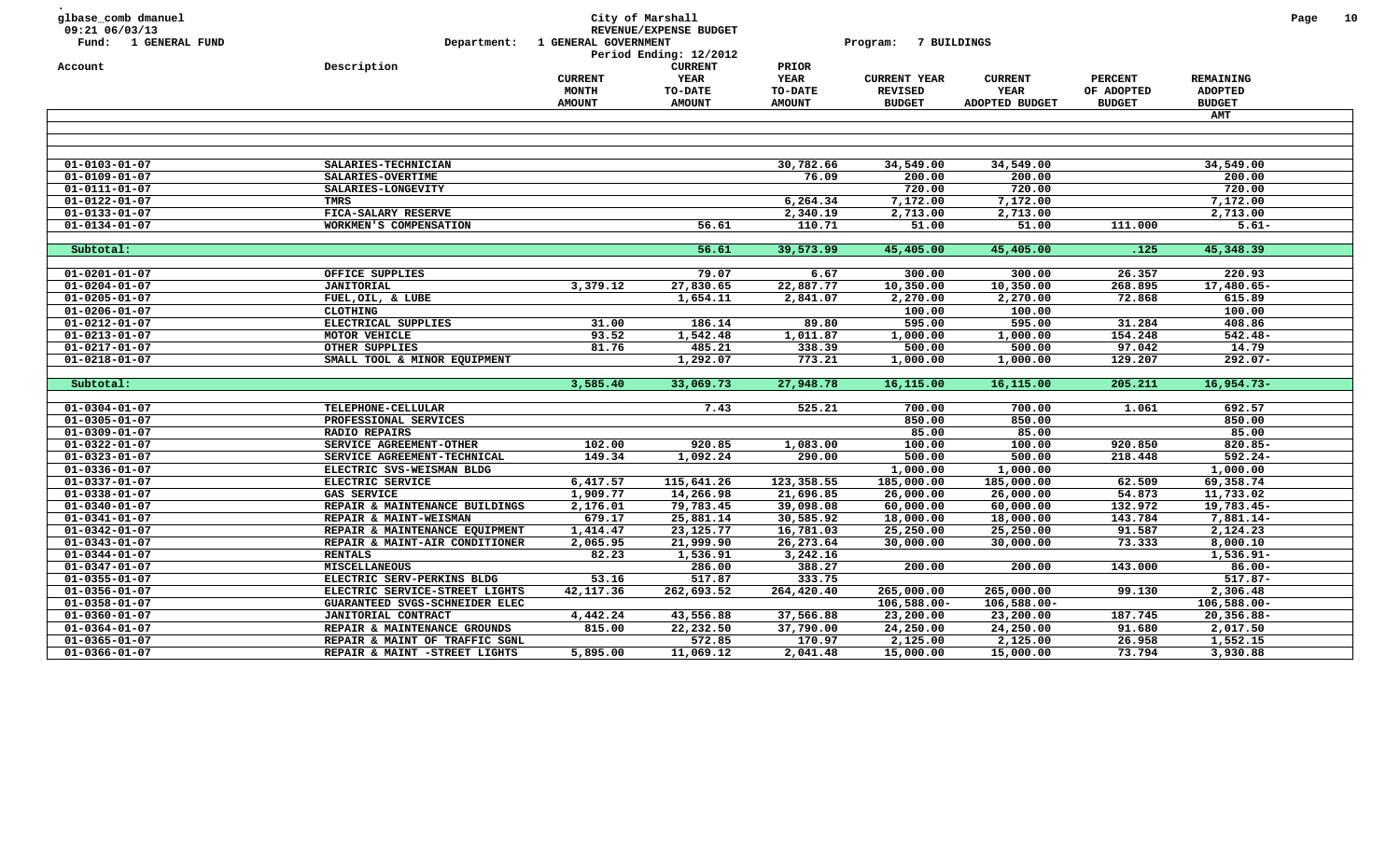| glbase_comb dmanuel<br>09:21 06/03/13<br>Fund: 1 GENERAL FUND<br>Account | Department:<br>Description    | City of Marshall<br>1 GENERAL GOVERNMENT<br><b>CURRENT</b> | REVENUE/EXPENSE BUDGET<br>Period Ending: 12/2012<br>${\tt CURRENT}$<br>YEAR | PRIOR<br><b>YEAR</b>            | Program: 7 BUILDINGS<br><b>CURRENT YEAR</b> | <b>CURRENT</b>         | <b>PERCENT</b>              | REMAINING                       | Page | 11 |
|--------------------------------------------------------------------------|-------------------------------|------------------------------------------------------------|-----------------------------------------------------------------------------|---------------------------------|---------------------------------------------|------------------------|-----------------------------|---------------------------------|------|----|
|                                                                          |                               | MONTH<br><b>AMOUNT</b>                                     | <b>TO-DATE</b><br><b>AMOUNT</b>                                             | <b>TO-DATE</b><br><b>AMOUNT</b> | <b>REVISED</b><br><b>BUDGET</b>             | YEAR<br>ADOPTED BUDGET | OF ADOPTED<br><b>BUDGET</b> | <b>ADOPTED</b><br><b>BUDGET</b> |      |    |
|                                                                          |                               |                                                            |                                                                             |                                 |                                             |                        |                             | AMT                             |      |    |
|                                                                          |                               |                                                            |                                                                             |                                 |                                             |                        |                             |                                 |      |    |
|                                                                          |                               |                                                            |                                                                             |                                 |                                             |                        |                             |                                 |      |    |
|                                                                          |                               |                                                            |                                                                             |                                 |                                             |                        |                             |                                 |      |    |
| $01 - 0370 - 01 - 07$                                                    | EXTERMINATION CONTRACT        | 683.00                                                     | 12,009.00                                                                   | 13,676.00                       | 12,800.00                                   | 12,800.00              | 93.820                      | 791.00                          |      |    |
| $01 - 0374 - 01 - 07$                                                    | PASS CONTRACT                 |                                                            | 15,029.51                                                                   | 14,822.00                       | 14,825.00                                   | 14,825.00              | 101.379                     | $204.51 -$                      |      |    |
|                                                                          |                               |                                                            |                                                                             |                                 |                                             |                        |                             |                                 |      |    |
| Subtotal:                                                                |                               | 69,002.27                                                  | 652,223.18                                                                  | 634,144.19                      | 598,297.00                                  | 598,297.00             | 109.013                     | $53,926.18-$                    |      |    |
| $01 - 0405 - 01 - 07$                                                    | IMPROVEMENTS BUILDINGS        | $16,200.00 -$                                              | 16,337.20                                                                   | 67,238.88                       |                                             |                        |                             | $16,337.20 -$                   |      |    |
| $01 - 0490 - 01 - 07$                                                    | NON DEPRECIABLE CAPITAL ITEMS | 16,200.00                                                  | 16,200.00                                                                   |                                 |                                             |                        |                             | $16,200.00 -$                   |      |    |
|                                                                          |                               |                                                            |                                                                             |                                 |                                             |                        |                             |                                 |      |    |
| Subtotal:                                                                |                               |                                                            | 32,537.20                                                                   | 67,238.88                       |                                             |                        |                             | $32,537.20 -$                   |      |    |
|                                                                          |                               |                                                            |                                                                             |                                 |                                             |                        |                             |                                 |      |    |
| Program number:<br>7 BUILDINGS                                           |                               | 72,587.67                                                  | 717,886.72                                                                  | 768,905.84                      | 659,817.00                                  | 659,817.00             | 108.801                     | $58,069.72 -$                   |      |    |
|                                                                          |                               |                                                            |                                                                             |                                 |                                             |                        |                             |                                 |      |    |
|                                                                          |                               |                                                            |                                                                             |                                 |                                             |                        |                             |                                 |      |    |
|                                                                          |                               |                                                            |                                                                             |                                 |                                             |                        |                             |                                 |      |    |
|                                                                          |                               |                                                            |                                                                             |                                 |                                             |                        |                             |                                 |      |    |
|                                                                          |                               |                                                            |                                                                             |                                 |                                             |                        |                             |                                 |      |    |
|                                                                          |                               |                                                            |                                                                             |                                 |                                             |                        |                             |                                 |      |    |
|                                                                          |                               |                                                            |                                                                             |                                 |                                             |                        |                             |                                 |      |    |
|                                                                          |                               |                                                            |                                                                             |                                 |                                             |                        |                             |                                 |      |    |
|                                                                          |                               |                                                            |                                                                             |                                 |                                             |                        |                             |                                 |      |    |
|                                                                          |                               |                                                            |                                                                             |                                 |                                             |                        |                             |                                 |      |    |
|                                                                          |                               |                                                            |                                                                             |                                 |                                             |                        |                             |                                 |      |    |
|                                                                          |                               |                                                            |                                                                             |                                 |                                             |                        |                             |                                 |      |    |
|                                                                          |                               |                                                            |                                                                             |                                 |                                             |                        |                             |                                 |      |    |
|                                                                          |                               |                                                            |                                                                             |                                 |                                             |                        |                             |                                 |      |    |
|                                                                          |                               |                                                            |                                                                             |                                 |                                             |                        |                             |                                 |      |    |
|                                                                          |                               |                                                            |                                                                             |                                 |                                             |                        |                             |                                 |      |    |
|                                                                          |                               |                                                            |                                                                             |                                 |                                             |                        |                             |                                 |      |    |
|                                                                          |                               |                                                            |                                                                             |                                 |                                             |                        |                             |                                 |      |    |
|                                                                          |                               |                                                            |                                                                             |                                 |                                             |                        |                             |                                 |      |    |
|                                                                          |                               |                                                            |                                                                             |                                 |                                             |                        |                             |                                 |      |    |
|                                                                          |                               |                                                            |                                                                             |                                 |                                             |                        |                             |                                 |      |    |
|                                                                          |                               |                                                            |                                                                             |                                 |                                             |                        |                             |                                 |      |    |
|                                                                          |                               |                                                            |                                                                             |                                 |                                             |                        |                             |                                 |      |    |
|                                                                          |                               |                                                            |                                                                             |                                 |                                             |                        |                             |                                 |      |    |
|                                                                          |                               |                                                            |                                                                             |                                 |                                             |                        |                             |                                 |      |    |
|                                                                          |                               |                                                            |                                                                             |                                 |                                             |                        |                             |                                 |      |    |
|                                                                          |                               |                                                            |                                                                             |                                 |                                             |                        |                             |                                 |      |    |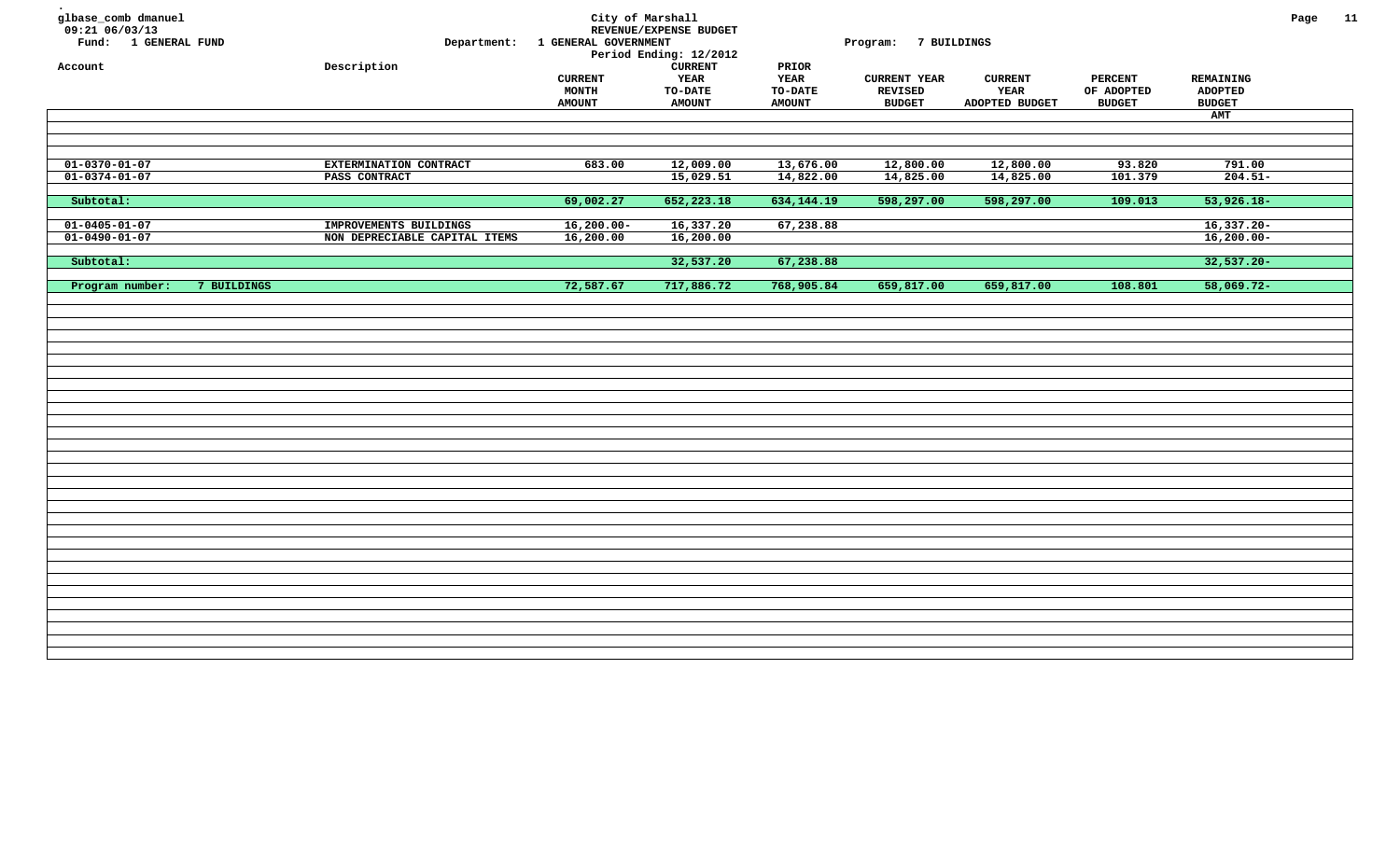| glbase_comb dmanuel<br>09:21 06/03/13<br>Fund: 1 GENERAL FUND<br>Account | Department:<br>Description     | 1 GENERAL GOVERNMENT    | City of Marshall<br>REVENUE/EXPENSE BUDGET<br>Period Ending: 12/2012<br><b>CURRENT</b> | PRIOR                  | Program:                              | 8 HUMAN RESOURCES      |                              |                             | Page | 12 |
|--------------------------------------------------------------------------|--------------------------------|-------------------------|----------------------------------------------------------------------------------------|------------------------|---------------------------------------|------------------------|------------------------------|-----------------------------|------|----|
|                                                                          |                                | <b>CURRENT</b><br>MONTH | <b>YEAR</b><br>TO-DATE                                                                 | <b>YEAR</b><br>TO-DATE | <b>CURRENT YEAR</b><br><b>REVISED</b> | <b>CURRENT</b><br>YEAR | <b>PERCENT</b><br>OF ADOPTED | REMAINING<br><b>ADOPTED</b> |      |    |
|                                                                          |                                | <b>AMOUNT</b>           | <b>AMOUNT</b>                                                                          | <b>AMOUNT</b>          | <b>BUDGET</b>                         | ADOPTED BUDGET         | <b>BUDGET</b>                | <b>BUDGET</b>               |      |    |
|                                                                          |                                |                         |                                                                                        |                        |                                       |                        |                              | <b>AMT</b>                  |      |    |
|                                                                          |                                |                         |                                                                                        |                        |                                       |                        |                              |                             |      |    |
| $01 - 0101 - 01 - 08$                                                    | SALARIES OFFICIALS & ADMIN     | 5,159.02                | 51,788.67                                                                              | 47,882.82              | 51,590.00                             | 51,590.00              | 100.385                      | $198.67 -$                  |      |    |
| $01 - 0106 - 01 - 08$                                                    | SALARIES-OFFICE & CLERICAL     | 1,106.45                | 11,107.06                                                                              | 10,839.65              | 11,065.00                             | 11,065.00              | 100.380                      | $42.06 -$                   |      |    |
| $01 - 0109 - 01 - 08$                                                    | SALARIES-OVERTIME              |                         | 48.39                                                                                  |                        | 100.00                                | 100.00                 | 48.390                       | 51.61                       |      |    |
| $01 - 0111 - 01 - 08$                                                    | SALARIES-LONGEVITY             |                         | 912.00                                                                                 | 816.00                 | 792.00                                | 792.00                 | 115.152                      | $120.00 -$                  |      |    |
| $01 - 0122 - 01 - 08$                                                    | TMRS                           | 1,232.60                | 12,877.37                                                                              | 12,076.44              | 12,849.00                             | 12,849.00              | 100.221                      | $28.37-$                    |      |    |
| $01 - 0133 - 01 - 08$                                                    | FICA-SALARY RESERVE            | 472.81                  | 4,822.36                                                                               | 4,500.49               | 4,861.00                              | 4,861.00               | 99.205                       | 38.64                       |      |    |
| $01 - 0134 - 01 - 08$                                                    | WORKMEN'S COMPENSATION         |                         | 102.11                                                                                 | 90.72                  | 92.00                                 | 92.00                  | 110.989                      | $10.11 -$                   |      |    |
| Subtotal:                                                                |                                | 7,970.88                | 81,657.96                                                                              | 76,206.12              | 81,349.00                             | 81,349.00              | 100.380                      | $308.96 -$                  |      |    |
| $01 - 0201 - 01 - 08$                                                    | OFFICE SUPPLIES                |                         | 416.25                                                                                 | 757.51                 | 700.00                                | 700.00                 | 59.464                       | 283.75                      |      |    |
|                                                                          |                                |                         |                                                                                        |                        |                                       |                        |                              |                             |      |    |
| Subtotal:                                                                |                                |                         | 416.25                                                                                 | 757.51                 | 700.00                                | 700.00                 | 59.464                       | 283.75                      |      |    |
| $01 - 0304 - 01 - 08$                                                    | TELEPHONE-CELLULAR             | 59.98                   | 362.56                                                                                 | 399.45                 | 400.00                                | 400.00                 | 90.640                       | 37.44                       |      |    |
| $01 - 0323 - 01 - 08$                                                    | SERVICE AGREEMENT-TECHNICAL    |                         | 1,665.90                                                                               | 1,570.00               | 1,665.00                              | 1,665.00               | 100.054                      | $.90 -$                     |      |    |
| $01 - 0324 - 01 - 08$                                                    | PRINTING & REPRODUCTION        |                         |                                                                                        | 64.00                  | 500.00                                | 500.00                 |                              | 500.00                      |      |    |
| $01 - 0342 - 01 - 08$                                                    | REPAIR & MAINTENANCE EQUIPMENT |                         | 139.00                                                                                 | 417.00                 | 500.00                                | 500.00                 | 27.800                       | 361.00                      |      |    |
| $01 - 0344 - 01 - 08$                                                    | <b>RENTALS</b>                 |                         | 573.60                                                                                 |                        |                                       |                        |                              | $573.60 -$                  |      |    |
| $01 - 0345 - 01 - 08$                                                    | CONFERENCE AND TRAINING        |                         |                                                                                        | 1,616.96               | 1,500.00                              | 1,500.00               |                              | 1,500.00                    |      |    |
| $01 - 0346 - 01 - 08$                                                    | DUES & SUBSCRIPTIONS           |                         | 1,620.50                                                                               | 1,152.10               | 1,600.00                              | 1,600.00               | 101.281                      | $20.50 -$                   |      |    |
| $01 - 0347 - 01 - 08$                                                    | <b>MISCELLANEOUS</b>           |                         |                                                                                        | 52.81                  | 100.00                                | 100.00                 |                              | 100.00                      |      |    |
| $01 - 0355 - 01 - 08$                                                    | H/R-CIVIL SERVICE              | 1,047.00                | 10,033.05                                                                              | 5,248.06               | 12,000.00                             | 12,000.00              | 83.609                       | 1,966.95                    |      |    |
| Subtotal:                                                                |                                | 1,106.98                | 14,394.61                                                                              | 10,520.38              | 18,265.00                             | 18,265.00              | 78.810                       | 3,870.39                    |      |    |
| 8 HUMAN RESOURCES<br>Program number:                                     |                                | 9,077.86                | 96,468.82                                                                              | 87,484.01              | 100,314.00                            | 100,314.00             | 96.167                       | 3,845.18                    |      |    |
|                                                                          |                                |                         |                                                                                        |                        |                                       |                        |                              |                             |      |    |
|                                                                          |                                |                         |                                                                                        |                        |                                       |                        |                              |                             |      |    |
|                                                                          |                                |                         |                                                                                        |                        |                                       |                        |                              |                             |      |    |
|                                                                          |                                |                         |                                                                                        |                        |                                       |                        |                              |                             |      |    |
|                                                                          |                                |                         |                                                                                        |                        |                                       |                        |                              |                             |      |    |
|                                                                          |                                |                         |                                                                                        |                        |                                       |                        |                              |                             |      |    |
|                                                                          |                                |                         |                                                                                        |                        |                                       |                        |                              |                             |      |    |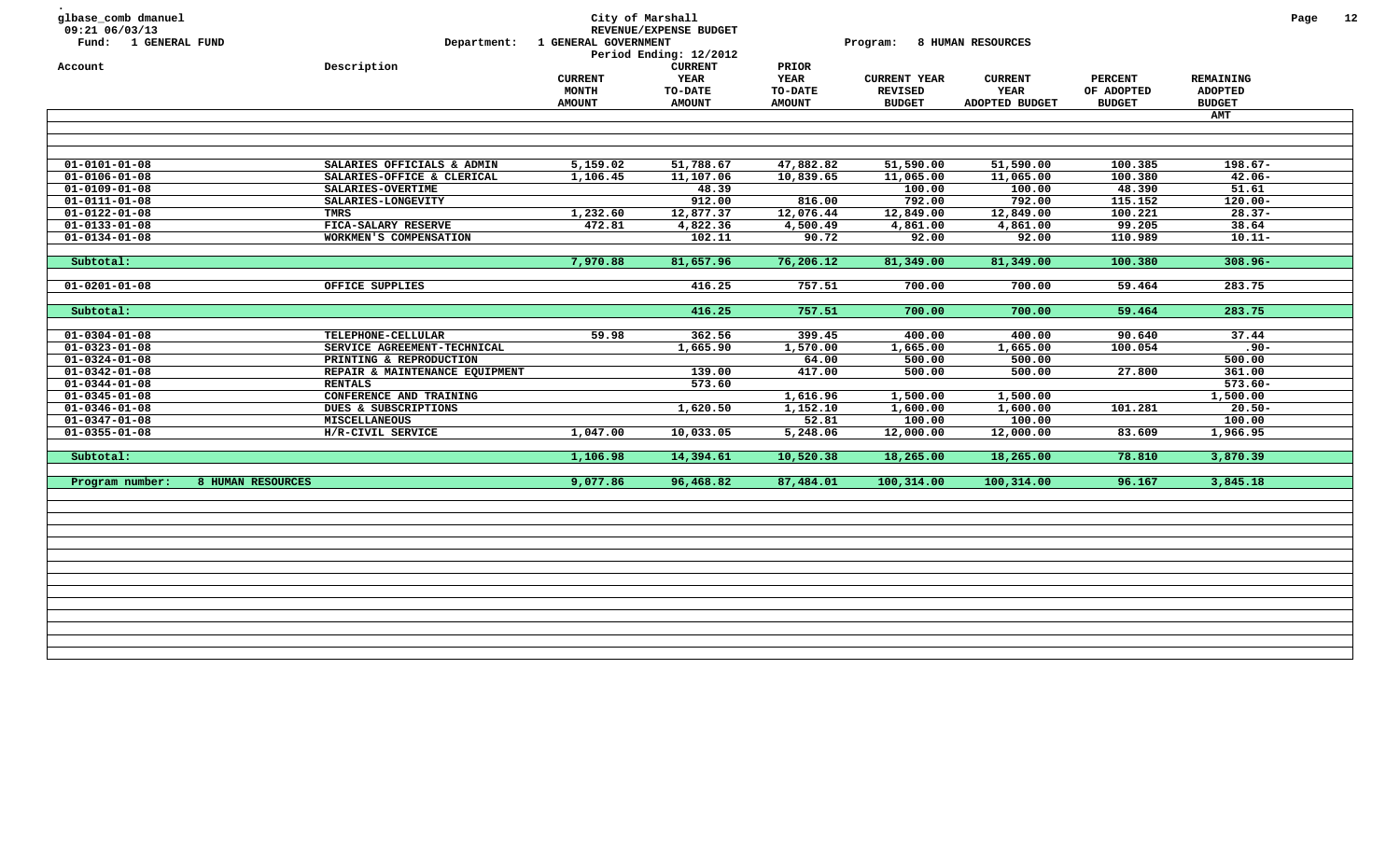| <b>YEAR</b><br>YEAR<br><b>CURRENT</b><br><b>CURRENT YEAR</b><br><b>CURRENT</b><br><b>PERCENT</b><br>REMAINING<br>MONTH<br><b>YEAR</b><br>OF ADOPTED<br>TO-DATE<br><b>TO-DATE</b><br><b>REVISED</b><br><b>ADOPTED</b><br><b>AMOUNT</b><br><b>AMOUNT</b><br><b>AMOUNT</b><br><b>BUDGET</b><br>ADOPTED BUDGET<br><b>BUDGET</b><br><b>BUDGET</b><br><b>AMT</b><br>$01 - 0102 - 01 - 09$<br>SALARIES-PROFESSIONAL<br>5,363.07<br>53,836.99<br>53,630.72<br>53,836.99-<br>53,631.00<br>$01 - 0105 - 01 - 09$<br>SALARIES-PARAPROFESSIONAL<br>53,631.00<br>53,631.00<br>$01 - 0106 - 01 - 09$<br>SALARIES-OFFICE & CLERICAL<br>3,115.42<br>31,274.06<br>31, 154. 24<br>31,154.00<br>31,154.00<br>$120.06 -$<br>100.385<br>1,357.99<br>12,763.14<br>11,746.30<br>2,000.00<br>2,000.00<br>638.157<br>$10,763.14-$<br>$01 - 0109 - 01 - 09$<br>SALARIES-OVERTIME<br>$01 - 0110 - 01 - 09$<br>$112.13-$<br>SALARIES-PART/TIME & HOURLY<br>$01 - 0111 - 01 - 09$<br>SALARIES-LONGEVITY<br>1,296.00<br>1,776.00<br>1,296.00<br>1,296.00<br>100.000<br>$01 - 0122 - 01 - 09$<br><b>TMRS</b><br>1,919.43<br>19,995.75<br>19,955.04<br>17,810.00<br>17,810.00<br>112.273<br>$2,185.75-$<br>743.92<br>7,586.02<br>7,520.50<br>6,738.00<br>6,738.00<br>112.586<br>$01 - 0133 - 01 - 09$<br>FICA-SALARY RESERVE<br>848.02-<br>$2.02 -$<br>140.05<br>124.90<br>128.00<br>128.00<br>109.414<br>$12.05 -$<br>$01 - 0134 - 01 - 09$<br>WORKMEN'S COMPENSATION<br>12,385.68<br>126,892.01<br>125,907.70<br>112,757.00<br>112,757.00<br>112.536<br>$14, 135.01 -$<br>Subtotal:<br>19.87<br>206.79<br>300.00<br>300.00<br>6.623<br>280.13<br>$01 - 0201 - 01 - 09$<br>OFFICE SUPPLIES<br>$01 - 0217 - 01 - 09$<br>OTHER SUPPLIES<br>150.04<br>133.72<br>37.510<br>249.96<br>400.00<br>400.00<br>169.91<br>340.51<br>700.00<br>700.00<br>24.273<br>530.09<br>Subtotal:<br>265.32<br>1,865.36<br>1,516.56<br>1,000.00<br>1,000.00<br>186.536<br>$865.36 -$<br>$01 - 0304 - 01 - 09$<br>TELEPHONE-CELLULAR<br>2,000.00<br>2,000.00<br>$01 - 0312 - 01 - 09$<br>GENERAL ADVERTISING<br>2,000.00<br>1,551.31<br>1,890.00<br>$01 - 0345 - 01 - 09$<br>CONFERENCE AND TRAINING<br>1,610.00<br>3,500.00<br>3,500.00<br>46.000<br>402.00<br>1,367.00<br>720.00<br>1,500.00<br>1,500.00<br>91.133<br>133.00<br>$01 - 0346 - 01 - 09$<br>DUES & SUBSCRIPTIONS<br>373.97<br>$1,510.44-$<br>$01 - 0347 - 01 - 09$<br><b>MISCELLANEOUS</b><br>1,510.44<br>$01 - 0373 - 01 - 09$<br>200.00<br>2,500.00<br>2,200.00<br>41.667<br>3,500.00<br>PROMOTION<br>6,000.00<br>6,000.00<br>867.32<br>8,852.80<br>6,361.84<br>14,000.00<br>63.234<br>5,147.20<br>Subtotal:<br>14,000.00<br>$01 - 0440 - 01 - 09$<br>OTHER MACHINERY & EQUIPMENT<br>26,170.07<br>Subtotal:<br>26,170.07<br>Program number:<br>9 MAIN STREET<br>13,253.00<br>135,914.72<br>158,780.12<br>127,457.00<br>127,457.00<br>106.636<br>$8,457.72-$ | glbase_comb dmanuel<br>09:21 06/03/13<br>Fund: 1 GENERAL FUND | Department: | 1 GENERAL GOVERNMENT | City of Marshall<br>REVENUE/EXPENSE BUDGET<br>Period Ending: 12/2012 |       | Program: | 9 MAIN STREET |  | Page | 13 |
|-----------------------------------------------------------------------------------------------------------------------------------------------------------------------------------------------------------------------------------------------------------------------------------------------------------------------------------------------------------------------------------------------------------------------------------------------------------------------------------------------------------------------------------------------------------------------------------------------------------------------------------------------------------------------------------------------------------------------------------------------------------------------------------------------------------------------------------------------------------------------------------------------------------------------------------------------------------------------------------------------------------------------------------------------------------------------------------------------------------------------------------------------------------------------------------------------------------------------------------------------------------------------------------------------------------------------------------------------------------------------------------------------------------------------------------------------------------------------------------------------------------------------------------------------------------------------------------------------------------------------------------------------------------------------------------------------------------------------------------------------------------------------------------------------------------------------------------------------------------------------------------------------------------------------------------------------------------------------------------------------------------------------------------------------------------------------------------------------------------------------------------------------------------------------------------------------------------------------------------------------------------------------------------------------------------------------------------------------------------------------------------------------------------------------------------------------------------------------------------------------------------------------------------------------------------------------------------------------------------------------------------------------------------------------------------------------------------------------------------------------------------------------------------------------------------------------------------------------------------------------|---------------------------------------------------------------|-------------|----------------------|----------------------------------------------------------------------|-------|----------|---------------|--|------|----|
|                                                                                                                                                                                                                                                                                                                                                                                                                                                                                                                                                                                                                                                                                                                                                                                                                                                                                                                                                                                                                                                                                                                                                                                                                                                                                                                                                                                                                                                                                                                                                                                                                                                                                                                                                                                                                                                                                                                                                                                                                                                                                                                                                                                                                                                                                                                                                                                                                                                                                                                                                                                                                                                                                                                                                                                                                                                                       | Account                                                       | Description |                      | <b>CURRENT</b>                                                       | PRIOR |          |               |  |      |    |
|                                                                                                                                                                                                                                                                                                                                                                                                                                                                                                                                                                                                                                                                                                                                                                                                                                                                                                                                                                                                                                                                                                                                                                                                                                                                                                                                                                                                                                                                                                                                                                                                                                                                                                                                                                                                                                                                                                                                                                                                                                                                                                                                                                                                                                                                                                                                                                                                                                                                                                                                                                                                                                                                                                                                                                                                                                                                       |                                                               |             |                      |                                                                      |       |          |               |  |      |    |
|                                                                                                                                                                                                                                                                                                                                                                                                                                                                                                                                                                                                                                                                                                                                                                                                                                                                                                                                                                                                                                                                                                                                                                                                                                                                                                                                                                                                                                                                                                                                                                                                                                                                                                                                                                                                                                                                                                                                                                                                                                                                                                                                                                                                                                                                                                                                                                                                                                                                                                                                                                                                                                                                                                                                                                                                                                                                       |                                                               |             |                      |                                                                      |       |          |               |  |      |    |
|                                                                                                                                                                                                                                                                                                                                                                                                                                                                                                                                                                                                                                                                                                                                                                                                                                                                                                                                                                                                                                                                                                                                                                                                                                                                                                                                                                                                                                                                                                                                                                                                                                                                                                                                                                                                                                                                                                                                                                                                                                                                                                                                                                                                                                                                                                                                                                                                                                                                                                                                                                                                                                                                                                                                                                                                                                                                       |                                                               |             |                      |                                                                      |       |          |               |  |      |    |
|                                                                                                                                                                                                                                                                                                                                                                                                                                                                                                                                                                                                                                                                                                                                                                                                                                                                                                                                                                                                                                                                                                                                                                                                                                                                                                                                                                                                                                                                                                                                                                                                                                                                                                                                                                                                                                                                                                                                                                                                                                                                                                                                                                                                                                                                                                                                                                                                                                                                                                                                                                                                                                                                                                                                                                                                                                                                       |                                                               |             |                      |                                                                      |       |          |               |  |      |    |
|                                                                                                                                                                                                                                                                                                                                                                                                                                                                                                                                                                                                                                                                                                                                                                                                                                                                                                                                                                                                                                                                                                                                                                                                                                                                                                                                                                                                                                                                                                                                                                                                                                                                                                                                                                                                                                                                                                                                                                                                                                                                                                                                                                                                                                                                                                                                                                                                                                                                                                                                                                                                                                                                                                                                                                                                                                                                       |                                                               |             |                      |                                                                      |       |          |               |  |      |    |
|                                                                                                                                                                                                                                                                                                                                                                                                                                                                                                                                                                                                                                                                                                                                                                                                                                                                                                                                                                                                                                                                                                                                                                                                                                                                                                                                                                                                                                                                                                                                                                                                                                                                                                                                                                                                                                                                                                                                                                                                                                                                                                                                                                                                                                                                                                                                                                                                                                                                                                                                                                                                                                                                                                                                                                                                                                                                       |                                                               |             |                      |                                                                      |       |          |               |  |      |    |
|                                                                                                                                                                                                                                                                                                                                                                                                                                                                                                                                                                                                                                                                                                                                                                                                                                                                                                                                                                                                                                                                                                                                                                                                                                                                                                                                                                                                                                                                                                                                                                                                                                                                                                                                                                                                                                                                                                                                                                                                                                                                                                                                                                                                                                                                                                                                                                                                                                                                                                                                                                                                                                                                                                                                                                                                                                                                       |                                                               |             |                      |                                                                      |       |          |               |  |      |    |
|                                                                                                                                                                                                                                                                                                                                                                                                                                                                                                                                                                                                                                                                                                                                                                                                                                                                                                                                                                                                                                                                                                                                                                                                                                                                                                                                                                                                                                                                                                                                                                                                                                                                                                                                                                                                                                                                                                                                                                                                                                                                                                                                                                                                                                                                                                                                                                                                                                                                                                                                                                                                                                                                                                                                                                                                                                                                       |                                                               |             |                      |                                                                      |       |          |               |  |      |    |
|                                                                                                                                                                                                                                                                                                                                                                                                                                                                                                                                                                                                                                                                                                                                                                                                                                                                                                                                                                                                                                                                                                                                                                                                                                                                                                                                                                                                                                                                                                                                                                                                                                                                                                                                                                                                                                                                                                                                                                                                                                                                                                                                                                                                                                                                                                                                                                                                                                                                                                                                                                                                                                                                                                                                                                                                                                                                       |                                                               |             |                      |                                                                      |       |          |               |  |      |    |
|                                                                                                                                                                                                                                                                                                                                                                                                                                                                                                                                                                                                                                                                                                                                                                                                                                                                                                                                                                                                                                                                                                                                                                                                                                                                                                                                                                                                                                                                                                                                                                                                                                                                                                                                                                                                                                                                                                                                                                                                                                                                                                                                                                                                                                                                                                                                                                                                                                                                                                                                                                                                                                                                                                                                                                                                                                                                       |                                                               |             |                      |                                                                      |       |          |               |  |      |    |
|                                                                                                                                                                                                                                                                                                                                                                                                                                                                                                                                                                                                                                                                                                                                                                                                                                                                                                                                                                                                                                                                                                                                                                                                                                                                                                                                                                                                                                                                                                                                                                                                                                                                                                                                                                                                                                                                                                                                                                                                                                                                                                                                                                                                                                                                                                                                                                                                                                                                                                                                                                                                                                                                                                                                                                                                                                                                       |                                                               |             |                      |                                                                      |       |          |               |  |      |    |
|                                                                                                                                                                                                                                                                                                                                                                                                                                                                                                                                                                                                                                                                                                                                                                                                                                                                                                                                                                                                                                                                                                                                                                                                                                                                                                                                                                                                                                                                                                                                                                                                                                                                                                                                                                                                                                                                                                                                                                                                                                                                                                                                                                                                                                                                                                                                                                                                                                                                                                                                                                                                                                                                                                                                                                                                                                                                       |                                                               |             |                      |                                                                      |       |          |               |  |      |    |
|                                                                                                                                                                                                                                                                                                                                                                                                                                                                                                                                                                                                                                                                                                                                                                                                                                                                                                                                                                                                                                                                                                                                                                                                                                                                                                                                                                                                                                                                                                                                                                                                                                                                                                                                                                                                                                                                                                                                                                                                                                                                                                                                                                                                                                                                                                                                                                                                                                                                                                                                                                                                                                                                                                                                                                                                                                                                       |                                                               |             |                      |                                                                      |       |          |               |  |      |    |
|                                                                                                                                                                                                                                                                                                                                                                                                                                                                                                                                                                                                                                                                                                                                                                                                                                                                                                                                                                                                                                                                                                                                                                                                                                                                                                                                                                                                                                                                                                                                                                                                                                                                                                                                                                                                                                                                                                                                                                                                                                                                                                                                                                                                                                                                                                                                                                                                                                                                                                                                                                                                                                                                                                                                                                                                                                                                       |                                                               |             |                      |                                                                      |       |          |               |  |      |    |
|                                                                                                                                                                                                                                                                                                                                                                                                                                                                                                                                                                                                                                                                                                                                                                                                                                                                                                                                                                                                                                                                                                                                                                                                                                                                                                                                                                                                                                                                                                                                                                                                                                                                                                                                                                                                                                                                                                                                                                                                                                                                                                                                                                                                                                                                                                                                                                                                                                                                                                                                                                                                                                                                                                                                                                                                                                                                       |                                                               |             |                      |                                                                      |       |          |               |  |      |    |
|                                                                                                                                                                                                                                                                                                                                                                                                                                                                                                                                                                                                                                                                                                                                                                                                                                                                                                                                                                                                                                                                                                                                                                                                                                                                                                                                                                                                                                                                                                                                                                                                                                                                                                                                                                                                                                                                                                                                                                                                                                                                                                                                                                                                                                                                                                                                                                                                                                                                                                                                                                                                                                                                                                                                                                                                                                                                       |                                                               |             |                      |                                                                      |       |          |               |  |      |    |
|                                                                                                                                                                                                                                                                                                                                                                                                                                                                                                                                                                                                                                                                                                                                                                                                                                                                                                                                                                                                                                                                                                                                                                                                                                                                                                                                                                                                                                                                                                                                                                                                                                                                                                                                                                                                                                                                                                                                                                                                                                                                                                                                                                                                                                                                                                                                                                                                                                                                                                                                                                                                                                                                                                                                                                                                                                                                       |                                                               |             |                      |                                                                      |       |          |               |  |      |    |
|                                                                                                                                                                                                                                                                                                                                                                                                                                                                                                                                                                                                                                                                                                                                                                                                                                                                                                                                                                                                                                                                                                                                                                                                                                                                                                                                                                                                                                                                                                                                                                                                                                                                                                                                                                                                                                                                                                                                                                                                                                                                                                                                                                                                                                                                                                                                                                                                                                                                                                                                                                                                                                                                                                                                                                                                                                                                       |                                                               |             |                      |                                                                      |       |          |               |  |      |    |
|                                                                                                                                                                                                                                                                                                                                                                                                                                                                                                                                                                                                                                                                                                                                                                                                                                                                                                                                                                                                                                                                                                                                                                                                                                                                                                                                                                                                                                                                                                                                                                                                                                                                                                                                                                                                                                                                                                                                                                                                                                                                                                                                                                                                                                                                                                                                                                                                                                                                                                                                                                                                                                                                                                                                                                                                                                                                       |                                                               |             |                      |                                                                      |       |          |               |  |      |    |
|                                                                                                                                                                                                                                                                                                                                                                                                                                                                                                                                                                                                                                                                                                                                                                                                                                                                                                                                                                                                                                                                                                                                                                                                                                                                                                                                                                                                                                                                                                                                                                                                                                                                                                                                                                                                                                                                                                                                                                                                                                                                                                                                                                                                                                                                                                                                                                                                                                                                                                                                                                                                                                                                                                                                                                                                                                                                       |                                                               |             |                      |                                                                      |       |          |               |  |      |    |
|                                                                                                                                                                                                                                                                                                                                                                                                                                                                                                                                                                                                                                                                                                                                                                                                                                                                                                                                                                                                                                                                                                                                                                                                                                                                                                                                                                                                                                                                                                                                                                                                                                                                                                                                                                                                                                                                                                                                                                                                                                                                                                                                                                                                                                                                                                                                                                                                                                                                                                                                                                                                                                                                                                                                                                                                                                                                       |                                                               |             |                      |                                                                      |       |          |               |  |      |    |
|                                                                                                                                                                                                                                                                                                                                                                                                                                                                                                                                                                                                                                                                                                                                                                                                                                                                                                                                                                                                                                                                                                                                                                                                                                                                                                                                                                                                                                                                                                                                                                                                                                                                                                                                                                                                                                                                                                                                                                                                                                                                                                                                                                                                                                                                                                                                                                                                                                                                                                                                                                                                                                                                                                                                                                                                                                                                       |                                                               |             |                      |                                                                      |       |          |               |  |      |    |
|                                                                                                                                                                                                                                                                                                                                                                                                                                                                                                                                                                                                                                                                                                                                                                                                                                                                                                                                                                                                                                                                                                                                                                                                                                                                                                                                                                                                                                                                                                                                                                                                                                                                                                                                                                                                                                                                                                                                                                                                                                                                                                                                                                                                                                                                                                                                                                                                                                                                                                                                                                                                                                                                                                                                                                                                                                                                       |                                                               |             |                      |                                                                      |       |          |               |  |      |    |
|                                                                                                                                                                                                                                                                                                                                                                                                                                                                                                                                                                                                                                                                                                                                                                                                                                                                                                                                                                                                                                                                                                                                                                                                                                                                                                                                                                                                                                                                                                                                                                                                                                                                                                                                                                                                                                                                                                                                                                                                                                                                                                                                                                                                                                                                                                                                                                                                                                                                                                                                                                                                                                                                                                                                                                                                                                                                       |                                                               |             |                      |                                                                      |       |          |               |  |      |    |
|                                                                                                                                                                                                                                                                                                                                                                                                                                                                                                                                                                                                                                                                                                                                                                                                                                                                                                                                                                                                                                                                                                                                                                                                                                                                                                                                                                                                                                                                                                                                                                                                                                                                                                                                                                                                                                                                                                                                                                                                                                                                                                                                                                                                                                                                                                                                                                                                                                                                                                                                                                                                                                                                                                                                                                                                                                                                       |                                                               |             |                      |                                                                      |       |          |               |  |      |    |
|                                                                                                                                                                                                                                                                                                                                                                                                                                                                                                                                                                                                                                                                                                                                                                                                                                                                                                                                                                                                                                                                                                                                                                                                                                                                                                                                                                                                                                                                                                                                                                                                                                                                                                                                                                                                                                                                                                                                                                                                                                                                                                                                                                                                                                                                                                                                                                                                                                                                                                                                                                                                                                                                                                                                                                                                                                                                       |                                                               |             |                      |                                                                      |       |          |               |  |      |    |
|                                                                                                                                                                                                                                                                                                                                                                                                                                                                                                                                                                                                                                                                                                                                                                                                                                                                                                                                                                                                                                                                                                                                                                                                                                                                                                                                                                                                                                                                                                                                                                                                                                                                                                                                                                                                                                                                                                                                                                                                                                                                                                                                                                                                                                                                                                                                                                                                                                                                                                                                                                                                                                                                                                                                                                                                                                                                       |                                                               |             |                      |                                                                      |       |          |               |  |      |    |
|                                                                                                                                                                                                                                                                                                                                                                                                                                                                                                                                                                                                                                                                                                                                                                                                                                                                                                                                                                                                                                                                                                                                                                                                                                                                                                                                                                                                                                                                                                                                                                                                                                                                                                                                                                                                                                                                                                                                                                                                                                                                                                                                                                                                                                                                                                                                                                                                                                                                                                                                                                                                                                                                                                                                                                                                                                                                       |                                                               |             |                      |                                                                      |       |          |               |  |      |    |
|                                                                                                                                                                                                                                                                                                                                                                                                                                                                                                                                                                                                                                                                                                                                                                                                                                                                                                                                                                                                                                                                                                                                                                                                                                                                                                                                                                                                                                                                                                                                                                                                                                                                                                                                                                                                                                                                                                                                                                                                                                                                                                                                                                                                                                                                                                                                                                                                                                                                                                                                                                                                                                                                                                                                                                                                                                                                       |                                                               |             |                      |                                                                      |       |          |               |  |      |    |
|                                                                                                                                                                                                                                                                                                                                                                                                                                                                                                                                                                                                                                                                                                                                                                                                                                                                                                                                                                                                                                                                                                                                                                                                                                                                                                                                                                                                                                                                                                                                                                                                                                                                                                                                                                                                                                                                                                                                                                                                                                                                                                                                                                                                                                                                                                                                                                                                                                                                                                                                                                                                                                                                                                                                                                                                                                                                       |                                                               |             |                      |                                                                      |       |          |               |  |      |    |
|                                                                                                                                                                                                                                                                                                                                                                                                                                                                                                                                                                                                                                                                                                                                                                                                                                                                                                                                                                                                                                                                                                                                                                                                                                                                                                                                                                                                                                                                                                                                                                                                                                                                                                                                                                                                                                                                                                                                                                                                                                                                                                                                                                                                                                                                                                                                                                                                                                                                                                                                                                                                                                                                                                                                                                                                                                                                       |                                                               |             |                      |                                                                      |       |          |               |  |      |    |
|                                                                                                                                                                                                                                                                                                                                                                                                                                                                                                                                                                                                                                                                                                                                                                                                                                                                                                                                                                                                                                                                                                                                                                                                                                                                                                                                                                                                                                                                                                                                                                                                                                                                                                                                                                                                                                                                                                                                                                                                                                                                                                                                                                                                                                                                                                                                                                                                                                                                                                                                                                                                                                                                                                                                                                                                                                                                       |                                                               |             |                      |                                                                      |       |          |               |  |      |    |
|                                                                                                                                                                                                                                                                                                                                                                                                                                                                                                                                                                                                                                                                                                                                                                                                                                                                                                                                                                                                                                                                                                                                                                                                                                                                                                                                                                                                                                                                                                                                                                                                                                                                                                                                                                                                                                                                                                                                                                                                                                                                                                                                                                                                                                                                                                                                                                                                                                                                                                                                                                                                                                                                                                                                                                                                                                                                       |                                                               |             |                      |                                                                      |       |          |               |  |      |    |
|                                                                                                                                                                                                                                                                                                                                                                                                                                                                                                                                                                                                                                                                                                                                                                                                                                                                                                                                                                                                                                                                                                                                                                                                                                                                                                                                                                                                                                                                                                                                                                                                                                                                                                                                                                                                                                                                                                                                                                                                                                                                                                                                                                                                                                                                                                                                                                                                                                                                                                                                                                                                                                                                                                                                                                                                                                                                       |                                                               |             |                      |                                                                      |       |          |               |  |      |    |
|                                                                                                                                                                                                                                                                                                                                                                                                                                                                                                                                                                                                                                                                                                                                                                                                                                                                                                                                                                                                                                                                                                                                                                                                                                                                                                                                                                                                                                                                                                                                                                                                                                                                                                                                                                                                                                                                                                                                                                                                                                                                                                                                                                                                                                                                                                                                                                                                                                                                                                                                                                                                                                                                                                                                                                                                                                                                       |                                                               |             |                      |                                                                      |       |          |               |  |      |    |
|                                                                                                                                                                                                                                                                                                                                                                                                                                                                                                                                                                                                                                                                                                                                                                                                                                                                                                                                                                                                                                                                                                                                                                                                                                                                                                                                                                                                                                                                                                                                                                                                                                                                                                                                                                                                                                                                                                                                                                                                                                                                                                                                                                                                                                                                                                                                                                                                                                                                                                                                                                                                                                                                                                                                                                                                                                                                       |                                                               |             |                      |                                                                      |       |          |               |  |      |    |
|                                                                                                                                                                                                                                                                                                                                                                                                                                                                                                                                                                                                                                                                                                                                                                                                                                                                                                                                                                                                                                                                                                                                                                                                                                                                                                                                                                                                                                                                                                                                                                                                                                                                                                                                                                                                                                                                                                                                                                                                                                                                                                                                                                                                                                                                                                                                                                                                                                                                                                                                                                                                                                                                                                                                                                                                                                                                       |                                                               |             |                      |                                                                      |       |          |               |  |      |    |
|                                                                                                                                                                                                                                                                                                                                                                                                                                                                                                                                                                                                                                                                                                                                                                                                                                                                                                                                                                                                                                                                                                                                                                                                                                                                                                                                                                                                                                                                                                                                                                                                                                                                                                                                                                                                                                                                                                                                                                                                                                                                                                                                                                                                                                                                                                                                                                                                                                                                                                                                                                                                                                                                                                                                                                                                                                                                       |                                                               |             |                      |                                                                      |       |          |               |  |      |    |
|                                                                                                                                                                                                                                                                                                                                                                                                                                                                                                                                                                                                                                                                                                                                                                                                                                                                                                                                                                                                                                                                                                                                                                                                                                                                                                                                                                                                                                                                                                                                                                                                                                                                                                                                                                                                                                                                                                                                                                                                                                                                                                                                                                                                                                                                                                                                                                                                                                                                                                                                                                                                                                                                                                                                                                                                                                                                       |                                                               |             |                      |                                                                      |       |          |               |  |      |    |
|                                                                                                                                                                                                                                                                                                                                                                                                                                                                                                                                                                                                                                                                                                                                                                                                                                                                                                                                                                                                                                                                                                                                                                                                                                                                                                                                                                                                                                                                                                                                                                                                                                                                                                                                                                                                                                                                                                                                                                                                                                                                                                                                                                                                                                                                                                                                                                                                                                                                                                                                                                                                                                                                                                                                                                                                                                                                       |                                                               |             |                      |                                                                      |       |          |               |  |      |    |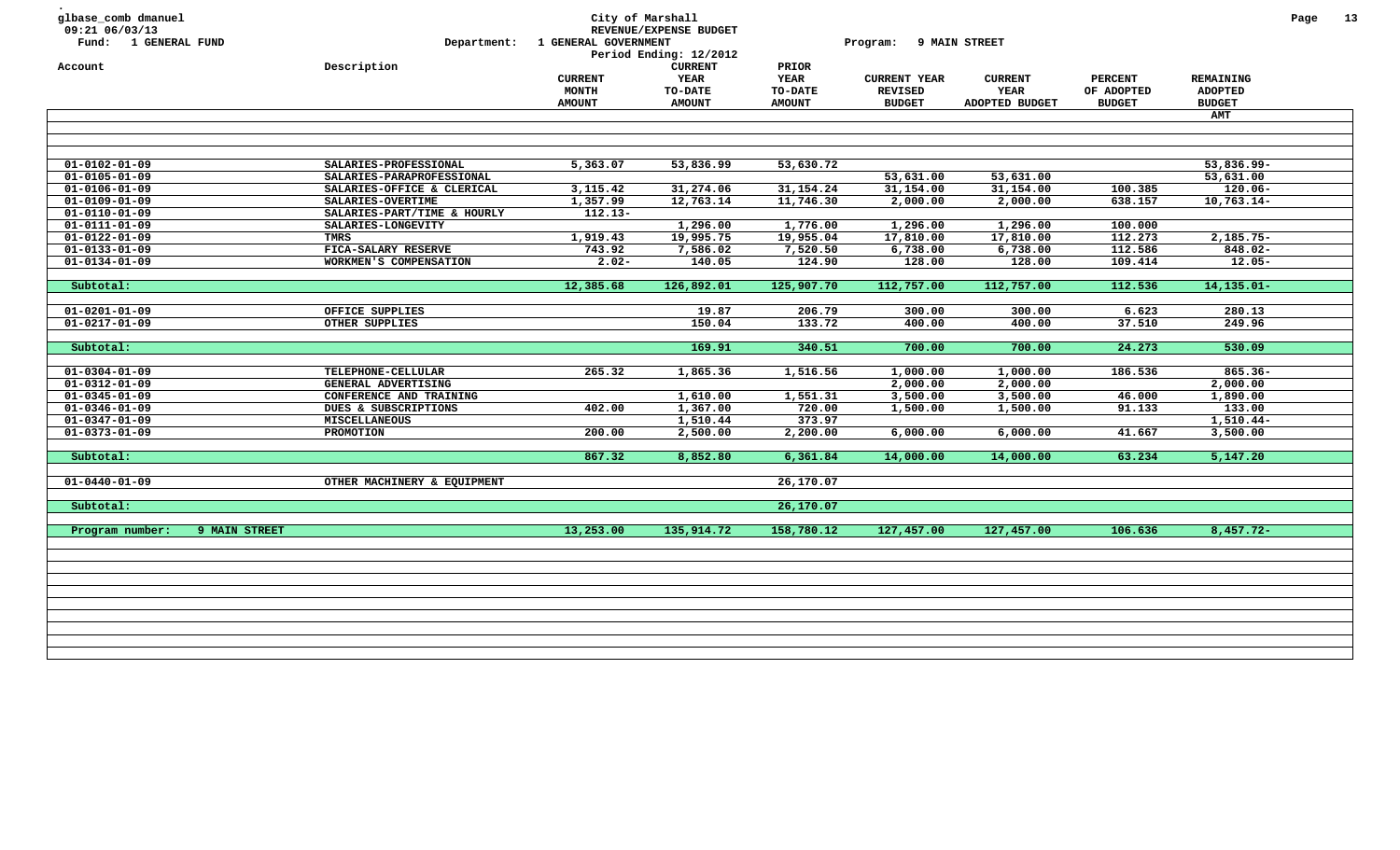| glbase_comb dmanuel<br>09:21 06/03/13<br>Fund: 1 GENERAL FUND |                                                           | Department: 1 GENERAL GOVERNMENT                | City of Marshall<br>REVENUE/EXPENSE BUDGET<br>Period Ending: 12/2012 |                                                  |                                                        | Program: 10 EMERGENCY MANAGEMENT         |                                               |                                                     | Page | 14 |
|---------------------------------------------------------------|-----------------------------------------------------------|-------------------------------------------------|----------------------------------------------------------------------|--------------------------------------------------|--------------------------------------------------------|------------------------------------------|-----------------------------------------------|-----------------------------------------------------|------|----|
| Account                                                       | Description                                               | <b>CURRENT</b><br><b>MONTH</b><br><b>AMOUNT</b> | <b>CURRENT</b><br>YEAR<br>TO-DATE<br><b>AMOUNT</b>                   | PRIOR<br>YEAR<br><b>TO-DATE</b><br><b>AMOUNT</b> | <b>CURRENT YEAR</b><br><b>REVISED</b><br><b>BUDGET</b> | <b>CURRENT</b><br>YEAR<br>ADOPTED BUDGET | <b>PERCENT</b><br>OF ADOPTED<br><b>BUDGET</b> | REMAINING<br><b>ADOPTED</b><br><b>BUDGET</b><br>AMT |      |    |
|                                                               |                                                           |                                                 |                                                                      |                                                  |                                                        |                                          |                                               |                                                     |      |    |
| $\overline{01-0201} - 01-10$                                  | OFFICE SUPPLIES                                           |                                                 | 342.90                                                               | 87.15                                            | 600.00                                                 | 600.00                                   | 57.150                                        | 257.10                                              |      |    |
| Subtotal:                                                     |                                                           |                                                 | 342.90                                                               | 87.15                                            | 600.00                                                 | 600.00                                   | 57.150                                        | 257.10                                              |      |    |
| $01 - 0304 - 01 - 10$<br>$01 - 0334 - 01 - 10$                | TELEPHONE-CELLULAR<br>INTERNET-SATELLITE SERVICE          | 84.98                                           | 933.73                                                               | 1,541.73                                         | 2,000.00<br>4,000.00                                   | 2,000.00<br>4,000.00                     | 46.687                                        | 1,066.27<br>4,000.00                                |      |    |
| $01 - 0342 - 01 - 10$<br>$01 - 0345 - 01 - 10$                | REPAIR & MAINTENANCE EQUIPMENT<br>CONFERENCE AND TRAINING | 3,134.33                                        | 5,654.33<br>963.37                                                   | 4,575.70<br>285.56                               | 2,500.00<br>1,000.00                                   | 2,500.00<br>1,000.00                     | 226.173<br>96.337                             | $3,154.33-$<br>36.63                                |      |    |
| $01 - 0346 - 01 - 10$<br>$01 - 0347 - 01 - 10$                | DUES & SUBSCRIPTIONS<br>MISCELLANEOUS                     |                                                 | 150.00                                                               | 29.94                                            | 200.00                                                 | 200.00                                   | 75.000                                        | 50.00                                               |      |    |
| Subtotal:                                                     |                                                           | 3,219.31                                        | 7,701.43                                                             | 6,432.93                                         | 9,700.00                                               | 9,700.00                                 | 79.396                                        | 1,998.57                                            |      |    |
| $01 - 0440 - 01 - 10$                                         | OTHER MACHINERY & EQUIPMENT                               |                                                 | 96,978.36                                                            | 44,979.19                                        | 96,978.00                                              |                                          |                                               | 96,978.36-                                          |      |    |
| Subtotal:                                                     |                                                           |                                                 | 96,978.36                                                            | 44,979.19                                        | 96,978.00                                              |                                          |                                               | $96,978.36 -$                                       |      |    |
| Program number:                                               | 10 EMERGENCY MANAGEMENT                                   | 3,219.31                                        | 105,022.69                                                           | 51,499.27                                        | 107,278.00                                             | 10,300.00                                | 1,019.638                                     | $94,722.69 -$                                       |      |    |
|                                                               |                                                           |                                                 |                                                                      |                                                  |                                                        |                                          |                                               |                                                     |      |    |
|                                                               |                                                           |                                                 |                                                                      |                                                  |                                                        |                                          |                                               |                                                     |      |    |
|                                                               |                                                           |                                                 |                                                                      |                                                  |                                                        |                                          |                                               |                                                     |      |    |
|                                                               |                                                           |                                                 |                                                                      |                                                  |                                                        |                                          |                                               |                                                     |      |    |
|                                                               |                                                           |                                                 |                                                                      |                                                  |                                                        |                                          |                                               |                                                     |      |    |
|                                                               |                                                           |                                                 |                                                                      |                                                  |                                                        |                                          |                                               |                                                     |      |    |
|                                                               |                                                           |                                                 |                                                                      |                                                  |                                                        |                                          |                                               |                                                     |      |    |
|                                                               |                                                           |                                                 |                                                                      |                                                  |                                                        |                                          |                                               |                                                     |      |    |
|                                                               |                                                           |                                                 |                                                                      |                                                  |                                                        |                                          |                                               |                                                     |      |    |
|                                                               |                                                           |                                                 |                                                                      |                                                  |                                                        |                                          |                                               |                                                     |      |    |
|                                                               |                                                           |                                                 |                                                                      |                                                  |                                                        |                                          |                                               |                                                     |      |    |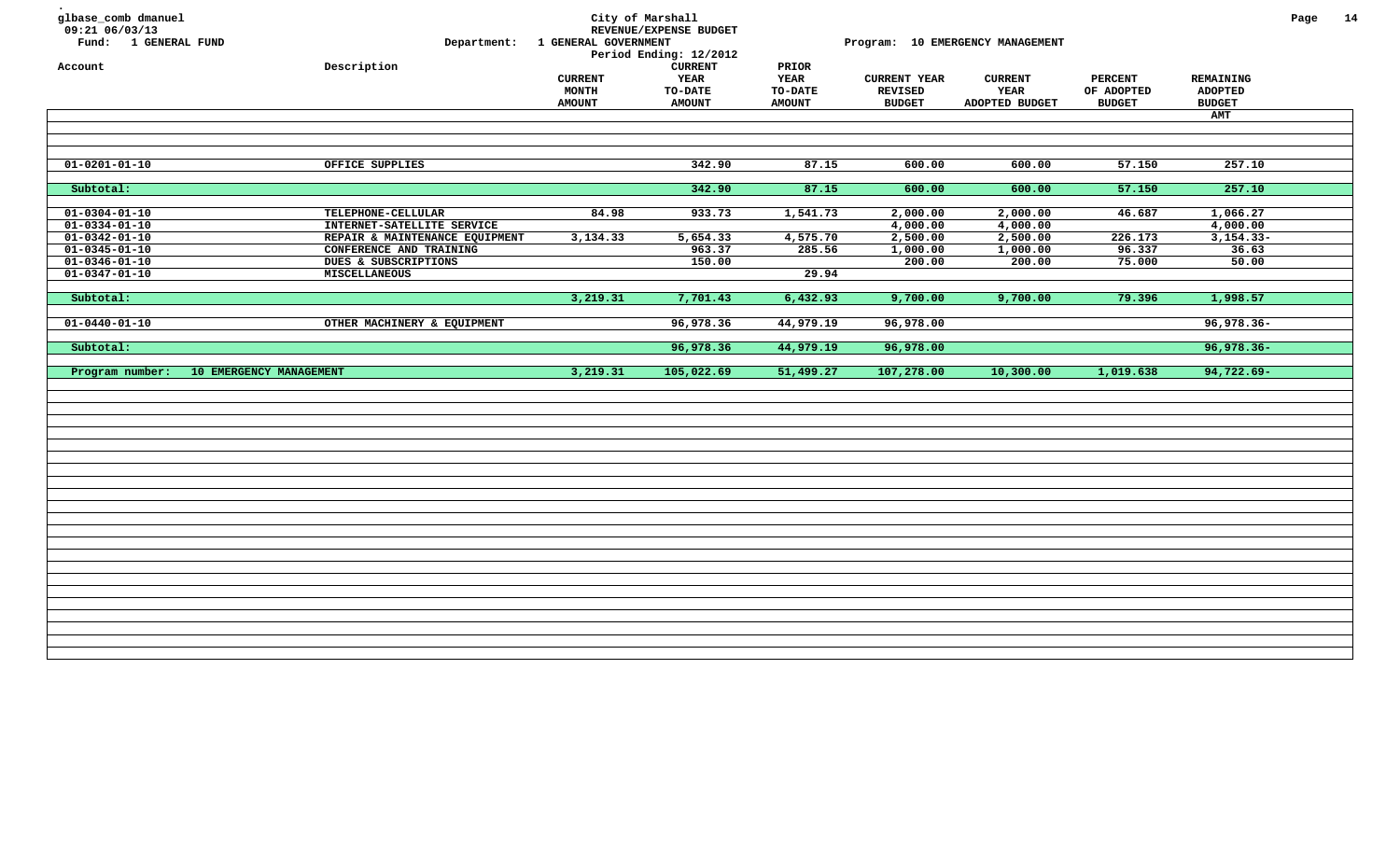| glbase_comb dmanuel<br>09:21 06/03/13<br>Fund: 1 GENERAL FUND | Department:                    | 1 GENERAL GOVERNMENT                            | City of Marshall<br>REVENUE/EXPENSE BUDGET<br>Period Ending: 12/2012 |                                                  | Program: 11 VISUAL ARTS CENTER                         |                                          |                                               |                                                     | Page | 15 |
|---------------------------------------------------------------|--------------------------------|-------------------------------------------------|----------------------------------------------------------------------|--------------------------------------------------|--------------------------------------------------------|------------------------------------------|-----------------------------------------------|-----------------------------------------------------|------|----|
| Account                                                       | Description                    | <b>CURRENT</b><br><b>MONTH</b><br><b>AMOUNT</b> | <b>CURRENT</b><br>YEAR<br><b>TO-DATE</b><br><b>AMOUNT</b>            | PRIOR<br>YEAR<br><b>TO-DATE</b><br><b>AMOUNT</b> | <b>CURRENT YEAR</b><br><b>REVISED</b><br><b>BUDGET</b> | <b>CURRENT</b><br>YEAR<br>ADOPTED BUDGET | <b>PERCENT</b><br>OF ADOPTED<br><b>BUDGET</b> | <b>REMAINING</b><br><b>ADOPTED</b><br><b>BUDGET</b> |      |    |
|                                                               |                                |                                                 |                                                                      |                                                  |                                                        |                                          |                                               | <b>AMT</b>                                          |      |    |
|                                                               |                                |                                                 |                                                                      |                                                  |                                                        |                                          |                                               |                                                     |      |    |
|                                                               |                                |                                                 |                                                                      |                                                  |                                                        |                                          |                                               |                                                     |      |    |
|                                                               |                                |                                                 |                                                                      |                                                  |                                                        |                                          |                                               |                                                     |      |    |
| $01 - 0102 - 01 - 11$                                         | SALARIES-PROFESSIONAL          |                                                 |                                                                      | 48,149.92                                        |                                                        |                                          |                                               |                                                     |      |    |
| $01 - 0106 - 01 - 11$                                         | SALARIES-OFFICE & CLERICAL     |                                                 |                                                                      | 22,968.56                                        |                                                        |                                          |                                               |                                                     |      |    |
| $01 - 0110 - 01 - 11$                                         | SALARIES-PART/TIME & HOURLY    | 112.38                                          | 2,545.86                                                             | 2,932.69                                         | 2,500.00                                               | 2,500.00                                 | 101.834                                       | $45.86 -$                                           |      |    |
| $01 - 0111 - 01 - 11$                                         | SALARIES-LONGEVITY             |                                                 |                                                                      | 432.00                                           |                                                        |                                          |                                               |                                                     |      |    |
| $01 - 0122 - 01 - 11$                                         | TMRS                           |                                                 |                                                                      | 14,523.60                                        |                                                        |                                          |                                               |                                                     |      |    |
| $01 - 0133 - 01 - 11$                                         | FICA-SALARY RESERVE            | 8.59                                            | 194.76                                                               | 5,697.97                                         | 191.00                                                 | 191.00                                   | 101.969                                       | $3.76 -$                                            |      |    |
| $01 - 0134 - 01 - 11$                                         | WORKMEN'S COMPENSATION         |                                                 | 4.44                                                                 | 112.54                                           | 4.00                                                   | 4.00                                     | 111.000                                       | $.44-$                                              |      |    |
|                                                               |                                |                                                 |                                                                      |                                                  |                                                        |                                          |                                               |                                                     |      |    |
| Subtotal:                                                     |                                | 120.97                                          | 2,745.06                                                             | 94,817.28                                        | 2,695.00                                               | 2,695.00                                 | 101.858                                       | $50.06 -$                                           |      |    |
|                                                               |                                |                                                 |                                                                      |                                                  |                                                        |                                          |                                               |                                                     |      |    |
| $01 - 0201 - 01 - 11$                                         | OFFICE SUPPLIES                | 99.98                                           | 359.41                                                               | 350.56                                           | 500.00                                                 | 500.00                                   | 71.882                                        | 140.59                                              |      |    |
| $01 - 0217 - 01 - 11$                                         | OTHER SUPPLIES                 | 505.84                                          | 1,683.80                                                             | 1,045.53                                         | 1,000.00                                               | 1,000.00                                 | 168.380                                       | 683.80-                                             |      |    |
| Subtotal:                                                     |                                | 605.82                                          | 2,043.21                                                             | 1,396.09                                         | 1,500.00                                               | 1,500.00                                 | 136.214                                       | $543.21 -$                                          |      |    |
|                                                               |                                |                                                 |                                                                      |                                                  |                                                        |                                          |                                               |                                                     |      |    |
| $01 - 0312 - 01 - 11$                                         | GENERAL ADVERTISING            |                                                 |                                                                      | 1,130.18                                         | 1,800.00                                               | 1,800.00                                 |                                               | 1,800.00                                            |      |    |
| $01 - 0322 - 01 - 11$                                         | SERVICE AGREEMENT-OTHER        |                                                 | 144.00                                                               | 288.00                                           | 300.00                                                 | 300.00                                   | 48.000                                        | 156.00                                              |      |    |
| $01 - 0324 - 01 - 11$                                         | PRINTING & REPRODUCTION        |                                                 | 92.00                                                                | 74.00                                            | 300.00                                                 | 300.00                                   | 30.667                                        | 208.00                                              |      |    |
| $01 - 0337 - 01 - 11$                                         | ELECTRIC SERVICE               | 315.75                                          | 6,082.22                                                             | 7,686.11                                         | 7,000.00                                               | 7,000.00                                 | 86.889                                        | 917.78                                              |      |    |
| $01 - 0338 - 01 - 11$                                         | <b>GAS SERVICE</b>             | 127.75                                          | 2,041.62                                                             | 2,421.04                                         | 3,200.00                                               | 3,200.00                                 | 63.801                                        | 1,158.38                                            |      |    |
| $01 - 0340 - 01 - 11$                                         | REPAIR & MAINTENANCE BUILDINGS | 1,300.00                                        | 1,300.00                                                             |                                                  |                                                        |                                          |                                               | $1,300.00 -$                                        |      |    |
| $01 - 0342 - 01 - 11$                                         | REPAIR & MAINTENANCE EQUIPMENT | 750.00                                          | 1,420.50                                                             | 873.00                                           | 750.00                                                 | 750.00                                   | 189.400                                       | $670.50 -$                                          |      |    |
| $01 - 0345 - 01 - 11$                                         | CONFERENCE AND TRAINING        |                                                 |                                                                      | 650.04                                           | 800.00                                                 | 800.00                                   |                                               | 800.00                                              |      |    |
| $01 - 0346 - 01 - 11$                                         | DUES & SUBSCRIPTIONS           |                                                 |                                                                      | 35.00                                            | 100.00                                                 | 100.00                                   |                                               | 100.00                                              |      |    |
| $01 - 0347 - 01 - 11$                                         | <b>MISCELLANEOUS</b>           |                                                 |                                                                      | 494.46                                           |                                                        |                                          |                                               |                                                     |      |    |
| $01 - 0360 - 01 - 11$                                         | JANITORIAL CONTRACT            | 780.87                                          | 9,370.44                                                             | 10,750.44                                        | 14,485.00                                              | 14,485.00                                | 64.691                                        | 5,114.56                                            |      |    |
|                                                               |                                |                                                 |                                                                      |                                                  |                                                        |                                          |                                               |                                                     |      |    |
| Subtotal:                                                     |                                | 3,274.37                                        | 20,450.78                                                            | 24,402.27                                        | 28,735.00                                              | 28,735.00                                | 71.170                                        | 8,284.22                                            |      |    |
|                                                               |                                |                                                 |                                                                      |                                                  |                                                        |                                          |                                               |                                                     |      |    |
| Program number:                                               | 11 VISUAL ARTS CENTER          | 4,001.16                                        | 25,239.05                                                            | 120,615.64                                       | 32,930.00                                              | 32,930.00                                | 76.645                                        | 7,690.95                                            |      |    |
|                                                               |                                |                                                 |                                                                      |                                                  |                                                        |                                          |                                               |                                                     |      |    |
|                                                               |                                |                                                 |                                                                      |                                                  |                                                        |                                          |                                               |                                                     |      |    |
|                                                               |                                |                                                 |                                                                      |                                                  |                                                        |                                          |                                               |                                                     |      |    |
|                                                               |                                |                                                 |                                                                      |                                                  |                                                        |                                          |                                               |                                                     |      |    |
|                                                               |                                |                                                 |                                                                      |                                                  |                                                        |                                          |                                               |                                                     |      |    |
|                                                               |                                |                                                 |                                                                      |                                                  |                                                        |                                          |                                               |                                                     |      |    |
|                                                               |                                |                                                 |                                                                      |                                                  |                                                        |                                          |                                               |                                                     |      |    |
|                                                               |                                |                                                 |                                                                      |                                                  |                                                        |                                          |                                               |                                                     |      |    |
|                                                               |                                |                                                 |                                                                      |                                                  |                                                        |                                          |                                               |                                                     |      |    |
|                                                               |                                |                                                 |                                                                      |                                                  |                                                        |                                          |                                               |                                                     |      |    |
|                                                               |                                |                                                 |                                                                      |                                                  |                                                        |                                          |                                               |                                                     |      |    |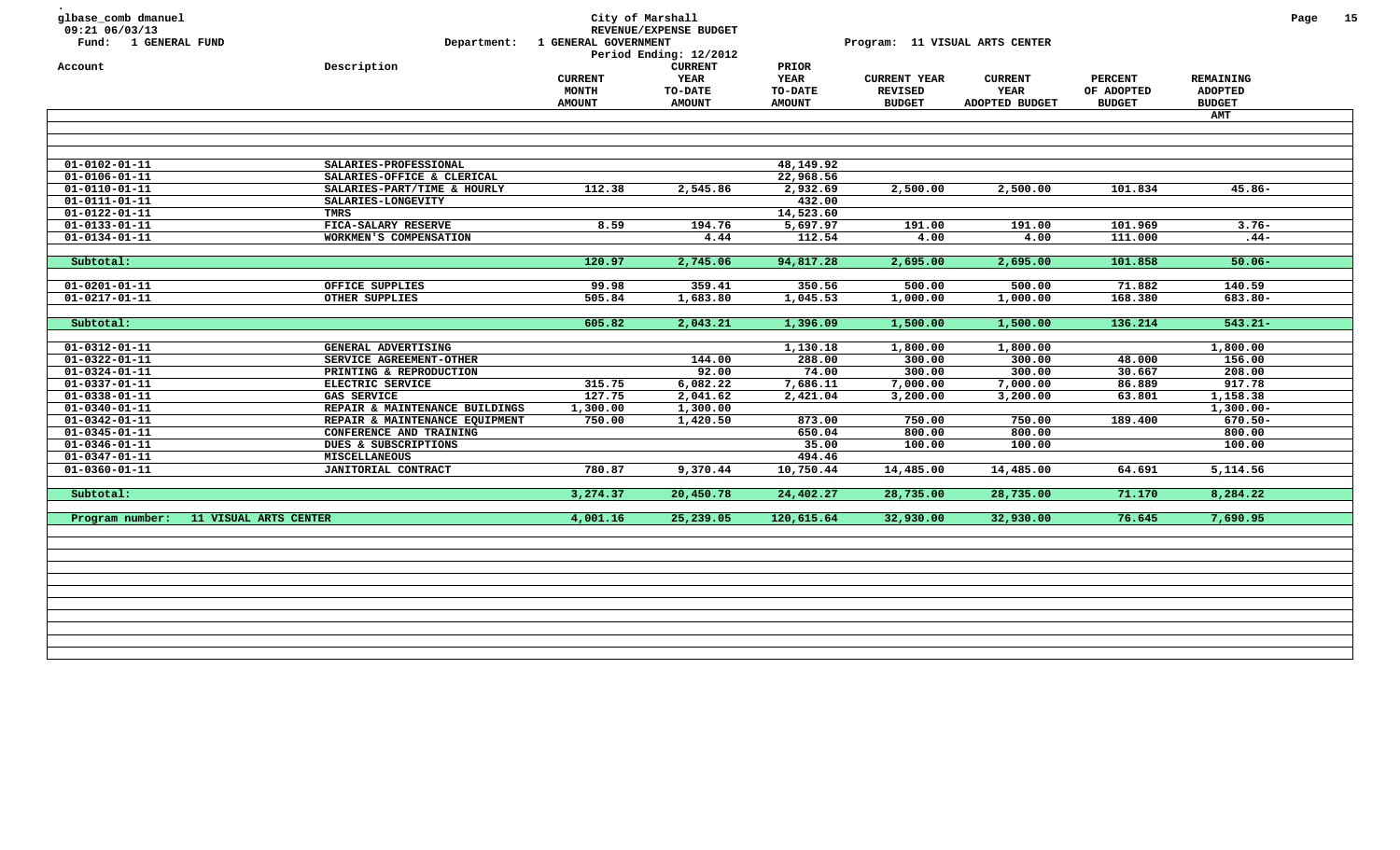| Account<br>$01 - 0102 - 01 - 12$<br>$01 - 0108 - 01 - 12$<br>$01 - 0109 - 01 - 12$<br>$01 - 0110 - 01 - 12$<br>$01 - 0111 - 01 - 12$<br>$01 - 0122 - 01 - 12$<br>$01 - 0133 - 01 - 12$<br>$01 - 0134 - 01 - 12$ | Description<br>SALARIES-PROFESSIONAL<br>SALARIES-SERVICE MAINTENANCE<br>SALARIES-OVERTIME<br>SALARIES-PART/TIME & HOURLY<br>SALARIES-LONGEVITY<br><b>TMRS</b><br>FICA-SALARY RESERVE | <b>CURRENT</b><br><b>MONTH</b><br><b>AMOUNT</b><br>311.53<br>2,409.68 | <b>CURRENT</b><br>YEAR<br><b>TO-DATE</b><br><b>AMOUNT</b><br>3,127.36<br>24,189.49<br>7,594.68 | PRIOR<br>YEAR<br><b>TO-DATE</b><br><b>AMOUNT</b><br>3,115.39<br>24,096.80<br>3,066.17 | <b>CURRENT YEAR</b><br><b>REVISED</b><br><b>BUDGET</b><br>3,115.00<br>24,097.00 | <b>CURRENT</b><br>YEAR<br>ADOPTED BUDGET<br>3,115.00<br>24,097.00 | <b>PERCENT</b><br>OF ADOPTED<br><b>BUDGET</b><br>100.397 | REMAINING<br><b>ADOPTED</b><br><b>BUDGET</b><br><b>AMT</b><br>$12.36 -$ |  |
|-----------------------------------------------------------------------------------------------------------------------------------------------------------------------------------------------------------------|--------------------------------------------------------------------------------------------------------------------------------------------------------------------------------------|-----------------------------------------------------------------------|------------------------------------------------------------------------------------------------|---------------------------------------------------------------------------------------|---------------------------------------------------------------------------------|-------------------------------------------------------------------|----------------------------------------------------------|-------------------------------------------------------------------------|--|
|                                                                                                                                                                                                                 |                                                                                                                                                                                      |                                                                       |                                                                                                |                                                                                       |                                                                                 |                                                                   |                                                          |                                                                         |  |
|                                                                                                                                                                                                                 |                                                                                                                                                                                      |                                                                       |                                                                                                |                                                                                       |                                                                                 |                                                                   |                                                          |                                                                         |  |
|                                                                                                                                                                                                                 |                                                                                                                                                                                      |                                                                       |                                                                                                |                                                                                       |                                                                                 |                                                                   |                                                          |                                                                         |  |
|                                                                                                                                                                                                                 |                                                                                                                                                                                      |                                                                       |                                                                                                |                                                                                       |                                                                                 |                                                                   |                                                          |                                                                         |  |
|                                                                                                                                                                                                                 |                                                                                                                                                                                      |                                                                       |                                                                                                |                                                                                       |                                                                                 |                                                                   |                                                          |                                                                         |  |
|                                                                                                                                                                                                                 |                                                                                                                                                                                      |                                                                       |                                                                                                |                                                                                       |                                                                                 |                                                                   | 100.384                                                  | $92.49 -$                                                               |  |
|                                                                                                                                                                                                                 |                                                                                                                                                                                      |                                                                       |                                                                                                |                                                                                       |                                                                                 |                                                                   |                                                          | 7,594.68-                                                               |  |
|                                                                                                                                                                                                                 |                                                                                                                                                                                      |                                                                       |                                                                                                |                                                                                       | 10,000.00                                                                       | 10,000.00                                                         |                                                          | 10,000.00                                                               |  |
|                                                                                                                                                                                                                 |                                                                                                                                                                                      |                                                                       | 768.00                                                                                         | 672.00                                                                                | 509.00                                                                          | 509.00                                                            | 150.884                                                  | $259.00 -$                                                              |  |
|                                                                                                                                                                                                                 |                                                                                                                                                                                      | 535.36                                                                | 7,199.54                                                                                       | 6,282.45                                                                              | 5,605.00                                                                        | 5,605.00                                                          | 128.449                                                  | $1,594.54-$                                                             |  |
|                                                                                                                                                                                                                 |                                                                                                                                                                                      | 204.78                                                                | 2,650.83                                                                                       | 2,329.31                                                                              | 2,886.00                                                                        | 2,886.00                                                          | 91.851                                                   | 235.17                                                                  |  |
|                                                                                                                                                                                                                 | WORKMEN'S COMPENSATION                                                                                                                                                               | $.25 -$                                                               | 539.17                                                                                         | 262.25                                                                                | 486.00                                                                          | 486.00                                                            | 110.940                                                  | $53.17 -$                                                               |  |
|                                                                                                                                                                                                                 |                                                                                                                                                                                      |                                                                       |                                                                                                |                                                                                       |                                                                                 |                                                                   |                                                          |                                                                         |  |
| Subtotal:                                                                                                                                                                                                       |                                                                                                                                                                                      | 3,461.10                                                              | 46,069.07                                                                                      | 39,824.37                                                                             | 46,698.00                                                                       | 46,698.00                                                         | 98.653                                                   | 628.93                                                                  |  |
|                                                                                                                                                                                                                 |                                                                                                                                                                                      |                                                                       |                                                                                                |                                                                                       |                                                                                 |                                                                   |                                                          |                                                                         |  |
| $01 - 0201 - 01 - 12$                                                                                                                                                                                           | OFFICE SUPPLIES                                                                                                                                                                      | 26.61                                                                 | 26.61                                                                                          | 91.24                                                                                 | 250.00                                                                          | 250.00                                                            | 10.644                                                   | 223.39                                                                  |  |
| $01 - 0205 - 01 - 12$                                                                                                                                                                                           | FUEL, OIL, & LUBE                                                                                                                                                                    | 291.16                                                                | 4,929.13                                                                                       |                                                                                       | 4,000.00                                                                        | 4,000.00                                                          | 123.228                                                  | $929.13 -$                                                              |  |
| $01 - 0206 - 01 - 12$                                                                                                                                                                                           | CLOTHING                                                                                                                                                                             |                                                                       | 110.00                                                                                         |                                                                                       |                                                                                 |                                                                   |                                                          | $110.00 -$                                                              |  |
| $01 - 0213 - 01 - 12$                                                                                                                                                                                           | MOTOR VEHICLE-POOL VEHICLES                                                                                                                                                          | 783.96                                                                | 7,532.65                                                                                       |                                                                                       |                                                                                 |                                                                   |                                                          | $7,532.65-$                                                             |  |
| Subtotal:                                                                                                                                                                                                       |                                                                                                                                                                                      | 1,101.73                                                              | 12,598.39                                                                                      | 91.24                                                                                 | 4,250.00                                                                        | 4,250.00                                                          | 296.433                                                  | $8,348.39 -$                                                            |  |
|                                                                                                                                                                                                                 |                                                                                                                                                                                      |                                                                       |                                                                                                |                                                                                       |                                                                                 |                                                                   |                                                          |                                                                         |  |
| $01 - 0304 - 01 - 12$                                                                                                                                                                                           | TELEPHONE-CELLULAR                                                                                                                                                                   |                                                                       |                                                                                                |                                                                                       | 250.00                                                                          | 250.00                                                            |                                                          | 250.00                                                                  |  |
| $01 - 0320 - 01 - 12$                                                                                                                                                                                           | WASTE DISPOSAL-CONDEMMED STRUC                                                                                                                                                       |                                                                       |                                                                                                |                                                                                       | 40,000.00                                                                       | 40,000.00                                                         |                                                          | 40,000.00                                                               |  |
| $01 - 0324 - 01 - 12$                                                                                                                                                                                           | PRINTING & REPRODUCTION                                                                                                                                                              |                                                                       |                                                                                                |                                                                                       | 250.00                                                                          | 250.00                                                            |                                                          | 250.00                                                                  |  |
| $01 - 0342 - 01 - 12$                                                                                                                                                                                           | REPAIR & MAINTENANCE EQUIPMENT                                                                                                                                                       | 72.55                                                                 | 72.55                                                                                          |                                                                                       | 700.00                                                                          | 700.00                                                            | 10.364                                                   | 627.45                                                                  |  |
|                                                                                                                                                                                                                 |                                                                                                                                                                                      |                                                                       |                                                                                                |                                                                                       |                                                                                 |                                                                   |                                                          |                                                                         |  |
| Subtotal:                                                                                                                                                                                                       |                                                                                                                                                                                      | 72.55                                                                 | 72.55                                                                                          |                                                                                       | 41,200.00                                                                       | 41,200.00                                                         | .176                                                     | 41,127.45                                                               |  |
| 12 CODE ENFORCEMENT<br>Program number:                                                                                                                                                                          |                                                                                                                                                                                      | 4,635.38                                                              | 58,740.01                                                                                      | 39,915.61                                                                             | 92,148.00                                                                       | 92,148.00                                                         | 63.745                                                   | 33,407.99                                                               |  |
| Department number:<br>$\mathbf{1}$                                                                                                                                                                              | GENERAL GOVERNMENT                                                                                                                                                                   | 184,275.60                                                            | 1,952,612.41                                                                                   | 2, 141, 464.84                                                                        | 1,946,158.00                                                                    | 1,849,180.00                                                      | 105.593                                                  | $103,432.41-$                                                           |  |
|                                                                                                                                                                                                                 |                                                                                                                                                                                      |                                                                       |                                                                                                |                                                                                       |                                                                                 |                                                                   |                                                          |                                                                         |  |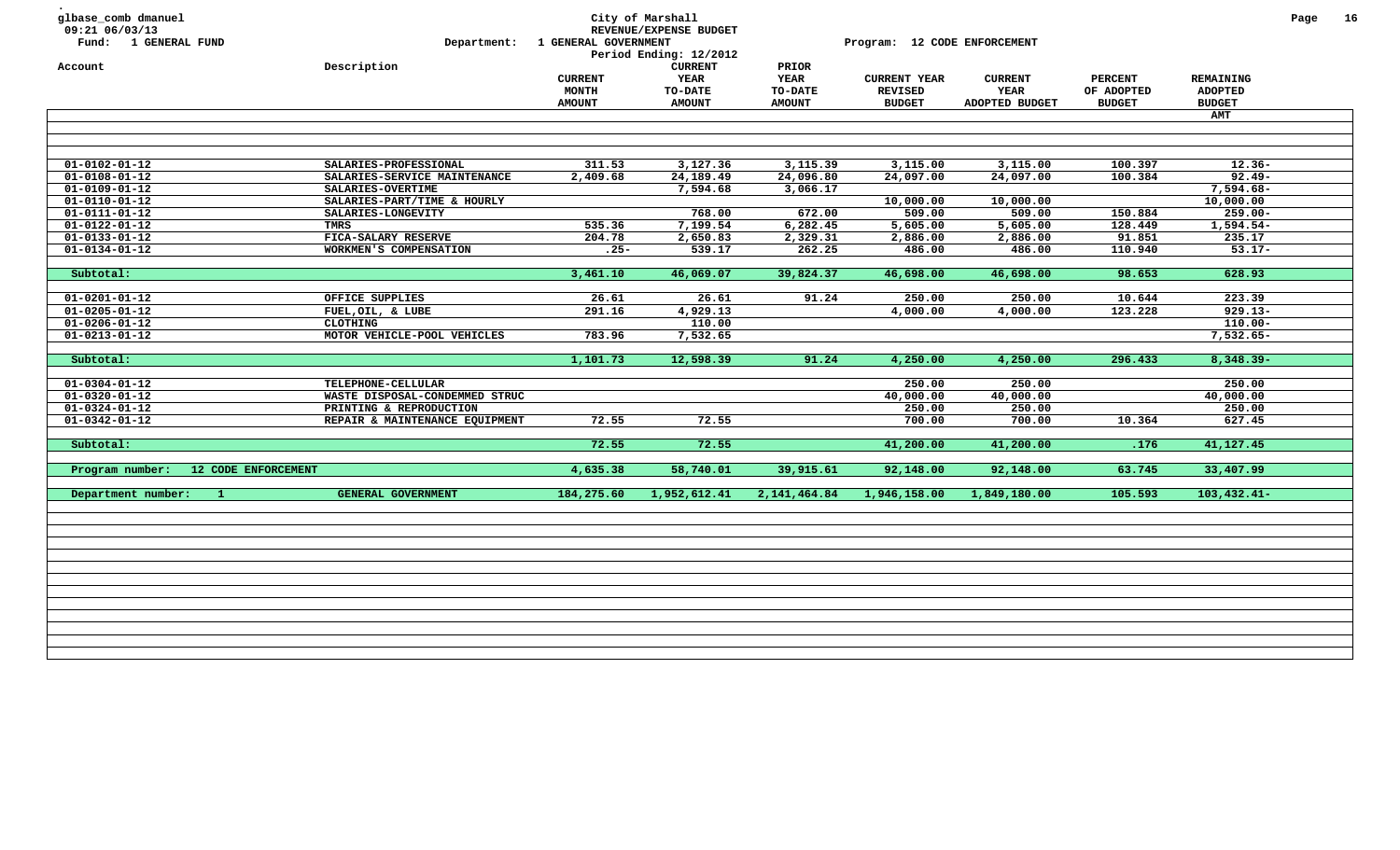| glbase_comb dmanuel<br>09:21 06/03/13<br>Fund: 1 GENERAL FUND | Department:                    | <b>2 FINANCE</b>        | City of Marshall<br>REVENUE/EXPENSE BUDGET<br>Period Ending: 12/2012 |                               | Program:                              | 2 ACCOUNTING           |                              |                                    | Page | 17 |
|---------------------------------------------------------------|--------------------------------|-------------------------|----------------------------------------------------------------------|-------------------------------|---------------------------------------|------------------------|------------------------------|------------------------------------|------|----|
| Account                                                       | Description                    |                         | <b>CURRENT</b>                                                       | PRIOR                         |                                       |                        |                              |                                    |      |    |
|                                                               |                                | <b>CURRENT</b><br>MONTH | <b>YEAR</b><br><b>TO-DATE</b>                                        | <b>YEAR</b><br><b>TO-DATE</b> | <b>CURRENT YEAR</b><br><b>REVISED</b> | <b>CURRENT</b><br>YEAR | <b>PERCENT</b><br>OF ADOPTED | <b>REMAINING</b><br><b>ADOPTED</b> |      |    |
|                                                               |                                | <b>AMOUNT</b>           | <b>AMOUNT</b>                                                        | <b>AMOUNT</b>                 | <b>BUDGET</b>                         | ADOPTED BUDGET         | <b>BUDGET</b>                | <b>BUDGET</b>                      |      |    |
|                                                               |                                |                         |                                                                      |                               |                                       |                        |                              | AMT                                |      |    |
|                                                               |                                |                         |                                                                      |                               |                                       |                        |                              |                                    |      |    |
|                                                               |                                |                         |                                                                      |                               |                                       |                        |                              |                                    |      |    |
| $01 - 0101 - 02 - 02$                                         | SALARIES-OFFICIAL & ADMIN      | 4,325.97                | 43,426.19                                                            | 43,259.78                     | 43,260.00                             | 43,260.00              | 100.384                      | $166.19 -$                         |      |    |
| $01 - 0106 - 02 - 02$                                         | SALARIES-OFFICE & CLERICAL     | 9,059.11                | 90,939.57                                                            | 90,208.81                     | 90,591.00                             | 90,591.00              | 100.385                      | $348.57 -$                         |      |    |
| $01 - 0109 - 02 - 02$                                         | SALARIES-OVERTIME              |                         |                                                                      |                               | 2,800.00                              | 2,800.00               |                              | 2,800.00                           |      |    |
| $01 - 0110 - 02 - 02$                                         | SALARIES-PART TIME & HOURLY    |                         |                                                                      | 604.50                        |                                       |                        |                              |                                    |      |    |
| $01 - 0111 - 02 - 02$                                         | SALARIES-LONGEVITY             |                         | 1,824.00                                                             | 1,680.00                      | 1,824.00                              | 1,824.00               | 100.000                      |                                    |      |    |
| $01 - 0122 - 02 - 02$                                         | TMRS                           | 2,663.58                | 27,828.31                                                            | 27,798.43                     | 28,364.00                             | 28,364.00              | 98.111                       | 535.69                             |      |    |
| 01-0133-02-02                                                 | <b>FICA</b>                    | 952.05                  | 9,687.08                                                             | 9,687.01                      | 10,731.00                             | 10,731.00              | 90.272                       | 1,043.92                           |      |    |
| $01 - 0134 - 02 - 02$                                         | WORKER'S COMPENSATION          |                         | 225.31                                                               | 224.31                        | 203.00                                | 203.00                 | 110.990                      | $22.31 -$                          |      |    |
|                                                               |                                |                         |                                                                      |                               |                                       |                        |                              |                                    |      |    |
| Subtotal:                                                     |                                | 17,000.71               | 173,930.46                                                           | 173,462.84                    | 177,773.00                            | 177,773.00             | 97.839                       | 3,842.54                           |      |    |
|                                                               |                                |                         |                                                                      |                               |                                       |                        |                              |                                    |      |    |
| 01-0201-02-02                                                 | OFFICE SUPPLIES                | 534.12                  | 3,375.65                                                             | 4,783.15                      | 5,000.00                              | 5,000.00               | 67.513                       | 1,624.35                           |      |    |
|                                                               |                                |                         |                                                                      |                               |                                       |                        |                              |                                    |      |    |
| Subtotal:                                                     |                                | 534.12                  | 3,375.65                                                             | 4,783.15                      | 5,000.00                              | 5,000.00               | 67.513                       | 1,624.35                           |      |    |
| $01 - 0304 - 02 - 02$                                         | TELEPHONE-CELLULAR             | 359.03                  | 1,254.01                                                             | 998.83                        | 1,200.00                              | 1,200.00               | 104.501                      | $54.01 -$                          |      |    |
| $01 - 0305 - 02 - 02$                                         | OTHER PROFESSIONAL SERVICES    | 996.05                  | 1,151.15                                                             | 4,537.85                      | 2,200.00                              | 2,200.00               | 52.325                       | 1,048.85                           |      |    |
| $01 - 0311 - 02 - 02$                                         | <b>TRANSPORTATION</b>          | 150.00                  | 1,800.00                                                             | 1,800.00                      | 1,800.00                              | 1,800.00               | 100.000                      |                                    |      |    |
| $01 - 0318 - 02 - 02$                                         | GENERAL PRINTING               |                         |                                                                      |                               | 200.00                                | 200.00                 |                              | 200.00                             |      |    |
| $01 - 0323 - 02 - 02$                                         | SERVICE AGREEMENT-TECHNICAL    |                         | 11,228.75                                                            | 8,745.00                      | 13,900.00                             | 13,900.00              | 80.782                       | 2,671.25                           |      |    |
| $01 - 0324 - 02 - 02$                                         | PRINTING & REPRODUCTION        | 75.60                   | 491.40                                                               | 455.10                        | 300.00                                | 300.00                 | 163.800                      | $191.40 -$                         |      |    |
| $01 - 0342 - 02 - 02$                                         | REPAIR & MAINTENANCE EQUIPMENT |                         | 172.50                                                               |                               | 3,000.00                              | 3,000.00               | 5.750                        | 2,827.50                           |      |    |
| $01 - 0345 - 02 - 02$                                         | CONFERENCE & TRAINING          | 890.42                  | 4,119.30                                                             | 4,244.20                      | 4,450.00                              | 4,450.00               | 92.569                       | 330.70                             |      |    |
| $01 - 0346 - 02 - 02$                                         | DUES & SUBSCRIPTION            |                         | 1,474.00                                                             | 1,759.34                      | 2,000.00                              | 2,000.00               | 73.700                       | 526.00                             |      |    |
| $01 - 0347 - 02 - 02$                                         | <b>MISCELLANEOUS</b>           | 44.50                   | 57.41                                                                | 185.33                        | 100.00                                | 100.00                 | 57.410                       | 42.59                              |      |    |
|                                                               |                                |                         |                                                                      |                               |                                       |                        |                              |                                    |      |    |
| Subtotal:                                                     |                                | 2,515.60                | 21,748.52                                                            | 22,725.65                     | 29,150.00                             | 29,150.00              | 74.609                       | 7,401.48                           |      |    |
| 01-0420-02-02                                                 | IMPROVEMENTS-DATA PROCESSING   |                         |                                                                      |                               | 6,700.00                              | 6,700.00               |                              | 6,700.00                           |      |    |
| $01 - 0490 - 02 - 02$                                         | NON DEPRECIABLE CAPITAL ITEMS  | $696.30 -$<br>2,993.10  | 2,993.10                                                             |                               |                                       |                        |                              | $2,993.10 -$                       |      |    |
|                                                               |                                |                         |                                                                      |                               |                                       |                        |                              |                                    |      |    |
| Subtotal:                                                     |                                | 2,296.80                | 2,993.10                                                             |                               | 6,700.00                              | 6,700.00               | 44.673                       | 3,706.90                           |      |    |
|                                                               |                                |                         |                                                                      |                               |                                       |                        |                              |                                    |      |    |
| Program number:<br>2 ACCOUNTING                               |                                | 22,347.23               | 202,047.73                                                           | 200,971.64                    | 218,623.00                            | 218,623.00             | 92.418                       | 16,575.27                          |      |    |
| Department number:<br>$\mathbf{2}$                            | <b>FINANCE</b>                 | 22,347.23               | 202,047.73                                                           | 200,971.64                    | 218,623.00                            | 218,623.00             | 92.418                       | 16,575.27                          |      |    |
|                                                               |                                |                         |                                                                      |                               |                                       |                        |                              |                                    |      |    |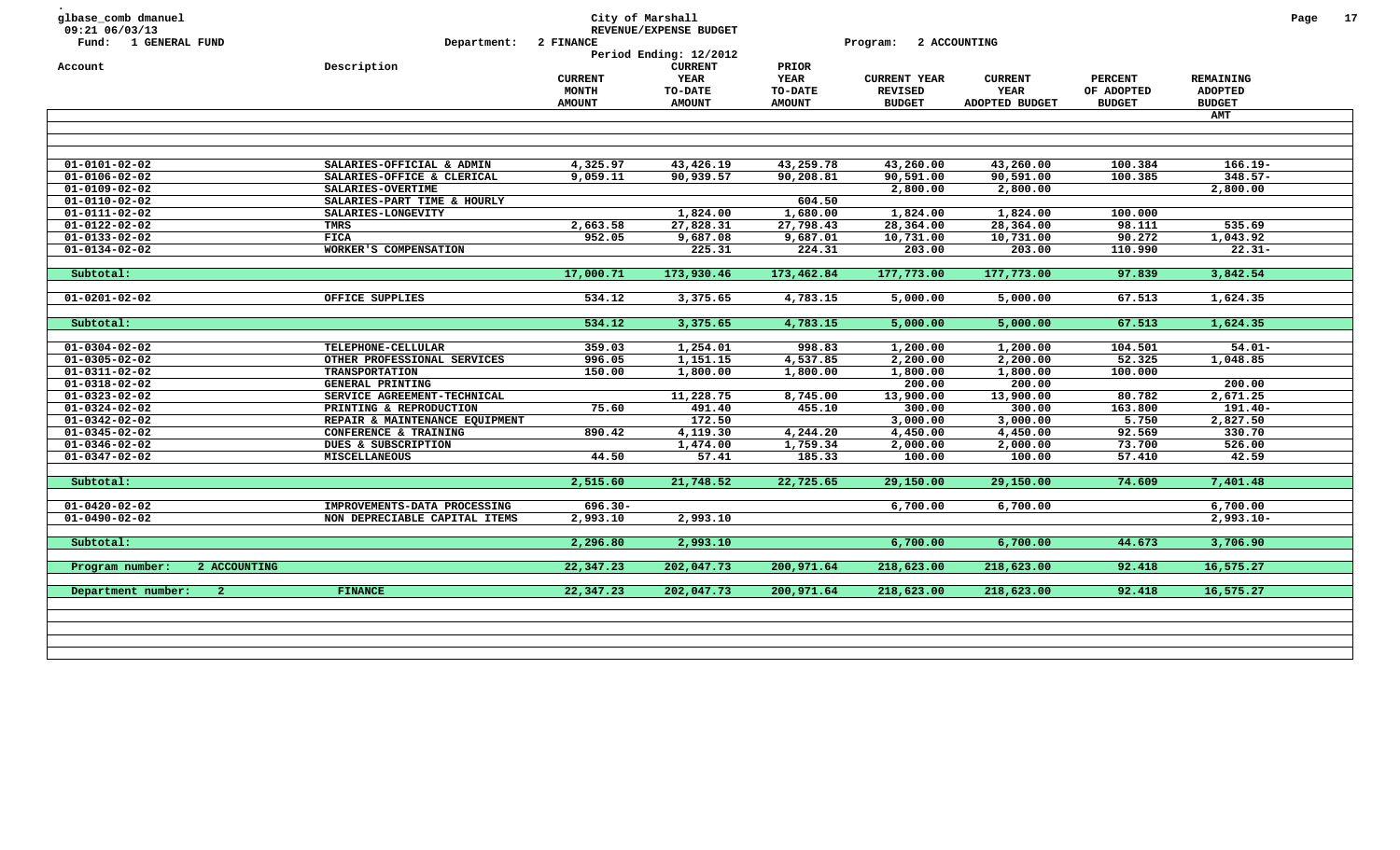| glbase_comb dmanuel<br>09:21 06/03/13 |                                |                | City of Marshall<br>REVENUE/EXPENSE BUDGET |                      |                     |                    |                |                | Page | 18 |
|---------------------------------------|--------------------------------|----------------|--------------------------------------------|----------------------|---------------------|--------------------|----------------|----------------|------|----|
| Fund: 1 GENERAL FUND                  | Department:                    | 3 POLICE       |                                            |                      | Program:            | 2 SPECIAL SERVICES |                |                |      |    |
|                                       |                                |                | Period Ending: 12/2012                     |                      |                     |                    |                |                |      |    |
| Account                               | Description                    | <b>CURRENT</b> | <b>CURRENT</b><br>YEAR                     | PRIOR<br><b>YEAR</b> | <b>CURRENT YEAR</b> | <b>CURRENT</b>     | <b>PERCENT</b> | REMAINING      |      |    |
|                                       |                                | MONTH          | TO-DATE                                    | TO-DATE              | <b>REVISED</b>      | YEAR               | OF ADOPTED     | <b>ADOPTED</b> |      |    |
|                                       |                                | <b>AMOUNT</b>  | <b>AMOUNT</b>                              | <b>AMOUNT</b>        | <b>BUDGET</b>       | ADOPTED BUDGET     | <b>BUDGET</b>  | <b>BUDGET</b>  |      |    |
|                                       |                                |                |                                            |                      |                     |                    |                | AMT            |      |    |
|                                       |                                |                |                                            |                      |                     |                    |                |                |      |    |
|                                       |                                |                |                                            |                      |                     |                    |                |                |      |    |
|                                       |                                |                |                                            |                      |                     |                    |                |                |      |    |
| $01 - 0101 - 03 - 02$                 | SALARIES-OFFICIAL & ADMIN      | 16,420.20      | 164,498.86                                 | 163,267.37           | 164,202.00          | 164,202.00         | 100.181        | $296.86 -$     |      |    |
| $01 - 0106 - 03 - 02$                 | SALARIES-OFFICE & CLERICAL     | 41,924.17      | 441,121.80                                 | 358,205.13           | 442,335.00          | 442,335.00         | 99.726         | 1,213.20       |      |    |
| $01 - 0109 - 03 - 02$                 | SALARIES-OVERTIME              | 4,225.42       | 27,950.06                                  | 31,977.69            | 6,000.00            | 6,000.00           | 465.834        | 21,950.06-     |      |    |
| $01 - 0111 - 03 - 02$                 | SALARIES-LONGEVITY             |                | 6,620.00                                   | 6,168.00             | 7,244.00            | 7,244.00           | 91.386         | 624.00         |      |    |
| 01-0112-03-02                         | SALARIES-INCENTIVE             | 444.00         | 4,457.09                                   | 4,440.02             | 4,440.00            | 4,440.00           | 100.385        | $17.09 -$      |      |    |
| $01 - 0113 - 03 - 02$                 | UNIFORM ALLOWANCES             | 120.00         | 1,440.00                                   | 1,440.00             | 1,440.00            | 1,440.00           | 100.000        |                |      |    |
| $01 - 0122 - 03 - 02$                 | <b>TMRS</b>                    | 12,501.61      | 131,385.37                                 | 115,760.87           | 127,601.00          | 127,601.00         | 102.966        | $3,784.37-$    |      |    |
| $01 - 0130 - 03 - 02$                 | RELIEF FUND PAYMENT            | 8.00           | 95.00                                      | 72.00                | 84.00               | 84.00              | 113.095        | $11.00 -$      |      |    |
| $01 - 0133 - 03 - 02$                 | <b>FICA</b>                    | 3,522.11       | 36,051.05                                  | 30,326.70            | 35,714.00           | 35,714.00          | 100.944        | $337.05 -$     |      |    |
| $01 - 0134 - 03 - 02$                 | WORKER'S COMPENSATION          |                | 3,205.45                                   | 3,268.45             | 2,888.00            | 2,888.00           | 110.992        | $317.45 -$     |      |    |
| $01 - 0155 - 03 - 02$                 | CIVIL SERVICE                  | 17.50          | 17.50                                      | 35.00                |                     |                    |                | $17.50 -$      |      |    |
| $01 - 0163 - 03 - 02$                 | WEAPON REPLACEMENT ALLOWANCE   |                | 600.00                                     | 600.00               | 600.00              | 600.00             | 100.000        |                |      |    |
|                                       |                                |                | 817,442.18                                 |                      |                     |                    |                |                |      |    |
| Subtotal:                             |                                | 79,183.01      |                                            | 715,561.23           | 792,548.00          | 792,548.00         | 103.141        | $24,894.18-$   |      |    |
| $01 - 0201 - 03 - 02$                 | OFFICE SUPPLIES                | 1,547.80       | 18,837.08                                  | 17,501.76            | 12,000.00           | 12,000.00          | 156.976        | $6,837.08 -$   |      |    |
| $01 - 0203 - 03 - 02$                 | MEDICAL & CHEMICAL             |                |                                            | 272.31               |                     |                    |                |                |      |    |
| $01 - 0205 - 03 - 02$                 | FUEL, OIL, & LUBE              | 164.33         | 2,753.11                                   |                      |                     |                    |                | $2,753.11-$    |      |    |
| $01 - 0208 - 03 - 02$                 | FOOD SUPPLIES                  |                | 11.98                                      |                      |                     |                    |                | $11.98 -$      |      |    |
| $01 - 0213 - 03 - 02$                 | MOTOR VEHICLE                  | 679.00         | 1,238.27                                   |                      |                     |                    |                | $1,238.27-$    |      |    |
| $01 - 0217 - 03 - 02$                 | OTHER SUPPLIES                 | 80.30          | 155.44                                     | 456.76               | 400.00              | 400.00             | 38.860         | 244.56         |      |    |
| $01 - 0218 - 03 - 02$                 | SMALL TOOLS & MINOR EQUIPMENT  | $66.67 -$      | 144.54                                     | 800.04               | 200.00              | 200.00             | 72.270         | 55.46          |      |    |
| $01 - 0225 - 03 - 02$                 | <b>TACTICAL</b>                | 760.96         | 5,162.85                                   | 4,884.13             | 5,500.00            | 5,500.00           | 93.870         | 337.15         |      |    |
|                                       |                                |                |                                            |                      |                     |                    |                |                |      |    |
| Subtotal:                             |                                | 3,165.72       | 28,303.27                                  | 23,915.00            | 18,100.00           | 18,100.00          | 156.372        | $10, 203.27 -$ |      |    |
|                                       |                                |                |                                            |                      |                     |                    |                |                |      |    |
| $01 - 0304 - 03 - 02$                 | TELEPHONE-CELLULAR             | 2,629.10       | 15,789.60                                  | 13,353.41            | 12,000.00           | 12,000.00          | 131.580        | $3,789.60 -$   |      |    |
| $01 - 0305 - 03 - 02$                 | OTHER PROFESSIONAL SERVICES    |                | 2,850.00                                   | 47,850.00            | 2,850.00            | 2,850.00           | 100.000        |                |      |    |
| $01 - 0306 - 03 - 02$                 | DRUG TESTING                   |                |                                            | 334.00               | 1,000.00            | 1,000.00           |                | 1,000.00       |      |    |
| $01 - 0308 - 03 - 02$                 | TELEPHONE-LAND                 |                | 228.72                                     | 3,026.32             | 3,000.00            | 3,000.00           | 7.624          | 2,771.28       |      |    |
| $01 - 0309 - 03 - 02$                 | <b>RADIO REPAIRS</b>           |                | 9,458.03                                   | 12,654.74            | 12,240.00           | 12,240.00          | 77.271         | 2,781.97       |      |    |
| $01 - 0311 - 03 - 02$                 | <b>TRANSPORTATION</b>          | 400.00         | 4,800.00                                   | 4,800.00             | 4,800.00            | 4,800.00           | 100.000        |                |      |    |
| $01 - 0323 - 03 - 02$                 | SERVICE AGREEMENT-TECHNICAL    | 200.01         | 14,691.71                                  | 13,247.86            | 15,600.00           | 15,600.00          | 94.178         | 908.29         |      |    |
| $01 - 0324 - 03 - 02$                 | PRINTING & REPRODUCTION        |                | 1,050.21                                   | 1,448.53             | 3,100.00            | 3,100.00           | 33.878         | 2,049.79       |      |    |
| $01 - 0342 - 03 - 02$                 | REPAIR & MAINTENANCE EQUIPMENT | 808.50         | 1,819.67                                   | 1,829.75             | 3,000.00            | 3,000.00           | 60.656         | 1,180.33       |      |    |
| $01 - 0344 - 03 - 02$                 | <b>RENTALS</b>                 | 200.00         | 2,200.00                                   | 2,400.00             | 4,000.00            | 4,000.00           | 55.000         | 1,800.00       |      |    |
| $01 - 0345 - 03 - 02$                 | CONFERENCE & TRAINING          | 826.50         | 3,256.62                                   | 2,019.83             | 3,500.00            | 3,500.00           | 93.046         | 243.38         |      |    |
| $01 - 0346 - 03 - 02$                 | DUES & SUBSCRIPTIONS           |                | 667.00                                     | 762.00               | 800.00              | 800.00             | 83.375         | 133.00         |      |    |
| $01 - 0347 - 03 - 02$                 | MISCELLANEOUS                  | 361.49         | 3,712.58                                   | 2,950.31             | 1,500.00            | 1,500.00           | 247.505        | 2,212.58-      |      |    |
| $01 - 0359 - 03 - 02$                 | <b>JAIL CONTRACT</b>           | 7,040.00       | 45,240.00                                  | 27,400.00            | 25,000.00           | 25,000.00          | 180.960        | $20, 240.00 -$ |      |    |
| $01 - 0360 - 03 - 02$                 | JANITORIAL CONTRACT            | 2,360.00       | 28,320.00                                  | 28,320.00            | 30,000.00           | 30,000.00          | 94.400         | 1,680.00       |      |    |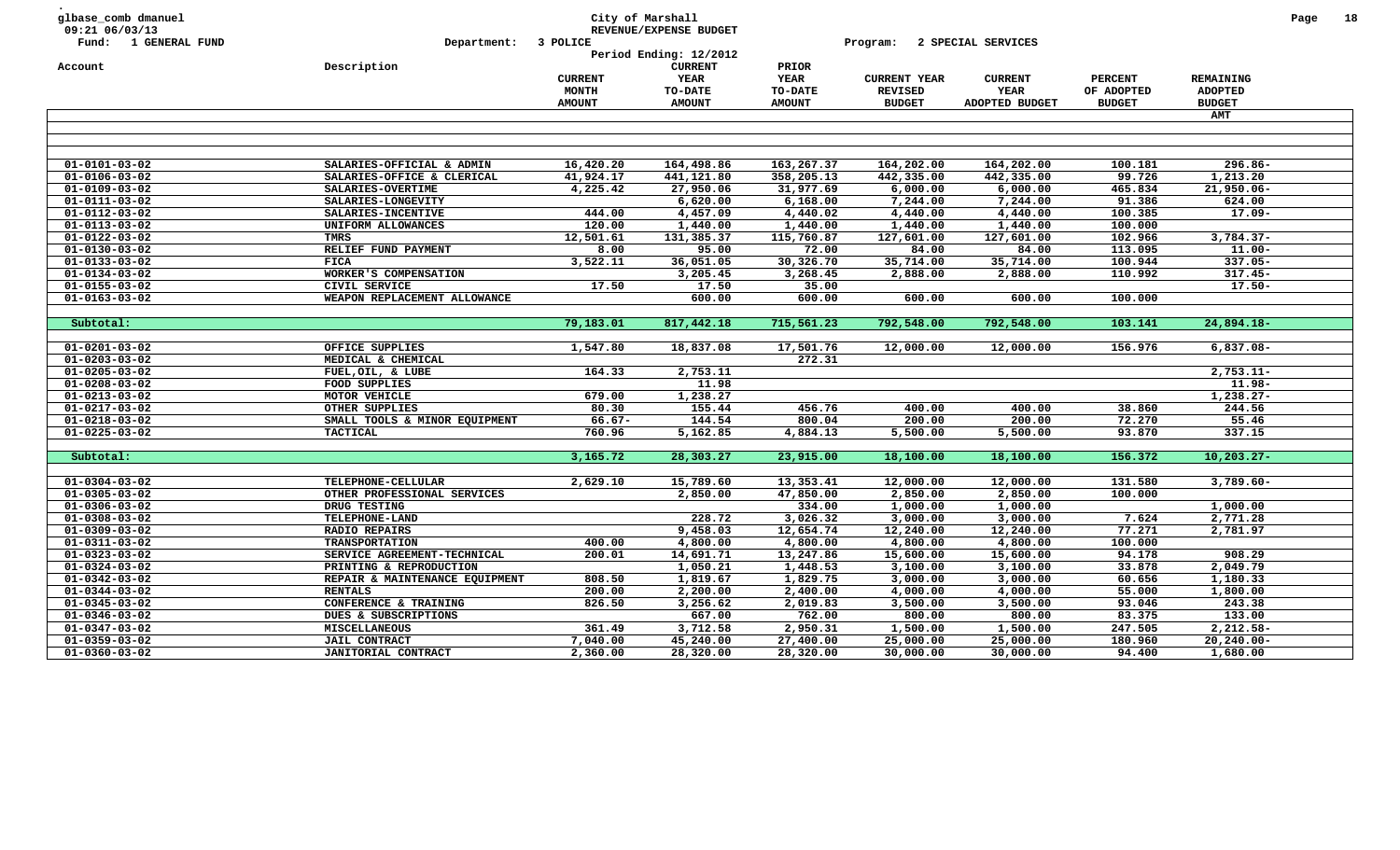| glbase_comb dmanuel<br>$09:21$ $06/03/13$<br>Fund: 1 GENERAL FUND<br>Account | ${\tt Description}$ | Department: 3 POLICE | <b>CURRENT</b><br>MONTH | City of Marshall<br>REVENUE/EXPENSE BUDGET<br>Period Ending: 12/2012<br><b>CURRENT</b><br>YEAR<br>TO-DATE | $\tt PRIOR$<br>YEAR<br>TO-DATE | Program: 2 SPECIAL SERVICES<br><b>CURRENT YEAR</b><br>REVISED | <b>CURRENT</b><br>YEAR | <b>PERCENT</b><br>OF ADOPTED | REMAINING<br><b>ADOPTED</b> | Page | 19 |
|------------------------------------------------------------------------------|---------------------|----------------------|-------------------------|-----------------------------------------------------------------------------------------------------------|--------------------------------|---------------------------------------------------------------|------------------------|------------------------------|-----------------------------|------|----|
|                                                                              |                     |                      | <b>AMOUNT</b>           | <b>AMOUNT</b>                                                                                             | <b>AMOUNT</b>                  | <b>BUDGET</b>                                                 | ADOPTED BUDGET         | <b>BUDGET</b>                | <b>BUDGET</b>               |      |    |
|                                                                              |                     |                      |                         |                                                                                                           |                                |                                                               |                        |                              | AMT                         |      |    |
|                                                                              |                     |                      |                         |                                                                                                           |                                |                                                               |                        |                              |                             |      |    |
|                                                                              |                     |                      |                         |                                                                                                           |                                |                                                               |                        |                              |                             |      |    |
| Subtotal:                                                                    |                     |                      | 14,825.60               | 134,084.14                                                                                                | 162,396.75                     | 122,390.00                                                    | 122,390.00             | 109.555                      | $11,694.14-$                |      |    |
| Program number:                                                              | 2 SPECIAL SERVICES  |                      | 97,174.33               | 979,829.59                                                                                                | 901,872.98                     | 933,038.00                                                    | 933,038.00             | 105.015                      | $46,791.59 -$               |      |    |
|                                                                              |                     |                      |                         |                                                                                                           |                                |                                                               |                        |                              |                             |      |    |
|                                                                              |                     |                      |                         |                                                                                                           |                                |                                                               |                        |                              |                             |      |    |
|                                                                              |                     |                      |                         |                                                                                                           |                                |                                                               |                        |                              |                             |      |    |
|                                                                              |                     |                      |                         |                                                                                                           |                                |                                                               |                        |                              |                             |      |    |
|                                                                              |                     |                      |                         |                                                                                                           |                                |                                                               |                        |                              |                             |      |    |
|                                                                              |                     |                      |                         |                                                                                                           |                                |                                                               |                        |                              |                             |      |    |
|                                                                              |                     |                      |                         |                                                                                                           |                                |                                                               |                        |                              |                             |      |    |
|                                                                              |                     |                      |                         |                                                                                                           |                                |                                                               |                        |                              |                             |      |    |
|                                                                              |                     |                      |                         |                                                                                                           |                                |                                                               |                        |                              |                             |      |    |
|                                                                              |                     |                      |                         |                                                                                                           |                                |                                                               |                        |                              |                             |      |    |
|                                                                              |                     |                      |                         |                                                                                                           |                                |                                                               |                        |                              |                             |      |    |
|                                                                              |                     |                      |                         |                                                                                                           |                                |                                                               |                        |                              |                             |      |    |
|                                                                              |                     |                      |                         |                                                                                                           |                                |                                                               |                        |                              |                             |      |    |
|                                                                              |                     |                      |                         |                                                                                                           |                                |                                                               |                        |                              |                             |      |    |
|                                                                              |                     |                      |                         |                                                                                                           |                                |                                                               |                        |                              |                             |      |    |
|                                                                              |                     |                      |                         |                                                                                                           |                                |                                                               |                        |                              |                             |      |    |
|                                                                              |                     |                      |                         |                                                                                                           |                                |                                                               |                        |                              |                             |      |    |
|                                                                              |                     |                      |                         |                                                                                                           |                                |                                                               |                        |                              |                             |      |    |
|                                                                              |                     |                      |                         |                                                                                                           |                                |                                                               |                        |                              |                             |      |    |
|                                                                              |                     |                      |                         |                                                                                                           |                                |                                                               |                        |                              |                             |      |    |
|                                                                              |                     |                      |                         |                                                                                                           |                                |                                                               |                        |                              |                             |      |    |
|                                                                              |                     |                      |                         |                                                                                                           |                                |                                                               |                        |                              |                             |      |    |
|                                                                              |                     |                      |                         |                                                                                                           |                                |                                                               |                        |                              |                             |      |    |
|                                                                              |                     |                      |                         |                                                                                                           |                                |                                                               |                        |                              |                             |      |    |
|                                                                              |                     |                      |                         |                                                                                                           |                                |                                                               |                        |                              |                             |      |    |
|                                                                              |                     |                      |                         |                                                                                                           |                                |                                                               |                        |                              |                             |      |    |
|                                                                              |                     |                      |                         |                                                                                                           |                                |                                                               |                        |                              |                             |      |    |
|                                                                              |                     |                      |                         |                                                                                                           |                                |                                                               |                        |                              |                             |      |    |
|                                                                              |                     |                      |                         |                                                                                                           |                                |                                                               |                        |                              |                             |      |    |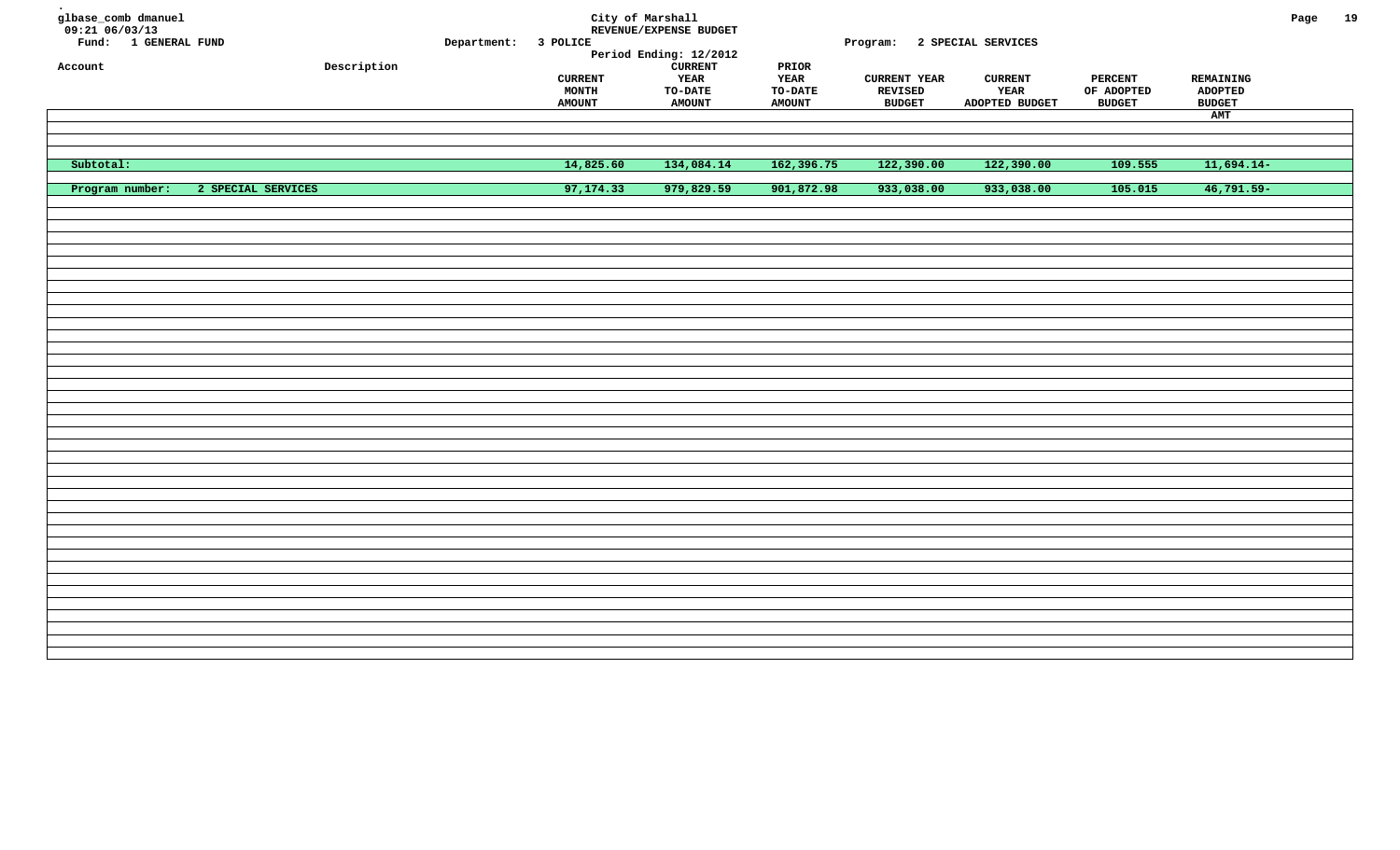| glbase_comb dmanuel<br>09:21 06/03/13<br>Fund: 1 GENERAL FUND | Department:                              | 3 POLICE              | City of Marshall<br>REVENUE/EXPENSE BUDGET |                        | 3 PATROL<br>Program:   |                        |                   |                      | Page | 20 |
|---------------------------------------------------------------|------------------------------------------|-----------------------|--------------------------------------------|------------------------|------------------------|------------------------|-------------------|----------------------|------|----|
|                                                               |                                          |                       | Period Ending: 12/2012                     |                        |                        |                        |                   |                      |      |    |
| Account                                                       | Description                              |                       | <b>CURRENT</b>                             | PRIOR                  |                        |                        |                   |                      |      |    |
|                                                               |                                          | <b>CURRENT</b>        | YEAR                                       | <b>YEAR</b>            | <b>CURRENT YEAR</b>    | <b>CURRENT</b>         | <b>PERCENT</b>    | REMAINING            |      |    |
|                                                               |                                          | MONTH                 | <b>TO-DATE</b>                             | <b>TO-DATE</b>         | <b>REVISED</b>         | YEAR                   | OF ADOPTED        | <b>ADOPTED</b>       |      |    |
|                                                               |                                          | <b>AMOUNT</b>         | <b>AMOUNT</b>                              | <b>AMOUNT</b>          | <b>BUDGET</b>          | ADOPTED BUDGET         | <b>BUDGET</b>     | <b>BUDGET</b>        |      |    |
|                                                               |                                          |                       |                                            |                        |                        |                        |                   | <b>AMT</b>           |      |    |
|                                                               |                                          |                       |                                            |                        |                        |                        |                   |                      |      |    |
|                                                               |                                          |                       |                                            |                        |                        |                        |                   |                      |      |    |
| $01 - 0102 - 03 - 03$                                         | SALARIES-PROFESSIONAL                    | 27,467.41             | 271,890.18                                 | 310,786.43             | 329,249.00             | 329,249.00             | 82.579            | 57,358.82            |      |    |
| $01 - 0103 - 03 - 03$                                         | SALARIES-TECHNICIAN                      | 24,033.73             | 210,137.50                                 | 193,032.51             | 189,389.00             | 189,389.00             | 110.955           | $20,748.50 -$        |      |    |
| $01 - 0104 - 03 - 03$                                         | SALARIES-PROTECTIVE SERVICE              | 113,492.55            | 1,136,628.70                               | 1,217,373.35           | 1,227,435.00           | 1,227,435.00           | 92.602            | 90,806.30            |      |    |
| $01 - 0109 - 03 - 03$<br>$01 - 0111 - 03 - 03$                | SALARIES-OVERTIME                        | 7,944.58              | 52,945.00<br>18,004.00                     | 46,617.60<br>17,744.00 | 39,952.00              | 39,952.00              | 132.522<br>84.288 | 12,993.00-           |      |    |
| $01 - 0112 - 03 - 03$                                         | SALARIES-LONGEVITY<br>SALARIES-INCENTIVE | 3,217.14              | 34,478.15                                  | 36,536.91              | 21,360.00<br>37,305.00 | 21,360.00<br>37,305.00 | 92.422            | 3,356.00<br>2,826.85 |      |    |
| $01 - 0113 - 03 - 03$                                         | UNIFORM ALLOWANCE                        | 120.00                | 1,440.00                                   | 600.00                 |                        |                        |                   | $1,440.00 -$         |      |    |
| $01 - 0115 - 03 - 03$                                         |                                          |                       | 11,277.04                                  |                        | 7,500.00               | 7,500.00               | 150.361           | $3,777.04-$          |      |    |
| $01 - 0122 - 03 - 03$                                         | SPECIAL ASSIGNMENT PAY<br>TMRS           | 1,423.47<br>34,971.72 | 354,850.95                                 | 8,834.70<br>372,928.34 | 377,001.00             | 377,001.00             | 94.125            | 22,150.05            |      |    |
| $01 - 0130 - 03 - 03$                                         | RELIEF FUND PAYMENTS                     | 22.00                 | 237.02                                     | 253.00                 | 343.00                 | 343.00                 | 69.102            | 105.98               |      |    |
| $01 - 0133 - 03 - 03$                                         | FICA                                     | 2,541.17              | 24,865.87                                  | 26, 153.38             | 27,035.00              | 27,035.00              | 91.977            | 2,169.13             |      |    |
| $01 - 0134 - 03 - 03$                                         | WORKER'S COMPENSATION                    |                       | 28,663.63                                  | 29,090.74              | 25,825.00              | 25,825.00              | 110.992           | 2,838.63-            |      |    |
| $01 - 0163 - 03 - 03$                                         | WEAPON REPLACEMENT ALLOWANCE             |                       | 10,200.00                                  | 11,100.00              | 12,300.00              | 12,300.00              | 82.927            | 2,100.00             |      |    |
| $01 - 0165 - 03 - 03$                                         | <b>OVERTIME REIMBURSEMENT</b>            | 1,789.65-             | $5,000.66 -$                               | 4,735.88-              |                        |                        |                   | 5,000.66             |      |    |
|                                                               |                                          |                       |                                            |                        |                        |                        |                   |                      |      |    |
| Subtotal:                                                     |                                          | 213,444.12            | 2,150,617.38                               | 2,266,315.08           | 2,294,694.00           | 2,294,694.00           | 93.721            | 144,076.62           |      |    |
| $01 - 0203 - 03 - 03$                                         | MEDICAL & CHEMICAL                       |                       |                                            | 5.81                   | 410.00                 | 410.00                 |                   | 410.00               |      |    |
| $01 - 0205 - 03 - 03$                                         | FUEL, OIL & LUBE                         | 12,202.02             | 152,889.60                                 | 148,388.25             | 167,200.00             | 167,200.00             | 91.441            | 14,310.40            |      |    |
| $01 - 0206 - 03 - 03$                                         | <b>CLOTHING</b>                          | 420.31                | 12,687.38                                  | 9,734.16               | 13,000.00              | 13,000.00              | 97.595            | 312.62               |      |    |
| $01 - 0213 - 03 - 03$                                         | MOTOR VEHICLE                            | 2,990.87              | 37,780.44                                  | 39,057.09              | 33,000.00              | 33,000.00              | 114.486           | 4,780.44-            |      |    |
| $01 - 0217 - 03 - 03$                                         | OTHER SUPPLIES                           | 541.58                | 541.58                                     | 700.81                 | 1,500.00               | 1,500.00               | 36.105            | 958.42               |      |    |
| $01 - 0220 - 03 - 03$                                         | FUEL REIMBURSEMENT                       | $4,809.33-$           | $16,420.55 -$                              |                        |                        |                        |                   | 16,420.55            |      |    |
| $01 - 0224 - 03 - 03$                                         | <b>AMMUNITION</b>                        | 317.70                | 7,459.61                                   | 7,913.39               | 7,450.00               | 7,450.00               | 100.129           | $9.61 -$             |      |    |
|                                                               | PERSONNEL PROTECTVE EQUIP                | 13,017.50-            | 15,162.50                                  |                        | 16,700.00              | 16,700.00              | 90.793            | 1,537.50             |      |    |
| $01 - 0228 - 03 - 03$                                         |                                          |                       |                                            |                        |                        |                        |                   |                      |      |    |
|                                                               |                                          |                       |                                            |                        |                        |                        | 87.813            |                      |      |    |
| Subtotal:                                                     |                                          | $1,354.35-$           | 210,100.56                                 | 205,799.51             | 239,260.00             | 239,260.00             |                   | 29,159.44            |      |    |
| $01 - 0306 - 03 - 03$                                         | DRUG TESTING                             | 36.00                 | 324.00                                     | 72.00                  |                        |                        |                   | $324.00 -$           |      |    |
| $01 - 0309 - 03 - 03$                                         | <b>RADIO REPAIRS</b>                     | 222.65                | 4,208.08                                   | 6,186.55               | 5,000.00               | 5,000.00               | 84.162            | 791.92               |      |    |
| $01 - 0332 - 03 - 03$                                         | LIABILITY INSURANCE                      |                       | 20,199.50                                  |                        | 26,000.00              | 26,000.00              | 77.690            | 5,800.50             |      |    |
| $01 - 0336 - 03 - 03$                                         | CAR WASHING SERVICE                      |                       | 98.38                                      | 21,526.00<br>111.76    | 200.00                 | 200.00                 | 49.190            | 101.62               |      |    |
| $01 - 0342 - 03 - 03$                                         | REPAIR & MAINTENANCE EQUIPMENT           | 1,050.40              | 6,348.89                                   | 2,219.92               | 6,500.00               | 6,500.00               | 97.675            | 151.11               |      |    |
| $01 - 0345 - 03 - 03$                                         | CONFERENCE & TRAINING                    | 427.76                | 6,456.85                                   | 5,736.24               | 7,000.00               | 7,000.00               | 92.241            | 543.15               |      |    |
| $01 - 0346 - 03 - 03$                                         | DUES & SUBSCRIPTIONS                     |                       |                                            |                        | 100.00                 | 100.00                 |                   | 100.00               |      |    |
| $01 - 0347 - 03 - 03$                                         | <b>MISCELLANEOUS</b>                     | 65.77                 | 2,632.64                                   | 3,752.79               | 2,700.00               | 2,700.00               | 97.505            | 67.36                |      |    |
| $01 - 0351 - 03 - 03$                                         | LAUNDRY SERVICE                          | 200.02                | 3,536.18                                   | 3,683.41               | 4,000.00               | 4,000.00               | 88.405            | 463.82               |      |    |
|                                                               |                                          |                       |                                            |                        |                        |                        |                   |                      |      |    |
| Subtotal:                                                     |                                          | 2,002.60              | 43,804.52                                  | 43,288.67              | 51,500.00              | 51,500.00              | 85.057            | 7,695.48             |      |    |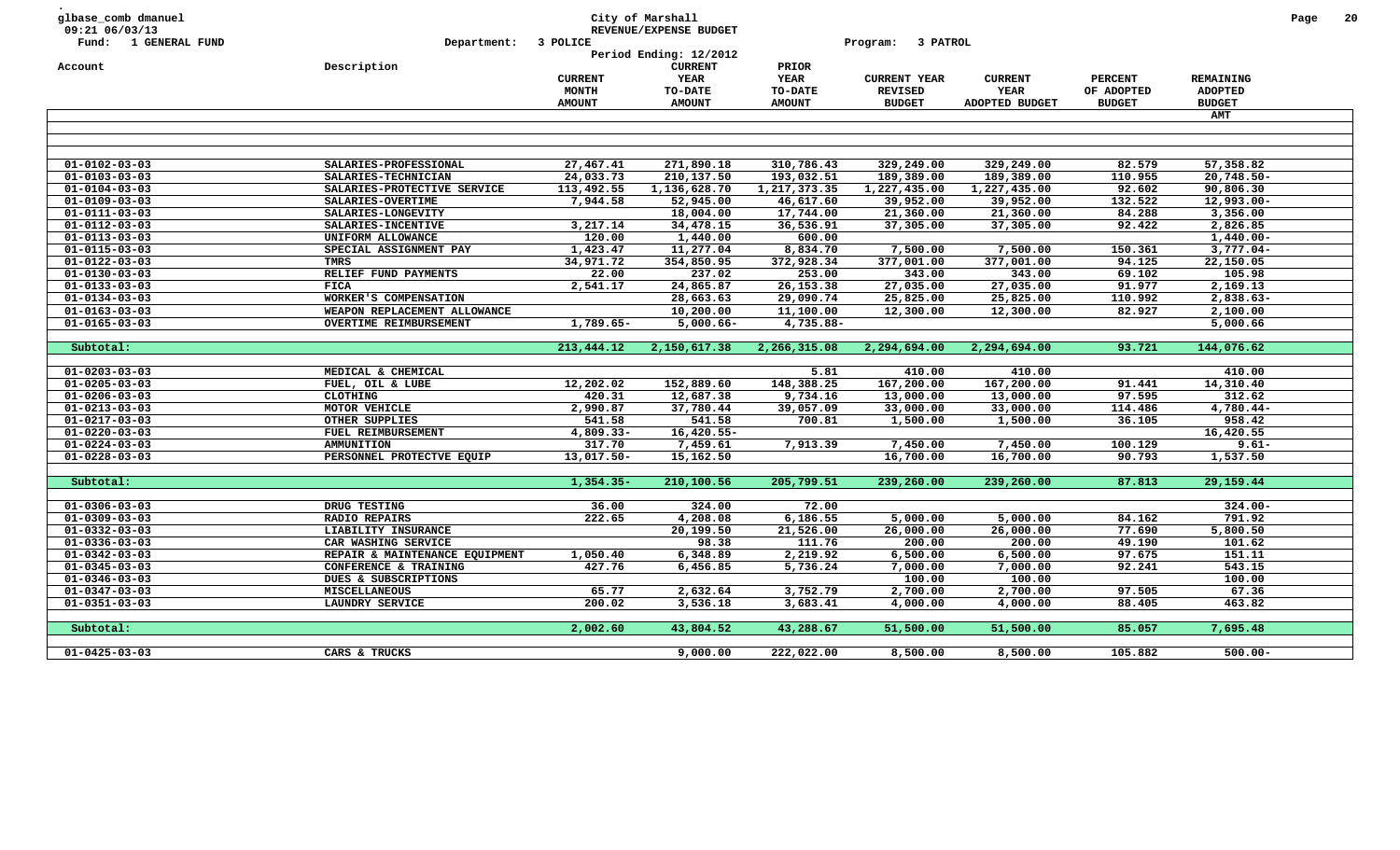| glbase_comb dmanuel<br>09:21 06/03/13<br>Fund: 1 GENERAL FUND<br>Account | Department: 3 POLICE<br>Description                      |                                                 | City of Marshall<br>REVENUE/EXPENSE BUDGET<br>Period Ending: 12/2012<br><b>CURRENT</b> | PRIOR                                   | Program: 3 PATROL                                      |                                          |                                               |                                                     | Page | 21 |
|--------------------------------------------------------------------------|----------------------------------------------------------|-------------------------------------------------|----------------------------------------------------------------------------------------|-----------------------------------------|--------------------------------------------------------|------------------------------------------|-----------------------------------------------|-----------------------------------------------------|------|----|
|                                                                          |                                                          | <b>CURRENT</b><br><b>MONTH</b><br><b>AMOUNT</b> | <b>YEAR</b><br><b>TO-DATE</b><br><b>AMOUNT</b>                                         | YEAR<br><b>TO-DATE</b><br><b>AMOUNT</b> | <b>CURRENT YEAR</b><br><b>REVISED</b><br><b>BUDGET</b> | <b>CURRENT</b><br>YEAR<br>ADOPTED BUDGET | <b>PERCENT</b><br>OF ADOPTED<br><b>BUDGET</b> | REMAINING<br><b>ADOPTED</b><br><b>BUDGET</b><br>AMT |      |    |
|                                                                          |                                                          |                                                 |                                                                                        |                                         |                                                        |                                          |                                               |                                                     |      |    |
| $01 - 0460 - 03 - 03$<br>$01 - 0490 - 03 - 03$                           | LEASE/PURCHASE PAYMENTS<br>NON DEPRECIABLE CAPITAL ITEMS |                                                 | 143,504.81                                                                             | 147, 177. 13<br>3,195.90                | 146,545.00                                             | 146,545.00                               | 97.925                                        | 3,040.19                                            |      |    |
| Subtotal:                                                                |                                                          |                                                 | 152,504.81                                                                             | 372,395.03                              | 155,045.00                                             | 155,045.00                               | 98.362                                        | 2,540.19                                            |      |    |
| Program number:<br>3 PATROL                                              |                                                          | 214,092.37                                      | 2,557,027.27                                                                           | 2,887,798.29                            | 2,740,499.00                                           | 2,740,499.00                             | 93.305                                        | 183, 471.73                                         |      |    |
|                                                                          |                                                          |                                                 |                                                                                        |                                         |                                                        |                                          |                                               |                                                     |      |    |
|                                                                          |                                                          |                                                 |                                                                                        |                                         |                                                        |                                          |                                               |                                                     |      |    |
|                                                                          |                                                          |                                                 |                                                                                        |                                         |                                                        |                                          |                                               |                                                     |      |    |
|                                                                          |                                                          |                                                 |                                                                                        |                                         |                                                        |                                          |                                               |                                                     |      |    |
|                                                                          |                                                          |                                                 |                                                                                        |                                         |                                                        |                                          |                                               |                                                     |      |    |
|                                                                          |                                                          |                                                 |                                                                                        |                                         |                                                        |                                          |                                               |                                                     |      |    |
|                                                                          |                                                          |                                                 |                                                                                        |                                         |                                                        |                                          |                                               |                                                     |      |    |
|                                                                          |                                                          |                                                 |                                                                                        |                                         |                                                        |                                          |                                               |                                                     |      |    |
|                                                                          |                                                          |                                                 |                                                                                        |                                         |                                                        |                                          |                                               |                                                     |      |    |
|                                                                          |                                                          |                                                 |                                                                                        |                                         |                                                        |                                          |                                               |                                                     |      |    |
|                                                                          |                                                          |                                                 |                                                                                        |                                         |                                                        |                                          |                                               |                                                     |      |    |
|                                                                          |                                                          |                                                 |                                                                                        |                                         |                                                        |                                          |                                               |                                                     |      |    |
|                                                                          |                                                          |                                                 |                                                                                        |                                         |                                                        |                                          |                                               |                                                     |      |    |
|                                                                          |                                                          |                                                 |                                                                                        |                                         |                                                        |                                          |                                               |                                                     |      |    |
|                                                                          |                                                          |                                                 |                                                                                        |                                         |                                                        |                                          |                                               |                                                     |      |    |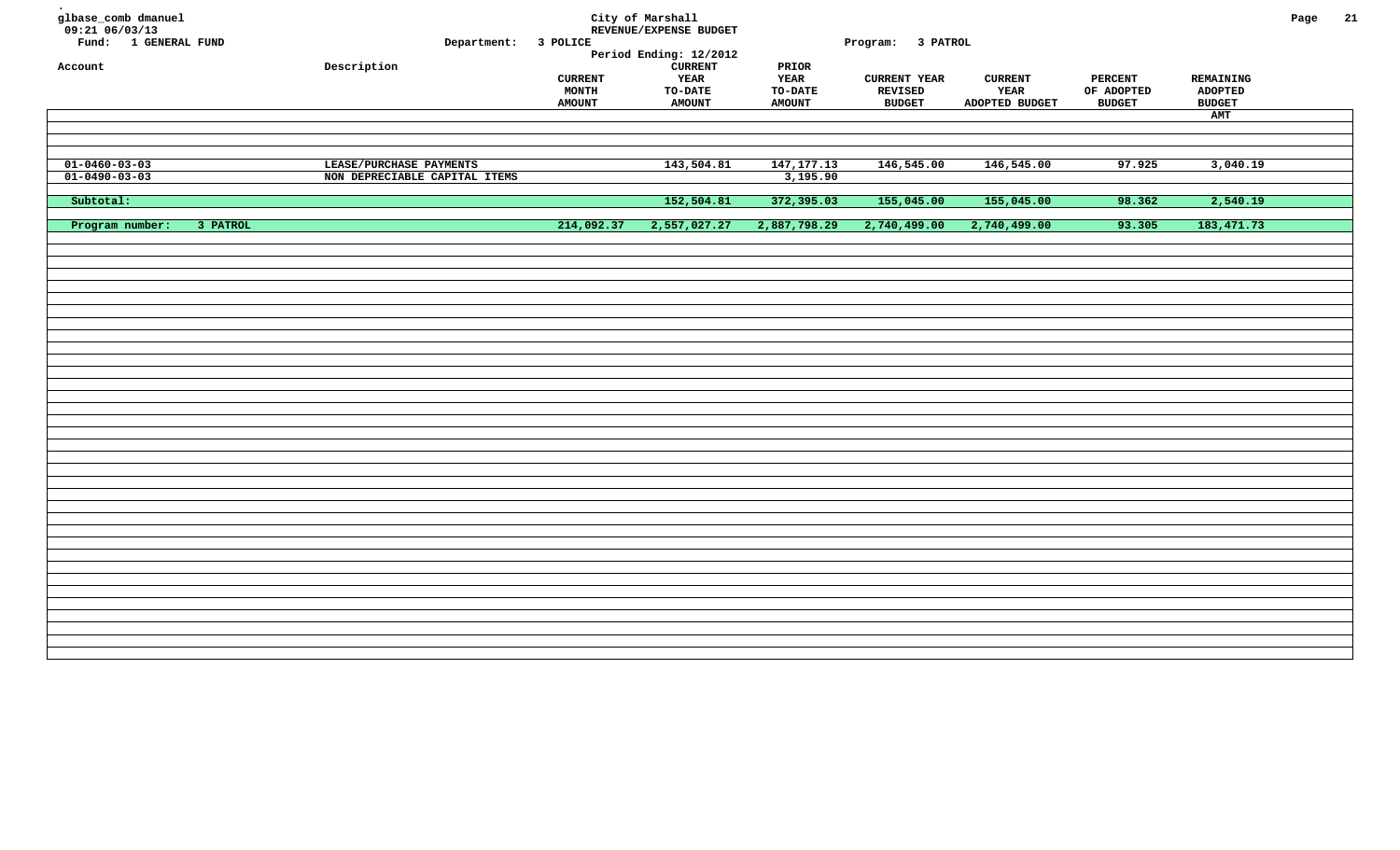| 09:21 06/03/13<br>Fund: 1 GENERAL FUND<br>Account<br>$\overline{01} - 0102 - 03 - 04$<br>$01 - 0103 - 03 - 04$<br>$01 - 0104 - 03 - 04$<br>$01 - 0106 - 03 - 04$ | Department:<br>Description     | 3 POLICE<br><b>CURRENT</b><br>MONTH<br><b>AMOUNT</b> | REVENUE/EXPENSE BUDGET<br>Period Ending: 12/2012<br><b>CURRENT</b><br><b>YEAR</b><br>TO-DATE<br><b>AMOUNT</b> | PRIOR<br><b>YEAR</b><br><b>TO-DATE</b> | Program:<br><b>CURRENT YEAR</b> | 4 CID DIVISION<br><b>CURRENT</b> | <b>PERCENT</b> | REMAINING      |  |
|------------------------------------------------------------------------------------------------------------------------------------------------------------------|--------------------------------|------------------------------------------------------|---------------------------------------------------------------------------------------------------------------|----------------------------------------|---------------------------------|----------------------------------|----------------|----------------|--|
|                                                                                                                                                                  |                                |                                                      |                                                                                                               |                                        |                                 |                                  |                |                |  |
|                                                                                                                                                                  |                                |                                                      |                                                                                                               |                                        |                                 |                                  |                |                |  |
|                                                                                                                                                                  |                                |                                                      |                                                                                                               |                                        |                                 |                                  |                |                |  |
|                                                                                                                                                                  |                                |                                                      |                                                                                                               |                                        |                                 |                                  |                |                |  |
|                                                                                                                                                                  |                                |                                                      |                                                                                                               |                                        | <b>REVISED</b>                  | YEAR                             | OF ADOPTED     | <b>ADOPTED</b> |  |
|                                                                                                                                                                  |                                |                                                      |                                                                                                               | <b>AMOUNT</b>                          | <b>BUDGET</b>                   | ADOPTED BUDGET                   | <b>BUDGET</b>  | <b>BUDGET</b>  |  |
|                                                                                                                                                                  |                                |                                                      |                                                                                                               |                                        |                                 |                                  |                | AMT            |  |
|                                                                                                                                                                  |                                |                                                      |                                                                                                               |                                        |                                 |                                  |                |                |  |
|                                                                                                                                                                  |                                |                                                      |                                                                                                               |                                        |                                 |                                  |                |                |  |
|                                                                                                                                                                  | SALARIES-PROFESSIONAL          | 21,819.91                                            | 209,405.95                                                                                                    | 154,687.86                             | 113,348.00                      | 113,348.00                       | 184.746        | 96,057.95-     |  |
|                                                                                                                                                                  | SALARIES-TECHNICIAN            | 18,838.94                                            | 219,860.80                                                                                                    | 221,324.68                             | 235,862.00                      | 235,862.00                       | 93.216         | 16,001.20      |  |
|                                                                                                                                                                  | SALARIES-PROTECTIVE SERVICE    | 8,050.93                                             | 64,168.78                                                                                                     | 93,920.96                              | 83,209.00                       | 83,209.00                        | 77.118         | 19,040.22      |  |
|                                                                                                                                                                  | SALARIES-OFFICE & CLERICAL     | 2,585.02                                             | 25,949.66                                                                                                     | 25,850.23                              | 25,850.00                       | 25,850.00                        | 100.386        | $99.66 -$      |  |
| $01 - 0109 - 03 - 04$                                                                                                                                            | SALARIES-OVERTIME              | 2,118.84                                             | 14,500.72                                                                                                     | 13,572.86                              | 15,880.00                       | 15,880.00                        | 91.314         | 1,379.28       |  |
| $01 - 0111 - 03 - 04$                                                                                                                                            | SALARIES-LONGEVITY             |                                                      | 7,364.00                                                                                                      | 7,668.00                               | 6,568.00                        | 6,568.00                         | 112.119        | $796.00 -$     |  |
| $01 - 0112 - 03 - 04$                                                                                                                                            | SALARIES-INCENTIVE             | 1,505.95                                             | 14,869.55                                                                                                     | 15,280.07                              | 14,460.00                       | 14,460.00                        | 102.832        | $409.55 -$     |  |
| $01 - 0113 - 03 - 04$                                                                                                                                            | UNIFORM ALLOWANCE              | 600.00                                               | 6,780.00                                                                                                      | 7,020.00                               | 6,480.00                        | 6,480.00                         | 104.630        | $300.00 -$     |  |
| $01 - 0115 - 03 - 04$                                                                                                                                            | SPECIAL ASSIGNMENT PAY         | 249.99                                               | 2,509.51                                                                                                      | 2,499.90                               | 2,500.00                        | 2,500.00                         | 100.380        | $9.51 -$       |  |
| $01 - 0122 - 03 - 04$                                                                                                                                            | TMRS                           | 10,980.90                                            | 114,636.71                                                                                                    | 109,981.48                             | 102,487.00                      | 102,487.00                       | 111.855        | $12, 149.71 -$ |  |
| $01 - 0130 - 03 - 04$                                                                                                                                            | RELIEF FUND PAYMENTS           | 9.00                                                 | 97.98                                                                                                         | 81.00                                  | 84.00                           | 84.00                            | 116.643        | $13.98 -$      |  |
| $01 - 0133 - 03 - 04$                                                                                                                                            | <b>FICA</b>                    | 944.41                                               | 9,661.41                                                                                                      | 9,329.74                               | 8,964.00                        | 8,964.00                         | 107.780        | $697.41 -$     |  |
| $01 - 0134 - 03 - 04$                                                                                                                                            | WORKER'S COMPENSATION          |                                                      | 6,733.87                                                                                                      | 9,084.38                               | 6,067.00                        | 6,067.00                         | 110.992        | 666.87-        |  |
| $01 - 0163 - 03 - 04$                                                                                                                                            | WEAPON REPLACEMENT ALLOWANCE   |                                                      | 3,000.00                                                                                                      | 3,300.00                               | 2,700.00                        | 2,700.00                         | 111.111        | $300.00 -$     |  |
|                                                                                                                                                                  |                                |                                                      |                                                                                                               |                                        |                                 |                                  |                |                |  |
| Subtotal:                                                                                                                                                        |                                | 67,703.89                                            | 699,538.94                                                                                                    | 673,601.16                             | 624,459.00                      | 624,459.00                       | 112.023        | 75,079.94-     |  |
| $01 - 0203 - 03 - 04$                                                                                                                                            | MEDICAL & CHEMICAL             | 275.00                                               | 275.00                                                                                                        |                                        | 100.00                          | 100.00                           | 275.000        | $175.00 -$     |  |
| $01 - 0205 - 03 - 04$                                                                                                                                            | FUEL, OIL & LUBE               | 1,551.26                                             | 27,608.32                                                                                                     | 26,752.43                              | 27,215.00                       | 27,215.00                        | 101.445        | $393.32 -$     |  |
| $01 - 0213 - 03 - 04$                                                                                                                                            | MOTOR VEHICLE                  | 556.45                                               | 4,468.36                                                                                                      | 6,586.14                               | 5,200.00                        | 5,200.00                         | 85.930         | 731.64         |  |
| $01 - 0217 - 03 - 04$                                                                                                                                            | OTHER SUPPLIES                 |                                                      |                                                                                                               | 36.00                                  | 300.00                          | 300.00                           |                | 300.00         |  |
| $01 - 0218 - 03 - 04$                                                                                                                                            | SMALL TOOLS & MINOR EQUIPMENT  | 1,588.26                                             | 3,271.23                                                                                                      | 5,149.67                               | 4,050.00                        | 4,050.00                         | 80.771         | 778.77         |  |
|                                                                                                                                                                  |                                |                                                      |                                                                                                               |                                        |                                 |                                  |                |                |  |
| Subtotal:                                                                                                                                                        |                                | 3,970.97                                             | 35,622.91                                                                                                     | 38,524.24                              | 36,865.00                       | 36,865.00                        | 96.631         | 1,242.09       |  |
| $01 - 0309 - 03 - 04$                                                                                                                                            | <b>RADIO REPAIRS</b>           |                                                      |                                                                                                               | 81.50                                  |                                 |                                  |                |                |  |
| $01 - 0342 - 03 - 04$                                                                                                                                            | REPAIR & MAINTENANCE EQUIPMENT |                                                      |                                                                                                               | 661.17                                 | 950.00                          | 950.00                           |                | 950.00         |  |
| $01 - 0344 - 03 - 04$                                                                                                                                            | <b>RENTALS</b>                 |                                                      | 200.00                                                                                                        |                                        | 100.00                          | 100.00                           | 200.000        | $100.00 -$     |  |
| $01 - 0345 - 03 - 04$                                                                                                                                            | CONFERENCE & TRAINING          | 75.00                                                | 4,144.15                                                                                                      | 5,229.61                               | 4,000.00                        | 4,000.00                         | 103.604        | 144.15-        |  |
| $01 - 0346 - 03 - 04$                                                                                                                                            | DUES & SUBSCRIPTIONS           |                                                      |                                                                                                               |                                        | 100.00                          | 100.00                           |                | 100.00         |  |
| $01 - 0347 - 03 - 04$                                                                                                                                            | <b>MISCELLANEOUS</b>           | $1,373.01-$                                          | 1,603.21                                                                                                      | 2,350.68                               | 2,500.00                        | 2,500.00                         | 64.128         | 896.79         |  |
| $01 - 0368 - 03 - 04$                                                                                                                                            | PRISONER TRANSFER              |                                                      | 54.79                                                                                                         |                                        | 500.00                          | 500.00                           | 10.958         | 445.21         |  |
| Subtotal:                                                                                                                                                        |                                | $1,298.01 -$                                         | 6,002.15                                                                                                      | 8,322.96                               | 8,150.00                        | 8,150.00                         | 73.646         | 2,147.85       |  |
| Program number:<br>4 CID DIVISION                                                                                                                                |                                | 70,376.85                                            | 741,164.00                                                                                                    | 720,448.36                             | 669,474.00                      | 669,474.00                       | 110.708        | $71,690.00 -$  |  |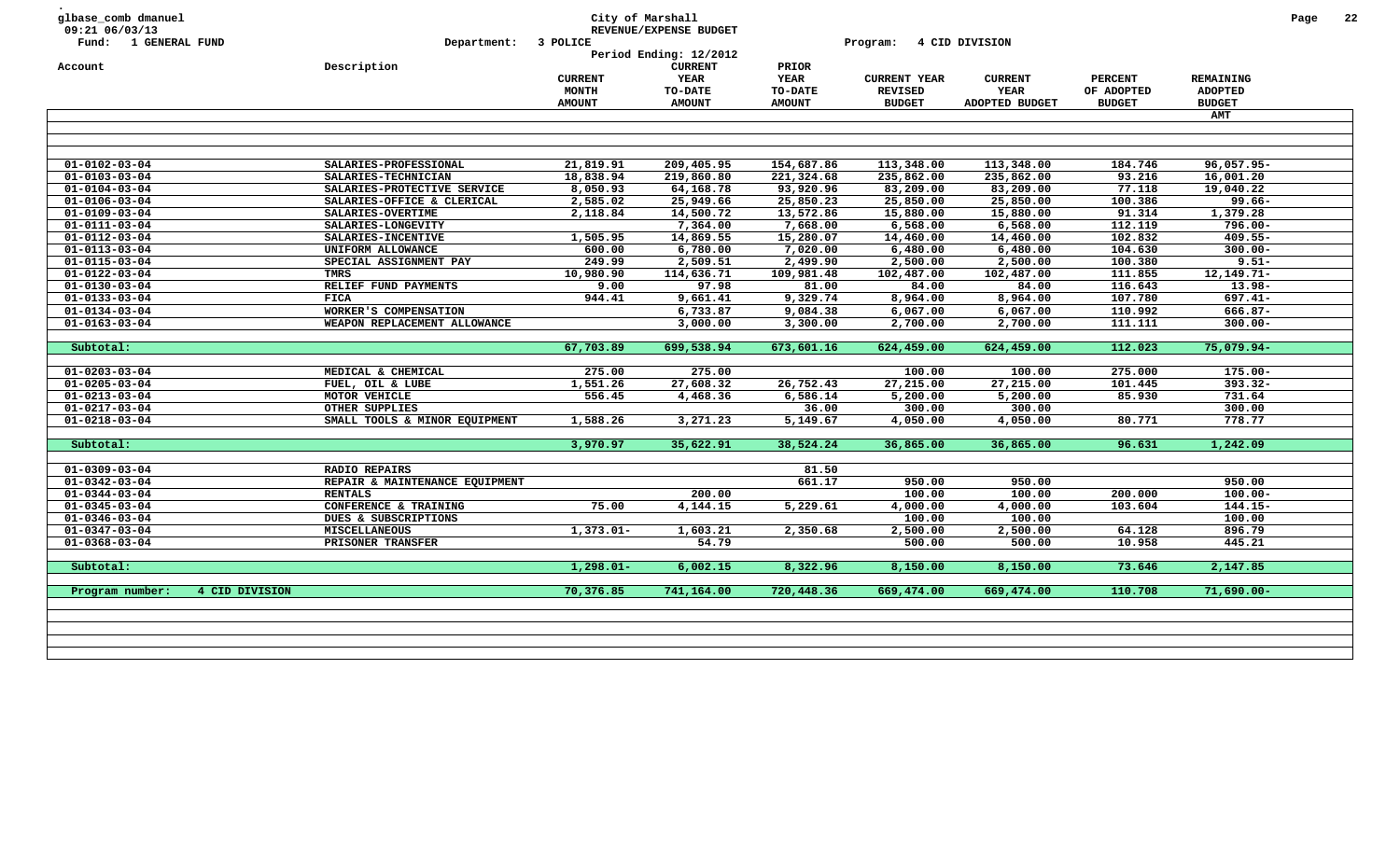| glbase_comb dmanuel<br>09:21 06/03/13<br>Fund: 1 GENERAL FUND | Department: 3 POLICE                            |                                                 | City of Marshall<br>REVENUE/EXPENSE BUDGET<br>Period Ending: 12/2012 |                                                  | Program:                                               | 5 ANIMAL CONTROL                         |                                               |                                              | Page | 23 |
|---------------------------------------------------------------|-------------------------------------------------|-------------------------------------------------|----------------------------------------------------------------------|--------------------------------------------------|--------------------------------------------------------|------------------------------------------|-----------------------------------------------|----------------------------------------------|------|----|
| Account                                                       | Description                                     | <b>CURRENT</b><br><b>MONTH</b><br><b>AMOUNT</b> | <b>CURRENT</b><br>YEAR<br>TO-DATE<br><b>AMOUNT</b>                   | PRIOR<br><b>YEAR</b><br>TO-DATE<br><b>AMOUNT</b> | <b>CURRENT YEAR</b><br><b>REVISED</b><br><b>BUDGET</b> | <b>CURRENT</b><br>YEAR<br>ADOPTED BUDGET | <b>PERCENT</b><br>OF ADOPTED<br><b>BUDGET</b> | REMAINING<br><b>ADOPTED</b><br><b>BUDGET</b> |      |    |
|                                                               |                                                 |                                                 |                                                                      |                                                  |                                                        |                                          |                                               | AMT                                          |      |    |
|                                                               |                                                 |                                                 |                                                                      |                                                  |                                                        |                                          |                                               |                                              |      |    |
| $01 - 0103 - 03 - 05$                                         | SALARIES-TECHNICIAN                             | 8,859.34                                        | 88,429.80                                                            | 66,004.52                                        | 83,106.00                                              | 83,106.00                                | 106.406                                       | $5,323.80 -$                                 |      |    |
| $01 - 0109 - 03 - 05$                                         | SALARIES-OVERTIME                               | 103.74                                          | 1,955.67                                                             | 8,165.49                                         | 1,500.00                                               | 1,500.00                                 | 130.378                                       | $455.67 -$                                   |      |    |
| $01 - 0110 - 03 - 05$                                         | SALARIES-PART/TIME & HOURLY                     |                                                 |                                                                      |                                                  | 12,792.00                                              | 12,792.00                                |                                               | 12,792.00                                    |      |    |
| $01 - 0111 - 03 - 05$                                         | SALARIES-LONGEVITY                              |                                                 | 192.00                                                               | 172.00                                           | 336.00                                                 | 336.00                                   | 57.143                                        | 144.00                                       |      |    |
| $01 - 0122 - 03 - 05$                                         | TMRS                                            | 1,763.34                                        | 18,265.80                                                            | 15,089.97                                        | 17,175.00                                              | 17,175.00                                | 106.351                                       | $1,090.80 -$                                 |      |    |
| $01 - 0133 - 03 - 05$                                         | <b>FICA</b>                                     | 618.04                                          | 6,300.97                                                             | 5,348.72                                         | 7,477.00                                               | 7,477.00                                 | 84.271                                        | 1,176.03                                     |      |    |
| $01 - 0134 - 03 - 05$                                         | WORKER'S COMPENSATION                           |                                                 | 1,404.05                                                             | 1,179.26                                         | 1,265.00                                               | 1,265.00                                 | 110.992                                       | 139.05-                                      |      |    |
| Subtotal:                                                     |                                                 | 11,344.46                                       | 116,548.29                                                           | 95,959.96                                        | 123,651.00                                             | 123,651.00                               | 94.256                                        | 7,102.71                                     |      |    |
| $01 - 0201 - 03 - 05$                                         | OFFICE SUPPLIES                                 | 16.93                                           | 176.28                                                               | 238.11                                           | 300.00                                                 | 300.00                                   | 58.760                                        | 123.72                                       |      |    |
| $01 - 0203 - 03 - 05$                                         | MEDICAL & CHEMICAL                              | 1,162.93                                        | 4,221.44                                                             | 3,765.39                                         | 3,400.00                                               | 3,400.00                                 | 124.160                                       | $821.44 -$                                   |      |    |
| $01 - 0205 - 03 - 05$                                         |                                                 | 245.89                                          | 3,253.34                                                             | 2,780.36                                         | 5,425.00                                               | 5,425.00                                 | 59.969                                        | 2,171.66                                     |      |    |
| $01 - 0206 - 03 - 05$                                         | FUEL, OIL & LUBE<br>CLOTHING                    | 329.91                                          | 346.91                                                               | 491.53                                           | 400.00                                                 | 400.00                                   | 86.728                                        | 53.09                                        |      |    |
|                                                               | ANIMAL FOOD                                     |                                                 | 1,291.35                                                             |                                                  |                                                        |                                          | 107.613                                       | $91.35 -$                                    |      |    |
| $01 - 0207 - 03 - 05$                                         | MOTOR VEHICLE                                   | 800.07                                          |                                                                      | 689.55                                           | 1,200.00                                               | 1,200.00                                 |                                               |                                              |      |    |
| $01 - 0213 - 03 - 05$                                         |                                                 |                                                 | 496.92<br>48.66                                                      | 2,177.06<br>208.31                               | 3,000.00<br>400.00                                     | 3,000.00                                 | 16.564                                        | 2,503.08                                     |      |    |
| $01 - 0217 - 03 - 05$<br>$01 - 0218 - 03 - 05$                | OTHER SUPPLIES<br>SMALL TOOLS & MINOR EQUIPMENT | 48.66<br>1,227.47                               | 1,640.10                                                             | 1,100.91                                         | 1,750.00                                               | 400.00<br>1,750.00                       | 12.165<br>93.720                              | 351.34<br>109.90                             |      |    |
|                                                               |                                                 |                                                 |                                                                      |                                                  |                                                        |                                          |                                               |                                              |      |    |
| Subtotal:                                                     |                                                 | 3,831.86                                        | 11,475.00                                                            | 11,451.22                                        | 15,875.00                                              | 15,875.00                                | 72.283                                        | 4,400.00                                     |      |    |
| $01 - 0342 - 03 - 05$                                         | REPAIR & MAINTENANCE EQUIPMENT                  |                                                 | 681.83                                                               | 102.43                                           | 500.00                                                 | 500.00                                   | 136.366                                       | 181.83-                                      |      |    |
| $01 - 0345 - 03 - 05$                                         | CONFERENCE & TRAINING                           |                                                 | 514.32                                                               | 115.00                                           | 300.00                                                 | 300.00                                   | 171.440                                       | $214.32 -$                                   |      |    |
| $01 - 0346 - 03 - 05$                                         | DUES & SUBSCRIPTIONS                            |                                                 |                                                                      |                                                  | 150.00                                                 | 150.00                                   |                                               | 150.00                                       |      |    |
| $01 - 0347 - 03 - 05$                                         | <b>MISCELLANEOUS</b>                            |                                                 | 150.00                                                               | 315.78                                           | 600.00                                                 | 600.00                                   | 25.000                                        | 450.00                                       |      |    |
| $01 - 0360 - 03 - 05$                                         | JANITORIAL CONTRACT                             | 380.00                                          | 4,560.00                                                             | 4,560.00                                         | 4,320.00                                               | 4,320.00                                 | 105.556                                       | $240.00 -$                                   |      |    |
| Subtotal:                                                     |                                                 | 380.00                                          | 5,906.15                                                             | 5,093.21                                         | 5,870.00                                               | 5,870.00                                 | 100.616                                       | $36.15 -$                                    |      |    |
| Program number:<br>5 ANIMAL CONTROL                           |                                                 | 15,556.32                                       | 133,929.44                                                           | 112,504.39                                       | 145,396.00                                             | 145,396.00                               | 92.114                                        | 11,466.56                                    |      |    |
|                                                               |                                                 |                                                 |                                                                      |                                                  |                                                        |                                          |                                               |                                              |      |    |
| Department number:<br>$\overline{\mathbf{3}}$                 | <b>POLICE</b>                                   | 397,199.87                                      | 4,411,950.30                                                         | 4,622,624.02                                     | 4,488,407.00                                           | 4,488,407.00                             | 98.297                                        | 76,456.70                                    |      |    |
|                                                               |                                                 |                                                 |                                                                      |                                                  |                                                        |                                          |                                               |                                              |      |    |
|                                                               |                                                 |                                                 |                                                                      |                                                  |                                                        |                                          |                                               |                                              |      |    |
|                                                               |                                                 |                                                 |                                                                      |                                                  |                                                        |                                          |                                               |                                              |      |    |
|                                                               |                                                 |                                                 |                                                                      |                                                  |                                                        |                                          |                                               |                                              |      |    |
|                                                               |                                                 |                                                 |                                                                      |                                                  |                                                        |                                          |                                               |                                              |      |    |
|                                                               |                                                 |                                                 |                                                                      |                                                  |                                                        |                                          |                                               |                                              |      |    |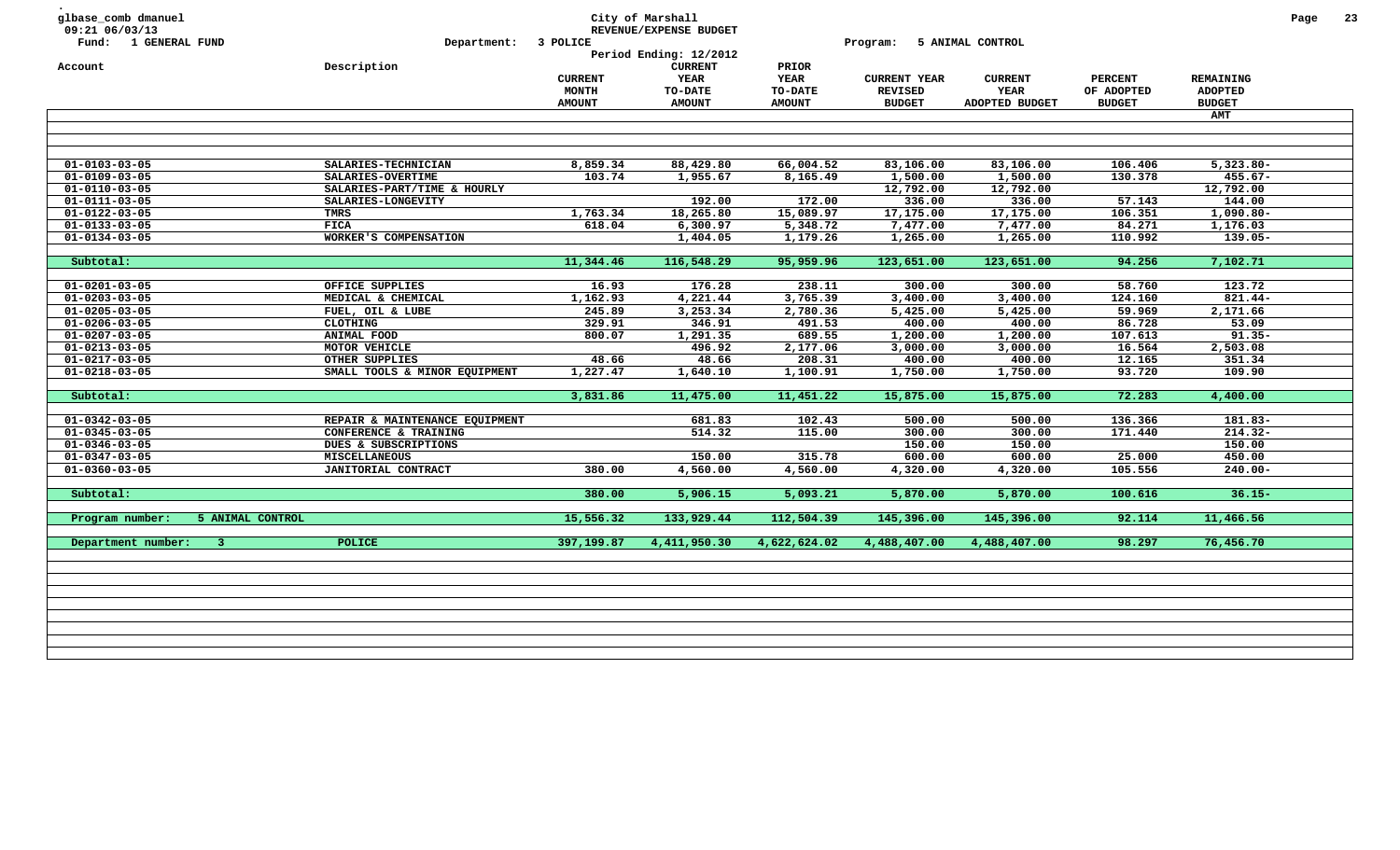| glbase_comb dmanuel<br>09:21 06/03/13 |                                |                | City of Marshall<br>REVENUE/EXPENSE BUDGET |               |                            |                |                |                | Page |
|---------------------------------------|--------------------------------|----------------|--------------------------------------------|---------------|----------------------------|----------------|----------------|----------------|------|
| Fund: 1 GENERAL FUND                  | Department: 4 FIRE             |                |                                            |               | Program: 1 FIRE PREVENTION |                |                |                |      |
|                                       |                                |                | Period Ending: 12/2012                     |               |                            |                |                |                |      |
| Account                               | Description                    |                | <b>CURRENT</b>                             | PRIOR         |                            |                |                |                |      |
|                                       |                                | <b>CURRENT</b> | YEAR                                       | <b>YEAR</b>   | <b>CURRENT YEAR</b>        | <b>CURRENT</b> | <b>PERCENT</b> | REMAINING      |      |
|                                       |                                | <b>MONTH</b>   | TO-DATE                                    | TO-DATE       | <b>REVISED</b>             | YEAR           | OF ADOPTED     | <b>ADOPTED</b> |      |
|                                       |                                | <b>AMOUNT</b>  | <b>AMOUNT</b>                              | <b>AMOUNT</b> | <b>BUDGET</b>              | ADOPTED BUDGET | <b>BUDGET</b>  | <b>BUDGET</b>  |      |
|                                       |                                |                |                                            |               |                            |                |                | AMT            |      |
|                                       |                                |                |                                            |               |                            |                |                |                |      |
| $01 - 0102 - 04 - 01$                 | SALARIES-PROFESSIONAL          | 12,681.27      | 127, 133. 11                               | 126,297.29    | 126,813.00                 | 126,813.00     | 100.252        | $320.11 -$     |      |
| $01 - 0109 - 04 - 01$                 | SALARIES-OVERTIME              |                |                                            |               | 3,000.00                   | 3,000.00       |                | 3,000.00       |      |
| $01 - 0111 - 04 - 01$                 | SALARIES-LONGEVITY             |                | 2,156.00                                   | 2,108.00      | 2,156.00                   | 2,156.00       | 100.000        |                |      |
| $01 - 0112 - 04 - 01$                 | SALARIES-INCENTIVE             | 1,163.99       | 11,650.10                                  | 11,040.12     | 11,040.00                  | 11,040.00      | 105.526        | $610.10 -$     |      |
| $01 - 0113 - 04 - 01$                 | UNIFORM ALLOWANCE              | 60.00          | 720.00                                     | 720.00        | 720.00                     | 720.00         | 100.000        |                |      |
| $01 - 0115 - 04 - 01$                 | SPECIAL ASSIGNMENT PAY         | 149.99         | 1,505.70                                   | 1,499.94      | 1,500.00                   | 1,500.00       | 100.380        | $5.70 -$       |      |
| $01 - 0129 - 04 - 01$                 | RELIEF FUND PAYMENTS           | 4.00           | 52.00                                      | 51.00         | 52.00                      | 52.00          | 100.000        |                |      |
| $01 - 0132 - 04 - 01$                 | FIREMEN RELIEF & RETIREMENT    | 2,804.18       | 28,970.83                                  | 28,756.03     | 29,487.00                  | 29,487.00      | 98.249         | 516.17         |      |
| $01 - 0133 - 04 - 01$                 | FICA                           | 201.34         | 2,055.96                                   | 2,039.79      | 1,118.00                   | 1,118.00       | 183.896        | $937.96 -$     |      |
| $01 - 0134 - 04 - 01$                 | WORKER'S COMPENSATION          |                | 1,724.82                                   | 1,715.85      | 1,554.00                   | 1,554.00       | 110.992        | $170.82 -$     |      |
| $01 - 0163 - 04 - 01$                 | WEAPON REPLACEMENT ALLOWANCE   |                | 300.00                                     | 300.00        | 600.00                     | 600.00         | 50.000         | 300.00         |      |
|                                       |                                |                |                                            |               |                            |                |                |                |      |
| Subtotal:                             |                                | 17,064.77      | 176,268.52                                 | 174,528.02    | 178,040.00                 | 178,040.00     | 99.005         | 1,771.48       |      |
| $01 - 0201 - 04 - 01$                 | OFFICE SUPPLIES                | 11.88          | 137.09                                     | 81.98         | 200.00                     | 200.00         | 68.545         | 62.91          |      |
| $01 - 0205 - 04 - 01$                 | FUEL, OIL & LUBE               | 192.37         | 4,095.21                                   | 3,804.21      | 4,795.00                   | 4,795.00       | 85.406         | 699.79         |      |
| $01 - 0206 - 04 - 01$                 | <b>CLOTHING</b>                |                |                                            |               | 150.00                     | 150.00         |                | 150.00         |      |
| $01 - 0213 - 04 - 01$                 | MOTOR VEHICLE                  | 79.54          | 1,019.01                                   | 1,346.90      | 600.00                     | 600.00         | 169.835        | $419.01 -$     |      |
| $01 - 0217 - 04 - 01$                 | OTHER SUPPLIES                 | 819.00         | 819.00                                     | 756.67        | 800.00                     | 800.00         | 102.375        | $19.00 -$      |      |
| $01 - 0218 - 04 - 01$                 | SMALL TOOLS & MINOR EQUIPMENT  |                | 1,048.98                                   | 99.00         | 1,400.00                   | 1,400.00       | 74.927         | 351.02         |      |
| Subtotal:                             |                                | 1,102.79       | 7,119.29                                   | 6,088.76      | 7,945.00                   | 7,945.00       | 89.607         | 825.71         |      |
| $01 - 0305 - 04 - 01$                 | OTHER PROFESSIONAL SERVICES    |                |                                            |               | 400.00                     | 400.00         |                | 400.00         |      |
| $01 - 0309 - 04 - 01$                 | <b>RADIO REPAIRS</b>           |                |                                            |               | 200.00                     | 200.00         |                | 200.00         |      |
| $01 - 0324 - 04 - 01$                 | PRINTING & REPRODUCTION        |                | 1,523.65                                   | 1,497.59      | 1,500.00                   | 1,500.00       | 101.577        | $23.65 -$      |      |
| $01 - 0342 - 04 - 01$                 | REPAIR & MAINTENANCE EQUIPMENT |                |                                            |               | 200.00                     | 200.00         |                | 200.00         |      |
| $01 - 0345 - 04 - 01$                 | CONFERENCE & TRAINING          | 116.86         | 3,196.67                                   | 6,906.66      | 6,000.00                   | 6,000.00       | 53.278         | 2,803.33       |      |
| $01 - 0346 - 04 - 01$                 | DUES & SUBSCRIPTION            |                | 1,180.00                                   | 1,092.50      | 1,100.00                   | 1,100.00       | 107.273        | $80.00 -$      |      |
| $01 - 0347 - 04 - 01$                 | <b>MISCELLANEOUS</b>           | 1,209.43       |                                            | 230.64        | 100.00                     | 100.00         |                | 100.00         |      |
|                                       |                                | 1,326.29       | 5,900.32                                   | 9,727.39      | 9,500.00                   | 9,500.00       | 62.109         | 3,599.68       |      |
| Subtotal:                             |                                |                |                                            | 190,344.17    | 195,485.00                 | 195,485.00     | 96.830         | 6,196.87       |      |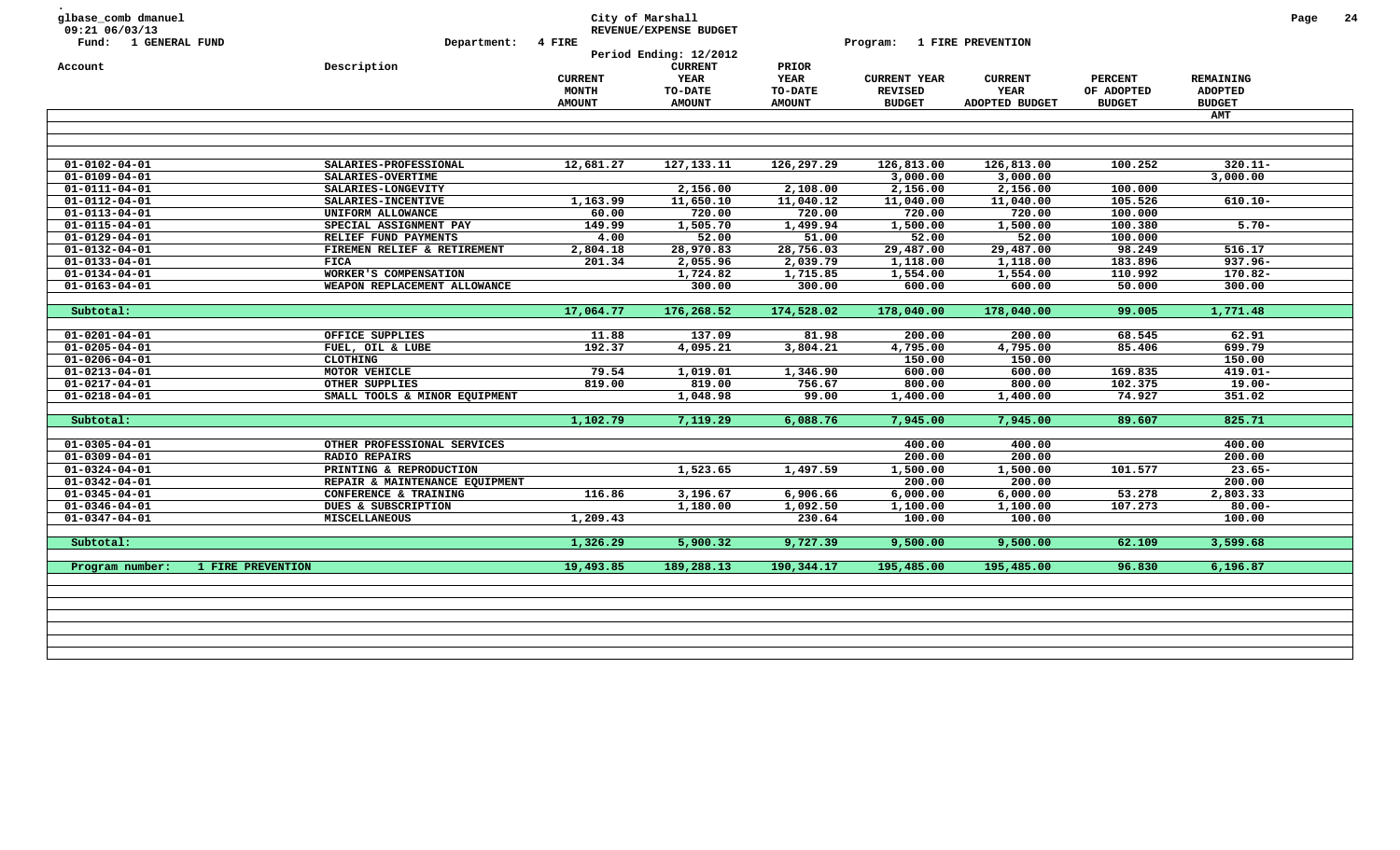| 09:21 06/03/13                                 |                               |                | City of Marshall<br>REVENUE/EXPENSE BUDGET |                        |                     |                    |                   |                     | Page | 25 |
|------------------------------------------------|-------------------------------|----------------|--------------------------------------------|------------------------|---------------------|--------------------|-------------------|---------------------|------|----|
| <b>1 GENERAL FUND</b><br>Fund:                 | Department:                   | 4 FIRE         |                                            |                        | Program:            | 2 FIRE SUPPRESSION |                   |                     |      |    |
|                                                |                               |                | Period Ending: 12/2012                     |                        |                     |                    |                   |                     |      |    |
| Account                                        | Description                   |                | <b>CURRENT</b>                             | PRIOR                  |                     |                    |                   |                     |      |    |
|                                                |                               | <b>CURRENT</b> | YEAR                                       | <b>YEAR</b>            | <b>CURRENT YEAR</b> | <b>CURRENT</b>     | <b>PERCENT</b>    | REMAINING           |      |    |
|                                                |                               | MONTH          | TO-DATE                                    | TO-DATE                | <b>REVISED</b>      | YEAR               | OF ADOPTED        | <b>ADOPTED</b>      |      |    |
|                                                |                               | <b>AMOUNT</b>  | <b>AMOUNT</b>                              | <b>AMOUNT</b>          | <b>BUDGET</b>       | ADOPTED BUDGET     | <b>BUDGET</b>     | <b>BUDGET</b>       |      |    |
|                                                |                               |                |                                            |                        |                     |                    |                   | <b>AMT</b>          |      |    |
|                                                |                               |                |                                            |                        |                     |                    |                   |                     |      |    |
|                                                |                               |                |                                            |                        |                     |                    |                   |                     |      |    |
| $01 - 0101 - 04 - 02$                          | SALARIES-OFFICIAL & ADMIN     | 10,133.63      | 101,558.72                                 | 100,868.90             | 101,336.00          | 101,336.00         | 100.220           | 222.72-             |      |    |
| $01 - 0102 - 04 - 02$                          | SALARIES-PROFESSIONAL         | 33,604.82      | 337,470.38                                 | 335,417.62             | 336,048.00          | 336,048.00         | 100.423           | $1,422.38-$         |      |    |
| $01 - 0103 - 04 - 02$                          | SALARIES-TECHNICIAN           | 32,721.09      | 322,199.02                                 | 287,711.70             | 325,291.00          | 325,291.00         | 99.049            | 3,091.98            |      |    |
| $01 - 0104 - 04 - 02$                          | SALARIES-PROTECTIVE SERVICE   | 84,146.65      | 901,233.50                                 | 962,122.28             | 919,070.00          | 919,070.00         | 98.059            | 17,836.50           |      |    |
| $01 - 0109 - 04 - 02$                          | SALARIES-OVERTIME             | 881.65         | 6,991.55                                   | 7,654.64               | 6,000.00            | 6,000.00           | 116.526           | $991.55 -$          |      |    |
| $01 - 0111 - 04 - 02$                          | SALARIES-LONGEVITY            |                | 13,520.00                                  | 13,912.00              | 15,216.00           | 15,216.00          | 88.854            | 1,696.00            |      |    |
| $01 - 0112 - 04 - 02$                          | SALARIES-INCENTIVE            | 12,494.83      | 126, 165. 73                               | 116,630.61             | 115,141.00          | 115,141.00         | 109.575           | 11,024.73-          |      |    |
| $01 - 0113 - 04 - 02$                          | UNIFORM ALLOWANCE             | 60.00          | 720.00                                     | 720.00                 | 720.00              | 720.00             | 100.000           |                     |      |    |
| $01 - 0115 - 04 - 02$                          | SPECIAL ASSIGNMENT PAY        | 600.00         | 6,023.09                                   | 6,000.02               | 6,000.00            | 6,000.00           | 100.385           | $23.09 -$           |      |    |
| $01 - 0118 - 04 - 02$                          | PREMIUM PAY                   | 4,200.47       | 43,221.01                                  | 44,070.21              | 44,349.00           | 44,349.00          | 97.457            | 1,127.99            |      |    |
| $01 - 0119 - 04 - 02$                          | STEP PAY                      | 849.76         | 11,363.59                                  | 11,842.26              | 7,000.00            | 7,000.00           | 162.337           | $4,363.59-$         |      |    |
| $01 - 0122 - 04 - 02$                          | TMRS                          | 2,160.61       | 22,609.87                                  | 22,603.01              | 22,620.00           | 22,620.00          | 99.955            | 10.13               |      |    |
| $01 - 0129 - 04 - 02$                          | RELIEF FUND PAYMENTS          | 73.00          | 973.00                                     | 981.00                 | 988.00              | 988.00             | 98.482            | 15.00               |      |    |
| $01 - 0132 - 04 - 02$                          | FIREMEN RELIEF & RETIREMENT   | 33,770.16      | 355,493.25                                 | 361,631.15             | 358,077.00          | 358,077.00         | 99.278            | 2,583.75            |      |    |
| $01 - 0133 - 04 - 02$                          | FICA<br>WORKER'S COMPENSATION | 2,318.26       | 23,588.24<br>22, 273.85                    | 23,603.15<br>21,982.78 | 23,790.00           | 23,790.00          | 99.152<br>110.992 | 201.76<br>2,205.85- |      |    |
| $01 - 0134 - 04 - 02$<br>$01 - 0155 - 04 - 02$ | CIVIL SERVICE                 | 17.50          | 17.50                                      | 35.00                  | 20,068.00           | 20,068.00          |                   | $17.50 -$           |      |    |
| $01 - 0163 - 04 - 02$                          | WEAPON REPLACEMENT ALLOWANCE  |                | 300.00                                     | 300.00                 |                     |                    |                   | $300.00 -$          |      |    |
| $01 - 0165 - 04 - 02$                          | <b>OVERTIME REIMBURSEMENT</b> | $4,070.00 -$   | $4,070.00 -$                               | $5,855.00 -$           |                     |                    |                   | 4,070.00            |      |    |
|                                                |                               |                |                                            |                        |                     |                    |                   |                     |      |    |
| Subtotal:                                      |                               | 213,962.43     | 2,291,652.30                               | 2,312,231.33           | 2,301,714.00        | 2,301,714.00       | 99.563            | 10,061.70           |      |    |
|                                                |                               |                |                                            |                        |                     |                    |                   |                     |      |    |
| $01 - 0201 - 04 - 02$                          | OFFICE SUPPLIES               |                | 564.93                                     | 2,338.38               | 2,200.00            | 2,200.00           | 25.679            | 1,635.07            |      |    |
| $01 - 0202 - 04 - 02$                          | <b>AGRICULTURE</b>            |                | 162.82                                     | 262.80                 | 250.00              | 250.00             | 65.128            | 87.18               |      |    |
| $01 - 0203 - 04 - 02$                          | MEDICAL & CHEMICAL            |                |                                            |                        | 150.00              | 150.00             |                   | 150.00              |      |    |
| $01 - 0205 - 04 - 02$                          | FUEL, OIL & LUBE              | 1,773.47       | 25,748.58                                  | 29,753.72              | 30,000.00           | 30,000.00          | 85.829            | 4,251.42            |      |    |
| $01 - 0206 - 04 - 02$                          | CLOTHING                      | 892.89         | 14,006.00                                  | 14,575.33              | 16,000.00           | 16,000.00          | 87.538            | 1,994.00            |      |    |
| $01 - 0208 - 04 - 02$                          | FOOD SUPPLIES                 |                | 345.52                                     | 228.66                 | 300.00              | 300.00             | 115.173           | $45.52 -$           |      |    |
| $01 - 0212 - 04 - 02$                          | ELECTRICAL SUPPLIES           |                |                                            | 88.88                  | 150.00              | 150.00             |                   | 150.00              |      |    |
| $01 - 0213 - 04 - 02$                          | MOTOR VEHICLE                 | 4,995.91       | 22, 153.38                                 | 25, 167.58             | 28,900.00           | 28,900.00          | 76.655            | 6,746.62            |      |    |
| $01 - 0217 - 04 - 02$                          | OTHER SUPPLIES                | 390.63         | 1,373.73                                   | 886.80                 | 1,500.00            | 1,500.00           | 91.582            | 126.27              |      |    |
| $01 - 0218 - 04 - 02$                          | SMALL TOOLS & MINOR EQUIPMENT | 239.42         | 1,766.47                                   | 1,250.64               | 4,000.00            | 4,000.00           | 44.162            | 2,233.53            |      |    |
| $01 - 0223 - 04 - 02$                          | FIRE HOSE/ACCESS SUPPLIES     |                | 4,702.36                                   | 6,405.00               | 7,000.00            | 7,000.00           | 67.177            | 2,297.64            |      |    |
| $01 - 0226 - 04 - 02$                          | HAZARD MATERIAL SUPPLIES      | 853.64         | 2,788.63                                   | 4,584.17               | 5,000.00            | 5,000.00           | 55.773            | 2,211.37            |      |    |
| $01 - 0228 - 04 - 02$                          | PERSONNEL PROTECTVE EQUIP     | 7,434.46       | 16,027.96                                  |                        | 20,000.00           | 20,000.00          | 80.140            | 3,972.04            |      |    |
| Subtotal:                                      |                               | 16,580.42      | 89,640.38                                  | 85,541.96              | 115,450.00          | 115,450.00         | 77.644            | 25,809.62           |      |    |
|                                                |                               |                |                                            |                        |                     |                    |                   |                     |      |    |
| $01 - 0301 - 04 - 02$                          | <b>AUDIT SERVICES</b>         |                | 7,200.00                                   | 10,439.33              | 10,880.00           | 10,880.00          | 66.176            | 3,680.00            |      |    |
|                                                | TELEPHONE-CELLULAR            | 822.42         | 5,857.75                                   | 6,703.31               | 4,500.00            | 4,500.00           | 130.172           | $1,357.75-$         |      |    |
| $01 - 0304 - 04 - 02$                          |                               |                |                                            |                        |                     |                    |                   |                     |      |    |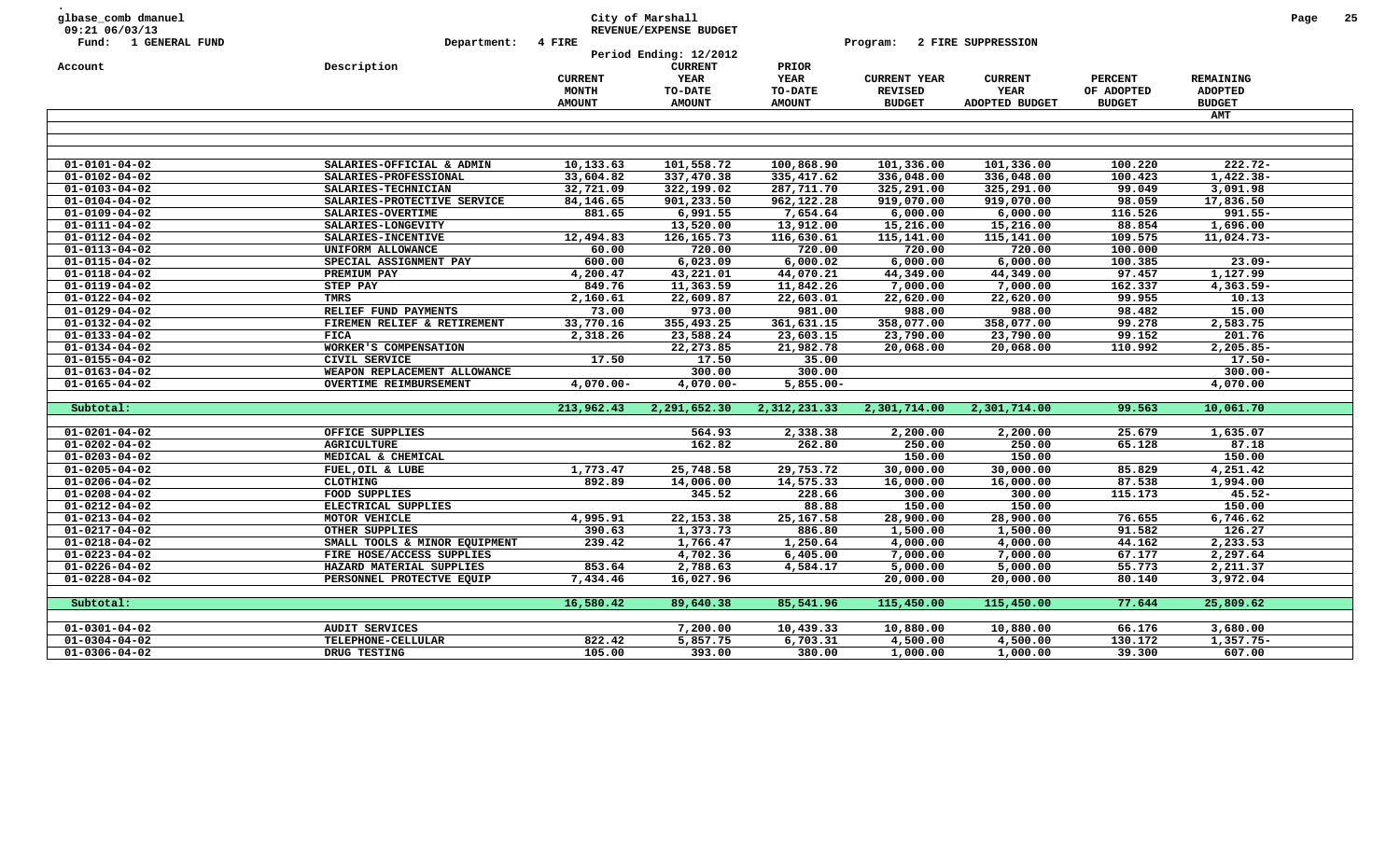| glbase_comb dmanuel<br>09:21 06/03/13 |                                |                | City of Marshall<br>REVENUE/EXPENSE BUDGET |                |                     |                           |                |                  | Page | 26 |
|---------------------------------------|--------------------------------|----------------|--------------------------------------------|----------------|---------------------|---------------------------|----------------|------------------|------|----|
| Fund: 1 GENERAL FUND                  | Department: 4 FIRE             |                | Period Ending: 12/2012                     |                | Program:            | <b>2 FIRE SUPPRESSION</b> |                |                  |      |    |
| Account                               | Description                    |                | <b>CURRENT</b>                             | PRIOR          |                     |                           |                |                  |      |    |
|                                       |                                | <b>CURRENT</b> | <b>YEAR</b>                                | <b>YEAR</b>    | <b>CURRENT YEAR</b> | <b>CURRENT</b>            | <b>PERCENT</b> | <b>REMAINING</b> |      |    |
|                                       |                                | <b>MONTH</b>   | <b>TO-DATE</b>                             | <b>TO-DATE</b> | <b>REVISED</b>      | <b>YEAR</b>               | OF ADOPTED     | <b>ADOPTED</b>   |      |    |
|                                       |                                | <b>AMOUNT</b>  | <b>AMOUNT</b>                              | <b>AMOUNT</b>  | <b>BUDGET</b>       | ADOPTED BUDGET            | <b>BUDGET</b>  | <b>BUDGET</b>    |      |    |
|                                       |                                |                |                                            |                |                     |                           |                | AMT              |      |    |
|                                       |                                |                |                                            |                |                     |                           |                |                  |      |    |
|                                       |                                |                |                                            |                |                     |                           |                |                  |      |    |
|                                       |                                |                |                                            |                |                     |                           |                |                  |      |    |
| $01 - 0307 - 04 - 02$                 | CHRONIC DISEASE PREVENTION     | 20.00          | 20.00                                      |                | 1,500.00            | 1,500.00                  | 1.333          | 1,480.00         |      |    |
| $01 - 0309 - 04 - 02$                 | <b>RADIO REPAIRS</b>           | 88.65          | 7,577.64                                   | 13,967.12      | 13,875.00           | 13,875.00                 | 54.614         | 6,297.36         |      |    |
| $01 - 0311 - 04 - 02$                 | <b>TRANSPORTATION</b>          | 550.00         | 6,600.00                                   | 6,600.00       | 6,600.00            | 6,600.00                  | 100.000        |                  |      |    |
| $01 - 0323 - 04 - 02$                 | SERVICE AGREEMENT-TECHNICAL    |                | 1,285.00                                   | 1,285.00       | 1,400.00            | 1,400.00                  | 91.786         | 115.00           |      |    |
| $01 - 0324 - 04 - 02$                 | PRINTING & REPRODUCTION        |                | 311.70                                     | 298.74         | 350.00              | 350.00                    | 89.057         | 38.30            |      |    |
| $01 - 0342 - 04 - 02$                 | REPAIR & MAINTENANCE EQUIPMENT | 24.53          | 2,041.50                                   | 3,691.29       | 9,000.00            | 9,000.00                  | 22.683         | 6,958.50         |      |    |
| $01 - 0344 - 04 - 02$                 | <b>RENTALS</b>                 | 245.00         | 2,940.00                                   | 2,940.00       | 3,000.00            | 3,000.00                  | 98.000         | 60.00            |      |    |
| $01 - 0345 - 04 - 02$                 | CONFERENCE & TRAINING          | 250.59         | 12,260.05                                  | 15,918.17      | 19,500.00           | 19,500.00                 | 62.872         | 7,239.95         |      |    |
| $01 - 0346 - 04 - 02$                 | DUES & SUBSCRIPTION            | 14.99          | 657.75                                     | 887.52         | 950.00              | 950.00                    | 69.237         | 292.25           |      |    |
| $01 - 0347 - 04 - 02$                 | <b>MISCELLANEOUS</b>           |                | 1,294.91                                   | 1,173.36       | 375.00              | 375.00                    | 345.309        | $919.91 -$       |      |    |
| Subtotal:                             |                                | 2,121.18       | 48,439.30                                  | 64,283.84      | 72,930.00           | 72,930.00                 | 66.419         | 24,490.70        |      |    |
|                                       |                                |                |                                            |                |                     |                           |                |                  |      |    |
| $01 - 0440 - 04 - 02$                 | OTHER MACHINERY & EQUIPMENT    |                | 44,200.00                                  | 24,125.00      | 27,000.00           | 27,000.00                 | 163.704        | $17,200.00 -$    |      |    |
| $01 - 0490 - 04 - 02$                 | NON DEPRECIABLE CAPITAL ITEMS  |                |                                            | 9,164.08       |                     |                           |                |                  |      |    |
|                                       |                                |                |                                            |                |                     |                           |                |                  |      |    |
| Subtotal:                             |                                |                | 44,200.00                                  | 33,289.08      | 27,000.00           | 27,000.00                 | 163.704        | $17,200.00-$     |      |    |
| Program number:                       | 2 FIRE SUPPRESSION             | 232,664.03     | 2,473,931.98                               | 2,495,346.21   | 2,517,094.00        | 2,517,094.00              | 98.285         | 43,162.02        |      |    |
|                                       |                                |                |                                            |                |                     |                           |                |                  |      |    |
|                                       |                                |                |                                            |                |                     |                           |                |                  |      |    |
|                                       |                                |                |                                            |                |                     |                           |                |                  |      |    |
|                                       |                                |                |                                            |                |                     |                           |                |                  |      |    |
|                                       |                                |                |                                            |                |                     |                           |                |                  |      |    |
|                                       |                                |                |                                            |                |                     |                           |                |                  |      |    |
|                                       |                                |                |                                            |                |                     |                           |                |                  |      |    |
|                                       |                                |                |                                            |                |                     |                           |                |                  |      |    |
|                                       |                                |                |                                            |                |                     |                           |                |                  |      |    |
|                                       |                                |                |                                            |                |                     |                           |                |                  |      |    |
|                                       |                                |                |                                            |                |                     |                           |                |                  |      |    |
|                                       |                                |                |                                            |                |                     |                           |                |                  |      |    |
|                                       |                                |                |                                            |                |                     |                           |                |                  |      |    |
|                                       |                                |                |                                            |                |                     |                           |                |                  |      |    |
|                                       |                                |                |                                            |                |                     |                           |                |                  |      |    |
|                                       |                                |                |                                            |                |                     |                           |                |                  |      |    |
|                                       |                                |                |                                            |                |                     |                           |                |                  |      |    |
|                                       |                                |                |                                            |                |                     |                           |                |                  |      |    |
|                                       |                                |                |                                            |                |                     |                           |                |                  |      |    |
|                                       |                                |                |                                            |                |                     |                           |                |                  |      |    |
|                                       |                                |                |                                            |                |                     |                           |                |                  |      |    |
|                                       |                                |                |                                            |                |                     |                           |                |                  |      |    |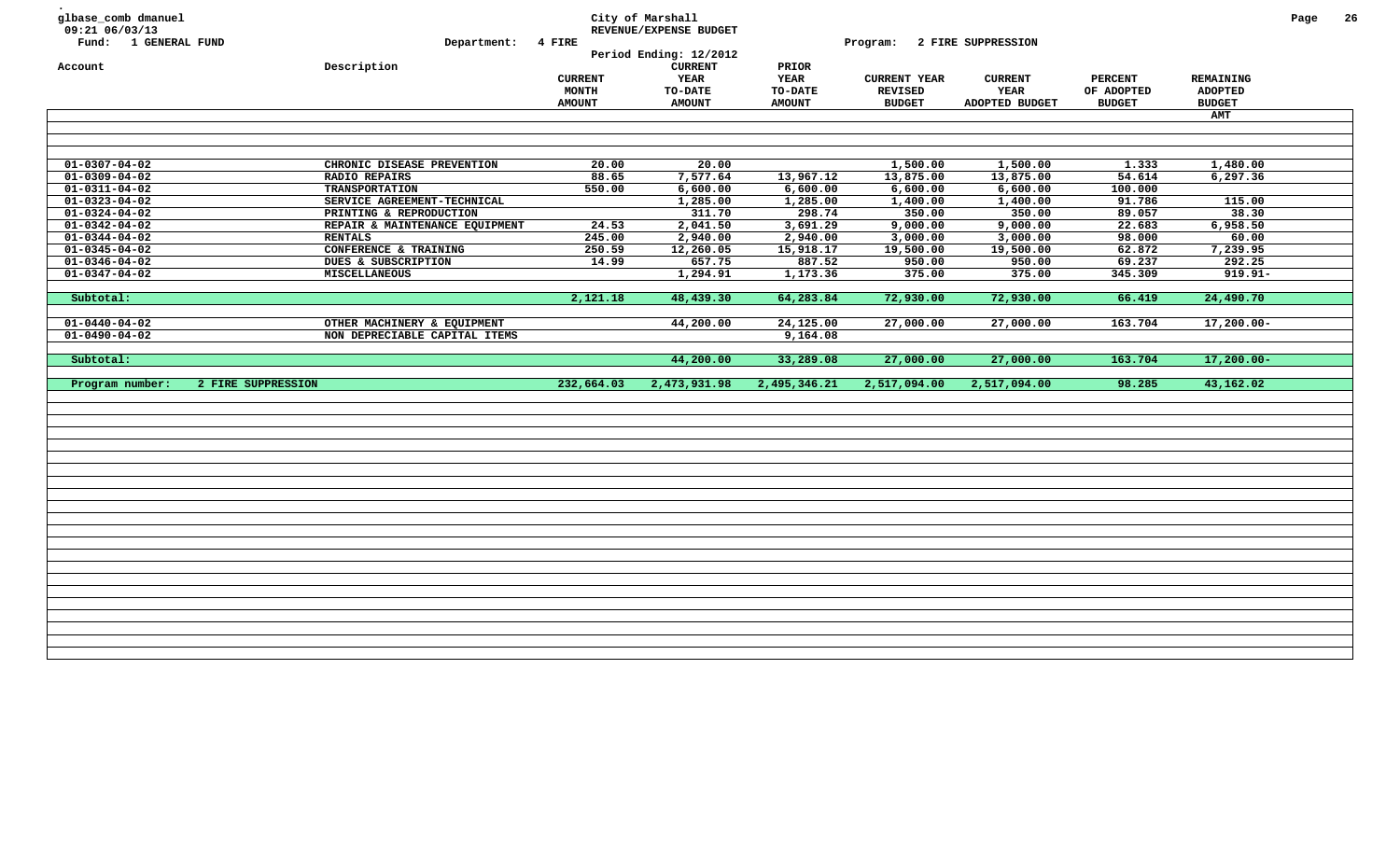| glbase_comb dmanuel<br>09:21 06/03/13 |                                | City of Marshall | REVENUE/EXPENSE BUDGET                   |               |                     |                              |                |                | Page | 27 |
|---------------------------------------|--------------------------------|------------------|------------------------------------------|---------------|---------------------|------------------------------|----------------|----------------|------|----|
| Fund: 1 GENERAL FUND                  | Department:                    | 4 FIRE           |                                          |               | Program:            | 3 EMERGENCY MEDICAL SERVICES |                |                |      |    |
| Account                               | Description                    |                  | Period Ending: 12/2012<br><b>CURRENT</b> | PRIOR         |                     |                              |                |                |      |    |
|                                       |                                | <b>CURRENT</b>   | YEAR                                     | <b>YEAR</b>   | <b>CURRENT YEAR</b> | <b>CURRENT</b>               | <b>PERCENT</b> | REMAINING      |      |    |
|                                       |                                | <b>MONTH</b>     | TO-DATE                                  | TO-DATE       | <b>REVISED</b>      | YEAR                         | OF ADOPTED     | <b>ADOPTED</b> |      |    |
|                                       |                                | <b>AMOUNT</b>    | <b>AMOUNT</b>                            | <b>AMOUNT</b> | <b>BUDGET</b>       | ADOPTED BUDGET               | <b>BUDGET</b>  | <b>BUDGET</b>  |      |    |
|                                       |                                |                  |                                          |               |                     |                              |                | <b>AMT</b>     |      |    |
|                                       |                                |                  |                                          |               |                     |                              |                |                |      |    |
|                                       |                                |                  |                                          |               |                     |                              |                |                |      |    |
|                                       |                                |                  |                                          |               |                     |                              |                |                |      |    |
| $01 - 0102 - 04 - 03$                 | SALARIES-PROFESSIONAL          | 21,669.69        | 206,794.46                               | 216,862.21    | 218,293.00          | 218,293.00                   | 94.733         | 11,498.54      |      |    |
| $01 - 0104 - 04 - 03$                 | SALARIES-PROTECTIVE SERVICE    | 20,327.26        | 202,586.12                               | 199,517.04    | 203,071.00          | 203,071.00                   | 99.761         | 484.88         |      |    |
| $01 - 0106 - 04 - 03$                 | SALARIES-OFFICE & CLERICAL     | 2,774.93         | 27,624.62                                | 26,823.68     | 26,824.00           | 26,824.00                    | 102.985        | $800.62 -$     |      |    |
| $01 - 0109 - 04 - 03$                 | SALARIES-OVERTIME              | 207.68           | 2,961.97                                 | 150.45        | 6,500.00            | 6,500.00                     | 45.569         | 3,538.03       |      |    |
| $01 - 0110 - 04 - 03$                 | SALARIES-PART/TIME & HOURLY    |                  |                                          | 720.00        |                     |                              |                |                |      |    |
| $01 - 0111 - 04 - 03$                 | SALARIES-LONGEVITY             |                  | 5,472.00                                 | 5,448.00      | 5,880.00            | 5,880.00                     | 93.061         | 408.00         |      |    |
| $01 - 0112 - 04 - 03$                 | <b>INCENTIVE PAY</b>           | 4,036.79         | 39,758.84                                | 41,177.96     | 41,280.00           | 41,280.00                    | 96.315         | 1,521.16       |      |    |
| $01 - 0115 - 04 - 03$                 | SPECIAL ASSIGNMENT PAY         | 149.99           | 1,505.70                                 | 1,499.94      | 1,500.00            | 1,500.00                     | 100.380        | $5.70 -$       |      |    |
| $01 - 0118 - 04 - 03$                 | PREMIUM PAY                    | 1,071.08         | 10,389.19                                | 10,649.52     | 10,797.00           | 10,797.00                    | 96.223         | 407.81         |      |    |
| $01 - 0119 - 04 - 03$                 | <b>STEP PAY</b>                | 1,055.77         | 8,594.89                                 | 5,607.58      | 2,400.00            | 2,400.00                     | 358.120        | $6, 194.89 -$  |      |    |
| $01 - 0122 - 04 - 03$                 | <b>TMRS</b>                    | 545.91           | 5,657.83                                 | 5,522.74      | 5,511.00            | 5,511.00                     | 102.664        | $146.83-$      |      |    |
| $01 - 0129 - 04 - 03$                 | RELIEF FUND PAYMENTS           | 18.00            | 228.00                                   | 229.50        | 234.00              | 234.00                       | 97.436         | 6.00           |      |    |
| $01 - 0132 - 04 - 03$                 | FIREMEN RELIEF & RETIREMENT    | 9,680.43         | 96,143.04                                | 97,539.77     | 98,934.00           | 98,934.00                    | 97.179         | 2,790.96       |      |    |
| $01 - 0133 - 04 - 03$                 | <b>FICA</b>                    | 875.86           | 8,733.98                                 | 8,757.82      | 9,180.00            | 9,180.00                     | 95.141         | 446.02         |      |    |
| $01 - 0134 - 04 - 03$                 | WORKER'S COMPENSATION          |                  | 5,832.62                                 | 7,099.12      | 5,255.00            | 5,255.00                     | 110.992        | $577.62 -$     |      |    |
| $01 - 0165 - 04 - 03$                 | <b>OVERTIME REIMBURSEMENT</b>  | $1,535.00 -$     | $1,535.00 -$                             | $130.00 -$    |                     |                              |                | 1,535.00       |      |    |
| Subtotal:                             |                                | 60,878.39        | 620,748.26                               | 627,475.33    | 635,659.00          | 635,659.00                   | 97.654         | 14,910.74      |      |    |
|                                       |                                |                  |                                          |               |                     |                              |                |                |      |    |
| $01 - 0201 - 04 - 03$                 | OFFICE SUPPLIES                | 387.21           | 1,707.88                                 | 269.05        | 2,400.00            | 2,400.00                     | 71.162         | 692.12         |      |    |
| $01 - 0203 - 04 - 03$                 | MEDICAL & CHEMICAL             | 7,509.35         | 59,294.04                                | 52,410.53     | 50,000.00           | 50,000.00                    | 118.588        | $9,294.04-$    |      |    |
| $01 - 0205 - 04 - 03$                 | FUEL, OIL & LUBE               | 5,447.49         | 65,333.65                                | 63,194.94     | 61,560.00           | 61,560.00                    | 106.130        | 3,773.65-      |      |    |
| $01 - 0208 - 04 - 03$                 | FOOD SUPPLIES                  | 10.00            | 309.36                                   | 451.34        | 200.00              | 200.00                       | 154.680        | $109.36 -$     |      |    |
| $01 - 0213 - 04 - 03$                 | MOTOR VEHICLE                  | 7,008.91         | 39,270.75                                | 27,628.71     | 40,000.00           | 40,000.00                    | 98.177         | 729.25         |      |    |
| $01 - 0217 - 04 - 03$                 | OTHER SUPPLIES                 | 136.30           | 202.73                                   | 86.26         | 200.00              | 200.00                       | 101.365        | $2.73-$        |      |    |
| $01 - 0218 - 04 - 03$                 | SMALL TOOLS & MINOR EQUIPMENT  | $1,000.00-$      | 6,593.03                                 | 5,230.27      | 8,000.00            | 8,000.00                     | 82.413         | 1,406.97       |      |    |
|                                       |                                |                  |                                          |               |                     |                              |                |                |      |    |
| Subtotal:                             |                                | 19,499.26        | 172,711.44                               | 149,271.10    | 162,360.00          | 162,360.00                   | 106.376        | $10,351.44-$   |      |    |
|                                       |                                |                  |                                          |               |                     |                              |                |                |      |    |
| $01 - 0305 - 04 - 03$                 | EMERGENCY DOCTOR CONTRACT      | 1,500.00         | 18,000.00                                | 18,000.00     | 18,600.00           | 18,600.00                    | 96.774         | 600.00         |      |    |
| $01 - 0306 - 04 - 03$                 | DRUG TESTING                   |                  |                                          |               | 100.00              | 100.00                       |                | 100.00         |      |    |
| $01 - 0307 - 04 - 03$                 | CHRONIC DISEASE PREVENTION     | 31.00            | 31.00                                    | 1,363.00      | 1,100.00            | 1,100.00                     | 2.818          | 1,069.00       |      |    |
| $01 - 0309 - 04 - 03$                 | <b>RADIO REPAIRS</b>           |                  | 1,433.25                                 | 1,241.70      | 500.00              | 500.00                       | 286.650        | $933.25 -$     |      |    |
| $01 - 0316 - 04 - 03$                 | CONTRACTED SERVICES            | 19,716.10        | 121,861.22                               | 126,954.06    | 115,000.00          | 115,000.00                   | 105.966        | $6,861.22 -$   |      |    |
| $01 - 0342 - 04 - 03$                 | REPAIR & MAINTENANCE EQUIPMENT | 255.00           | 6,493.80                                 | 839.46        | 5,000.00            | 5,000.00                     | 129.876        | $1,493.80-$    |      |    |
| $01 - 0345 - 04 - 03$                 | CONFERENCE & TRAINING          | 1,672.45         | 5,006.61                                 | 1,063.41      | 6,000.00            | 6,000.00                     | 83.444         | 993.39         |      |    |
| $01 - 0346 - 04 - 03$                 | DUES & SUBSCRIPTIONS           |                  | 279.95                                   | 300.00        | 300.00              | 300.00                       | 93.317         | 20.05          |      |    |
| $01 - 0347 - 04 - 03$                 | MISCELLANEOUS                  |                  | 79.83                                    | 40.37         | 75.00               | 75.00                        | 106.440        | $4.83 -$       |      |    |
|                                       |                                |                  |                                          |               |                     |                              |                |                |      |    |
| Subtotal:                             |                                | 23, 174.55       | 153, 185.66                              | 149,802.00    | 146,675.00          | 146,675.00                   | 104.439        | $6,510.66 -$   |      |    |
|                                       |                                |                  |                                          |               |                     |                              |                |                |      |    |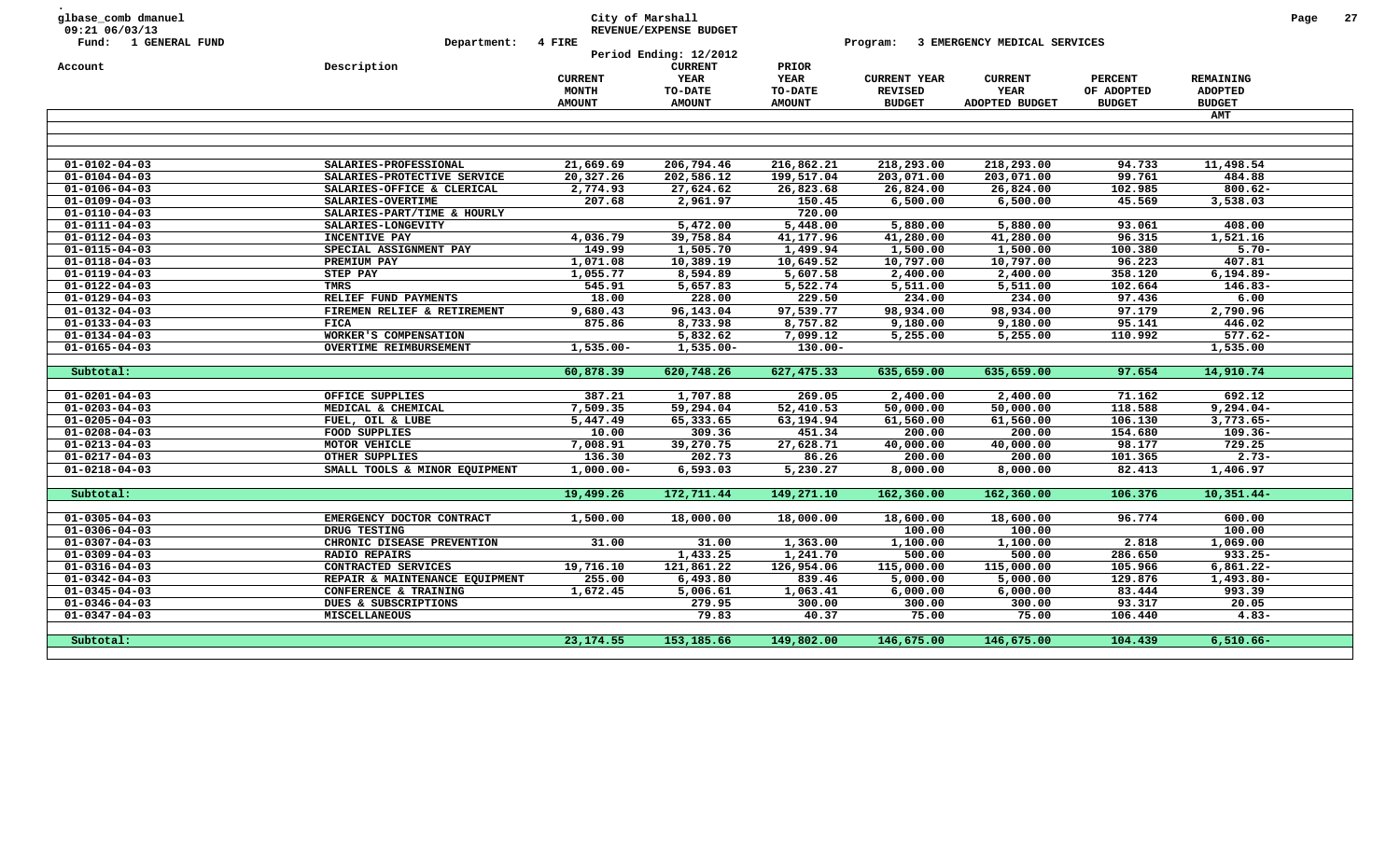| glbase_comb dmanuel<br>09:21 06/03/13<br>Fund: 1 GENERAL FUND | Department: 4 FIRE            |                                                 | City of Marshall<br>REVENUE/EXPENSE BUDGET<br>Period Ending: 12/2012 |                                                  | Program:                                               | 3 EMERGENCY MEDICAL SERVICES             |                                               |                                                     | Page | 28 |
|---------------------------------------------------------------|-------------------------------|-------------------------------------------------|----------------------------------------------------------------------|--------------------------------------------------|--------------------------------------------------------|------------------------------------------|-----------------------------------------------|-----------------------------------------------------|------|----|
| Account                                                       | Description                   | <b>CURRENT</b><br><b>MONTH</b><br><b>AMOUNT</b> | <b>CURRENT</b><br>YEAR<br>TO-DATE<br><b>AMOUNT</b>                   | PRIOR<br><b>YEAR</b><br>TO-DATE<br><b>AMOUNT</b> | <b>CURRENT YEAR</b><br><b>REVISED</b><br><b>BUDGET</b> | <b>CURRENT</b><br>YEAR<br>ADOPTED BUDGET | <b>PERCENT</b><br>OF ADOPTED<br><b>BUDGET</b> | REMAINING<br><b>ADOPTED</b><br><b>BUDGET</b><br>AMT |      |    |
|                                                               |                               |                                                 |                                                                      |                                                  |                                                        |                                          |                                               |                                                     |      |    |
|                                                               |                               |                                                 |                                                                      |                                                  |                                                        |                                          |                                               |                                                     |      |    |
| $01 - 0425 - 04 - 03$                                         | CARS & TRUCKS                 | 7,209.00                                        | 7,209.00                                                             | 171,397.41                                       |                                                        |                                          |                                               | $7,209.00 -$                                        |      |    |
| $01 - 0440 - 04 - 03$                                         | OTHER MACHINERY & EQUIPMENT   | $12,679.00 -$                                   |                                                                      |                                                  | 8,100.00                                               | 8,100.00                                 |                                               | 8,100.00                                            |      |    |
| $01 - 0490 - 04 - 03$                                         | NON DEPRECIABLE CAPITAL ITEMS | 6,470.00                                        | 6,470.00                                                             |                                                  |                                                        |                                          |                                               | $6,470.00 -$                                        |      |    |
| Subtotal:                                                     |                               | 1,000.00                                        | 13,679.00                                                            | 171,397.41                                       | 8,100.00                                               | 8,100.00                                 | 168.877                                       | $5,579.00 -$                                        |      |    |
| Program number:                                               | 3 EMERGENCY MEDICAL SERVICES  | 104,552.20                                      | 960, 324.36                                                          | 1,097,945.84                                     | 952,794.00                                             | 952,794.00                               | 100.790                                       | $7,530.36 -$                                        |      |    |
| Department number:                                            | FIRE<br>4 <sub>1</sub>        | 356,710.08                                      | 3,623,544.47                                                         | 3,783,636.22                                     | 3,665,373.00                                           | 3,665,373.00                             | 98.859                                        | 41,828.53                                           |      |    |
|                                                               |                               |                                                 |                                                                      |                                                  |                                                        |                                          |                                               |                                                     |      |    |
|                                                               |                               |                                                 |                                                                      |                                                  |                                                        |                                          |                                               |                                                     |      |    |
|                                                               |                               |                                                 |                                                                      |                                                  |                                                        |                                          |                                               |                                                     |      |    |
|                                                               |                               |                                                 |                                                                      |                                                  |                                                        |                                          |                                               |                                                     |      |    |
|                                                               |                               |                                                 |                                                                      |                                                  |                                                        |                                          |                                               |                                                     |      |    |
|                                                               |                               |                                                 |                                                                      |                                                  |                                                        |                                          |                                               |                                                     |      |    |
|                                                               |                               |                                                 |                                                                      |                                                  |                                                        |                                          |                                               |                                                     |      |    |
|                                                               |                               |                                                 |                                                                      |                                                  |                                                        |                                          |                                               |                                                     |      |    |
|                                                               |                               |                                                 |                                                                      |                                                  |                                                        |                                          |                                               |                                                     |      |    |
|                                                               |                               |                                                 |                                                                      |                                                  |                                                        |                                          |                                               |                                                     |      |    |
|                                                               |                               |                                                 |                                                                      |                                                  |                                                        |                                          |                                               |                                                     |      |    |
|                                                               |                               |                                                 |                                                                      |                                                  |                                                        |                                          |                                               |                                                     |      |    |
|                                                               |                               |                                                 |                                                                      |                                                  |                                                        |                                          |                                               |                                                     |      |    |
|                                                               |                               |                                                 |                                                                      |                                                  |                                                        |                                          |                                               |                                                     |      |    |
|                                                               |                               |                                                 |                                                                      |                                                  |                                                        |                                          |                                               |                                                     |      |    |
|                                                               |                               |                                                 |                                                                      |                                                  |                                                        |                                          |                                               |                                                     |      |    |
|                                                               |                               |                                                 |                                                                      |                                                  |                                                        |                                          |                                               |                                                     |      |    |
|                                                               |                               |                                                 |                                                                      |                                                  |                                                        |                                          |                                               |                                                     |      |    |
|                                                               |                               |                                                 |                                                                      |                                                  |                                                        |                                          |                                               |                                                     |      |    |
|                                                               |                               |                                                 |                                                                      |                                                  |                                                        |                                          |                                               |                                                     |      |    |
|                                                               |                               |                                                 |                                                                      |                                                  |                                                        |                                          |                                               |                                                     |      |    |
|                                                               |                               |                                                 |                                                                      |                                                  |                                                        |                                          |                                               |                                                     |      |    |
|                                                               |                               |                                                 |                                                                      |                                                  |                                                        |                                          |                                               |                                                     |      |    |
|                                                               |                               |                                                 |                                                                      |                                                  |                                                        |                                          |                                               |                                                     |      |    |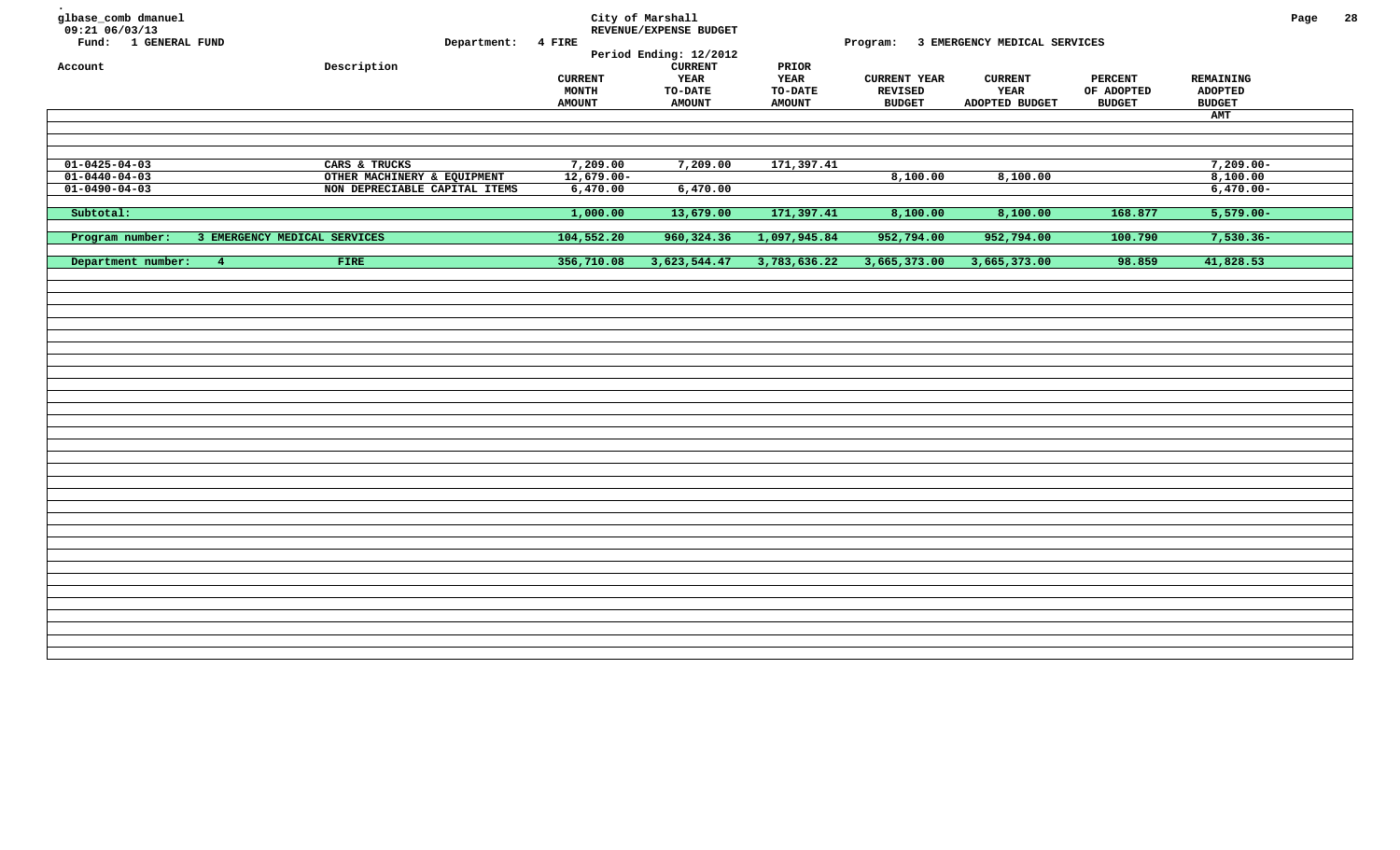| YEAR<br><b>YEAR</b><br><b>CURRENT YEAR</b><br><b>PERCENT</b><br>REMAINING<br><b>CURRENT</b><br><b>CURRENT</b><br>MONTH<br>TO-DATE<br>TO-DATE<br><b>REVISED</b><br>YEAR<br>OF ADOPTED<br><b>ADOPTED</b><br><b>AMOUNT</b><br><b>AMOUNT</b><br><b>AMOUNT</b><br><b>BUDGET</b><br>ADOPTED BUDGET<br><b>BUDGET</b><br><b>BUDGET</b><br>AMT<br>$01 - 0107 - 05 - 02$<br>14,776.95<br>148,337.79<br>147,280.23<br>119,481.00<br>119,481.00<br>124.152<br>28,856.79-<br>SALARIES-SKILLED CRAFT<br>74.105<br>$01 - 0108 - 05 - 02$<br>10,293.30<br>95,837.87<br>100,897.21<br>129,328.00<br>129,328.00<br>33,490.13<br>SALARIES-SERVICE MAINTENANCE<br>28,558.60<br>237.988<br>$16,558.60 -$<br>$01 - 0109 - 05 - 02$<br>SALARIES-OVERTIME<br>930.69<br>14,890.44<br>12,000.00<br>12,000.00<br>3,600.00<br>3,552.00<br>91.463<br>$01 - 0111 - 05 - 02$<br>SALARIES-LONGEVITY<br>3,936.00<br>3,936.00<br>336.00<br>5,114.63<br>55,732.13<br>54,119.91<br>53,532.00<br>53,532.00<br>104.110<br>$2,200.13-$<br>$01 - 0122 - 05 - 02$<br>TMRS<br><b>FICA</b><br>1,980.86<br>21,058.19<br>20,317.77<br>20,253.00<br>20,253.00<br>103.976<br>$805.19 -$<br>$01 - 0133 - 05 - 02$<br>10,221.25<br>12,647.65<br>9,209.00<br>9,209.00<br>110.992<br>$1,012.25-$<br>$01 - 0134 - 05 - 02$<br>WORKER'S COMPENSATION<br>33,096.43<br>363, 345.83<br>353,705.21<br>347,739.00<br>347,739.00<br>104.488<br>$15,606.83 -$<br>Subtotal:<br>OFFICE SUPPLIES<br>184.95<br>242.88<br>400.00<br>400.00<br>46.238<br>215.05<br>$01 - 0201 - 05 - 02$<br>879.55<br>$01 - 0203 - 05 - 02$<br>MEDICAL & CHEMICAL<br>204.95<br>879.55-<br>3,469.27<br>48,510.53<br>46,246.93<br>51,840.00<br>51,840.00<br>93.577<br>3,329.47<br>$01 - 0205 - 05 - 02$<br>FUEL, OIL & LUBE<br>153.043<br>$01 - 0206 - 05 - 02$<br>CLOTHING<br>2,295.64<br>1,416.39<br>1,500.00<br>1,500.00<br>$795.64-$<br><b>SIGN SUPPLIES</b><br>8,809.23<br>10, 107.12<br>11,000.00<br>11,000.00<br>80.084<br>2,190.77<br>$01 - 0210 - 05 - 02$<br>$01 - 0213 - 05 - 02$<br>MOTOR VEHICLE<br>10,949.53<br>48,190.83<br>42,203.54<br>30,000.00<br>30,000.00<br>160.636<br>18,190.83-<br>34,327.48<br>80,610.43<br>100.635<br>$01 - 0216 - 05 - 02$<br>STREET MAINTENANCE<br>100,634.96<br>100,000.00<br>100,000.00<br>634.96-<br>974.36<br>129.829<br>$268.46 -$<br>$01 - 0217 - 05 - 02$<br>OTHER SUPPLIES<br>99.92<br>1,168.46<br>900.00<br>900.00<br>594.27<br>2,742.52<br>263.834<br>$3,276.68 -$<br>$01 - 0218 - 05 - 02$<br>SMALL TOOLS & MINOR EQUIPMENT<br>5,276.68<br>2,000.00<br>2,000.00<br>128.96<br>6,993.10<br>312.451<br>$3,186.76 -$<br>$01 - 0219 - 05 - 02$<br>REPAIR & MAINTENANCE SUPPLIES<br>4,686.76<br>1,500.00<br>1,500.00<br>49,569.43<br>220,637.59<br>191,742.22<br>199,140.00<br>199,140.00<br>110.795<br>$21,497.59-$<br>Subtotal:<br>268.03<br>1,400.00<br>1,400.00<br>115.839<br>$221.74-$<br>$01 - 0304 - 05 - 02$<br><b>TELEPHONE-CELLULAR</b><br>1,621.74<br>1,754.91<br>$01 - 0305 - 05 - 02$<br>OTHER PROFESSIONAL SERVICES<br>26,396.80<br>17,250.00<br>$26,396.80 -$<br>25,127.50<br>27,500.00<br>27,500.00<br>$01 - 0306 - 05 - 02$<br>SPRAY CONTRACT<br>25,257.50<br>91.845<br>2,242.50<br>45.33<br>538.09<br>532.39<br>200.00<br>269.045<br>338.09-<br>$01 - 0308 - 05 - 02$<br>TELEPHONE-LAND<br>200.00<br>321.92<br>$01 - 0309 - 05 - 02$<br>2,278.08<br>2,048.24<br>2,600.00<br>2,600.00<br>87.618<br><b>RADIO REPAIRS</b><br>CONTRACTED SERVICES<br>2,705.16<br>14,325.16<br>7,660.00<br>6,000.00<br>6,000.00<br>238.753<br>$8,325.16 -$<br>$01 - 0316 - 05 - 02$<br>131.07<br>100.00<br>100.00<br>100.00<br>$01 - 0324 - 05 - 02$<br>PRINTING & REPRODUCTION<br>772.81<br>2,439.05<br>813.78<br>2,000.00<br>2,000.00<br>121.953<br>$01 - 0342 - 05 - 02$<br>REPAIR & MAINTENANCE EQUIPMENT<br>$439.05 -$<br>174.37<br>850.00<br>23.529<br>650.00<br>$01 - 0344 - 05 - 02$<br><b>RENTALS</b><br>200.00<br>850.00<br>$01 - 0345 - 05 - 02$<br>900.00<br>900.00<br>900.00<br>CONFERENCE & TRAINING<br>250.00<br>250.00<br>250.00<br>$01 - 0346 - 05 - 02$<br>DUES & SUBSCRIPTIONS<br>292.50<br>437.23<br>$01 - 0347 - 05 - 02$<br><b>MISCELLANEOUS</b><br>99.99<br>200.00<br>200.00<br>218.615<br>$237.23 -$<br>4,083.83<br>73,493.65<br>55,592.25<br>42,000.00<br>174.985<br>$31,493.65-$<br>Subtotal:<br>42,000.00<br>$2,367.86 -$<br>439,820.50<br>676,605.03<br>58.643<br>$01 - 0408 - 05 - 02$<br><b>IMPROVEMENTS-STREETS</b><br>750,000.00<br>750,000.00<br>310,179.50<br>$01 - 0410 - 05 - 02$<br>9,339.00<br>16,626.40<br>169,885.50<br>10,000.00<br>10,000.00<br>166.264<br>$6,626.40-$<br>IMPROVEMENTS-BRIDGES & CULVERT<br>$01 - 0415 - 05 - 02$<br>43,405.00<br>UNION PACIFIC DETENTION POND | glbase_comb dmanuel<br>09:21 06/03/13<br>Fund: 1 GENERAL FUND | Department: | City of Marshall<br>5 PUBLIC WORKS | REVENUE/EXPENSE BUDGET<br>Period Ending: 12/2012<br><b>CURRENT</b> | PRIOR | Program: | 2 STREET MAINTENANCE |  | Page | -29 |
|------------------------------------------------------------------------------------------------------------------------------------------------------------------------------------------------------------------------------------------------------------------------------------------------------------------------------------------------------------------------------------------------------------------------------------------------------------------------------------------------------------------------------------------------------------------------------------------------------------------------------------------------------------------------------------------------------------------------------------------------------------------------------------------------------------------------------------------------------------------------------------------------------------------------------------------------------------------------------------------------------------------------------------------------------------------------------------------------------------------------------------------------------------------------------------------------------------------------------------------------------------------------------------------------------------------------------------------------------------------------------------------------------------------------------------------------------------------------------------------------------------------------------------------------------------------------------------------------------------------------------------------------------------------------------------------------------------------------------------------------------------------------------------------------------------------------------------------------------------------------------------------------------------------------------------------------------------------------------------------------------------------------------------------------------------------------------------------------------------------------------------------------------------------------------------------------------------------------------------------------------------------------------------------------------------------------------------------------------------------------------------------------------------------------------------------------------------------------------------------------------------------------------------------------------------------------------------------------------------------------------------------------------------------------------------------------------------------------------------------------------------------------------------------------------------------------------------------------------------------------------------------------------------------------------------------------------------------------------------------------------------------------------------------------------------------------------------------------------------------------------------------------------------------------------------------------------------------------------------------------------------------------------------------------------------------------------------------------------------------------------------------------------------------------------------------------------------------------------------------------------------------------------------------------------------------------------------------------------------------------------------------------------------------------------------------------------------------------------------------------------------------------------------------------------------------------------------------------------------------------------------------------------------------------------------------------------------------------------------------------------------------------------------------------------------------------------------------------------------------------------------------------------------------------------------------------------------------------------------------------------------------------------------------------------------------------------------------------------------------------------------------------------------------------------------------------------------------------------------------------------------------------------------------------------------------------------------------------------------------------------------------------------------------------------------|---------------------------------------------------------------|-------------|------------------------------------|--------------------------------------------------------------------|-------|----------|----------------------|--|------|-----|
|                                                                                                                                                                                                                                                                                                                                                                                                                                                                                                                                                                                                                                                                                                                                                                                                                                                                                                                                                                                                                                                                                                                                                                                                                                                                                                                                                                                                                                                                                                                                                                                                                                                                                                                                                                                                                                                                                                                                                                                                                                                                                                                                                                                                                                                                                                                                                                                                                                                                                                                                                                                                                                                                                                                                                                                                                                                                                                                                                                                                                                                                                                                                                                                                                                                                                                                                                                                                                                                                                                                                                                                                                                                                                                                                                                                                                                                                                                                                                                                                                                                                                                                                                                                                                                                                                                                                                                                                                                                                                                                                                                                                                                                                                    | Account                                                       | Description |                                    |                                                                    |       |          |                      |  |      |     |
|                                                                                                                                                                                                                                                                                                                                                                                                                                                                                                                                                                                                                                                                                                                                                                                                                                                                                                                                                                                                                                                                                                                                                                                                                                                                                                                                                                                                                                                                                                                                                                                                                                                                                                                                                                                                                                                                                                                                                                                                                                                                                                                                                                                                                                                                                                                                                                                                                                                                                                                                                                                                                                                                                                                                                                                                                                                                                                                                                                                                                                                                                                                                                                                                                                                                                                                                                                                                                                                                                                                                                                                                                                                                                                                                                                                                                                                                                                                                                                                                                                                                                                                                                                                                                                                                                                                                                                                                                                                                                                                                                                                                                                                                                    |                                                               |             |                                    |                                                                    |       |          |                      |  |      |     |
|                                                                                                                                                                                                                                                                                                                                                                                                                                                                                                                                                                                                                                                                                                                                                                                                                                                                                                                                                                                                                                                                                                                                                                                                                                                                                                                                                                                                                                                                                                                                                                                                                                                                                                                                                                                                                                                                                                                                                                                                                                                                                                                                                                                                                                                                                                                                                                                                                                                                                                                                                                                                                                                                                                                                                                                                                                                                                                                                                                                                                                                                                                                                                                                                                                                                                                                                                                                                                                                                                                                                                                                                                                                                                                                                                                                                                                                                                                                                                                                                                                                                                                                                                                                                                                                                                                                                                                                                                                                                                                                                                                                                                                                                                    |                                                               |             |                                    |                                                                    |       |          |                      |  |      |     |
|                                                                                                                                                                                                                                                                                                                                                                                                                                                                                                                                                                                                                                                                                                                                                                                                                                                                                                                                                                                                                                                                                                                                                                                                                                                                                                                                                                                                                                                                                                                                                                                                                                                                                                                                                                                                                                                                                                                                                                                                                                                                                                                                                                                                                                                                                                                                                                                                                                                                                                                                                                                                                                                                                                                                                                                                                                                                                                                                                                                                                                                                                                                                                                                                                                                                                                                                                                                                                                                                                                                                                                                                                                                                                                                                                                                                                                                                                                                                                                                                                                                                                                                                                                                                                                                                                                                                                                                                                                                                                                                                                                                                                                                                                    |                                                               |             |                                    |                                                                    |       |          |                      |  |      |     |
|                                                                                                                                                                                                                                                                                                                                                                                                                                                                                                                                                                                                                                                                                                                                                                                                                                                                                                                                                                                                                                                                                                                                                                                                                                                                                                                                                                                                                                                                                                                                                                                                                                                                                                                                                                                                                                                                                                                                                                                                                                                                                                                                                                                                                                                                                                                                                                                                                                                                                                                                                                                                                                                                                                                                                                                                                                                                                                                                                                                                                                                                                                                                                                                                                                                                                                                                                                                                                                                                                                                                                                                                                                                                                                                                                                                                                                                                                                                                                                                                                                                                                                                                                                                                                                                                                                                                                                                                                                                                                                                                                                                                                                                                                    |                                                               |             |                                    |                                                                    |       |          |                      |  |      |     |
|                                                                                                                                                                                                                                                                                                                                                                                                                                                                                                                                                                                                                                                                                                                                                                                                                                                                                                                                                                                                                                                                                                                                                                                                                                                                                                                                                                                                                                                                                                                                                                                                                                                                                                                                                                                                                                                                                                                                                                                                                                                                                                                                                                                                                                                                                                                                                                                                                                                                                                                                                                                                                                                                                                                                                                                                                                                                                                                                                                                                                                                                                                                                                                                                                                                                                                                                                                                                                                                                                                                                                                                                                                                                                                                                                                                                                                                                                                                                                                                                                                                                                                                                                                                                                                                                                                                                                                                                                                                                                                                                                                                                                                                                                    |                                                               |             |                                    |                                                                    |       |          |                      |  |      |     |
|                                                                                                                                                                                                                                                                                                                                                                                                                                                                                                                                                                                                                                                                                                                                                                                                                                                                                                                                                                                                                                                                                                                                                                                                                                                                                                                                                                                                                                                                                                                                                                                                                                                                                                                                                                                                                                                                                                                                                                                                                                                                                                                                                                                                                                                                                                                                                                                                                                                                                                                                                                                                                                                                                                                                                                                                                                                                                                                                                                                                                                                                                                                                                                                                                                                                                                                                                                                                                                                                                                                                                                                                                                                                                                                                                                                                                                                                                                                                                                                                                                                                                                                                                                                                                                                                                                                                                                                                                                                                                                                                                                                                                                                                                    |                                                               |             |                                    |                                                                    |       |          |                      |  |      |     |
|                                                                                                                                                                                                                                                                                                                                                                                                                                                                                                                                                                                                                                                                                                                                                                                                                                                                                                                                                                                                                                                                                                                                                                                                                                                                                                                                                                                                                                                                                                                                                                                                                                                                                                                                                                                                                                                                                                                                                                                                                                                                                                                                                                                                                                                                                                                                                                                                                                                                                                                                                                                                                                                                                                                                                                                                                                                                                                                                                                                                                                                                                                                                                                                                                                                                                                                                                                                                                                                                                                                                                                                                                                                                                                                                                                                                                                                                                                                                                                                                                                                                                                                                                                                                                                                                                                                                                                                                                                                                                                                                                                                                                                                                                    |                                                               |             |                                    |                                                                    |       |          |                      |  |      |     |
|                                                                                                                                                                                                                                                                                                                                                                                                                                                                                                                                                                                                                                                                                                                                                                                                                                                                                                                                                                                                                                                                                                                                                                                                                                                                                                                                                                                                                                                                                                                                                                                                                                                                                                                                                                                                                                                                                                                                                                                                                                                                                                                                                                                                                                                                                                                                                                                                                                                                                                                                                                                                                                                                                                                                                                                                                                                                                                                                                                                                                                                                                                                                                                                                                                                                                                                                                                                                                                                                                                                                                                                                                                                                                                                                                                                                                                                                                                                                                                                                                                                                                                                                                                                                                                                                                                                                                                                                                                                                                                                                                                                                                                                                                    |                                                               |             |                                    |                                                                    |       |          |                      |  |      |     |
|                                                                                                                                                                                                                                                                                                                                                                                                                                                                                                                                                                                                                                                                                                                                                                                                                                                                                                                                                                                                                                                                                                                                                                                                                                                                                                                                                                                                                                                                                                                                                                                                                                                                                                                                                                                                                                                                                                                                                                                                                                                                                                                                                                                                                                                                                                                                                                                                                                                                                                                                                                                                                                                                                                                                                                                                                                                                                                                                                                                                                                                                                                                                                                                                                                                                                                                                                                                                                                                                                                                                                                                                                                                                                                                                                                                                                                                                                                                                                                                                                                                                                                                                                                                                                                                                                                                                                                                                                                                                                                                                                                                                                                                                                    |                                                               |             |                                    |                                                                    |       |          |                      |  |      |     |
|                                                                                                                                                                                                                                                                                                                                                                                                                                                                                                                                                                                                                                                                                                                                                                                                                                                                                                                                                                                                                                                                                                                                                                                                                                                                                                                                                                                                                                                                                                                                                                                                                                                                                                                                                                                                                                                                                                                                                                                                                                                                                                                                                                                                                                                                                                                                                                                                                                                                                                                                                                                                                                                                                                                                                                                                                                                                                                                                                                                                                                                                                                                                                                                                                                                                                                                                                                                                                                                                                                                                                                                                                                                                                                                                                                                                                                                                                                                                                                                                                                                                                                                                                                                                                                                                                                                                                                                                                                                                                                                                                                                                                                                                                    |                                                               |             |                                    |                                                                    |       |          |                      |  |      |     |
|                                                                                                                                                                                                                                                                                                                                                                                                                                                                                                                                                                                                                                                                                                                                                                                                                                                                                                                                                                                                                                                                                                                                                                                                                                                                                                                                                                                                                                                                                                                                                                                                                                                                                                                                                                                                                                                                                                                                                                                                                                                                                                                                                                                                                                                                                                                                                                                                                                                                                                                                                                                                                                                                                                                                                                                                                                                                                                                                                                                                                                                                                                                                                                                                                                                                                                                                                                                                                                                                                                                                                                                                                                                                                                                                                                                                                                                                                                                                                                                                                                                                                                                                                                                                                                                                                                                                                                                                                                                                                                                                                                                                                                                                                    |                                                               |             |                                    |                                                                    |       |          |                      |  |      |     |
|                                                                                                                                                                                                                                                                                                                                                                                                                                                                                                                                                                                                                                                                                                                                                                                                                                                                                                                                                                                                                                                                                                                                                                                                                                                                                                                                                                                                                                                                                                                                                                                                                                                                                                                                                                                                                                                                                                                                                                                                                                                                                                                                                                                                                                                                                                                                                                                                                                                                                                                                                                                                                                                                                                                                                                                                                                                                                                                                                                                                                                                                                                                                                                                                                                                                                                                                                                                                                                                                                                                                                                                                                                                                                                                                                                                                                                                                                                                                                                                                                                                                                                                                                                                                                                                                                                                                                                                                                                                                                                                                                                                                                                                                                    |                                                               |             |                                    |                                                                    |       |          |                      |  |      |     |
|                                                                                                                                                                                                                                                                                                                                                                                                                                                                                                                                                                                                                                                                                                                                                                                                                                                                                                                                                                                                                                                                                                                                                                                                                                                                                                                                                                                                                                                                                                                                                                                                                                                                                                                                                                                                                                                                                                                                                                                                                                                                                                                                                                                                                                                                                                                                                                                                                                                                                                                                                                                                                                                                                                                                                                                                                                                                                                                                                                                                                                                                                                                                                                                                                                                                                                                                                                                                                                                                                                                                                                                                                                                                                                                                                                                                                                                                                                                                                                                                                                                                                                                                                                                                                                                                                                                                                                                                                                                                                                                                                                                                                                                                                    |                                                               |             |                                    |                                                                    |       |          |                      |  |      |     |
|                                                                                                                                                                                                                                                                                                                                                                                                                                                                                                                                                                                                                                                                                                                                                                                                                                                                                                                                                                                                                                                                                                                                                                                                                                                                                                                                                                                                                                                                                                                                                                                                                                                                                                                                                                                                                                                                                                                                                                                                                                                                                                                                                                                                                                                                                                                                                                                                                                                                                                                                                                                                                                                                                                                                                                                                                                                                                                                                                                                                                                                                                                                                                                                                                                                                                                                                                                                                                                                                                                                                                                                                                                                                                                                                                                                                                                                                                                                                                                                                                                                                                                                                                                                                                                                                                                                                                                                                                                                                                                                                                                                                                                                                                    |                                                               |             |                                    |                                                                    |       |          |                      |  |      |     |
|                                                                                                                                                                                                                                                                                                                                                                                                                                                                                                                                                                                                                                                                                                                                                                                                                                                                                                                                                                                                                                                                                                                                                                                                                                                                                                                                                                                                                                                                                                                                                                                                                                                                                                                                                                                                                                                                                                                                                                                                                                                                                                                                                                                                                                                                                                                                                                                                                                                                                                                                                                                                                                                                                                                                                                                                                                                                                                                                                                                                                                                                                                                                                                                                                                                                                                                                                                                                                                                                                                                                                                                                                                                                                                                                                                                                                                                                                                                                                                                                                                                                                                                                                                                                                                                                                                                                                                                                                                                                                                                                                                                                                                                                                    |                                                               |             |                                    |                                                                    |       |          |                      |  |      |     |
|                                                                                                                                                                                                                                                                                                                                                                                                                                                                                                                                                                                                                                                                                                                                                                                                                                                                                                                                                                                                                                                                                                                                                                                                                                                                                                                                                                                                                                                                                                                                                                                                                                                                                                                                                                                                                                                                                                                                                                                                                                                                                                                                                                                                                                                                                                                                                                                                                                                                                                                                                                                                                                                                                                                                                                                                                                                                                                                                                                                                                                                                                                                                                                                                                                                                                                                                                                                                                                                                                                                                                                                                                                                                                                                                                                                                                                                                                                                                                                                                                                                                                                                                                                                                                                                                                                                                                                                                                                                                                                                                                                                                                                                                                    |                                                               |             |                                    |                                                                    |       |          |                      |  |      |     |
|                                                                                                                                                                                                                                                                                                                                                                                                                                                                                                                                                                                                                                                                                                                                                                                                                                                                                                                                                                                                                                                                                                                                                                                                                                                                                                                                                                                                                                                                                                                                                                                                                                                                                                                                                                                                                                                                                                                                                                                                                                                                                                                                                                                                                                                                                                                                                                                                                                                                                                                                                                                                                                                                                                                                                                                                                                                                                                                                                                                                                                                                                                                                                                                                                                                                                                                                                                                                                                                                                                                                                                                                                                                                                                                                                                                                                                                                                                                                                                                                                                                                                                                                                                                                                                                                                                                                                                                                                                                                                                                                                                                                                                                                                    |                                                               |             |                                    |                                                                    |       |          |                      |  |      |     |
|                                                                                                                                                                                                                                                                                                                                                                                                                                                                                                                                                                                                                                                                                                                                                                                                                                                                                                                                                                                                                                                                                                                                                                                                                                                                                                                                                                                                                                                                                                                                                                                                                                                                                                                                                                                                                                                                                                                                                                                                                                                                                                                                                                                                                                                                                                                                                                                                                                                                                                                                                                                                                                                                                                                                                                                                                                                                                                                                                                                                                                                                                                                                                                                                                                                                                                                                                                                                                                                                                                                                                                                                                                                                                                                                                                                                                                                                                                                                                                                                                                                                                                                                                                                                                                                                                                                                                                                                                                                                                                                                                                                                                                                                                    |                                                               |             |                                    |                                                                    |       |          |                      |  |      |     |
|                                                                                                                                                                                                                                                                                                                                                                                                                                                                                                                                                                                                                                                                                                                                                                                                                                                                                                                                                                                                                                                                                                                                                                                                                                                                                                                                                                                                                                                                                                                                                                                                                                                                                                                                                                                                                                                                                                                                                                                                                                                                                                                                                                                                                                                                                                                                                                                                                                                                                                                                                                                                                                                                                                                                                                                                                                                                                                                                                                                                                                                                                                                                                                                                                                                                                                                                                                                                                                                                                                                                                                                                                                                                                                                                                                                                                                                                                                                                                                                                                                                                                                                                                                                                                                                                                                                                                                                                                                                                                                                                                                                                                                                                                    |                                                               |             |                                    |                                                                    |       |          |                      |  |      |     |
|                                                                                                                                                                                                                                                                                                                                                                                                                                                                                                                                                                                                                                                                                                                                                                                                                                                                                                                                                                                                                                                                                                                                                                                                                                                                                                                                                                                                                                                                                                                                                                                                                                                                                                                                                                                                                                                                                                                                                                                                                                                                                                                                                                                                                                                                                                                                                                                                                                                                                                                                                                                                                                                                                                                                                                                                                                                                                                                                                                                                                                                                                                                                                                                                                                                                                                                                                                                                                                                                                                                                                                                                                                                                                                                                                                                                                                                                                                                                                                                                                                                                                                                                                                                                                                                                                                                                                                                                                                                                                                                                                                                                                                                                                    |                                                               |             |                                    |                                                                    |       |          |                      |  |      |     |
|                                                                                                                                                                                                                                                                                                                                                                                                                                                                                                                                                                                                                                                                                                                                                                                                                                                                                                                                                                                                                                                                                                                                                                                                                                                                                                                                                                                                                                                                                                                                                                                                                                                                                                                                                                                                                                                                                                                                                                                                                                                                                                                                                                                                                                                                                                                                                                                                                                                                                                                                                                                                                                                                                                                                                                                                                                                                                                                                                                                                                                                                                                                                                                                                                                                                                                                                                                                                                                                                                                                                                                                                                                                                                                                                                                                                                                                                                                                                                                                                                                                                                                                                                                                                                                                                                                                                                                                                                                                                                                                                                                                                                                                                                    |                                                               |             |                                    |                                                                    |       |          |                      |  |      |     |
|                                                                                                                                                                                                                                                                                                                                                                                                                                                                                                                                                                                                                                                                                                                                                                                                                                                                                                                                                                                                                                                                                                                                                                                                                                                                                                                                                                                                                                                                                                                                                                                                                                                                                                                                                                                                                                                                                                                                                                                                                                                                                                                                                                                                                                                                                                                                                                                                                                                                                                                                                                                                                                                                                                                                                                                                                                                                                                                                                                                                                                                                                                                                                                                                                                                                                                                                                                                                                                                                                                                                                                                                                                                                                                                                                                                                                                                                                                                                                                                                                                                                                                                                                                                                                                                                                                                                                                                                                                                                                                                                                                                                                                                                                    |                                                               |             |                                    |                                                                    |       |          |                      |  |      |     |
|                                                                                                                                                                                                                                                                                                                                                                                                                                                                                                                                                                                                                                                                                                                                                                                                                                                                                                                                                                                                                                                                                                                                                                                                                                                                                                                                                                                                                                                                                                                                                                                                                                                                                                                                                                                                                                                                                                                                                                                                                                                                                                                                                                                                                                                                                                                                                                                                                                                                                                                                                                                                                                                                                                                                                                                                                                                                                                                                                                                                                                                                                                                                                                                                                                                                                                                                                                                                                                                                                                                                                                                                                                                                                                                                                                                                                                                                                                                                                                                                                                                                                                                                                                                                                                                                                                                                                                                                                                                                                                                                                                                                                                                                                    |                                                               |             |                                    |                                                                    |       |          |                      |  |      |     |
|                                                                                                                                                                                                                                                                                                                                                                                                                                                                                                                                                                                                                                                                                                                                                                                                                                                                                                                                                                                                                                                                                                                                                                                                                                                                                                                                                                                                                                                                                                                                                                                                                                                                                                                                                                                                                                                                                                                                                                                                                                                                                                                                                                                                                                                                                                                                                                                                                                                                                                                                                                                                                                                                                                                                                                                                                                                                                                                                                                                                                                                                                                                                                                                                                                                                                                                                                                                                                                                                                                                                                                                                                                                                                                                                                                                                                                                                                                                                                                                                                                                                                                                                                                                                                                                                                                                                                                                                                                                                                                                                                                                                                                                                                    |                                                               |             |                                    |                                                                    |       |          |                      |  |      |     |
|                                                                                                                                                                                                                                                                                                                                                                                                                                                                                                                                                                                                                                                                                                                                                                                                                                                                                                                                                                                                                                                                                                                                                                                                                                                                                                                                                                                                                                                                                                                                                                                                                                                                                                                                                                                                                                                                                                                                                                                                                                                                                                                                                                                                                                                                                                                                                                                                                                                                                                                                                                                                                                                                                                                                                                                                                                                                                                                                                                                                                                                                                                                                                                                                                                                                                                                                                                                                                                                                                                                                                                                                                                                                                                                                                                                                                                                                                                                                                                                                                                                                                                                                                                                                                                                                                                                                                                                                                                                                                                                                                                                                                                                                                    |                                                               |             |                                    |                                                                    |       |          |                      |  |      |     |
|                                                                                                                                                                                                                                                                                                                                                                                                                                                                                                                                                                                                                                                                                                                                                                                                                                                                                                                                                                                                                                                                                                                                                                                                                                                                                                                                                                                                                                                                                                                                                                                                                                                                                                                                                                                                                                                                                                                                                                                                                                                                                                                                                                                                                                                                                                                                                                                                                                                                                                                                                                                                                                                                                                                                                                                                                                                                                                                                                                                                                                                                                                                                                                                                                                                                                                                                                                                                                                                                                                                                                                                                                                                                                                                                                                                                                                                                                                                                                                                                                                                                                                                                                                                                                                                                                                                                                                                                                                                                                                                                                                                                                                                                                    |                                                               |             |                                    |                                                                    |       |          |                      |  |      |     |
|                                                                                                                                                                                                                                                                                                                                                                                                                                                                                                                                                                                                                                                                                                                                                                                                                                                                                                                                                                                                                                                                                                                                                                                                                                                                                                                                                                                                                                                                                                                                                                                                                                                                                                                                                                                                                                                                                                                                                                                                                                                                                                                                                                                                                                                                                                                                                                                                                                                                                                                                                                                                                                                                                                                                                                                                                                                                                                                                                                                                                                                                                                                                                                                                                                                                                                                                                                                                                                                                                                                                                                                                                                                                                                                                                                                                                                                                                                                                                                                                                                                                                                                                                                                                                                                                                                                                                                                                                                                                                                                                                                                                                                                                                    |                                                               |             |                                    |                                                                    |       |          |                      |  |      |     |
|                                                                                                                                                                                                                                                                                                                                                                                                                                                                                                                                                                                                                                                                                                                                                                                                                                                                                                                                                                                                                                                                                                                                                                                                                                                                                                                                                                                                                                                                                                                                                                                                                                                                                                                                                                                                                                                                                                                                                                                                                                                                                                                                                                                                                                                                                                                                                                                                                                                                                                                                                                                                                                                                                                                                                                                                                                                                                                                                                                                                                                                                                                                                                                                                                                                                                                                                                                                                                                                                                                                                                                                                                                                                                                                                                                                                                                                                                                                                                                                                                                                                                                                                                                                                                                                                                                                                                                                                                                                                                                                                                                                                                                                                                    |                                                               |             |                                    |                                                                    |       |          |                      |  |      |     |
|                                                                                                                                                                                                                                                                                                                                                                                                                                                                                                                                                                                                                                                                                                                                                                                                                                                                                                                                                                                                                                                                                                                                                                                                                                                                                                                                                                                                                                                                                                                                                                                                                                                                                                                                                                                                                                                                                                                                                                                                                                                                                                                                                                                                                                                                                                                                                                                                                                                                                                                                                                                                                                                                                                                                                                                                                                                                                                                                                                                                                                                                                                                                                                                                                                                                                                                                                                                                                                                                                                                                                                                                                                                                                                                                                                                                                                                                                                                                                                                                                                                                                                                                                                                                                                                                                                                                                                                                                                                                                                                                                                                                                                                                                    |                                                               |             |                                    |                                                                    |       |          |                      |  |      |     |
|                                                                                                                                                                                                                                                                                                                                                                                                                                                                                                                                                                                                                                                                                                                                                                                                                                                                                                                                                                                                                                                                                                                                                                                                                                                                                                                                                                                                                                                                                                                                                                                                                                                                                                                                                                                                                                                                                                                                                                                                                                                                                                                                                                                                                                                                                                                                                                                                                                                                                                                                                                                                                                                                                                                                                                                                                                                                                                                                                                                                                                                                                                                                                                                                                                                                                                                                                                                                                                                                                                                                                                                                                                                                                                                                                                                                                                                                                                                                                                                                                                                                                                                                                                                                                                                                                                                                                                                                                                                                                                                                                                                                                                                                                    |                                                               |             |                                    |                                                                    |       |          |                      |  |      |     |
|                                                                                                                                                                                                                                                                                                                                                                                                                                                                                                                                                                                                                                                                                                                                                                                                                                                                                                                                                                                                                                                                                                                                                                                                                                                                                                                                                                                                                                                                                                                                                                                                                                                                                                                                                                                                                                                                                                                                                                                                                                                                                                                                                                                                                                                                                                                                                                                                                                                                                                                                                                                                                                                                                                                                                                                                                                                                                                                                                                                                                                                                                                                                                                                                                                                                                                                                                                                                                                                                                                                                                                                                                                                                                                                                                                                                                                                                                                                                                                                                                                                                                                                                                                                                                                                                                                                                                                                                                                                                                                                                                                                                                                                                                    |                                                               |             |                                    |                                                                    |       |          |                      |  |      |     |
|                                                                                                                                                                                                                                                                                                                                                                                                                                                                                                                                                                                                                                                                                                                                                                                                                                                                                                                                                                                                                                                                                                                                                                                                                                                                                                                                                                                                                                                                                                                                                                                                                                                                                                                                                                                                                                                                                                                                                                                                                                                                                                                                                                                                                                                                                                                                                                                                                                                                                                                                                                                                                                                                                                                                                                                                                                                                                                                                                                                                                                                                                                                                                                                                                                                                                                                                                                                                                                                                                                                                                                                                                                                                                                                                                                                                                                                                                                                                                                                                                                                                                                                                                                                                                                                                                                                                                                                                                                                                                                                                                                                                                                                                                    |                                                               |             |                                    |                                                                    |       |          |                      |  |      |     |
|                                                                                                                                                                                                                                                                                                                                                                                                                                                                                                                                                                                                                                                                                                                                                                                                                                                                                                                                                                                                                                                                                                                                                                                                                                                                                                                                                                                                                                                                                                                                                                                                                                                                                                                                                                                                                                                                                                                                                                                                                                                                                                                                                                                                                                                                                                                                                                                                                                                                                                                                                                                                                                                                                                                                                                                                                                                                                                                                                                                                                                                                                                                                                                                                                                                                                                                                                                                                                                                                                                                                                                                                                                                                                                                                                                                                                                                                                                                                                                                                                                                                                                                                                                                                                                                                                                                                                                                                                                                                                                                                                                                                                                                                                    |                                                               |             |                                    |                                                                    |       |          |                      |  |      |     |
|                                                                                                                                                                                                                                                                                                                                                                                                                                                                                                                                                                                                                                                                                                                                                                                                                                                                                                                                                                                                                                                                                                                                                                                                                                                                                                                                                                                                                                                                                                                                                                                                                                                                                                                                                                                                                                                                                                                                                                                                                                                                                                                                                                                                                                                                                                                                                                                                                                                                                                                                                                                                                                                                                                                                                                                                                                                                                                                                                                                                                                                                                                                                                                                                                                                                                                                                                                                                                                                                                                                                                                                                                                                                                                                                                                                                                                                                                                                                                                                                                                                                                                                                                                                                                                                                                                                                                                                                                                                                                                                                                                                                                                                                                    |                                                               |             |                                    |                                                                    |       |          |                      |  |      |     |
|                                                                                                                                                                                                                                                                                                                                                                                                                                                                                                                                                                                                                                                                                                                                                                                                                                                                                                                                                                                                                                                                                                                                                                                                                                                                                                                                                                                                                                                                                                                                                                                                                                                                                                                                                                                                                                                                                                                                                                                                                                                                                                                                                                                                                                                                                                                                                                                                                                                                                                                                                                                                                                                                                                                                                                                                                                                                                                                                                                                                                                                                                                                                                                                                                                                                                                                                                                                                                                                                                                                                                                                                                                                                                                                                                                                                                                                                                                                                                                                                                                                                                                                                                                                                                                                                                                                                                                                                                                                                                                                                                                                                                                                                                    |                                                               |             |                                    |                                                                    |       |          |                      |  |      |     |
|                                                                                                                                                                                                                                                                                                                                                                                                                                                                                                                                                                                                                                                                                                                                                                                                                                                                                                                                                                                                                                                                                                                                                                                                                                                                                                                                                                                                                                                                                                                                                                                                                                                                                                                                                                                                                                                                                                                                                                                                                                                                                                                                                                                                                                                                                                                                                                                                                                                                                                                                                                                                                                                                                                                                                                                                                                                                                                                                                                                                                                                                                                                                                                                                                                                                                                                                                                                                                                                                                                                                                                                                                                                                                                                                                                                                                                                                                                                                                                                                                                                                                                                                                                                                                                                                                                                                                                                                                                                                                                                                                                                                                                                                                    |                                                               |             |                                    |                                                                    |       |          |                      |  |      |     |
|                                                                                                                                                                                                                                                                                                                                                                                                                                                                                                                                                                                                                                                                                                                                                                                                                                                                                                                                                                                                                                                                                                                                                                                                                                                                                                                                                                                                                                                                                                                                                                                                                                                                                                                                                                                                                                                                                                                                                                                                                                                                                                                                                                                                                                                                                                                                                                                                                                                                                                                                                                                                                                                                                                                                                                                                                                                                                                                                                                                                                                                                                                                                                                                                                                                                                                                                                                                                                                                                                                                                                                                                                                                                                                                                                                                                                                                                                                                                                                                                                                                                                                                                                                                                                                                                                                                                                                                                                                                                                                                                                                                                                                                                                    |                                                               |             |                                    |                                                                    |       |          |                      |  |      |     |
|                                                                                                                                                                                                                                                                                                                                                                                                                                                                                                                                                                                                                                                                                                                                                                                                                                                                                                                                                                                                                                                                                                                                                                                                                                                                                                                                                                                                                                                                                                                                                                                                                                                                                                                                                                                                                                                                                                                                                                                                                                                                                                                                                                                                                                                                                                                                                                                                                                                                                                                                                                                                                                                                                                                                                                                                                                                                                                                                                                                                                                                                                                                                                                                                                                                                                                                                                                                                                                                                                                                                                                                                                                                                                                                                                                                                                                                                                                                                                                                                                                                                                                                                                                                                                                                                                                                                                                                                                                                                                                                                                                                                                                                                                    |                                                               |             |                                    |                                                                    |       |          |                      |  |      |     |
|                                                                                                                                                                                                                                                                                                                                                                                                                                                                                                                                                                                                                                                                                                                                                                                                                                                                                                                                                                                                                                                                                                                                                                                                                                                                                                                                                                                                                                                                                                                                                                                                                                                                                                                                                                                                                                                                                                                                                                                                                                                                                                                                                                                                                                                                                                                                                                                                                                                                                                                                                                                                                                                                                                                                                                                                                                                                                                                                                                                                                                                                                                                                                                                                                                                                                                                                                                                                                                                                                                                                                                                                                                                                                                                                                                                                                                                                                                                                                                                                                                                                                                                                                                                                                                                                                                                                                                                                                                                                                                                                                                                                                                                                                    |                                                               |             |                                    |                                                                    |       |          |                      |  |      |     |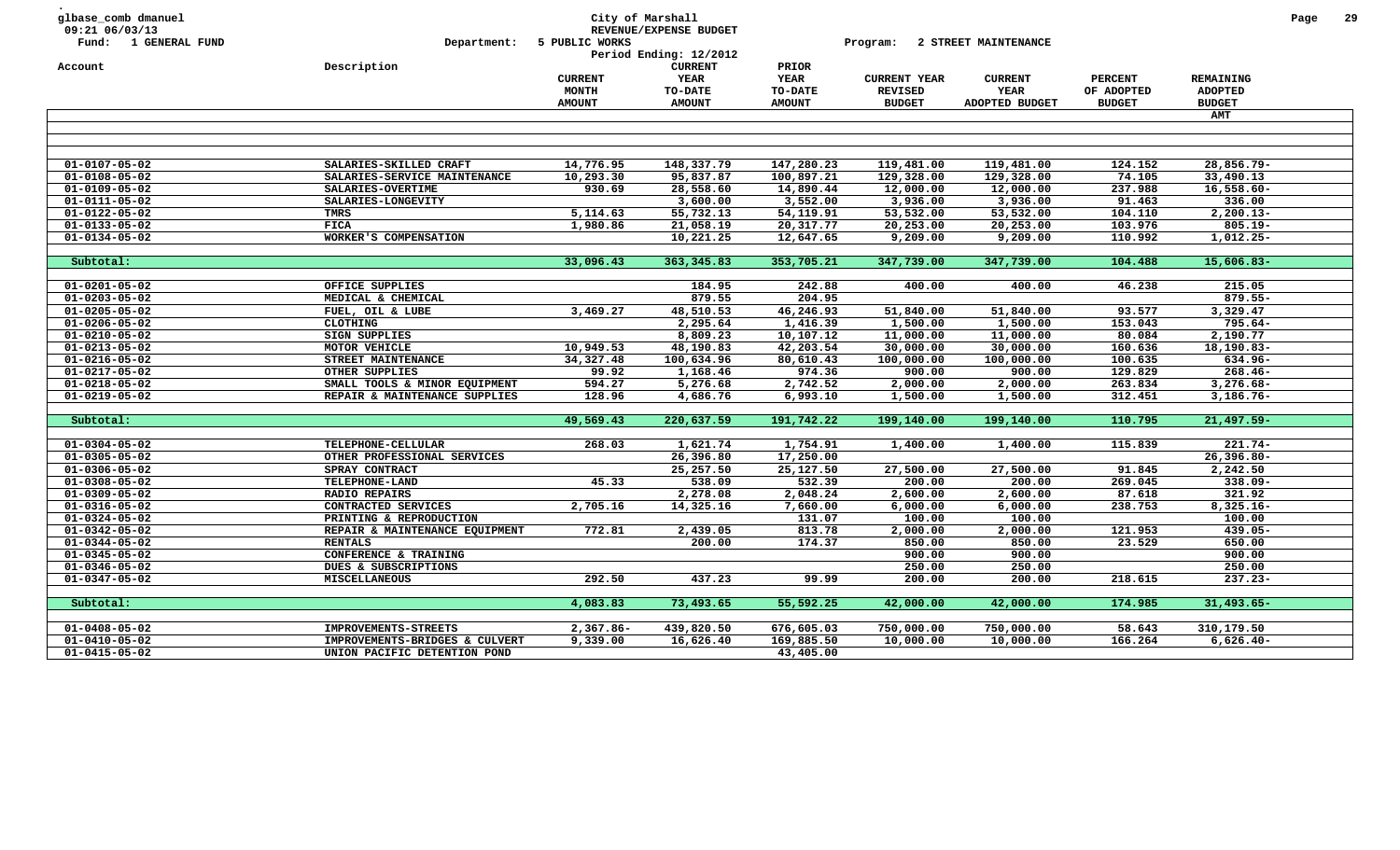| glbase_comb dmanuel<br>$09:21$ $06/03/13$<br>Fund: 1 GENERAL FUND | Department:                   | 5 PUBLIC WORKS                                  | City of Marshall<br>REVENUE/EXPENSE BUDGET<br>Period Ending: 12/2012 |                                                  | Program: 2 STREET MAINTENANCE                   |                                          |                                               |                                                     | Page | 30 |
|-------------------------------------------------------------------|-------------------------------|-------------------------------------------------|----------------------------------------------------------------------|--------------------------------------------------|-------------------------------------------------|------------------------------------------|-----------------------------------------------|-----------------------------------------------------|------|----|
| Account                                                           | Description                   | <b>CURRENT</b><br><b>MONTH</b><br><b>AMOUNT</b> | <b>CURRENT</b><br>YEAR<br><b>TO-DATE</b><br><b>AMOUNT</b>            | PRIOR<br>YEAR<br><b>TO-DATE</b><br><b>AMOUNT</b> | <b>CURRENT YEAR</b><br>REVISED<br><b>BUDGET</b> | <b>CURRENT</b><br>YEAR<br>ADOPTED BUDGET | <b>PERCENT</b><br>OF ADOPTED<br><b>BUDGET</b> | REMAINING<br><b>ADOPTED</b><br><b>BUDGET</b><br>AMT |      |    |
|                                                                   |                               |                                                 |                                                                      |                                                  |                                                 |                                          |                                               |                                                     |      |    |
|                                                                   |                               |                                                 |                                                                      |                                                  |                                                 |                                          |                                               |                                                     |      |    |
| $01 - 0416 - 05 - 02$                                             | DRAINAGE IMPROVEMENTS         |                                                 | 104,938.00                                                           | 14,749.03                                        | 103,193.00                                      |                                          |                                               | $104,938.00 -$                                      |      |    |
| $01 - 0429 - 05 - 02$                                             | STREET SIGNS                  | $3,867.00 -$                                    | 3,867.00                                                             | 5,752.00                                         |                                                 |                                          |                                               | $3,867.00 -$                                        |      |    |
| $01 - 0440 - 05 - 02$                                             | OTHER MACHINERY & EQUIPMENT   |                                                 | 2,467.00                                                             |                                                  |                                                 |                                          |                                               | $2,467.00-$                                         |      |    |
| $01 - 0490 - 05 - 02$                                             | NON DEPRECIABLE CAPITAL ITEMS |                                                 | 384.78                                                               | 2,294.00                                         |                                                 |                                          |                                               | $384.78 -$                                          |      |    |
|                                                                   |                               |                                                 |                                                                      |                                                  |                                                 |                                          |                                               |                                                     |      |    |
| Subtotal:                                                         |                               | 3,104.14                                        | 568,103.68                                                           | 912,690.56                                       | 863,193.00                                      | 760,000.00                               | 74.750                                        | 191,896.32                                          |      |    |
| Program number:                                                   | 2 STREET MAINTENANCE          | 89,853.83                                       | 1,225,580.75                                                         | 1,513,730.24                                     | 1,452,072.00                                    | 1,348,879.00                             | 90.859                                        | 123,298.25                                          |      |    |
|                                                                   |                               |                                                 |                                                                      |                                                  |                                                 |                                          |                                               |                                                     |      |    |
|                                                                   |                               |                                                 |                                                                      |                                                  |                                                 |                                          |                                               |                                                     |      |    |
|                                                                   |                               |                                                 |                                                                      |                                                  |                                                 |                                          |                                               |                                                     |      |    |
|                                                                   |                               |                                                 |                                                                      |                                                  |                                                 |                                          |                                               |                                                     |      |    |
|                                                                   |                               |                                                 |                                                                      |                                                  |                                                 |                                          |                                               |                                                     |      |    |
|                                                                   |                               |                                                 |                                                                      |                                                  |                                                 |                                          |                                               |                                                     |      |    |
|                                                                   |                               |                                                 |                                                                      |                                                  |                                                 |                                          |                                               |                                                     |      |    |
|                                                                   |                               |                                                 |                                                                      |                                                  |                                                 |                                          |                                               |                                                     |      |    |
|                                                                   |                               |                                                 |                                                                      |                                                  |                                                 |                                          |                                               |                                                     |      |    |
|                                                                   |                               |                                                 |                                                                      |                                                  |                                                 |                                          |                                               |                                                     |      |    |
|                                                                   |                               |                                                 |                                                                      |                                                  |                                                 |                                          |                                               |                                                     |      |    |
|                                                                   |                               |                                                 |                                                                      |                                                  |                                                 |                                          |                                               |                                                     |      |    |
|                                                                   |                               |                                                 |                                                                      |                                                  |                                                 |                                          |                                               |                                                     |      |    |
|                                                                   |                               |                                                 |                                                                      |                                                  |                                                 |                                          |                                               |                                                     |      |    |
|                                                                   |                               |                                                 |                                                                      |                                                  |                                                 |                                          |                                               |                                                     |      |    |
|                                                                   |                               |                                                 |                                                                      |                                                  |                                                 |                                          |                                               |                                                     |      |    |
|                                                                   |                               |                                                 |                                                                      |                                                  |                                                 |                                          |                                               |                                                     |      |    |
|                                                                   |                               |                                                 |                                                                      |                                                  |                                                 |                                          |                                               |                                                     |      |    |
|                                                                   |                               |                                                 |                                                                      |                                                  |                                                 |                                          |                                               |                                                     |      |    |
|                                                                   |                               |                                                 |                                                                      |                                                  |                                                 |                                          |                                               |                                                     |      |    |
|                                                                   |                               |                                                 |                                                                      |                                                  |                                                 |                                          |                                               |                                                     |      |    |
|                                                                   |                               |                                                 |                                                                      |                                                  |                                                 |                                          |                                               |                                                     |      |    |
|                                                                   |                               |                                                 |                                                                      |                                                  |                                                 |                                          |                                               |                                                     |      |    |
|                                                                   |                               |                                                 |                                                                      |                                                  |                                                 |                                          |                                               |                                                     |      |    |
|                                                                   |                               |                                                 |                                                                      |                                                  |                                                 |                                          |                                               |                                                     |      |    |
|                                                                   |                               |                                                 |                                                                      |                                                  |                                                 |                                          |                                               |                                                     |      |    |
|                                                                   |                               |                                                 |                                                                      |                                                  |                                                 |                                          |                                               |                                                     |      |    |
|                                                                   |                               |                                                 |                                                                      |                                                  |                                                 |                                          |                                               |                                                     |      |    |
|                                                                   |                               |                                                 |                                                                      |                                                  |                                                 |                                          |                                               |                                                     |      |    |
|                                                                   |                               |                                                 |                                                                      |                                                  |                                                 |                                          |                                               |                                                     |      |    |
|                                                                   |                               |                                                 |                                                                      |                                                  |                                                 |                                          |                                               |                                                     |      |    |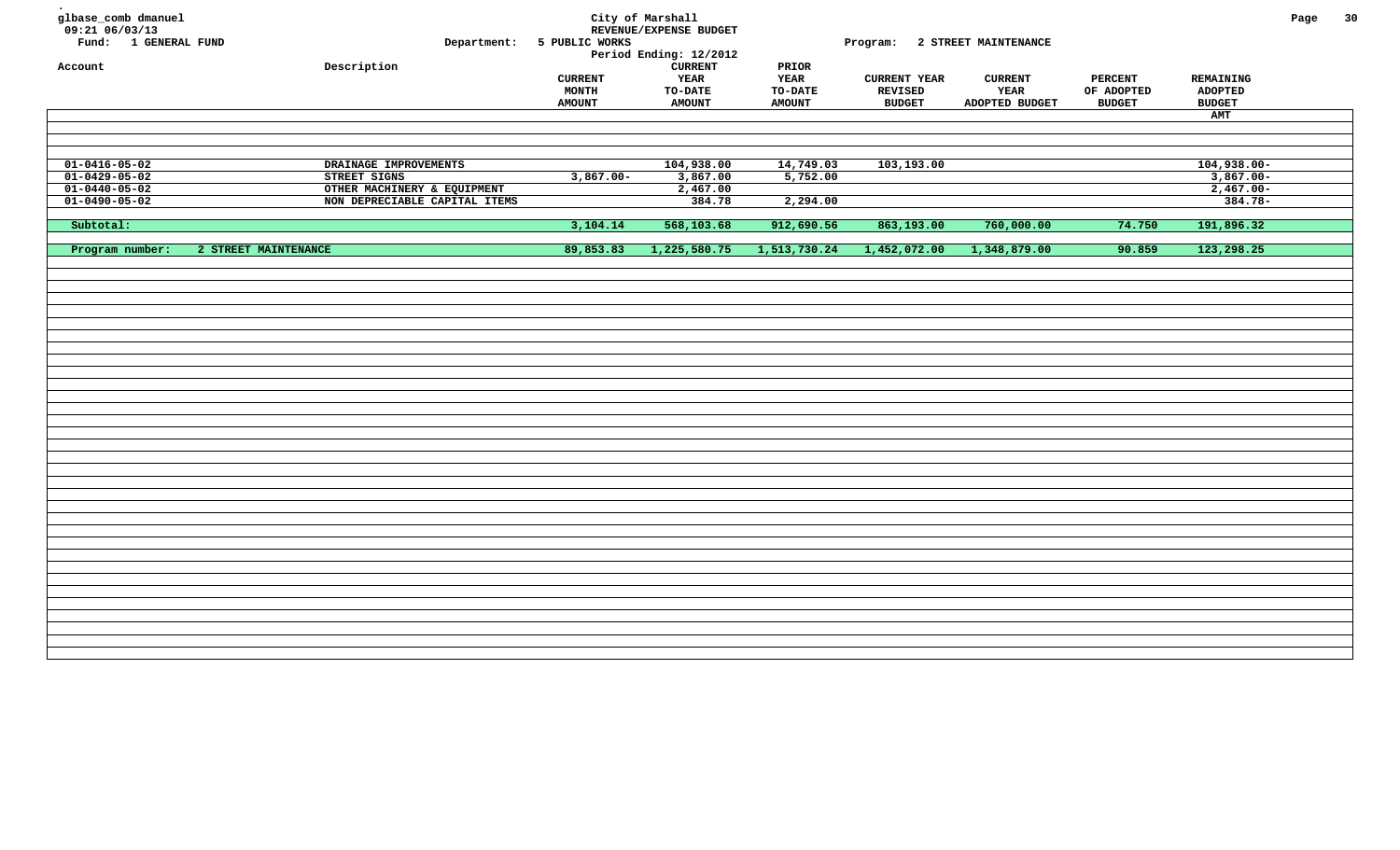| glbase_comb dmanuel<br>09:21 06/03/13<br>Fund: 1 GENERAL FUND<br>Account | Description                                      | Department: 5 PUBLIC WORKS               | City of Marshall<br>REVENUE/EXPENSE BUDGET<br>Period Ending: 12/2012<br><b>CURRENT</b> | PRIOR                                   |                                                        | Program: 3 SANITATION/COLLECTION         |                                               |                                              | Page | 31 |
|--------------------------------------------------------------------------|--------------------------------------------------|------------------------------------------|----------------------------------------------------------------------------------------|-----------------------------------------|--------------------------------------------------------|------------------------------------------|-----------------------------------------------|----------------------------------------------|------|----|
|                                                                          |                                                  | <b>CURRENT</b><br>MONTH<br><b>AMOUNT</b> | YEAR<br>TO-DATE<br><b>AMOUNT</b>                                                       | YEAR<br><b>TO-DATE</b><br><b>AMOUNT</b> | <b>CURRENT YEAR</b><br><b>REVISED</b><br><b>BUDGET</b> | <b>CURRENT</b><br>YEAR<br>ADOPTED BUDGET | <b>PERCENT</b><br>OF ADOPTED<br><b>BUDGET</b> | REMAINING<br><b>ADOPTED</b><br><b>BUDGET</b> |      |    |
|                                                                          |                                                  |                                          |                                                                                        |                                         |                                                        |                                          |                                               | AMT                                          |      |    |
| $01 - 0218 - 05 - 03$                                                    | SMALL TOOLS & MINOR EQUIPMENT                    |                                          | 39.97                                                                                  |                                         |                                                        |                                          |                                               | $39.97 -$                                    |      |    |
| Subtotal:                                                                |                                                  |                                          | 39.97                                                                                  |                                         |                                                        |                                          |                                               | $39.97 -$                                    |      |    |
| $01 - 0305 - 05 - 03$<br>$01 - 0316 - 05 - 03$                           | OTHER-SANITATION CONTRACT<br>CONTRACTED SERVICES | 303,073.75<br>160.00                     | 1,852,007.39<br>640.00                                                                 | 1,871,453.25                            | 1,875,900.00                                           | 1,875,900.00                             | 98.726                                        | 23,892.61<br>$640.00 -$                      |      |    |
| $01 - 0320 - 05 - 03$                                                    | WASTE DISPOSAL-CONDEMNED STR                     |                                          |                                                                                        | 33,489.00                               |                                                        |                                          |                                               |                                              |      |    |
| $01 - 0347 - 05 - 03$                                                    | <b>MISCELLANEOUS</b>                             |                                          | 452.62                                                                                 |                                         |                                                        |                                          |                                               | $452.62 -$                                   |      |    |
| $01 - 0362 - 05 - 03$                                                    | CONVENIENCE STATION REFUSE FEE                   | 14,605.97                                | 139,656.70                                                                             | 133,138.69                              | 124,000.00                                             | 124,000.00                               | 112.626                                       | $15,656.70-$                                 |      |    |
| $01 - 0399 - 05 - 03$                                                    | BAD DEBT EXPENSE                                 | $1,621.10-$                              | $1,621.10-$                                                                            | 1,344.02                                |                                                        |                                          |                                               | 1,621.10                                     |      |    |
| Subtotal:                                                                |                                                  | 316,218.62                               | 1,991,135.61                                                                           | 2,039,424.96                            | 1,999,900.00                                           | 1,999,900.00                             | 99.562                                        | 8,764.39                                     |      |    |
| Program number:                                                          | 3 SANITATION/COLLECTION                          | 316,218.62                               | 1,991,175.58                                                                           | 2,039,424.96                            | 1,999,900.00                                           | 1,999,900.00                             | 99.564                                        | 8,724.42                                     |      |    |
|                                                                          |                                                  |                                          |                                                                                        |                                         |                                                        |                                          |                                               |                                              |      |    |
|                                                                          |                                                  |                                          |                                                                                        |                                         |                                                        |                                          |                                               |                                              |      |    |
|                                                                          |                                                  |                                          |                                                                                        |                                         |                                                        |                                          |                                               |                                              |      |    |
|                                                                          |                                                  |                                          |                                                                                        |                                         |                                                        |                                          |                                               |                                              |      |    |
|                                                                          |                                                  |                                          |                                                                                        |                                         |                                                        |                                          |                                               |                                              |      |    |
|                                                                          |                                                  |                                          |                                                                                        |                                         |                                                        |                                          |                                               |                                              |      |    |
|                                                                          |                                                  |                                          |                                                                                        |                                         |                                                        |                                          |                                               |                                              |      |    |
|                                                                          |                                                  |                                          |                                                                                        |                                         |                                                        |                                          |                                               |                                              |      |    |
|                                                                          |                                                  |                                          |                                                                                        |                                         |                                                        |                                          |                                               |                                              |      |    |
|                                                                          |                                                  |                                          |                                                                                        |                                         |                                                        |                                          |                                               |                                              |      |    |
|                                                                          |                                                  |                                          |                                                                                        |                                         |                                                        |                                          |                                               |                                              |      |    |
|                                                                          |                                                  |                                          |                                                                                        |                                         |                                                        |                                          |                                               |                                              |      |    |
|                                                                          |                                                  |                                          |                                                                                        |                                         |                                                        |                                          |                                               |                                              |      |    |
|                                                                          |                                                  |                                          |                                                                                        |                                         |                                                        |                                          |                                               |                                              |      |    |
|                                                                          |                                                  |                                          |                                                                                        |                                         |                                                        |                                          |                                               |                                              |      |    |
|                                                                          |                                                  |                                          |                                                                                        |                                         |                                                        |                                          |                                               |                                              |      |    |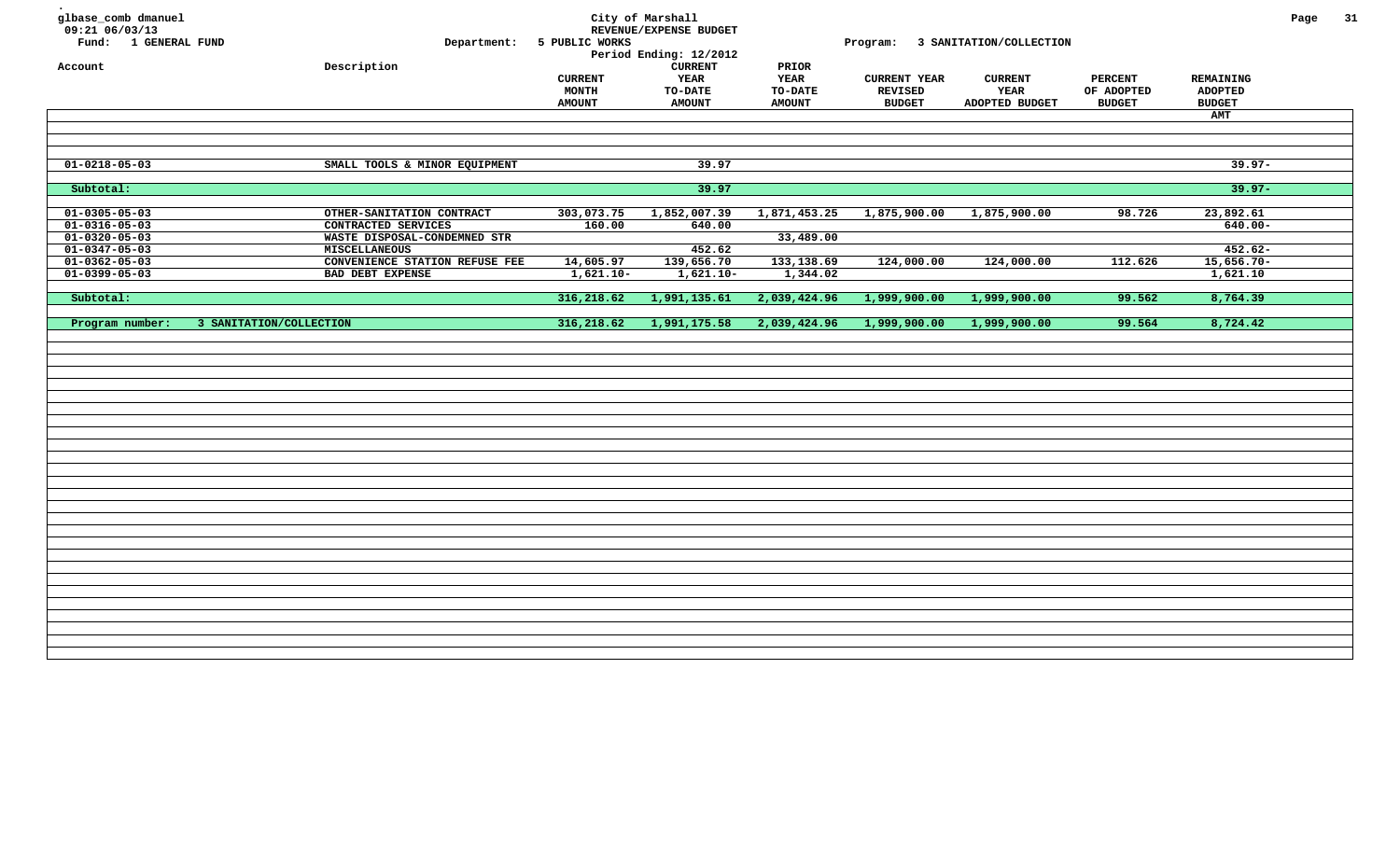| glbase_comb dmanuel<br>09:21 06/03/13<br>Fund: 1 GENERAL FUND |                  | Department:                    | 5 PUBLIC WORKS                           | City of Marshall<br>REVENUE/EXPENSE BUDGET<br>Period Ending: 12/2012 |                                                         | Program:                                               | 4 FLEET SERVICES                         |                                               |                                              | Page | 32 |
|---------------------------------------------------------------|------------------|--------------------------------|------------------------------------------|----------------------------------------------------------------------|---------------------------------------------------------|--------------------------------------------------------|------------------------------------------|-----------------------------------------------|----------------------------------------------|------|----|
| Account                                                       |                  | Description                    | <b>CURRENT</b><br>MONTH<br><b>AMOUNT</b> | <b>CURRENT</b><br>YEAR<br><b>TO-DATE</b><br><b>AMOUNT</b>            | PRIOR<br><b>YEAR</b><br><b>TO-DATE</b><br><b>AMOUNT</b> | <b>CURRENT YEAR</b><br><b>REVISED</b><br><b>BUDGET</b> | <b>CURRENT</b><br>YEAR<br>ADOPTED BUDGET | <b>PERCENT</b><br>OF ADOPTED<br><b>BUDGET</b> | REMAINING<br><b>ADOPTED</b><br><b>BUDGET</b> |      |    |
|                                                               |                  |                                |                                          |                                                                      |                                                         |                                                        |                                          |                                               | AMT                                          |      |    |
|                                                               |                  |                                |                                          |                                                                      |                                                         |                                                        |                                          |                                               |                                              |      |    |
| $01 - 0107 - 05 - 04$                                         |                  | SALARIES-SKILLED CRAFT         | 8,248.45                                 | 73,236.40                                                            | 80,407.88                                               | 110,772.00                                             | 110,772.00                               | 66.115                                        | 37,535.60                                    |      |    |
| $01 - 0108 - 05 - 04$                                         |                  | SALARIES-SERVICE MAINTENANCE   | 2,828.80                                 | 28,396.80                                                            | 28,288.00                                               |                                                        |                                          |                                               | 28,396.80-                                   |      |    |
| $01 - 0109 - 05 - 04$                                         |                  | SALARIES-OVERTIME              |                                          |                                                                      |                                                         | 2,000.00                                               | 2,000.00                                 |                                               | 2,000.00                                     |      |    |
| $01 - 0111 - 05 - 04$                                         |                  | SALARIES-LONGEVITY             |                                          | 1,876.00                                                             | 1,920.00                                                | 2,016.00                                               | 2,016.00                                 | 93.056                                        | 140.00                                       |      |    |
| $01 - 0122 - 05 - 04$                                         |                  | TMRS                           | 2,179.24                                 | 20,868.97                                                            | 22,453.27                                               | 23,210.00                                              | 23,210.00                                | 89.914                                        | 2,341.03                                     |      |    |
| $01 - 0133 - 05 - 04$                                         |                  | FICA-SALARY RESERVE            | 844.66                                   | 7,879.37                                                             | 8,411.19                                                | 8,782.00                                               | 8,782.00                                 | 89.722                                        | 902.63                                       |      |    |
| $01 - 0134 - 05 - 04$                                         |                  | WORKMEN'S COMPENSATION         |                                          | 1,690.40                                                             | 1,122.25                                                | 1,523.00                                               | 1,523.00                                 | 110.991                                       | $167.40 -$                                   |      |    |
| Subtotal:                                                     |                  |                                | 14,101.15                                | 133,947.94                                                           | 142,602.59                                              | 148,303.00                                             | 148,303.00                               | 90.320                                        | 14,355.06                                    |      |    |
|                                                               |                  |                                |                                          |                                                                      |                                                         |                                                        |                                          |                                               |                                              |      |    |
| $01 - 0201 - 05 - 04$                                         |                  | OFFICE SUPPLIES                |                                          | 430.65                                                               | 543.62                                                  | 500.00                                                 | 500.00                                   | 86.130                                        | 69.35                                        |      |    |
| $01 - 0203 - 05 - 04$                                         |                  | MEDICAL & CHEMICAL             |                                          | 129.96                                                               |                                                         | 255.00                                                 | 255.00                                   | 50.965                                        | 125.04                                       |      |    |
| $01 - 0205 - 05 - 04$                                         |                  | FUEL, OIL, & LUBE              | 165.18                                   | 3,201.98                                                             | 3,191.98                                                | 3,000.00                                               | 3,000.00                                 | 106.733                                       | $201.98 -$                                   |      |    |
| $01 - 0206 - 05 - 04$                                         |                  | <b>CLOTHING</b>                |                                          | 444.70                                                               | 394.70                                                  | 400.00                                                 | 400.00                                   | 111.175                                       | $44.70 -$                                    |      |    |
| $01 - 0213 - 05 - 04$                                         |                  | MOTOR VEHICLE-POOL VEHICLES    | 35.74                                    | 1,449.15                                                             | 883.70                                                  | 1,200.00                                               | 1,200.00                                 | 120.763                                       | 249.15-                                      |      |    |
| $01 - 0217 - 05 - 04$                                         |                  | OTHER SUPPLIES                 |                                          | 597.51                                                               | 1,328.92                                                | 1,200.00                                               | 1,200.00                                 | 49.793                                        | 602.49                                       |      |    |
| $01 - 0218 - 05 - 04$                                         |                  | SMALL TOOL & MINOR EQUIPMENT   | 1,306.16                                 | 3,310.60                                                             | 2,421.39                                                | 3,000.00                                               | 3,000.00                                 | 110.353                                       | $310.60 -$                                   |      |    |
|                                                               |                  |                                |                                          |                                                                      |                                                         |                                                        |                                          |                                               |                                              |      |    |
| Subtotal:                                                     |                  |                                | 1,507.08                                 | 9,564.55                                                             | 8,764.31                                                | 9,555.00                                               | 9,555.00                                 | 100.100                                       | $9.55 -$                                     |      |    |
| $01 - 0304 - 05 - 04$                                         |                  | TELEPHONE-CELLULAR             | 270.29                                   | 1,401.37                                                             | 914.49                                                  | 760.00                                                 | 760.00                                   | 184.391                                       | $641.37 -$                                   |      |    |
| $01 - 0322 - 05 - 04$                                         |                  | SERVICE AGREEMENT-OTHER        |                                          | 2,703.45                                                             | 528.00                                                  | 1,500.00                                               | 1,500.00                                 | 180.230                                       | $1, 203.45 -$                                |      |    |
| $01 - 0323 - 05 - 04$                                         |                  | SERVICE AGREEMENT-TECHNICAL    | 1,928.00                                 | 4,318.00                                                             | 3,057.34                                                | 4,000.00                                               | 4,000.00                                 | 107.950                                       | $318.00 -$                                   |      |    |
| $01 - 0324 - 05 - 04$                                         |                  | PRINTING & REPRODUCTION        |                                          |                                                                      |                                                         | 200.00                                                 | 200.00                                   |                                               | 200.00                                       |      |    |
| $01 - 0340 - 05 - 04$                                         |                  | REPAIR & MAINTENANCE BUILDINGS |                                          | 294.36                                                               | 2,800.00                                                |                                                        |                                          |                                               | $294.36 -$                                   |      |    |
| $01 - 0342 - 05 - 04$                                         |                  | REPAIR & MAINTENANCE EQUIPMENT | 24.50                                    | 1,713.04                                                             | 2,303.38                                                | 3,000.00                                               | 3,000.00                                 | 57.101                                        | 1,286.96                                     |      |    |
| $01 - 0344 - 05 - 04$                                         |                  | <b>RENTALS</b>                 |                                          | 1,257.37                                                             | 1,085.73                                                | 1,200.00                                               | 1,200.00                                 | 104.781                                       | $57.37 -$                                    |      |    |
| $01 - 0345 - 05 - 04$                                         |                  | CONFERENCE AND TRAINING        |                                          |                                                                      | 89.95                                                   | 200.00                                                 | 200.00                                   |                                               | 200.00                                       |      |    |
| $01 - 0346 - 05 - 04$                                         |                  | DUES & SUBSCRIPTIONS           |                                          |                                                                      |                                                         | 1,200.00                                               | 1,200.00                                 |                                               | 1,200.00                                     |      |    |
| $01 - 0347 - 05 - 04$                                         |                  | <b>MISCELLANEOUS</b>           |                                          | 102.91                                                               |                                                         | 100.00                                                 | 100.00                                   | 102.910                                       | $2.91 -$                                     |      |    |
|                                                               |                  |                                |                                          |                                                                      |                                                         |                                                        |                                          |                                               |                                              |      |    |
| Subtotal:                                                     |                  |                                | 2,222.79                                 | 11,790.50                                                            | 10,778.89                                               | 12,160.00                                              | 12,160.00                                | 96.961                                        | 369.50                                       |      |    |
| $01 - 0440 - 05 - 04$                                         |                  | OTHER MACHINERY & EQUIPMENT    | $2,499.00 -$                             | 10,357.42                                                            |                                                         | 15,000.00                                              | 15,000.00                                | 69.049                                        | 4,642.58                                     |      |    |
| $01 - 0490 - 05 - 04$                                         |                  | NON DEPRECIABLE CAPITAL ITEMS  | 2,499.00                                 | 2,499.00                                                             |                                                         |                                                        |                                          |                                               | $2,499.00 -$                                 |      |    |
|                                                               |                  |                                |                                          |                                                                      |                                                         |                                                        |                                          |                                               |                                              |      |    |
| Subtotal:                                                     |                  |                                |                                          | 12,856.42                                                            |                                                         | 15,000.00                                              | 15,000.00                                | 85.709                                        | 2,143.58                                     |      |    |
| Program number:                                               | 4 FLEET SERVICES |                                | 17,831.02                                | 168,159.41                                                           | 162, 145. 79                                            | 185,018.00                                             | 185,018.00                               | 90.888                                        | 16,858.59                                    |      |    |
|                                                               |                  |                                |                                          |                                                                      |                                                         |                                                        |                                          |                                               |                                              |      |    |
| Department number:<br>-5                                      |                  | PUBLIC WORKS                   | 423,903.47                               | 3,384,915.74                                                         | 3,715,300.99                                            | 3,636,990.00                                           | 3,533,797.00                             | 95.787                                        | 148,881.26                                   |      |    |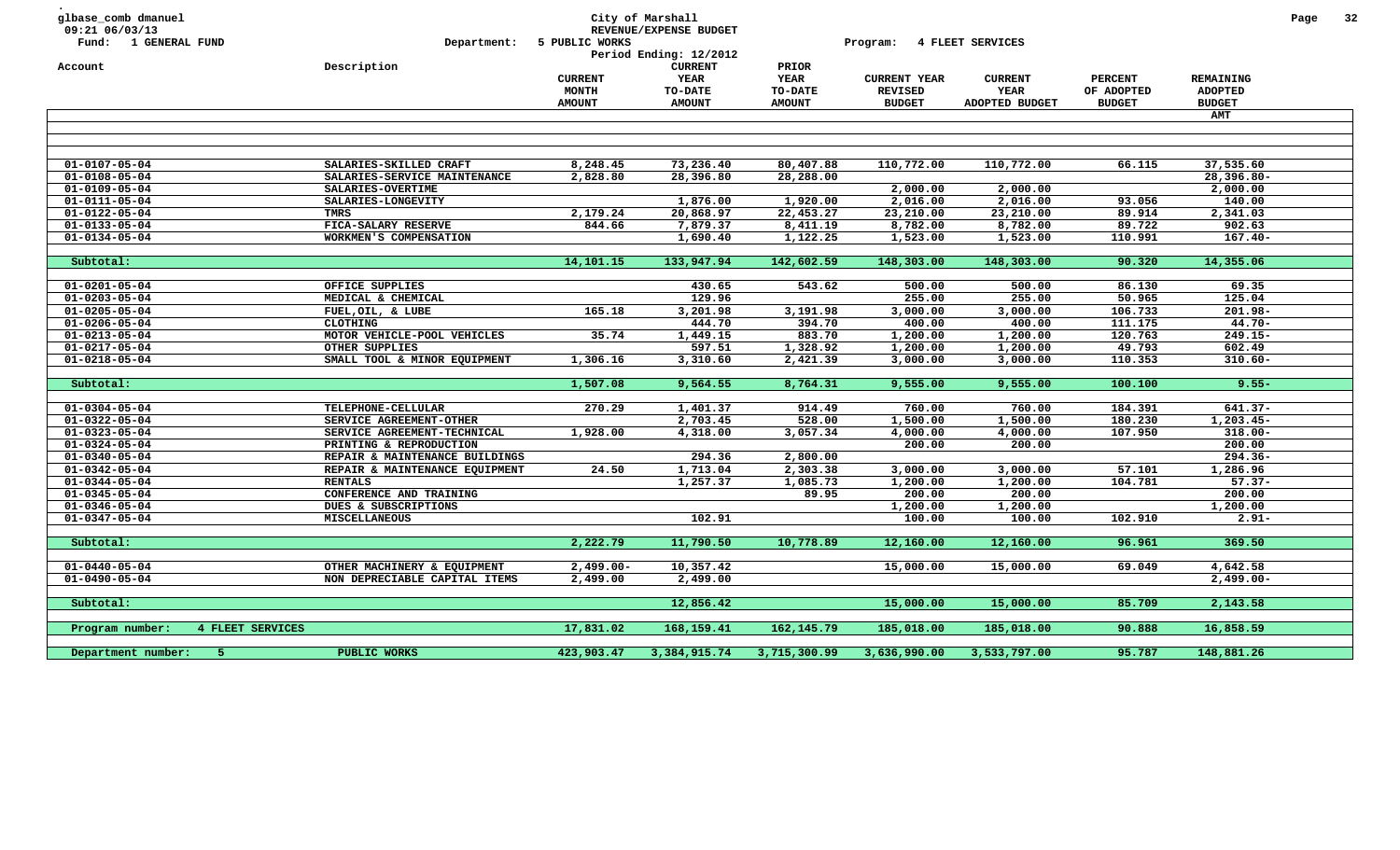| glbase_comb dmanuel<br>09:21 06/03/13<br>Fund: 1 GENERAL FUND | Department:                                            | <b>6 PURCHASING</b>                      | City of Marshall<br>REVENUE/EXPENSE BUDGET<br>Period Ending: 12/2012 |                                           | Program: 1 PURCHASING                           |                                          |                                               |                                                     | Page | 33 |
|---------------------------------------------------------------|--------------------------------------------------------|------------------------------------------|----------------------------------------------------------------------|-------------------------------------------|-------------------------------------------------|------------------------------------------|-----------------------------------------------|-----------------------------------------------------|------|----|
| Account                                                       | Description                                            | <b>CURRENT</b><br>MONTH<br><b>AMOUNT</b> | <b>CURRENT</b><br>YEAR<br>TO-DATE<br><b>AMOUNT</b>                   | PRIOR<br>YEAR<br>TO-DATE<br><b>AMOUNT</b> | <b>CURRENT YEAR</b><br>REVISED<br><b>BUDGET</b> | <b>CURRENT</b><br>YEAR<br>ADOPTED BUDGET | <b>PERCENT</b><br>OF ADOPTED<br><b>BUDGET</b> | REMAINING<br><b>ADOPTED</b><br><b>BUDGET</b><br>AMT |      |    |
|                                                               |                                                        |                                          |                                                                      |                                           |                                                 |                                          |                                               |                                                     |      |    |
| $\overline{01-0201-06-01}$                                    | OFFICE SUPPLIES                                        | 13.59                                    | 70.24                                                                | 171.64                                    | 100.00                                          | 100.00                                   | 70.240                                        | 29.76                                               |      |    |
| Subtotal:                                                     |                                                        | 13.59                                    | 70.24                                                                | 171.64                                    | 100.00                                          | 100.00                                   | 70.240                                        | 29.76                                               |      |    |
| $01 - 0323 - 06 - 01$<br>$01 - 0324 - 06 - 01$                | SERVICE AGREEMENT-TECHNICAL<br>PRINTING & REPRODUCTION |                                          | 1,325.00                                                             | 1,325.00                                  | 1,500.00<br>200.00                              | 1,500.00<br>200.00                       | 88.333                                        | 175.00<br>200.00                                    |      |    |
| $01 - 0345 - 06 - 01$<br>$01 - 0346 - 06 - 01$                | CONFERENCE AND TRAINING<br>DUES & SUBSCRIPTIONS        | 271.54<br>53.25                          | 1,972.22<br>351.50                                                   | 1,111.19<br>739.50                        | 2,000.00<br>500.00                              | 2,000.00<br>500.00                       | 98.611<br>70.300                              | 27.78<br>148.50                                     |      |    |
| Subtotal:                                                     |                                                        | 324.79                                   | 3,648.72                                                             | 3,175.69                                  | 4,200.00                                        | 4,200.00                                 | 86.874                                        | 551.28                                              |      |    |
| Program number:<br>1 PURCHASING                               |                                                        | 338.38                                   | 3,718.96                                                             | 3,347.33                                  | 4,300.00                                        | 4,300.00                                 | 86.487                                        | 581.04                                              |      |    |
| Department number:<br>6 <sup>1</sup>                          | <b>PURCHASING</b>                                      | 338.38                                   | 3,718.96                                                             | 3,347.33                                  | 4,300.00                                        | 4,300.00                                 | 86.487                                        | 581.04                                              |      |    |
|                                                               |                                                        |                                          |                                                                      |                                           |                                                 |                                          |                                               |                                                     |      |    |
|                                                               |                                                        |                                          |                                                                      |                                           |                                                 |                                          |                                               |                                                     |      |    |
|                                                               |                                                        |                                          |                                                                      |                                           |                                                 |                                          |                                               |                                                     |      |    |
|                                                               |                                                        |                                          |                                                                      |                                           |                                                 |                                          |                                               |                                                     |      |    |
|                                                               |                                                        |                                          |                                                                      |                                           |                                                 |                                          |                                               |                                                     |      |    |
|                                                               |                                                        |                                          |                                                                      |                                           |                                                 |                                          |                                               |                                                     |      |    |
|                                                               |                                                        |                                          |                                                                      |                                           |                                                 |                                          |                                               |                                                     |      |    |
|                                                               |                                                        |                                          |                                                                      |                                           |                                                 |                                          |                                               |                                                     |      |    |
|                                                               |                                                        |                                          |                                                                      |                                           |                                                 |                                          |                                               |                                                     |      |    |
|                                                               |                                                        |                                          |                                                                      |                                           |                                                 |                                          |                                               |                                                     |      |    |
|                                                               |                                                        |                                          |                                                                      |                                           |                                                 |                                          |                                               |                                                     |      |    |
|                                                               |                                                        |                                          |                                                                      |                                           |                                                 |                                          |                                               |                                                     |      |    |
|                                                               |                                                        |                                          |                                                                      |                                           |                                                 |                                          |                                               |                                                     |      |    |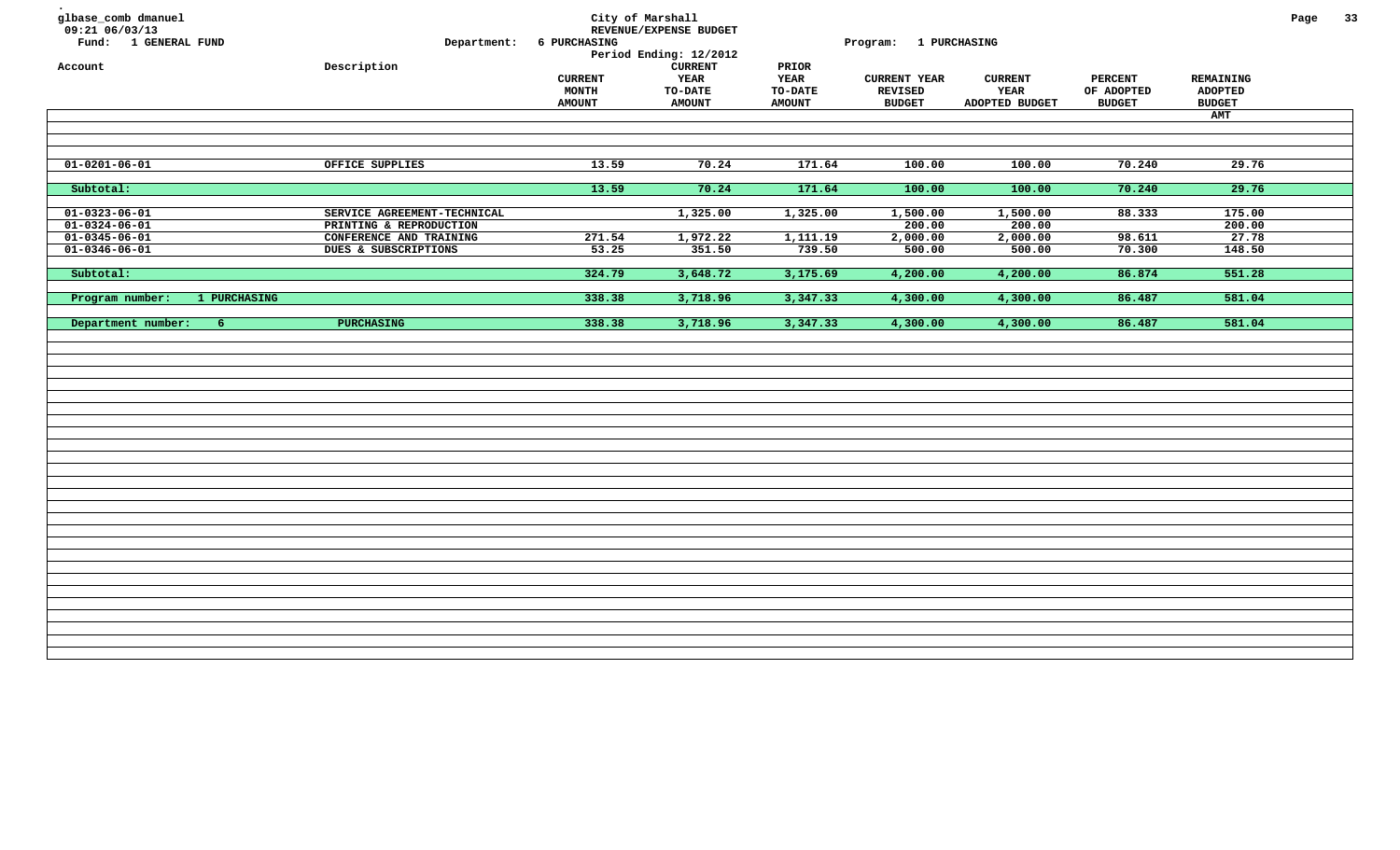| glbase_comb dmanuel<br>09:21 06/03/13<br>Fund: 1 GENERAL FUND<br>Account | Department:<br>Description   | 7 INSPECTIONS                                   | City of Marshall<br>REVENUE/EXPENSE BUDGET<br>Period Ending: 12/2012<br><b>CURRENT</b> | PRIOR                                   |                                                        | Program: 1 HEALTH INSPECTION SERVICES           |                                               |                                              | Page | - 34 |
|--------------------------------------------------------------------------|------------------------------|-------------------------------------------------|----------------------------------------------------------------------------------------|-----------------------------------------|--------------------------------------------------------|-------------------------------------------------|-----------------------------------------------|----------------------------------------------|------|------|
|                                                                          |                              | <b>CURRENT</b><br><b>MONTH</b><br><b>AMOUNT</b> | <b>YEAR</b><br>TO-DATE<br><b>AMOUNT</b>                                                | <b>YEAR</b><br>TO-DATE<br><b>AMOUNT</b> | <b>CURRENT YEAR</b><br><b>REVISED</b><br><b>BUDGET</b> | <b>CURRENT</b><br><b>YEAR</b><br>ADOPTED BUDGET | <b>PERCENT</b><br>OF ADOPTED<br><b>BUDGET</b> | REMAINING<br><b>ADOPTED</b><br><b>BUDGET</b> |      |      |
|                                                                          |                              |                                                 |                                                                                        |                                         |                                                        |                                                 |                                               | <b>AMT</b>                                   |      |      |
| $01 - 0101 - 07 - 01$                                                    | SALARIES OFFICIALS & ADMIN   | 5,457.29                                        | 54,473.37                                                                              | 54,572.98                               | 54,573.00                                              | 54,573.00                                       | 99.817                                        | 99.63                                        |      |      |
| $01 - 0111 - 07 - 01$                                                    | SALARIES-LONGEVITY           |                                                 | 240.00                                                                                 | 144.00                                  | 192.00                                                 | 192.00                                          | 125.000                                       | $48.00 -$                                    |      |      |
| $01 - 0122 - 07 - 01$                                                    | TMRS                         | 1,073.62                                        | 11,033.20                                                                              | 11,106.71                               | 11,073.00                                              | 11,073.00                                       | 99.641                                        | 39.80                                        |      |      |
| $01 - 0133 - 07 - 01$                                                    | <b>FICA</b>                  | 417.48                                          | 4,185.56                                                                               | 4,185.85                                | 4,190.00                                               | 4,190.00                                        | 99.894                                        | 4.44                                         |      |      |
| $01 - 0134 - 07 - 01$                                                    | WORKMEN'S COMPENSATION       |                                                 | 203.12                                                                                 | 213.43                                  | 183.00                                                 | 183.00                                          | 110.995                                       | $20.12 -$                                    |      |      |
| Subtotal:                                                                |                              | 6,948.39                                        | 70,135.25                                                                              | 70,222.97                               | 70,211.00                                              | 70,211.00                                       | 99.892                                        | 75.75                                        |      |      |
| $01 - 0201 - 07 - 01$                                                    | OFFICE SUPPLIES              |                                                 | 313.30                                                                                 | 745.97                                  | 600.00                                                 | 600.00                                          | 52.217                                        | 286.70                                       |      |      |
| $01 - 0205 - 07 - 01$                                                    | FUEL, OIL, & LUBE            | 158.12                                          | 2,515.61                                                                               | 2,324.72                                | 2,270.00                                               | 2,270.00                                        | 110.820                                       | $245.61 -$                                   |      |      |
| $01 - 0213 - 07 - 01$                                                    | MOTOR VEHICLE-POOL VEHICLES  | 513.15                                          | 1,833.83                                                                               | 159.53                                  | 357.00                                                 | 357.00                                          | 513.678                                       | $1,476.83-$                                  |      |      |
| Subtotal:                                                                |                              | 671.27                                          | 4,662.74                                                                               | 3,230.22                                | 3,227.00                                               | 3,227.00                                        | 144.491                                       | $1,435.74-$                                  |      |      |
| $01 - 0304 - 07 - 01$                                                    | TELEPHONE-CELLULAR           | 149.96                                          | 911.66                                                                                 | 1,013.62                                | 840.00                                                 | 840.00                                          | 108.531                                       | $71.66 -$                                    |      |      |
| $01 - 0312 - 07 - 01$                                                    | GENERAL ADVERTISING          |                                                 |                                                                                        |                                         | 200.00                                                 | 200.00                                          |                                               | 200.00                                       |      |      |
| $01 - 0324 - 07 - 01$                                                    | PRINTING & REPRODUCTION      | 292.62                                          | 848.74                                                                                 | 957.76                                  | 700.00                                                 | 700.00                                          | 121.249                                       | $148.74-$                                    |      |      |
| $01 - 0345 - 07 - 01$                                                    | CONFERENCE AND TRAINING      | 155.92                                          | 1,528.74                                                                               | 1,540.03                                | 1,500.00                                               | 1,500.00                                        | 101.916                                       | $28.74-$                                     |      |      |
| $01 - 0346 - 07 - 01$                                                    | DUES & SUBSCRIPTIONS         |                                                 | 60.00                                                                                  |                                         | 100.00                                                 | 100.00                                          | 60.000                                        | 40.00                                        |      |      |
| $01 - 0347 - 07 - 01$                                                    | <b>MISCELLANEOUS</b>         |                                                 | 46.14                                                                                  | 462.33                                  | 100.00                                                 | 100.00                                          | 46.140                                        | 53.86                                        |      |      |
| $01 - 0372 - 07 - 01$                                                    | FOOD SEMINAR EXPENSE         |                                                 |                                                                                        | 1,960.94                                | 2,500.00                                               | 2,500.00                                        |                                               | 2,500.00                                     |      |      |
| Subtotal:                                                                |                              | 598.50                                          | 3,395.28                                                                               | 5,934.68                                | 5,940.00                                               | 5,940.00                                        | 57.160                                        | 2,544.72                                     |      |      |
| Program number:                                                          | 1 HEALTH INSPECTION SERVICES | 8,218.16                                        | 78,193.27                                                                              | 79,387.87                               | 79,378.00                                              | 79,378.00                                       | 98.507                                        | 1,184.73                                     |      |      |
|                                                                          |                              |                                                 |                                                                                        |                                         |                                                        |                                                 |                                               |                                              |      |      |
|                                                                          |                              |                                                 |                                                                                        |                                         |                                                        |                                                 |                                               |                                              |      |      |
|                                                                          |                              |                                                 |                                                                                        |                                         |                                                        |                                                 |                                               |                                              |      |      |
|                                                                          |                              |                                                 |                                                                                        |                                         |                                                        |                                                 |                                               |                                              |      |      |
|                                                                          |                              |                                                 |                                                                                        |                                         |                                                        |                                                 |                                               |                                              |      |      |
|                                                                          |                              |                                                 |                                                                                        |                                         |                                                        |                                                 |                                               |                                              |      |      |
|                                                                          |                              |                                                 |                                                                                        |                                         |                                                        |                                                 |                                               |                                              |      |      |
|                                                                          |                              |                                                 |                                                                                        |                                         |                                                        |                                                 |                                               |                                              |      |      |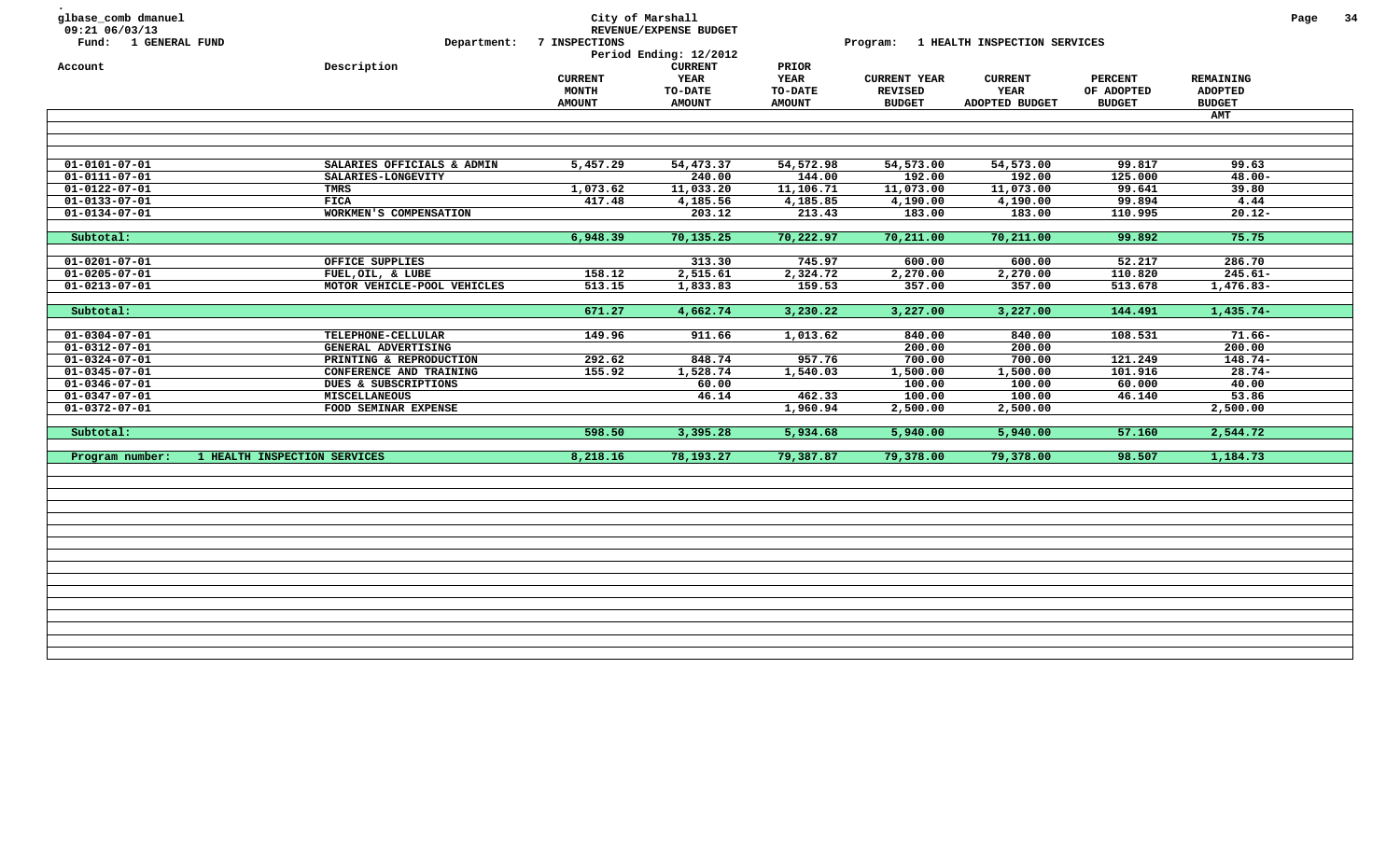| glbase_comb dmanuel<br>09:21 06/03/13<br>Fund: 1 GENERAL FUND<br>Account | Department:<br>Description     | 7 INSPECTIONS                                   | City of Marshall<br>REVENUE/EXPENSE BUDGET<br>Period Ending: 12/2012<br><b>CURRENT</b> | PRIOR                                   | Program:                                               | 2 INSPECTION                             |                                               |                                              | Page | 35 |
|--------------------------------------------------------------------------|--------------------------------|-------------------------------------------------|----------------------------------------------------------------------------------------|-----------------------------------------|--------------------------------------------------------|------------------------------------------|-----------------------------------------------|----------------------------------------------|------|----|
|                                                                          |                                | <b>CURRENT</b><br><b>MONTH</b><br><b>AMOUNT</b> | YEAR<br><b>TO-DATE</b><br><b>AMOUNT</b>                                                | <b>YEAR</b><br>TO-DATE<br><b>AMOUNT</b> | <b>CURRENT YEAR</b><br><b>REVISED</b><br><b>BUDGET</b> | <b>CURRENT</b><br>YEAR<br>ADOPTED BUDGET | <b>PERCENT</b><br>OF ADOPTED<br><b>BUDGET</b> | REMAINING<br><b>ADOPTED</b><br><b>BUDGET</b> |      |    |
|                                                                          |                                |                                                 |                                                                                        |                                         |                                                        |                                          |                                               | <b>AMT</b>                                   |      |    |
|                                                                          |                                |                                                 |                                                                                        |                                         |                                                        |                                          |                                               |                                              |      |    |
| $01 - 0101 - 07 - 02$                                                    | SALARIES OFFICIALS & ADMIN     | 5,795.09                                        | 58,173.77                                                                              | 57,950.88                               | 57,951.00                                              | 57,951.00                                | 100.384                                       | $222.77 -$                                   |      |    |
| $01 - 0103 - 07 - 02$                                                    | SALARIES-TECHNICIAN            | 7,815.80                                        | 78,458.67                                                                              | 76,164.46                               | 76,492.00                                              | 76,492.00                                | 102.571                                       | $1,966.67 -$                                 |      |    |
| $01 - 0106 - 07 - 02$                                                    | SALARIES-OFFICE & CLERICAL     | 2,286.96                                        | 22,869.63                                                                              | 22,792.66                               | 22,870.00                                              | 22,870.00                                | 99.998                                        | .37                                          |      |    |
| $01 - 0109 - 07 - 02$                                                    | SALARIES-OVERTIME              |                                                 | 370.24                                                                                 |                                         |                                                        |                                          |                                               | $370.24 -$                                   |      |    |
| $01 - 0110 - 07 - 02$                                                    | SALARIES-PART/TIME & HOURLY    |                                                 |                                                                                        | 1,643.00                                |                                                        |                                          |                                               |                                              |      |    |
| $01 - 0111 - 07 - 02$                                                    | SALARIES-LONGEVITY             |                                                 | 1,248.00                                                                               | 1,056.00                                | 1,248.00                                               | 1,248.00                                 | 100.000                                       |                                              |      |    |
| $01 - 0122 - 07 - 02$                                                    | <b>TMRS</b>                    | 3,127.59                                        | 32,491.49                                                                              | 32,064.27                               | 32,061.00                                              | 32,061.00                                | 101.343                                       | $430.49 -$                                   |      |    |
| $01 - 0133 - 07 - 02$                                                    | FICA-SALARY RESERVE            | 1,216.16                                        | 12,325.70                                                                              | 12,209.92                               | 12,130.00                                              | 12,130.00                                | 101.613                                       | $195.70 -$                                   |      |    |
| $01 - 0134 - 07 - 02$                                                    | WORKMEN'S COMPENSATION         |                                                 | 538.30                                                                                 | 643.07                                  | 485.00                                                 | 485.00                                   | 110.990                                       | $53.30 -$                                    |      |    |
| Subtotal:                                                                |                                | 20,241.60                                       | 206,475.80                                                                             | 204,524.26                              | 203,237.00                                             | 203,237.00                               | 101.594                                       | $3,238.80 -$                                 |      |    |
|                                                                          |                                |                                                 |                                                                                        |                                         |                                                        |                                          |                                               |                                              |      |    |
| $01 - 0201 - 07 - 02$                                                    | OFFICE SUPPLIES                | 300.59                                          | 1,116.85                                                                               | 2,312.69                                | 1,000.00                                               | 1,000.00                                 | 111.685                                       | $116.85 -$                                   |      |    |
| $01 - 0205 - 07 - 02$                                                    | FUEL, OIL, & LUBE              | 534.36                                          | 6,700.13                                                                               | 5,674.11                                | 5,315.00                                               | 5,315.00                                 | 126.061                                       | $1,385.13-$                                  |      |    |
| $01 - 0206 - 07 - 02$                                                    | <b>CLOTHING</b>                |                                                 | 300.53                                                                                 | 285.03                                  | 300.00                                                 | 300.00                                   | 100.177                                       | $.53-$                                       |      |    |
| $01 - 0213 - 07 - 02$                                                    | MOTOR VEHICLE-POOL VEHICLES    | 208.15                                          | 1,449.33                                                                               | 1,349.25                                | 2,000.00                                               | 2,000.00                                 | 72.467                                        | 550.67                                       |      |    |
| $01 - 0218 - 07 - 02$                                                    | SMALL TOOL & MINOR EQUIPMENT   |                                                 | 28.15                                                                                  | 33.84                                   |                                                        |                                          |                                               | $28.15 -$                                    |      |    |
|                                                                          |                                |                                                 |                                                                                        |                                         |                                                        |                                          |                                               |                                              |      |    |
| Subtotal:                                                                |                                | 1,043.10                                        | 9,594.99                                                                               | 9,654.92                                | 8,615.00                                               | 8,615.00                                 | 111.375                                       | 979.99-                                      |      |    |
| $01 - 0304 - 07 - 02$                                                    | TELEPHONE-CELLULAR             | 239.94                                          | 1,611.92                                                                               | 1,620.05                                | 1,500.00                                               | 1,500.00                                 | 107.461                                       | 111.92-                                      |      |    |
| $01 - 0305 - 07 - 02$                                                    | PROFESSIONAL SERVICES          | 1,550.00                                        | 1,550.00                                                                               | 3,365.99                                | 2,000.00                                               | 2,000.00                                 | 77.500                                        | 450.00                                       |      |    |
| $01 - 0324 - 07 - 02$                                                    | PRINTING & REPRODUCTION        |                                                 | 753.63                                                                                 | 355.20                                  | 300.00                                                 | 300.00                                   | 251.210                                       | $453.63 -$                                   |      |    |
| $01 - 0342 - 07 - 02$                                                    | REPAIR & MAINTENANCE EQUIPMENT |                                                 | 360.00                                                                                 | 291.00                                  | 350.00                                                 | 350.00                                   | 102.857                                       | $10.00 -$                                    |      |    |
| $01 - 0345 - 07 - 02$                                                    | CONFERENCE AND TRAINING        |                                                 | 218.95                                                                                 | 64.95                                   | 1,000.00                                               | 1,000.00                                 | 21.895                                        | 781.05                                       |      |    |
| $01 - 0346 - 07 - 02$                                                    | DUES & SUBSCRIPTIONS           |                                                 | 260.00                                                                                 | 345.00                                  | 400.00                                                 | 400.00                                   | 65.000                                        | 140.00                                       |      |    |
| $01 - 0347 - 07 - 02$                                                    | <b>MISCELLANEOUS</b>           |                                                 | 142.27                                                                                 | 178.83                                  | 100.00                                                 | 100.00                                   | 142.270                                       | $42.27 -$                                    |      |    |
|                                                                          |                                |                                                 |                                                                                        |                                         |                                                        |                                          |                                               |                                              |      |    |
| Subtotal:                                                                |                                | 1,789.94                                        | 4,896.77                                                                               | 6,221.02                                | 5,650.00                                               | 5,650.00                                 | 86.668                                        | 753.23                                       |      |    |
| Program number:<br>2 INSPECTION                                          |                                | 23,074.64                                       | 220,967.56                                                                             | 220,400.20                              | 217,502.00                                             | 217,502.00                               | 101.593                                       | $3,465.56 -$                                 |      |    |
| Department number:<br>$\overline{7}$                                     | <b>INSPECTIONS</b>             | 31,292.80                                       | 299,160.83                                                                             | 299,788.07                              | 296,880.00                                             | 296,880.00                               | 100.768                                       | $2,280.83-$                                  |      |    |
|                                                                          |                                |                                                 |                                                                                        |                                         |                                                        |                                          |                                               |                                              |      |    |
|                                                                          |                                |                                                 |                                                                                        |                                         |                                                        |                                          |                                               |                                              |      |    |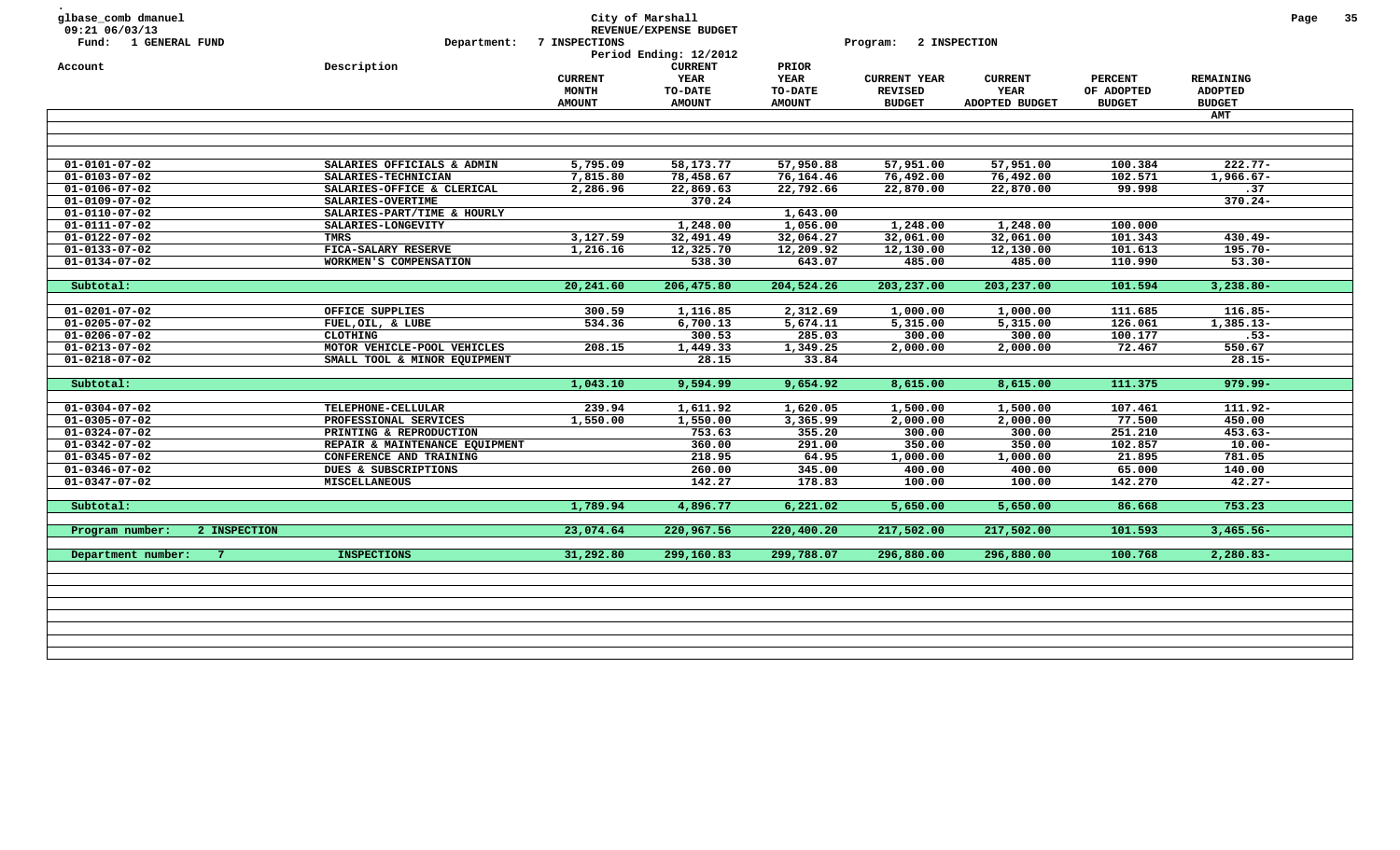| glbase_comb dmanuel<br>09:21 06/03/13<br>Fund: 1 GENERAL FUND | Department:<br>Description                                    | 8 CONVENTION CENTER            | City of Marshall<br>REVENUE/EXPENSE BUDGET<br>Period Ending: 12/2012<br><b>CURRENT</b> | PRIOR                         | Program:                              | 2 CONVENTION CENTER    |                              |                                    | Page | 36 |
|---------------------------------------------------------------|---------------------------------------------------------------|--------------------------------|----------------------------------------------------------------------------------------|-------------------------------|---------------------------------------|------------------------|------------------------------|------------------------------------|------|----|
| Account                                                       |                                                               | <b>CURRENT</b><br><b>MONTH</b> | YEAR<br>TO-DATE                                                                        | <b>YEAR</b><br><b>TO-DATE</b> | <b>CURRENT YEAR</b><br><b>REVISED</b> | <b>CURRENT</b><br>YEAR | <b>PERCENT</b><br>OF ADOPTED | <b>REMAINING</b><br><b>ADOPTED</b> |      |    |
|                                                               |                                                               | <b>AMOUNT</b>                  | <b>AMOUNT</b>                                                                          | <b>AMOUNT</b>                 | <b>BUDGET</b>                         | ADOPTED BUDGET         | <b>BUDGET</b>                | <b>BUDGET</b>                      |      |    |
|                                                               |                                                               |                                |                                                                                        |                               |                                       |                        |                              | AMT                                |      |    |
|                                                               |                                                               |                                |                                                                                        |                               |                                       |                        |                              |                                    |      |    |
| $01 - 0102 - 08 - 02$                                         | SALARIES-PROFESSIONAL                                         | 4,460.76                       | 44,779.24                                                                              | 44,607.68                     | 44,608.00                             | 44,608.00              | 100.384                      | $171.24 -$                         |      |    |
| $01 - 0106 - 08 - 02$                                         | SALARIES-OFFICE & CLERICAL                                    | 2,972.98                       | 30,026.18                                                                              | 30,126.38                     | 29,931.00                             | 29,931.00              | 100.318                      | $95.18 -$                          |      |    |
| $01 - 0108 - 08 - 02$                                         | SALARIES-SERVICE MAINTENANCE                                  | 7,182.24                       | 71,987.45                                                                              | 70,732.93                     | 71,822.00                             | 71,822.00              | 100.230                      | $165.45 -$                         |      |    |
| $01 - 0109 - 08 - 02$                                         | SALARIES-OVERTIME                                             | 4.22                           | 2,770.54                                                                               | 1,323.41                      | 3,000.00                              | 3,000.00               | 92.351                       | 229.46                             |      |    |
| $01 - 0110 - 08 - 02$                                         | SALARIES-PART/TIME & HOURLY                                   | 557.00                         | 4,277.00                                                                               | 3,550.00                      | 2,000.00                              | 2,000.00               | 213.850                      | $2,277.00 -$                       |      |    |
| $01 - 0111 - 08 - 02$                                         | SALARIES-LONGEVITY                                            |                                | 2,016.00                                                                               | 1,776.00                      | 2,016.00                              | 2,016.00               | 100.000                      |                                    |      |    |
| $01 - 0122 - 08 - 02$                                         | <b>TMRS</b>                                                   | 2,876.65                       | 30,569.86                                                                              | 30,156.75                     | 30,609.00                             | 30,609.00              | 99.872                       | 39.14                              |      |    |
| $01 - 0133 - 08 - 02$                                         | FICA-SALARY RESERVE                                           | 1,155.43                       | 11,851.06                                                                              | 11,565.61                     | 11,733.00                             | 11,733.00              | 101.006                      | $118.06 -$                         |      |    |
| $01 - 0134 - 08 - 02$                                         | WORKMEN'S COMPENSATION                                        |                                | 1,528.35                                                                               | 1,468.46                      | 1,377.00                              | 1,377.00               | 110.991                      | $151.35 -$                         |      |    |
|                                                               |                                                               |                                |                                                                                        |                               |                                       |                        |                              |                                    |      |    |
| Subtotal:                                                     |                                                               | 19,209.28                      | 199,805.68                                                                             | 195,307.22                    | 197,096.00                            | 197,096.00             | 101.375                      | $2,709.68-$                        |      |    |
|                                                               |                                                               |                                |                                                                                        |                               |                                       |                        |                              |                                    |      |    |
| $01 - 0201 - 08 - 02$                                         | OFFICE SUPPLIES                                               |                                | 693.56                                                                                 | 1,015.04                      | 500.00                                | 500.00                 | 138.712                      | 193.56-                            |      |    |
| $01 - 0202 - 08 - 02$                                         | <b>AGRICULTURAL</b>                                           | 59.88                          | 485.14                                                                                 | 412.43                        | 500.00                                | 500.00                 | 97.028                       | 14.86                              |      |    |
| $01 - 0203 - 08 - 02$                                         | MEDICAL & CHEMICAL                                            | $59.88 -$                      |                                                                                        |                               |                                       |                        |                              |                                    |      |    |
| $01 - 0204 - 08 - 02$                                         | <b>JANITORIAL</b>                                             | 237.35                         | 6,278.23                                                                               | 6,467.39                      | 6,000.00                              | 6,000.00               | 104.637                      | $278.23 -$                         |      |    |
| $01 - 0205 - 08 - 02$                                         | FUEL, OIL, & LUBE                                             | 62.90                          | 1,298.25                                                                               | 1,025.22                      | 2,245.00                              | 2,245.00               | 57.829                       | 946.75                             |      |    |
| $01 - 0206 - 08 - 02$                                         | <b>CLOTHING</b>                                               |                                | 315.25                                                                                 | 366.40                        | 300.00                                | 300.00                 | 105.083                      | $15.25 -$                          |      |    |
| $01 - 0208 - 08 - 02$                                         | FOOD SUPPLIES<br>ELECTRICAL SUPPLIES                          |                                | 98.13                                                                                  | 176.92                        | 100.00                                | 100.00                 | 98.130                       | 1.87                               |      |    |
| $01 - 0212 - 08 - 02$                                         |                                                               | 125.64                         | 1,244.13<br>330.07                                                                     | 2,472.28<br>180.27            | 2,250.00                              | 2,250.00<br>300.00     | 55.295<br>110.023            | 1,005.87<br>$30.07 -$              |      |    |
| $01 - 0213 - 08 - 02$<br>$01 - 0215 - 08 - 02$                | MOTOR VEHICLE-POOL VEHICLES<br><b>BUILDING SUPPLIES</b>       |                                | 77.19                                                                                  | 31.98                         | 300.00<br>500.00                      | 500.00                 | 15.438                       | 422.81                             |      |    |
| $01 - 0217 - 08 - 02$                                         | OTHER SUPPLIES                                                | 167.71                         | 664.42                                                                                 | 921.44                        | 1,000.00                              | 1,000.00               | 66.442                       | 335.58                             |      |    |
| $01 - 0218 - 08 - 02$                                         |                                                               |                                | 2,625.61                                                                               | 4,018.08                      | 2,500.00                              | 2,500.00               | 105.024                      | $125.61 -$                         |      |    |
| $01 - 0219 - 08 - 02$                                         | SMALL TOOL & MINOR EQUIPMENT<br>REPAIR & MAINTENANCE SUPPLIES | 60.00                          | 457.55                                                                                 | 276.16                        | 500.00                                | 500.00                 | 91.510                       | 42.45                              |      |    |
|                                                               |                                                               |                                |                                                                                        |                               |                                       |                        |                              |                                    |      |    |
| Subtotal:                                                     |                                                               | 653.60                         | 14,567.53                                                                              | 17,363.61                     | 16,695.00                             | 16,695.00              | 87.257                       | 2,127.47                           |      |    |
| $01 - 0304 - 08 - 02$                                         | TELEPHONE-CELLULAR                                            | 147.88                         | 956.23                                                                                 | 1,113.65                      | 800.00                                | 800.00                 | 119.529                      | $156.23 -$                         |      |    |
| $01 - 0308 - 08 - 02$                                         | TELEPHONE-LAND                                                | 6.48                           | 157.58                                                                                 | 156.26                        |                                       |                        |                              | 157.58-                            |      |    |
| $01 - 0322 - 08 - 02$                                         | SERVICE AGREEMENT-OTHER                                       | 113.96                         | 1,734.49                                                                               | 1,900.10                      | 1,975.00                              | 1,975.00               | 87.822                       | 240.51                             |      |    |
| $01 - 0326 - 08 - 02$                                         | TEXAS MULTIPLE PERIL INSURANCE                                |                                | 6,689.21                                                                               | 6,824.13                      | 4,100.00                              | 4,100.00               | 163.151                      | $2,589.21-$                        |      |    |
| $01 - 0337 - 08 - 02$                                         | ELECTRIC SERVICE                                              | 4,886.94                       | 61,591.77                                                                              | 58,313.05                     | 100,000.00                            | 100,000.00             | 61.592                       | 38,408.23                          |      |    |
| $01 - 0338 - 08 - 02$                                         | <b>GAS SERVICE</b>                                            | 672.21                         | 6,795.01                                                                               | 7,836.83                      | 27,000.00                             | 27,000.00              | 25.167                       | 20,204.99                          |      |    |
| $01 - 0342 - 08 - 02$                                         | REPAIR & MAINTENANCE EQUIPMENT                                | 2,054.63                       | 6,307.42                                                                               | 2,843.91                      | 4,000.00                              | 4,000.00               | 157.686                      | $2,307.42-$                        |      |    |
| $01 - 0344 - 08 - 02$                                         | <b>RENTALS</b>                                                | 25.00                          | 308.50                                                                                 | 230.54                        | 500.00                                | 500.00                 | 61.700                       | 191.50                             |      |    |
| $01 - 0345 - 08 - 02$                                         | CONFERENCE AND TRAINING                                       |                                | 1,118.92                                                                               |                               | 1,500.00                              | 1,500.00               | 74.595                       | 381.08                             |      |    |
| $01 - 0346 - 08 - 02$                                         | DUES & SUBSCRIPTIONS                                          |                                | 125.00                                                                                 | 249.00                        | 150.00                                | 150.00                 | 83.333                       | 25.00                              |      |    |
| $01 - 0347 - 08 - 02$                                         | <b>MISCELLANEOUS</b>                                          | 152.90                         | 368.85                                                                                 | 534.83                        | 100.00                                | 100.00                 | 368.850                      | 268.85-                            |      |    |
| $01 - 0364 - 08 - 02$                                         | REPAIR & MAINTENANCE GROUNDS                                  |                                | 2,070.48                                                                               | 3,589.03                      | 3,500.00                              | 3,500.00               | 59.157                       | 1,429.52                           |      |    |
|                                                               |                                                               |                                |                                                                                        |                               |                                       |                        |                              |                                    |      |    |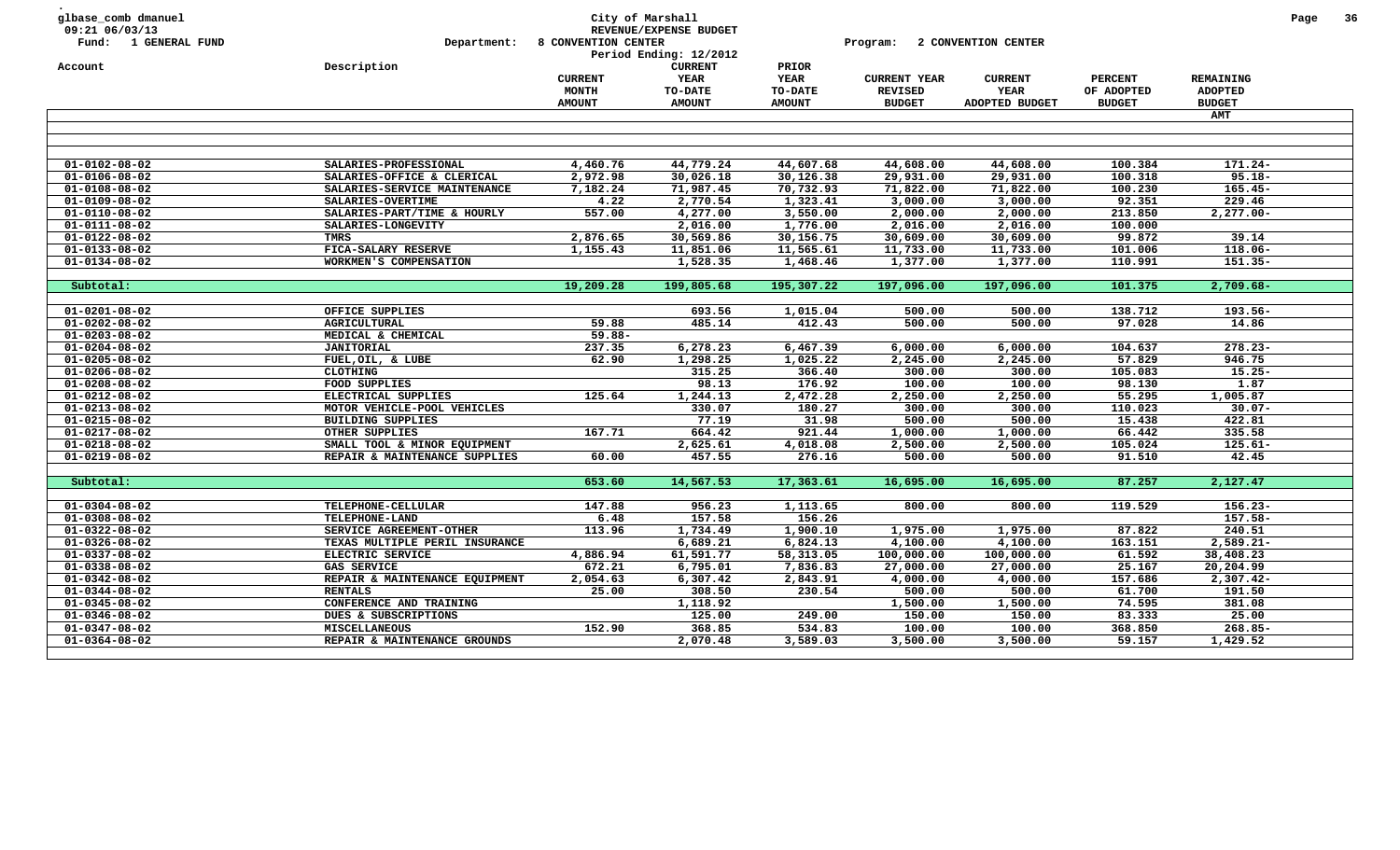| glbase_comb dmanuel<br>09:21 06/03/13<br>Fund: 1 GENERAL FUND | Department:                   | 8 CONVENTION CENTER | City of Marshall<br>REVENUE/EXPENSE BUDGET |                | Program: 2 CONVENTION CENTER |                |                |               | Page | 37 |
|---------------------------------------------------------------|-------------------------------|---------------------|--------------------------------------------|----------------|------------------------------|----------------|----------------|---------------|------|----|
|                                                               |                               |                     | Period Ending: 12/2012                     |                |                              |                |                |               |      |    |
| Account                                                       | Description                   |                     | <b>CURRENT</b>                             | PRIOR          |                              |                |                |               |      |    |
|                                                               |                               | <b>CURRENT</b>      | YEAR                                       | <b>YEAR</b>    | <b>CURRENT YEAR</b>          | <b>CURRENT</b> | <b>PERCENT</b> | REMAINING     |      |    |
|                                                               |                               | <b>MONTH</b>        | <b>TO-DATE</b>                             | <b>TO-DATE</b> | <b>REVISED</b>               | YEAR           | OF ADOPTED     | ADOPTED       |      |    |
|                                                               |                               | <b>AMOUNT</b>       | <b>AMOUNT</b>                              | <b>AMOUNT</b>  | <b>BUDGET</b>                | ADOPTED BUDGET | <b>BUDGET</b>  | <b>BUDGET</b> |      |    |
|                                                               |                               |                     |                                            |                |                              |                |                | AMT           |      |    |
|                                                               |                               |                     |                                            |                |                              |                |                |               |      |    |
|                                                               |                               |                     |                                            |                |                              |                |                |               |      |    |
| Subtotal:                                                     |                               | 8,060.00            | 88,223.46                                  | 83,591.33      | 143,625.00                   | 143,625.00     | 61.426         | 55,401.54     |      |    |
| $01 - 0426 - 08 - 02$                                         | FURNITURE & FIXTURES          | $3,975.18-$         |                                            |                | 5,000.00                     | 5,000.00       |                | 5,000.00      |      |    |
| $01 - 0440 - 08 - 02$                                         | OTHER MACHINERY & EQUIPMENT   | $18,948.00 -$       |                                            |                | 26,000.00                    | 26,000.00      |                | 26,000.00     |      |    |
| $01 - 0490 - 08 - 02$                                         | NON DEPRECIABLE CAPITAL ITEMS | 22,923.18           | 22,923.18                                  | 6,078.79       |                              |                |                | $22,923.18-$  |      |    |
|                                                               |                               |                     |                                            |                |                              |                |                |               |      |    |
| Subtotal:                                                     |                               |                     | 22,923.18                                  | 6,078.79       | 31,000.00                    | 31,000.00      | 73.946         | 8,076.82      |      |    |
| Program number:<br>2 CONVENTION CENTER                        |                               | 27,922.88           | 325,519.85                                 | 302,340.95     | 388,416.00                   | 388,416.00     | 83.807         | 62,896.15     |      |    |
|                                                               |                               |                     |                                            |                |                              |                |                |               |      |    |
| Department number:<br>8                                       | <b>CONVENTION CENTER</b>      | 27,922.88           | 325,519.85                                 | 302,340.95     | 388,416.00                   | 388,416.00     | 83.807         | 62,896.15     |      |    |
|                                                               |                               |                     |                                            |                |                              |                |                |               |      |    |
|                                                               |                               |                     |                                            |                |                              |                |                |               |      |    |
|                                                               |                               |                     |                                            |                |                              |                |                |               |      |    |
|                                                               |                               |                     |                                            |                |                              |                |                |               |      |    |
|                                                               |                               |                     |                                            |                |                              |                |                |               |      |    |
|                                                               |                               |                     |                                            |                |                              |                |                |               |      |    |
|                                                               |                               |                     |                                            |                |                              |                |                |               |      |    |
|                                                               |                               |                     |                                            |                |                              |                |                |               |      |    |
|                                                               |                               |                     |                                            |                |                              |                |                |               |      |    |
|                                                               |                               |                     |                                            |                |                              |                |                |               |      |    |
|                                                               |                               |                     |                                            |                |                              |                |                |               |      |    |
|                                                               |                               |                     |                                            |                |                              |                |                |               |      |    |
|                                                               |                               |                     |                                            |                |                              |                |                |               |      |    |
|                                                               |                               |                     |                                            |                |                              |                |                |               |      |    |
|                                                               |                               |                     |                                            |                |                              |                |                |               |      |    |
|                                                               |                               |                     |                                            |                |                              |                |                |               |      |    |
|                                                               |                               |                     |                                            |                |                              |                |                |               |      |    |
|                                                               |                               |                     |                                            |                |                              |                |                |               |      |    |
|                                                               |                               |                     |                                            |                |                              |                |                |               |      |    |
|                                                               |                               |                     |                                            |                |                              |                |                |               |      |    |
|                                                               |                               |                     |                                            |                |                              |                |                |               |      |    |
|                                                               |                               |                     |                                            |                |                              |                |                |               |      |    |
|                                                               |                               |                     |                                            |                |                              |                |                |               |      |    |
|                                                               |                               |                     |                                            |                |                              |                |                |               |      |    |
|                                                               |                               |                     |                                            |                |                              |                |                |               |      |    |
|                                                               |                               |                     |                                            |                |                              |                |                |               |      |    |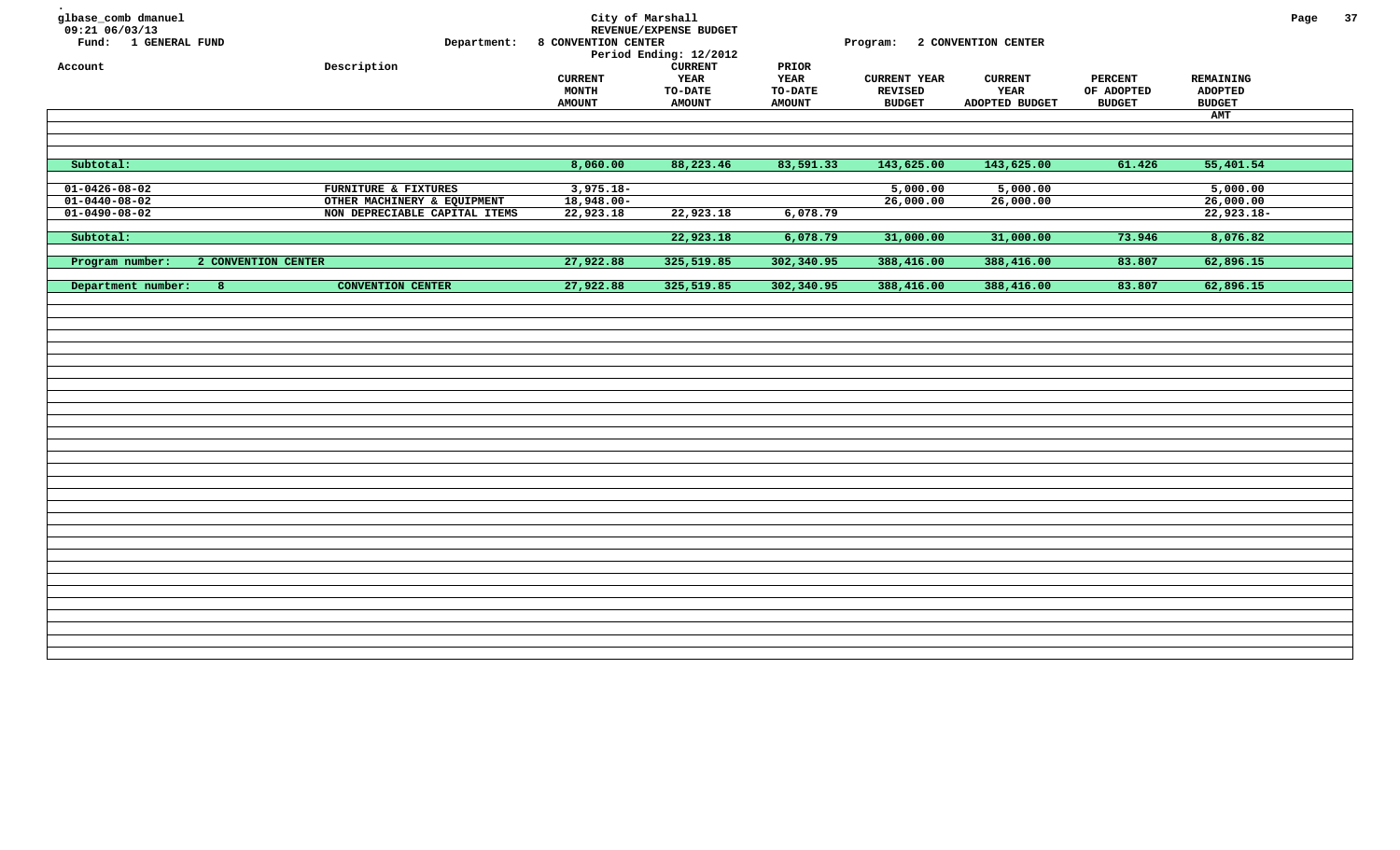| glbase_comb dmanuel<br>09:21 06/03/13          |         |                                             |                | City of Marshall<br>REVENUE/EXPENSE BUDGET |                    |                     |                       |                     |                  | Page | 38 |
|------------------------------------------------|---------|---------------------------------------------|----------------|--------------------------------------------|--------------------|---------------------|-----------------------|---------------------|------------------|------|----|
| Fund: 1 GENERAL FUND                           |         | Department:                                 | 9 LIBRARY      |                                            |                    | LIBRARY<br>Program: |                       |                     |                  |      |    |
|                                                |         |                                             |                | Period Ending: 12/2012                     |                    |                     |                       |                     |                  |      |    |
| Account                                        |         | Description                                 |                | <b>CURRENT</b>                             | PRIOR              |                     |                       |                     |                  |      |    |
|                                                |         |                                             | <b>CURRENT</b> | YEAR                                       | <b>YEAR</b>        | <b>CURRENT YEAR</b> | <b>CURRENT</b>        | <b>PERCENT</b>      | <b>REMAINING</b> |      |    |
|                                                |         |                                             | <b>MONTH</b>   | TO-DATE                                    | TO-DATE            | <b>REVISED</b>      | YEAR                  | OF ADOPTED          | <b>ADOPTED</b>   |      |    |
|                                                |         |                                             | <b>AMOUNT</b>  | <b>AMOUNT</b>                              | <b>AMOUNT</b>      | <b>BUDGET</b>       | <b>ADOPTED BUDGET</b> | <b>BUDGET</b>       | <b>BUDGET</b>    |      |    |
|                                                |         |                                             |                |                                            |                    |                     |                       |                     | <b>AMT</b>       |      |    |
|                                                |         |                                             |                |                                            |                    |                     |                       |                     |                  |      |    |
|                                                |         |                                             |                |                                            |                    |                     |                       |                     |                  |      |    |
| $01 - 0101 - 09 - 00$                          |         | SALARIES-OFFICIAL & ADMIN                   | 5,900.55       | 59,232.38                                  | 59,005.43          | 59,006.00           | 59,006.00             | 100.384             | $226.38 -$       |      |    |
| $01 - 0102 - 09 - 00$                          |         | SALARIES-PROFESSIONAL                       | 3,831.78       | 65,861.77                                  | 81,488.21          | 81,488.00           | 81,488.00             | 80.824              | 15,626.23        |      |    |
| $01 - 0105 - 09 - 00$                          |         | SALARIES-PARAPROFESSIONAL                   | 8,188.59       | 71,997.73                                  | 100,565.64         | 82,279.00           | 82,279.00             | 87.504              | 10,281.27        |      |    |
| $01 - 0106 - 09 - 00$                          |         | SALARIES-OFFICE & CLERICAL                  | 2,585.02       | 25,949.66                                  | 25,850.23          | 25,850.00           | 25,850.00             | 100.386             | $99.66 -$        |      |    |
| $01 - 0110 - 09 - 00$                          |         | SALARIES-PART/TIME & HOURLY                 | 210.00         | 3,347.00                                   | 3,567.00           | 4,800.00            | 4,800.00              | 69.729              | 1,453.00         |      |    |
| $01 - 0111 - 09 - 00$                          |         | SALARIES-LONGEVITY                          |                | 2,016.00                                   | 2,208.00           | 2,448.00            | 2,448.00              | 82.353              | 432.00           |      |    |
| $01 - 0122 - 09 - 00$                          |         | TMRS                                        | 4,034.87       | 45,395.02                                  | 54,627.10          | 50,766.00           | 50,766.00             | 89.420              | 5,370.98         |      |    |
| $01 - 0133 - 09 - 00$                          |         | <b>FICA</b>                                 | 1,502.74       | 17,373.80                                  | 20,834.16          | 19,574.00           | 19,574.00             | 88.760              | 2,200.20         |      |    |
| $01 - 0134 - 09 - 00$                          |         | WORKER'S COMPENSATION                       |                | 411.79                                     | 419.85             | 371.00              | 371.00                | 110.995             | $40.79 -$        |      |    |
|                                                |         |                                             |                |                                            |                    |                     |                       |                     |                  |      |    |
| Subtotal:                                      |         |                                             | 26, 253.55     | 291,585.15                                 | 348,565.62         | 326,582.00          | 326,582.00            | 89.284              | 34,996.85        |      |    |
|                                                |         |                                             |                |                                            |                    |                     |                       |                     |                  |      |    |
| $01 - 0201 - 09 - 00$                          |         | OFFICE SUPPLIES                             | 1,077.59       | 10,288.51                                  | 10,176.82          | 11,000.00           | 11,000.00             | 93.532              | 711.49           |      |    |
| $01 - 0212 - 09 - 00$                          |         | ELECTRICAL SUPPLIES                         |                | 313.82                                     | 112.81             | 100.00              | 100.00                | 313.820             | $213.82 -$       |      |    |
|                                                |         |                                             |                |                                            |                    |                     |                       |                     |                  |      |    |
| Subtotal:                                      |         |                                             | 1,077.59       | 10,602.33                                  | 10,289.63          | 11,100.00           | 11,100.00             | 95.516              | 497.67           |      |    |
|                                                |         |                                             |                |                                            |                    |                     |                       |                     |                  |      |    |
| $01 - 0322 - 09 - 00$                          |         | SERVICE AGREEMENT-OTHER                     |                | 2,212.00                                   | 144.00             | 2,000.00            | 2,000.00              | 110.600             | $212.00 -$       |      |    |
| $01 - 0323 - 09 - 00$                          |         | SERVICE AGREEMENT-TECHNICAL                 |                | 22,323.57                                  | 14,810.95          | 18,000.00           | 18,000.00             | 124.020             | $4,323.57-$      |      |    |
| $01 - 0326 - 09 - 00$                          |         | PROPERTY INSURANCE                          |                | 2,077.66                                   | 2,077.44           | 2,000.00            | 2,000.00              | 103.883             | $77.66 -$        |      |    |
| $01 - 0337 - 09 - 00$                          |         | ELECTRIC SERVICE                            |                | 15,594.78                                  | 16,801.87          | 18,000.00           | 18,000.00             | 86.638              | 2,405.22         |      |    |
| $01 - 0338 - 09 - 00$                          |         | <b>GAS SERVICE</b>                          | 87.76          | 1,293.19                                   | 1,617.76           | 7,000.00            | 7,000.00              | 18.474              | 5,706.81         |      |    |
| $01 - 0342 - 09 - 00$                          |         | REPAIR & MAINTENANCE EQUIPMENT              |                | 376.00                                     | 385.89             | 500.00              | 500.00                | 75.200              | 124.00           |      |    |
| $01 - 0345 - 09 - 00$                          |         | CONFERENCE & TRAINING                       |                |                                            | 81.91              | 200.00              | 200.00                |                     | 200.00           |      |    |
| $01 - 0346 - 09 - 00$                          |         | DUES & SUBSCRIPTION                         | 4,376.62       | 28, 234. 75                                | 12,963.68          | 22,000.00           | 22,000.00             | 128.340             | $6,234.75-$      |      |    |
| $01 - 0347 - 09 - 00$<br>$01 - 0360 - 09 - 00$ |         | <b>MISCELLANEOUS</b><br>JANITORIAL CONTRACT | 1,005.00       | 874.73<br>12,060.00                        | 14.20<br>12,060.00 | 50.00<br>12,100.00  | 50.00<br>12,100.00    | 1,749.460<br>99.669 | 824.73-<br>40.00 |      |    |
| $01 - 0364 - 09 - 00$                          |         | REPAIR & MAINTENANCE GROUNDS                | 65.00          | 1,950.00                                   | 1,950.00           | 1,800.00            | 1,800.00              | 108.333             | $150.00 -$       |      |    |
|                                                |         |                                             |                |                                            |                    |                     |                       |                     |                  |      |    |
| Subtotal:                                      |         |                                             | 5,534.38       | 86,996.68                                  | 62,907.70          | 83,650.00           | 83,650.00             | 104.001             | $3,346.68-$      |      |    |
|                                                |         |                                             |                |                                            |                    |                     |                       |                     |                  |      |    |
| $01 - 0414 - 09 - 00$                          |         | IMPROVEMENTS BOOKS-PUBLICATION              | $46, 124.57 -$ |                                            |                    | 50,000.00           | 50,000.00             |                     | 50,000.00        |      |    |
| $01 - 0490 - 09 - 00$                          |         | NON DEPRECIABLE CAPITAL ITEMS               | 58,715.19      | 58,715.19                                  | 46,685.68          |                     |                       |                     | $58,715.19-$     |      |    |
|                                                |         |                                             |                |                                            |                    |                     |                       |                     |                  |      |    |
| Subtotal:                                      |         |                                             | 12,590.62      | 58,715.19                                  | 46,685.68          | 50,000.00           | 50,000.00             | 117.430             | $8,715.19-$      |      |    |
|                                                |         |                                             |                |                                            |                    |                     |                       |                     |                  |      |    |
| Program number:                                | LIBRARY |                                             | 45,456.14      | 447,899.35                                 | 468,448.63         | 471,332.00          | 471,332.00            | 95.028              | 23,432.65        |      |    |
| Department number:                             | -9      | LIBRARY                                     | 45,456.14      | 447,899.35                                 | 468,448.63         | 471,332.00          | 471,332.00            | 95.028              | 23,432.65        |      |    |
|                                                |         |                                             |                |                                            |                    |                     |                       |                     |                  |      |    |
|                                                |         |                                             |                |                                            |                    |                     |                       |                     |                  |      |    |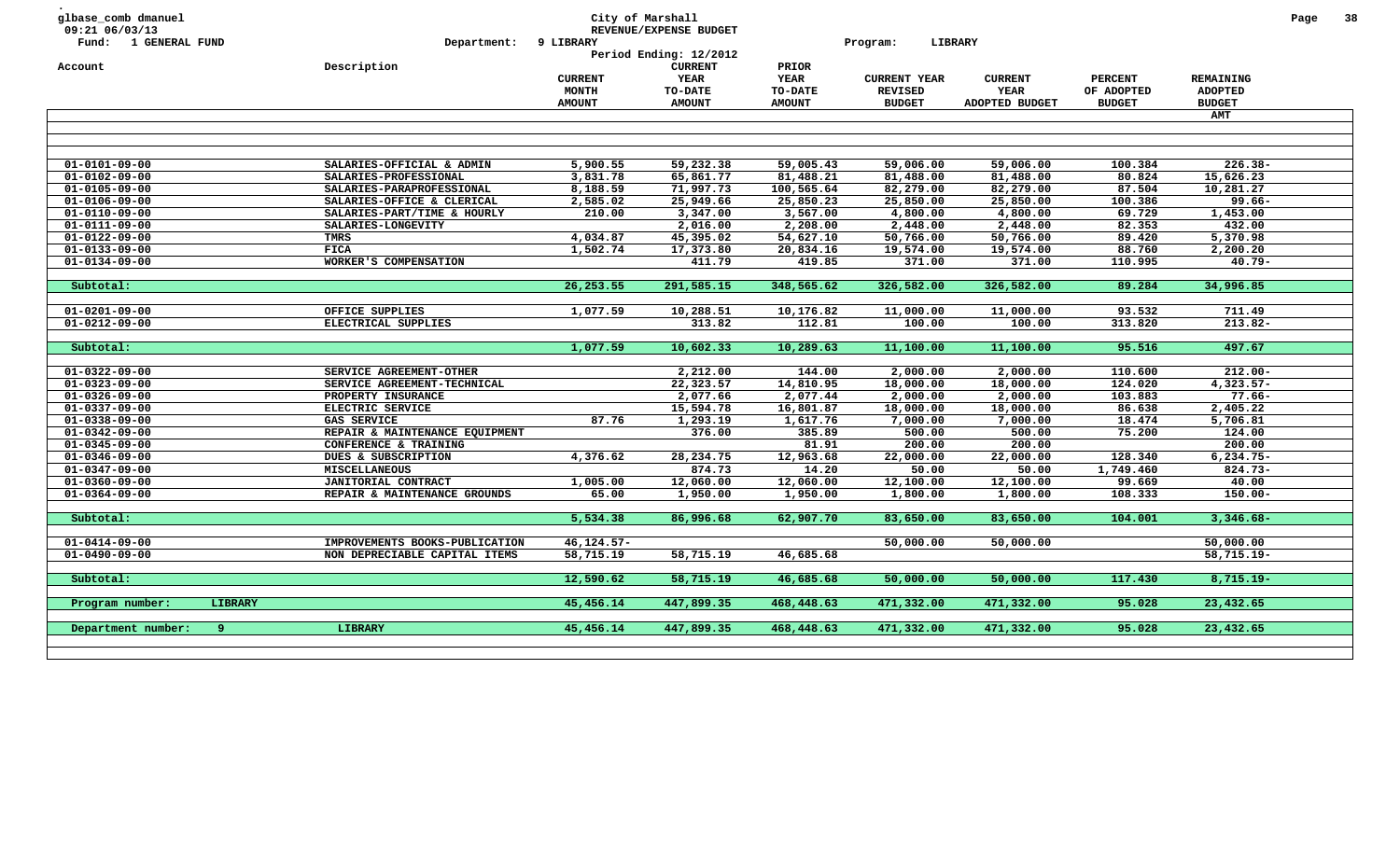| Period Ending: 12/2012<br>Description<br><b>CURRENT</b><br>PRIOR<br>Account<br>YEAR<br><b>YEAR</b><br><b>CURRENT YEAR</b><br><b>PERCENT</b><br>REMAINING<br><b>CURRENT</b><br><b>CURRENT</b><br>MONTH<br>TO-DATE<br>TO-DATE<br><b>REVISED</b><br>YEAR<br>OF ADOPTED<br><b>ADOPTED</b><br><b>AMOUNT</b><br><b>AMOUNT</b><br><b>AMOUNT</b><br><b>BUDGET</b><br>ADOPTED BUDGET<br><b>BUDGET</b><br><b>BUDGET</b><br>AMT<br>$01 - 0112 - 12 - 00$<br>1,057.82<br>5,862.58<br>7,633.31<br>3,000.00<br>195.419<br>2,862.58-<br>EDUCATIONAL & INCENTIVE<br>3,000.00<br>772.21<br>$01 - 0122 - 12 - 00$<br>TMRS for DRAG-UP<br>28,353.77<br>22,319.27<br>5,885.00<br>5,885.00<br>481.797<br>$22,468.77-$<br>$01 - 0123 - 12 - 00$<br>221.19<br>2,661.28<br>2,820.44<br>4,094.00<br>4,094.00<br>65.004<br>1,432.72<br>LIFE INSURANCE<br>$01 - 0124 - 12 - 00$<br>66,389.65<br>867,283.38<br>945,841.35<br>937,700.00<br>937,700.00<br>92.490<br>70,416.62<br>HEALTH INSURANCE<br>$01 - 0125 - 12 - 00$<br>3,223.44<br>48,289.72<br>49,610.66<br>53,150.00<br>53,150.00<br>90.856<br>4,860.28<br>DENTAL INSURANCE<br>$01 - 0127 - 12 - 00$<br>993.92<br>88,822.73<br>30,100.00<br>499.959<br>120,387.79-<br>SICK LEAVE-ACCRUED PAYMENTS<br>150,487.79<br>150,487.79<br>$01 - 0128 - 12 - 00$<br>2,825.13<br>98,579.51<br>59,257.61<br>652.844<br>83, 479.51-<br>VACATION-ACCRUED PAYMENTS<br>44,307.80<br>15,100.00<br>171.87<br>2,500.00<br>2,500.00<br>6.875<br>2,328.13<br>$01 - 0132 - 12 - 00$<br>FIREMEN R&R for DRAG-UP<br>292.16<br>6,601.04<br>5,506.36<br>5,000.00<br>5,000.00<br>132.021<br>$1,601.04-$<br>$01 - 0133 - 12 - 00$<br>FICA for DRAG-UP<br>$01 - 0134 - 12 - 00$<br>WORKMEN'S COMPENSATION<br>2,000.00<br>2,000.00<br>2,000.00<br>75,775.52<br>1,208,290.94<br>1,181,811.73<br>1,208,124.59<br>1,058,529.00<br>114.148<br>149,761.94-<br>Subtotal:<br>$01 - 0301 - 12 - 00$<br><b>AUDIT SERVICES</b><br>32,250.00<br>32,950.00<br>34,000.00<br>34,000.00<br>94.853<br>1,750.00<br>74.553<br>$01 - 0302 - 12 - 00$<br>12,524.95<br>14,175.00<br>16,800.00<br>16,800.00<br>4,275.05<br>HEALTH INSURANCE SERVICES<br>1,487.49<br>$01 - 0303 - 12 - 00$<br>2,000.00<br>2,000.00<br>2,000.00<br>2,000.00<br>100.000<br>BRIDGE OF COMPASSION<br>$01 - 0305 - 12 - 00$<br>990.00<br>12,635.88<br>51,725.71<br>12,635.88<br>12,635.88-<br>PROFESSIONAL SERVICES<br>37,731.93<br>35,500.00<br>115.209<br>$01 - 0307 - 12 - 00$<br>3,643.88<br>40,899.23<br>35,500.00<br>$5,399.23-$<br>TELEPHONE - INTERNET<br>13,140.38<br>151,575.05<br>133,412.63<br>150,638.49<br>202.100<br>$76, 575.05 -$<br>$01 - 0308 - 12 - 00$<br>TELEPHONE - LAND<br>75,000.00<br>$01 - 0309 - 12 - 00$<br>1,996.01<br>13,794.88<br>15,388.38<br>13,000.00<br>106.114<br>794.88-<br>TELEPHONE - WIRING<br>13,000.00<br>11,776.90<br>12,894.11<br>19,000.00<br>19,000.00<br>61.984<br>7,223.10<br>$01 - 0310 - 12 - 00$<br>POSTAGE & FREIGHT<br>601.87<br>56.54<br>9,822.08<br>6,735.31<br>8,000.00<br>8,000.00<br>122.776<br>1,822.08-<br>01-0312-12-00<br>GENERAL ADVERTISING<br>$01 - 0314 - 12 - 00$<br>915.00<br>8,325.00<br>6,740.00<br>8,145.00<br>3,000.00<br>277.500<br>$5,325.00 -$<br>MEDIAN MAINTENANCE<br>$01 - 0315 - 12 - 00$<br>2,000.00<br>2,000.00<br>2,000.00<br>AMERICAN RED CROSS<br>2,000.00<br>$01 - 0316 - 12 - 00$<br>4,495.00<br>53,940.00<br>53,940.00<br>53,940.00<br>53,940.00<br>100.000<br>MARSHALL/HARRISON HEALTH DIST<br>36,982.00<br>100.000<br>$01 - 0317 - 12 - 00$<br>36,982.00<br>36,982.00<br>36,982.00<br>STAR BOOT CAMP<br>$01 - 0318 - 12 - 00$<br>2,000.00<br>2,000.00<br>2,000.00<br>2,000.00<br>100.000<br>MY FRIENDS HOUSE<br>$01 - 0319 - 12 - 00$<br>100.000<br>ARC OF HARRISON COUNTY<br>2,000.00<br>2,000.00<br>2,000.00<br>2,000.00<br>$01 - 0320 - 12 - 00$<br>2,000.00<br>2,000.00<br>2,000.00<br>2,000.00<br>100.000<br><b>ETCADA</b><br>$01 - 0321 - 12 - 00$<br>THE CRISIS CENTER<br>2,000.00<br>2,000.00<br>2,000.00<br>2,000.00<br>100.000<br>$01 - 0322 - 12 - 00$<br>2,000.00<br>2,000.00<br>2,000.00<br>2,000.00<br>WOMEN'S CENTER OF EAST TEXAS<br>$01 - 0323 - 12 - 00$<br>SERVICE AGREEMENT-TECHNICAL<br>4,875.50<br>3,367.00<br>$4,875.50 -$<br>$01 - 0324 - 12 - 00$<br>718.20<br>1,313.20<br>1,388.39<br>700.00<br>187.600<br>$613.20 -$<br>PRINTING & REPRODUCTION<br>700.00<br>$01 - 0326 - 12 - 00$<br>60,223.33<br>64,064.96<br>65,500.00<br>65,500.00<br>91.944<br>5,276.67<br>PROPERTY INSURANCE<br>1,113.40<br>$01 - 0331 - 12 - 00$<br>54,411.02<br>15,212.41<br>53,297.62<br>27,616.00<br>197.027<br>26,795.02-<br>UNEMPLOYMENT INSURANCE<br>43,878.44<br>78,071.55<br>73.131<br>16,121.56<br>$01 - 0332 - 12 - 00$<br>LIABILITY INSURANCE<br>60,000.00<br>60,000.00<br>$01 - 0339 - 12 - 00$<br>148.000<br>CEMETERY GROUNDS MAINTENANCE<br>1,000.00<br>22,200.00<br>12,500.00<br>15,000.00<br>15,000.00<br>$7,200.00 -$<br>$01 - 0343 - 12 - 00$<br>DUES/ETCOG<br>3,528.00<br>3,590.00<br>3,590.00<br>3,590.00<br>98.273<br>62.00<br>456.00<br>1,824.00<br>2,000.00<br>2,000.00<br>91.200<br>176.00<br>$01 - 0344 - 12 - 00$<br><b>RENTALS</b><br>1,824.00<br>$01 - 0346 - 12 - 00$<br>SUB/NEWSPAPERS - BNA<br>200.00<br>200.00<br>200.00<br>66.00<br>$01 - 0347 - 12 - 00$<br><b>MISCELLANEOUS</b><br>13,898.15<br>53,849.96<br>52,932.43<br>46,303.42<br>15,000.00<br>359.000<br>38,849.96- | glbase_comb dmanuel<br>09:21 06/03/13<br>Fund: 1 GENERAL FUND | Department: 12 NONDEPARTMENTAL | City of Marshall<br>REVENUE/EXPENSE BUDGET | Program: | NONDEPARTMENTAL |  | Page | 39 |
|------------------------------------------------------------------------------------------------------------------------------------------------------------------------------------------------------------------------------------------------------------------------------------------------------------------------------------------------------------------------------------------------------------------------------------------------------------------------------------------------------------------------------------------------------------------------------------------------------------------------------------------------------------------------------------------------------------------------------------------------------------------------------------------------------------------------------------------------------------------------------------------------------------------------------------------------------------------------------------------------------------------------------------------------------------------------------------------------------------------------------------------------------------------------------------------------------------------------------------------------------------------------------------------------------------------------------------------------------------------------------------------------------------------------------------------------------------------------------------------------------------------------------------------------------------------------------------------------------------------------------------------------------------------------------------------------------------------------------------------------------------------------------------------------------------------------------------------------------------------------------------------------------------------------------------------------------------------------------------------------------------------------------------------------------------------------------------------------------------------------------------------------------------------------------------------------------------------------------------------------------------------------------------------------------------------------------------------------------------------------------------------------------------------------------------------------------------------------------------------------------------------------------------------------------------------------------------------------------------------------------------------------------------------------------------------------------------------------------------------------------------------------------------------------------------------------------------------------------------------------------------------------------------------------------------------------------------------------------------------------------------------------------------------------------------------------------------------------------------------------------------------------------------------------------------------------------------------------------------------------------------------------------------------------------------------------------------------------------------------------------------------------------------------------------------------------------------------------------------------------------------------------------------------------------------------------------------------------------------------------------------------------------------------------------------------------------------------------------------------------------------------------------------------------------------------------------------------------------------------------------------------------------------------------------------------------------------------------------------------------------------------------------------------------------------------------------------------------------------------------------------------------------------------------------------------------------------------------------------------------------------------------------------------------------------------------------------------------------------------------------------------------------------------------------------------------------------------------------------------------------------------------------------------------------------------------------------------------------------------------------------------------------------------------------------------------------------------------------------------------------------------------------------------------------------------------------------------------------------------------------------------------------------------------------------------------------------------------------------------------------------------------------------------------------------------------------------------------------------------------------------------------------------------------------------------------------------------------------------------------------------------------------------------------------------------------------------------------------------|---------------------------------------------------------------|--------------------------------|--------------------------------------------|----------|-----------------|--|------|----|
|                                                                                                                                                                                                                                                                                                                                                                                                                                                                                                                                                                                                                                                                                                                                                                                                                                                                                                                                                                                                                                                                                                                                                                                                                                                                                                                                                                                                                                                                                                                                                                                                                                                                                                                                                                                                                                                                                                                                                                                                                                                                                                                                                                                                                                                                                                                                                                                                                                                                                                                                                                                                                                                                                                                                                                                                                                                                                                                                                                                                                                                                                                                                                                                                                                                                                                                                                                                                                                                                                                                                                                                                                                                                                                                                                                                                                                                                                                                                                                                                                                                                                                                                                                                                                                                                                                                                                                                                                                                                                                                                                                                                                                                                                                                                                                                                                                                                                                                                                                                                                                                                                                                                                                                                                                                                                                                                                            |                                                               |                                |                                            |          |                 |  |      |    |
|                                                                                                                                                                                                                                                                                                                                                                                                                                                                                                                                                                                                                                                                                                                                                                                                                                                                                                                                                                                                                                                                                                                                                                                                                                                                                                                                                                                                                                                                                                                                                                                                                                                                                                                                                                                                                                                                                                                                                                                                                                                                                                                                                                                                                                                                                                                                                                                                                                                                                                                                                                                                                                                                                                                                                                                                                                                                                                                                                                                                                                                                                                                                                                                                                                                                                                                                                                                                                                                                                                                                                                                                                                                                                                                                                                                                                                                                                                                                                                                                                                                                                                                                                                                                                                                                                                                                                                                                                                                                                                                                                                                                                                                                                                                                                                                                                                                                                                                                                                                                                                                                                                                                                                                                                                                                                                                                                            |                                                               |                                |                                            |          |                 |  |      |    |
|                                                                                                                                                                                                                                                                                                                                                                                                                                                                                                                                                                                                                                                                                                                                                                                                                                                                                                                                                                                                                                                                                                                                                                                                                                                                                                                                                                                                                                                                                                                                                                                                                                                                                                                                                                                                                                                                                                                                                                                                                                                                                                                                                                                                                                                                                                                                                                                                                                                                                                                                                                                                                                                                                                                                                                                                                                                                                                                                                                                                                                                                                                                                                                                                                                                                                                                                                                                                                                                                                                                                                                                                                                                                                                                                                                                                                                                                                                                                                                                                                                                                                                                                                                                                                                                                                                                                                                                                                                                                                                                                                                                                                                                                                                                                                                                                                                                                                                                                                                                                                                                                                                                                                                                                                                                                                                                                                            |                                                               |                                |                                            |          |                 |  |      |    |
|                                                                                                                                                                                                                                                                                                                                                                                                                                                                                                                                                                                                                                                                                                                                                                                                                                                                                                                                                                                                                                                                                                                                                                                                                                                                                                                                                                                                                                                                                                                                                                                                                                                                                                                                                                                                                                                                                                                                                                                                                                                                                                                                                                                                                                                                                                                                                                                                                                                                                                                                                                                                                                                                                                                                                                                                                                                                                                                                                                                                                                                                                                                                                                                                                                                                                                                                                                                                                                                                                                                                                                                                                                                                                                                                                                                                                                                                                                                                                                                                                                                                                                                                                                                                                                                                                                                                                                                                                                                                                                                                                                                                                                                                                                                                                                                                                                                                                                                                                                                                                                                                                                                                                                                                                                                                                                                                                            |                                                               |                                |                                            |          |                 |  |      |    |
|                                                                                                                                                                                                                                                                                                                                                                                                                                                                                                                                                                                                                                                                                                                                                                                                                                                                                                                                                                                                                                                                                                                                                                                                                                                                                                                                                                                                                                                                                                                                                                                                                                                                                                                                                                                                                                                                                                                                                                                                                                                                                                                                                                                                                                                                                                                                                                                                                                                                                                                                                                                                                                                                                                                                                                                                                                                                                                                                                                                                                                                                                                                                                                                                                                                                                                                                                                                                                                                                                                                                                                                                                                                                                                                                                                                                                                                                                                                                                                                                                                                                                                                                                                                                                                                                                                                                                                                                                                                                                                                                                                                                                                                                                                                                                                                                                                                                                                                                                                                                                                                                                                                                                                                                                                                                                                                                                            |                                                               |                                |                                            |          |                 |  |      |    |
|                                                                                                                                                                                                                                                                                                                                                                                                                                                                                                                                                                                                                                                                                                                                                                                                                                                                                                                                                                                                                                                                                                                                                                                                                                                                                                                                                                                                                                                                                                                                                                                                                                                                                                                                                                                                                                                                                                                                                                                                                                                                                                                                                                                                                                                                                                                                                                                                                                                                                                                                                                                                                                                                                                                                                                                                                                                                                                                                                                                                                                                                                                                                                                                                                                                                                                                                                                                                                                                                                                                                                                                                                                                                                                                                                                                                                                                                                                                                                                                                                                                                                                                                                                                                                                                                                                                                                                                                                                                                                                                                                                                                                                                                                                                                                                                                                                                                                                                                                                                                                                                                                                                                                                                                                                                                                                                                                            |                                                               |                                |                                            |          |                 |  |      |    |
|                                                                                                                                                                                                                                                                                                                                                                                                                                                                                                                                                                                                                                                                                                                                                                                                                                                                                                                                                                                                                                                                                                                                                                                                                                                                                                                                                                                                                                                                                                                                                                                                                                                                                                                                                                                                                                                                                                                                                                                                                                                                                                                                                                                                                                                                                                                                                                                                                                                                                                                                                                                                                                                                                                                                                                                                                                                                                                                                                                                                                                                                                                                                                                                                                                                                                                                                                                                                                                                                                                                                                                                                                                                                                                                                                                                                                                                                                                                                                                                                                                                                                                                                                                                                                                                                                                                                                                                                                                                                                                                                                                                                                                                                                                                                                                                                                                                                                                                                                                                                                                                                                                                                                                                                                                                                                                                                                            |                                                               |                                |                                            |          |                 |  |      |    |
|                                                                                                                                                                                                                                                                                                                                                                                                                                                                                                                                                                                                                                                                                                                                                                                                                                                                                                                                                                                                                                                                                                                                                                                                                                                                                                                                                                                                                                                                                                                                                                                                                                                                                                                                                                                                                                                                                                                                                                                                                                                                                                                                                                                                                                                                                                                                                                                                                                                                                                                                                                                                                                                                                                                                                                                                                                                                                                                                                                                                                                                                                                                                                                                                                                                                                                                                                                                                                                                                                                                                                                                                                                                                                                                                                                                                                                                                                                                                                                                                                                                                                                                                                                                                                                                                                                                                                                                                                                                                                                                                                                                                                                                                                                                                                                                                                                                                                                                                                                                                                                                                                                                                                                                                                                                                                                                                                            |                                                               |                                |                                            |          |                 |  |      |    |
|                                                                                                                                                                                                                                                                                                                                                                                                                                                                                                                                                                                                                                                                                                                                                                                                                                                                                                                                                                                                                                                                                                                                                                                                                                                                                                                                                                                                                                                                                                                                                                                                                                                                                                                                                                                                                                                                                                                                                                                                                                                                                                                                                                                                                                                                                                                                                                                                                                                                                                                                                                                                                                                                                                                                                                                                                                                                                                                                                                                                                                                                                                                                                                                                                                                                                                                                                                                                                                                                                                                                                                                                                                                                                                                                                                                                                                                                                                                                                                                                                                                                                                                                                                                                                                                                                                                                                                                                                                                                                                                                                                                                                                                                                                                                                                                                                                                                                                                                                                                                                                                                                                                                                                                                                                                                                                                                                            |                                                               |                                |                                            |          |                 |  |      |    |
|                                                                                                                                                                                                                                                                                                                                                                                                                                                                                                                                                                                                                                                                                                                                                                                                                                                                                                                                                                                                                                                                                                                                                                                                                                                                                                                                                                                                                                                                                                                                                                                                                                                                                                                                                                                                                                                                                                                                                                                                                                                                                                                                                                                                                                                                                                                                                                                                                                                                                                                                                                                                                                                                                                                                                                                                                                                                                                                                                                                                                                                                                                                                                                                                                                                                                                                                                                                                                                                                                                                                                                                                                                                                                                                                                                                                                                                                                                                                                                                                                                                                                                                                                                                                                                                                                                                                                                                                                                                                                                                                                                                                                                                                                                                                                                                                                                                                                                                                                                                                                                                                                                                                                                                                                                                                                                                                                            |                                                               |                                |                                            |          |                 |  |      |    |
|                                                                                                                                                                                                                                                                                                                                                                                                                                                                                                                                                                                                                                                                                                                                                                                                                                                                                                                                                                                                                                                                                                                                                                                                                                                                                                                                                                                                                                                                                                                                                                                                                                                                                                                                                                                                                                                                                                                                                                                                                                                                                                                                                                                                                                                                                                                                                                                                                                                                                                                                                                                                                                                                                                                                                                                                                                                                                                                                                                                                                                                                                                                                                                                                                                                                                                                                                                                                                                                                                                                                                                                                                                                                                                                                                                                                                                                                                                                                                                                                                                                                                                                                                                                                                                                                                                                                                                                                                                                                                                                                                                                                                                                                                                                                                                                                                                                                                                                                                                                                                                                                                                                                                                                                                                                                                                                                                            |                                                               |                                |                                            |          |                 |  |      |    |
|                                                                                                                                                                                                                                                                                                                                                                                                                                                                                                                                                                                                                                                                                                                                                                                                                                                                                                                                                                                                                                                                                                                                                                                                                                                                                                                                                                                                                                                                                                                                                                                                                                                                                                                                                                                                                                                                                                                                                                                                                                                                                                                                                                                                                                                                                                                                                                                                                                                                                                                                                                                                                                                                                                                                                                                                                                                                                                                                                                                                                                                                                                                                                                                                                                                                                                                                                                                                                                                                                                                                                                                                                                                                                                                                                                                                                                                                                                                                                                                                                                                                                                                                                                                                                                                                                                                                                                                                                                                                                                                                                                                                                                                                                                                                                                                                                                                                                                                                                                                                                                                                                                                                                                                                                                                                                                                                                            |                                                               |                                |                                            |          |                 |  |      |    |
|                                                                                                                                                                                                                                                                                                                                                                                                                                                                                                                                                                                                                                                                                                                                                                                                                                                                                                                                                                                                                                                                                                                                                                                                                                                                                                                                                                                                                                                                                                                                                                                                                                                                                                                                                                                                                                                                                                                                                                                                                                                                                                                                                                                                                                                                                                                                                                                                                                                                                                                                                                                                                                                                                                                                                                                                                                                                                                                                                                                                                                                                                                                                                                                                                                                                                                                                                                                                                                                                                                                                                                                                                                                                                                                                                                                                                                                                                                                                                                                                                                                                                                                                                                                                                                                                                                                                                                                                                                                                                                                                                                                                                                                                                                                                                                                                                                                                                                                                                                                                                                                                                                                                                                                                                                                                                                                                                            |                                                               |                                |                                            |          |                 |  |      |    |
|                                                                                                                                                                                                                                                                                                                                                                                                                                                                                                                                                                                                                                                                                                                                                                                                                                                                                                                                                                                                                                                                                                                                                                                                                                                                                                                                                                                                                                                                                                                                                                                                                                                                                                                                                                                                                                                                                                                                                                                                                                                                                                                                                                                                                                                                                                                                                                                                                                                                                                                                                                                                                                                                                                                                                                                                                                                                                                                                                                                                                                                                                                                                                                                                                                                                                                                                                                                                                                                                                                                                                                                                                                                                                                                                                                                                                                                                                                                                                                                                                                                                                                                                                                                                                                                                                                                                                                                                                                                                                                                                                                                                                                                                                                                                                                                                                                                                                                                                                                                                                                                                                                                                                                                                                                                                                                                                                            |                                                               |                                |                                            |          |                 |  |      |    |
|                                                                                                                                                                                                                                                                                                                                                                                                                                                                                                                                                                                                                                                                                                                                                                                                                                                                                                                                                                                                                                                                                                                                                                                                                                                                                                                                                                                                                                                                                                                                                                                                                                                                                                                                                                                                                                                                                                                                                                                                                                                                                                                                                                                                                                                                                                                                                                                                                                                                                                                                                                                                                                                                                                                                                                                                                                                                                                                                                                                                                                                                                                                                                                                                                                                                                                                                                                                                                                                                                                                                                                                                                                                                                                                                                                                                                                                                                                                                                                                                                                                                                                                                                                                                                                                                                                                                                                                                                                                                                                                                                                                                                                                                                                                                                                                                                                                                                                                                                                                                                                                                                                                                                                                                                                                                                                                                                            |                                                               |                                |                                            |          |                 |  |      |    |
|                                                                                                                                                                                                                                                                                                                                                                                                                                                                                                                                                                                                                                                                                                                                                                                                                                                                                                                                                                                                                                                                                                                                                                                                                                                                                                                                                                                                                                                                                                                                                                                                                                                                                                                                                                                                                                                                                                                                                                                                                                                                                                                                                                                                                                                                                                                                                                                                                                                                                                                                                                                                                                                                                                                                                                                                                                                                                                                                                                                                                                                                                                                                                                                                                                                                                                                                                                                                                                                                                                                                                                                                                                                                                                                                                                                                                                                                                                                                                                                                                                                                                                                                                                                                                                                                                                                                                                                                                                                                                                                                                                                                                                                                                                                                                                                                                                                                                                                                                                                                                                                                                                                                                                                                                                                                                                                                                            |                                                               |                                |                                            |          |                 |  |      |    |
|                                                                                                                                                                                                                                                                                                                                                                                                                                                                                                                                                                                                                                                                                                                                                                                                                                                                                                                                                                                                                                                                                                                                                                                                                                                                                                                                                                                                                                                                                                                                                                                                                                                                                                                                                                                                                                                                                                                                                                                                                                                                                                                                                                                                                                                                                                                                                                                                                                                                                                                                                                                                                                                                                                                                                                                                                                                                                                                                                                                                                                                                                                                                                                                                                                                                                                                                                                                                                                                                                                                                                                                                                                                                                                                                                                                                                                                                                                                                                                                                                                                                                                                                                                                                                                                                                                                                                                                                                                                                                                                                                                                                                                                                                                                                                                                                                                                                                                                                                                                                                                                                                                                                                                                                                                                                                                                                                            |                                                               |                                |                                            |          |                 |  |      |    |
|                                                                                                                                                                                                                                                                                                                                                                                                                                                                                                                                                                                                                                                                                                                                                                                                                                                                                                                                                                                                                                                                                                                                                                                                                                                                                                                                                                                                                                                                                                                                                                                                                                                                                                                                                                                                                                                                                                                                                                                                                                                                                                                                                                                                                                                                                                                                                                                                                                                                                                                                                                                                                                                                                                                                                                                                                                                                                                                                                                                                                                                                                                                                                                                                                                                                                                                                                                                                                                                                                                                                                                                                                                                                                                                                                                                                                                                                                                                                                                                                                                                                                                                                                                                                                                                                                                                                                                                                                                                                                                                                                                                                                                                                                                                                                                                                                                                                                                                                                                                                                                                                                                                                                                                                                                                                                                                                                            |                                                               |                                |                                            |          |                 |  |      |    |
|                                                                                                                                                                                                                                                                                                                                                                                                                                                                                                                                                                                                                                                                                                                                                                                                                                                                                                                                                                                                                                                                                                                                                                                                                                                                                                                                                                                                                                                                                                                                                                                                                                                                                                                                                                                                                                                                                                                                                                                                                                                                                                                                                                                                                                                                                                                                                                                                                                                                                                                                                                                                                                                                                                                                                                                                                                                                                                                                                                                                                                                                                                                                                                                                                                                                                                                                                                                                                                                                                                                                                                                                                                                                                                                                                                                                                                                                                                                                                                                                                                                                                                                                                                                                                                                                                                                                                                                                                                                                                                                                                                                                                                                                                                                                                                                                                                                                                                                                                                                                                                                                                                                                                                                                                                                                                                                                                            |                                                               |                                |                                            |          |                 |  |      |    |
|                                                                                                                                                                                                                                                                                                                                                                                                                                                                                                                                                                                                                                                                                                                                                                                                                                                                                                                                                                                                                                                                                                                                                                                                                                                                                                                                                                                                                                                                                                                                                                                                                                                                                                                                                                                                                                                                                                                                                                                                                                                                                                                                                                                                                                                                                                                                                                                                                                                                                                                                                                                                                                                                                                                                                                                                                                                                                                                                                                                                                                                                                                                                                                                                                                                                                                                                                                                                                                                                                                                                                                                                                                                                                                                                                                                                                                                                                                                                                                                                                                                                                                                                                                                                                                                                                                                                                                                                                                                                                                                                                                                                                                                                                                                                                                                                                                                                                                                                                                                                                                                                                                                                                                                                                                                                                                                                                            |                                                               |                                |                                            |          |                 |  |      |    |
|                                                                                                                                                                                                                                                                                                                                                                                                                                                                                                                                                                                                                                                                                                                                                                                                                                                                                                                                                                                                                                                                                                                                                                                                                                                                                                                                                                                                                                                                                                                                                                                                                                                                                                                                                                                                                                                                                                                                                                                                                                                                                                                                                                                                                                                                                                                                                                                                                                                                                                                                                                                                                                                                                                                                                                                                                                                                                                                                                                                                                                                                                                                                                                                                                                                                                                                                                                                                                                                                                                                                                                                                                                                                                                                                                                                                                                                                                                                                                                                                                                                                                                                                                                                                                                                                                                                                                                                                                                                                                                                                                                                                                                                                                                                                                                                                                                                                                                                                                                                                                                                                                                                                                                                                                                                                                                                                                            |                                                               |                                |                                            |          |                 |  |      |    |
|                                                                                                                                                                                                                                                                                                                                                                                                                                                                                                                                                                                                                                                                                                                                                                                                                                                                                                                                                                                                                                                                                                                                                                                                                                                                                                                                                                                                                                                                                                                                                                                                                                                                                                                                                                                                                                                                                                                                                                                                                                                                                                                                                                                                                                                                                                                                                                                                                                                                                                                                                                                                                                                                                                                                                                                                                                                                                                                                                                                                                                                                                                                                                                                                                                                                                                                                                                                                                                                                                                                                                                                                                                                                                                                                                                                                                                                                                                                                                                                                                                                                                                                                                                                                                                                                                                                                                                                                                                                                                                                                                                                                                                                                                                                                                                                                                                                                                                                                                                                                                                                                                                                                                                                                                                                                                                                                                            |                                                               |                                |                                            |          |                 |  |      |    |
|                                                                                                                                                                                                                                                                                                                                                                                                                                                                                                                                                                                                                                                                                                                                                                                                                                                                                                                                                                                                                                                                                                                                                                                                                                                                                                                                                                                                                                                                                                                                                                                                                                                                                                                                                                                                                                                                                                                                                                                                                                                                                                                                                                                                                                                                                                                                                                                                                                                                                                                                                                                                                                                                                                                                                                                                                                                                                                                                                                                                                                                                                                                                                                                                                                                                                                                                                                                                                                                                                                                                                                                                                                                                                                                                                                                                                                                                                                                                                                                                                                                                                                                                                                                                                                                                                                                                                                                                                                                                                                                                                                                                                                                                                                                                                                                                                                                                                                                                                                                                                                                                                                                                                                                                                                                                                                                                                            |                                                               |                                |                                            |          |                 |  |      |    |
|                                                                                                                                                                                                                                                                                                                                                                                                                                                                                                                                                                                                                                                                                                                                                                                                                                                                                                                                                                                                                                                                                                                                                                                                                                                                                                                                                                                                                                                                                                                                                                                                                                                                                                                                                                                                                                                                                                                                                                                                                                                                                                                                                                                                                                                                                                                                                                                                                                                                                                                                                                                                                                                                                                                                                                                                                                                                                                                                                                                                                                                                                                                                                                                                                                                                                                                                                                                                                                                                                                                                                                                                                                                                                                                                                                                                                                                                                                                                                                                                                                                                                                                                                                                                                                                                                                                                                                                                                                                                                                                                                                                                                                                                                                                                                                                                                                                                                                                                                                                                                                                                                                                                                                                                                                                                                                                                                            |                                                               |                                |                                            |          |                 |  |      |    |
|                                                                                                                                                                                                                                                                                                                                                                                                                                                                                                                                                                                                                                                                                                                                                                                                                                                                                                                                                                                                                                                                                                                                                                                                                                                                                                                                                                                                                                                                                                                                                                                                                                                                                                                                                                                                                                                                                                                                                                                                                                                                                                                                                                                                                                                                                                                                                                                                                                                                                                                                                                                                                                                                                                                                                                                                                                                                                                                                                                                                                                                                                                                                                                                                                                                                                                                                                                                                                                                                                                                                                                                                                                                                                                                                                                                                                                                                                                                                                                                                                                                                                                                                                                                                                                                                                                                                                                                                                                                                                                                                                                                                                                                                                                                                                                                                                                                                                                                                                                                                                                                                                                                                                                                                                                                                                                                                                            |                                                               |                                |                                            |          |                 |  |      |    |
|                                                                                                                                                                                                                                                                                                                                                                                                                                                                                                                                                                                                                                                                                                                                                                                                                                                                                                                                                                                                                                                                                                                                                                                                                                                                                                                                                                                                                                                                                                                                                                                                                                                                                                                                                                                                                                                                                                                                                                                                                                                                                                                                                                                                                                                                                                                                                                                                                                                                                                                                                                                                                                                                                                                                                                                                                                                                                                                                                                                                                                                                                                                                                                                                                                                                                                                                                                                                                                                                                                                                                                                                                                                                                                                                                                                                                                                                                                                                                                                                                                                                                                                                                                                                                                                                                                                                                                                                                                                                                                                                                                                                                                                                                                                                                                                                                                                                                                                                                                                                                                                                                                                                                                                                                                                                                                                                                            |                                                               |                                |                                            |          |                 |  |      |    |
|                                                                                                                                                                                                                                                                                                                                                                                                                                                                                                                                                                                                                                                                                                                                                                                                                                                                                                                                                                                                                                                                                                                                                                                                                                                                                                                                                                                                                                                                                                                                                                                                                                                                                                                                                                                                                                                                                                                                                                                                                                                                                                                                                                                                                                                                                                                                                                                                                                                                                                                                                                                                                                                                                                                                                                                                                                                                                                                                                                                                                                                                                                                                                                                                                                                                                                                                                                                                                                                                                                                                                                                                                                                                                                                                                                                                                                                                                                                                                                                                                                                                                                                                                                                                                                                                                                                                                                                                                                                                                                                                                                                                                                                                                                                                                                                                                                                                                                                                                                                                                                                                                                                                                                                                                                                                                                                                                            |                                                               |                                |                                            |          |                 |  |      |    |
|                                                                                                                                                                                                                                                                                                                                                                                                                                                                                                                                                                                                                                                                                                                                                                                                                                                                                                                                                                                                                                                                                                                                                                                                                                                                                                                                                                                                                                                                                                                                                                                                                                                                                                                                                                                                                                                                                                                                                                                                                                                                                                                                                                                                                                                                                                                                                                                                                                                                                                                                                                                                                                                                                                                                                                                                                                                                                                                                                                                                                                                                                                                                                                                                                                                                                                                                                                                                                                                                                                                                                                                                                                                                                                                                                                                                                                                                                                                                                                                                                                                                                                                                                                                                                                                                                                                                                                                                                                                                                                                                                                                                                                                                                                                                                                                                                                                                                                                                                                                                                                                                                                                                                                                                                                                                                                                                                            |                                                               |                                |                                            |          |                 |  |      |    |
|                                                                                                                                                                                                                                                                                                                                                                                                                                                                                                                                                                                                                                                                                                                                                                                                                                                                                                                                                                                                                                                                                                                                                                                                                                                                                                                                                                                                                                                                                                                                                                                                                                                                                                                                                                                                                                                                                                                                                                                                                                                                                                                                                                                                                                                                                                                                                                                                                                                                                                                                                                                                                                                                                                                                                                                                                                                                                                                                                                                                                                                                                                                                                                                                                                                                                                                                                                                                                                                                                                                                                                                                                                                                                                                                                                                                                                                                                                                                                                                                                                                                                                                                                                                                                                                                                                                                                                                                                                                                                                                                                                                                                                                                                                                                                                                                                                                                                                                                                                                                                                                                                                                                                                                                                                                                                                                                                            |                                                               |                                |                                            |          |                 |  |      |    |
|                                                                                                                                                                                                                                                                                                                                                                                                                                                                                                                                                                                                                                                                                                                                                                                                                                                                                                                                                                                                                                                                                                                                                                                                                                                                                                                                                                                                                                                                                                                                                                                                                                                                                                                                                                                                                                                                                                                                                                                                                                                                                                                                                                                                                                                                                                                                                                                                                                                                                                                                                                                                                                                                                                                                                                                                                                                                                                                                                                                                                                                                                                                                                                                                                                                                                                                                                                                                                                                                                                                                                                                                                                                                                                                                                                                                                                                                                                                                                                                                                                                                                                                                                                                                                                                                                                                                                                                                                                                                                                                                                                                                                                                                                                                                                                                                                                                                                                                                                                                                                                                                                                                                                                                                                                                                                                                                                            |                                                               |                                |                                            |          |                 |  |      |    |
|                                                                                                                                                                                                                                                                                                                                                                                                                                                                                                                                                                                                                                                                                                                                                                                                                                                                                                                                                                                                                                                                                                                                                                                                                                                                                                                                                                                                                                                                                                                                                                                                                                                                                                                                                                                                                                                                                                                                                                                                                                                                                                                                                                                                                                                                                                                                                                                                                                                                                                                                                                                                                                                                                                                                                                                                                                                                                                                                                                                                                                                                                                                                                                                                                                                                                                                                                                                                                                                                                                                                                                                                                                                                                                                                                                                                                                                                                                                                                                                                                                                                                                                                                                                                                                                                                                                                                                                                                                                                                                                                                                                                                                                                                                                                                                                                                                                                                                                                                                                                                                                                                                                                                                                                                                                                                                                                                            |                                                               |                                |                                            |          |                 |  |      |    |
|                                                                                                                                                                                                                                                                                                                                                                                                                                                                                                                                                                                                                                                                                                                                                                                                                                                                                                                                                                                                                                                                                                                                                                                                                                                                                                                                                                                                                                                                                                                                                                                                                                                                                                                                                                                                                                                                                                                                                                                                                                                                                                                                                                                                                                                                                                                                                                                                                                                                                                                                                                                                                                                                                                                                                                                                                                                                                                                                                                                                                                                                                                                                                                                                                                                                                                                                                                                                                                                                                                                                                                                                                                                                                                                                                                                                                                                                                                                                                                                                                                                                                                                                                                                                                                                                                                                                                                                                                                                                                                                                                                                                                                                                                                                                                                                                                                                                                                                                                                                                                                                                                                                                                                                                                                                                                                                                                            |                                                               |                                |                                            |          |                 |  |      |    |
|                                                                                                                                                                                                                                                                                                                                                                                                                                                                                                                                                                                                                                                                                                                                                                                                                                                                                                                                                                                                                                                                                                                                                                                                                                                                                                                                                                                                                                                                                                                                                                                                                                                                                                                                                                                                                                                                                                                                                                                                                                                                                                                                                                                                                                                                                                                                                                                                                                                                                                                                                                                                                                                                                                                                                                                                                                                                                                                                                                                                                                                                                                                                                                                                                                                                                                                                                                                                                                                                                                                                                                                                                                                                                                                                                                                                                                                                                                                                                                                                                                                                                                                                                                                                                                                                                                                                                                                                                                                                                                                                                                                                                                                                                                                                                                                                                                                                                                                                                                                                                                                                                                                                                                                                                                                                                                                                                            |                                                               |                                |                                            |          |                 |  |      |    |
|                                                                                                                                                                                                                                                                                                                                                                                                                                                                                                                                                                                                                                                                                                                                                                                                                                                                                                                                                                                                                                                                                                                                                                                                                                                                                                                                                                                                                                                                                                                                                                                                                                                                                                                                                                                                                                                                                                                                                                                                                                                                                                                                                                                                                                                                                                                                                                                                                                                                                                                                                                                                                                                                                                                                                                                                                                                                                                                                                                                                                                                                                                                                                                                                                                                                                                                                                                                                                                                                                                                                                                                                                                                                                                                                                                                                                                                                                                                                                                                                                                                                                                                                                                                                                                                                                                                                                                                                                                                                                                                                                                                                                                                                                                                                                                                                                                                                                                                                                                                                                                                                                                                                                                                                                                                                                                                                                            |                                                               |                                |                                            |          |                 |  |      |    |
|                                                                                                                                                                                                                                                                                                                                                                                                                                                                                                                                                                                                                                                                                                                                                                                                                                                                                                                                                                                                                                                                                                                                                                                                                                                                                                                                                                                                                                                                                                                                                                                                                                                                                                                                                                                                                                                                                                                                                                                                                                                                                                                                                                                                                                                                                                                                                                                                                                                                                                                                                                                                                                                                                                                                                                                                                                                                                                                                                                                                                                                                                                                                                                                                                                                                                                                                                                                                                                                                                                                                                                                                                                                                                                                                                                                                                                                                                                                                                                                                                                                                                                                                                                                                                                                                                                                                                                                                                                                                                                                                                                                                                                                                                                                                                                                                                                                                                                                                                                                                                                                                                                                                                                                                                                                                                                                                                            |                                                               |                                |                                            |          |                 |  |      |    |
|                                                                                                                                                                                                                                                                                                                                                                                                                                                                                                                                                                                                                                                                                                                                                                                                                                                                                                                                                                                                                                                                                                                                                                                                                                                                                                                                                                                                                                                                                                                                                                                                                                                                                                                                                                                                                                                                                                                                                                                                                                                                                                                                                                                                                                                                                                                                                                                                                                                                                                                                                                                                                                                                                                                                                                                                                                                                                                                                                                                                                                                                                                                                                                                                                                                                                                                                                                                                                                                                                                                                                                                                                                                                                                                                                                                                                                                                                                                                                                                                                                                                                                                                                                                                                                                                                                                                                                                                                                                                                                                                                                                                                                                                                                                                                                                                                                                                                                                                                                                                                                                                                                                                                                                                                                                                                                                                                            |                                                               |                                |                                            |          |                 |  |      |    |
|                                                                                                                                                                                                                                                                                                                                                                                                                                                                                                                                                                                                                                                                                                                                                                                                                                                                                                                                                                                                                                                                                                                                                                                                                                                                                                                                                                                                                                                                                                                                                                                                                                                                                                                                                                                                                                                                                                                                                                                                                                                                                                                                                                                                                                                                                                                                                                                                                                                                                                                                                                                                                                                                                                                                                                                                                                                                                                                                                                                                                                                                                                                                                                                                                                                                                                                                                                                                                                                                                                                                                                                                                                                                                                                                                                                                                                                                                                                                                                                                                                                                                                                                                                                                                                                                                                                                                                                                                                                                                                                                                                                                                                                                                                                                                                                                                                                                                                                                                                                                                                                                                                                                                                                                                                                                                                                                                            |                                                               |                                |                                            |          |                 |  |      |    |
|                                                                                                                                                                                                                                                                                                                                                                                                                                                                                                                                                                                                                                                                                                                                                                                                                                                                                                                                                                                                                                                                                                                                                                                                                                                                                                                                                                                                                                                                                                                                                                                                                                                                                                                                                                                                                                                                                                                                                                                                                                                                                                                                                                                                                                                                                                                                                                                                                                                                                                                                                                                                                                                                                                                                                                                                                                                                                                                                                                                                                                                                                                                                                                                                                                                                                                                                                                                                                                                                                                                                                                                                                                                                                                                                                                                                                                                                                                                                                                                                                                                                                                                                                                                                                                                                                                                                                                                                                                                                                                                                                                                                                                                                                                                                                                                                                                                                                                                                                                                                                                                                                                                                                                                                                                                                                                                                                            |                                                               |                                |                                            |          |                 |  |      |    |
|                                                                                                                                                                                                                                                                                                                                                                                                                                                                                                                                                                                                                                                                                                                                                                                                                                                                                                                                                                                                                                                                                                                                                                                                                                                                                                                                                                                                                                                                                                                                                                                                                                                                                                                                                                                                                                                                                                                                                                                                                                                                                                                                                                                                                                                                                                                                                                                                                                                                                                                                                                                                                                                                                                                                                                                                                                                                                                                                                                                                                                                                                                                                                                                                                                                                                                                                                                                                                                                                                                                                                                                                                                                                                                                                                                                                                                                                                                                                                                                                                                                                                                                                                                                                                                                                                                                                                                                                                                                                                                                                                                                                                                                                                                                                                                                                                                                                                                                                                                                                                                                                                                                                                                                                                                                                                                                                                            |                                                               |                                |                                            |          |                 |  |      |    |
|                                                                                                                                                                                                                                                                                                                                                                                                                                                                                                                                                                                                                                                                                                                                                                                                                                                                                                                                                                                                                                                                                                                                                                                                                                                                                                                                                                                                                                                                                                                                                                                                                                                                                                                                                                                                                                                                                                                                                                                                                                                                                                                                                                                                                                                                                                                                                                                                                                                                                                                                                                                                                                                                                                                                                                                                                                                                                                                                                                                                                                                                                                                                                                                                                                                                                                                                                                                                                                                                                                                                                                                                                                                                                                                                                                                                                                                                                                                                                                                                                                                                                                                                                                                                                                                                                                                                                                                                                                                                                                                                                                                                                                                                                                                                                                                                                                                                                                                                                                                                                                                                                                                                                                                                                                                                                                                                                            |                                                               |                                |                                            |          |                 |  |      |    |
|                                                                                                                                                                                                                                                                                                                                                                                                                                                                                                                                                                                                                                                                                                                                                                                                                                                                                                                                                                                                                                                                                                                                                                                                                                                                                                                                                                                                                                                                                                                                                                                                                                                                                                                                                                                                                                                                                                                                                                                                                                                                                                                                                                                                                                                                                                                                                                                                                                                                                                                                                                                                                                                                                                                                                                                                                                                                                                                                                                                                                                                                                                                                                                                                                                                                                                                                                                                                                                                                                                                                                                                                                                                                                                                                                                                                                                                                                                                                                                                                                                                                                                                                                                                                                                                                                                                                                                                                                                                                                                                                                                                                                                                                                                                                                                                                                                                                                                                                                                                                                                                                                                                                                                                                                                                                                                                                                            |                                                               |                                |                                            |          |                 |  |      |    |
|                                                                                                                                                                                                                                                                                                                                                                                                                                                                                                                                                                                                                                                                                                                                                                                                                                                                                                                                                                                                                                                                                                                                                                                                                                                                                                                                                                                                                                                                                                                                                                                                                                                                                                                                                                                                                                                                                                                                                                                                                                                                                                                                                                                                                                                                                                                                                                                                                                                                                                                                                                                                                                                                                                                                                                                                                                                                                                                                                                                                                                                                                                                                                                                                                                                                                                                                                                                                                                                                                                                                                                                                                                                                                                                                                                                                                                                                                                                                                                                                                                                                                                                                                                                                                                                                                                                                                                                                                                                                                                                                                                                                                                                                                                                                                                                                                                                                                                                                                                                                                                                                                                                                                                                                                                                                                                                                                            |                                                               |                                |                                            |          |                 |  |      |    |
|                                                                                                                                                                                                                                                                                                                                                                                                                                                                                                                                                                                                                                                                                                                                                                                                                                                                                                                                                                                                                                                                                                                                                                                                                                                                                                                                                                                                                                                                                                                                                                                                                                                                                                                                                                                                                                                                                                                                                                                                                                                                                                                                                                                                                                                                                                                                                                                                                                                                                                                                                                                                                                                                                                                                                                                                                                                                                                                                                                                                                                                                                                                                                                                                                                                                                                                                                                                                                                                                                                                                                                                                                                                                                                                                                                                                                                                                                                                                                                                                                                                                                                                                                                                                                                                                                                                                                                                                                                                                                                                                                                                                                                                                                                                                                                                                                                                                                                                                                                                                                                                                                                                                                                                                                                                                                                                                                            |                                                               |                                |                                            |          |                 |  |      |    |
|                                                                                                                                                                                                                                                                                                                                                                                                                                                                                                                                                                                                                                                                                                                                                                                                                                                                                                                                                                                                                                                                                                                                                                                                                                                                                                                                                                                                                                                                                                                                                                                                                                                                                                                                                                                                                                                                                                                                                                                                                                                                                                                                                                                                                                                                                                                                                                                                                                                                                                                                                                                                                                                                                                                                                                                                                                                                                                                                                                                                                                                                                                                                                                                                                                                                                                                                                                                                                                                                                                                                                                                                                                                                                                                                                                                                                                                                                                                                                                                                                                                                                                                                                                                                                                                                                                                                                                                                                                                                                                                                                                                                                                                                                                                                                                                                                                                                                                                                                                                                                                                                                                                                                                                                                                                                                                                                                            |                                                               |                                |                                            |          |                 |  |      |    |
|                                                                                                                                                                                                                                                                                                                                                                                                                                                                                                                                                                                                                                                                                                                                                                                                                                                                                                                                                                                                                                                                                                                                                                                                                                                                                                                                                                                                                                                                                                                                                                                                                                                                                                                                                                                                                                                                                                                                                                                                                                                                                                                                                                                                                                                                                                                                                                                                                                                                                                                                                                                                                                                                                                                                                                                                                                                                                                                                                                                                                                                                                                                                                                                                                                                                                                                                                                                                                                                                                                                                                                                                                                                                                                                                                                                                                                                                                                                                                                                                                                                                                                                                                                                                                                                                                                                                                                                                                                                                                                                                                                                                                                                                                                                                                                                                                                                                                                                                                                                                                                                                                                                                                                                                                                                                                                                                                            |                                                               |                                |                                            |          |                 |  |      |    |
|                                                                                                                                                                                                                                                                                                                                                                                                                                                                                                                                                                                                                                                                                                                                                                                                                                                                                                                                                                                                                                                                                                                                                                                                                                                                                                                                                                                                                                                                                                                                                                                                                                                                                                                                                                                                                                                                                                                                                                                                                                                                                                                                                                                                                                                                                                                                                                                                                                                                                                                                                                                                                                                                                                                                                                                                                                                                                                                                                                                                                                                                                                                                                                                                                                                                                                                                                                                                                                                                                                                                                                                                                                                                                                                                                                                                                                                                                                                                                                                                                                                                                                                                                                                                                                                                                                                                                                                                                                                                                                                                                                                                                                                                                                                                                                                                                                                                                                                                                                                                                                                                                                                                                                                                                                                                                                                                                            |                                                               |                                |                                            |          |                 |  |      |    |
|                                                                                                                                                                                                                                                                                                                                                                                                                                                                                                                                                                                                                                                                                                                                                                                                                                                                                                                                                                                                                                                                                                                                                                                                                                                                                                                                                                                                                                                                                                                                                                                                                                                                                                                                                                                                                                                                                                                                                                                                                                                                                                                                                                                                                                                                                                                                                                                                                                                                                                                                                                                                                                                                                                                                                                                                                                                                                                                                                                                                                                                                                                                                                                                                                                                                                                                                                                                                                                                                                                                                                                                                                                                                                                                                                                                                                                                                                                                                                                                                                                                                                                                                                                                                                                                                                                                                                                                                                                                                                                                                                                                                                                                                                                                                                                                                                                                                                                                                                                                                                                                                                                                                                                                                                                                                                                                                                            |                                                               |                                |                                            |          |                 |  |      |    |
|                                                                                                                                                                                                                                                                                                                                                                                                                                                                                                                                                                                                                                                                                                                                                                                                                                                                                                                                                                                                                                                                                                                                                                                                                                                                                                                                                                                                                                                                                                                                                                                                                                                                                                                                                                                                                                                                                                                                                                                                                                                                                                                                                                                                                                                                                                                                                                                                                                                                                                                                                                                                                                                                                                                                                                                                                                                                                                                                                                                                                                                                                                                                                                                                                                                                                                                                                                                                                                                                                                                                                                                                                                                                                                                                                                                                                                                                                                                                                                                                                                                                                                                                                                                                                                                                                                                                                                                                                                                                                                                                                                                                                                                                                                                                                                                                                                                                                                                                                                                                                                                                                                                                                                                                                                                                                                                                                            |                                                               |                                |                                            |          |                 |  |      |    |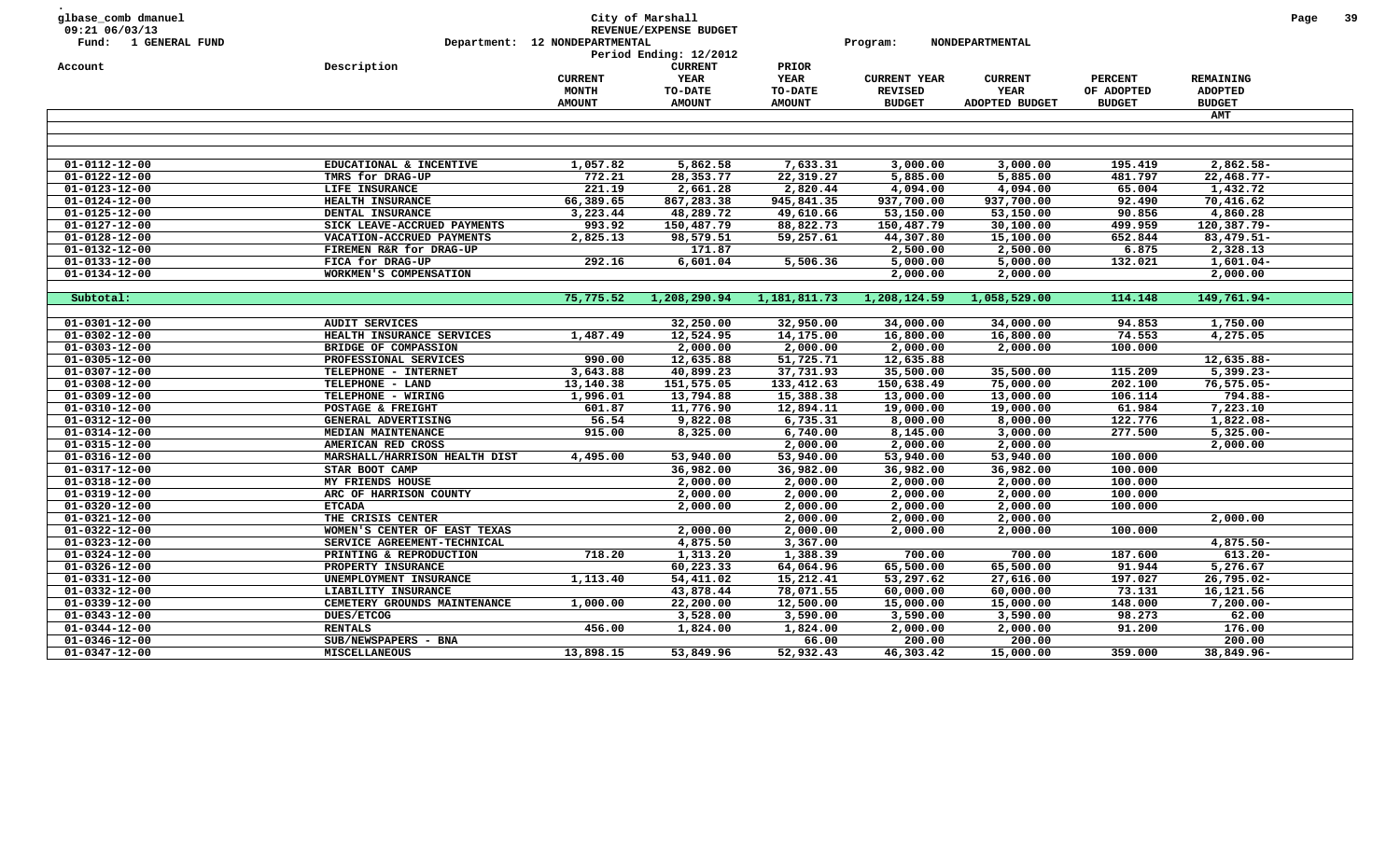| glbase_comb dmanuel<br>09:21 06/03/13<br>Fund: 1 GENERAL FUND<br>Account |                 | Description                    | Department: 12 NONDEPARTMENTAL<br><b>CURRENT</b> | City of Marshall<br>REVENUE/EXPENSE BUDGET<br>Period Ending: 12/2012<br><b>CURRENT</b><br>YEAR | PRIOR<br>YEAR  | Program:<br><b>CURRENT YEAR</b> | NONDEPARTMENTAL<br><b>CURRENT</b> | <b>PERCENT</b> | REMAINING       | Page | 40 |
|--------------------------------------------------------------------------|-----------------|--------------------------------|--------------------------------------------------|------------------------------------------------------------------------------------------------|----------------|---------------------------------|-----------------------------------|----------------|-----------------|------|----|
|                                                                          |                 |                                | MONTH                                            | <b>TO-DATE</b>                                                                                 | <b>TO-DATE</b> | <b>REVISED</b>                  | <b>YEAR</b>                       | OF ADOPTED     | <b>ADOPTED</b>  |      |    |
|                                                                          |                 |                                | <b>AMOUNT</b>                                    | <b>AMOUNT</b>                                                                                  | <b>AMOUNT</b>  | <b>BUDGET</b>                   | ADOPTED BUDGET                    | <b>BUDGET</b>  | <b>BUDGET</b>   |      |    |
|                                                                          |                 |                                |                                                  |                                                                                                |                |                                 |                                   |                | <b>AMT</b>      |      |    |
|                                                                          |                 |                                |                                                  |                                                                                                |                |                                 |                                   |                |                 |      |    |
|                                                                          |                 |                                |                                                  |                                                                                                |                |                                 |                                   |                |                 |      |    |
| $01 - 0348 - 12 - 00$                                                    |                 | I-69 ALLIANCE DUES             |                                                  | 5,000.00                                                                                       | 5,000.00       | 5,000.00                        | 5,000.00                          | 100.000        |                 |      |    |
| $01 - 0349 - 12 - 00$                                                    |                 | DUES/TML & NLC                 |                                                  | 3,380.00                                                                                       | 3,380.00       | 3,400.00                        | 3,400.00                          | 99.412         | 20.00           |      |    |
| $01 - 0350 - 12 - 00$                                                    |                 | LOT CLEARING EXPENSE           |                                                  | 8,900.00                                                                                       | 7,350.00       | 10,000.00                       | 10,000.00                         | 89.000         | 1,100.00        |      |    |
| $01 - 0351 - 12 - 00$                                                    |                 | ETCOG TRANSIT                  |                                                  | 65,000.00                                                                                      | 65,000.00      | 65,000.00                       | 65,000.00                         | 100.000        |                 |      |    |
| $01 - 0373 - 12 - 00$                                                    |                 | PROMOTION-BOOGIE WOOGIE        |                                                  |                                                                                                | 64,939.00      |                                 |                                   |                |                 |      |    |
| $01 - 0385 - 12 - 00$                                                    |                 | Stolen Property Replacement    | 9,346.16                                         | 9,346.16                                                                                       | 2,934.67       |                                 |                                   |                | $9,346.16 -$    |      |    |
| Subtotal:                                                                |                 |                                | 53,858.08                                        | 732,255.58                                                                                     | 798,295.48     | 732,632.41                      | 582,228.00                        | 125.768        | $150,027.58 -$  |      |    |
|                                                                          |                 |                                |                                                  |                                                                                                |                |                                 |                                   |                |                 |      |    |
| $01 - 0401 - 12 - 00$                                                    |                 | LAND                           | 2,085.00                                         | 2,085.00                                                                                       | 54,338.20      |                                 |                                   |                | $2,085.00 -$    |      |    |
| $01 - 0420 - 12 - 00$                                                    |                 | IMPROVEMENTS - DATA PROCESSING |                                                  |                                                                                                | 46,048.49      |                                 |                                   |                |                 |      |    |
| $01 - 0440 - 12 - 00$                                                    |                 | OTHER MACHINERY & EQUIPMENT    | 32, 260.43                                       | 99,570.53                                                                                      |                |                                 |                                   |                | $99,570.53 -$   |      |    |
|                                                                          |                 |                                |                                                  |                                                                                                |                |                                 |                                   |                |                 |      |    |
| Subtotal:                                                                |                 |                                |                                                  |                                                                                                | 100,386.69     |                                 |                                   |                | $101,655.53-$   |      |    |
|                                                                          |                 |                                | 34, 345. 43                                      | 101,655.53                                                                                     |                |                                 |                                   |                |                 |      |    |
| Program number:                                                          | NONDEPARTMENTAL |                                | 163,979.03                                       | 2,042,202.05                                                                                   | 2,080,493.90   | 1,940,757.00                    | 1,640,757.00                      | 124.467        | 401,445.05-     |      |    |
| Department number: 12                                                    |                 | NONDEPARTMENTAL                | 163,979.03                                       | 2,042,202.05                                                                                   | 2,080,493.90   | 1,940,757.00                    | 1,640,757.00                      | 124.467        | $401, 445.05 -$ |      |    |
|                                                                          |                 |                                |                                                  |                                                                                                |                |                                 |                                   |                |                 |      |    |
|                                                                          |                 |                                |                                                  |                                                                                                |                |                                 |                                   |                |                 |      |    |
|                                                                          |                 |                                |                                                  |                                                                                                |                |                                 |                                   |                |                 |      |    |
|                                                                          |                 |                                |                                                  |                                                                                                |                |                                 |                                   |                |                 |      |    |
|                                                                          |                 |                                |                                                  |                                                                                                |                |                                 |                                   |                |                 |      |    |
|                                                                          |                 |                                |                                                  |                                                                                                |                |                                 |                                   |                |                 |      |    |
|                                                                          |                 |                                |                                                  |                                                                                                |                |                                 |                                   |                |                 |      |    |
|                                                                          |                 |                                |                                                  |                                                                                                |                |                                 |                                   |                |                 |      |    |
|                                                                          |                 |                                |                                                  |                                                                                                |                |                                 |                                   |                |                 |      |    |
|                                                                          |                 |                                |                                                  |                                                                                                |                |                                 |                                   |                |                 |      |    |
|                                                                          |                 |                                |                                                  |                                                                                                |                |                                 |                                   |                |                 |      |    |
|                                                                          |                 |                                |                                                  |                                                                                                |                |                                 |                                   |                |                 |      |    |
|                                                                          |                 |                                |                                                  |                                                                                                |                |                                 |                                   |                |                 |      |    |
|                                                                          |                 |                                |                                                  |                                                                                                |                |                                 |                                   |                |                 |      |    |
|                                                                          |                 |                                |                                                  |                                                                                                |                |                                 |                                   |                |                 |      |    |
|                                                                          |                 |                                |                                                  |                                                                                                |                |                                 |                                   |                |                 |      |    |
|                                                                          |                 |                                |                                                  |                                                                                                |                |                                 |                                   |                |                 |      |    |
|                                                                          |                 |                                |                                                  |                                                                                                |                |                                 |                                   |                |                 |      |    |
|                                                                          |                 |                                |                                                  |                                                                                                |                |                                 |                                   |                |                 |      |    |
|                                                                          |                 |                                |                                                  |                                                                                                |                |                                 |                                   |                |                 |      |    |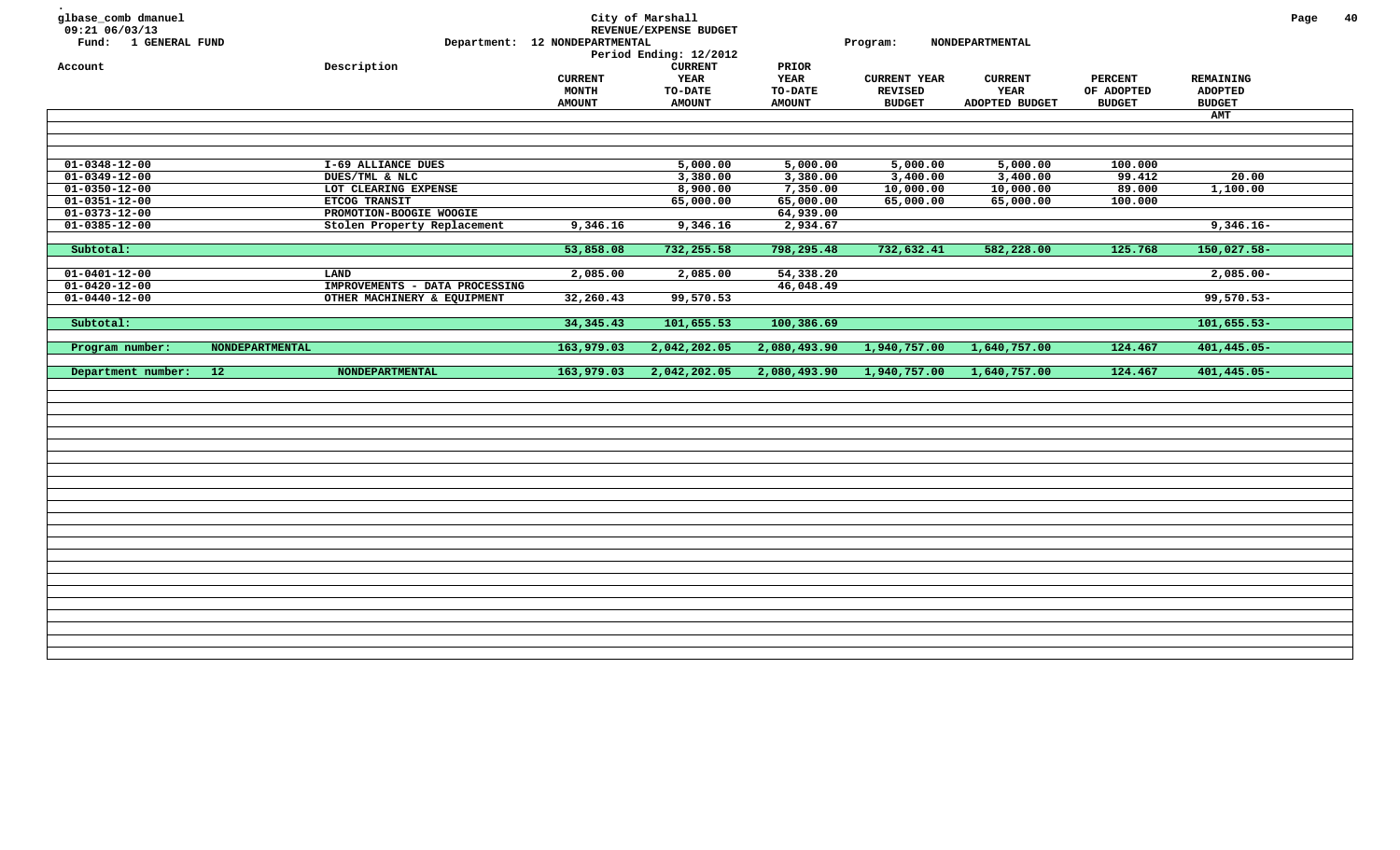| glbase_comb dmanuel<br>$09:21$ 06/03/13<br>Fund: 1 GENERAL FUND<br>Account |                           | Description                | Department: 13 APPRAISAL DISTRICT<br><b>CURRENT</b><br><b>MONTH</b> | City of Marshall<br>REVENUE/EXPENSE BUDGET<br>Period Ending: 12/2012<br><b>CURRENT</b><br>YEAR<br>TO-DATE | PRIOR<br>YEAR<br>TO-DATE | Program:<br><b>CURRENT YEAR</b><br>REVISED | APPRAISAL DISTRICT<br><b>CURRENT</b><br>YEAR | <b>PERCENT</b><br>OF ADOPTED | REMAINING<br>ADOPTED | Page | 41 |
|----------------------------------------------------------------------------|---------------------------|----------------------------|---------------------------------------------------------------------|-----------------------------------------------------------------------------------------------------------|--------------------------|--------------------------------------------|----------------------------------------------|------------------------------|----------------------|------|----|
|                                                                            |                           |                            | <b>AMOUNT</b>                                                       | <b>AMOUNT</b>                                                                                             | <b>AMOUNT</b>            | <b>BUDGET</b>                              | ADOPTED BUDGET                               | <b>BUDGET</b>                | <b>BUDGET</b>        |      |    |
|                                                                            |                           |                            |                                                                     |                                                                                                           |                          |                                            |                                              |                              | AMT                  |      |    |
|                                                                            |                           |                            |                                                                     |                                                                                                           |                          |                                            |                                              |                              |                      |      |    |
|                                                                            |                           |                            |                                                                     |                                                                                                           |                          |                                            |                                              |                              |                      |      |    |
| $01 - 0306 - 13 - 00$                                                      |                           | APPRAISAL DISTRICT CHARGES |                                                                     | 70,187.00                                                                                                 | 60,816.00                | 70,500.00                                  | 70,500.00                                    | 99.556                       | 313.00               |      |    |
| Subtotal:                                                                  |                           |                            |                                                                     | 70,187.00                                                                                                 | 60,816.00                | 70,500.00                                  | 70,500.00                                    | 99.556                       | 313.00               |      |    |
|                                                                            |                           |                            |                                                                     |                                                                                                           |                          |                                            |                                              |                              |                      |      |    |
| Program number:                                                            | <b>APPRAISAL DISTRICT</b> |                            |                                                                     | 70,187.00                                                                                                 | 60,816.00                | 70,500.00                                  | 70,500.00                                    | 99.556                       | 313.00               |      |    |
|                                                                            |                           |                            |                                                                     |                                                                                                           |                          |                                            |                                              |                              |                      |      |    |
| Department number:                                                         | $-13$                     | APPRAISAL DISTRICT         |                                                                     | 70,187.00                                                                                                 | 60,816.00                | 70,500.00                                  | 70,500.00                                    | 99.556                       | 313.00               |      |    |
|                                                                            |                           |                            |                                                                     |                                                                                                           |                          |                                            |                                              |                              |                      |      |    |
|                                                                            |                           |                            |                                                                     |                                                                                                           |                          |                                            |                                              |                              |                      |      |    |
|                                                                            |                           |                            |                                                                     |                                                                                                           |                          |                                            |                                              |                              |                      |      |    |
|                                                                            |                           |                            |                                                                     |                                                                                                           |                          |                                            |                                              |                              |                      |      |    |
|                                                                            |                           |                            |                                                                     |                                                                                                           |                          |                                            |                                              |                              |                      |      |    |
|                                                                            |                           |                            |                                                                     |                                                                                                           |                          |                                            |                                              |                              |                      |      |    |
|                                                                            |                           |                            |                                                                     |                                                                                                           |                          |                                            |                                              |                              |                      |      |    |
|                                                                            |                           |                            |                                                                     |                                                                                                           |                          |                                            |                                              |                              |                      |      |    |
|                                                                            |                           |                            |                                                                     |                                                                                                           |                          |                                            |                                              |                              |                      |      |    |
|                                                                            |                           |                            |                                                                     |                                                                                                           |                          |                                            |                                              |                              |                      |      |    |
|                                                                            |                           |                            |                                                                     |                                                                                                           |                          |                                            |                                              |                              |                      |      |    |
|                                                                            |                           |                            |                                                                     |                                                                                                           |                          |                                            |                                              |                              |                      |      |    |
|                                                                            |                           |                            |                                                                     |                                                                                                           |                          |                                            |                                              |                              |                      |      |    |
|                                                                            |                           |                            |                                                                     |                                                                                                           |                          |                                            |                                              |                              |                      |      |    |
|                                                                            |                           |                            |                                                                     |                                                                                                           |                          |                                            |                                              |                              |                      |      |    |
|                                                                            |                           |                            |                                                                     |                                                                                                           |                          |                                            |                                              |                              |                      |      |    |
|                                                                            |                           |                            |                                                                     |                                                                                                           |                          |                                            |                                              |                              |                      |      |    |
|                                                                            |                           |                            |                                                                     |                                                                                                           |                          |                                            |                                              |                              |                      |      |    |
|                                                                            |                           |                            |                                                                     |                                                                                                           |                          |                                            |                                              |                              |                      |      |    |
|                                                                            |                           |                            |                                                                     |                                                                                                           |                          |                                            |                                              |                              |                      |      |    |
|                                                                            |                           |                            |                                                                     |                                                                                                           |                          |                                            |                                              |                              |                      |      |    |
|                                                                            |                           |                            |                                                                     |                                                                                                           |                          |                                            |                                              |                              |                      |      |    |
|                                                                            |                           |                            |                                                                     |                                                                                                           |                          |                                            |                                              |                              |                      |      |    |
|                                                                            |                           |                            |                                                                     |                                                                                                           |                          |                                            |                                              |                              |                      |      |    |
|                                                                            |                           |                            |                                                                     |                                                                                                           |                          |                                            |                                              |                              |                      |      |    |
|                                                                            |                           |                            |                                                                     |                                                                                                           |                          |                                            |                                              |                              |                      |      |    |
|                                                                            |                           |                            |                                                                     |                                                                                                           |                          |                                            |                                              |                              |                      |      |    |
|                                                                            |                           |                            |                                                                     |                                                                                                           |                          |                                            |                                              |                              |                      |      |    |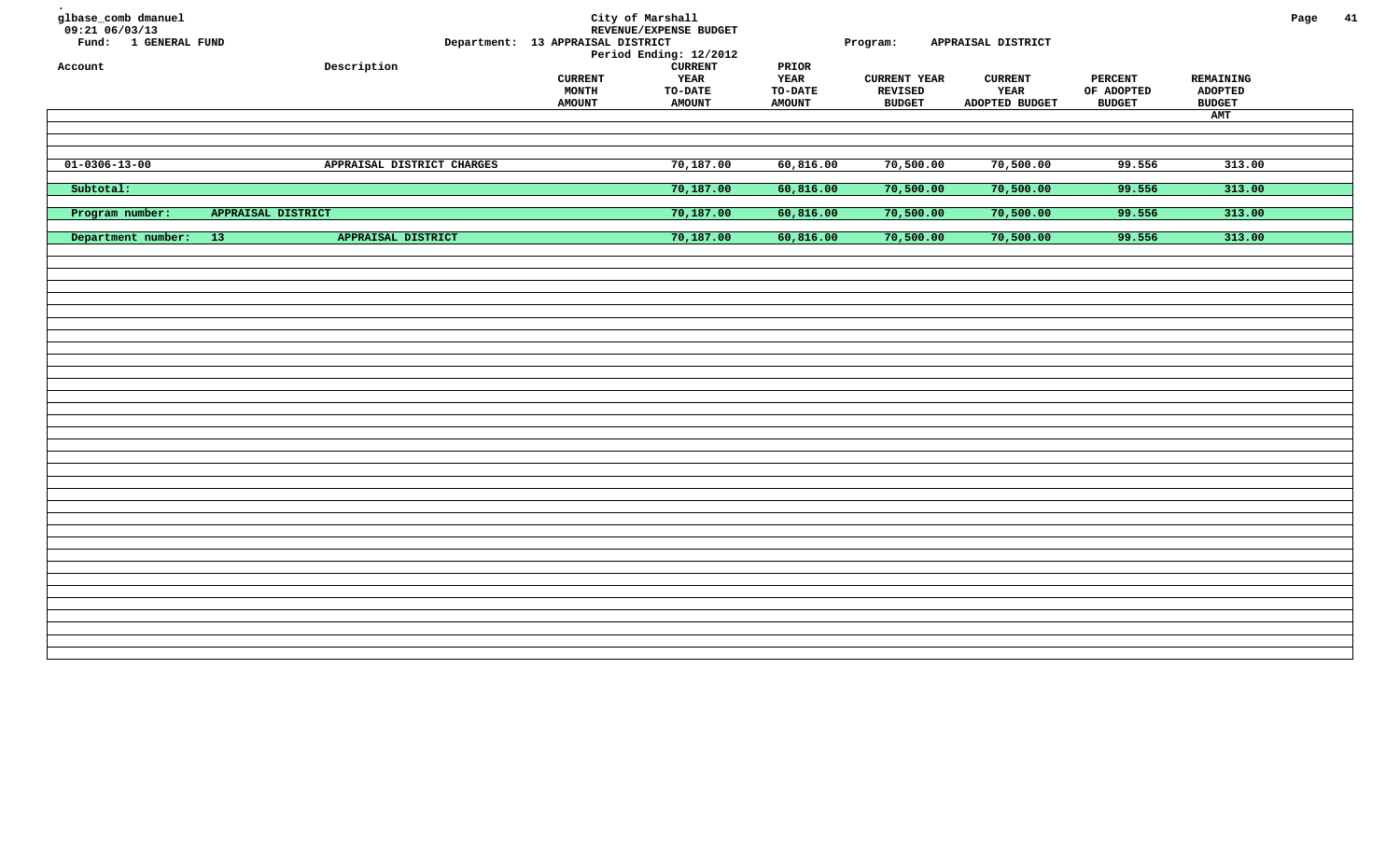| glbase_comb dmanuel<br>09:21 06/03/13<br>Fund: 1 GENERAL FUND |                  |                                               | Department: 14 PARKS & RECREATION               | City of Marshall<br>REVENUE/EXPENSE BUDGET<br>Period Ending: 12/2012 |                                                  | Program:                                               | <b>1 ADMINISTRATION</b>                  |                                               |                                              | Page | 42 |
|---------------------------------------------------------------|------------------|-----------------------------------------------|-------------------------------------------------|----------------------------------------------------------------------|--------------------------------------------------|--------------------------------------------------------|------------------------------------------|-----------------------------------------------|----------------------------------------------|------|----|
| Account                                                       |                  | Description                                   | <b>CURRENT</b><br><b>MONTH</b><br><b>AMOUNT</b> | <b>CURRENT</b><br><b>YEAR</b><br>TO-DATE<br><b>AMOUNT</b>            | PRIOR<br><b>YEAR</b><br>TO-DATE<br><b>AMOUNT</b> | <b>CURRENT YEAR</b><br><b>REVISED</b><br><b>BUDGET</b> | <b>CURRENT</b><br>YEAR<br>ADOPTED BUDGET | <b>PERCENT</b><br>OF ADOPTED<br><b>BUDGET</b> | REMAINING<br><b>ADOPTED</b><br><b>BUDGET</b> |      |    |
|                                                               |                  |                                               |                                                 |                                                                      |                                                  |                                                        |                                          |                                               | <b>AMT</b>                                   |      |    |
|                                                               |                  |                                               |                                                 |                                                                      |                                                  |                                                        |                                          |                                               |                                              |      |    |
|                                                               |                  |                                               |                                                 |                                                                      |                                                  |                                                        |                                          |                                               |                                              |      |    |
| $01 - 0101 - 14 - 01$                                         |                  | SALARIES OFFICIALS & ADMIN                    | 8,470.18                                        | 85,027.54                                                            | 84,701.76                                        | 84,702.00                                              | 84,702.00                                | 100.384                                       | $325.54-$                                    |      |    |
| $01 - 0106 - 14 - 01$                                         |                  | SALARIES-OFFICE & CLERICAL                    | 693.73                                          | 6,964.02                                                             | 6,937.32                                         | 6,937.00                                               | 6,937.00                                 | 100.390                                       | $27.02 -$                                    |      |    |
| $01 - 0109 - 14 - 01$                                         |                  | SALARIES-OVERTIME                             |                                                 |                                                                      |                                                  | 1,000.00                                               | 1,000.00                                 |                                               | 1,000.00                                     |      |    |
| $01 - 0111 - 14 - 01$                                         |                  | SALARIES-LONGEVITY                            |                                                 | 672.00                                                               | 1,184.00                                         | 804.00                                                 | 804.00                                   | 83.582                                        | 132.00                                       |      |    |
| $01 - 0122 - 14 - 01$                                         |                  | TMRS                                          | 1,903.92                                        | 19,899.65                                                            | 20,059.76                                        | 20,107.00                                              | 20,107.00                                | 98.969                                        | 207.35                                       |      |    |
| $01 - 0133 - 14 - 01$<br>$01 - 0134 - 14 - 01$                |                  | FICA-SALARY RESERVE<br>WORKMEN'S COMPENSATION | 736.54                                          | 7,520.62<br>173.14                                                   | 7,533.76<br>159.79                               | 7,608.00<br>156.00                                     | 7,608.00<br>156.00                       | 98.851<br>110.987                             | 87.38<br>$17.14-$                            |      |    |
|                                                               |                  |                                               |                                                 |                                                                      |                                                  |                                                        |                                          |                                               |                                              |      |    |
| Subtotal:                                                     |                  |                                               | 11,804.37                                       | 120,256.97                                                           | 120,576.39                                       | 121,314.00                                             | 121,314.00                               | 99.129                                        | 1,057.03                                     |      |    |
|                                                               |                  |                                               |                                                 |                                                                      |                                                  |                                                        |                                          |                                               |                                              |      |    |
| $01 - 0201 - 14 - 01$                                         |                  | OFFICE SUPPLIES                               |                                                 | 393.45                                                               | 1,077.95                                         | 680.00                                                 | 680.00                                   | 57.860                                        | 286.55                                       |      |    |
| $01 - 0218 - 14 - 01$                                         |                  | SMALL TOOL & MINOR EQUIPMENT                  |                                                 | 99.17                                                                | 31.46                                            | 85.00                                                  | 85.00                                    | 116.671                                       | $14.17 -$                                    |      |    |
|                                                               |                  |                                               |                                                 |                                                                      |                                                  |                                                        |                                          |                                               |                                              |      |    |
| Subtotal:                                                     |                  |                                               |                                                 | 492.62                                                               | 1,109.41                                         | 765.00                                                 | 765.00                                   | 64.395                                        | 272.38                                       |      |    |
| $01 - 0304 - 14 - 01$                                         |                  | TELEPHONE-CELLULAR                            | 153.71                                          | 966.46                                                               | 914.67                                           | 800.00                                                 | 800.00                                   | 120.808                                       | $166.46 -$                                   |      |    |
| $01 - 0308 - 14 - 01$                                         |                  | TELEPHONE-LAND                                |                                                 |                                                                      |                                                  | 100.00                                                 | 100.00                                   |                                               | 100.00                                       |      |    |
| $01 - 0311 - 14 - 01$                                         |                  | <b>TRANSPORTATION</b>                         | 500.00                                          | 6,000.00                                                             | 6,000.00                                         | 6,000.00                                               | 6,000.00                                 | 100.000                                       |                                              |      |    |
| $01 - 0324 - 14 - 01$                                         |                  | PRINTING & REPRODUCTION                       |                                                 | 900.00                                                               | 900.00                                           | 900.00                                                 | 900.00                                   | 100.000                                       |                                              |      |    |
| $01 - 0342 - 14 - 01$                                         |                  | REPAIR & MAINTENANCE EQUIPMENT                |                                                 | 159.00                                                               | 810.00                                           | 400.00                                                 | 400.00                                   | 39.750                                        | 241.00                                       |      |    |
| $01 - 0346 - 14 - 01$                                         |                  | DUES & SUBSCRIPTIONS                          |                                                 | 132.00                                                               | 132.00                                           | 500.00                                                 | 500.00                                   | 26.400                                        | 368.00                                       |      |    |
| $01 - 0347 - 14 - 01$                                         |                  | <b>MISCELLANEOUS</b>                          | 37.51                                           | 275.10                                                               | 28.36                                            | 100.00                                                 | 100.00                                   | 275.100                                       | $175.10 -$                                   |      |    |
| Subtotal:                                                     |                  |                                               | 691.22                                          | 8,432.56                                                             | 8,785.03                                         | 8,800.00                                               | 8,800.00                                 | 95.825                                        | 367.44                                       |      |    |
| Program number:                                               | 1 ADMINISTRATION |                                               | 12,495.59                                       | 129, 182. 15                                                         | 130,470.83                                       | 130,879.00                                             | 130,879.00                               | 98.703                                        | 1,696.85                                     |      |    |
|                                                               |                  |                                               |                                                 |                                                                      |                                                  |                                                        |                                          |                                               |                                              |      |    |
|                                                               |                  |                                               |                                                 |                                                                      |                                                  |                                                        |                                          |                                               |                                              |      |    |
|                                                               |                  |                                               |                                                 |                                                                      |                                                  |                                                        |                                          |                                               |                                              |      |    |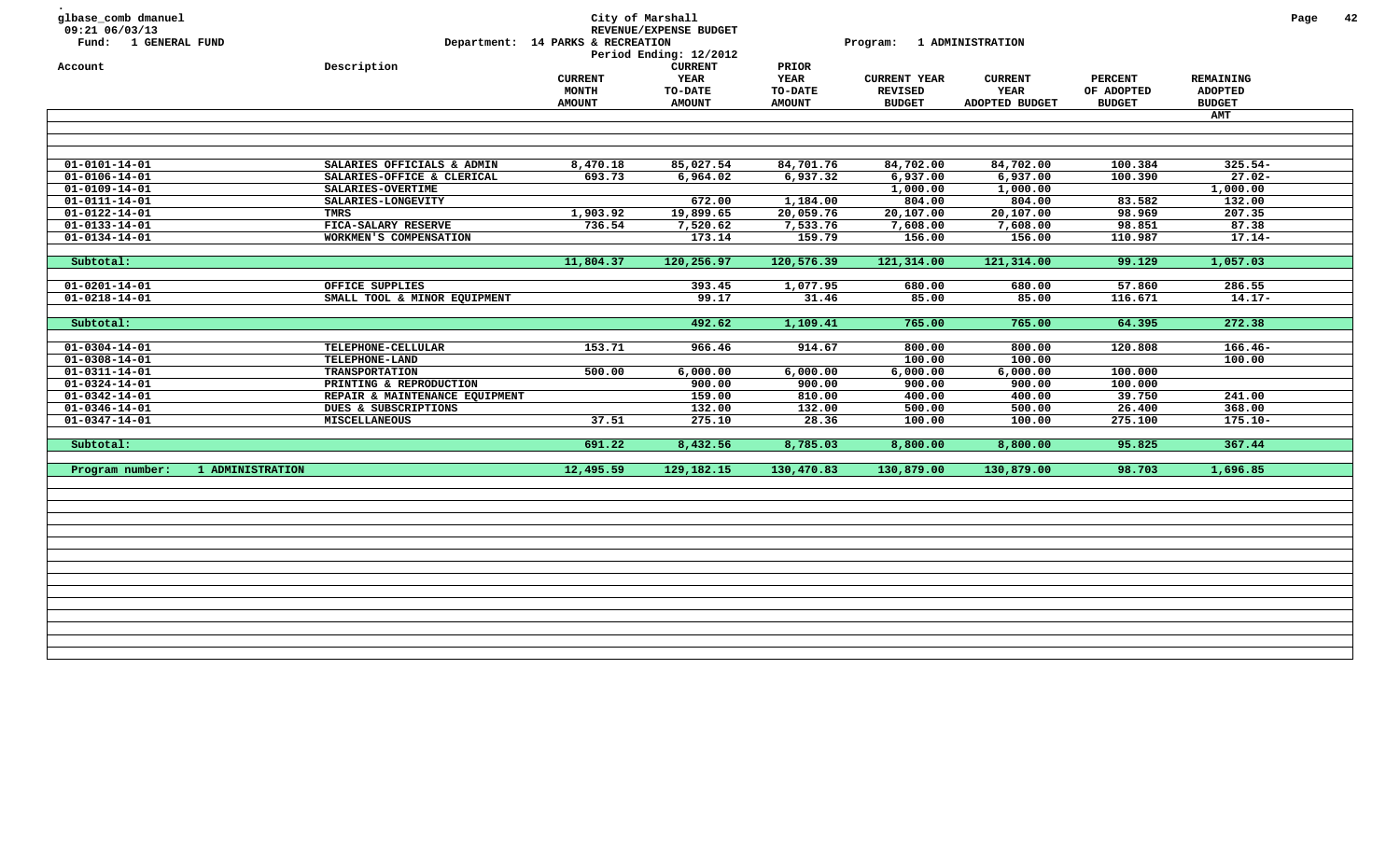| glbase_comb dmanuel<br>09:21 06/03/13<br>Fund: 1 GENERAL FUND |                                | Department: 14 PARKS & RECREATION | City of Marshall<br>REVENUE/EXPENSE BUDGET<br>Period Ending: 12/2012 |                                 | 4 PARKS<br>Program:                   |                        |                              |                                    | Page | -43 |
|---------------------------------------------------------------|--------------------------------|-----------------------------------|----------------------------------------------------------------------|---------------------------------|---------------------------------------|------------------------|------------------------------|------------------------------------|------|-----|
| Account                                                       | Description                    | <b>CURRENT</b><br><b>MONTH</b>    | <b>CURRENT</b><br>YEAR<br>TO-DATE                                    | PRIOR<br><b>YEAR</b><br>TO-DATE | <b>CURRENT YEAR</b><br><b>REVISED</b> | <b>CURRENT</b><br>YEAR | <b>PERCENT</b><br>OF ADOPTED | <b>REMAINING</b><br><b>ADOPTED</b> |      |     |
|                                                               |                                | <b>AMOUNT</b>                     | <b>AMOUNT</b>                                                        | <b>AMOUNT</b>                   | <b>BUDGET</b>                         | ADOPTED BUDGET         | <b>BUDGET</b>                | <b>BUDGET</b>                      |      |     |
|                                                               |                                |                                   |                                                                      |                                 |                                       |                        |                              | <b>AMT</b>                         |      |     |
|                                                               |                                |                                   |                                                                      |                                 |                                       |                        |                              |                                    |      |     |
| $01 - 0103 - 14 - 04$                                         | SALARIES-TECHNICIAN            | 3,308.45                          | 33, 211.73                                                           | 33,084.48                       | 33,084.00                             | 33,084.00              | 100.386                      | $127.73-$                          |      |     |
| $01 - 0106 - 14 - 04$                                         | SALARIES-OFFICE & CLERICAL     | 693.74                            | 6,964.00                                                             | 6,937.34                        | 6,937.00                              | 6,937.00               | 100.389                      | $27.00 -$                          |      |     |
| $01 - 0107 - 14 - 04$                                         | SALARIES-SKILLED CRAFT         | 2,923.86                          | 29,351.02                                                            | 29,238.57                       | 29,239.00                             | 29,239.00              | 100.383                      | 112.02-                            |      |     |
| $01 - 0108 - 14 - 04$                                         | SALARIES-SERVICE MAINTENANCE   | 7,369.44                          | 73,977.84                                                            | 78,125.86                       | 72,731.00                             | 72,731.00              | 101.714                      | 1,246.84-                          |      |     |
| 01-0109-14-04                                                 | SALARIES-OVERTIME              | 1,722.01                          | 17,080.77                                                            | 19,883.45                       | 10,000.00                             | 10,000.00              | 170.808                      | $7,080.77-$                        |      |     |
| $01 - 0110 - 14 - 04$                                         | SALARIES-PART/TIME & HOURLY    |                                   | 12,401.50                                                            | 21,536.63                       | 14,000.00                             | 14,000.00              | 88.582                       | 1,598.50                           |      |     |
| $01 - 0111 - 14 - 04$                                         | SALARIES-LONGEVITY             |                                   | 2,352.00                                                             | 2,128.00                        | 1,860.00                              | 1,860.00               | 126.452                      | 492.00-                            |      |     |
| $01 - 0122 - 14 - 04$                                         | <b>TMRS</b>                    | 3,151.15                          | 32,858.45                                                            | 34,784.42                       | 31,109.00                             | 31,109.00              | 105.624                      | 1,749.45-                          |      |     |
| $01 - 0133 - 14 - 04$                                         | FICA-SALARY RESERVE            | 1,179.56                          | 12,943.26                                                            | 14, 148. 41                     | 12,841.00                             | 12,841.00              | 100.796                      | $102.26 -$                         |      |     |
| $01 - 0134 - 14 - 04$                                         | WORKMEN'S COMPENSATION         |                                   | 2,467.35                                                             | 2,614.08                        | 2,223.00                              | 2,223.00               | 110.992                      | $244.35 -$                         |      |     |
|                                                               |                                |                                   |                                                                      |                                 |                                       |                        |                              |                                    |      |     |
| Subtotal:                                                     |                                | 20,348.21                         | 223,607.92                                                           | 242,481.24                      | 214,024.00                            | 214,024.00             | 104.478                      | $9,583.92 -$                       |      |     |
| $01 - 0201 - 14 - 04$                                         | OFFICE SUPPLIES                |                                   | 220.15                                                               | 275.40                          | 350.00                                | 350.00                 | 62.900                       | 129.85                             |      |     |
| $01 - 0202 - 14 - 04$                                         | <b>AGRICULTURAL</b>            |                                   | 1,727.79                                                             | 2,394.04                        | 2,500.00                              | 2,500.00               | 69.112                       | 772.21                             |      |     |
| $01 - 0203 - 14 - 04$                                         | MEDICAL & CHEMICAL             |                                   | 248.22                                                               | 1,563.27                        | 2,500.00                              | 2,500.00               | 9.929                        | 2,251.78                           |      |     |
| $01 - 0205 - 14 - 04$                                         | FUEL, OIL, & LUBE              | 681.40                            | 19,069.05                                                            | 16,761.22                       | 18,150.00                             | 18,150.00              | 105.064                      | $919.05 -$                         |      |     |
| $01 - 0206 - 14 - 04$                                         | <b>CLOTHING</b>                |                                   | 772.19                                                               | 1,161.93                        | 1,400.00                              | 1,400.00               | 55.156                       | 627.81                             |      |     |
| $01 - 0211 - 14 - 04$                                         | GARBAGE BAGS                   |                                   | 8,136.15                                                             | 7,671.55                        | 4,000.00                              | 4,000.00               | 203.404                      | $4,136.15-$                        |      |     |
| $01 - 0212 - 14 - 04$                                         | ELECTRICAL SUPPLIES            |                                   | 394.05                                                               | 41.89                           | 500.00                                | 500.00                 | 78.810                       | 105.95                             |      |     |
| $01 - 0213 - 14 - 04$                                         | MOTOR VEHICLE-POOL VEHICLES    | 1,375.26                          | 10,186.48                                                            | 11,885.16                       | 12,000.00                             | 12,000.00              | 84.887                       | 1,813.52                           |      |     |
| $01 - 0214 - 14 - 04$                                         | PLUMBING SUPPLIES              |                                   | 208.30                                                               | 50.42                           | 500.00                                | 500.00                 | 41.660                       | 291.70                             |      |     |
| $01 - 0215 - 14 - 04$                                         | <b>BUILDING SUPPLIES</b>       | 60.00                             | 176.80                                                               | 98.00                           | 500.00                                | 500.00                 | 35.360                       | 323.20                             |      |     |
| $01 - 0217 - 14 - 04$                                         | OTHER SUPPLIES                 | 470.66                            | 5,680.78                                                             | 6,115.75                        | 5,000.00                              | 5,000.00               | 113.616                      | 680.78-                            |      |     |
| $01 - 0218 - 14 - 04$                                         | SMALL TOOL & MINOR EQUIPMENT   | 591.30                            | 5,539.86                                                             | 7,822.51                        | 6,000.00                              | 6,000.00               | 92.331                       | 460.14                             |      |     |
| $01 - 0219 - 14 - 04$                                         | REPAIR & MAINTENANCE SUPPLIES  | 680.10                            | 1,913.09                                                             | 1,625.55                        | 4,500.00                              | 4,500.00               | 42.513                       | 2,586.91                           |      |     |
|                                                               |                                |                                   |                                                                      |                                 |                                       |                        |                              |                                    |      |     |
| Subtotal:                                                     |                                | 3,858.72                          | 54,272.91                                                            | 57,466.69                       | 57,900.00                             | 57,900.00              | 93.736                       | 3,627.09                           |      |     |
| $01 - 0304 - 14 - 04$                                         | TELEPHONE-CELLULAR             | 267.05                            | 1,665.97                                                             | 1,875.82                        | 1,500.00                              | 1,500.00               | 111.065                      | $165.97 -$                         |      |     |
| $01 - 0323 - 14 - 04$                                         | SERVICE AGREEMENT-TECHNICAL    | 210.00                            | 2,520.00                                                             | 2,520.00                        | 2,500.00                              | 2,500.00               | 100.800                      | $20.00 -$                          |      |     |
| $01 - 0337 - 14 - 04$                                         | ELECTRIC SERVICE               | 1,545.20                          | 19,056.81                                                            | 23,056.88                       | 20,000.00                             | 20,000.00              | 95.284                       | 943.19                             |      |     |
| $01 - 0340 - 14 - 04$                                         | REPAIR & MAINTENANCE BUILDINGS |                                   | 1,245.47                                                             | 882.96                          | 4,400.00                              | 4,400.00               | 28.306                       | 3,154.53                           |      |     |
| $01 - 0341 - 14 - 04$                                         | REPAIR & MAINTENANCE-LIGHTS    | 897.85                            | 8,166.30                                                             | 10,476.54                       | 10,000.00                             | 10,000.00              | 81.663                       | 1,833.70                           |      |     |
| $01 - 0342 - 14 - 04$                                         | REPAIR & MAINTENANCE EQUIPMENT | 142.10                            | 5,691.24                                                             | 6,715.92                        | 15,000.00                             | 15,000.00              | 37.942                       | 9,308.76                           |      |     |
| $01 - 0343 - 14 - 04$                                         | REPAIR & MAINTENANCE-PARKS     | 220.00                            | 32,119.97                                                            | 37,425.02                       | 45,000.00                             | 45,000.00              | 71.378                       | 12,880.03                          |      |     |
| $01 - 0344 - 14 - 04$                                         | <b>RENTALS</b>                 | 300.00                            | 3,600.00                                                             | 4,975.85                        | 3,500.00                              | 3,500.00               | 102.857                      | $100.00 -$                         |      |     |
| $01 - 0347 - 14 - 04$                                         | <b>MISCELLANEOUS</b>           | 5.23                              | 129.05                                                               | 579.82                          | 200.00                                | 200.00                 | 64.525                       | 70.95                              |      |     |
| $01 - 0360 - 14 - 04$                                         | JANITORIAL CONTRACT-COMM CNTRS | 294.64                            | 3,535.68                                                             | 3,535.68                        | 9,930.00                              | 9,930.00               | 35.606                       | 6,394.32                           |      |     |
| $01 - 0364 - 14 - 04$                                         | REP & MAINT GROUNDS-CITY PARK  | 1,500.00                          | 21,369.00                                                            | 23,019.95                       | 16,000.00                             | 16,000.00              | 133.556                      | $5,369.00 -$                       |      |     |
|                                                               |                                |                                   |                                                                      |                                 |                                       |                        |                              |                                    |      |     |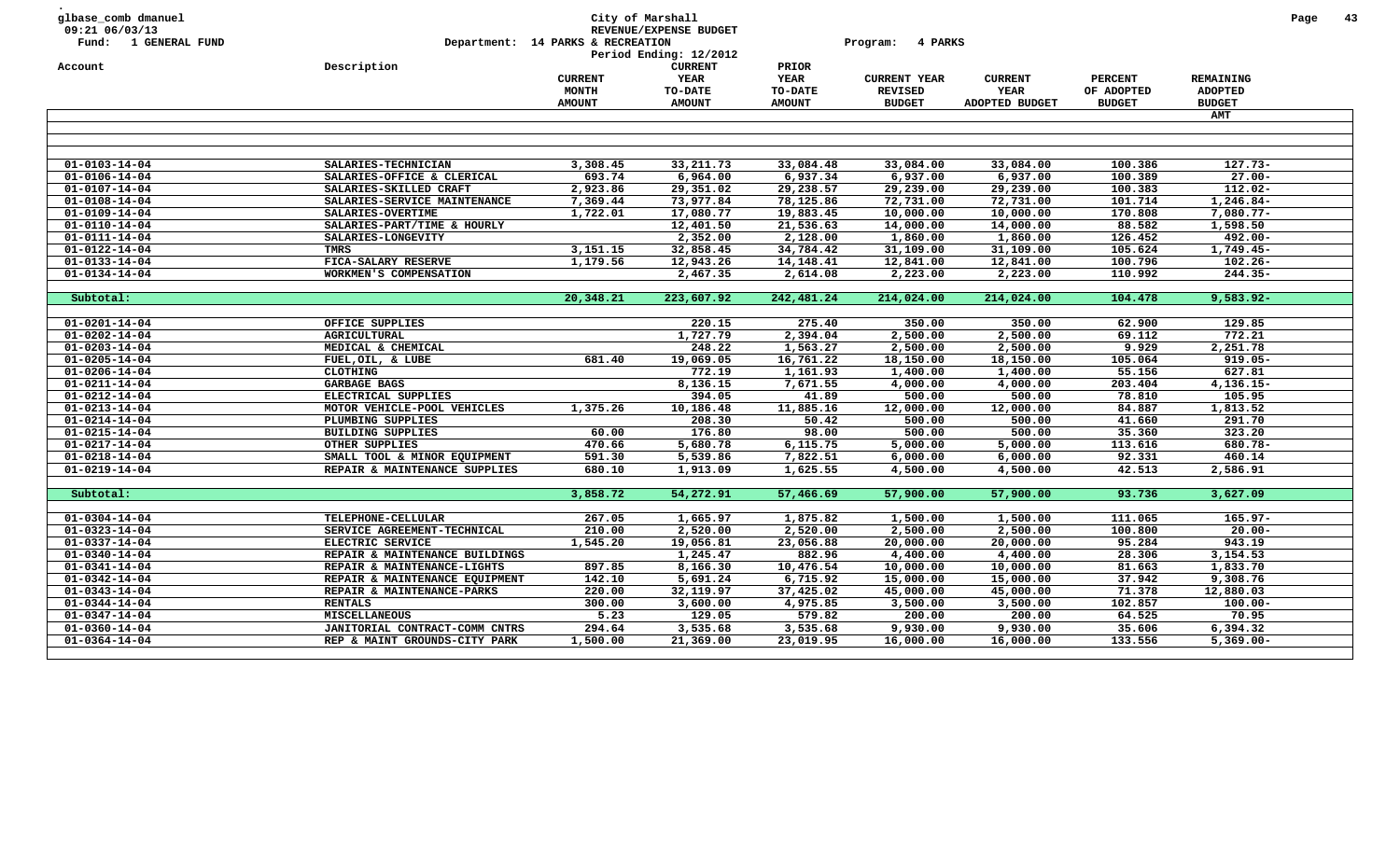| glbase_comb dmanuel<br>$09:21$ 06/03/13<br>Fund: 1 GENERAL FUND<br>Account | ${\tt Description}$                           | Department: 14 PARKS & RECREATION        | City of Marshall<br>REVENUE/EXPENSE BUDGET<br>Period Ending: 12/2012<br><b>CURRENT</b> | PRIOR                            | Program: 4 PARKS                                       |                                          |                                               |                                              | Page | 44 |
|----------------------------------------------------------------------------|-----------------------------------------------|------------------------------------------|----------------------------------------------------------------------------------------|----------------------------------|--------------------------------------------------------|------------------------------------------|-----------------------------------------------|----------------------------------------------|------|----|
|                                                                            |                                               | <b>CURRENT</b><br>MONTH<br><b>AMOUNT</b> | YEAR<br><b>TO-DATE</b><br><b>AMOUNT</b>                                                | YEAR<br>TO-DATE<br><b>AMOUNT</b> | <b>CURRENT YEAR</b><br><b>REVISED</b><br><b>BUDGET</b> | <b>CURRENT</b><br>YEAR<br>ADOPTED BUDGET | <b>PERCENT</b><br>OF ADOPTED<br><b>BUDGET</b> | REMAINING<br>ADOPTED<br><b>BUDGET</b><br>AMT |      |    |
|                                                                            |                                               |                                          |                                                                                        |                                  |                                                        |                                          |                                               |                                              |      |    |
| Subtotal:                                                                  |                                               | 5,382.07                                 | 99,099.49                                                                              | 115,064.44                       | 128,030.00                                             | 128,030.00                               | 77.403                                        | 28,930.51                                    |      |    |
| $01 - 0425 - 14 - 04$<br>$01 - 0490 - 14 - 04$                             | CAR & TRUCKS<br>NON DEPRECIABLE CAPITAL ITEMS | $2,688.85-$<br>5,688.85                  | 23, 132. 71<br>5,688.85                                                                |                                  | 29,500.00                                              | 29,500.00                                | 78.416                                        | 6,367.29<br>$5,688.85-$                      |      |    |
| Subtotal:                                                                  |                                               | 3,000.00                                 | 28,821.56                                                                              |                                  | 29,500.00                                              | 29,500.00                                | 97.700                                        | 678.44                                       |      |    |
| Program number:<br>4 PARKS                                                 |                                               | 32,589.00                                | 405,801.88                                                                             | 415,012.37                       | 429,454.00                                             | 429,454.00                               | 94.493                                        | 23,652.12                                    |      |    |
|                                                                            |                                               |                                          |                                                                                        |                                  |                                                        |                                          |                                               |                                              |      |    |
|                                                                            |                                               |                                          |                                                                                        |                                  |                                                        |                                          |                                               |                                              |      |    |
|                                                                            |                                               |                                          |                                                                                        |                                  |                                                        |                                          |                                               |                                              |      |    |
|                                                                            |                                               |                                          |                                                                                        |                                  |                                                        |                                          |                                               |                                              |      |    |
|                                                                            |                                               |                                          |                                                                                        |                                  |                                                        |                                          |                                               |                                              |      |    |
|                                                                            |                                               |                                          |                                                                                        |                                  |                                                        |                                          |                                               |                                              |      |    |
|                                                                            |                                               |                                          |                                                                                        |                                  |                                                        |                                          |                                               |                                              |      |    |
|                                                                            |                                               |                                          |                                                                                        |                                  |                                                        |                                          |                                               |                                              |      |    |
|                                                                            |                                               |                                          |                                                                                        |                                  |                                                        |                                          |                                               |                                              |      |    |
|                                                                            |                                               |                                          |                                                                                        |                                  |                                                        |                                          |                                               |                                              |      |    |
|                                                                            |                                               |                                          |                                                                                        |                                  |                                                        |                                          |                                               |                                              |      |    |
|                                                                            |                                               |                                          |                                                                                        |                                  |                                                        |                                          |                                               |                                              |      |    |
|                                                                            |                                               |                                          |                                                                                        |                                  |                                                        |                                          |                                               |                                              |      |    |
|                                                                            |                                               |                                          |                                                                                        |                                  |                                                        |                                          |                                               |                                              |      |    |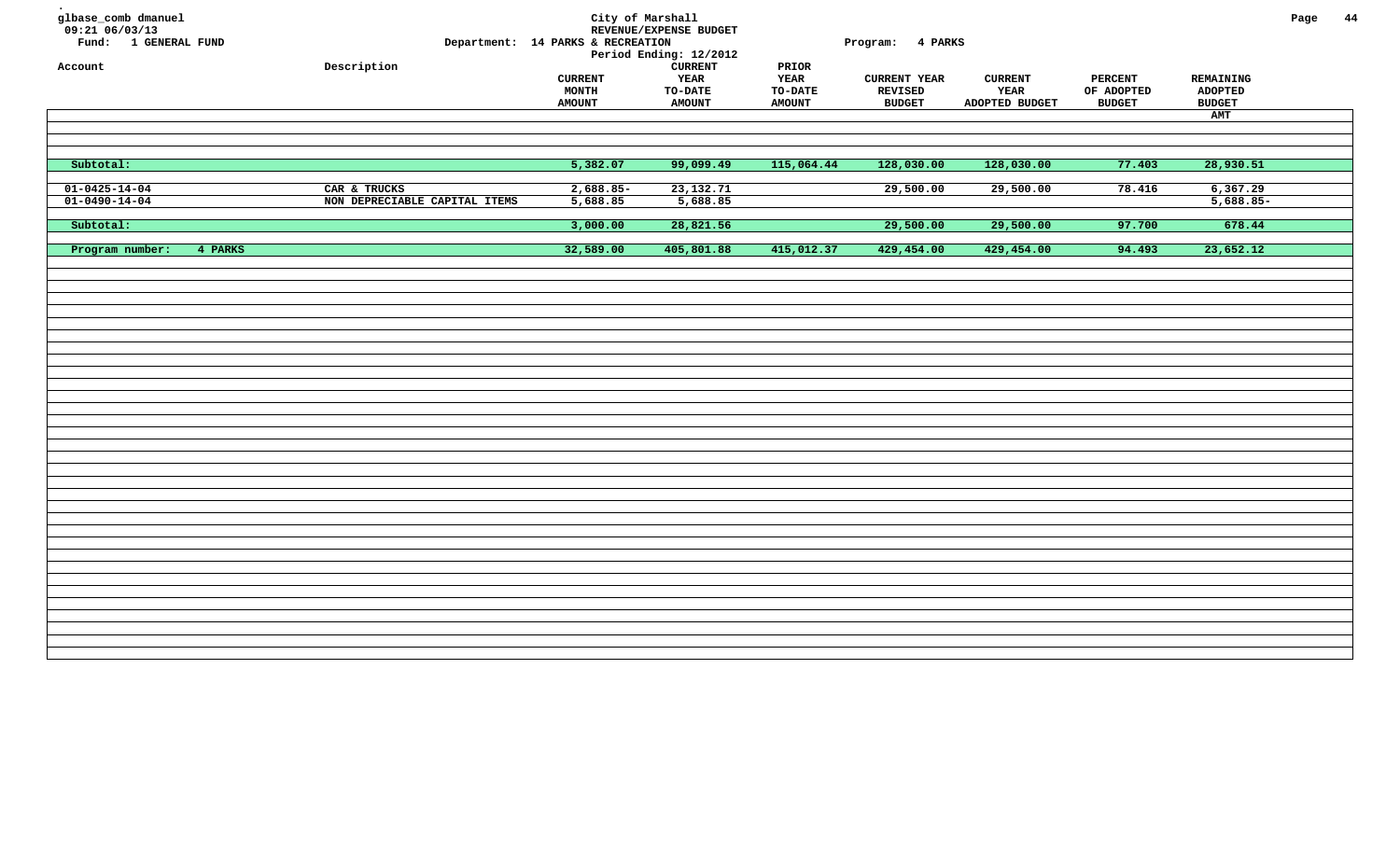| glbase_comb dmanuel<br>09:21 06/03/13<br>Fund: 1 GENERAL FUND |                                | Department: 14 PARKS & RECREATION               | City of Marshall<br>REVENUE/EXPENSE BUDGET<br>Period Ending: 12/2012 |                                                  | Program:                                               | 5 RECREATION/COMMUNITY CENTERS                  |                                               |                                              | Page | 45 |
|---------------------------------------------------------------|--------------------------------|-------------------------------------------------|----------------------------------------------------------------------|--------------------------------------------------|--------------------------------------------------------|-------------------------------------------------|-----------------------------------------------|----------------------------------------------|------|----|
| Account                                                       | Description                    | <b>CURRENT</b><br><b>MONTH</b><br><b>AMOUNT</b> | <b>CURRENT</b><br>YEAR<br>TO-DATE<br><b>AMOUNT</b>                   | PRIOR<br><b>YEAR</b><br>TO-DATE<br><b>AMOUNT</b> | <b>CURRENT YEAR</b><br><b>REVISED</b><br><b>BUDGET</b> | <b>CURRENT</b><br><b>YEAR</b><br>ADOPTED BUDGET | <b>PERCENT</b><br>OF ADOPTED<br><b>BUDGET</b> | REMAINING<br><b>ADOPTED</b><br><b>BUDGET</b> |      |    |
|                                                               |                                |                                                 |                                                                      |                                                  |                                                        |                                                 |                                               | <b>AMT</b>                                   |      |    |
|                                                               |                                |                                                 |                                                                      |                                                  |                                                        |                                                 |                                               |                                              |      |    |
|                                                               |                                |                                                 |                                                                      |                                                  |                                                        |                                                 |                                               |                                              |      |    |
| $01 - 0109 - 14 - 05$                                         | SALARIES-OVERTIME              |                                                 | 364.20                                                               | 1,111.50                                         | 1,000.00                                               | 1,000.00                                        | 36.420                                        | 635.80                                       |      |    |
| $01 - 0110 - 14 - 05$                                         | SALARIES-PART/TIME & HOURLY    |                                                 | 21, 123. 25                                                          | 30, 317. 41                                      | 30,850.00                                              | 30,850.00                                       | 68.471                                        | 9,726.75                                     |      |    |
| $01 - 0133 - 14 - 05$                                         | FICA-SALARY RESERVE            |                                                 | 1,643.80                                                             | 2,404.31                                         | 2,437.00                                               | 2,437.00                                        | 67.452                                        | 793.20                                       |      |    |
| $01 - 0134 - 14 - 05$                                         | WORKMEN'S COMPENSATION         |                                                 | 486.14                                                               | 422.78                                           | 438.00                                                 | 438.00                                          | 110.991                                       | $48.14-$                                     |      |    |
| Subtotal:                                                     |                                |                                                 | 23,617.39                                                            | 34,256.00                                        | 34,725.00                                              | 34,725.00                                       | 68.013                                        | 11,107.61                                    |      |    |
| $01 - 0201 - 14 - 05$                                         | OFFICE SUPPLIES                |                                                 | 19.70                                                                | 93.29                                            | 100.00                                                 | 100.00                                          | 19.700                                        | 80.30                                        |      |    |
| $01 - 0203 - 14 - 05$                                         | MEDICAL & CHEMICAL             |                                                 | 11,400.73                                                            | 13,773.97                                        | 13,000.00                                              | 13,000.00                                       | 87.698                                        | 1,599.27                                     |      |    |
| $01 - 0217 - 14 - 05$                                         | OTHER SUPPLIES                 |                                                 | 540.47                                                               | 275.60                                           | 500.00                                                 | 500.00                                          | 108.094                                       | $40.47 -$                                    |      |    |
| $01 - 0218 - 14 - 05$                                         | SMALL TOOL & MINOR EQUIPMENT   |                                                 | 437.80                                                               | 1,349.61                                         | 1,000.00                                               | 1,000.00                                        | 43.780                                        | 562.20                                       |      |    |
| $01 - 0219 - 14 - 05$                                         | REPAIR & MAINTENANCE SUPPLIES  |                                                 | 105.91                                                               | 75.88                                            | 1,500.00                                               | 1,500.00                                        | 7.061                                         | 1,394.09                                     |      |    |
|                                                               |                                |                                                 |                                                                      |                                                  |                                                        |                                                 |                                               |                                              |      |    |
| Subtotal:                                                     |                                |                                                 | 12,504.61                                                            | 15,568.35                                        | 16,100.00                                              | 16,100.00                                       | 77.668                                        | 3,595.39                                     |      |    |
| $01 - 0337 - 14 - 05$                                         | ELECTRIC SERVICE               | 1,461.50                                        | 15,601.37                                                            | 17,887.11                                        | 15,000.00                                              | 15,000.00                                       | 104.009                                       | $601.37 -$                                   |      |    |
| $01 - 0338 - 14 - 05$                                         | GAS SERVICE                    | 17.02                                           | 207.35                                                               | 102.87                                           | 150.00                                                 | 150.00                                          | 138.233                                       | $57.35 -$                                    |      |    |
| $01 - 0342 - 14 - 05$                                         | REPAIR & MAINTENANCE EQUIPMENT | $1,126.32-$                                     | 3,110.55                                                             | 5,358.95                                         | 5,000.00                                               | 5,000.00                                        | 62.211                                        | 1,889.45                                     |      |    |
| $01 - 0343 - 14 - 05$                                         | REPAIR & MAINTENANCE-POOL      |                                                 |                                                                      | 85.00                                            |                                                        |                                                 |                                               |                                              |      |    |
| $01 - 0344 - 14 - 05$                                         | <b>RENTALS</b>                 |                                                 |                                                                      |                                                  | 200.00                                                 | 200.00                                          |                                               | 200.00                                       |      |    |
| $01 - 0345 - 14 - 05$                                         | CONFERENCE AND TRAINING        |                                                 |                                                                      |                                                  | 500.00                                                 | 500.00                                          |                                               | 500.00                                       |      |    |
| $01 - 0346 - 14 - 05$                                         | DUES & SUBSCRIPTIONS           |                                                 |                                                                      |                                                  | 300.00                                                 | 300.00                                          |                                               | 300.00                                       |      |    |
| $01 - 0347 - 14 - 05$                                         | <b>MISCELLANEOUS</b>           |                                                 | 468.00                                                               | 500.50                                           | 300.00                                                 | 300.00                                          | 156.000                                       | $168.00 -$                                   |      |    |
| $01 - 0371 - 14 - 05$                                         | RED CROSS SWIM LESSON FEES     |                                                 | 270.00                                                               |                                                  | 100.00                                                 | 100.00                                          | 270.000                                       | $170.00 -$                                   |      |    |
| Subtotal:                                                     |                                | 352.20                                          | 19,657.27                                                            | 23,934.43                                        | 21,550.00                                              | 21,550.00                                       | 91.217                                        | 1,892.73                                     |      |    |
|                                                               | NON DEPRECIABLE CAPITAL ITEMS  |                                                 |                                                                      |                                                  |                                                        |                                                 |                                               |                                              |      |    |
| $01 - 0490 - 14 - 05$                                         |                                | 1,126.32                                        | 3,860.72                                                             |                                                  |                                                        |                                                 |                                               | $3,860.72 -$                                 |      |    |
| Subtotal:                                                     |                                | 1,126.32                                        | 3,860.72                                                             |                                                  |                                                        |                                                 |                                               | $3,860.72 -$                                 |      |    |
| Program number:                                               | 5 RECREATION/COMMUNITY CENTERS | 1,478.52                                        | 59,639.99                                                            | 73,758.78                                        | 72,375.00                                              | 72,375.00                                       | 82.404                                        | 12,735.01                                    |      |    |
|                                                               |                                |                                                 |                                                                      |                                                  |                                                        |                                                 |                                               |                                              |      |    |
|                                                               |                                |                                                 |                                                                      |                                                  |                                                        |                                                 |                                               |                                              |      |    |
|                                                               |                                |                                                 |                                                                      |                                                  |                                                        |                                                 |                                               |                                              |      |    |
|                                                               |                                |                                                 |                                                                      |                                                  |                                                        |                                                 |                                               |                                              |      |    |
|                                                               |                                |                                                 |                                                                      |                                                  |                                                        |                                                 |                                               |                                              |      |    |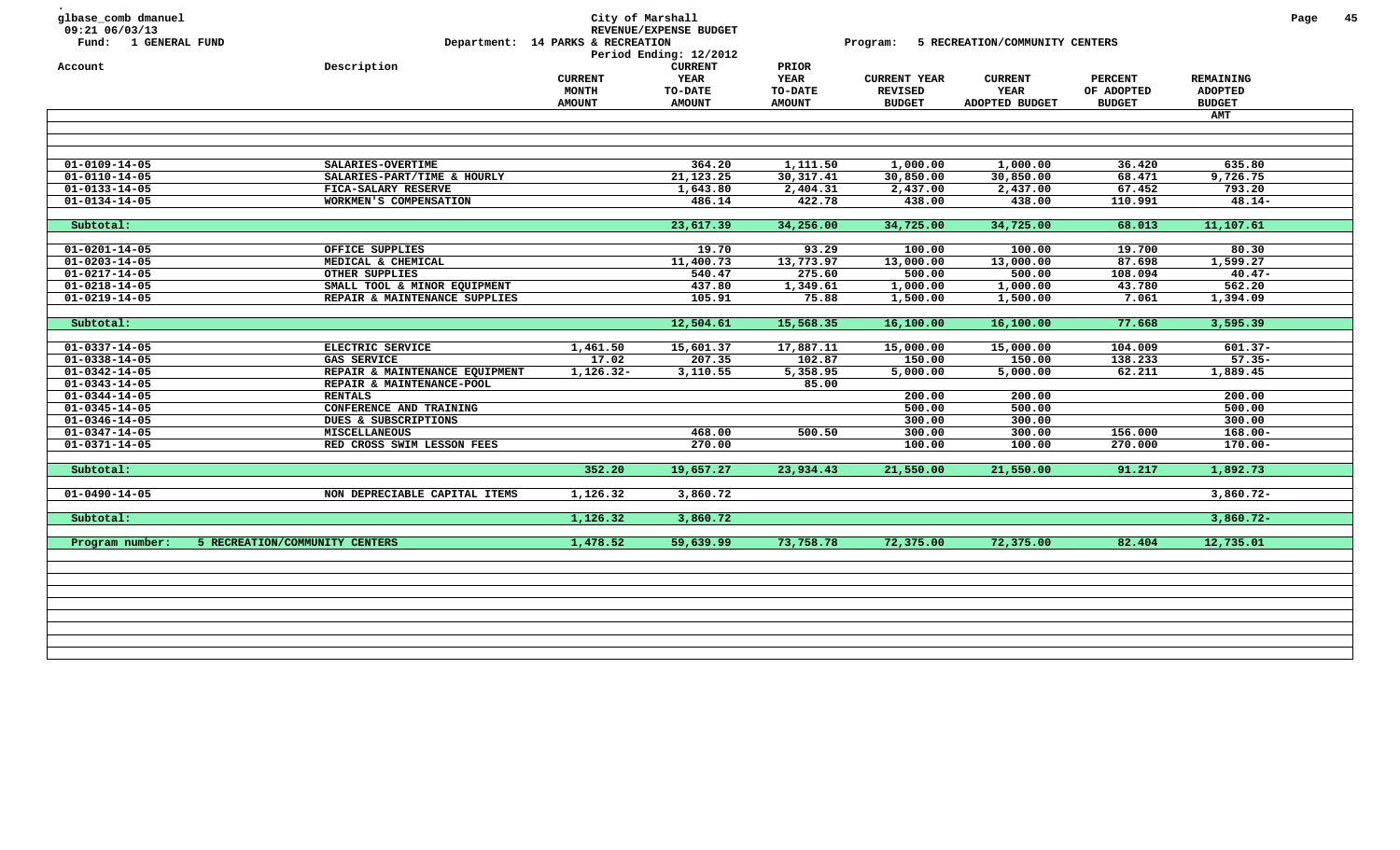| glbase_comb dmanuel<br>09:21 06/03/13<br>Fund: 1 GENERAL FUND<br>Account | Description                    | Department: 14 PARKS & RECREATION | City of Marshall<br>REVENUE/EXPENSE BUDGET<br>Period Ending: 12/2012<br><b>CURRENT</b> | PRIOR         | 6 GOLF<br>Program:  |                |                |                      | Page | 46 |
|--------------------------------------------------------------------------|--------------------------------|-----------------------------------|----------------------------------------------------------------------------------------|---------------|---------------------|----------------|----------------|----------------------|------|----|
|                                                                          |                                | <b>CURRENT</b>                    | YEAR                                                                                   | <b>YEAR</b>   | <b>CURRENT YEAR</b> | <b>CURRENT</b> | <b>PERCENT</b> | REMAINING            |      |    |
|                                                                          |                                | <b>MONTH</b>                      | TO-DATE                                                                                | TO-DATE       | <b>REVISED</b>      | YEAR           | OF ADOPTED     | <b>ADOPTED</b>       |      |    |
|                                                                          |                                | <b>AMOUNT</b>                     | <b>AMOUNT</b>                                                                          | <b>AMOUNT</b> | <b>BUDGET</b>       | ADOPTED BUDGET | <b>BUDGET</b>  | <b>BUDGET</b>        |      |    |
|                                                                          |                                |                                   |                                                                                        |               |                     |                |                | AMT                  |      |    |
|                                                                          |                                |                                   |                                                                                        |               |                     |                |                |                      |      |    |
|                                                                          |                                |                                   |                                                                                        |               |                     |                |                |                      |      |    |
|                                                                          |                                |                                   |                                                                                        |               |                     |                |                |                      |      |    |
| $01 - 0101 - 14 - 06$                                                    | SALARIES OFFICIALS & ADMIN     |                                   | 35,568.19                                                                              | 44,607.68     | 44,608.00           | 44,608.00      | 79.735         | 9,039.81             |      |    |
| $01 - 0106 - 14 - 06$                                                    | SALARIES-OFFICE & CLERICAL     | 1,387.46                          | 13,927.99                                                                              | 13,874.61     | 13,875.00           | 13,875.00      | 100.382        | $52.99 -$            |      |    |
| $01 - 0109 - 14 - 06$                                                    | SALARIES-OVERTIME              |                                   | 635.40                                                                                 | 3,336.38      | 9,000.00            | 9,000.00       | 7.060          | 8,364.60             |      |    |
| $01 - 0110 - 14 - 06$                                                    | SALARIES-PART/TIME & HOURLY    | 2,771.46                          | 38,509.98                                                                              | 42,121.59     | 25,000.00           | 25,000.00      | 154.040        | 13,509.98-           |      |    |
| 01-0111-14-06                                                            | SALARIES-LONGEVITY             |                                   | 468.00                                                                                 | 576.00        | 888.00              | 888.00         | 52.703         | 420.00               |      |    |
| $01 - 0122 - 14 - 06$                                                    | <b>TMRS</b>                    | 272.94                            | 10,223.56                                                                              | 12,821.89     | 13,824.00           | 13,824.00      | 73.955         | 3,600.44             |      |    |
| $01 - 0133 - 14 - 06$                                                    | FICA-SALARY RESERVE            | 318.15                            | 6,416.13                                                                               | 7,511.33      | 7,143.00            | 7,143.00       | 89.824         | 726.87               |      |    |
| $01 - 0134 - 14 - 06$                                                    | WORKMEN'S COMPENSATION         |                                   | 1,360.77                                                                               | 1,799.75      | 1,226.00            | 1,226.00       | 110.993        | $134.77-$            |      |    |
|                                                                          |                                |                                   |                                                                                        |               |                     |                |                |                      |      |    |
| Subtotal:                                                                |                                | 4,750.01                          | 107,110.02                                                                             | 126,649.23    | 115,564.00          | 115,564.00     | 92.685         | 8,453.98             |      |    |
| $01 - 0201 - 14 - 06$                                                    | OFFICE SUPPLIES                | 3.67                              | 150.77                                                                                 | 159.31        | 425.00              | 425.00         | 35.475         | 274.23               |      |    |
| $01 - 0202 - 14 - 06$                                                    | <b>AGRICULTURAL</b>            | 66.75                             | 2,888.48                                                                               | 4,238.78      | 7,000.00            | 7,000.00       | 41.264         |                      |      |    |
| $01 - 0203 - 14 - 06$                                                    | MEDICAL & CHEMICAL             | 21.03                             | 667.93                                                                                 | 1,417.35      | 2,700.00            | 2,700.00       | 24.738         | 4,111.52<br>2,032.07 |      |    |
| $01 - 0205 - 14 - 06$                                                    | FUEL, OIL, & LUBE              | 212.77                            | 6,153.86                                                                               | 9,411.31      | 7,000.00            | 7,000.00       | 87.912         | 846.14               |      |    |
| $01 - 0206 - 14 - 06$                                                    | <b>CLOTHING</b>                |                                   | 179.93                                                                                 | 195.82        | 300.00              | 300.00         | 59.977         | 120.07               |      |    |
| $01 - 0208 - 14 - 06$                                                    | FOOD SUPPLIES                  | 360.47                            | 3,616.80                                                                               | 3,141.08      | 5,800.00            | 5,800.00       | 62.359         | 2,183.20             |      |    |
| $01 - 0209 - 14 - 06$                                                    | PRO SHOP                       | 169.18                            | 1,255.73                                                                               | 1,312.33      | 1,500.00            | 1,500.00       | 83.715         | 244.27               |      |    |
| $01 - 0210 - 14 - 06$                                                    | DRIVING RANGE                  | 503.80                            | 503.80                                                                                 | 36.43         | 1,200.00            | 1,200.00       | 41.983         | 696.20               |      |    |
| $01 - 0212 - 14 - 06$                                                    | ELECTRICAL SUPPLIES            |                                   | 59.12                                                                                  | 27.00         | 150.00              | 150.00         | 39.413         | 90.88                |      |    |
| $01 - 0213 - 14 - 06$                                                    | MOTOR VEHICLE-POOL VEHICLES    | 143.78                            | 5,057.84                                                                               | 7,469.05      | 5,500.00            | 5,500.00       | 91.961         | 442.16               |      |    |
| $01 - 0217 - 14 - 06$                                                    | OTHER SUPPLIES                 |                                   | 501.72                                                                                 | 525.30        | 1,000.00            | 1,000.00       | 50.172         | 498.28               |      |    |
| $01 - 0218 - 14 - 06$                                                    | SMALL TOOL & MINOR EQUIPMENT   |                                   | 1,104.38                                                                               | 321.15        | 500.00              | 500.00         | 220.876        | 604.38-              |      |    |
| $01 - 0219 - 14 - 06$                                                    | REPAIR & MAINTENANCE SUPPLIES  | 53.67                             | 698.44                                                                                 | 1,104.93      | 2,550.00            | 2,550.00       | 27.390         | 1,851.56             |      |    |
|                                                                          |                                |                                   |                                                                                        |               |                     |                |                |                      |      |    |
| Subtotal:                                                                |                                | 1,535.12                          | 22,838.80                                                                              | 29,359.84     | 35,625.00           | 35,625.00      | 64.109         | 12,786.20            |      |    |
|                                                                          |                                |                                   |                                                                                        |               |                     |                |                |                      |      |    |
| $01 - 0304 - 14 - 06$                                                    | TELEPHONE-CELLULAR             |                                   |                                                                                        |               | 400.00              | 400.00         |                | 400.00               |      |    |
| $01 - 0312 - 14 - 06$                                                    | GENERAL ADVERTISING            |                                   | 2,705.40                                                                               |               |                     |                |                | $2,705.40 -$         |      |    |
| $01 - 0322 - 14 - 06$                                                    | SERVICE AGREEMENT-OTHER        |                                   | 288.00                                                                                 | 288.00        | 300.00              | 300.00         | 96.000         | 12.00                |      |    |
| $01 - 0337 - 14 - 06$                                                    | ELECTRIC SERVICE               | 631.36                            | 8,647.01                                                                               | 9,633.05      | 13,000.00           | 13,000.00      | 66.515         | 4,352.99             |      |    |
| $01 - 0340 - 14 - 06$                                                    | REPAIR & MAINTENANCE BUILDINGS |                                   | 122.22                                                                                 | 824.12        | 1,000.00            | 1,000.00       | 12.222         | 877.78               |      |    |
| $01 - 0342 - 14 - 06$                                                    | REPAIR & MAINTENANCE EQUIPMENT | 1,388.21                          | 17,319.23                                                                              | 4,944.77      | 4,500.00            | 4,500.00       | 384.872        | 12,819.23-           |      |    |
| $01 - 0344 - 14 - 06$                                                    | <b>RENTALS</b>                 | 302.44                            | 4,676.06                                                                               | 4,535.77      | 4,500.00            | 4,500.00       | 103.912        | $176.06 -$           |      |    |
| $01 - 0345 - 14 - 06$                                                    | CONFERENCE AND TRAINING        |                                   |                                                                                        | 90.00         |                     |                |                |                      |      |    |
| $01 - 0346 - 14 - 06$                                                    | DUES & SUBSCRIPTIONS           | 146.60                            | 870.04                                                                                 | 983.86        | 700.00              | 700.00         | 124.291        | $170.04 -$           |      |    |
| $01 - 0347 - 14 - 06$                                                    | <b>MISCELLANEOUS</b>           |                                   | 1,150.00                                                                               | 484.14        | 200.00              | 200.00         | 575.000        | $950.00 -$           |      |    |
| Subtotal:                                                                |                                | 2,468.61                          | 35,777.96                                                                              | 21,783.71     | 24,600.00           | 24,600.00      | 145.439        | 11, 177.96-          |      |    |
|                                                                          |                                |                                   |                                                                                        |               |                     |                |                |                      |      |    |
| $01 - 0460 - 14 - 06$                                                    | LEASE/PURCHASE PAYMENTS        |                                   | 15,111.28                                                                              | 15, 111.28    | 15,200.00           | 15,200.00      | 99.416         | 88.72                |      |    |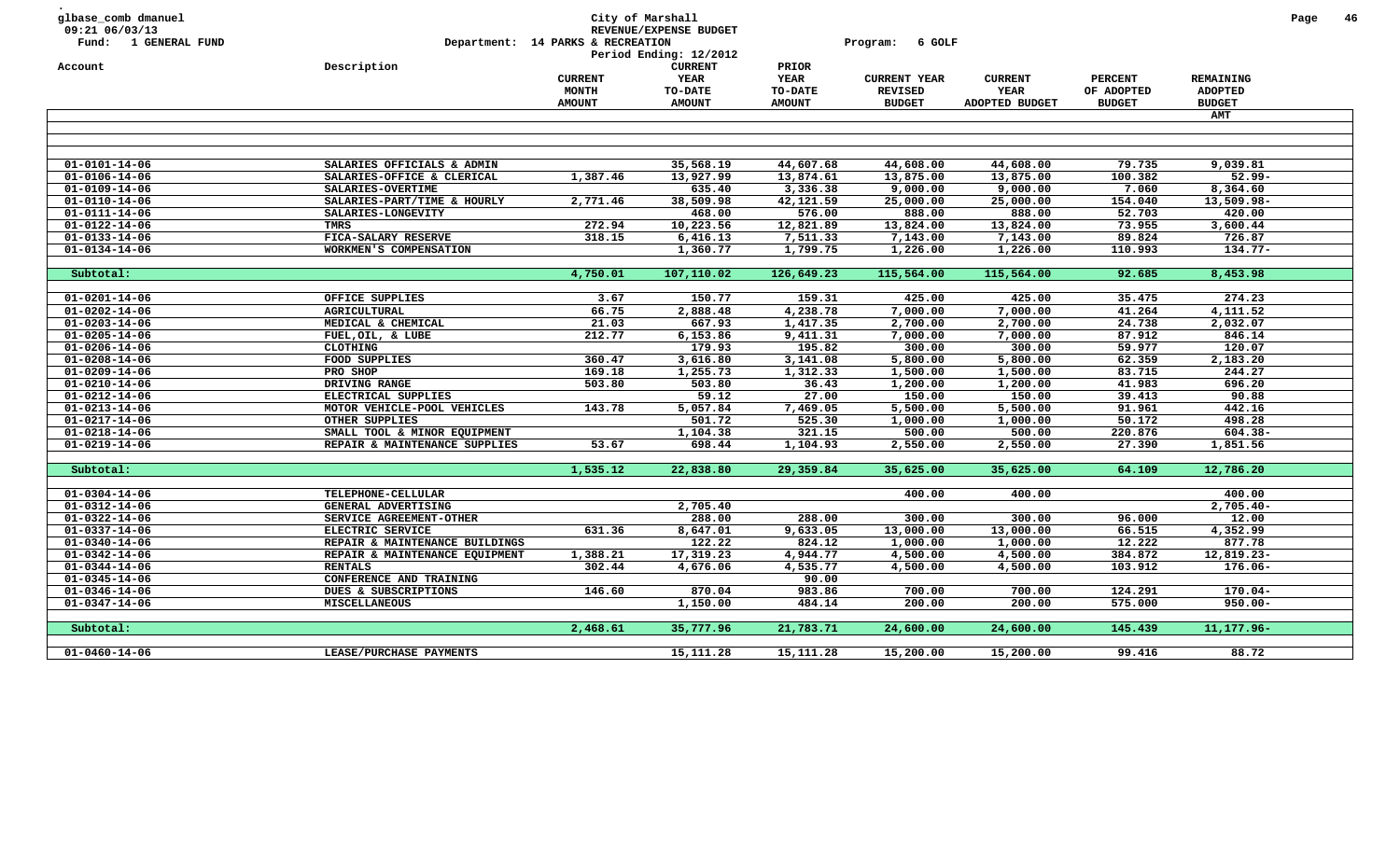| glbase_comb dmanuel<br>$09:21$ <sup>06/03/13</sup><br>Fund: 1 GENERAL FUND |                     | Department: 14 PARKS & RECREATION        | City of Marshall<br>REVENUE/EXPENSE BUDGET<br>Period Ending: 12/2012 |                                                 | Program: 6 GOLF                                 |                                          |                                               |                                              | Page | 47 |
|----------------------------------------------------------------------------|---------------------|------------------------------------------|----------------------------------------------------------------------|-------------------------------------------------|-------------------------------------------------|------------------------------------------|-----------------------------------------------|----------------------------------------------|------|----|
| Account                                                                    | ${\tt Description}$ | <b>CURRENT</b><br>MONTH<br><b>AMOUNT</b> | <b>CURRENT</b><br>YEAR<br>$_{\tt TO-DATE}$<br><b>AMOUNT</b>          | $\tt PRIOR$<br>YEAR<br>TO-DATE<br><b>AMOUNT</b> | <b>CURRENT YEAR</b><br>REVISED<br><b>BUDGET</b> | <b>CURRENT</b><br>YEAR<br>ADOPTED BUDGET | <b>PERCENT</b><br>OF ADOPTED<br><b>BUDGET</b> | REMAINING<br>ADOPTED<br><b>BUDGET</b><br>AMT |      |    |
|                                                                            |                     |                                          |                                                                      |                                                 |                                                 |                                          |                                               |                                              |      |    |
| Subtotal:                                                                  |                     |                                          | 15, 111.28                                                           | 15, 111.28                                      | 15,200.00                                       | 15,200.00                                | 99.416                                        | 88.72                                        |      |    |
| Program number:<br>$6$ GOLF                                                |                     | 8,753.74                                 | 180,838.06                                                           | 192,904.06                                      | 190,989.00                                      | 190,989.00                               | 94.685                                        | 10,150.94                                    |      |    |
|                                                                            |                     |                                          |                                                                      |                                                 |                                                 |                                          |                                               |                                              |      |    |
|                                                                            |                     |                                          |                                                                      |                                                 |                                                 |                                          |                                               |                                              |      |    |
|                                                                            |                     |                                          |                                                                      |                                                 |                                                 |                                          |                                               |                                              |      |    |
|                                                                            |                     |                                          |                                                                      |                                                 |                                                 |                                          |                                               |                                              |      |    |
|                                                                            |                     |                                          |                                                                      |                                                 |                                                 |                                          |                                               |                                              |      |    |
|                                                                            |                     |                                          |                                                                      |                                                 |                                                 |                                          |                                               |                                              |      |    |
|                                                                            |                     |                                          |                                                                      |                                                 |                                                 |                                          |                                               |                                              |      |    |
|                                                                            |                     |                                          |                                                                      |                                                 |                                                 |                                          |                                               |                                              |      |    |
|                                                                            |                     |                                          |                                                                      |                                                 |                                                 |                                          |                                               |                                              |      |    |
|                                                                            |                     |                                          |                                                                      |                                                 |                                                 |                                          |                                               |                                              |      |    |
|                                                                            |                     |                                          |                                                                      |                                                 |                                                 |                                          |                                               |                                              |      |    |
|                                                                            |                     |                                          |                                                                      |                                                 |                                                 |                                          |                                               |                                              |      |    |
|                                                                            |                     |                                          |                                                                      |                                                 |                                                 |                                          |                                               |                                              |      |    |
|                                                                            |                     |                                          |                                                                      |                                                 |                                                 |                                          |                                               |                                              |      |    |
|                                                                            |                     |                                          |                                                                      |                                                 |                                                 |                                          |                                               |                                              |      |    |
|                                                                            |                     |                                          |                                                                      |                                                 |                                                 |                                          |                                               |                                              |      |    |
|                                                                            |                     |                                          |                                                                      |                                                 |                                                 |                                          |                                               |                                              |      |    |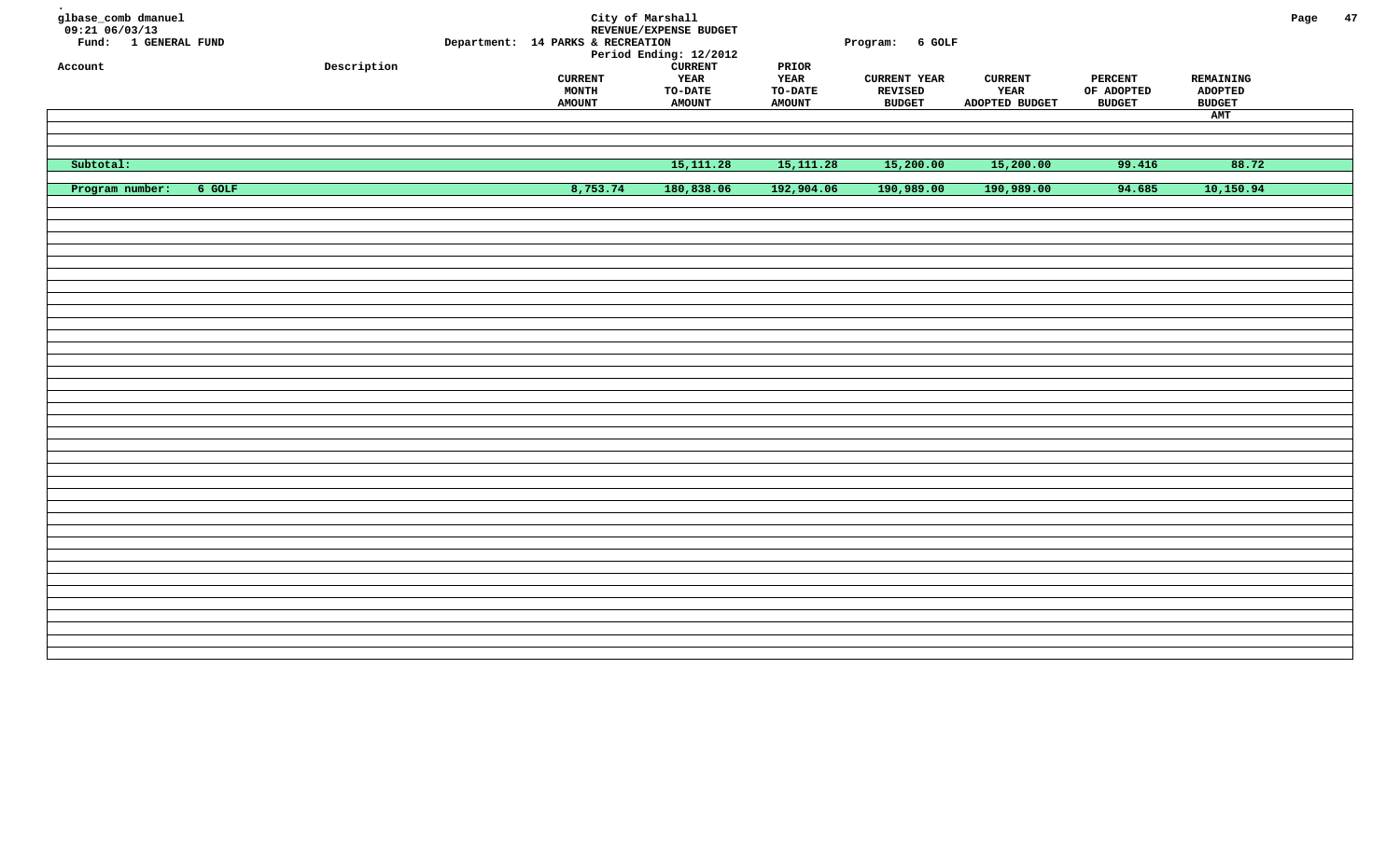|                                                |                                                  | Department: 14 PARKS & RECREATION | REVENUE/EXPENSE BUDGET<br>Period Ending: 12/2012<br><b>CURRENT</b> |                                 | Program: 10 MULTI-PURPOSE ARENA       |                        |                              |                                    |  |
|------------------------------------------------|--------------------------------------------------|-----------------------------------|--------------------------------------------------------------------|---------------------------------|---------------------------------------|------------------------|------------------------------|------------------------------------|--|
| Account                                        | Description                                      | <b>CURRENT</b><br><b>MONTH</b>    | YEAR<br>TO-DATE                                                    | PRIOR<br><b>YEAR</b><br>TO-DATE | <b>CURRENT YEAR</b><br><b>REVISED</b> | <b>CURRENT</b><br>YEAR | <b>PERCENT</b><br>OF ADOPTED | <b>REMAINING</b><br><b>ADOPTED</b> |  |
|                                                |                                                  | <b>AMOUNT</b>                     | <b>AMOUNT</b>                                                      | <b>AMOUNT</b>                   | <b>BUDGET</b>                         | ADOPTED BUDGET         | <b>BUDGET</b>                | <b>BUDGET</b>                      |  |
|                                                |                                                  |                                   |                                                                    |                                 |                                       |                        |                              | <b>AMT</b>                         |  |
|                                                |                                                  |                                   |                                                                    |                                 |                                       |                        |                              |                                    |  |
| $01 - 0102 - 14 - 10$                          | SALARIES-PROFESSIONAL                            | 4,460.77                          | 44,779.25                                                          | 44,562.48                       | 44,607.00                             | 44,607.00              | 100.386                      | $172.25 -$                         |  |
| $01 - 0108 - 14 - 10$                          | SALARIES-SERVICE MAINTENANCE                     | 2,456.48                          | 43,268.36                                                          | 40,176.45                       | 48,167.00                             | 48,167.00              | 89.830                       | 4,898.64                           |  |
| $01 - 0109 - 14 - 10$                          | SALARIES-OVERTIME                                |                                   |                                                                    |                                 | 2,000.00                              | 2,000.00               |                              | 2,000.00                           |  |
| $01 - 0111 - 14 - 10$                          | SALARIES-LONGEVITY                               |                                   | 192.00                                                             | 96.00                           | 240.00                                | 240.00                 | 80.000                       | 48.00                              |  |
| $01 - 0122 - 14 - 10$                          | TMRS                                             | 1,360.84                          | 17,804.26                                                          | 16,877.80                       | 19,212.00                             | 19,212.00              | 92.673                       | 1,407.74                           |  |
| $01 - 0133 - 14 - 10$                          | FICA-SALARY RESERVE                              | 515.27                            | 6,712.02                                                           | 6,463.65                        | 7,269.00                              | 7,269.00               | 92.338                       | 556.98                             |  |
| $01 - 0134 - 14 - 10$                          | WORKMEN'S COMPENSATION                           |                                   | 1,450.65                                                           | 1,402.91                        | 1,307.00                              | 1,307.00               | 110.991                      | $143.65 -$                         |  |
|                                                |                                                  |                                   |                                                                    |                                 |                                       |                        |                              |                                    |  |
| Subtotal:                                      |                                                  | 8,793.36                          | 114,206.54                                                         | 109,579.29                      | 122,802.00                            | 122,802.00             | 93.001                       | 8,595.46                           |  |
|                                                |                                                  |                                   |                                                                    |                                 |                                       |                        |                              |                                    |  |
| $01 - 0201 - 14 - 10$                          | OFFICE SUPPLIES                                  |                                   |                                                                    |                                 | 150.00                                | 150.00                 |                              | 150.00                             |  |
| $01 - 0202 - 14 - 10$                          | <b>AGRICULTURAL</b>                              |                                   | 9,847.50                                                           | 7,004.49                        | 6,500.00                              | 6,500.00               | 151.500                      | $3,347.50 -$                       |  |
| $01 - 0203 - 14 - 10$                          | MEDICAL & CHEMICAL                               |                                   |                                                                    | 552.44                          | 1,800.00                              | 1,800.00               |                              | 1,800.00                           |  |
| $01 - 0205 - 14 - 10$                          | FUEL, OIL, & LUBE                                |                                   | 4,479.07                                                           | 5,448.44                        | 2,810.00                              | 2,810.00               | 159.398                      | $1,669.07-$                        |  |
| $01 - 0212 - 14 - 10$                          | ELECTRICAL SUPPLIES                              |                                   | 177.11                                                             |                                 | 800.00                                | 800.00                 | 22.139                       | 622.89                             |  |
| $01 - 0213 - 14 - 10$                          | MOTOR VEHICLE-POOL VEHICLES                      |                                   | 658.79                                                             | 448.03                          |                                       |                        |                              | 658.79-                            |  |
| $01 - 0215 - 14 - 10$                          | <b>BUILDING SUPPLIES</b>                         |                                   |                                                                    |                                 | 100.00                                | 100.00                 |                              | 100.00                             |  |
| $01 - 0217 - 14 - 10$                          | OTHER SUPPLIES                                   | 63.43                             | 63.43                                                              |                                 | 500.00                                | 500.00                 | 12.686                       | 436.57                             |  |
| $01 - 0218 - 14 - 10$                          | SMALL TOOL & MINOR EQUIPMENT                     |                                   | 373.90                                                             | 300.99                          | 1,750.00                              | 1,750.00               | 21.366                       | 1,376.10                           |  |
| $01 - 0219 - 14 - 10$                          | REPAIR & MAINTENANCE                             |                                   | 176.25                                                             | 820.79                          | 1,000.00                              | 1,000.00               | 17.625                       | 823.75                             |  |
| Subtotal:                                      |                                                  | 63.43                             | 15,776.05                                                          | 14,575.18                       | 15,410.00                             | 15,410.00              | 102.375                      | $366.05 -$                         |  |
|                                                |                                                  |                                   |                                                                    |                                 |                                       |                        |                              |                                    |  |
| $01 - 0304 - 14 - 10$                          | TELEPHONE-CELLULAR                               | 180.25                            | 1,146.99                                                           | 1,264.26                        | 840.00                                | 840.00                 | 136.546                      | $306.99 -$                         |  |
| $01 - 0312 - 14 - 10$                          | GENERAL ADVERTISING                              |                                   |                                                                    | 332.76                          | 200.00                                | 200.00                 |                              | 200.00                             |  |
| $01 - 0322 - 14 - 10$                          | SERVICE AGREEMENT-OTHER                          |                                   | 288.00                                                             | 288.00                          | 400.00                                | 400.00                 | 72.000                       | 112.00                             |  |
| $01 - 0326 - 14 - 10$                          | TEXAS MULTIPLE PERIL INSURANCE                   |                                   | 2,145.60                                                           | 2,184.09                        | 2,000.00                              | 2,000.00               | 107.280                      | $145.60 -$                         |  |
| $01 - 0337 - 14 - 10$                          | ELECTRIC SERVICE                                 | 1,376.26                          | 22,371.98                                                          | 21,998.30                       | 22,200.00                             | 22,200.00              | 100.775                      | $171.98 -$                         |  |
| $01 - 0338 - 14 - 10$<br>$01 - 0340 - 14 - 10$ | <b>GAS SERVICE</b>                               | 85.61                             | 504.90                                                             | 339.45                          | 1,200.00                              | 1,200.00               | 42.075                       | 695.10                             |  |
|                                                | REPAIR & MAINTENANCE BUILDINGS                   | 354.00                            | 1,272.06                                                           | 20,222.48<br>1,325.33           |                                       |                        | 63.603                       | 727.94                             |  |
| $01 - 0342 - 14 - 10$<br>$01 - 0344 - 14 - 10$ | REPAIR & MAINTENANCE EQUIPMENT<br><b>RENTALS</b> |                                   |                                                                    | 18.95                           | 2,000.00<br>300.00                    | 2,000.00<br>300.00     |                              | 300.00                             |  |
| $01 - 0346 - 14 - 10$                          | DUES & SUBSCRIPTIONS                             | 74.49                             | 770.93                                                             | 466.12                          | 200.00                                | 200.00                 | 385.465                      | $570.93 -$                         |  |
| $01 - 0347 - 14 - 10$                          | <b>MISCELLANEOUS</b>                             |                                   |                                                                    | 186.91                          | 25.00                                 | 25.00                  |                              | 25.00                              |  |
| $01 - 0360 - 14 - 10$                          | <b>JANITORIAL CONTRACT</b>                       | 546.00                            | 6,552.00                                                           | 6,552.00                        | 9,000.00                              | 9,000.00               | 72.800                       | 2,448.00                           |  |
|                                                |                                                  |                                   |                                                                    |                                 |                                       |                        |                              |                                    |  |
| Subtotal:                                      |                                                  | 2,616.61                          | 35,052.46                                                          | 55,178.65                       | 38,365.00                             | 38,365.00              | 91.366                       | 3,312.54                           |  |
|                                                |                                                  |                                   |                                                                    |                                 |                                       |                        |                              |                                    |  |
| $01 - 0440 - 14 - 10$                          | OTHER MACHINERY & EQUIPMENT                      | $765.88 -$                        |                                                                    | 17,948.69                       |                                       |                        |                              |                                    |  |
| $01 - 0490 - 14 - 10$                          | NON DEPRECIABLE CAPITAL ITEMS                    | 765.88                            | 765.88                                                             |                                 |                                       |                        |                              | $765.88 -$                         |  |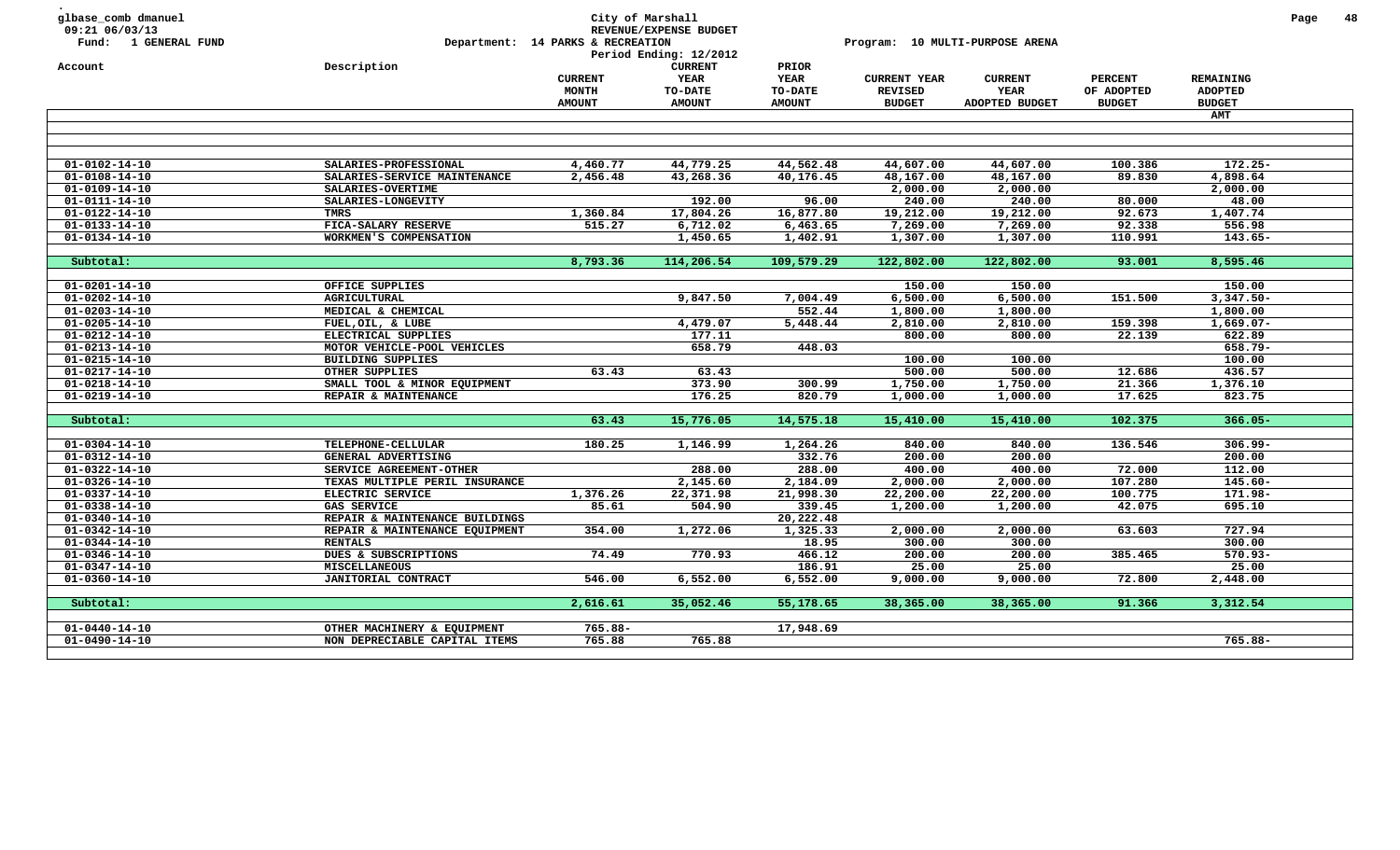| glbase_comb dmanuel<br>$09:21$ 06/03/13<br>Fund: 1 GENERAL FUND |                    | Department: 14 PARKS & RECREATION        | City of Marshall<br>REVENUE/EXPENSE BUDGET<br>Period Ending: 12/2012 |                                                          |                                                 | Program: 10 MULTI-PURPOSE ARENA          |                                               |                                                     | Page | 49 |
|-----------------------------------------------------------------|--------------------|------------------------------------------|----------------------------------------------------------------------|----------------------------------------------------------|-------------------------------------------------|------------------------------------------|-----------------------------------------------|-----------------------------------------------------|------|----|
| Account                                                         | Description        | <b>CURRENT</b><br>MONTH<br><b>AMOUNT</b> | <b>CURRENT</b><br>YEAR<br>$_{\tt TO-DATE}$<br><b>AMOUNT</b>          | $\tt PRIOR$<br>YEAR<br>$_{\tt TO-DATE}$<br><b>AMOUNT</b> | <b>CURRENT YEAR</b><br>REVISED<br><b>BUDGET</b> | <b>CURRENT</b><br>YEAR<br>ADOPTED BUDGET | <b>PERCENT</b><br>OF ADOPTED<br><b>BUDGET</b> | REMAINING<br><b>ADOPTED</b><br><b>BUDGET</b><br>AMT |      |    |
|                                                                 |                    |                                          |                                                                      |                                                          |                                                 |                                          |                                               |                                                     |      |    |
| Subtotal:                                                       |                    |                                          | 765.88                                                               | 17,948.69                                                |                                                 |                                          |                                               | $765.88 -$                                          |      |    |
| Program number: 10 MULTI-PURPOSE ARENA                          |                    | 11,473.40                                | 165,800.93                                                           | 197,281.81                                               | 176,577.00                                      | 176,577.00                               | 93.897                                        | 10,776.07                                           |      |    |
| Department number: 14                                           | PARKS & RECREATION | 66,790.25                                | 941,263.01                                                           | 1,009,427.85                                             | 1,000,274.00                                    | 1,000,274.00                             | 94.101                                        | 59,010.99                                           |      |    |
|                                                                 |                    |                                          |                                                                      |                                                          |                                                 |                                          |                                               |                                                     |      |    |
|                                                                 |                    |                                          |                                                                      |                                                          |                                                 |                                          |                                               |                                                     |      |    |
|                                                                 |                    |                                          |                                                                      |                                                          |                                                 |                                          |                                               |                                                     |      |    |
|                                                                 |                    |                                          |                                                                      |                                                          |                                                 |                                          |                                               |                                                     |      |    |
|                                                                 |                    |                                          |                                                                      |                                                          |                                                 |                                          |                                               |                                                     |      |    |
|                                                                 |                    |                                          |                                                                      |                                                          |                                                 |                                          |                                               |                                                     |      |    |
|                                                                 |                    |                                          |                                                                      |                                                          |                                                 |                                          |                                               |                                                     |      |    |
|                                                                 |                    |                                          |                                                                      |                                                          |                                                 |                                          |                                               |                                                     |      |    |
|                                                                 |                    |                                          |                                                                      |                                                          |                                                 |                                          |                                               |                                                     |      |    |
|                                                                 |                    |                                          |                                                                      |                                                          |                                                 |                                          |                                               |                                                     |      |    |
|                                                                 |                    |                                          |                                                                      |                                                          |                                                 |                                          |                                               |                                                     |      |    |
|                                                                 |                    |                                          |                                                                      |                                                          |                                                 |                                          |                                               |                                                     |      |    |
|                                                                 |                    |                                          |                                                                      |                                                          |                                                 |                                          |                                               |                                                     |      |    |
|                                                                 |                    |                                          |                                                                      |                                                          |                                                 |                                          |                                               |                                                     |      |    |
|                                                                 |                    |                                          |                                                                      |                                                          |                                                 |                                          |                                               |                                                     |      |    |
|                                                                 |                    |                                          |                                                                      |                                                          |                                                 |                                          |                                               |                                                     |      |    |
|                                                                 |                    |                                          |                                                                      |                                                          |                                                 |                                          |                                               |                                                     |      |    |
|                                                                 |                    |                                          |                                                                      |                                                          |                                                 |                                          |                                               |                                                     |      |    |
|                                                                 |                    |                                          |                                                                      |                                                          |                                                 |                                          |                                               |                                                     |      |    |
|                                                                 |                    |                                          |                                                                      |                                                          |                                                 |                                          |                                               |                                                     |      |    |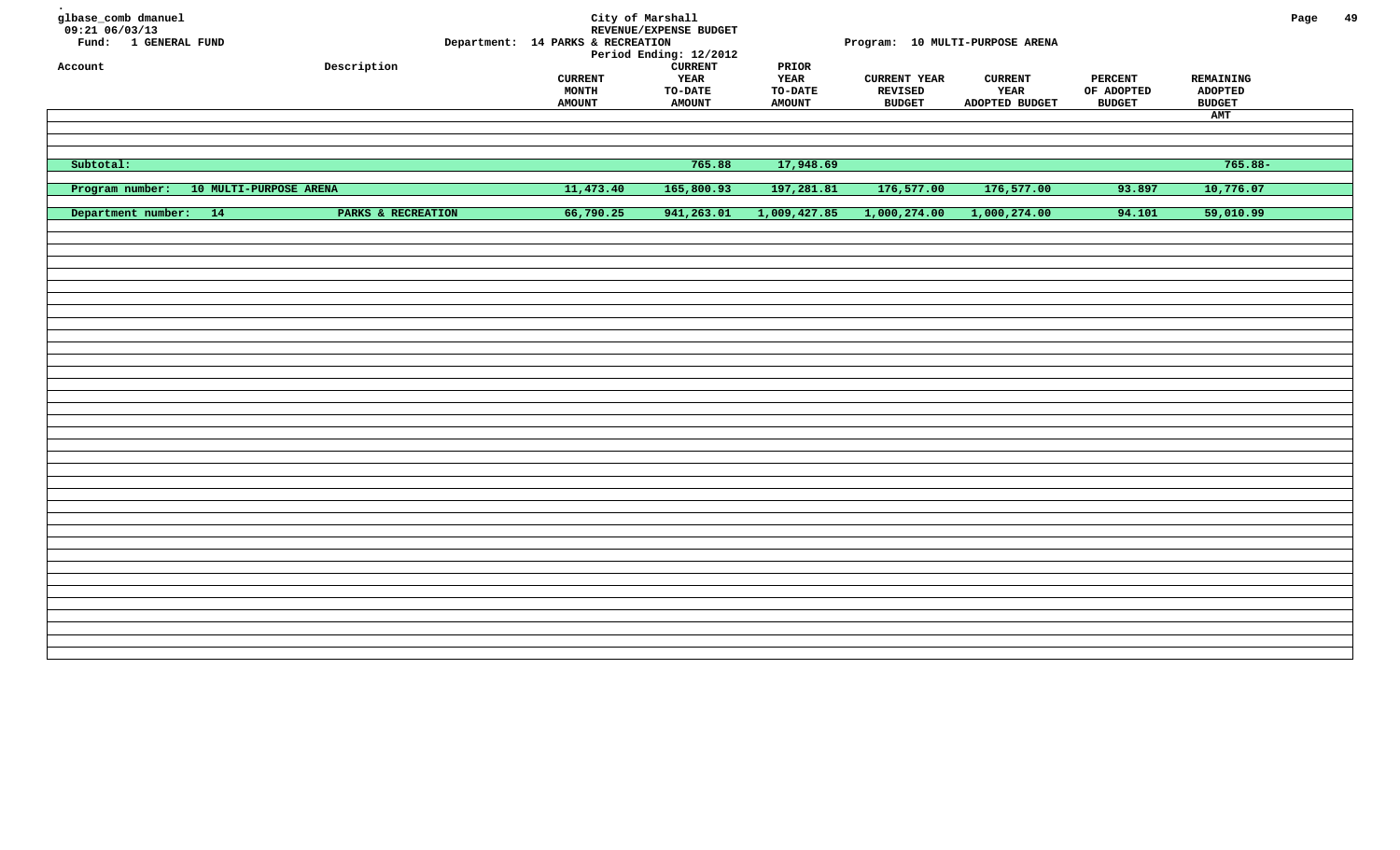| glbase_comb dmanuel<br>09:21 06/03/13<br>Fund: 1 GENERAL FUND |          | Department: 15 PLANNING        |                                                 | City of Marshall<br>REVENUE/EXPENSE BUDGET<br>Period Ending: 12/2012 |                                                  | Program:                                               | PLANNING                                 |                                               |                                              | Page | 50 |
|---------------------------------------------------------------|----------|--------------------------------|-------------------------------------------------|----------------------------------------------------------------------|--------------------------------------------------|--------------------------------------------------------|------------------------------------------|-----------------------------------------------|----------------------------------------------|------|----|
| Account                                                       |          | Description                    | <b>CURRENT</b><br><b>MONTH</b><br><b>AMOUNT</b> | ${\tt CURRENT}$<br>YEAR<br>TO-DATE<br><b>AMOUNT</b>                  | PRIOR<br><b>YEAR</b><br>TO-DATE<br><b>AMOUNT</b> | <b>CURRENT YEAR</b><br><b>REVISED</b><br><b>BUDGET</b> | <b>CURRENT</b><br>YEAR<br>ADOPTED BUDGET | <b>PERCENT</b><br>OF ADOPTED<br><b>BUDGET</b> | REMAINING<br><b>ADOPTED</b><br><b>BUDGET</b> |      |    |
|                                                               |          |                                |                                                 |                                                                      |                                                  |                                                        |                                          |                                               | <b>AMT</b>                                   |      |    |
|                                                               |          |                                |                                                 |                                                                      |                                                  |                                                        |                                          |                                               |                                              |      |    |
| $\overline{01-0101-15-00}$                                    |          | SALARIES OFFICIALS & ADMIN     |                                                 |                                                                      | 22,068.80                                        |                                                        |                                          |                                               |                                              |      |    |
| $01 - 0106 - 15 - 00$                                         |          | SALARIES-OFFICE & CLERICAL     |                                                 |                                                                      | 8,971.93                                         |                                                        |                                          |                                               |                                              |      |    |
| $01 - 0111 - 15 - 00$                                         |          | SALARIES-LONGEVITY             |                                                 |                                                                      | 528.00                                           |                                                        |                                          |                                               |                                              |      |    |
| $\overline{01-0122-15-00}$                                    |          | <b>TMRS</b>                    |                                                 |                                                                      | 6,408.05                                         |                                                        |                                          |                                               |                                              |      |    |
| $01 - 0133 - 15 - 00$                                         |          | FICA-SALARY RESERVE            |                                                 |                                                                      | 2,274.70                                         |                                                        |                                          |                                               |                                              |      |    |
| $01 - 0134 - 15 - 00$                                         |          | WORKMEN'S COMPENSATION         |                                                 |                                                                      | 456.95                                           |                                                        |                                          |                                               |                                              |      |    |
| Subtotal:                                                     |          |                                |                                                 |                                                                      | 40,708.43                                        |                                                        |                                          |                                               |                                              |      |    |
| $01 - 0201 - 15 - 00$                                         |          | OFFICE SUPPLIES                |                                                 |                                                                      | 632.57                                           |                                                        |                                          |                                               |                                              |      |    |
| $01 - 0205 - 15 - 00$                                         |          | FUEL, OIL, & LUBE              |                                                 |                                                                      | 2,928.00                                         |                                                        |                                          |                                               |                                              |      |    |
| $01 - 0213 - 15 - 00$                                         |          | MOTOR VEHICLE-POOL VEHICLES    |                                                 |                                                                      | 1,756.58                                         |                                                        |                                          |                                               |                                              |      |    |
| Subtotal:                                                     |          |                                |                                                 |                                                                      | 5,317.15                                         |                                                        |                                          |                                               |                                              |      |    |
| $01 - 0304 - 15 - 00$                                         |          | TELEPHONE-CELLULAR             |                                                 |                                                                      | 899.96                                           |                                                        |                                          |                                               |                                              |      |    |
| $01 - 0312 - 15 - 00$                                         |          | <b>GENERAL ADVERTISING</b>     |                                                 |                                                                      | 1,683.73                                         |                                                        |                                          |                                               |                                              |      |    |
| $01 - 0324 - 15 - 00$                                         |          | PRINTING & REPRODUCTION        |                                                 |                                                                      | 46.00                                            |                                                        |                                          |                                               |                                              |      |    |
| $01 - 0342 - 15 - 00$                                         |          | REPAIR & MAINTENANCE EQUIPMENT |                                                 |                                                                      | 652.90                                           |                                                        |                                          |                                               |                                              |      |    |
| $01 - 0345 - 15 - 00$                                         |          | CONFERENCE AND TRAINING        |                                                 |                                                                      | 2,553.98                                         |                                                        |                                          |                                               |                                              |      |    |
| $01 - 0347 - 15 - 00$                                         |          | <b>MISCELLANEOUS</b>           |                                                 |                                                                      | 182.69                                           |                                                        |                                          |                                               |                                              |      |    |
| Subtotal:                                                     |          |                                |                                                 |                                                                      | 6,019.26                                         |                                                        |                                          |                                               |                                              |      |    |
| Program number:                                               | PLANNING |                                |                                                 |                                                                      | 52,044.84                                        |                                                        |                                          |                                               |                                              |      |    |
| Department number:                                            | 15       | PLANNING                       |                                                 |                                                                      | 52,044.84                                        |                                                        |                                          |                                               |                                              |      |    |
|                                                               |          |                                |                                                 |                                                                      |                                                  |                                                        |                                          |                                               |                                              |      |    |
|                                                               |          |                                |                                                 |                                                                      |                                                  |                                                        |                                          |                                               |                                              |      |    |
|                                                               |          |                                |                                                 |                                                                      |                                                  |                                                        |                                          |                                               |                                              |      |    |
|                                                               |          |                                |                                                 |                                                                      |                                                  |                                                        |                                          |                                               |                                              |      |    |
|                                                               |          |                                |                                                 |                                                                      |                                                  |                                                        |                                          |                                               |                                              |      |    |
|                                                               |          |                                |                                                 |                                                                      |                                                  |                                                        |                                          |                                               |                                              |      |    |
|                                                               |          |                                |                                                 |                                                                      |                                                  |                                                        |                                          |                                               |                                              |      |    |
|                                                               |          |                                |                                                 |                                                                      |                                                  |                                                        |                                          |                                               |                                              |      |    |
|                                                               |          |                                |                                                 |                                                                      |                                                  |                                                        |                                          |                                               |                                              |      |    |
|                                                               |          |                                |                                                 |                                                                      |                                                  |                                                        |                                          |                                               |                                              |      |    |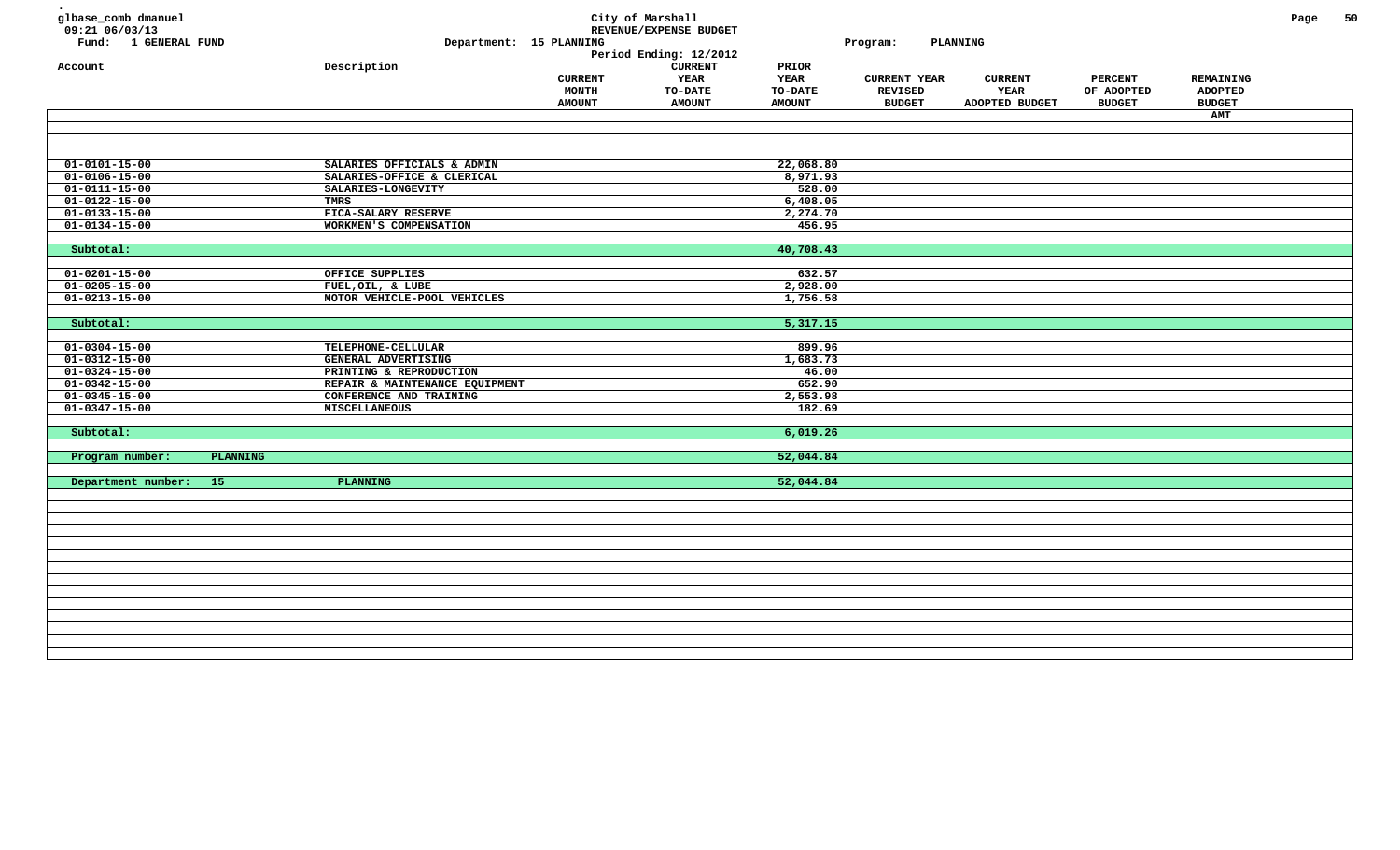| glbase_comb dmanuel<br>$09:21$ 06/03/13<br>Fund: 1 GENERAL FUND<br>Account | Description                                            | Department: 22 INTERFUND TRANSFERS<br><b>CURRENT</b><br>MONTH<br><b>AMOUNT</b> | City of Marshall<br>REVENUE/EXPENSE BUDGET<br>Period Ending: 12/2012<br><b>CURRENT</b><br>YEAR<br>TO-DATE<br><b>AMOUNT</b> | PRIOR<br>YEAR<br><b>TO-DATE</b><br><b>AMOUNT</b> | Program:<br><b>CURRENT YEAR</b><br><b>REVISED</b><br><b>BUDGET</b> | INTERFUND TRANSFERS<br><b>CURRENT</b><br>YEAR<br>ADOPTED BUDGET | <b>PERCENT</b><br>OF ADOPTED<br><b>BUDGET</b> | REMAINING<br><b>ADOPTED</b><br><b>BUDGET</b><br>AMT | Page | 51 |
|----------------------------------------------------------------------------|--------------------------------------------------------|--------------------------------------------------------------------------------|----------------------------------------------------------------------------------------------------------------------------|--------------------------------------------------|--------------------------------------------------------------------|-----------------------------------------------------------------|-----------------------------------------------|-----------------------------------------------------|------|----|
|                                                                            |                                                        |                                                                                |                                                                                                                            |                                                  |                                                                    |                                                                 |                                               |                                                     |      |    |
| $01 - 0522 - 22 - 00$<br>$01 - 0523 - 22 - 00$                             | <b>INTERFUND TRSF</b><br>INTERFUND TRSF-REPLACEMENT FD |                                                                                |                                                                                                                            | 131,578.52                                       | 250,000.00                                                         |                                                                 |                                               |                                                     |      |    |
| Subtotal:                                                                  |                                                        |                                                                                |                                                                                                                            | 131,578.52                                       | 250,000.00                                                         |                                                                 |                                               |                                                     |      |    |
| Program number:<br>INTERFUND TRANSFERS                                     |                                                        |                                                                                |                                                                                                                            | 131,578.52                                       | 250,000.00                                                         |                                                                 |                                               |                                                     |      |    |
| Department number:<br>22                                                   | INTERFUND TRANSFERS                                    |                                                                                |                                                                                                                            | 131,578.52                                       | 250,000.00                                                         |                                                                 |                                               |                                                     |      |    |
| Expenditures                                                               | Subtotal -----------                                   | 1,720,215.73                                                                   | 17,705,021.70                                                                                                              | 18,872,283.80                                    | 18,378,010.00                                                      | 17,627,839.00                                                   | 100.438                                       | $77,182.70-$                                        |      |    |
| 1 GENERAL FUND<br>Fund number:                                             |                                                        | 439,913.06-                                                                    | 342,738.20-                                                                                                                | 328,711.79                                       | 749,199.00                                                         |                                                                 | 972.00- ###############                       | 341,766.20                                          |      |    |
|                                                                            |                                                        |                                                                                |                                                                                                                            |                                                  |                                                                    |                                                                 |                                               |                                                     |      |    |
|                                                                            |                                                        |                                                                                |                                                                                                                            |                                                  |                                                                    |                                                                 |                                               |                                                     |      |    |
|                                                                            |                                                        |                                                                                |                                                                                                                            |                                                  |                                                                    |                                                                 |                                               |                                                     |      |    |
|                                                                            |                                                        |                                                                                |                                                                                                                            |                                                  |                                                                    |                                                                 |                                               |                                                     |      |    |
|                                                                            |                                                        |                                                                                |                                                                                                                            |                                                  |                                                                    |                                                                 |                                               |                                                     |      |    |
|                                                                            |                                                        |                                                                                |                                                                                                                            |                                                  |                                                                    |                                                                 |                                               |                                                     |      |    |
|                                                                            |                                                        |                                                                                |                                                                                                                            |                                                  |                                                                    |                                                                 |                                               |                                                     |      |    |
|                                                                            |                                                        |                                                                                |                                                                                                                            |                                                  |                                                                    |                                                                 |                                               |                                                     |      |    |
|                                                                            |                                                        |                                                                                |                                                                                                                            |                                                  |                                                                    |                                                                 |                                               |                                                     |      |    |
|                                                                            |                                                        |                                                                                |                                                                                                                            |                                                  |                                                                    |                                                                 |                                               |                                                     |      |    |
|                                                                            |                                                        |                                                                                |                                                                                                                            |                                                  |                                                                    |                                                                 |                                               |                                                     |      |    |
|                                                                            |                                                        |                                                                                |                                                                                                                            |                                                  |                                                                    |                                                                 |                                               |                                                     |      |    |
|                                                                            |                                                        |                                                                                |                                                                                                                            |                                                  |                                                                    |                                                                 |                                               |                                                     |      |    |
|                                                                            |                                                        |                                                                                |                                                                                                                            |                                                  |                                                                    |                                                                 |                                               |                                                     |      |    |
|                                                                            |                                                        |                                                                                |                                                                                                                            |                                                  |                                                                    |                                                                 |                                               |                                                     |      |    |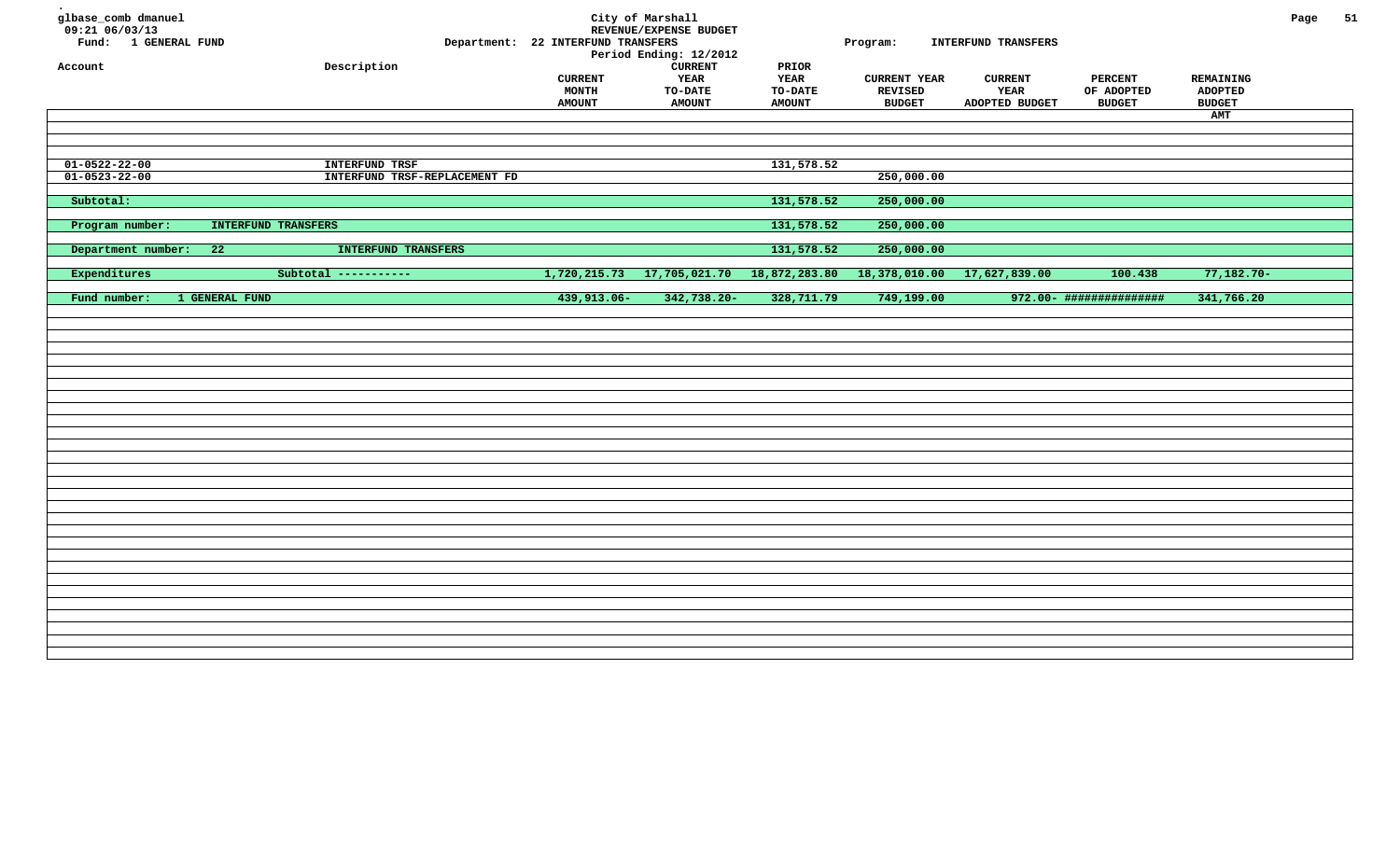| glbase_comb dmanuel<br>09:21 06/03/13<br>Fund: 3 MOTEL OCCUPANCY TAX FUND |                                                 | Department:                                     | City of Marshall<br>REVENUE/EXPENSE BUDGET<br>Period Ending: 12/2012 |                                                  | Program:                                               | ""HOTEL/MOTEL""                          |                                               |                                                     | Page | 52 |
|---------------------------------------------------------------------------|-------------------------------------------------|-------------------------------------------------|----------------------------------------------------------------------|--------------------------------------------------|--------------------------------------------------------|------------------------------------------|-----------------------------------------------|-----------------------------------------------------|------|----|
| Account                                                                   | Description                                     | <b>CURRENT</b><br><b>MONTH</b><br><b>AMOUNT</b> | <b>CURRENT</b><br>YEAR<br>TO-DATE<br><b>AMOUNT</b>                   | PRIOR<br><b>YEAR</b><br>TO-DATE<br><b>AMOUNT</b> | <b>CURRENT YEAR</b><br><b>REVISED</b><br><b>BUDGET</b> | <b>CURRENT</b><br>YEAR<br>ADOPTED BUDGET | <b>PERCENT</b><br>OF ADOPTED<br><b>BUDGET</b> | REMAINING<br><b>ADOPTED</b><br><b>BUDGET</b><br>AMT |      |    |
|                                                                           |                                                 |                                                 |                                                                      |                                                  |                                                        |                                          |                                               |                                                     |      |    |
| $03 - 4002 - 00 - 00$                                                     | PENALTY - MOTEL TAX                             |                                                 | $505.43-$                                                            | $3,360.06 -$                                     |                                                        |                                          |                                               | 505.43                                              |      |    |
| $03 - 4011 - 00 - 00$                                                     | HOTEL/MOTEL TAX                                 | $128,830.23-$                                   | $683, 110.79 -$                                                      | 727,207.39-                                      | $760,000.00 -$                                         | $760,000.00 -$                           | 89.883                                        | $76,889.21-$                                        |      |    |
| Subtotal:                                                                 |                                                 | 128,830.23-                                     | 683, 616.22-                                                         | 730,567.45-                                      | $760,000.00 -$                                         | $760,000.00 -$                           | 89.950                                        | $76,383.78-$                                        |      |    |
| $03 - 5100 - 00 - 00$<br>$03 - 5110 - 00 - 00$                            | <b>INTEREST EARNED</b><br><b>INTERFUND TRSF</b> | $.09 -$                                         | $14.44-$                                                             | $9.16 -$<br>$85,000.00-$                         | $50.00 -$                                              | $50.00 -$                                | 28.880                                        | $35.56 -$                                           |      |    |
| Subtotal:                                                                 |                                                 | $.09 -$                                         | $14.44-$                                                             | $85,009.16 -$                                    | $50.00 -$                                              | $50.00 -$                                | 28.880                                        | $35.56 -$                                           |      |    |
| Program number:                                                           | ""HOTEL/MOTEL""                                 | 128,830.32-                                     | 683,630.66-                                                          | $815,576.61-$                                    | $760,050.00 -$                                         | $760,050.00 -$                           | 89.945                                        | $76,419.34-$                                        |      |    |
| Department number:                                                        |                                                 | 128,830.32-                                     | 683,630.66-                                                          | $815,576.61-$                                    | $760,050.00 -$                                         | $760,050.00 -$                           | 89.945                                        | $76,419.34-$                                        |      |    |
| Revenues                                                                  | Subtotal -----------                            | 128,830.32-                                     | 683,630.66-                                                          | $815,576.61 -$                                   | $760,050.00 -$                                         | $760,050.00 -$                           | 89.945                                        | $76,419.34-$                                        |      |    |
|                                                                           |                                                 |                                                 |                                                                      |                                                  |                                                        |                                          |                                               |                                                     |      |    |
|                                                                           |                                                 |                                                 |                                                                      |                                                  |                                                        |                                          |                                               |                                                     |      |    |
|                                                                           |                                                 |                                                 |                                                                      |                                                  |                                                        |                                          |                                               |                                                     |      |    |
|                                                                           |                                                 |                                                 |                                                                      |                                                  |                                                        |                                          |                                               |                                                     |      |    |
|                                                                           |                                                 |                                                 |                                                                      |                                                  |                                                        |                                          |                                               |                                                     |      |    |
|                                                                           |                                                 |                                                 |                                                                      |                                                  |                                                        |                                          |                                               |                                                     |      |    |
|                                                                           |                                                 |                                                 |                                                                      |                                                  |                                                        |                                          |                                               |                                                     |      |    |
|                                                                           |                                                 |                                                 |                                                                      |                                                  |                                                        |                                          |                                               |                                                     |      |    |
|                                                                           |                                                 |                                                 |                                                                      |                                                  |                                                        |                                          |                                               |                                                     |      |    |
|                                                                           |                                                 |                                                 |                                                                      |                                                  |                                                        |                                          |                                               |                                                     |      |    |
|                                                                           |                                                 |                                                 |                                                                      |                                                  |                                                        |                                          |                                               |                                                     |      |    |
|                                                                           |                                                 |                                                 |                                                                      |                                                  |                                                        |                                          |                                               |                                                     |      |    |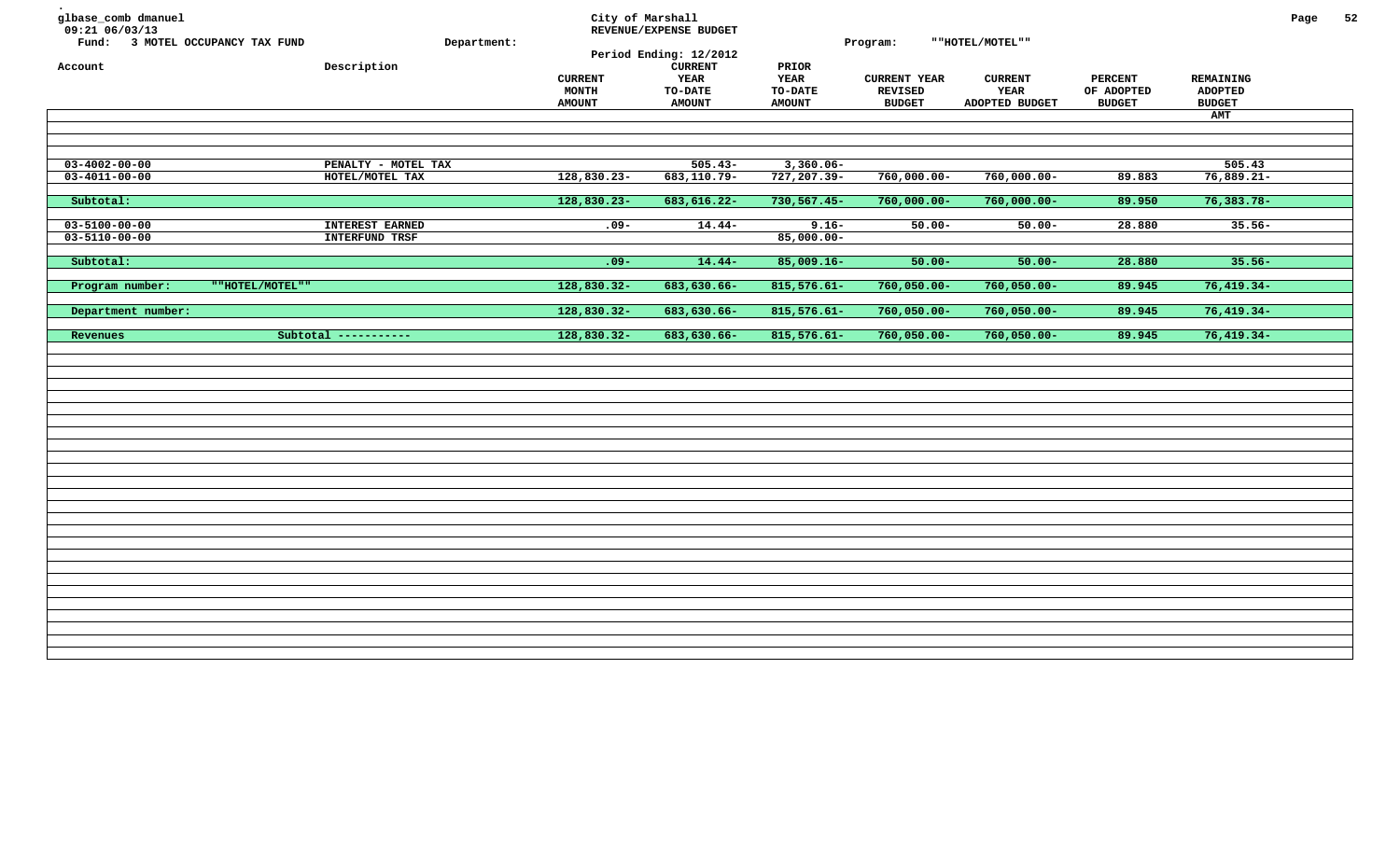| glbase_comb dmanuel<br>09:21 06/03/13<br>Account | Fund: 3 MOTEL OCCUPANCY TAX FUND<br>Description | Department: 30 TOURIST & CONVENTION             | City of Marshall<br>REVENUE/EXPENSE BUDGET<br>Period Ending: 12/2012<br><b>CURRENT</b> | PRIOR           |                                                 | Program: 2 TOURISM & CONVENTION DEVELOP  |                              |                                              | Page | 53 |
|--------------------------------------------------|-------------------------------------------------|-------------------------------------------------|----------------------------------------------------------------------------------------|-----------------|-------------------------------------------------|------------------------------------------|------------------------------|----------------------------------------------|------|----|
|                                                  |                                                 | <b>CURRENT</b><br><b>MONTH</b><br><b>AMOUNT</b> | YEAR<br><b>TO-DATE</b>                                                                 | YEAR<br>TO-DATE | <b>CURRENT YEAR</b><br>REVISED<br><b>BUDGET</b> | <b>CURRENT</b><br>YEAR<br>ADOPTED BUDGET | <b>PERCENT</b><br>OF ADOPTED | REMAINING<br><b>ADOPTED</b><br><b>BUDGET</b> |      |    |
|                                                  |                                                 |                                                 | <b>AMOUNT</b>                                                                          | <b>AMOUNT</b>   |                                                 |                                          | <b>BUDGET</b>                |                                              |      |    |
|                                                  |                                                 |                                                 |                                                                                        |                 |                                                 |                                          |                              | AMT                                          |      |    |
| $03 - 0314 - 30 - 02$                            | TOURISM PROMOTION                               |                                                 | 112,092.32                                                                             | 500.00          | 112,093.00                                      |                                          |                              | 112,092.32-                                  |      |    |
| $03 - 0316 - 30 - 02$                            | MARSHALL DEPOT                                  | 1,375.00                                        | 16,500.00                                                                              | 16,500.00       | 16,500.00                                       | 16,500.00                                | 100.000                      |                                              |      |    |
| $03 - 0351 - 30 - 02$                            | HARRISON COUNTY HIST MUSEUM                     | 128.39                                          | 8,197.85                                                                               | 8,353.34        | 8,750.00                                        | 8,750.00                                 | 93.690                       | 552.15                                       |      |    |
| $03 - 0352 - 30 - 02$                            | MICHELSON MUSEUM OF ART                         | 129.85                                          | 9,392.19                                                                               | 9,519.20        | 10,000.00                                       | 10,000.00                                | 93.922                       | 607.81                                       |      |    |
| $03 - 0353 - 30 - 02$                            | CHAMBER OF COMMERCE-CVB                         | 32,097.50                                       | 373, 262.35                                                                            | 459,892.01      | 409,405.00                                      | 409,405.00                               | 91.172                       | 36,142.65                                    |      |    |
| $03 - 0356 - 30 - 02$<br>$03 - 0373 - 30 - 02$   | ARTS COUNCIL<br><b>BOOGIE WOOGIE PROMOTION</b>  | 296.58<br>5,000.00                              | 19,803.63<br>54,999.61                                                                 | 20,150.98       | 21,150.00<br>65,000.00                          | 21,150.00<br>65,000.00                   | 93.634<br>84.615             | 1,346.37<br>10,000.39                        |      |    |
|                                                  |                                                 |                                                 |                                                                                        |                 |                                                 |                                          |                              |                                              |      |    |
| Subtotal:                                        |                                                 | 39,027.32                                       | 594,247.95                                                                             | 514,915.53      | 642,898.00                                      | 530,805.00                               | 111.952                      | 63,442.95-                                   |      |    |
| Program number:                                  | 2 TOURISM & CONVENTION DEVELOP                  | 39,027.32                                       | 594,247.95                                                                             | 514,915.53      | 642,898.00                                      | 530,805.00                               | 111.952                      | $63,442.95-$                                 |      |    |
|                                                  |                                                 |                                                 |                                                                                        |                 |                                                 |                                          |                              |                                              |      |    |
|                                                  |                                                 |                                                 |                                                                                        |                 |                                                 |                                          |                              |                                              |      |    |
|                                                  |                                                 |                                                 |                                                                                        |                 |                                                 |                                          |                              |                                              |      |    |
|                                                  |                                                 |                                                 |                                                                                        |                 |                                                 |                                          |                              |                                              |      |    |
|                                                  |                                                 |                                                 |                                                                                        |                 |                                                 |                                          |                              |                                              |      |    |
|                                                  |                                                 |                                                 |                                                                                        |                 |                                                 |                                          |                              |                                              |      |    |
|                                                  |                                                 |                                                 |                                                                                        |                 |                                                 |                                          |                              |                                              |      |    |
|                                                  |                                                 |                                                 |                                                                                        |                 |                                                 |                                          |                              |                                              |      |    |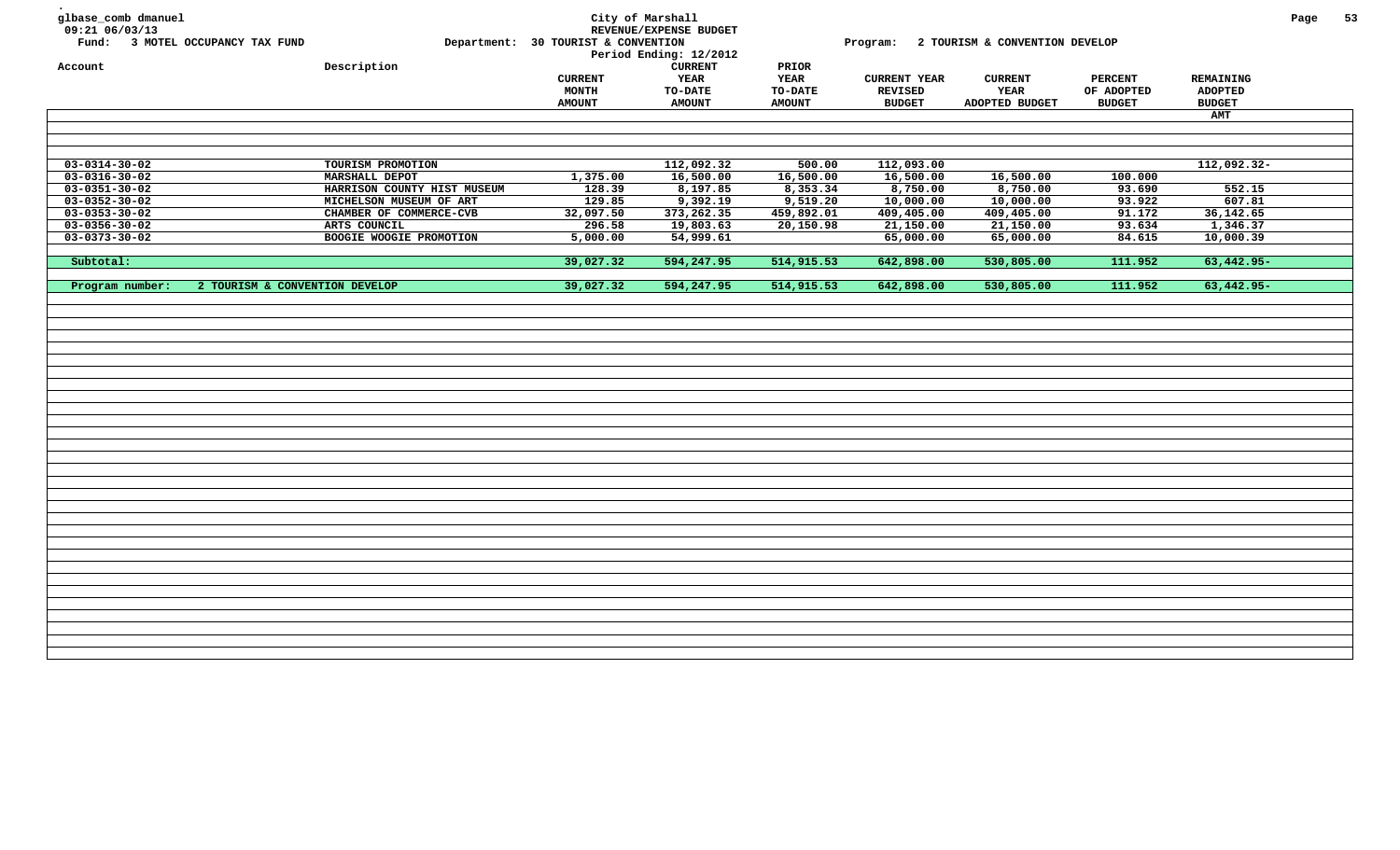| glbase_comb dmanuel<br>09:21 06/03/13<br>Fund: 3 MOTEL OCCUPANCY TAX FUND<br>Account | Description           | City of Marshall<br>Department: 30 TOURIST & CONVENTION<br><b>CURRENT</b><br><b>MONTH</b><br><b>AMOUNT</b> | REVENUE/EXPENSE BUDGET<br>Period Ending: 12/2012<br>${\tt CURRENT}$<br><b>YEAR</b><br><b>TO-DATE</b><br><b>AMOUNT</b> | PRIOR<br><b>YEAR</b><br><b>TO-DATE</b><br><b>AMOUNT</b> | Program: 5 DEBT SERVICE<br><b>CURRENT YEAR</b><br><b>REVISED</b><br><b>BUDGET</b> | <b>CURRENT</b><br><b>YEAR</b><br>ADOPTED BUDGET | <b>PERCENT</b><br>OF ADOPTED<br><b>BUDGET</b> | <b>REMAINING</b><br><b>ADOPTED</b><br><b>BUDGET</b> | Page | 54 |
|--------------------------------------------------------------------------------------|-----------------------|------------------------------------------------------------------------------------------------------------|-----------------------------------------------------------------------------------------------------------------------|---------------------------------------------------------|-----------------------------------------------------------------------------------|-------------------------------------------------|-----------------------------------------------|-----------------------------------------------------|------|----|
|                                                                                      |                       |                                                                                                            |                                                                                                                       |                                                         |                                                                                   |                                                 |                                               | AMT                                                 |      |    |
|                                                                                      |                       |                                                                                                            |                                                                                                                       |                                                         |                                                                                   |                                                 |                                               |                                                     |      |    |
| $03 - 0514 - 30 - 05$                                                                | <b>INTERFUND TRSF</b> | 86,970.00                                                                                                  | 86,970.00                                                                                                             |                                                         | 86,970.00                                                                         | 86,970.00                                       | 100.000                                       |                                                     |      |    |
| $03 - 0515 - 30 - 05$                                                                | DEBT SERVICE PAYMENT  | 1,335.50                                                                                                   | 142,275.40                                                                                                            | 293, 334. 21                                            | 142,275.00                                                                        | 142,275.00                                      | 100.000                                       | $.40 -$                                             |      |    |
| $03 - 0520 - 30 - 05$                                                                | G.F. INTERFUND TRSF   |                                                                                                            | 2,500.00                                                                                                              |                                                         | 2,500.00                                                                          |                                                 |                                               | $2,500.00 -$                                        |      |    |
| Subtotal:                                                                            |                       | 88,305.50                                                                                                  | 231,745.40                                                                                                            | 293, 334. 21                                            | 231,745.00                                                                        | 229,245.00                                      | 101.091                                       | $2,500.40-$                                         |      |    |
| Program number:<br>5 DEBT SERVICE                                                    |                       | 88,305.50                                                                                                  | 231,745.40                                                                                                            | 293, 334. 21                                            | 231,745.00                                                                        | 229,245.00                                      | 101.091                                       | $2,500.40-$                                         |      |    |
| Department number:<br>30 <sub>1</sub>                                                | TOURIST & CONVENTION  | 127,332.82                                                                                                 | 825,993.35                                                                                                            | 808,249.74                                              | 874,643.00                                                                        | 760,050.00                                      | 108.676                                       | $65,943.35 -$                                       |      |    |
|                                                                                      |                       |                                                                                                            |                                                                                                                       |                                                         |                                                                                   |                                                 |                                               |                                                     |      |    |
| Expenditures                                                                         | Subtotal -----------  | 127,332.82                                                                                                 | 825,993.35                                                                                                            | 808,249.74                                              | 874,643.00                                                                        | 760,050.00                                      | 108.676                                       | $65,943.35-$                                        |      |    |
| Fund number:<br>3 MOTEL OCCUPANCY TAX FUND                                           |                       | $1,497.50-$                                                                                                | 142,362.69                                                                                                            | $7,326.87-$                                             | 114,593.00                                                                        |                                                 |                                               | 142,362.69-                                         |      |    |
|                                                                                      |                       |                                                                                                            |                                                                                                                       |                                                         |                                                                                   |                                                 |                                               |                                                     |      |    |
|                                                                                      |                       |                                                                                                            |                                                                                                                       |                                                         |                                                                                   |                                                 |                                               |                                                     |      |    |
|                                                                                      |                       |                                                                                                            |                                                                                                                       |                                                         |                                                                                   |                                                 |                                               |                                                     |      |    |
|                                                                                      |                       |                                                                                                            |                                                                                                                       |                                                         |                                                                                   |                                                 |                                               |                                                     |      |    |
|                                                                                      |                       |                                                                                                            |                                                                                                                       |                                                         |                                                                                   |                                                 |                                               |                                                     |      |    |
|                                                                                      |                       |                                                                                                            |                                                                                                                       |                                                         |                                                                                   |                                                 |                                               |                                                     |      |    |
|                                                                                      |                       |                                                                                                            |                                                                                                                       |                                                         |                                                                                   |                                                 |                                               |                                                     |      |    |
|                                                                                      |                       |                                                                                                            |                                                                                                                       |                                                         |                                                                                   |                                                 |                                               |                                                     |      |    |
|                                                                                      |                       |                                                                                                            |                                                                                                                       |                                                         |                                                                                   |                                                 |                                               |                                                     |      |    |
|                                                                                      |                       |                                                                                                            |                                                                                                                       |                                                         |                                                                                   |                                                 |                                               |                                                     |      |    |
|                                                                                      |                       |                                                                                                            |                                                                                                                       |                                                         |                                                                                   |                                                 |                                               |                                                     |      |    |
|                                                                                      |                       |                                                                                                            |                                                                                                                       |                                                         |                                                                                   |                                                 |                                               |                                                     |      |    |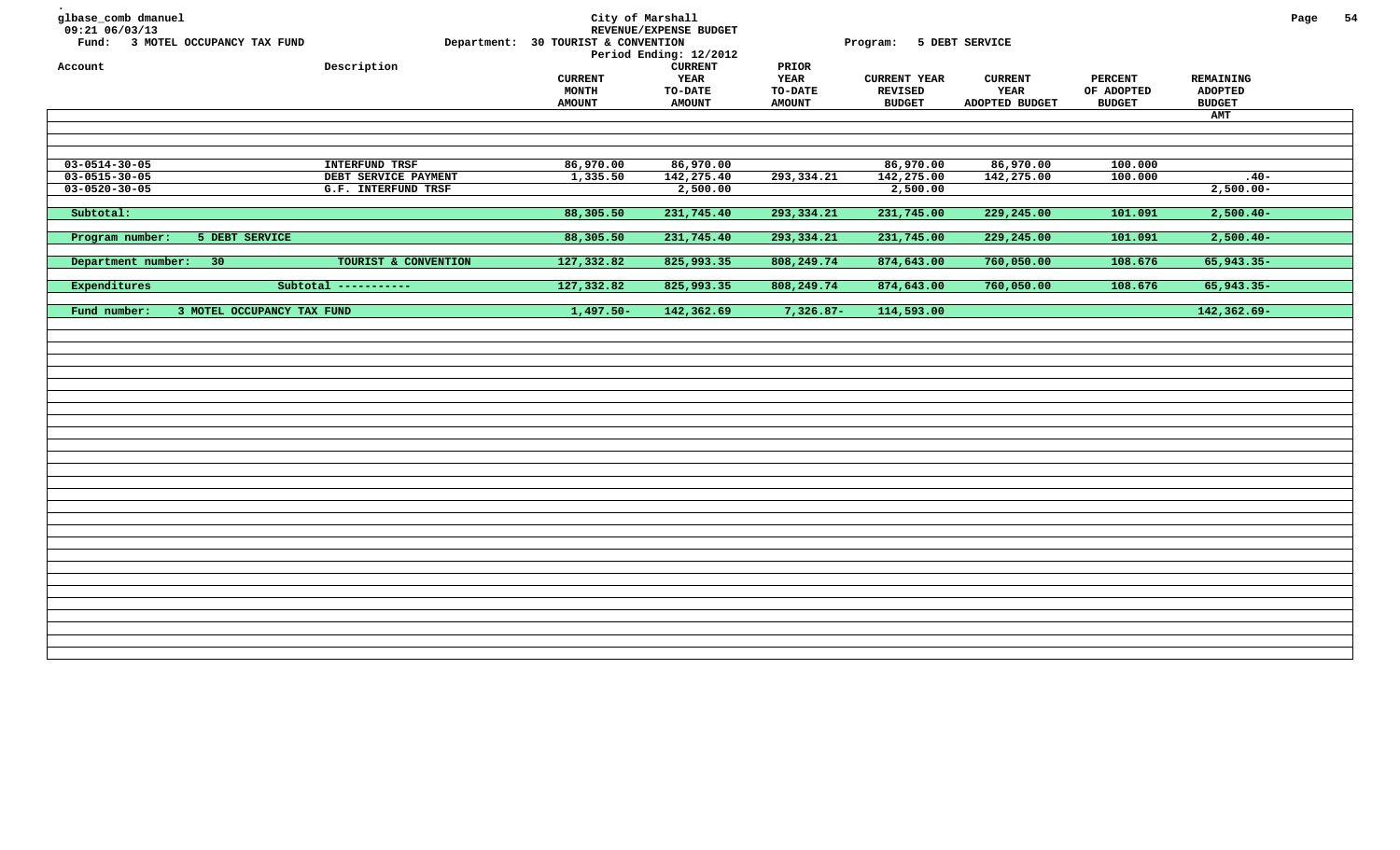| glbase_comb dmanuel<br>$09:21$ 06/03/13<br>Fund: 7 MUNI COURT TECHNOLOGY FUND<br>Account | Department:<br>Description     | City of Marshall<br>JUDICIAL EFFIENCY<br><b>CURRENT</b><br><b>MONTH</b><br><b>AMOUNT</b> | REVENUE/EXPENSE BUDGET<br>Period Ending: 12/2012<br>${\tt CURRENT}$<br><b>YEAR</b><br><b>TO-DATE</b><br><b>AMOUNT</b> | PRIOR<br>YEAR<br><b>TO-DATE</b><br><b>AMOUNT</b> | Program:<br><b>CURRENT YEAR</b><br><b>REVISED</b><br><b>BUDGET</b> | <b>CURRENT</b><br>YEAR<br>ADOPTED BUDGET | <b>PERCENT</b><br>OF ADOPTED<br><b>BUDGET</b> | REMAINING<br><b>ADOPTED</b><br><b>BUDGET</b> | Page | 55 |
|------------------------------------------------------------------------------------------|--------------------------------|------------------------------------------------------------------------------------------|-----------------------------------------------------------------------------------------------------------------------|--------------------------------------------------|--------------------------------------------------------------------|------------------------------------------|-----------------------------------------------|----------------------------------------------|------|----|
|                                                                                          |                                |                                                                                          |                                                                                                                       |                                                  |                                                                    |                                          |                                               | AMT                                          |      |    |
|                                                                                          |                                |                                                                                          |                                                                                                                       |                                                  |                                                                    |                                          |                                               |                                              |      |    |
|                                                                                          |                                |                                                                                          |                                                                                                                       |                                                  |                                                                    |                                          |                                               |                                              |      |    |
| $07 - 5039 - 00 - 00$                                                                    | MUNICIPAL COURT TECHNOLOGY FEE | $990.79 -$                                                                               | $13,598.74-$                                                                                                          | $11,766.26-$                                     |                                                                    |                                          |                                               | 13,598.74                                    |      |    |
| $07 - 5040 - 00 - 00$                                                                    | JUDICIAL EFFIENCY FUND         | $178.45-$                                                                                | $853.07 -$                                                                                                            | $704.17-$                                        |                                                                    |                                          |                                               | 853.07                                       |      |    |
|                                                                                          |                                |                                                                                          |                                                                                                                       |                                                  |                                                                    |                                          |                                               |                                              |      |    |
| Subtotal:                                                                                |                                | $1,169.24-$                                                                              | $14,451.81-$                                                                                                          | $12,470.43-$                                     |                                                                    |                                          |                                               | 14,451.81                                    |      |    |
|                                                                                          |                                |                                                                                          |                                                                                                                       |                                                  |                                                                    |                                          |                                               |                                              |      |    |
| Program number:                                                                          |                                | $1,169.24-$                                                                              | 14,451.81-                                                                                                            | $12,470.43-$                                     |                                                                    |                                          |                                               | 14,451.81                                    |      |    |
|                                                                                          |                                |                                                                                          |                                                                                                                       |                                                  |                                                                    |                                          |                                               | 14,451.81                                    |      |    |
| Department number:                                                                       | <b>JUDICIAL EFFIENCY</b>       | $1,169.24-$                                                                              | $14,451.81-$                                                                                                          | $12,470.43-$                                     |                                                                    |                                          |                                               |                                              |      |    |
| Revenues                                                                                 | Subtotal -----------           | $1,169.24-$                                                                              | $14,451.81-$                                                                                                          | $12,470.43-$                                     |                                                                    |                                          |                                               | 14,451.81                                    |      |    |
|                                                                                          |                                |                                                                                          |                                                                                                                       |                                                  |                                                                    |                                          |                                               |                                              |      |    |
|                                                                                          |                                |                                                                                          |                                                                                                                       |                                                  |                                                                    |                                          |                                               |                                              |      |    |
|                                                                                          |                                |                                                                                          |                                                                                                                       |                                                  |                                                                    |                                          |                                               |                                              |      |    |
|                                                                                          |                                |                                                                                          |                                                                                                                       |                                                  |                                                                    |                                          |                                               |                                              |      |    |
|                                                                                          |                                |                                                                                          |                                                                                                                       |                                                  |                                                                    |                                          |                                               |                                              |      |    |
|                                                                                          |                                |                                                                                          |                                                                                                                       |                                                  |                                                                    |                                          |                                               |                                              |      |    |
|                                                                                          |                                |                                                                                          |                                                                                                                       |                                                  |                                                                    |                                          |                                               |                                              |      |    |
|                                                                                          |                                |                                                                                          |                                                                                                                       |                                                  |                                                                    |                                          |                                               |                                              |      |    |
|                                                                                          |                                |                                                                                          |                                                                                                                       |                                                  |                                                                    |                                          |                                               |                                              |      |    |
|                                                                                          |                                |                                                                                          |                                                                                                                       |                                                  |                                                                    |                                          |                                               |                                              |      |    |
|                                                                                          |                                |                                                                                          |                                                                                                                       |                                                  |                                                                    |                                          |                                               |                                              |      |    |
|                                                                                          |                                |                                                                                          |                                                                                                                       |                                                  |                                                                    |                                          |                                               |                                              |      |    |
|                                                                                          |                                |                                                                                          |                                                                                                                       |                                                  |                                                                    |                                          |                                               |                                              |      |    |
|                                                                                          |                                |                                                                                          |                                                                                                                       |                                                  |                                                                    |                                          |                                               |                                              |      |    |
|                                                                                          |                                |                                                                                          |                                                                                                                       |                                                  |                                                                    |                                          |                                               |                                              |      |    |
|                                                                                          |                                |                                                                                          |                                                                                                                       |                                                  |                                                                    |                                          |                                               |                                              |      |    |
|                                                                                          |                                |                                                                                          |                                                                                                                       |                                                  |                                                                    |                                          |                                               |                                              |      |    |
|                                                                                          |                                |                                                                                          |                                                                                                                       |                                                  |                                                                    |                                          |                                               |                                              |      |    |
|                                                                                          |                                |                                                                                          |                                                                                                                       |                                                  |                                                                    |                                          |                                               |                                              |      |    |
|                                                                                          |                                |                                                                                          |                                                                                                                       |                                                  |                                                                    |                                          |                                               |                                              |      |    |
|                                                                                          |                                |                                                                                          |                                                                                                                       |                                                  |                                                                    |                                          |                                               |                                              |      |    |
|                                                                                          |                                |                                                                                          |                                                                                                                       |                                                  |                                                                    |                                          |                                               |                                              |      |    |
|                                                                                          |                                |                                                                                          |                                                                                                                       |                                                  |                                                                    |                                          |                                               |                                              |      |    |
|                                                                                          |                                |                                                                                          |                                                                                                                       |                                                  |                                                                    |                                          |                                               |                                              |      |    |
|                                                                                          |                                |                                                                                          |                                                                                                                       |                                                  |                                                                    |                                          |                                               |                                              |      |    |
|                                                                                          |                                |                                                                                          |                                                                                                                       |                                                  |                                                                    |                                          |                                               |                                              |      |    |
|                                                                                          |                                |                                                                                          |                                                                                                                       |                                                  |                                                                    |                                          |                                               |                                              |      |    |
|                                                                                          |                                |                                                                                          |                                                                                                                       |                                                  |                                                                    |                                          |                                               |                                              |      |    |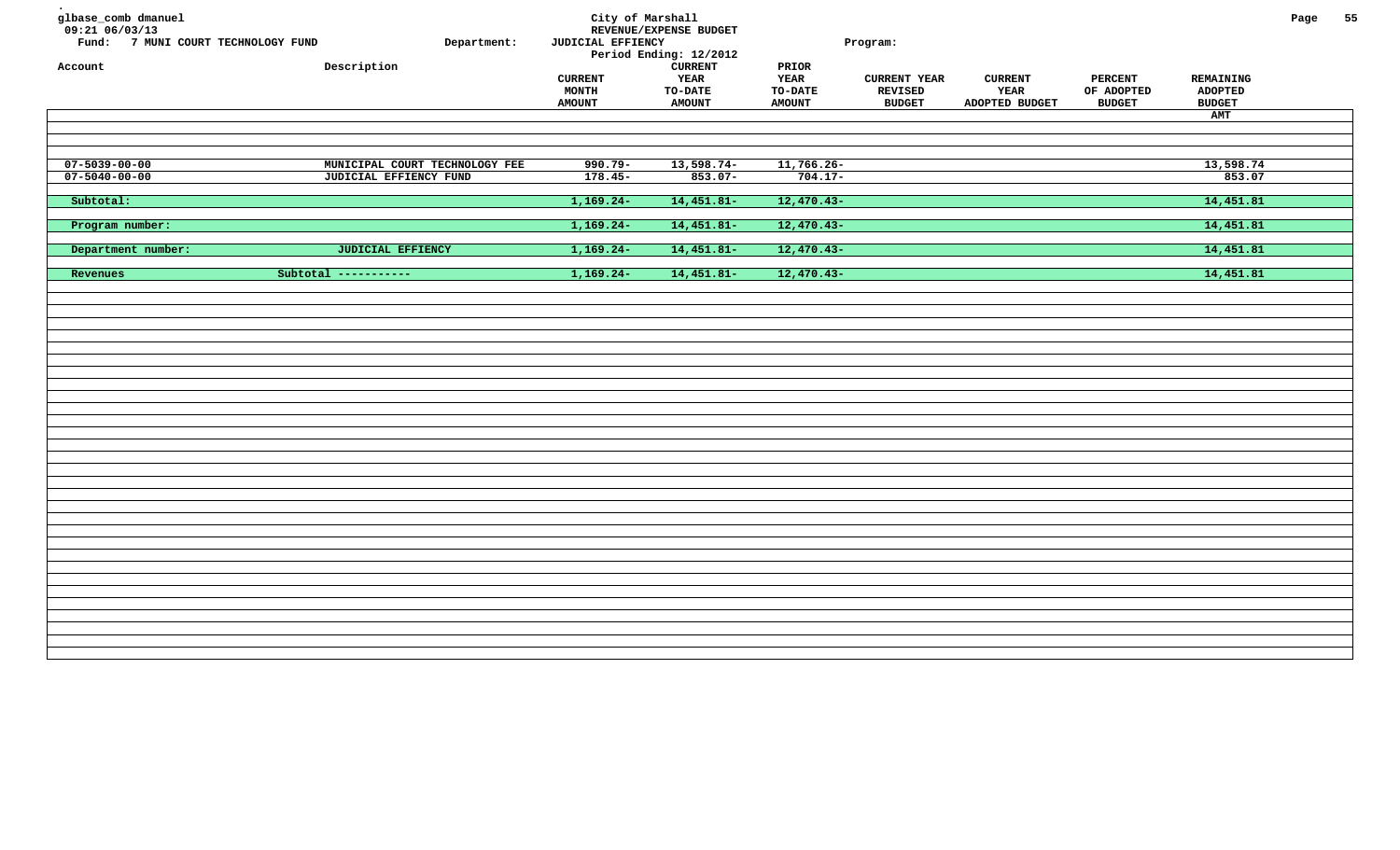| glbase_comb dmanuel<br>09:21 06/03/13<br>Fund: 7 MUNI COURT TECHNOLOGY FUND<br>Department:<br>Description<br>Account | City of Marshall<br>JUDICIAL EFFIENCY<br><b>CURRENT</b><br><b>MONTH</b><br><b>AMOUNT</b> | REVENUE/EXPENSE BUDGET<br>Period Ending: 12/2012<br><b>CURRENT</b><br><b>YEAR</b><br>TO-DATE<br><b>AMOUNT</b> | PRIOR<br>YEAR<br>TO-DATE<br><b>AMOUNT</b> | Program:<br><b>CURRENT YEAR</b><br><b>REVISED</b><br><b>BUDGET</b> | <b>CURRENT</b><br>YEAR<br>ADOPTED BUDGET | <b>PERCENT</b><br>OF ADOPTED<br><b>BUDGET</b> | REMAINING<br><b>ADOPTED</b><br><b>BUDGET</b><br>AMT | Page | 56 |
|----------------------------------------------------------------------------------------------------------------------|------------------------------------------------------------------------------------------|---------------------------------------------------------------------------------------------------------------|-------------------------------------------|--------------------------------------------------------------------|------------------------------------------|-----------------------------------------------|-----------------------------------------------------|------|----|
|                                                                                                                      |                                                                                          |                                                                                                               |                                           |                                                                    |                                          |                                               |                                                     |      |    |
|                                                                                                                      |                                                                                          |                                                                                                               |                                           |                                                                    |                                          |                                               |                                                     |      |    |
| $07 - 0201 - 00 - 00$<br>OFFICE SUPPLIES                                                                             | 210.99                                                                                   | 982.82                                                                                                        | 753.83                                    |                                                                    |                                          |                                               | $982.82 -$                                          |      |    |
| Subtotal:                                                                                                            | 210.99                                                                                   | 982.82                                                                                                        | 753.83                                    |                                                                    |                                          |                                               | $982.82 -$                                          |      |    |
| $07 - 0323 - 00 - 00$<br>SERVICE AGREEMENTS-TECHNICAL                                                                |                                                                                          | 8,133.60                                                                                                      | 14,415.19                                 |                                                                    |                                          |                                               | $8,133.60-$                                         |      |    |
| $07 - 0342 - 00 - 00$<br>REPAIR & MAINTENANCE EQUIPMENT                                                              |                                                                                          | 920.08                                                                                                        |                                           |                                                                    |                                          |                                               | $920.08 -$                                          |      |    |
| $07 - 0344 - 00 - 00$<br><b>RENTALS</b>                                                                              | 150.00                                                                                   | 1,650.00                                                                                                      |                                           |                                                                    |                                          |                                               | $1,650.00 -$                                        |      |    |
| Subtotal:                                                                                                            | 150.00                                                                                   | 10,703.68                                                                                                     | 14,415.19                                 |                                                                    |                                          |                                               | $10,703.68 -$                                       |      |    |
|                                                                                                                      |                                                                                          |                                                                                                               |                                           |                                                                    |                                          |                                               |                                                     |      |    |
| Program number:                                                                                                      | 360.99                                                                                   | 11,686.50                                                                                                     | 15,169.02                                 |                                                                    |                                          |                                               | $11,686.50-$                                        |      |    |
| <b>JUDICIAL EFFIENCY</b><br>Department number:                                                                       | 360.99                                                                                   | 11,686.50                                                                                                     | 15,169.02                                 |                                                                    |                                          |                                               | $11,686.50-$                                        |      |    |
|                                                                                                                      |                                                                                          |                                                                                                               |                                           |                                                                    |                                          |                                               |                                                     |      |    |
| Expenditures<br>Subtotal -----------                                                                                 | 360.99                                                                                   | 11,686.50                                                                                                     | 15,169.02                                 |                                                                    |                                          |                                               | $11,686.50-$                                        |      |    |
| 7 MUNI COURT TECHNOLOGY FUND<br>Fund number:                                                                         | $808.25 -$                                                                               | $2,765.31-$                                                                                                   | 2,698.59                                  |                                                                    |                                          |                                               | 2,765.31                                            |      |    |
|                                                                                                                      |                                                                                          |                                                                                                               |                                           |                                                                    |                                          |                                               |                                                     |      |    |
|                                                                                                                      |                                                                                          |                                                                                                               |                                           |                                                                    |                                          |                                               |                                                     |      |    |
|                                                                                                                      |                                                                                          |                                                                                                               |                                           |                                                                    |                                          |                                               |                                                     |      |    |
|                                                                                                                      |                                                                                          |                                                                                                               |                                           |                                                                    |                                          |                                               |                                                     |      |    |
|                                                                                                                      |                                                                                          |                                                                                                               |                                           |                                                                    |                                          |                                               |                                                     |      |    |
|                                                                                                                      |                                                                                          |                                                                                                               |                                           |                                                                    |                                          |                                               |                                                     |      |    |
|                                                                                                                      |                                                                                          |                                                                                                               |                                           |                                                                    |                                          |                                               |                                                     |      |    |
|                                                                                                                      |                                                                                          |                                                                                                               |                                           |                                                                    |                                          |                                               |                                                     |      |    |
|                                                                                                                      |                                                                                          |                                                                                                               |                                           |                                                                    |                                          |                                               |                                                     |      |    |
|                                                                                                                      |                                                                                          |                                                                                                               |                                           |                                                                    |                                          |                                               |                                                     |      |    |
|                                                                                                                      |                                                                                          |                                                                                                               |                                           |                                                                    |                                          |                                               |                                                     |      |    |
|                                                                                                                      |                                                                                          |                                                                                                               |                                           |                                                                    |                                          |                                               |                                                     |      |    |
|                                                                                                                      |                                                                                          |                                                                                                               |                                           |                                                                    |                                          |                                               |                                                     |      |    |
|                                                                                                                      |                                                                                          |                                                                                                               |                                           |                                                                    |                                          |                                               |                                                     |      |    |
|                                                                                                                      |                                                                                          |                                                                                                               |                                           |                                                                    |                                          |                                               |                                                     |      |    |
|                                                                                                                      |                                                                                          |                                                                                                               |                                           |                                                                    |                                          |                                               |                                                     |      |    |
|                                                                                                                      |                                                                                          |                                                                                                               |                                           |                                                                    |                                          |                                               |                                                     |      |    |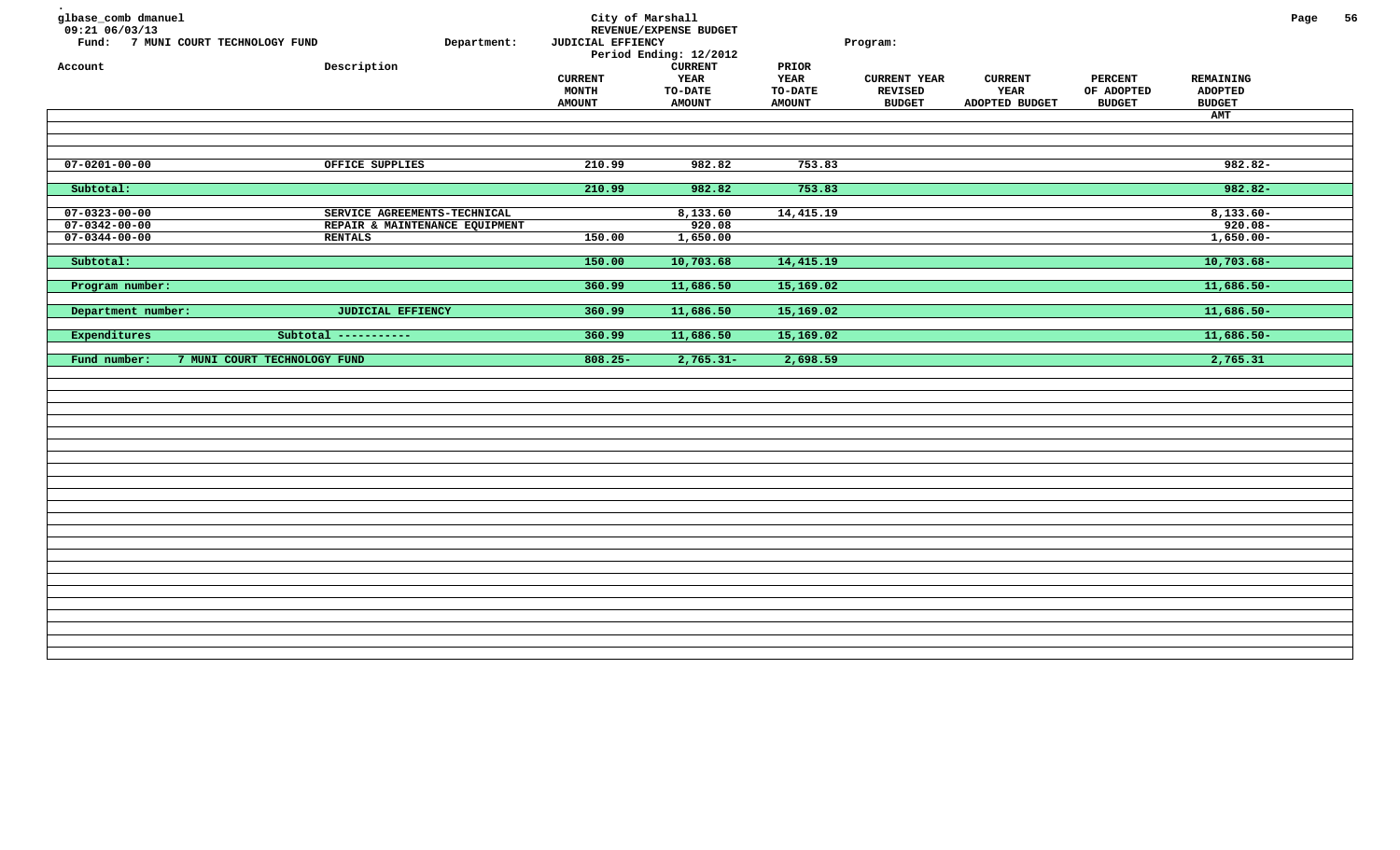| glbase_comb dmanuel<br>$09:21$ 06/03/13<br>Fund: 8 ARENA MAINTENANCE<br>Account | Description                    | Department: | <b>CURRENT</b><br>MONTH<br><b>AMOUNT</b> | City of Marshall<br>REVENUE/EXPENSE BUDGET<br>Period Ending: 12/2012<br><b>CURRENT</b><br>YEAR<br><b>TO-DATE</b><br><b>AMOUNT</b> | PRIOR<br><b>YEAR</b><br><b>TO-DATE</b><br><b>AMOUNT</b> | Program:<br><b>CURRENT YEAR</b><br>REVISED<br><b>BUDGET</b> | <b>CURRENT</b><br>YEAR<br>ADOPTED BUDGET | <b>PERCENT</b><br>OF ADOPTED<br><b>BUDGET</b> | REMAINING<br><b>ADOPTED</b><br><b>BUDGET</b><br>AMT | Page | 57 |
|---------------------------------------------------------------------------------|--------------------------------|-------------|------------------------------------------|-----------------------------------------------------------------------------------------------------------------------------------|---------------------------------------------------------|-------------------------------------------------------------|------------------------------------------|-----------------------------------------------|-----------------------------------------------------|------|----|
| $08 - 0217 - 00 - 00$                                                           | OTHER SUPPLIES                 |             | 584.48                                   | 584.48                                                                                                                            |                                                         |                                                             |                                          |                                               | $584.48-$                                           |      |    |
| Subtotal:                                                                       |                                |             | 584.48                                   | 584.48                                                                                                                            |                                                         |                                                             |                                          |                                               | $584.48-$                                           |      |    |
| $08 - 0342 - 00 - 00$                                                           | REPAIR AND MAINTENANCE EQUIPME |             |                                          |                                                                                                                                   | 1,367.00                                                |                                                             |                                          |                                               |                                                     |      |    |
| Subtotal:                                                                       |                                |             |                                          |                                                                                                                                   | 1,367.00                                                |                                                             |                                          |                                               |                                                     |      |    |
| Program number:                                                                 |                                |             | 584.48                                   | 584.48                                                                                                                            | 1,367.00                                                |                                                             |                                          |                                               | $584.48-$                                           |      |    |
| Department number:                                                              |                                |             | 584.48                                   | 584.48                                                                                                                            | 1,367.00                                                |                                                             |                                          |                                               | $584.48-$                                           |      |    |
| Expenditures                                                                    | Subtotal -----------           |             | 584.48                                   | 584.48                                                                                                                            | 1,367.00                                                |                                                             |                                          |                                               | $584.48-$                                           |      |    |
| Fund number:                                                                    | 8 ARENA MAINTENANCE            |             | 584.48                                   | 584.48                                                                                                                            | 1,367.00                                                |                                                             |                                          |                                               | $584.48-$                                           |      |    |
|                                                                                 |                                |             |                                          |                                                                                                                                   |                                                         |                                                             |                                          |                                               |                                                     |      |    |
|                                                                                 |                                |             |                                          |                                                                                                                                   |                                                         |                                                             |                                          |                                               |                                                     |      |    |
|                                                                                 |                                |             |                                          |                                                                                                                                   |                                                         |                                                             |                                          |                                               |                                                     |      |    |
|                                                                                 |                                |             |                                          |                                                                                                                                   |                                                         |                                                             |                                          |                                               |                                                     |      |    |
|                                                                                 |                                |             |                                          |                                                                                                                                   |                                                         |                                                             |                                          |                                               |                                                     |      |    |
|                                                                                 |                                |             |                                          |                                                                                                                                   |                                                         |                                                             |                                          |                                               |                                                     |      |    |
|                                                                                 |                                |             |                                          |                                                                                                                                   |                                                         |                                                             |                                          |                                               |                                                     |      |    |
|                                                                                 |                                |             |                                          |                                                                                                                                   |                                                         |                                                             |                                          |                                               |                                                     |      |    |
|                                                                                 |                                |             |                                          |                                                                                                                                   |                                                         |                                                             |                                          |                                               |                                                     |      |    |
|                                                                                 |                                |             |                                          |                                                                                                                                   |                                                         |                                                             |                                          |                                               |                                                     |      |    |
|                                                                                 |                                |             |                                          |                                                                                                                                   |                                                         |                                                             |                                          |                                               |                                                     |      |    |
|                                                                                 |                                |             |                                          |                                                                                                                                   |                                                         |                                                             |                                          |                                               |                                                     |      |    |
|                                                                                 |                                |             |                                          |                                                                                                                                   |                                                         |                                                             |                                          |                                               |                                                     |      |    |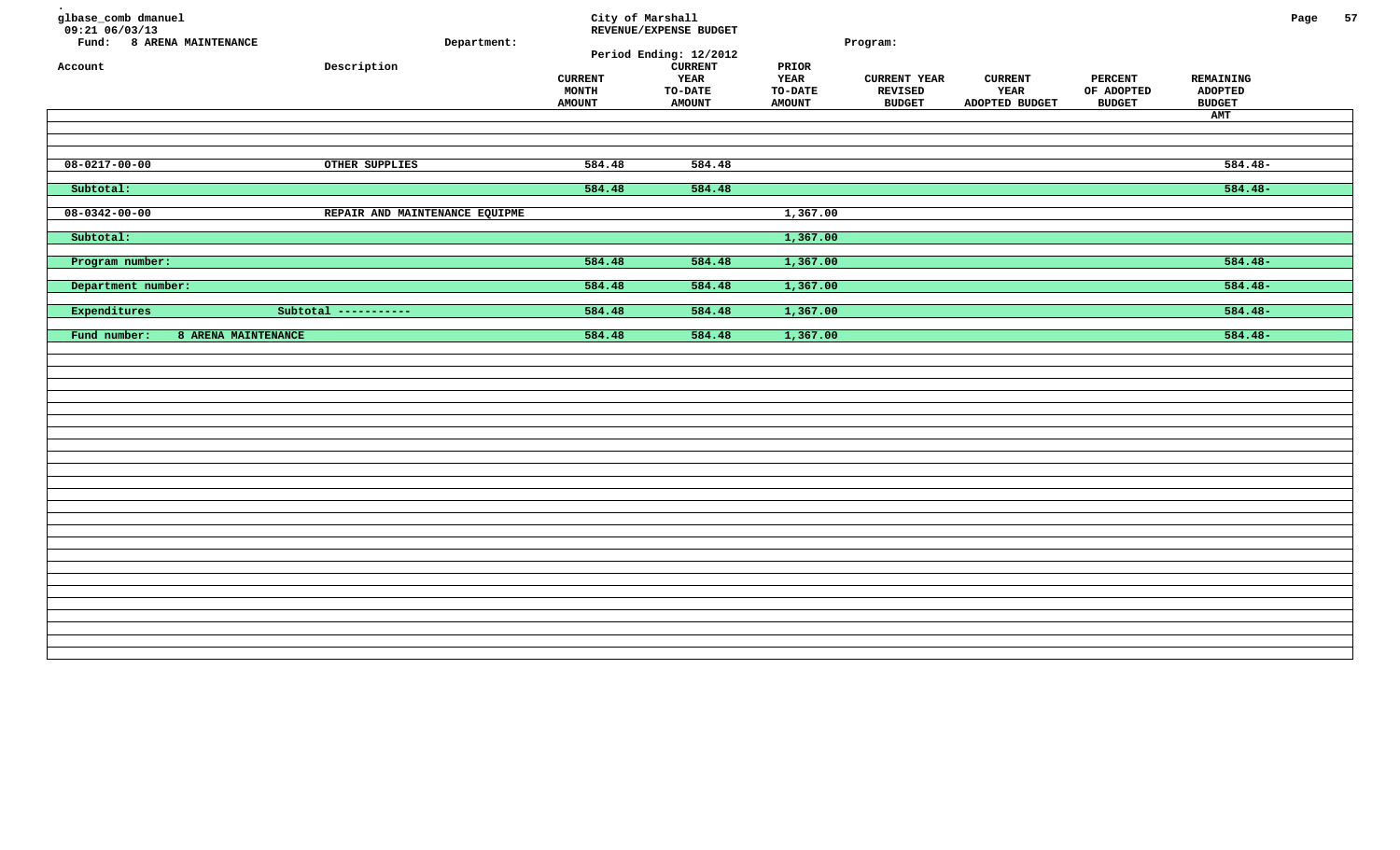| glbase_comb dmanuel<br>$09:21$ 06/03/13<br>Fund: 9 COMMUNITY DEVELOPMENT FUND<br>Account | Description          | Department: | City of Marshall<br><b>CURRENT</b><br>MONTH<br><b>AMOUNT</b> | REVENUE/EXPENSE BUDGET<br>Period Ending: 12/2012<br><b>CURRENT</b><br>YEAR<br><b>TO-DATE</b><br><b>AMOUNT</b> | PRIOR<br><b>YEAR</b><br>TO-DATE<br><b>AMOUNT</b> | Program:<br><b>CURRENT YEAR</b><br>REVISED<br><b>BUDGET</b> | <b>CURRENT</b><br>YEAR<br>ADOPTED BUDGET | PERCENT<br>OF ADOPTED<br><b>BUDGET</b> | REMAINING<br><b>ADOPTED</b><br><b>BUDGET</b><br>AMT | Page | 58 |
|------------------------------------------------------------------------------------------|----------------------|-------------|--------------------------------------------------------------|---------------------------------------------------------------------------------------------------------------|--------------------------------------------------|-------------------------------------------------------------|------------------------------------------|----------------------------------------|-----------------------------------------------------|------|----|
| $09 - 4200 - 00 - 00$                                                                    | FEDERAL GRANTS       |             | $59, 129.33 -$                                               | $59, 129.33 -$                                                                                                | $103, 763.73 -$                                  |                                                             |                                          |                                        | 59, 129.33                                          |      |    |
| Subtotal:                                                                                |                      |             | $59,129.33-$                                                 | 59,129.33-                                                                                                    | 103,763.73-                                      |                                                             |                                          |                                        | 59,129.33                                           |      |    |
| Program number:                                                                          |                      |             | $59,129.33-$                                                 | $59,129.33-$                                                                                                  | $103, 763.73 -$                                  |                                                             |                                          |                                        | 59,129.33                                           |      |    |
| Department number:                                                                       |                      |             | $59,129.33-$                                                 | $59,129.33-$                                                                                                  | $103, 763.73 -$                                  |                                                             |                                          |                                        | 59,129.33                                           |      |    |
| Revenues                                                                                 | Subtotal ----------- |             | $59,129.33-$                                                 | 59,129.33-                                                                                                    | $103, 763.73 -$                                  |                                                             |                                          |                                        | 59,129.33                                           |      |    |
|                                                                                          |                      |             |                                                              |                                                                                                               |                                                  |                                                             |                                          |                                        |                                                     |      |    |
|                                                                                          |                      |             |                                                              |                                                                                                               |                                                  |                                                             |                                          |                                        |                                                     |      |    |
|                                                                                          |                      |             |                                                              |                                                                                                               |                                                  |                                                             |                                          |                                        |                                                     |      |    |
|                                                                                          |                      |             |                                                              |                                                                                                               |                                                  |                                                             |                                          |                                        |                                                     |      |    |
|                                                                                          |                      |             |                                                              |                                                                                                               |                                                  |                                                             |                                          |                                        |                                                     |      |    |
|                                                                                          |                      |             |                                                              |                                                                                                               |                                                  |                                                             |                                          |                                        |                                                     |      |    |
|                                                                                          |                      |             |                                                              |                                                                                                               |                                                  |                                                             |                                          |                                        |                                                     |      |    |
|                                                                                          |                      |             |                                                              |                                                                                                               |                                                  |                                                             |                                          |                                        |                                                     |      |    |
|                                                                                          |                      |             |                                                              |                                                                                                               |                                                  |                                                             |                                          |                                        |                                                     |      |    |
|                                                                                          |                      |             |                                                              |                                                                                                               |                                                  |                                                             |                                          |                                        |                                                     |      |    |
|                                                                                          |                      |             |                                                              |                                                                                                               |                                                  |                                                             |                                          |                                        |                                                     |      |    |
|                                                                                          |                      |             |                                                              |                                                                                                               |                                                  |                                                             |                                          |                                        |                                                     |      |    |
|                                                                                          |                      |             |                                                              |                                                                                                               |                                                  |                                                             |                                          |                                        |                                                     |      |    |
|                                                                                          |                      |             |                                                              |                                                                                                               |                                                  |                                                             |                                          |                                        |                                                     |      |    |
|                                                                                          |                      |             |                                                              |                                                                                                               |                                                  |                                                             |                                          |                                        |                                                     |      |    |
|                                                                                          |                      |             |                                                              |                                                                                                               |                                                  |                                                             |                                          |                                        |                                                     |      |    |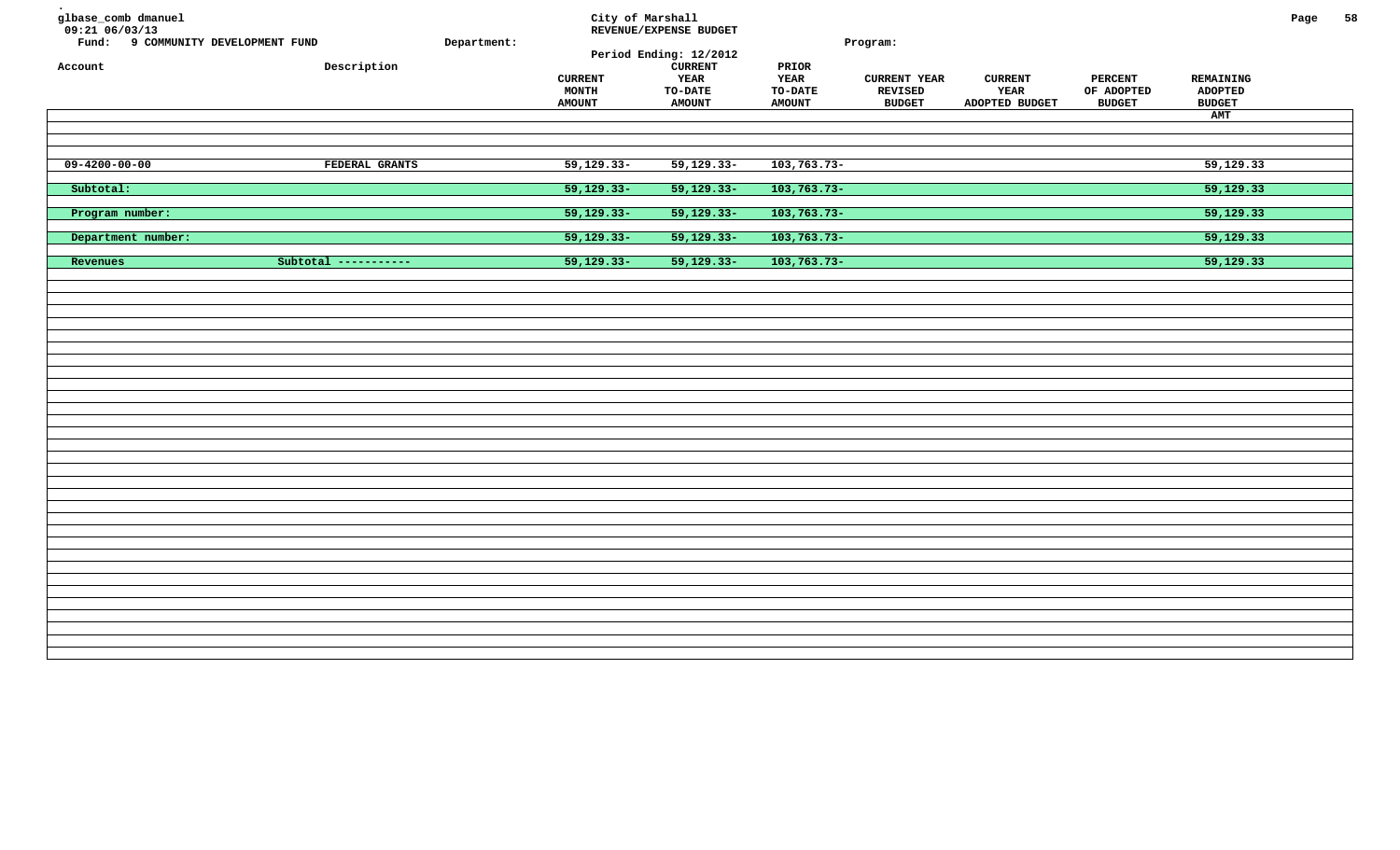| glbase_comb dmanuel<br>09:21 06/03/13<br>Fund: 9 COMMUNITY DEVELOPMENT FUND<br>Account | Department:<br>Description   | <b>CURRENT</b><br>MONTH<br><b>AMOUNT</b> | City of Marshall<br>REVENUE/EXPENSE BUDGET<br>Period Ending: 12/2012<br><b>CURRENT</b><br>YEAR<br><b>TO-DATE</b><br><b>AMOUNT</b> | PRIOR<br>YEAR<br><b>TO-DATE</b><br><b>AMOUNT</b> | Program:<br><b>CURRENT YEAR</b><br><b>REVISED</b><br><b>BUDGET</b> | <b>CURRENT</b><br>YEAR<br>ADOPTED BUDGET | <b>PERCENT</b><br>OF ADOPTED<br><b>BUDGET</b> | REMAINING<br><b>ADOPTED</b><br><b>BUDGET</b><br>AMT | Page | 59 |
|----------------------------------------------------------------------------------------|------------------------------|------------------------------------------|-----------------------------------------------------------------------------------------------------------------------------------|--------------------------------------------------|--------------------------------------------------------------------|------------------------------------------|-----------------------------------------------|-----------------------------------------------------|------|----|
|                                                                                        |                              |                                          |                                                                                                                                   |                                                  |                                                                    |                                          |                                               |                                                     |      |    |
| $09 - 0101 - 00 - 00 - 09$                                                             | SALARIES ADMINISTRATION      |                                          | 424.40                                                                                                                            | 22,068.80                                        |                                                                    |                                          |                                               | $424.40-$                                           |      |    |
| 09-0101-00-00-12                                                                       | SALARIES ADMINISTRATION      |                                          |                                                                                                                                   |                                                  | 19,551.00                                                          |                                          |                                               |                                                     |      |    |
| $09 - 0122 - 00 - 00 - 09$                                                             | TMRS RETIREMENT              |                                          | 85.82                                                                                                                             | 4,479.96                                         |                                                                    |                                          |                                               | $85.82 -$                                           |      |    |
| $09 - 0122 - 00 - 00 - 12$                                                             | TMRS RETIREMENT              |                                          |                                                                                                                                   |                                                  | 3,953.00                                                           |                                          |                                               |                                                     |      |    |
| $09 - 0133 - 00 - 00 - 09$                                                             | FICA BENEFITS                |                                          | 32.47                                                                                                                             | 1,547.77                                         |                                                                    |                                          |                                               | $32.47-$                                            |      |    |
| $09 - 0133 - 00 - 00 - 12$                                                             | FICA BENEFITS                |                                          |                                                                                                                                   |                                                  | 1,496.00                                                           |                                          |                                               |                                                     |      |    |
|                                                                                        |                              |                                          |                                                                                                                                   |                                                  |                                                                    |                                          |                                               |                                                     |      |    |
| Subtotal:                                                                              |                              |                                          | 542.69                                                                                                                            | 28,096.53                                        | 25,000.00                                                          |                                          |                                               | $542.69 -$                                          |      |    |
|                                                                                        |                              |                                          |                                                                                                                                   |                                                  |                                                                    |                                          |                                               |                                                     |      |    |
| $09 - 0312 - 00 - 00 - 12$                                                             | GENERAL ADVERTISING          |                                          | 615.80                                                                                                                            |                                                  |                                                                    |                                          |                                               | $615.80 -$                                          |      |    |
| Subtotal:                                                                              |                              |                                          | 615.80                                                                                                                            |                                                  |                                                                    |                                          |                                               | $615.80 -$                                          |      |    |
|                                                                                        |                              |                                          |                                                                                                                                   |                                                  |                                                                    |                                          |                                               |                                                     |      |    |
| $09 - 0468 - 00 - 00 - 12$                                                             | STREET IMPROVEMENTS          |                                          |                                                                                                                                   |                                                  | 90,015.00                                                          |                                          |                                               |                                                     |      |    |
| $09 - 0469 - 00 - 00 - 12$                                                             | HOUSING REHAB                |                                          |                                                                                                                                   |                                                  | 100,000.00                                                         |                                          |                                               |                                                     |      |    |
| $09 - 0475 - 00 - 00 - 10$                                                             | LITERACY COUNCIL             | 6,461.16                                 | 16,461.16                                                                                                                         | 9,970.00                                         |                                                                    |                                          |                                               | $16,461.16 -$                                       |      |    |
| 09-0475-00-00-12                                                                       | LITERACY COUNCIL             |                                          |                                                                                                                                   |                                                  | 10,000.00                                                          |                                          |                                               |                                                     |      |    |
| $09 - 0489 - 00 - 00 - 12$                                                             | BOYS AND GIRLS CLUB          |                                          |                                                                                                                                   |                                                  | 5,000.00                                                           |                                          |                                               |                                                     |      |    |
| $09 - 0492 - 00 - 00 - 12$                                                             | COMMUNITIES IN SCHOOLS       |                                          |                                                                                                                                   |                                                  | 3,000.00                                                           |                                          |                                               |                                                     |      |    |
| $09 - 0493 - 00 - 00 - 12$                                                             | CARBON DIOXIDE DETECTOR PRGM |                                          |                                                                                                                                   |                                                  | 2,500.00                                                           |                                          |                                               |                                                     |      |    |
| $09 - 0494 - 00 - 00 - 12$                                                             | FAN DISTRIBUTION             |                                          |                                                                                                                                   |                                                  | 2,500.00                                                           |                                          |                                               |                                                     |      |    |
| Subtotal:                                                                              |                              | 6,461.16                                 | 16,461.16                                                                                                                         | 9,970.00                                         | 213,015.00                                                         |                                          |                                               | $16,461.16-$                                        |      |    |
| Program number:                                                                        |                              | 6,461.16                                 | 17,619.65                                                                                                                         | 38,066.53                                        | 238,015.00                                                         |                                          |                                               | $17,619.65-$                                        |      |    |
|                                                                                        |                              |                                          |                                                                                                                                   |                                                  |                                                                    |                                          |                                               |                                                     |      |    |
| Department number:                                                                     |                              | 6,461.16                                 | 17,619.65                                                                                                                         | 38,066.53                                        | 238,015.00                                                         |                                          |                                               | $17,619.65-$                                        |      |    |
|                                                                                        |                              |                                          |                                                                                                                                   |                                                  |                                                                    |                                          |                                               |                                                     |      |    |
|                                                                                        |                              |                                          |                                                                                                                                   |                                                  |                                                                    |                                          |                                               |                                                     |      |    |
|                                                                                        |                              |                                          |                                                                                                                                   |                                                  |                                                                    |                                          |                                               |                                                     |      |    |
|                                                                                        |                              |                                          |                                                                                                                                   |                                                  |                                                                    |                                          |                                               |                                                     |      |    |
|                                                                                        |                              |                                          |                                                                                                                                   |                                                  |                                                                    |                                          |                                               |                                                     |      |    |
|                                                                                        |                              |                                          |                                                                                                                                   |                                                  |                                                                    |                                          |                                               |                                                     |      |    |
|                                                                                        |                              |                                          |                                                                                                                                   |                                                  |                                                                    |                                          |                                               |                                                     |      |    |
|                                                                                        |                              |                                          |                                                                                                                                   |                                                  |                                                                    |                                          |                                               |                                                     |      |    |
|                                                                                        |                              |                                          |                                                                                                                                   |                                                  |                                                                    |                                          |                                               |                                                     |      |    |
|                                                                                        |                              |                                          |                                                                                                                                   |                                                  |                                                                    |                                          |                                               |                                                     |      |    |
|                                                                                        |                              |                                          |                                                                                                                                   |                                                  |                                                                    |                                          |                                               |                                                     |      |    |
|                                                                                        |                              |                                          |                                                                                                                                   |                                                  |                                                                    |                                          |                                               |                                                     |      |    |
|                                                                                        |                              |                                          |                                                                                                                                   |                                                  |                                                                    |                                          |                                               |                                                     |      |    |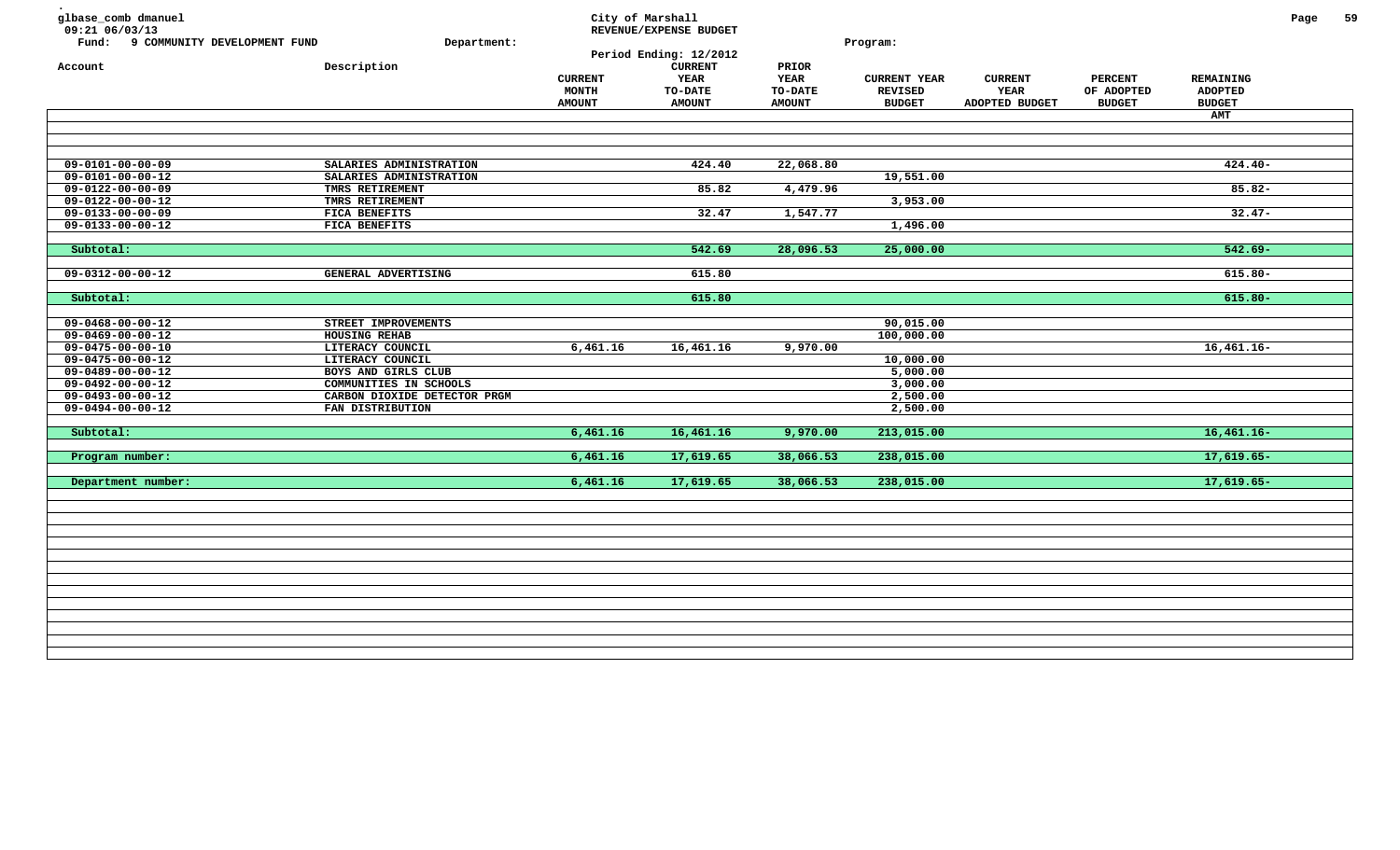| glbase_comb dmanuel<br>09:21 06/03/13<br>Fund: 9 COMMUNITY DEVELOPMENT FUND |                           | City of Marshall<br>Department: 10 CODE ENFORCEMENT | REVENUE/EXPENSE BUDGET<br>Period Ending: 12/2012          |                                                  | Program:                                               | CODE ENFORCEMENT                         |                                               |                                              | Page | 60 |
|-----------------------------------------------------------------------------|---------------------------|-----------------------------------------------------|-----------------------------------------------------------|--------------------------------------------------|--------------------------------------------------------|------------------------------------------|-----------------------------------------------|----------------------------------------------|------|----|
| Account                                                                     | Description               | <b>CURRENT</b><br><b>MONTH</b><br><b>AMOUNT</b>     | <b>CURRENT</b><br>YEAR<br><b>TO-DATE</b><br><b>AMOUNT</b> | PRIOR<br><b>YEAR</b><br>TO-DATE<br><b>AMOUNT</b> | <b>CURRENT YEAR</b><br><b>REVISED</b><br><b>BUDGET</b> | <b>CURRENT</b><br>YEAR<br>ADOPTED BUDGET | <b>PERCENT</b><br>OF ADOPTED<br><b>BUDGET</b> | REMAINING<br><b>ADOPTED</b><br><b>BUDGET</b> |      |    |
|                                                                             |                           |                                                     |                                                           |                                                  |                                                        |                                          |                                               | <b>AMT</b>                                   |      |    |
|                                                                             |                           |                                                     |                                                           |                                                  |                                                        |                                          |                                               |                                              |      |    |
|                                                                             |                           |                                                     |                                                           |                                                  |                                                        |                                          |                                               |                                              |      |    |
| $09 - 0103 - 10 - 00 - 09$                                                  | SALARIES TECHICIAN        | 2,156.83                                            | 28,038.82                                                 | 28,038.85                                        |                                                        |                                          |                                               | 28,038.82-                                   |      |    |
| $09 - 0103 - 10 - 00 - 12$                                                  | SALARIES TECHICIAN        |                                                     |                                                           |                                                  | 28,050.00                                              |                                          |                                               |                                              |      |    |
| $09 - 0106 - 10 - 00 - 09$                                                  | SALARIES CLERICAL         |                                                     |                                                           | 13,721.75                                        |                                                        |                                          |                                               |                                              |      |    |
| 09-0106-10-00-12                                                            | SALARIES CLERICAL         |                                                     |                                                           |                                                  | 11,942.00                                              |                                          |                                               |                                              |      |    |
| $09 - 0122 - 10 - 00 - 09$                                                  | TMRS RETIREMENT           | 436.09                                              | 5,669.41                                                  | 8,477.48                                         |                                                        |                                          |                                               | $5,669.41-$                                  |      |    |
| 09-0122-10-00-12                                                            | TMRS RETIREMENT           |                                                     |                                                           |                                                  | 8,500.00                                               |                                          |                                               |                                              |      |    |
| $09 - 0123 - 10 - 00 - 09$                                                  | LIFE INSURANCE            |                                                     |                                                           | 2.10                                             |                                                        |                                          |                                               |                                              |      |    |
| $09 - 0123 - 10 - 00 - 10$                                                  | LIFE INSURANCE            |                                                     |                                                           | 16.80                                            |                                                        |                                          |                                               |                                              |      |    |
| $09 - 0123 - 10 - 00 - 11$                                                  | LIFE INSURANCE            |                                                     | 11.34                                                     | 8.40                                             |                                                        |                                          |                                               | $11.34-$                                     |      |    |
| $09 - 0123 - 10 - 00 - 12$                                                  | LIFE INSURANCE            | 1.26                                                | 3.78                                                      |                                                  | 18.00                                                  |                                          |                                               | $3.78-$                                      |      |    |
| $09 - 0124 - 10 - 00 - 09$                                                  | HEALTH INSURANCE          |                                                     |                                                           | 594.59                                           |                                                        |                                          |                                               |                                              |      |    |
| $09 - 0124 - 10 - 00 - 10$                                                  | HOSPITALIZATION INSURANCE |                                                     |                                                           | 4,756.72                                         |                                                        |                                          |                                               |                                              |      |    |
| 09-0124-10-00-11                                                            | HOSPITALIZATION INSURANCE |                                                     | 3,484.17                                                  | 2,580.84                                         |                                                        |                                          |                                               | $3,484.17-$                                  |      |    |
| 09-0124-10-00-12                                                            | HOSPITALIZATION INSURANCE | 356.16                                              | 1,068.48                                                  |                                                  | 7,900.00                                               |                                          |                                               | $1,068.48-$                                  |      |    |
| 09-0125-10-00-09                                                            | Dental Insurance          |                                                     |                                                           | 37.19                                            |                                                        |                                          |                                               |                                              |      |    |
| $09 - 0125 - 10 - 00 - 10$                                                  | Dental Insurance          |                                                     |                                                           | 297.52                                           |                                                        |                                          |                                               |                                              |      |    |
| $09 - 0125 - 10 - 00 - 11$                                                  | Dental Insurance          |                                                     | 209.07                                                    | 154.86                                           |                                                        |                                          |                                               | $209.07 -$                                   |      |    |
| 09-0125-10-00-12                                                            | Dental Insurance          | 23.23                                               | 69.69                                                     |                                                  | 500.00                                                 |                                          |                                               | $69.69 -$                                    |      |    |
| $09 - 0133 - 10 - 00 - 09$                                                  | FICA BENEFITS             | 142.03                                              | 1,873.49                                                  | 2,985.41                                         |                                                        |                                          |                                               | 1,873.49-                                    |      |    |
| 09-0133-10-00-12                                                            | FICA BENEFITS             |                                                     |                                                           |                                                  | 3,000.00                                               |                                          |                                               |                                              |      |    |
| $09 - 0134 - 10 - 00 - 09$                                                  | WORKMEN'S COMPENSATION    | $2.22 -$                                            | $2.22 -$                                                  | 31.16                                            |                                                        |                                          |                                               | 2.22                                         |      |    |
| $09 - 0134 - 10 - 00 - 10$                                                  | WORKMEN'S COMPENSATION    |                                                     |                                                           | 83.58                                            |                                                        |                                          |                                               |                                              |      |    |
| $09 - 0134 - 10 - 00 - 11$                                                  | WORKMEN'S COMPENSATION    |                                                     | 50.91                                                     | 49.29                                            |                                                        |                                          |                                               | $50.91 -$                                    |      |    |
| $09 - 0134 - 10 - 00 - 12$                                                  | WORKMEN'S COMPENSATION    |                                                     | 53.77                                                     |                                                  | 170.00                                                 |                                          |                                               | $53.77 -$                                    |      |    |
| Subtotal:                                                                   |                           | 3,113.38                                            | 40,530.71                                                 | 61,836.54                                        | 60,080.00                                              |                                          |                                               | $40,530.71 -$                                |      |    |
|                                                                             |                           |                                                     |                                                           |                                                  |                                                        |                                          |                                               |                                              |      |    |
| $09 - 0205 - 10 - 00 - 10$                                                  | FUEL, OIL AND LUBE        |                                                     |                                                           | 3,741.99                                         |                                                        |                                          |                                               |                                              |      |    |
| 09-0205-10-00-11                                                            | FUEL, OIL AND LUBE        |                                                     | 93.78                                                     |                                                  |                                                        |                                          |                                               | $93.78 -$                                    |      |    |
| $09 - 0205 - 10 - 00 - 12$                                                  | FUEL, OIL AND LUBE        |                                                     |                                                           |                                                  | 3,800.00                                               |                                          |                                               |                                              |      |    |
| Subtotal:                                                                   |                           |                                                     | 93.78                                                     | 3,741.99                                         | 3,800.00                                               |                                          |                                               | $93.78 -$                                    |      |    |
|                                                                             |                           |                                                     |                                                           |                                                  |                                                        |                                          |                                               |                                              |      |    |
| $09 - 0331 - 10 - 00 - 09$                                                  | UNEMPLOYMENT INSURANCE    |                                                     |                                                           | 87.76                                            |                                                        |                                          |                                               |                                              |      |    |
| $09 - 0331 - 10 - 00 - 10$                                                  | UNEMPLOYMENT INSURANCE    |                                                     | 192.96                                                    | 30.91                                            |                                                        |                                          |                                               | $192.96 -$                                   |      |    |
| 09-0331-10-00-12                                                            | UNEMPLOYMENT INSURANCE    |                                                     | 68.56                                                     |                                                  | 120.00                                                 |                                          |                                               | 68.56-                                       |      |    |
|                                                                             |                           |                                                     |                                                           |                                                  |                                                        |                                          |                                               |                                              |      |    |
| Subtotal:                                                                   |                           |                                                     | 261.52                                                    | 118.67                                           | 120.00                                                 |                                          |                                               | $261.52 -$                                   |      |    |
| Program number:                                                             | CODE ENFORCEMENT          | 3,113.38                                            | 40,886.01                                                 | 65,697.20                                        | 64,000.00                                              |                                          |                                               | $40,886.01 -$                                |      |    |
|                                                                             |                           |                                                     |                                                           |                                                  |                                                        |                                          |                                               |                                              |      |    |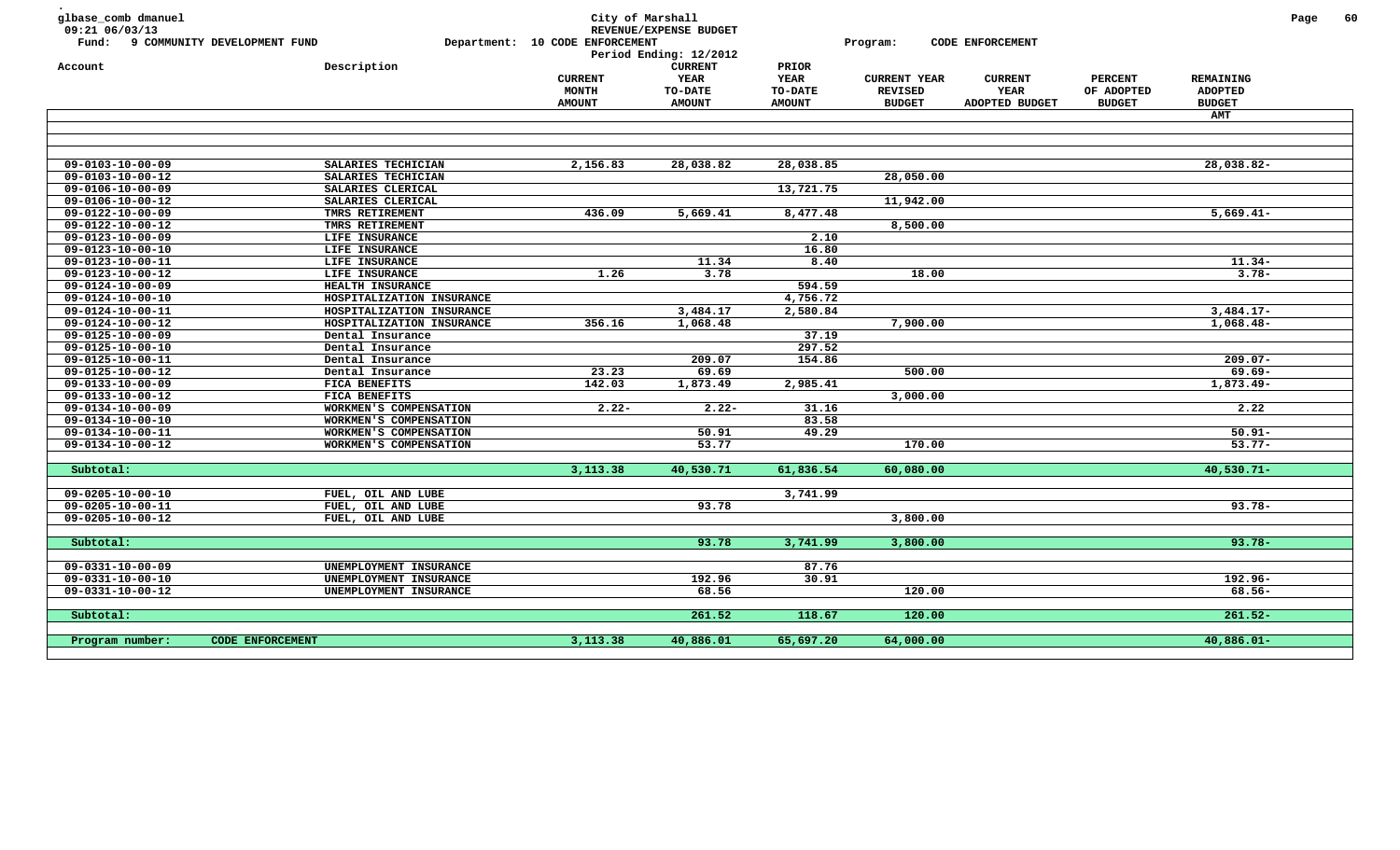| glbase_comb dmanuel<br>$09:21$ 06/03/13<br>Fund: 9 COMMUNITY DEVELOPMENT FUND<br>Account | Description                  | Department: 10 CODE ENFORCEMENT<br><b>CURRENT</b><br><b>MONTH</b><br><b>AMOUNT</b> | City of Marshall<br>REVENUE/EXPENSE BUDGET<br>Period Ending: 12/2012<br><b>CURRENT</b><br>YEAR<br>TO-DATE<br><b>AMOUNT</b> | PRIOR<br>YEAR<br>TO-DATE<br><b>AMOUNT</b> | Program:<br><b>CURRENT YEAR</b><br><b>REVISED</b><br><b>BUDGET</b> | CODE ENFORCEMENT<br><b>CURRENT</b><br>YEAR<br>ADOPTED BUDGET | <b>PERCENT</b><br>OF ADOPTED<br><b>BUDGET</b> | REMAINING<br><b>ADOPTED</b><br><b>BUDGET</b><br>AMT | Page | 61 |
|------------------------------------------------------------------------------------------|------------------------------|------------------------------------------------------------------------------------|----------------------------------------------------------------------------------------------------------------------------|-------------------------------------------|--------------------------------------------------------------------|--------------------------------------------------------------|-----------------------------------------------|-----------------------------------------------------|------|----|
|                                                                                          |                              |                                                                                    |                                                                                                                            |                                           |                                                                    |                                                              |                                               |                                                     |      |    |
| Department number: 10                                                                    | CODE ENFORCEMENT             | 3,113.38                                                                           | 40,886.01                                                                                                                  | 65,697.20                                 | 64,000.00                                                          |                                                              |                                               | $40,886.01-$                                        |      |    |
| Expenditures                                                                             | Subtotal -----------         | 9,574.54                                                                           | 58,505.66                                                                                                                  | 103,763.73                                | 302,015.00                                                         |                                                              |                                               | $58,505.66 -$                                       |      |    |
| Fund number:                                                                             | 9 COMMUNITY DEVELOPMENT FUND | $49,554.79-$                                                                       | $623.67-$                                                                                                                  |                                           | 302,015.00                                                         |                                                              |                                               | 623.67                                              |      |    |
|                                                                                          |                              |                                                                                    |                                                                                                                            |                                           |                                                                    |                                                              |                                               |                                                     |      |    |
|                                                                                          |                              |                                                                                    |                                                                                                                            |                                           |                                                                    |                                                              |                                               |                                                     |      |    |
|                                                                                          |                              |                                                                                    |                                                                                                                            |                                           |                                                                    |                                                              |                                               |                                                     |      |    |
|                                                                                          |                              |                                                                                    |                                                                                                                            |                                           |                                                                    |                                                              |                                               |                                                     |      |    |
|                                                                                          |                              |                                                                                    |                                                                                                                            |                                           |                                                                    |                                                              |                                               |                                                     |      |    |
|                                                                                          |                              |                                                                                    |                                                                                                                            |                                           |                                                                    |                                                              |                                               |                                                     |      |    |
|                                                                                          |                              |                                                                                    |                                                                                                                            |                                           |                                                                    |                                                              |                                               |                                                     |      |    |
|                                                                                          |                              |                                                                                    |                                                                                                                            |                                           |                                                                    |                                                              |                                               |                                                     |      |    |
|                                                                                          |                              |                                                                                    |                                                                                                                            |                                           |                                                                    |                                                              |                                               |                                                     |      |    |
|                                                                                          |                              |                                                                                    |                                                                                                                            |                                           |                                                                    |                                                              |                                               |                                                     |      |    |
|                                                                                          |                              |                                                                                    |                                                                                                                            |                                           |                                                                    |                                                              |                                               |                                                     |      |    |
|                                                                                          |                              |                                                                                    |                                                                                                                            |                                           |                                                                    |                                                              |                                               |                                                     |      |    |
|                                                                                          |                              |                                                                                    |                                                                                                                            |                                           |                                                                    |                                                              |                                               |                                                     |      |    |
|                                                                                          |                              |                                                                                    |                                                                                                                            |                                           |                                                                    |                                                              |                                               |                                                     |      |    |
|                                                                                          |                              |                                                                                    |                                                                                                                            |                                           |                                                                    |                                                              |                                               |                                                     |      |    |
|                                                                                          |                              |                                                                                    |                                                                                                                            |                                           |                                                                    |                                                              |                                               |                                                     |      |    |
|                                                                                          |                              |                                                                                    |                                                                                                                            |                                           |                                                                    |                                                              |                                               |                                                     |      |    |
|                                                                                          |                              |                                                                                    |                                                                                                                            |                                           |                                                                    |                                                              |                                               |                                                     |      |    |
|                                                                                          |                              |                                                                                    |                                                                                                                            |                                           |                                                                    |                                                              |                                               |                                                     |      |    |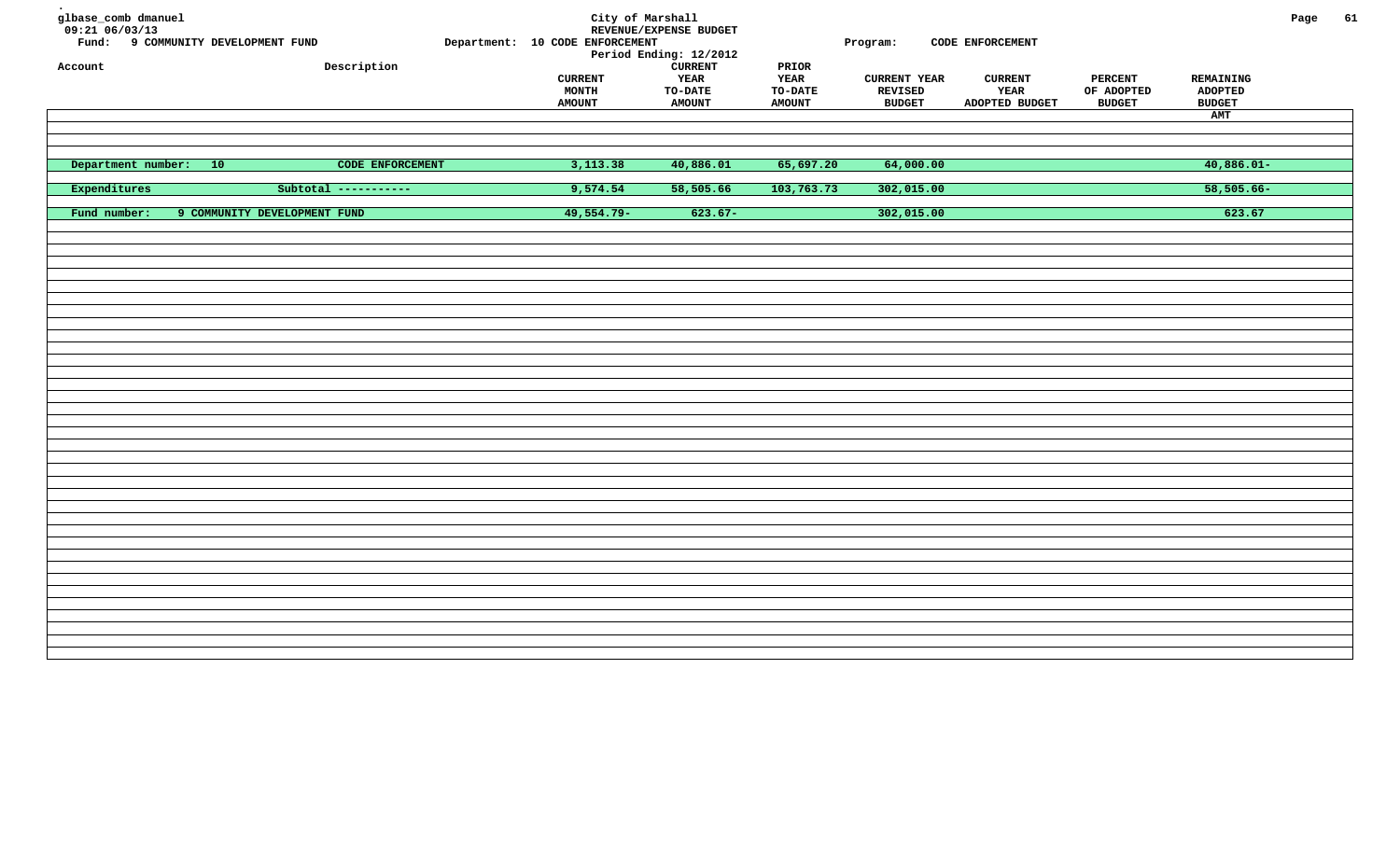| glbase_comb dmanuel<br>$09:21$ <sup>06/03/13</sup><br>Fund: 12 LIBRARY STATE GRANT<br>Account | Description          | Department: | <b>CURRENT</b><br><b>MONTH</b><br><b>AMOUNT</b> | City of Marshall<br>REVENUE/EXPENSE BUDGET<br>Period Ending: 12/2012<br><b>CURRENT</b><br>YEAR<br>TO-DATE<br><b>AMOUNT</b> | PRIOR<br>YEAR<br>TO-DATE<br><b>AMOUNT</b> | Program:<br><b>CURRENT YEAR</b><br>REVISED<br><b>BUDGET</b> | <b>CURRENT</b><br>YEAR<br>ADOPTED BUDGET | <b>PERCENT</b><br>OF ADOPTED<br><b>BUDGET</b> | REMAINING<br><b>ADOPTED</b><br><b>BUDGET</b><br>AMT | Page | 62 |
|-----------------------------------------------------------------------------------------------|----------------------|-------------|-------------------------------------------------|----------------------------------------------------------------------------------------------------------------------------|-------------------------------------------|-------------------------------------------------------------|------------------------------------------|-----------------------------------------------|-----------------------------------------------------|------|----|
| $12 - 4205 - 00 - 00$                                                                         | STATE GRANTS         |             |                                                 |                                                                                                                            | $2,965.62-$                               |                                                             |                                          |                                               |                                                     |      |    |
| Subtotal:                                                                                     |                      |             |                                                 |                                                                                                                            | $2,965.62-$                               |                                                             |                                          |                                               |                                                     |      |    |
| Program number:                                                                               |                      |             |                                                 |                                                                                                                            | $2,965.62-$                               |                                                             |                                          |                                               |                                                     |      |    |
| Department number:                                                                            |                      |             |                                                 |                                                                                                                            | $2,965.62-$                               |                                                             |                                          |                                               |                                                     |      |    |
| Revenues                                                                                      | Subtotal ----------- |             |                                                 |                                                                                                                            | 2,965.62-                                 |                                                             |                                          |                                               |                                                     |      |    |
|                                                                                               |                      |             |                                                 |                                                                                                                            |                                           |                                                             |                                          |                                               |                                                     |      |    |
|                                                                                               |                      |             |                                                 |                                                                                                                            |                                           |                                                             |                                          |                                               |                                                     |      |    |
|                                                                                               |                      |             |                                                 |                                                                                                                            |                                           |                                                             |                                          |                                               |                                                     |      |    |
|                                                                                               |                      |             |                                                 |                                                                                                                            |                                           |                                                             |                                          |                                               |                                                     |      |    |
|                                                                                               |                      |             |                                                 |                                                                                                                            |                                           |                                                             |                                          |                                               |                                                     |      |    |
|                                                                                               |                      |             |                                                 |                                                                                                                            |                                           |                                                             |                                          |                                               |                                                     |      |    |
|                                                                                               |                      |             |                                                 |                                                                                                                            |                                           |                                                             |                                          |                                               |                                                     |      |    |
|                                                                                               |                      |             |                                                 |                                                                                                                            |                                           |                                                             |                                          |                                               |                                                     |      |    |
|                                                                                               |                      |             |                                                 |                                                                                                                            |                                           |                                                             |                                          |                                               |                                                     |      |    |
|                                                                                               |                      |             |                                                 |                                                                                                                            |                                           |                                                             |                                          |                                               |                                                     |      |    |
|                                                                                               |                      |             |                                                 |                                                                                                                            |                                           |                                                             |                                          |                                               |                                                     |      |    |
|                                                                                               |                      |             |                                                 |                                                                                                                            |                                           |                                                             |                                          |                                               |                                                     |      |    |
|                                                                                               |                      |             |                                                 |                                                                                                                            |                                           |                                                             |                                          |                                               |                                                     |      |    |
|                                                                                               |                      |             |                                                 |                                                                                                                            |                                           |                                                             |                                          |                                               |                                                     |      |    |
|                                                                                               |                      |             |                                                 |                                                                                                                            |                                           |                                                             |                                          |                                               |                                                     |      |    |
|                                                                                               |                      |             |                                                 |                                                                                                                            |                                           |                                                             |                                          |                                               |                                                     |      |    |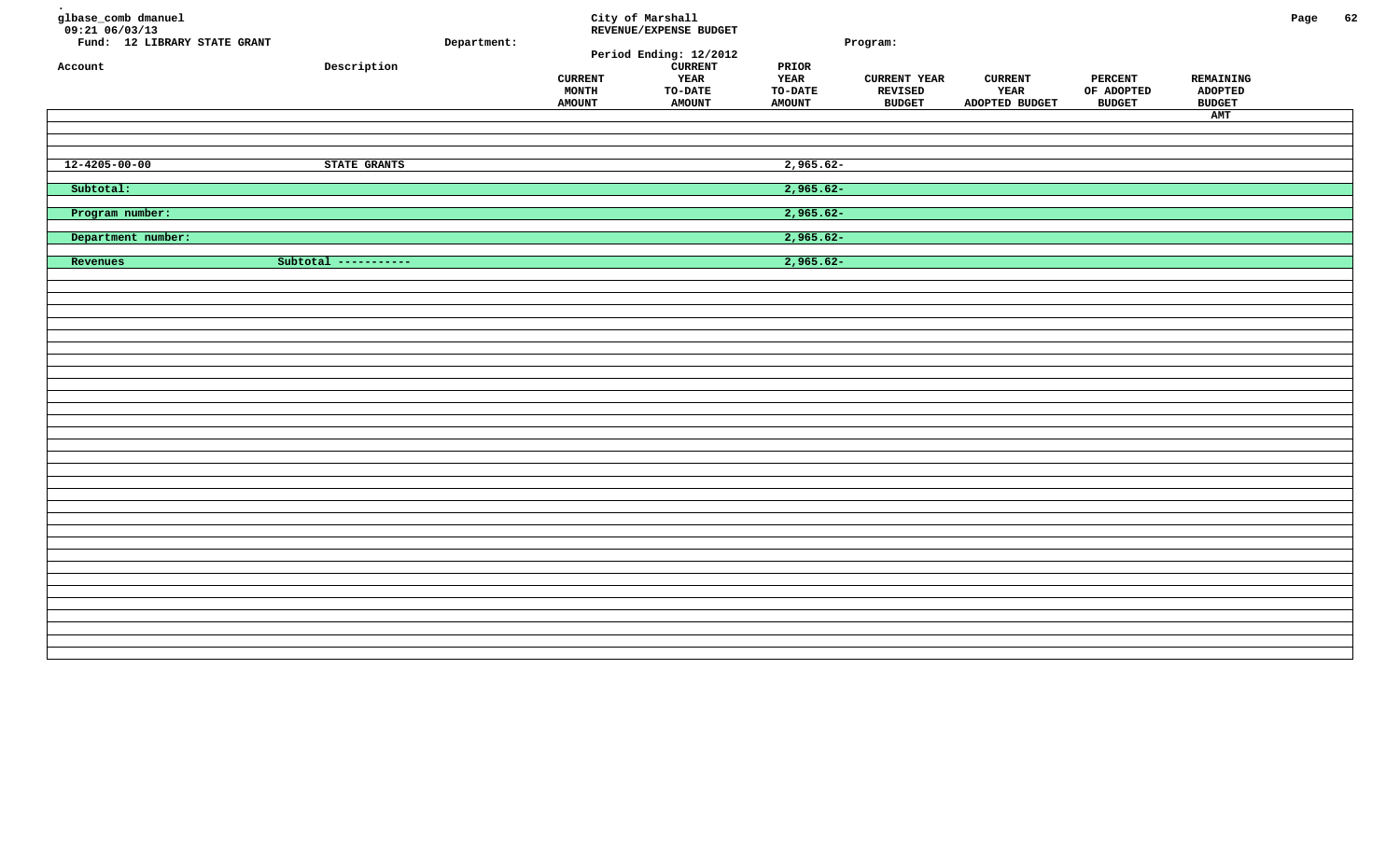| glbase_comb dmanuel<br>$09:21$ 06/03/13<br>Fund: 12 LIBRARY STATE GRANT<br>Account | Department:<br>${\tt Description}$ | <b>CURRENT</b><br>MONTH<br><b>AMOUNT</b> | City of Marshall<br>REVENUE/EXPENSE BUDGET<br>Period Ending: 12/2012<br><b>CURRENT</b><br>YEAR<br><b>TO-DATE</b><br><b>AMOUNT</b> | PRIOR<br>YEAR<br><b>TO-DATE</b><br><b>AMOUNT</b> | Program:<br><b>CURRENT YEAR</b><br><b>REVISED</b><br><b>BUDGET</b> | <b>CURRENT</b><br>YEAR<br>ADOPTED BUDGET | PERCENT<br>OF ADOPTED<br><b>BUDGET</b> | REMAINING<br><b>ADOPTED</b><br><b>BUDGET</b><br>AMT | Page | 63 |
|------------------------------------------------------------------------------------|------------------------------------|------------------------------------------|-----------------------------------------------------------------------------------------------------------------------------------|--------------------------------------------------|--------------------------------------------------------------------|------------------------------------------|----------------------------------------|-----------------------------------------------------|------|----|
| $12 - 0346 - 00 - 00$                                                              | DUES AND SUBSCRIPTIONS             |                                          |                                                                                                                                   | 2,471.00                                         |                                                                    |                                          |                                        |                                                     |      |    |
| Subtotal:                                                                          |                                    |                                          |                                                                                                                                   | 2,471.00                                         |                                                                    |                                          |                                        |                                                     |      |    |
| $12 - 0490 - 00 - 00$                                                              | NON DEPRECIABLE CAPITAL ITEMS      |                                          |                                                                                                                                   | 494.73                                           |                                                                    |                                          |                                        |                                                     |      |    |
| Subtotal:                                                                          |                                    |                                          |                                                                                                                                   | 494.73                                           |                                                                    |                                          |                                        |                                                     |      |    |
| Program number:                                                                    |                                    |                                          |                                                                                                                                   | 2,965.73                                         |                                                                    |                                          |                                        |                                                     |      |    |
| Department number:                                                                 |                                    |                                          |                                                                                                                                   | 2,965.73                                         |                                                                    |                                          |                                        |                                                     |      |    |
| Expenditures                                                                       | Subtotal -----------               |                                          |                                                                                                                                   | 2,965.73                                         |                                                                    |                                          |                                        |                                                     |      |    |
| Fund number:<br>12 LIBRARY STATE GRANT                                             |                                    |                                          |                                                                                                                                   | $\overline{.11}$                                 |                                                                    |                                          |                                        |                                                     |      |    |
|                                                                                    |                                    |                                          |                                                                                                                                   |                                                  |                                                                    |                                          |                                        |                                                     |      |    |
|                                                                                    |                                    |                                          |                                                                                                                                   |                                                  |                                                                    |                                          |                                        |                                                     |      |    |
|                                                                                    |                                    |                                          |                                                                                                                                   |                                                  |                                                                    |                                          |                                        |                                                     |      |    |
|                                                                                    |                                    |                                          |                                                                                                                                   |                                                  |                                                                    |                                          |                                        |                                                     |      |    |
|                                                                                    |                                    |                                          |                                                                                                                                   |                                                  |                                                                    |                                          |                                        |                                                     |      |    |
|                                                                                    |                                    |                                          |                                                                                                                                   |                                                  |                                                                    |                                          |                                        |                                                     |      |    |
|                                                                                    |                                    |                                          |                                                                                                                                   |                                                  |                                                                    |                                          |                                        |                                                     |      |    |
|                                                                                    |                                    |                                          |                                                                                                                                   |                                                  |                                                                    |                                          |                                        |                                                     |      |    |
|                                                                                    |                                    |                                          |                                                                                                                                   |                                                  |                                                                    |                                          |                                        |                                                     |      |    |
|                                                                                    |                                    |                                          |                                                                                                                                   |                                                  |                                                                    |                                          |                                        |                                                     |      |    |
|                                                                                    |                                    |                                          |                                                                                                                                   |                                                  |                                                                    |                                          |                                        |                                                     |      |    |
|                                                                                    |                                    |                                          |                                                                                                                                   |                                                  |                                                                    |                                          |                                        |                                                     |      |    |
|                                                                                    |                                    |                                          |                                                                                                                                   |                                                  |                                                                    |                                          |                                        |                                                     |      |    |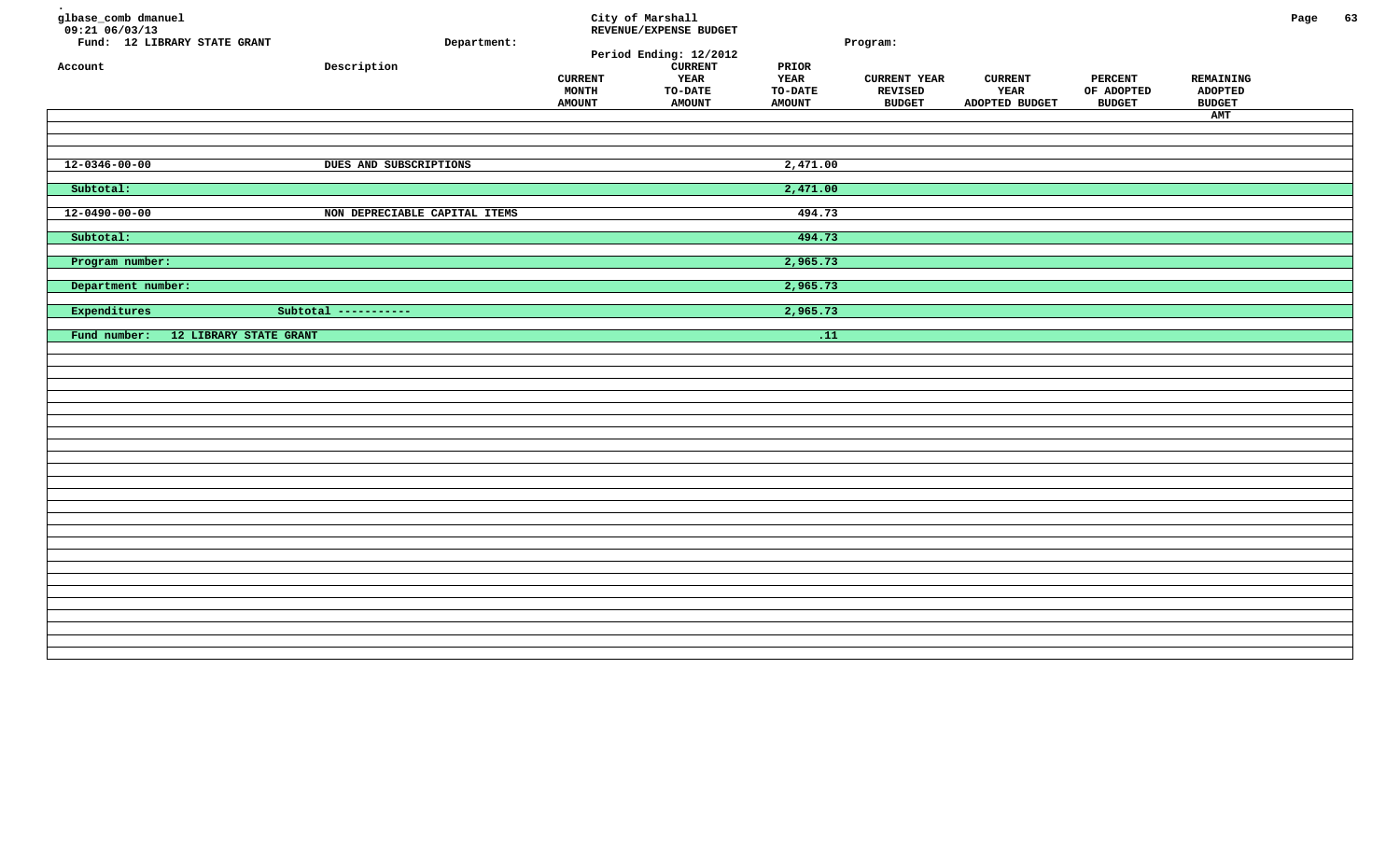| 64<br>Page<br>Program:                                                                                                                                                                              |
|-----------------------------------------------------------------------------------------------------------------------------------------------------------------------------------------------------|
| <b>CURRENT YEAR</b><br><b>CURRENT</b><br><b>PERCENT</b><br>REMAINING<br><b>REVISED</b><br>YEAR<br>OF ADOPTED<br><b>ADOPTED</b><br><b>BUDGET</b><br>ADOPTED BUDGET<br><b>BUDGET</b><br><b>BUDGET</b> |
| AMT                                                                                                                                                                                                 |
| $8,500.00 -$<br>$8,500.00 -$<br>87.365<br>$1,074.00-$                                                                                                                                               |
| 63,874.20-<br>$64,900.00 -$<br>$64,900.00 -$<br>87.145<br>$8,342.80 -$                                                                                                                              |
| $71,783.20 -$<br>$73,400.00 -$<br>$73,400.00 -$<br>87.171<br>$9,416.80 -$                                                                                                                           |
| 71,783.20-<br>87.171<br>$73,400.00 -$<br>$73,400.00 -$<br>$9,416.80 -$                                                                                                                              |
| 87.171<br>71,783.20-<br>$73,400.00 -$<br>$73,400.00 -$<br>$9,416.80 -$                                                                                                                              |
| 87.171<br>$9,416.80-$<br>$71,783.20 -$<br>$73,400.00 -$<br>$73,400.00 -$                                                                                                                            |
|                                                                                                                                                                                                     |
|                                                                                                                                                                                                     |
|                                                                                                                                                                                                     |
|                                                                                                                                                                                                     |
|                                                                                                                                                                                                     |
|                                                                                                                                                                                                     |
|                                                                                                                                                                                                     |
|                                                                                                                                                                                                     |
|                                                                                                                                                                                                     |
|                                                                                                                                                                                                     |
|                                                                                                                                                                                                     |
|                                                                                                                                                                                                     |
|                                                                                                                                                                                                     |
|                                                                                                                                                                                                     |
|                                                                                                                                                                                                     |
| $7,909.00 -$                                                                                                                                                                                        |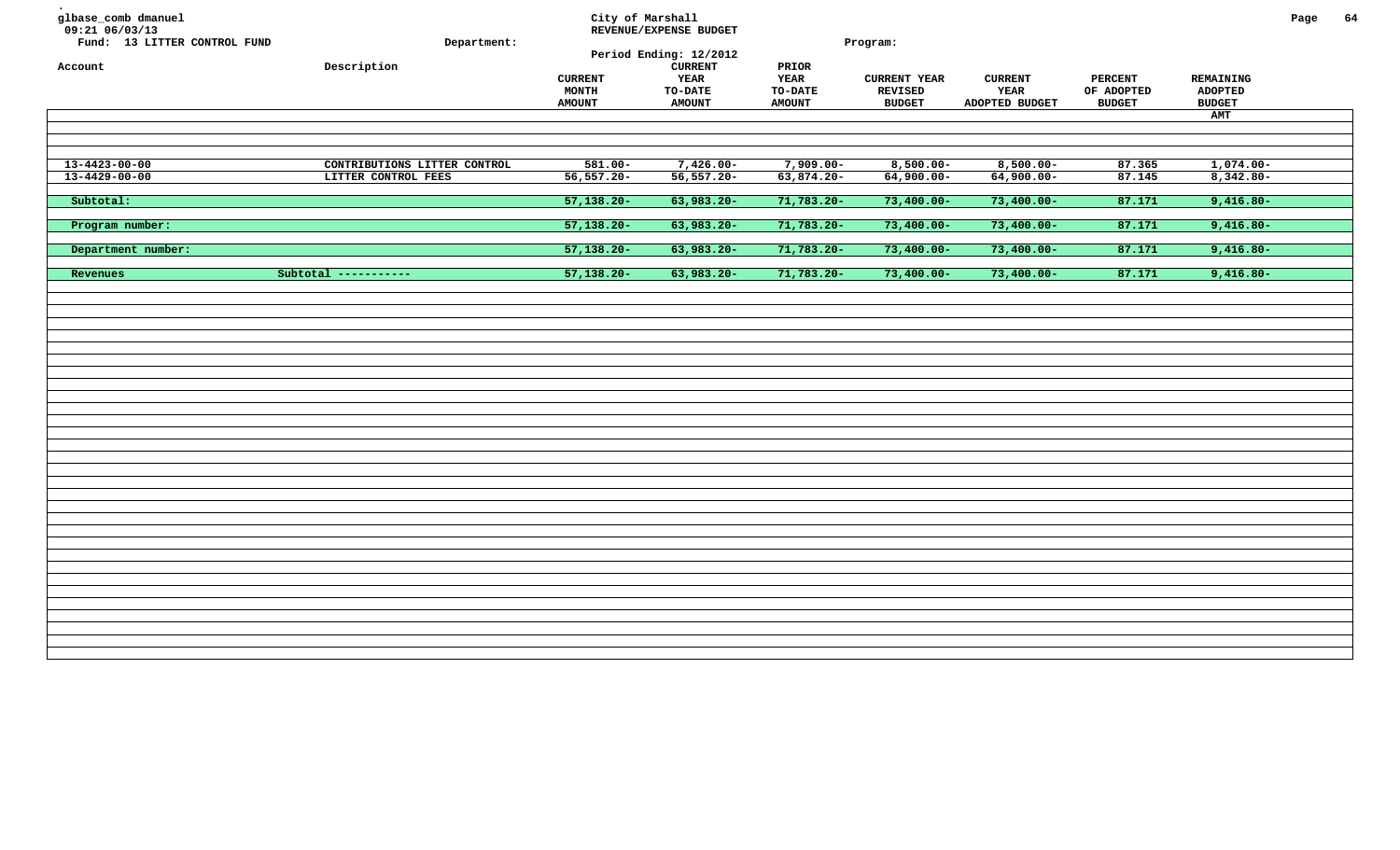| glbase_comb dmanuel<br>09:21 06/03/13<br>Fund: 13 LITTER CONTROL FUND | Department:                                    | City of Marshall                         | REVENUE/EXPENSE BUDGET<br>Period Ending: 12/2012           |                                                         | Program:                                               |                                          |                                               |                                              | Page | 65 |
|-----------------------------------------------------------------------|------------------------------------------------|------------------------------------------|------------------------------------------------------------|---------------------------------------------------------|--------------------------------------------------------|------------------------------------------|-----------------------------------------------|----------------------------------------------|------|----|
| Account                                                               | Description                                    | <b>CURRENT</b><br>MONTH<br><b>AMOUNT</b> | ${\tt CURRENT}$<br>YEAR<br><b>TO-DATE</b><br><b>AMOUNT</b> | PRIOR<br><b>YEAR</b><br><b>TO-DATE</b><br><b>AMOUNT</b> | <b>CURRENT YEAR</b><br><b>REVISED</b><br><b>BUDGET</b> | <b>CURRENT</b><br>YEAR<br>ADOPTED BUDGET | <b>PERCENT</b><br>OF ADOPTED<br><b>BUDGET</b> | REMAINING<br><b>ADOPTED</b><br><b>BUDGET</b> |      |    |
|                                                                       |                                                |                                          |                                                            |                                                         |                                                        |                                          |                                               | AMT                                          |      |    |
|                                                                       |                                                |                                          |                                                            |                                                         |                                                        |                                          |                                               |                                              |      |    |
|                                                                       |                                                |                                          |                                                            |                                                         |                                                        |                                          |                                               |                                              |      |    |
| $13 - 0357 - 00 - 00$<br>13-0358-00-00                                | LITTER CONTROL-SPECIAL PICKUP                  | 700.00                                   | 6,400.00                                                   | 6,400.00                                                | 8,000.00                                               | 8,000.00                                 | 80.000                                        | 1,600.00                                     |      |    |
| $13 - 0359 - 00 - 00$                                                 | LITTER CONTROL-STREETS<br>LITTER CONTROL-PARKS | 3,750.00                                 | 45,000.00<br>12,583.20                                     | 52,800.00<br>12,583.20                                  | 52,800.00<br>12,600.00                                 | 52,800.00<br>12,600.00                   | 85.227<br>99.867                              | 7,800.00<br>16.80                            |      |    |
|                                                                       |                                                |                                          |                                                            |                                                         |                                                        |                                          |                                               |                                              |      |    |
| Subtotal:                                                             |                                                | 4,450.00                                 | 63,983.20                                                  | 71,783.20                                               | 73,400.00                                              | 73,400.00                                | 87.171                                        | 9,416.80                                     |      |    |
| Program number:                                                       |                                                | 4,450.00                                 | 63,983.20                                                  | 71,783.20                                               | 73,400.00                                              | 73,400.00                                | 87.171                                        | 9,416.80                                     |      |    |
| Department number:                                                    |                                                | 4,450.00                                 | 63,983.20                                                  | 71,783.20                                               | 73,400.00                                              | 73,400.00                                | 87.171                                        | 9,416.80                                     |      |    |
| Expenditures                                                          | Subtotal $------$                              | 4,450.00                                 | 63,983.20                                                  | 71,783.20                                               | 73,400.00                                              | 73,400.00                                | 87.171                                        | 9,416.80                                     |      |    |
|                                                                       |                                                |                                          |                                                            |                                                         |                                                        |                                          |                                               |                                              |      |    |
| 13 LITTER CONTROL FUND<br>Fund number:                                |                                                | $52,688.20 -$                            |                                                            |                                                         |                                                        |                                          |                                               |                                              |      |    |
|                                                                       |                                                |                                          |                                                            |                                                         |                                                        |                                          |                                               |                                              |      |    |
|                                                                       |                                                |                                          |                                                            |                                                         |                                                        |                                          |                                               |                                              |      |    |
|                                                                       |                                                |                                          |                                                            |                                                         |                                                        |                                          |                                               |                                              |      |    |
|                                                                       |                                                |                                          |                                                            |                                                         |                                                        |                                          |                                               |                                              |      |    |
|                                                                       |                                                |                                          |                                                            |                                                         |                                                        |                                          |                                               |                                              |      |    |
|                                                                       |                                                |                                          |                                                            |                                                         |                                                        |                                          |                                               |                                              |      |    |
|                                                                       |                                                |                                          |                                                            |                                                         |                                                        |                                          |                                               |                                              |      |    |
|                                                                       |                                                |                                          |                                                            |                                                         |                                                        |                                          |                                               |                                              |      |    |
|                                                                       |                                                |                                          |                                                            |                                                         |                                                        |                                          |                                               |                                              |      |    |
|                                                                       |                                                |                                          |                                                            |                                                         |                                                        |                                          |                                               |                                              |      |    |
|                                                                       |                                                |                                          |                                                            |                                                         |                                                        |                                          |                                               |                                              |      |    |
|                                                                       |                                                |                                          |                                                            |                                                         |                                                        |                                          |                                               |                                              |      |    |
|                                                                       |                                                |                                          |                                                            |                                                         |                                                        |                                          |                                               |                                              |      |    |
|                                                                       |                                                |                                          |                                                            |                                                         |                                                        |                                          |                                               |                                              |      |    |
|                                                                       |                                                |                                          |                                                            |                                                         |                                                        |                                          |                                               |                                              |      |    |
|                                                                       |                                                |                                          |                                                            |                                                         |                                                        |                                          |                                               |                                              |      |    |
|                                                                       |                                                |                                          |                                                            |                                                         |                                                        |                                          |                                               |                                              |      |    |
|                                                                       |                                                |                                          |                                                            |                                                         |                                                        |                                          |                                               |                                              |      |    |
|                                                                       |                                                |                                          |                                                            |                                                         |                                                        |                                          |                                               |                                              |      |    |
|                                                                       |                                                |                                          |                                                            |                                                         |                                                        |                                          |                                               |                                              |      |    |
|                                                                       |                                                |                                          |                                                            |                                                         |                                                        |                                          |                                               |                                              |      |    |
|                                                                       |                                                |                                          |                                                            |                                                         |                                                        |                                          |                                               |                                              |      |    |
|                                                                       |                                                |                                          |                                                            |                                                         |                                                        |                                          |                                               |                                              |      |    |
|                                                                       |                                                |                                          |                                                            |                                                         |                                                        |                                          |                                               |                                              |      |    |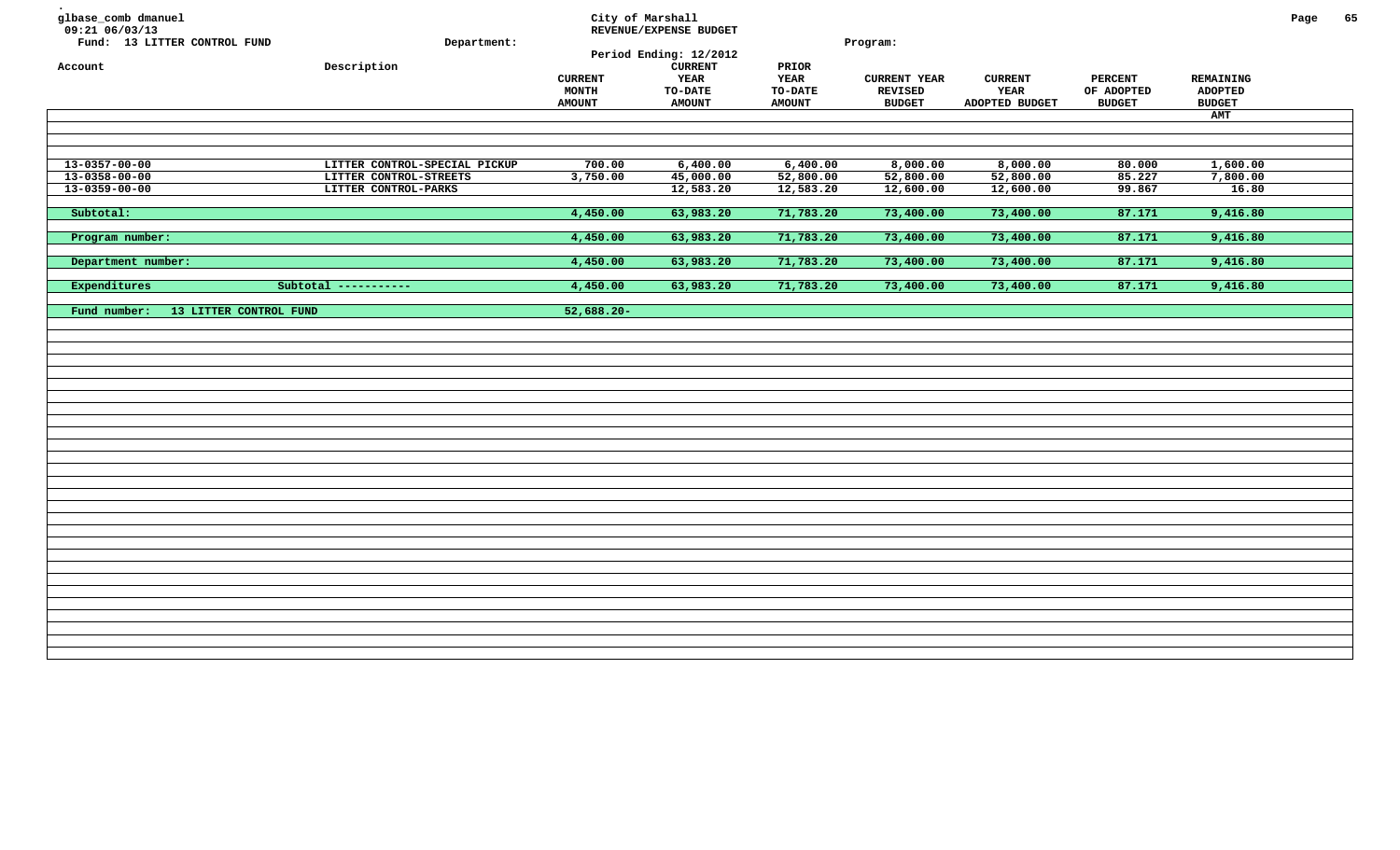| glbase_comb dmanuel<br>09:21 06/03/13<br>Fund: 15 2000 WATER BOND FUND<br>Account | ${\tt Description}$  | Department: | City of Marshall<br><b>CURRENT</b><br>MONTH<br><b>AMOUNT</b> | REVENUE/EXPENSE BUDGET<br>Period Ending: 12/2012<br><b>CURRENT</b><br>YEAR<br><b>TO-DATE</b><br><b>AMOUNT</b> | PRIOR<br>YEAR<br><b>TO-DATE</b><br><b>AMOUNT</b> | Program:<br><b>CURRENT YEAR</b><br><b>REVISED</b><br><b>BUDGET</b> | <b>CURRENT</b><br>YEAR<br>ADOPTED BUDGET | PERCENT<br>OF ADOPTED<br><b>BUDGET</b> | REMAINING<br><b>ADOPTED</b><br><b>BUDGET</b><br>AMT | Page | 66 |
|-----------------------------------------------------------------------------------|----------------------|-------------|--------------------------------------------------------------|---------------------------------------------------------------------------------------------------------------|--------------------------------------------------|--------------------------------------------------------------------|------------------------------------------|----------------------------------------|-----------------------------------------------------|------|----|
| $15 - 5100 - 00 - 00$                                                             | INTEREST EARNED      |             | $864.65-$                                                    | $2,206.20-$                                                                                                   | $2,766.35-$                                      |                                                                    |                                          |                                        | 2,206.20                                            |      |    |
| Subtotal:                                                                         |                      |             | $864.65 -$                                                   | $2,206.20 -$                                                                                                  | $2,766.35-$                                      |                                                                    |                                          |                                        | 2,206.20                                            |      |    |
| Program number:                                                                   |                      |             | $864.65 -$                                                   | $2,206.20 -$                                                                                                  | $2,766.35-$                                      |                                                                    |                                          |                                        | 2,206.20                                            |      |    |
| Department number:                                                                |                      |             | $864.65 -$                                                   | $2,206.20 -$                                                                                                  | $2,766.35-$                                      |                                                                    |                                          |                                        | 2,206.20                                            |      |    |
| Revenues                                                                          | Subtotal ----------- |             | $864.65 -$                                                   | $2,206.20 -$                                                                                                  | $2,766.35-$                                      |                                                                    |                                          |                                        | 2,206.20                                            |      |    |
|                                                                                   |                      |             |                                                              |                                                                                                               |                                                  |                                                                    |                                          |                                        |                                                     |      |    |
|                                                                                   |                      |             |                                                              |                                                                                                               |                                                  |                                                                    |                                          |                                        |                                                     |      |    |
|                                                                                   |                      |             |                                                              |                                                                                                               |                                                  |                                                                    |                                          |                                        |                                                     |      |    |
|                                                                                   |                      |             |                                                              |                                                                                                               |                                                  |                                                                    |                                          |                                        |                                                     |      |    |
|                                                                                   |                      |             |                                                              |                                                                                                               |                                                  |                                                                    |                                          |                                        |                                                     |      |    |
|                                                                                   |                      |             |                                                              |                                                                                                               |                                                  |                                                                    |                                          |                                        |                                                     |      |    |
|                                                                                   |                      |             |                                                              |                                                                                                               |                                                  |                                                                    |                                          |                                        |                                                     |      |    |
|                                                                                   |                      |             |                                                              |                                                                                                               |                                                  |                                                                    |                                          |                                        |                                                     |      |    |
|                                                                                   |                      |             |                                                              |                                                                                                               |                                                  |                                                                    |                                          |                                        |                                                     |      |    |
|                                                                                   |                      |             |                                                              |                                                                                                               |                                                  |                                                                    |                                          |                                        |                                                     |      |    |
|                                                                                   |                      |             |                                                              |                                                                                                               |                                                  |                                                                    |                                          |                                        |                                                     |      |    |
|                                                                                   |                      |             |                                                              |                                                                                                               |                                                  |                                                                    |                                          |                                        |                                                     |      |    |
|                                                                                   |                      |             |                                                              |                                                                                                               |                                                  |                                                                    |                                          |                                        |                                                     |      |    |
|                                                                                   |                      |             |                                                              |                                                                                                               |                                                  |                                                                    |                                          |                                        |                                                     |      |    |
|                                                                                   |                      |             |                                                              |                                                                                                               |                                                  |                                                                    |                                          |                                        |                                                     |      |    |
|                                                                                   |                      |             |                                                              |                                                                                                               |                                                  |                                                                    |                                          |                                        |                                                     |      |    |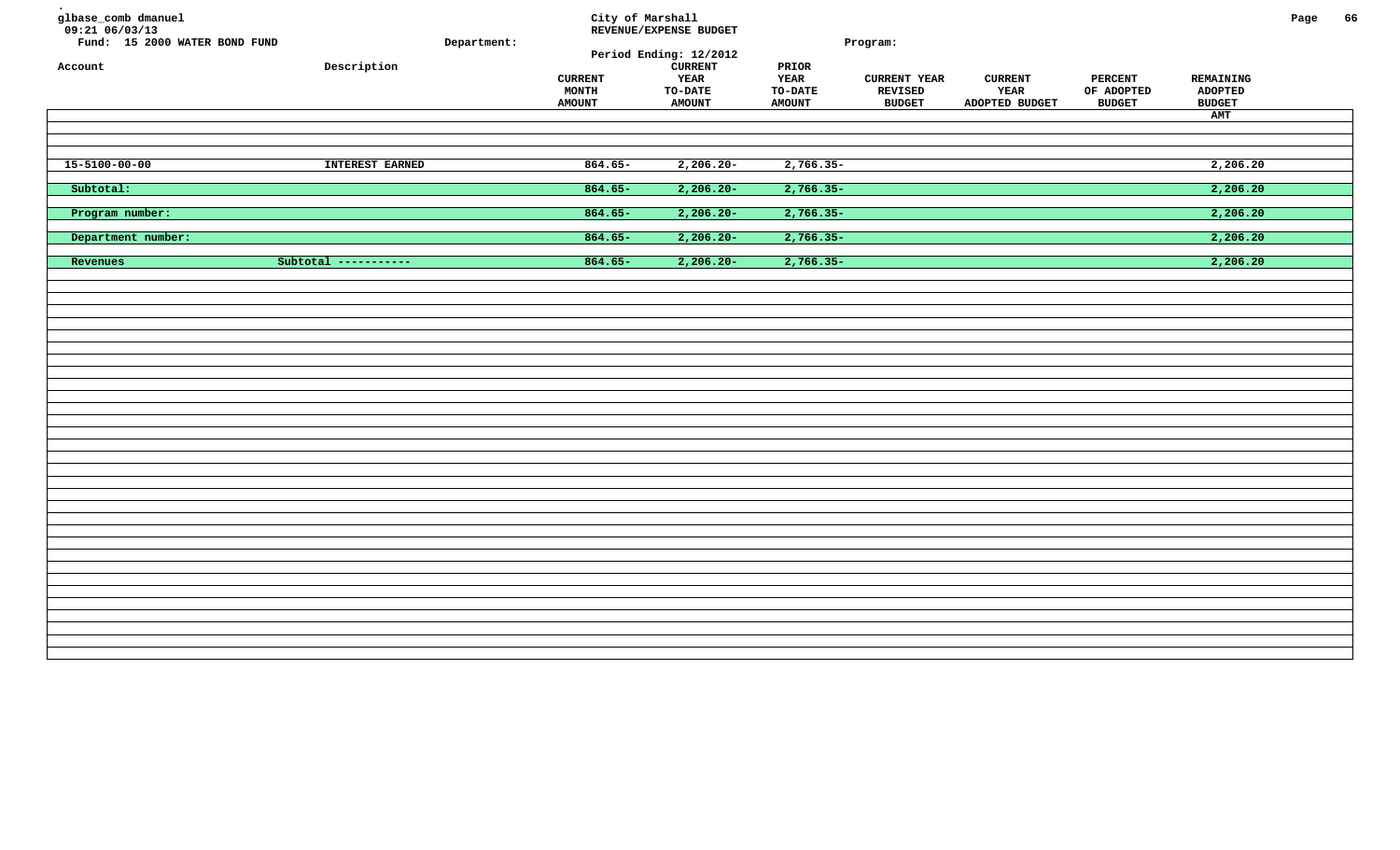| glbase_comb dmanuel<br>$09:21$ <sup>06/03/13</sup><br>Fund: 15 2000 WATER BOND FUND<br>Account | Description            | Department: | <b>CURRENT</b><br>MONTH<br><b>AMOUNT</b> | City of Marshall<br>REVENUE/EXPENSE BUDGET<br>Period Ending: 12/2012<br><b>CURRENT</b><br>YEAR<br>TO-DATE<br><b>AMOUNT</b> | PRIOR<br>YEAR<br>TO-DATE<br><b>AMOUNT</b> | Program:<br><b>CURRENT YEAR</b><br>REVISED<br><b>BUDGET</b> | <b>CURRENT</b><br>YEAR<br>ADOPTED BUDGET | <b>PERCENT</b><br>OF ADOPTED<br><b>BUDGET</b> | REMAINING<br><b>ADOPTED</b><br><b>BUDGET</b><br>AMT | Page | 67 |
|------------------------------------------------------------------------------------------------|------------------------|-------------|------------------------------------------|----------------------------------------------------------------------------------------------------------------------------|-------------------------------------------|-------------------------------------------------------------|------------------------------------------|-----------------------------------------------|-----------------------------------------------------|------|----|
| $15 - 0348 - 00 - 00$                                                                          | SERVICE FEES/MGNT FEES |             |                                          | 1,845.00                                                                                                                   | 1,350.00                                  |                                                             |                                          |                                               | $1,845.00-$                                         |      |    |
| Subtotal:                                                                                      |                        |             |                                          | 1,845.00                                                                                                                   | 1,350.00                                  |                                                             |                                          |                                               | $1,845.00 -$                                        |      |    |
| Program number:                                                                                |                        |             |                                          | 1,845.00                                                                                                                   | 1,350.00                                  |                                                             |                                          |                                               | $1,845.00-$                                         |      |    |
| Department number:                                                                             |                        |             |                                          | 1,845.00                                                                                                                   | 1,350.00                                  |                                                             |                                          |                                               | $1,845.00 -$                                        |      |    |
|                                                                                                |                        |             |                                          |                                                                                                                            |                                           |                                                             |                                          |                                               |                                                     |      |    |
|                                                                                                |                        |             |                                          |                                                                                                                            |                                           |                                                             |                                          |                                               |                                                     |      |    |
|                                                                                                |                        |             |                                          |                                                                                                                            |                                           |                                                             |                                          |                                               |                                                     |      |    |
|                                                                                                |                        |             |                                          |                                                                                                                            |                                           |                                                             |                                          |                                               |                                                     |      |    |
|                                                                                                |                        |             |                                          |                                                                                                                            |                                           |                                                             |                                          |                                               |                                                     |      |    |
|                                                                                                |                        |             |                                          |                                                                                                                            |                                           |                                                             |                                          |                                               |                                                     |      |    |
|                                                                                                |                        |             |                                          |                                                                                                                            |                                           |                                                             |                                          |                                               |                                                     |      |    |
|                                                                                                |                        |             |                                          |                                                                                                                            |                                           |                                                             |                                          |                                               |                                                     |      |    |
|                                                                                                |                        |             |                                          |                                                                                                                            |                                           |                                                             |                                          |                                               |                                                     |      |    |
|                                                                                                |                        |             |                                          |                                                                                                                            |                                           |                                                             |                                          |                                               |                                                     |      |    |
|                                                                                                |                        |             |                                          |                                                                                                                            |                                           |                                                             |                                          |                                               |                                                     |      |    |
|                                                                                                |                        |             |                                          |                                                                                                                            |                                           |                                                             |                                          |                                               |                                                     |      |    |
|                                                                                                |                        |             |                                          |                                                                                                                            |                                           |                                                             |                                          |                                               |                                                     |      |    |
|                                                                                                |                        |             |                                          |                                                                                                                            |                                           |                                                             |                                          |                                               |                                                     |      |    |
|                                                                                                |                        |             |                                          |                                                                                                                            |                                           |                                                             |                                          |                                               |                                                     |      |    |
|                                                                                                |                        |             |                                          |                                                                                                                            |                                           |                                                             |                                          |                                               |                                                     |      |    |
|                                                                                                |                        |             |                                          |                                                                                                                            |                                           |                                                             |                                          |                                               |                                                     |      |    |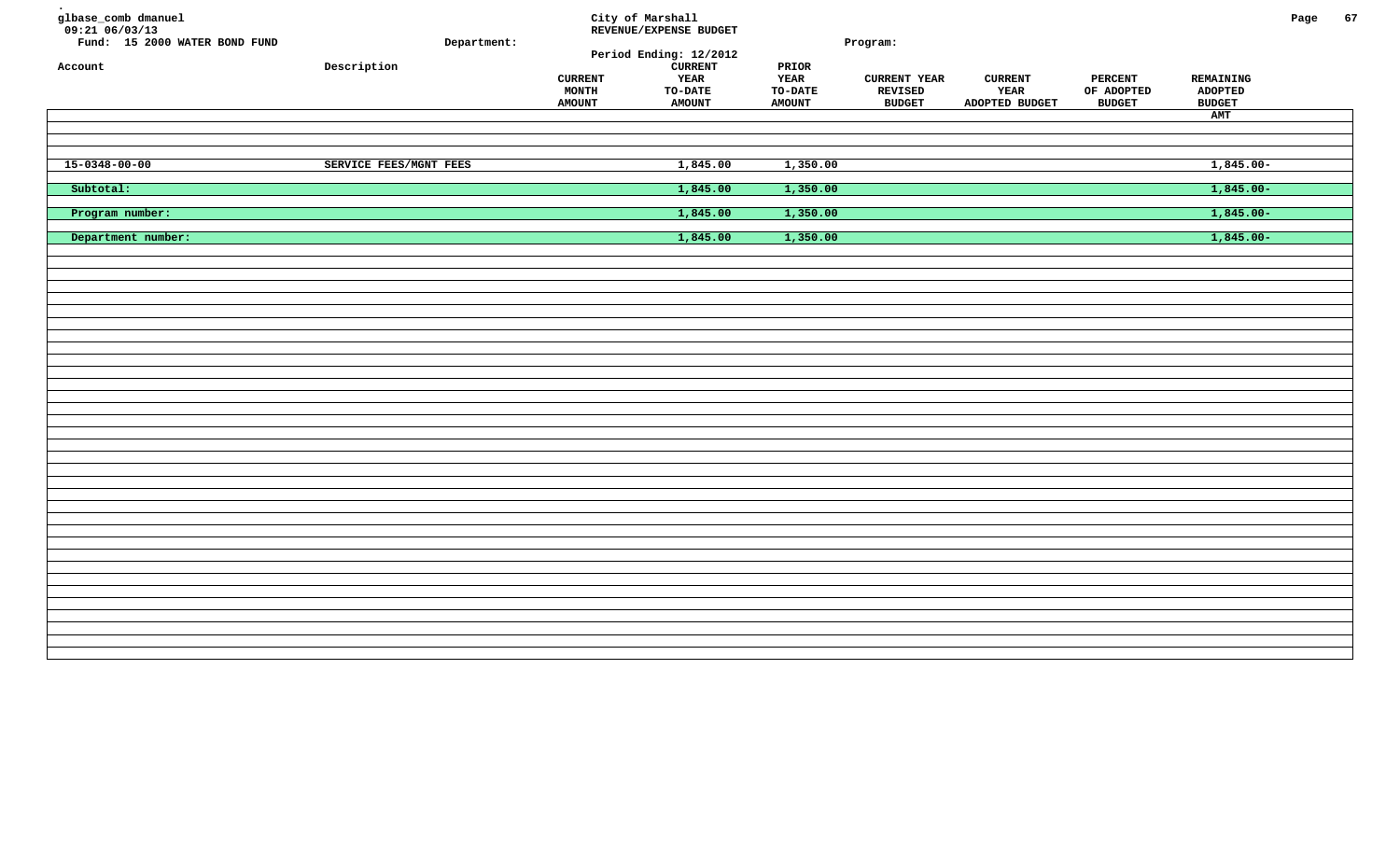| glbase_comb dmanuel<br>$09:21$ $06/03/13$<br>Fund: 15 2000 WATER BOND FUND<br>Account | Description                                  | Department: 1 WATER PLANT IMPROVEMENTS<br><b>CURRENT</b><br><b>MONTH</b><br><b>AMOUNT</b> | City of Marshall<br>REVENUE/EXPENSE BUDGET<br>Period Ending: 12/2012<br><b>CURRENT</b><br>YEAR<br>TO-DATE<br><b>AMOUNT</b> | PRIOR<br>YEAR<br><b>TO-DATE</b><br><b>AMOUNT</b> | Program:<br><b>CURRENT YEAR</b><br><b>REVISED</b><br><b>BUDGET</b> | WATER PLANT IMPROVEMENTS<br><b>CURRENT</b><br>YEAR<br>ADOPTED BUDGET | <b>PERCENT</b><br>OF ADOPTED<br><b>BUDGET</b> | REMAINING<br><b>ADOPTED</b><br><b>BUDGET</b><br>AMT | Page | 68 |
|---------------------------------------------------------------------------------------|----------------------------------------------|-------------------------------------------------------------------------------------------|----------------------------------------------------------------------------------------------------------------------------|--------------------------------------------------|--------------------------------------------------------------------|----------------------------------------------------------------------|-----------------------------------------------|-----------------------------------------------------|------|----|
| $15 - 0410 - 01 - 00$<br>$15 - 0419 - 01 - 00$                                        | IMPROVEMENTS - OTHER<br>IMPROVEMENTS - WATER | $692.63-$<br>$8,681.50 -$                                                                 |                                                                                                                            |                                                  |                                                                    |                                                                      |                                               |                                                     |      |    |
| Subtotal:                                                                             |                                              | $9,374.13-$                                                                               |                                                                                                                            |                                                  |                                                                    |                                                                      |                                               |                                                     |      |    |
| Program number:                                                                       | WATER PLANT IMPROVEMENTS                     | $9,374.13-$                                                                               |                                                                                                                            |                                                  |                                                                    |                                                                      |                                               |                                                     |      |    |
| Department number:<br>$\mathbf{1}$                                                    | WATER PLANT IMPROVEMENTS                     | $9,374.13-$                                                                               |                                                                                                                            |                                                  |                                                                    |                                                                      |                                               |                                                     |      |    |
| Expenditures                                                                          | Subtotal -----------                         | $9,374.13-$                                                                               | 1,845.00                                                                                                                   | 1,350.00                                         |                                                                    |                                                                      |                                               | $1,845.00-$                                         |      |    |
| 15 2000 WATER BOND FUND<br>Fund number:                                               |                                              | $10, 238.78 -$                                                                            | $361.20 -$                                                                                                                 | $1,416.35-$                                      |                                                                    |                                                                      |                                               | 361.20                                              |      |    |
|                                                                                       |                                              |                                                                                           |                                                                                                                            |                                                  |                                                                    |                                                                      |                                               |                                                     |      |    |
|                                                                                       |                                              |                                                                                           |                                                                                                                            |                                                  |                                                                    |                                                                      |                                               |                                                     |      |    |
|                                                                                       |                                              |                                                                                           |                                                                                                                            |                                                  |                                                                    |                                                                      |                                               |                                                     |      |    |
|                                                                                       |                                              |                                                                                           |                                                                                                                            |                                                  |                                                                    |                                                                      |                                               |                                                     |      |    |
|                                                                                       |                                              |                                                                                           |                                                                                                                            |                                                  |                                                                    |                                                                      |                                               |                                                     |      |    |
|                                                                                       |                                              |                                                                                           |                                                                                                                            |                                                  |                                                                    |                                                                      |                                               |                                                     |      |    |
|                                                                                       |                                              |                                                                                           |                                                                                                                            |                                                  |                                                                    |                                                                      |                                               |                                                     |      |    |
|                                                                                       |                                              |                                                                                           |                                                                                                                            |                                                  |                                                                    |                                                                      |                                               |                                                     |      |    |
|                                                                                       |                                              |                                                                                           |                                                                                                                            |                                                  |                                                                    |                                                                      |                                               |                                                     |      |    |
|                                                                                       |                                              |                                                                                           |                                                                                                                            |                                                  |                                                                    |                                                                      |                                               |                                                     |      |    |
|                                                                                       |                                              |                                                                                           |                                                                                                                            |                                                  |                                                                    |                                                                      |                                               |                                                     |      |    |
|                                                                                       |                                              |                                                                                           |                                                                                                                            |                                                  |                                                                    |                                                                      |                                               |                                                     |      |    |
|                                                                                       |                                              |                                                                                           |                                                                                                                            |                                                  |                                                                    |                                                                      |                                               |                                                     |      |    |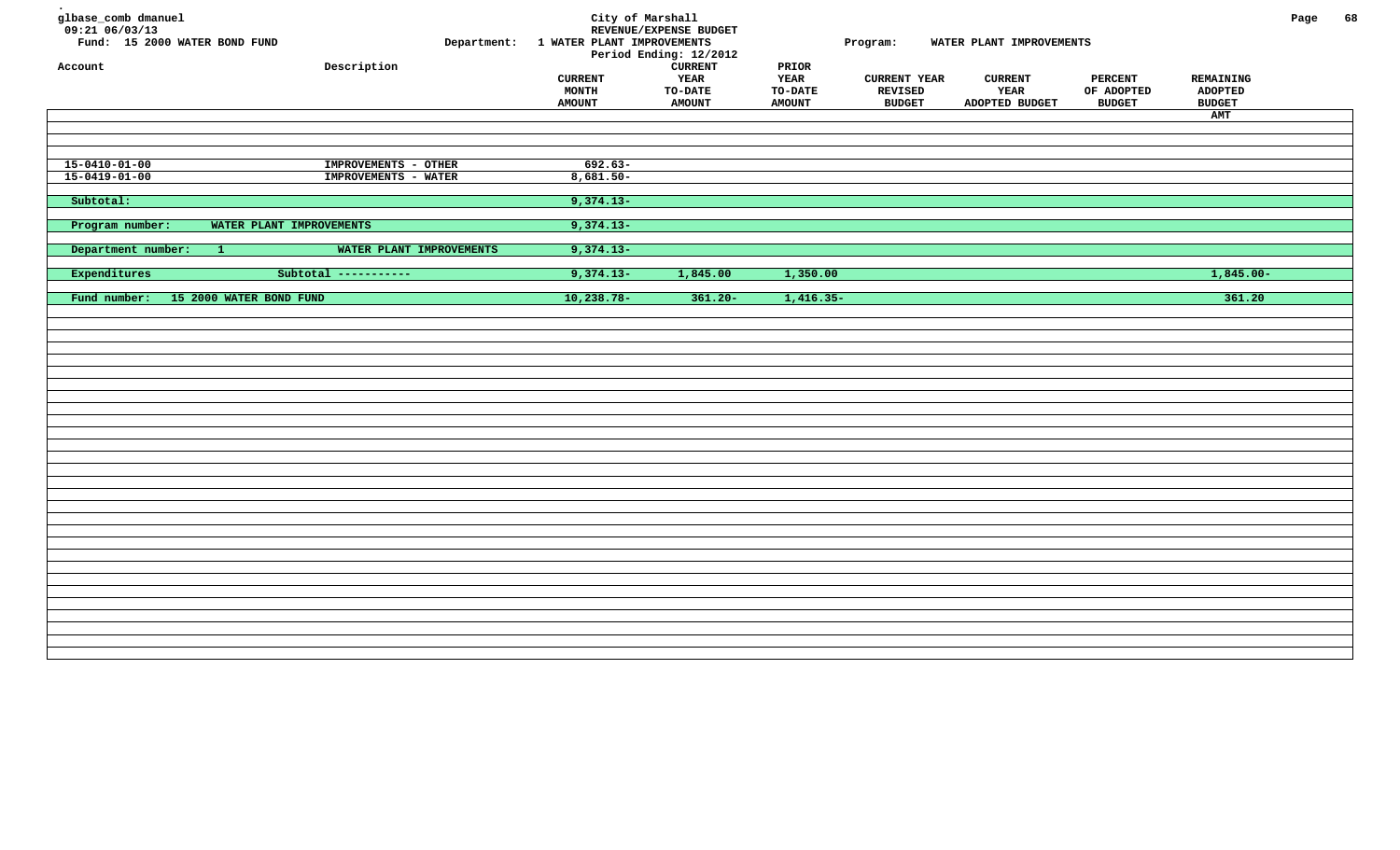| glbase_comb dmanuel<br>$09:21$ <sup>-06/03/13</sup><br>Fund: 18 EQUIPMENT REPLACEMENT FUND<br>Account | Description               | Department: | <b>CURRENT</b><br>MONTH<br><b>AMOUNT</b> | City of Marshall<br>REVENUE/EXPENSE BUDGET<br>Period Ending: 12/2012<br><b>CURRENT</b><br>YEAR<br>TO-DATE<br><b>AMOUNT</b> | PRIOR<br><b>YEAR</b><br>TO-DATE<br><b>AMOUNT</b> | Program:<br><b>CURRENT YEAR</b><br>REVISED<br><b>BUDGET</b> | <b>CURRENT</b><br>YEAR<br>ADOPTED BUDGET | <b>PERCENT</b><br>OF ADOPTED<br><b>BUDGET</b> | REMAINING<br><b>ADOPTED</b><br><b>BUDGET</b><br>AMT | Page | 69 |
|-------------------------------------------------------------------------------------------------------|---------------------------|-------------|------------------------------------------|----------------------------------------------------------------------------------------------------------------------------|--------------------------------------------------|-------------------------------------------------------------|------------------------------------------|-----------------------------------------------|-----------------------------------------------------|------|----|
| $18 - 0460 - 00 - 00$                                                                                 | NONOPERATING EXPENSE      |             |                                          |                                                                                                                            | 2,890,385.06                                     |                                                             |                                          |                                               |                                                     |      |    |
| Subtotal:                                                                                             |                           |             |                                          |                                                                                                                            | 2,890,385.06                                     |                                                             |                                          |                                               |                                                     |      |    |
| $18 - 0520 - 00 - 00$                                                                                 | <b>INTERFUND TRANSFER</b> |             |                                          |                                                                                                                            | 304,669.88                                       |                                                             |                                          |                                               |                                                     |      |    |
| Subtotal:                                                                                             |                           |             |                                          |                                                                                                                            | 304,669.88                                       |                                                             |                                          |                                               |                                                     |      |    |
| Program number:                                                                                       |                           |             |                                          |                                                                                                                            | 3,195,054.94                                     |                                                             |                                          |                                               |                                                     |      |    |
| Department number:                                                                                    |                           |             |                                          |                                                                                                                            | 3, 195, 054.94                                   |                                                             |                                          |                                               |                                                     |      |    |
|                                                                                                       |                           |             |                                          |                                                                                                                            |                                                  |                                                             |                                          |                                               |                                                     |      |    |
|                                                                                                       |                           |             |                                          |                                                                                                                            |                                                  |                                                             |                                          |                                               |                                                     |      |    |
|                                                                                                       |                           |             |                                          |                                                                                                                            |                                                  |                                                             |                                          |                                               |                                                     |      |    |
|                                                                                                       |                           |             |                                          |                                                                                                                            |                                                  |                                                             |                                          |                                               |                                                     |      |    |
|                                                                                                       |                           |             |                                          |                                                                                                                            |                                                  |                                                             |                                          |                                               |                                                     |      |    |
|                                                                                                       |                           |             |                                          |                                                                                                                            |                                                  |                                                             |                                          |                                               |                                                     |      |    |
|                                                                                                       |                           |             |                                          |                                                                                                                            |                                                  |                                                             |                                          |                                               |                                                     |      |    |
|                                                                                                       |                           |             |                                          |                                                                                                                            |                                                  |                                                             |                                          |                                               |                                                     |      |    |
|                                                                                                       |                           |             |                                          |                                                                                                                            |                                                  |                                                             |                                          |                                               |                                                     |      |    |
|                                                                                                       |                           |             |                                          |                                                                                                                            |                                                  |                                                             |                                          |                                               |                                                     |      |    |
|                                                                                                       |                           |             |                                          |                                                                                                                            |                                                  |                                                             |                                          |                                               |                                                     |      |    |
|                                                                                                       |                           |             |                                          |                                                                                                                            |                                                  |                                                             |                                          |                                               |                                                     |      |    |
|                                                                                                       |                           |             |                                          |                                                                                                                            |                                                  |                                                             |                                          |                                               |                                                     |      |    |
|                                                                                                       |                           |             |                                          |                                                                                                                            |                                                  |                                                             |                                          |                                               |                                                     |      |    |
|                                                                                                       |                           |             |                                          |                                                                                                                            |                                                  |                                                             |                                          |                                               |                                                     |      |    |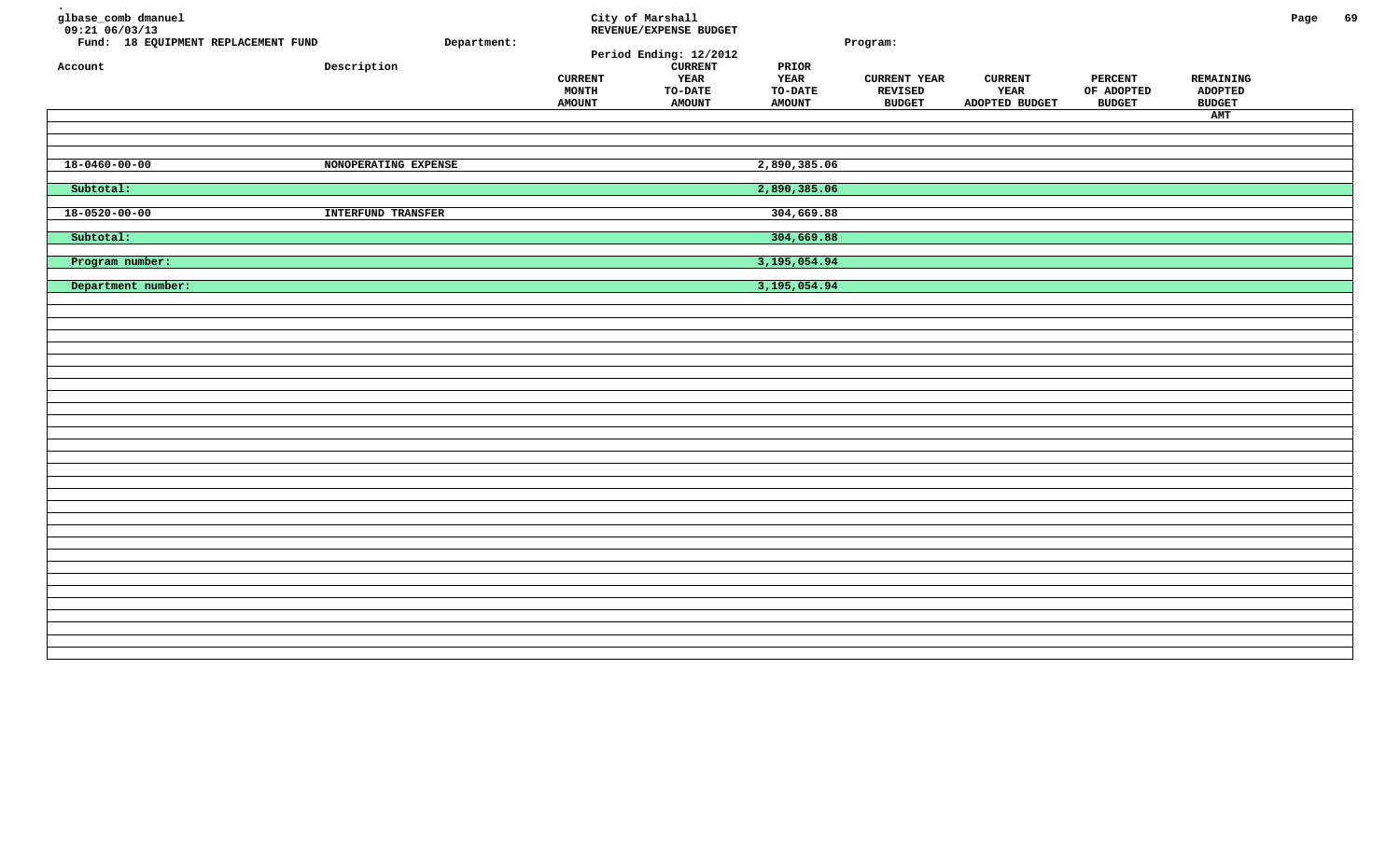| glbase_comb dmanuel<br>$09:21$ 06/03/13<br>Fund: 18 EQUIPMENT REPLACEMENT FUND<br>${\tt Description}$<br>Account | Department: 12 NONDEPARTMENTAL<br><b>CURRENT</b> | City of Marshall<br>REVENUE/EXPENSE BUDGET<br>Period Ending: 12/2012<br><b>CURRENT</b><br>YEAR | PRIOR<br><b>YEAR</b>     | Program:<br><b>CURRENT YEAR</b> | NONDEPARTMENTAL<br><b>CURRENT</b> | <b>PERCENT</b>              | REMAINING                       | Page | 70 |
|------------------------------------------------------------------------------------------------------------------|--------------------------------------------------|------------------------------------------------------------------------------------------------|--------------------------|---------------------------------|-----------------------------------|-----------------------------|---------------------------------|------|----|
|                                                                                                                  | MONTH<br><b>AMOUNT</b>                           | TO-DATE<br><b>AMOUNT</b>                                                                       | TO-DATE<br><b>AMOUNT</b> | <b>REVISED</b><br><b>BUDGET</b> | YEAR<br>ADOPTED BUDGET            | OF ADOPTED<br><b>BUDGET</b> | <b>ADOPTED</b><br><b>BUDGET</b> |      |    |
|                                                                                                                  |                                                  |                                                                                                |                          |                                 |                                   |                             | AMT                             |      |    |
|                                                                                                                  |                                                  |                                                                                                |                          |                                 |                                   |                             |                                 |      |    |
| $18 - 0440 - 12 - 00$<br>OTHER MACHINERY & EQUIPMENT                                                             |                                                  |                                                                                                |                          | 54,917.00                       |                                   |                             |                                 |      |    |
|                                                                                                                  |                                                  |                                                                                                |                          |                                 |                                   |                             |                                 |      |    |
| Subtotal:                                                                                                        |                                                  |                                                                                                |                          | 54,917.00                       |                                   |                             |                                 |      |    |
| Program number:<br><b>NONDEPARTMENTAL</b>                                                                        |                                                  |                                                                                                |                          | 54,917.00                       |                                   |                             |                                 |      |    |
| Department number: 12<br>NONDEPARTMENTAL                                                                         |                                                  |                                                                                                |                          | 54,917.00                       |                                   |                             |                                 |      |    |
| Expenditures<br>Subtotal -----------                                                                             |                                                  |                                                                                                | 3,195,054.94             | 54,917.00                       |                                   |                             |                                 |      |    |
| Fund number:<br>18 EQUIPMENT REPLACEMENT FUND                                                                    |                                                  |                                                                                                | 3,195,054.94             | 54,917.00                       |                                   |                             |                                 |      |    |
|                                                                                                                  |                                                  |                                                                                                |                          |                                 |                                   |                             |                                 |      |    |
|                                                                                                                  |                                                  |                                                                                                |                          |                                 |                                   |                             |                                 |      |    |
|                                                                                                                  |                                                  |                                                                                                |                          |                                 |                                   |                             |                                 |      |    |
|                                                                                                                  |                                                  |                                                                                                |                          |                                 |                                   |                             |                                 |      |    |
|                                                                                                                  |                                                  |                                                                                                |                          |                                 |                                   |                             |                                 |      |    |
|                                                                                                                  |                                                  |                                                                                                |                          |                                 |                                   |                             |                                 |      |    |
|                                                                                                                  |                                                  |                                                                                                |                          |                                 |                                   |                             |                                 |      |    |
|                                                                                                                  |                                                  |                                                                                                |                          |                                 |                                   |                             |                                 |      |    |
|                                                                                                                  |                                                  |                                                                                                |                          |                                 |                                   |                             |                                 |      |    |
|                                                                                                                  |                                                  |                                                                                                |                          |                                 |                                   |                             |                                 |      |    |
|                                                                                                                  |                                                  |                                                                                                |                          |                                 |                                   |                             |                                 |      |    |
|                                                                                                                  |                                                  |                                                                                                |                          |                                 |                                   |                             |                                 |      |    |
|                                                                                                                  |                                                  |                                                                                                |                          |                                 |                                   |                             |                                 |      |    |
|                                                                                                                  |                                                  |                                                                                                |                          |                                 |                                   |                             |                                 |      |    |
|                                                                                                                  |                                                  |                                                                                                |                          |                                 |                                   |                             |                                 |      |    |
|                                                                                                                  |                                                  |                                                                                                |                          |                                 |                                   |                             |                                 |      |    |
|                                                                                                                  |                                                  |                                                                                                |                          |                                 |                                   |                             |                                 |      |    |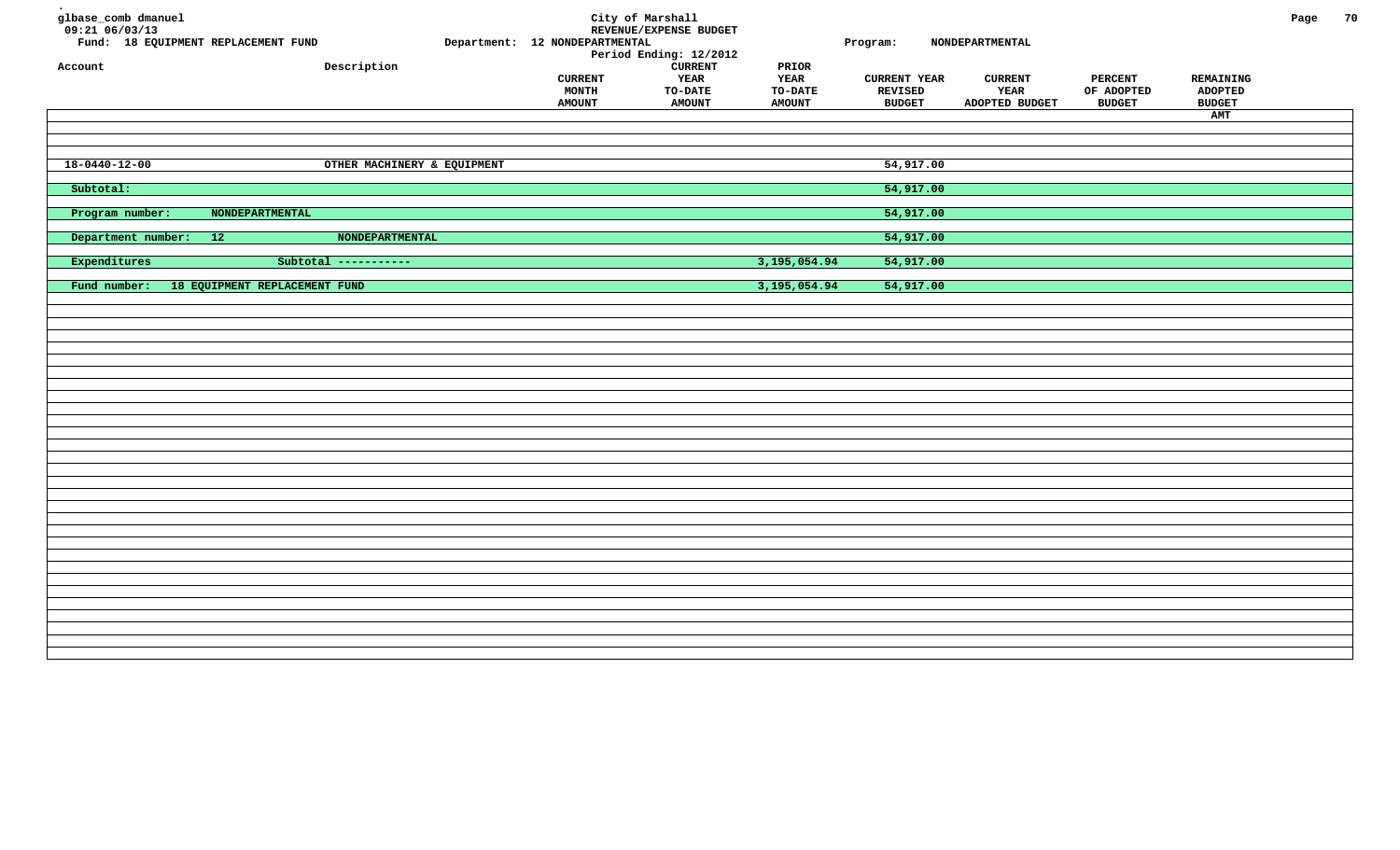| glbase_comb dmanuel<br>09:21 06/03/13<br>Fund: 21 D.A.R.E. DONATIONS FUND<br>Account | Department:<br>Description                                           | City of Marshall<br><b>CURRENT</b><br>MONTH<br><b>AMOUNT</b> | REVENUE/EXPENSE BUDGET<br>Period Ending: 12/2012<br><b>CURRENT</b><br><b>YEAR</b><br>TO-DATE<br><b>AMOUNT</b> | PRIOR<br><b>YEAR</b><br>TO-DATE<br><b>AMOUNT</b> | Program:<br><b>CURRENT YEAR</b><br><b>REVISED</b><br><b>BUDGET</b> | <b>CURRENT</b><br>YEAR<br>ADOPTED BUDGET | <b>PERCENT</b><br>OF ADOPTED<br><b>BUDGET</b> | <b>REMAINING</b><br><b>ADOPTED</b><br><b>BUDGET</b><br>AMT | Page | 71 |
|--------------------------------------------------------------------------------------|----------------------------------------------------------------------|--------------------------------------------------------------|---------------------------------------------------------------------------------------------------------------|--------------------------------------------------|--------------------------------------------------------------------|------------------------------------------|-----------------------------------------------|------------------------------------------------------------|------|----|
| 21-5044-00-00                                                                        | DARE/DAP                                                             | $675.00 -$                                                   | $7,491.42-$                                                                                                   | $5,205.61-$                                      | $3,750.00 -$                                                       | $3,750.00 -$                             | 199.771                                       | 3,741.42                                                   |      |    |
| Subtotal:                                                                            |                                                                      | $675.00 -$                                                   | $7,491.42-$                                                                                                   | $5,205.61 -$                                     | $3,750.00 -$                                                       | $3,750.00 -$                             | 199.771                                       | 3,741.42                                                   |      |    |
| $21 - 5100 - 00 - 00$<br>$21 - 5125 - 00 - 00$<br>$21 - 5126 - 00 - 00$              | <b>INTEREST EARNED</b><br>MISCELLANEOUS REVENUE<br>SPECIAL DONATIONS | $2.60 -$<br>$400.00 -$                                       | $26.26 -$<br>$3,708.99 -$<br>$400.00 -$                                                                       | $30.11 -$<br>$6,914.53-$                         | $7,000.00 -$                                                       | $7,000.00 -$                             | 5.714                                         | 26.26<br>3,708.99<br>$6,600.00 -$                          |      |    |
| Subtotal:                                                                            |                                                                      | $402.60 -$                                                   | $4,135.25-$                                                                                                   | $6,944.64-$                                      | $7,000.00-$                                                        | $7,000.00-$                              | 59.075                                        | $2,864.75-$                                                |      |    |
| Program number:                                                                      |                                                                      | $1,077.60 -$                                                 | $11,626.67-$                                                                                                  | $12,150.25-$                                     | $10,750.00 -$                                                      | $10,750.00 -$                            | 108.155                                       | 876.67                                                     |      |    |
| Department number:                                                                   |                                                                      | $1,077.60 -$                                                 | $11,626.67-$                                                                                                  | $12,150.25-$                                     | $10,750.00 -$                                                      | $10,750.00 -$                            | 108.155                                       | 876.67                                                     |      |    |
| Revenues                                                                             | Subtotal -----------                                                 | $1,077.60-$                                                  | $11,626.67-$                                                                                                  | $12,150.25-$                                     | $10,750.00 -$                                                      | $10,750.00 -$                            | 108.155                                       | 876.67                                                     |      |    |
|                                                                                      |                                                                      |                                                              |                                                                                                               |                                                  |                                                                    |                                          |                                               |                                                            |      |    |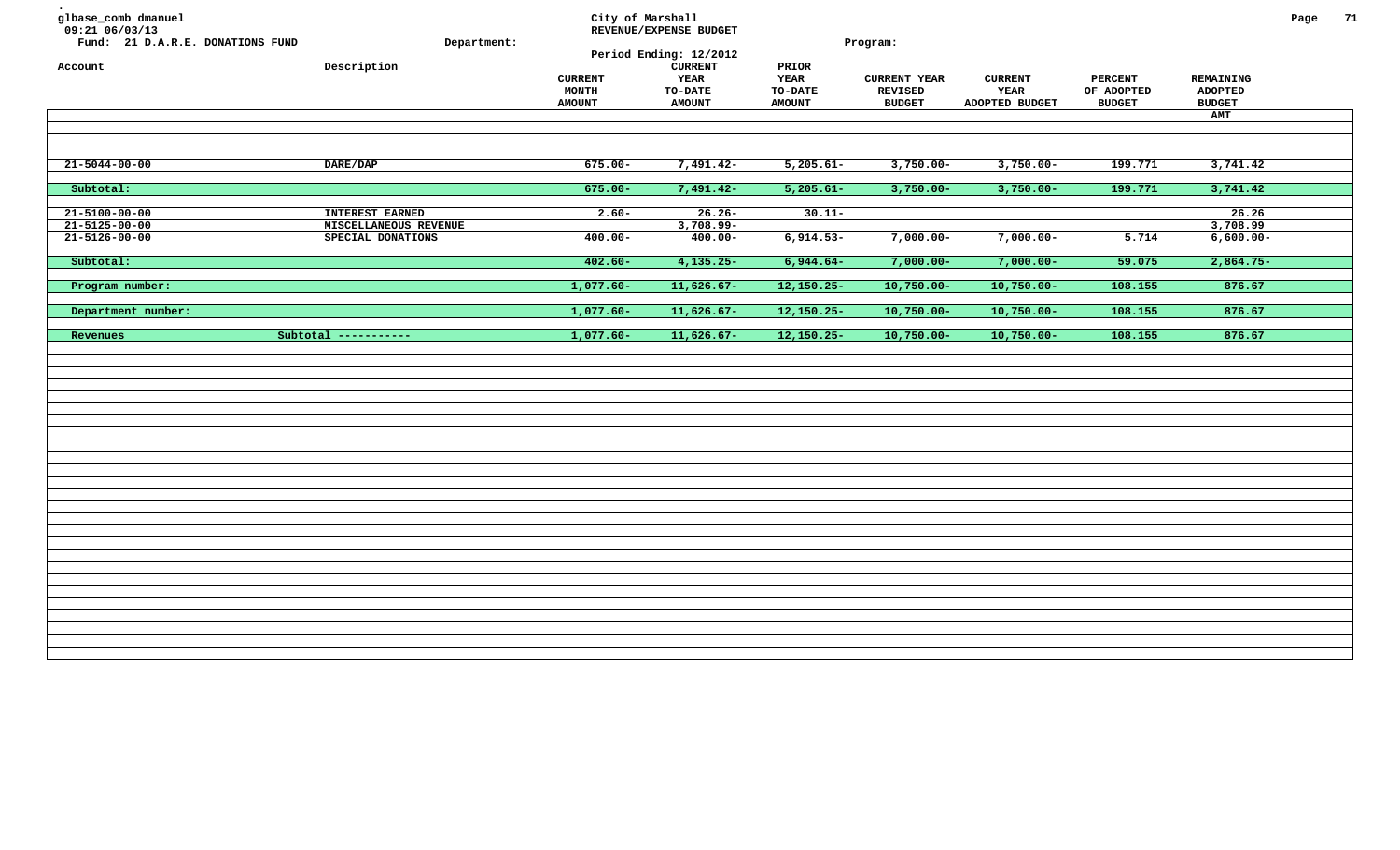| glbase_comb dmanuel<br>09:21 06/03/13<br>Fund: 21 D.A.R.E. DONATIONS FUND<br>Account | Description                                     | Department: | <b>CURRENT</b><br><b>MONTH</b><br><b>AMOUNT</b> | City of Marshall<br>REVENUE/EXPENSE BUDGET<br>Period Ending: 12/2012<br>${\tt CURRENT}$<br>YEAR<br>TO-DATE<br><b>AMOUNT</b> | PRIOR<br>YEAR<br>TO-DATE<br><b>AMOUNT</b> | Program:<br><b>CURRENT YEAR</b><br><b>REVISED</b><br><b>BUDGET</b> | <b>CURRENT</b><br>YEAR<br>ADOPTED BUDGET | <b>PERCENT</b><br>OF ADOPTED<br><b>BUDGET</b> | REMAINING<br><b>ADOPTED</b><br><b>BUDGET</b><br>AMT | Page | 72 |
|--------------------------------------------------------------------------------------|-------------------------------------------------|-------------|-------------------------------------------------|-----------------------------------------------------------------------------------------------------------------------------|-------------------------------------------|--------------------------------------------------------------------|------------------------------------------|-----------------------------------------------|-----------------------------------------------------|------|----|
| $21 - 0217 - 00 - 00$                                                                | OTHER SUPPLIES                                  |             |                                                 | 3,101.38                                                                                                                    | 2,671.95                                  | 5,250.00                                                           | 5,250.00                                 | 59.074                                        | 2,148.62                                            |      |    |
| Subtotal:                                                                            |                                                 |             |                                                 | 3,101.38                                                                                                                    | 2,671.95                                  | 5,250.00                                                           | 5,250.00                                 | 59.074                                        | 2,148.62                                            |      |    |
| $21 - 0345 - 00 - 00$<br>$21 - 0347 - 00 - 00$                                       | CONFERENCE AND TRAINING<br><b>MISCELLANEOUS</b> |             | 48.34                                           | 1,396.37<br>2,545.29                                                                                                        | 1,123.76<br>3,320.13                      | 2,000.00<br>3,500.00                                               | 2,000.00<br>3,500.00                     | 69.819<br>72.723                              | 603.63<br>954.71                                    |      |    |
| Subtotal:                                                                            |                                                 |             | 48.34                                           | 3,941.66                                                                                                                    | 4,443.89                                  | 5,500.00                                                           | 5,500.00                                 | 71.667                                        | 1,558.34                                            |      |    |
| $21 - 0425 - 00 - 00$                                                                | CARS AND TRUCKS                                 |             |                                                 |                                                                                                                             | 21,672.00                                 |                                                                    |                                          |                                               |                                                     |      |    |
| Subtotal:                                                                            |                                                 |             |                                                 |                                                                                                                             | 21,672.00                                 |                                                                    |                                          |                                               |                                                     |      |    |
| Program number:                                                                      |                                                 |             | 48.34                                           | 7,043.04                                                                                                                    | 28,787.84                                 | 10,750.00                                                          | 10,750.00                                | 65.517                                        | 3,706.96                                            |      |    |
| Department number:                                                                   |                                                 |             | 48.34                                           | 7,043.04                                                                                                                    | 28,787.84                                 | 10,750.00                                                          | 10,750.00                                | 65.517                                        | 3,706.96                                            |      |    |
| Expenditures                                                                         | $Subtotal$ -----------                          |             | 48.34                                           | 7,043.04                                                                                                                    | 28,787.84                                 | 10,750.00                                                          | 10,750.00                                | 65.517                                        | 3,706.96                                            |      |    |
| 21 D.A.R.E. DONATIONS FUND<br>Fund number:                                           |                                                 |             | $1,029.26 -$                                    | 4,583.63-                                                                                                                   | 16,637.59                                 |                                                                    |                                          |                                               | 4,583.63                                            |      |    |
|                                                                                      |                                                 |             |                                                 |                                                                                                                             |                                           |                                                                    |                                          |                                               |                                                     |      |    |
|                                                                                      |                                                 |             |                                                 |                                                                                                                             |                                           |                                                                    |                                          |                                               |                                                     |      |    |
|                                                                                      |                                                 |             |                                                 |                                                                                                                             |                                           |                                                                    |                                          |                                               |                                                     |      |    |
|                                                                                      |                                                 |             |                                                 |                                                                                                                             |                                           |                                                                    |                                          |                                               |                                                     |      |    |
|                                                                                      |                                                 |             |                                                 |                                                                                                                             |                                           |                                                                    |                                          |                                               |                                                     |      |    |
|                                                                                      |                                                 |             |                                                 |                                                                                                                             |                                           |                                                                    |                                          |                                               |                                                     |      |    |
|                                                                                      |                                                 |             |                                                 |                                                                                                                             |                                           |                                                                    |                                          |                                               |                                                     |      |    |
|                                                                                      |                                                 |             |                                                 |                                                                                                                             |                                           |                                                                    |                                          |                                               |                                                     |      |    |
|                                                                                      |                                                 |             |                                                 |                                                                                                                             |                                           |                                                                    |                                          |                                               |                                                     |      |    |
|                                                                                      |                                                 |             |                                                 |                                                                                                                             |                                           |                                                                    |                                          |                                               |                                                     |      |    |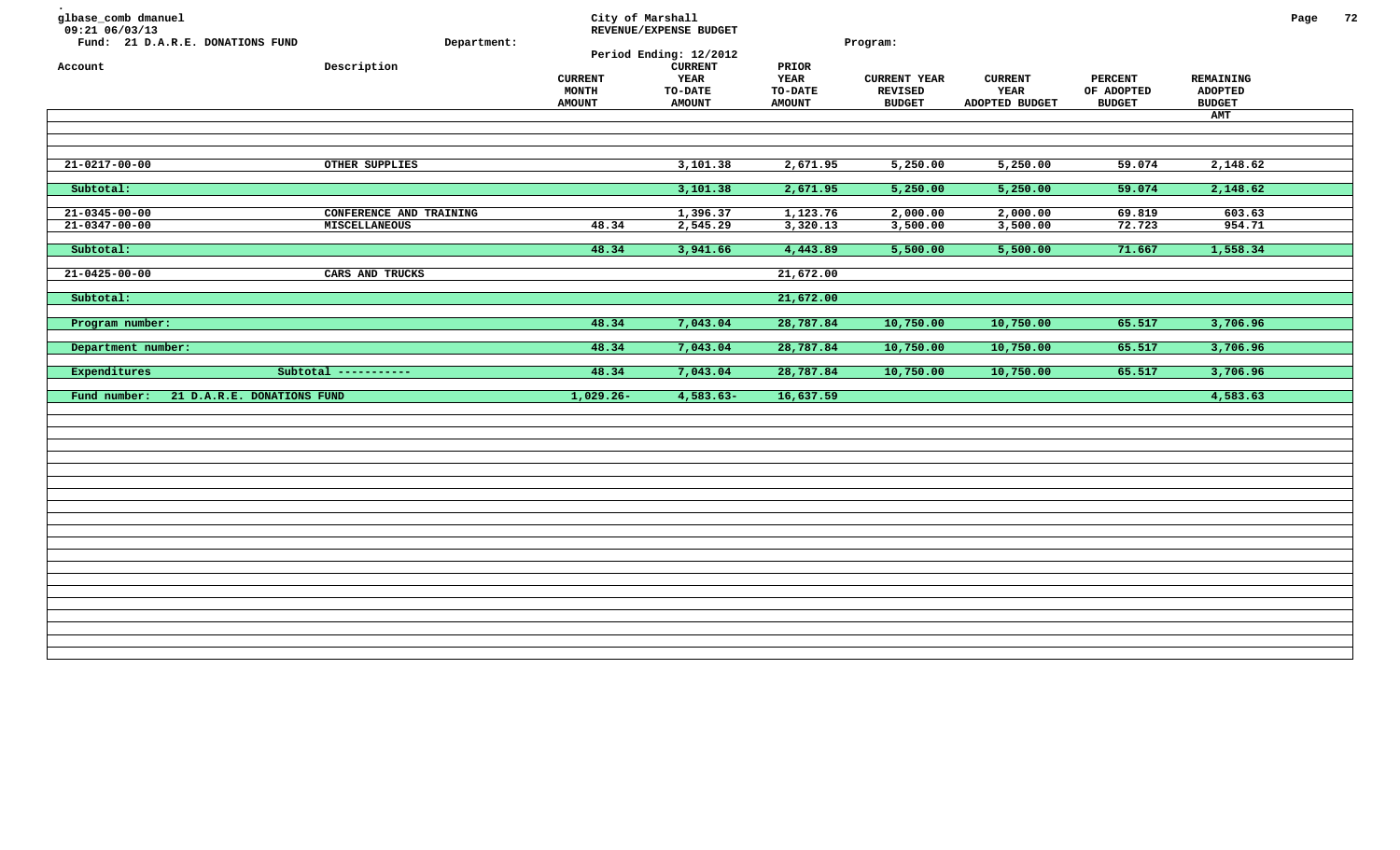| glbase_comb dmanuel<br>$09:21$ <sup>-06/03/13</sup><br>Fund: 24 2003 W & S REVENUE BOND FUND<br>Account | Description          | Department: | <b>CURRENT</b><br>MONTH<br><b>AMOUNT</b> | City of Marshall<br>REVENUE/EXPENSE BUDGET<br>Period Ending: 12/2012<br><b>CURRENT</b><br>YEAR<br>TO-DATE<br><b>AMOUNT</b> | PRIOR<br><b>YEAR</b><br>TO-DATE<br><b>AMOUNT</b> | Program:<br><b>CURRENT YEAR</b><br>REVISED<br><b>BUDGET</b> | <b>CURRENT</b><br>YEAR<br>ADOPTED BUDGET | <b>PERCENT</b><br>OF ADOPTED<br><b>BUDGET</b> | REMAINING<br><b>ADOPTED</b><br><b>BUDGET</b><br>AMT | Page | 73 |
|---------------------------------------------------------------------------------------------------------|----------------------|-------------|------------------------------------------|----------------------------------------------------------------------------------------------------------------------------|--------------------------------------------------|-------------------------------------------------------------|------------------------------------------|-----------------------------------------------|-----------------------------------------------------|------|----|
| $24 - 5100 - 00 - 00$                                                                                   | INTEREST EARNED      |             |                                          |                                                                                                                            | $248.09 -$                                       |                                                             |                                          |                                               |                                                     |      |    |
| Subtotal:                                                                                               |                      |             |                                          |                                                                                                                            | $248.09 -$                                       |                                                             |                                          |                                               |                                                     |      |    |
| Program number:                                                                                         |                      |             |                                          |                                                                                                                            | $248.09 -$                                       |                                                             |                                          |                                               |                                                     |      |    |
| Department number:                                                                                      |                      |             |                                          |                                                                                                                            | $248.09 -$                                       |                                                             |                                          |                                               |                                                     |      |    |
| Revenues                                                                                                | Subtotal ----------- |             |                                          |                                                                                                                            | $248.09 -$                                       |                                                             |                                          |                                               |                                                     |      |    |
|                                                                                                         |                      |             |                                          |                                                                                                                            |                                                  |                                                             |                                          |                                               |                                                     |      |    |
|                                                                                                         |                      |             |                                          |                                                                                                                            |                                                  |                                                             |                                          |                                               |                                                     |      |    |
|                                                                                                         |                      |             |                                          |                                                                                                                            |                                                  |                                                             |                                          |                                               |                                                     |      |    |
|                                                                                                         |                      |             |                                          |                                                                                                                            |                                                  |                                                             |                                          |                                               |                                                     |      |    |
|                                                                                                         |                      |             |                                          |                                                                                                                            |                                                  |                                                             |                                          |                                               |                                                     |      |    |
|                                                                                                         |                      |             |                                          |                                                                                                                            |                                                  |                                                             |                                          |                                               |                                                     |      |    |
|                                                                                                         |                      |             |                                          |                                                                                                                            |                                                  |                                                             |                                          |                                               |                                                     |      |    |
|                                                                                                         |                      |             |                                          |                                                                                                                            |                                                  |                                                             |                                          |                                               |                                                     |      |    |
|                                                                                                         |                      |             |                                          |                                                                                                                            |                                                  |                                                             |                                          |                                               |                                                     |      |    |
|                                                                                                         |                      |             |                                          |                                                                                                                            |                                                  |                                                             |                                          |                                               |                                                     |      |    |
|                                                                                                         |                      |             |                                          |                                                                                                                            |                                                  |                                                             |                                          |                                               |                                                     |      |    |
|                                                                                                         |                      |             |                                          |                                                                                                                            |                                                  |                                                             |                                          |                                               |                                                     |      |    |
|                                                                                                         |                      |             |                                          |                                                                                                                            |                                                  |                                                             |                                          |                                               |                                                     |      |    |
|                                                                                                         |                      |             |                                          |                                                                                                                            |                                                  |                                                             |                                          |                                               |                                                     |      |    |
|                                                                                                         |                      |             |                                          |                                                                                                                            |                                                  |                                                             |                                          |                                               |                                                     |      |    |
|                                                                                                         |                      |             |                                          |                                                                                                                            |                                                  |                                                             |                                          |                                               |                                                     |      |    |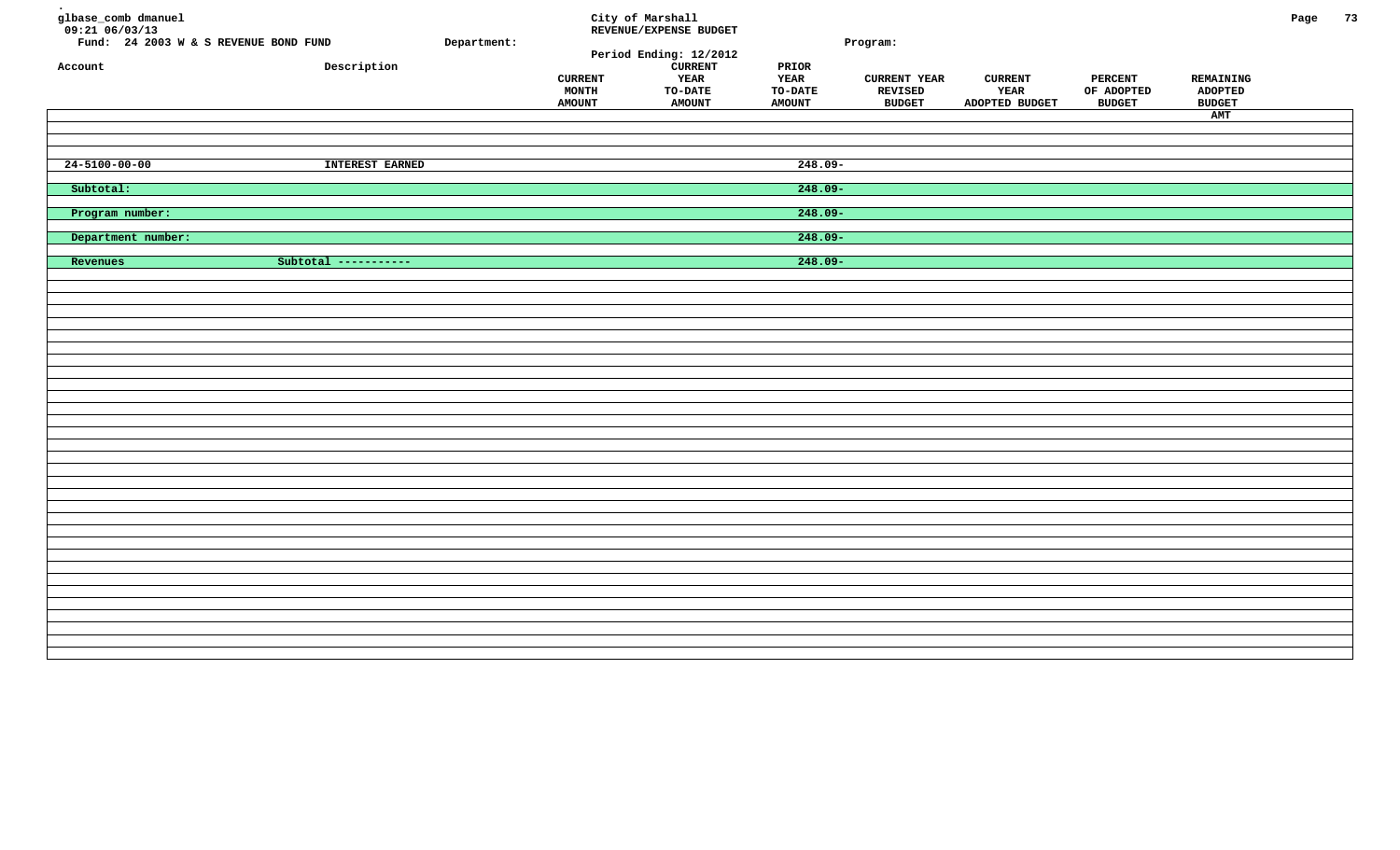| glbase_comb dmanuel<br>$09:21$ 06/03/13<br>Fund: 24 2003 W & S REVENUE BOND FUND<br>Account | Department:<br>${\tt Description}$                    | <b>CURRENT</b><br>MONTH<br><b>AMOUNT</b>        | City of Marshall<br>REVENUE/EXPENSE BUDGET<br>Period Ending: 12/2012<br><b>CURRENT</b><br>YEAR<br><b>TO-DATE</b><br><b>AMOUNT</b> | PRIOR<br>YEAR<br><b>TO-DATE</b><br><b>AMOUNT</b> | Program:<br><b>CURRENT YEAR</b><br><b>REVISED</b><br><b>BUDGET</b> | <b>CURRENT</b><br>YEAR<br>ADOPTED BUDGET | PERCENT<br>OF ADOPTED<br><b>BUDGET</b> | REMAINING<br><b>ADOPTED</b><br><b>BUDGET</b><br>AMT | Page | 74 |
|---------------------------------------------------------------------------------------------|-------------------------------------------------------|-------------------------------------------------|-----------------------------------------------------------------------------------------------------------------------------------|--------------------------------------------------|--------------------------------------------------------------------|------------------------------------------|----------------------------------------|-----------------------------------------------------|------|----|
| $24 - 0305 - 00 - 00$<br>$24 - 0348 - 00 - 00$                                              | PROFESSIONAL SERVICES & CHGS<br>SERVICE FEES/MGT FEES | $2,500.00-$                                     | 1,700.00                                                                                                                          | 1,700.00                                         |                                                                    |                                          |                                        | $1,700.00-$                                         |      |    |
| Subtotal:<br>$24 - 0412 - 00 - 00$<br>Subtotal:                                             | IMPROVEMENTS-WASTEWATER T B                           | $2,500.00 -$<br>$113,000.00 -$<br>$113,000.00-$ | 1,700.00                                                                                                                          | 1,700.00                                         |                                                                    |                                          |                                        | $1,700.00 -$                                        |      |    |
| Program number:<br>Department number:                                                       |                                                       | $115,500.00 -$<br>$115,500.00 -$                | 1,700.00<br>1,700.00                                                                                                              | 1,700.00<br>1,700.00                             |                                                                    |                                          |                                        | $1,700.00 -$<br>$1,700.00-$                         |      |    |
|                                                                                             |                                                       |                                                 |                                                                                                                                   |                                                  |                                                                    |                                          |                                        |                                                     |      |    |
|                                                                                             |                                                       |                                                 |                                                                                                                                   |                                                  |                                                                    |                                          |                                        |                                                     |      |    |
|                                                                                             |                                                       |                                                 |                                                                                                                                   |                                                  |                                                                    |                                          |                                        |                                                     |      |    |
|                                                                                             |                                                       |                                                 |                                                                                                                                   |                                                  |                                                                    |                                          |                                        |                                                     |      |    |
|                                                                                             |                                                       |                                                 |                                                                                                                                   |                                                  |                                                                    |                                          |                                        |                                                     |      |    |
|                                                                                             |                                                       |                                                 |                                                                                                                                   |                                                  |                                                                    |                                          |                                        |                                                     |      |    |
|                                                                                             |                                                       |                                                 |                                                                                                                                   |                                                  |                                                                    |                                          |                                        |                                                     |      |    |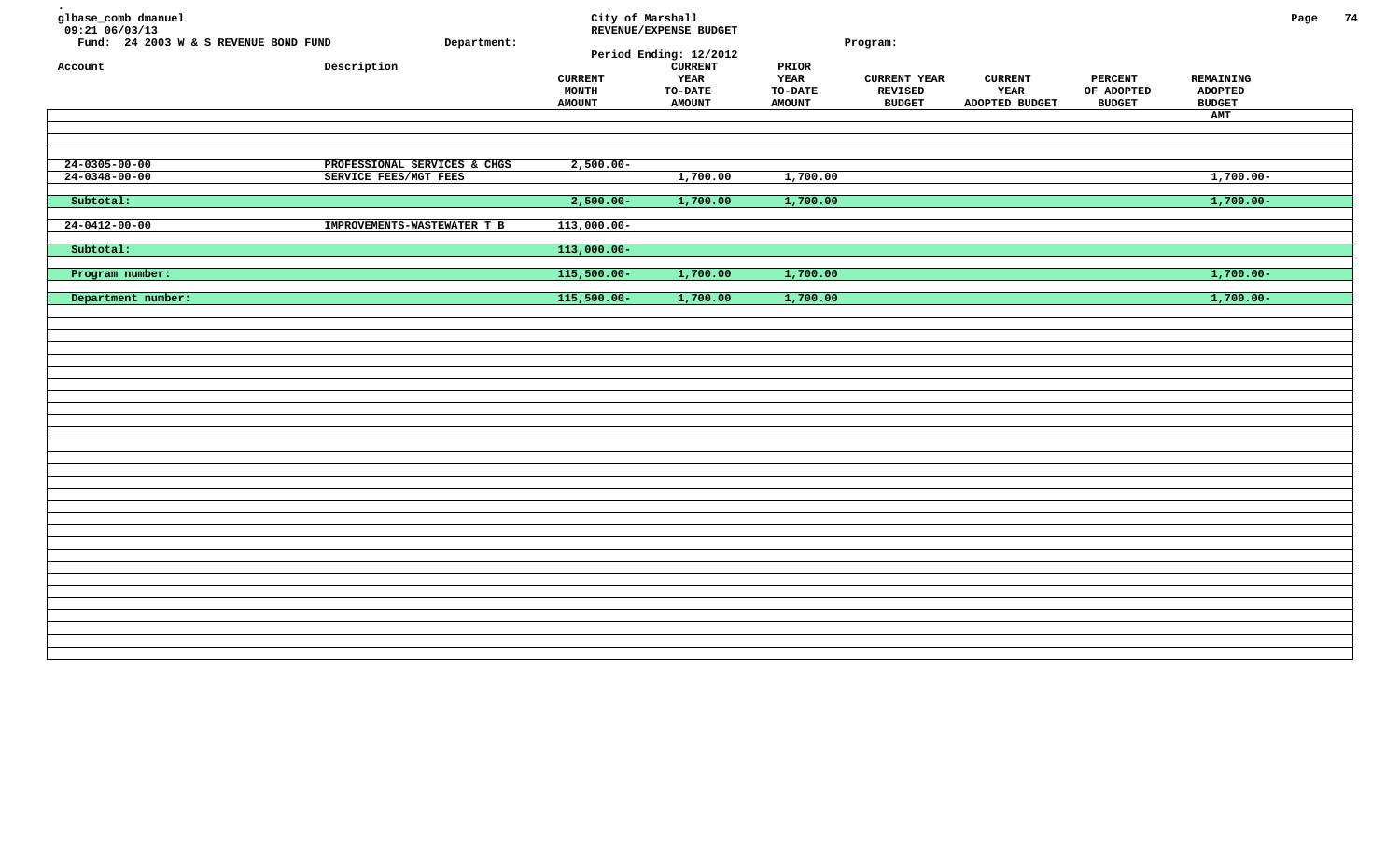| glbase_comb dmanuel<br>$09:21$ <sup>06/03/13</sup><br>Account | Fund: 24 2003 W & S REVENUE BOND FUND<br>Description | Department: 1 INFLOW & INFILTRATION<br><b>CURRENT</b><br>MONTH | City of Marshall<br>REVENUE/EXPENSE BUDGET<br>Period Ending: 12/2012<br><b>CURRENT</b><br>YEAR<br>TO-DATE | PRIOR<br><b>YEAR</b><br>TO-DATE | Program:<br><b>CURRENT YEAR</b><br>REVISED | INFLOW & INFILTRATION<br><b>CURRENT</b><br>YEAR | <b>PERCENT</b><br>OF ADOPTED | REMAINING<br><b>ADOPTED</b> | Page | 75 |
|---------------------------------------------------------------|------------------------------------------------------|----------------------------------------------------------------|-----------------------------------------------------------------------------------------------------------|---------------------------------|--------------------------------------------|-------------------------------------------------|------------------------------|-----------------------------|------|----|
|                                                               |                                                      | <b>AMOUNT</b>                                                  | <b>AMOUNT</b>                                                                                             | <b>AMOUNT</b>                   | <b>BUDGET</b>                              | ADOPTED BUDGET                                  | <b>BUDGET</b>                | <b>BUDGET</b><br>AMT        |      |    |
|                                                               |                                                      |                                                                |                                                                                                           |                                 |                                            |                                                 |                              |                             |      |    |
|                                                               |                                                      |                                                                |                                                                                                           |                                 |                                            |                                                 |                              |                             |      |    |
| $24 - 0305 - 01 - 00$                                         | PROFESSIONAL SERVICES & CHGS                         | $10,519.00 -$                                                  |                                                                                                           |                                 |                                            |                                                 |                              |                             |      |    |
| Subtotal:                                                     |                                                      | $10,519.00 -$                                                  |                                                                                                           |                                 |                                            |                                                 |                              |                             |      |    |
|                                                               |                                                      |                                                                |                                                                                                           |                                 |                                            |                                                 |                              |                             |      |    |
| Program number:                                               | INFLOW & INFILTRATION                                | $10,519.00 -$                                                  |                                                                                                           |                                 |                                            |                                                 |                              |                             |      |    |
| Department number:                                            | INFLOW & INFILTRATION<br>$-1$                        | $10,519.00 -$                                                  |                                                                                                           |                                 |                                            |                                                 |                              |                             |      |    |
|                                                               |                                                      |                                                                |                                                                                                           |                                 |                                            |                                                 |                              |                             |      |    |
|                                                               |                                                      |                                                                |                                                                                                           |                                 |                                            |                                                 |                              |                             |      |    |
|                                                               |                                                      |                                                                |                                                                                                           |                                 |                                            |                                                 |                              |                             |      |    |
|                                                               |                                                      |                                                                |                                                                                                           |                                 |                                            |                                                 |                              |                             |      |    |
|                                                               |                                                      |                                                                |                                                                                                           |                                 |                                            |                                                 |                              |                             |      |    |
|                                                               |                                                      |                                                                |                                                                                                           |                                 |                                            |                                                 |                              |                             |      |    |
|                                                               |                                                      |                                                                |                                                                                                           |                                 |                                            |                                                 |                              |                             |      |    |
|                                                               |                                                      |                                                                |                                                                                                           |                                 |                                            |                                                 |                              |                             |      |    |
|                                                               |                                                      |                                                                |                                                                                                           |                                 |                                            |                                                 |                              |                             |      |    |
|                                                               |                                                      |                                                                |                                                                                                           |                                 |                                            |                                                 |                              |                             |      |    |
|                                                               |                                                      |                                                                |                                                                                                           |                                 |                                            |                                                 |                              |                             |      |    |
|                                                               |                                                      |                                                                |                                                                                                           |                                 |                                            |                                                 |                              |                             |      |    |
|                                                               |                                                      |                                                                |                                                                                                           |                                 |                                            |                                                 |                              |                             |      |    |
|                                                               |                                                      |                                                                |                                                                                                           |                                 |                                            |                                                 |                              |                             |      |    |
|                                                               |                                                      |                                                                |                                                                                                           |                                 |                                            |                                                 |                              |                             |      |    |
|                                                               |                                                      |                                                                |                                                                                                           |                                 |                                            |                                                 |                              |                             |      |    |
|                                                               |                                                      |                                                                |                                                                                                           |                                 |                                            |                                                 |                              |                             |      |    |
|                                                               |                                                      |                                                                |                                                                                                           |                                 |                                            |                                                 |                              |                             |      |    |
|                                                               |                                                      |                                                                |                                                                                                           |                                 |                                            |                                                 |                              |                             |      |    |
|                                                               |                                                      |                                                                |                                                                                                           |                                 |                                            |                                                 |                              |                             |      |    |
|                                                               |                                                      |                                                                |                                                                                                           |                                 |                                            |                                                 |                              |                             |      |    |
|                                                               |                                                      |                                                                |                                                                                                           |                                 |                                            |                                                 |                              |                             |      |    |
|                                                               |                                                      |                                                                |                                                                                                           |                                 |                                            |                                                 |                              |                             |      |    |
|                                                               |                                                      |                                                                |                                                                                                           |                                 |                                            |                                                 |                              |                             |      |    |
|                                                               |                                                      |                                                                |                                                                                                           |                                 |                                            |                                                 |                              |                             |      |    |
|                                                               |                                                      |                                                                |                                                                                                           |                                 |                                            |                                                 |                              |                             |      |    |
|                                                               |                                                      |                                                                |                                                                                                           |                                 |                                            |                                                 |                              |                             |      |    |
|                                                               |                                                      |                                                                |                                                                                                           |                                 |                                            |                                                 |                              |                             |      |    |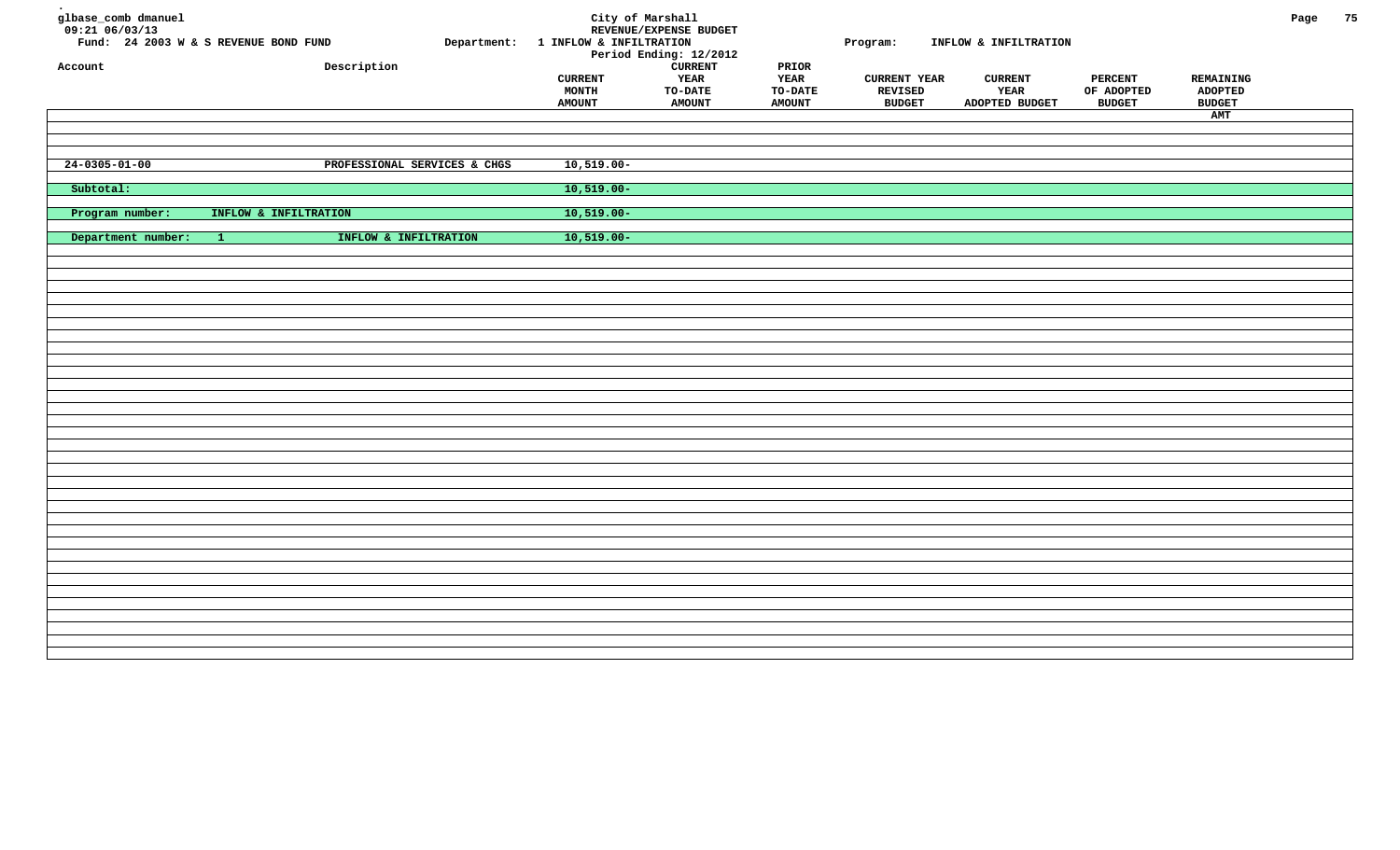| glbase_comb dmanuel<br>$09:21$ $06/03/13$<br>Account | Fund: 24 2003 W & S REVENUE BOND FUND<br>Description | Department: 3 I & I REMEDIATION<br><b>CURRENT</b><br><b>MONTH</b><br><b>AMOUNT</b> | City of Marshall<br>REVENUE/EXPENSE BUDGET<br>Period Ending: 12/2012<br><b>CURRENT</b><br><b>YEAR</b><br><b>TO-DATE</b><br><b>AMOUNT</b> | PRIOR<br>YEAR<br><b>TO-DATE</b><br><b>AMOUNT</b> | Program:<br><b>CURRENT YEAR</b><br>REVISED<br><b>BUDGET</b> | I & I REMEDIATION<br><b>CURRENT</b><br>YEAR<br>ADOPTED BUDGET | <b>PERCENT</b><br>OF ADOPTED<br><b>BUDGET</b> | REMAINING<br><b>ADOPTED</b><br><b>BUDGET</b><br>AMT | Page | 76 |
|------------------------------------------------------|------------------------------------------------------|------------------------------------------------------------------------------------|------------------------------------------------------------------------------------------------------------------------------------------|--------------------------------------------------|-------------------------------------------------------------|---------------------------------------------------------------|-----------------------------------------------|-----------------------------------------------------|------|----|
| $24 - 0341 - 03 - 00$                                | SEWER IMPROVMENTS                                    | $21,117.80-$                                                                       |                                                                                                                                          |                                                  |                                                             |                                                               |                                               |                                                     |      |    |
| Subtotal:                                            |                                                      | $21,117.80-$                                                                       |                                                                                                                                          |                                                  |                                                             |                                                               |                                               |                                                     |      |    |
| Program number:                                      | I & I REMEDIATION                                    | $21,117.80-$                                                                       |                                                                                                                                          |                                                  |                                                             |                                                               |                                               |                                                     |      |    |
| Department number:                                   | I & I REMEDIATION<br>$-3$                            | $21,117.80-$                                                                       |                                                                                                                                          |                                                  |                                                             |                                                               |                                               |                                                     |      |    |
| Expenditures                                         | Subtotal -----------                                 | 147,136.80-                                                                        | 1,700.00                                                                                                                                 | 1,700.00                                         |                                                             |                                                               |                                               | $1,700.00 -$                                        |      |    |
| Fund number:                                         | 24 2003 W & S REVENUE BOND FUND                      | 147,136.80-                                                                        | 1,700.00                                                                                                                                 | 1,451.91                                         |                                                             |                                                               |                                               | $1,700.00 -$                                        |      |    |
|                                                      |                                                      |                                                                                    |                                                                                                                                          |                                                  |                                                             |                                                               |                                               |                                                     |      |    |
|                                                      |                                                      |                                                                                    |                                                                                                                                          |                                                  |                                                             |                                                               |                                               |                                                     |      |    |
|                                                      |                                                      |                                                                                    |                                                                                                                                          |                                                  |                                                             |                                                               |                                               |                                                     |      |    |
|                                                      |                                                      |                                                                                    |                                                                                                                                          |                                                  |                                                             |                                                               |                                               |                                                     |      |    |
|                                                      |                                                      |                                                                                    |                                                                                                                                          |                                                  |                                                             |                                                               |                                               |                                                     |      |    |
|                                                      |                                                      |                                                                                    |                                                                                                                                          |                                                  |                                                             |                                                               |                                               |                                                     |      |    |
|                                                      |                                                      |                                                                                    |                                                                                                                                          |                                                  |                                                             |                                                               |                                               |                                                     |      |    |
|                                                      |                                                      |                                                                                    |                                                                                                                                          |                                                  |                                                             |                                                               |                                               |                                                     |      |    |
|                                                      |                                                      |                                                                                    |                                                                                                                                          |                                                  |                                                             |                                                               |                                               |                                                     |      |    |
|                                                      |                                                      |                                                                                    |                                                                                                                                          |                                                  |                                                             |                                                               |                                               |                                                     |      |    |
|                                                      |                                                      |                                                                                    |                                                                                                                                          |                                                  |                                                             |                                                               |                                               |                                                     |      |    |
|                                                      |                                                      |                                                                                    |                                                                                                                                          |                                                  |                                                             |                                                               |                                               |                                                     |      |    |
|                                                      |                                                      |                                                                                    |                                                                                                                                          |                                                  |                                                             |                                                               |                                               |                                                     |      |    |
|                                                      |                                                      |                                                                                    |                                                                                                                                          |                                                  |                                                             |                                                               |                                               |                                                     |      |    |
|                                                      |                                                      |                                                                                    |                                                                                                                                          |                                                  |                                                             |                                                               |                                               |                                                     |      |    |
|                                                      |                                                      |                                                                                    |                                                                                                                                          |                                                  |                                                             |                                                               |                                               |                                                     |      |    |
|                                                      |                                                      |                                                                                    |                                                                                                                                          |                                                  |                                                             |                                                               |                                               |                                                     |      |    |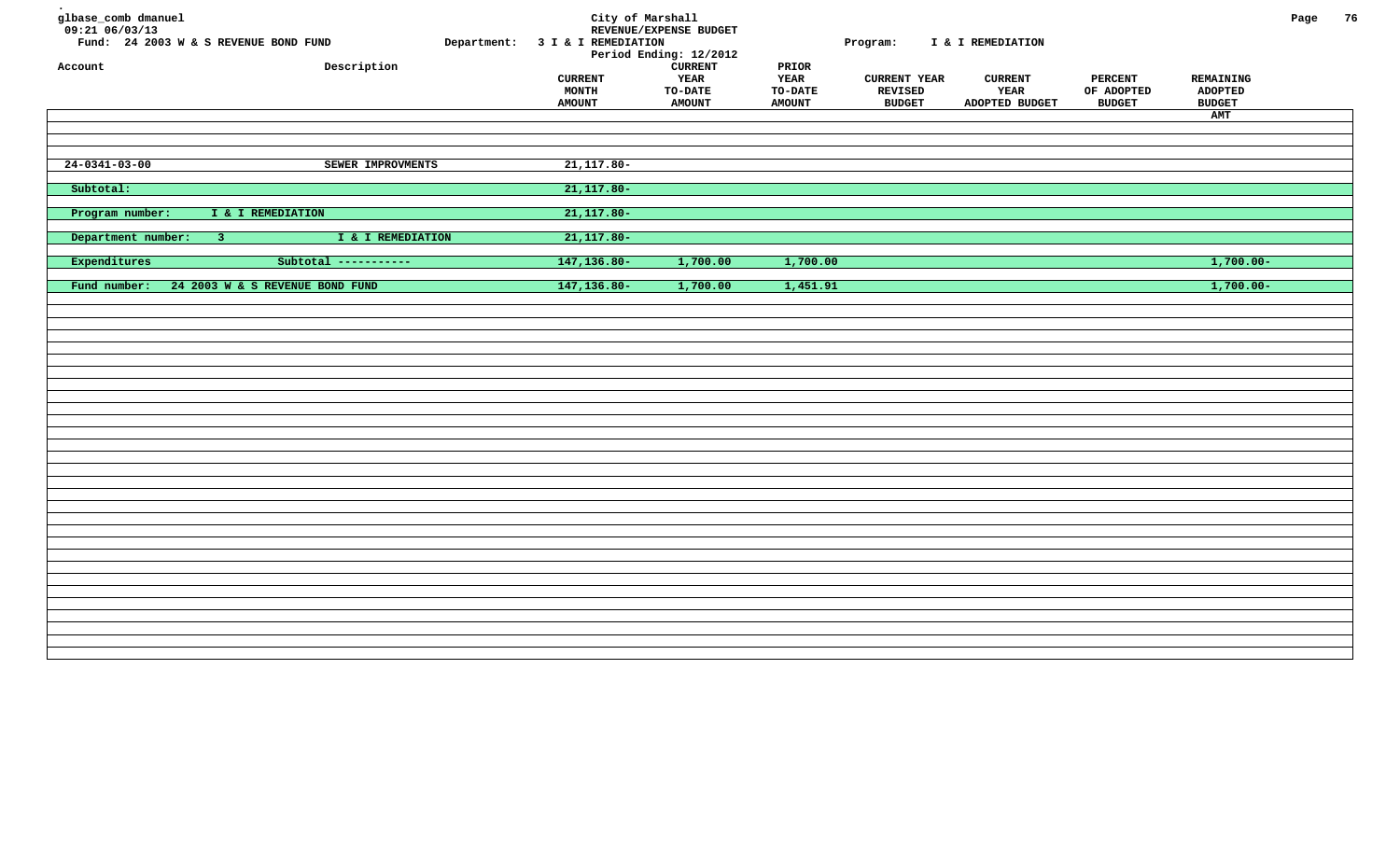| glbase_comb dmanuel<br>$09:21$ $06/03/13$<br>Fund: 25 1995 GENERAL OBLIGATION FUND<br>Account | Description                     | Department: | <b>CURRENT</b><br>MONTH<br><b>AMOUNT</b> | City of Marshall<br>REVENUE/EXPENSE BUDGET<br>Period Ending: 12/2012<br><b>CURRENT</b><br>YEAR<br><b>TO-DATE</b><br><b>AMOUNT</b> | PRIOR<br>YEAR<br>TO-DATE<br><b>AMOUNT</b> | Program:<br><b>CURRENT YEAR</b><br>REVISED<br><b>BUDGET</b> | <b>CURRENT</b><br>YEAR<br>ADOPTED BUDGET | <b>PERCENT</b><br>OF ADOPTED<br><b>BUDGET</b> | REMAINING<br><b>ADOPTED</b><br><b>BUDGET</b><br>AMT | Page | 77 |
|-----------------------------------------------------------------------------------------------|---------------------------------|-------------|------------------------------------------|-----------------------------------------------------------------------------------------------------------------------------------|-------------------------------------------|-------------------------------------------------------------|------------------------------------------|-----------------------------------------------|-----------------------------------------------------|------|----|
| $25 - 0455 - 00 - 00$                                                                         | TRANSFER TO OTHER FUNDS         |             |                                          |                                                                                                                                   | 430,879.09                                |                                                             |                                          |                                               |                                                     |      |    |
| Subtotal:                                                                                     |                                 |             |                                          |                                                                                                                                   | 430,879.09                                |                                                             |                                          |                                               |                                                     |      |    |
| Program number:                                                                               |                                 |             |                                          |                                                                                                                                   | 430,879.09                                |                                                             |                                          |                                               |                                                     |      |    |
| Department number:                                                                            |                                 |             |                                          |                                                                                                                                   | 430,879.09                                |                                                             |                                          |                                               |                                                     |      |    |
| Expenditures                                                                                  | Subtotal -----------            |             |                                          |                                                                                                                                   | 430,879.09                                |                                                             |                                          |                                               |                                                     |      |    |
| Fund number:                                                                                  | 25 1995 GENERAL OBLIGATION FUND |             |                                          |                                                                                                                                   | 430,879.09                                |                                                             |                                          |                                               |                                                     |      |    |
|                                                                                               |                                 |             |                                          |                                                                                                                                   |                                           |                                                             |                                          |                                               |                                                     |      |    |
|                                                                                               |                                 |             |                                          |                                                                                                                                   |                                           |                                                             |                                          |                                               |                                                     |      |    |
|                                                                                               |                                 |             |                                          |                                                                                                                                   |                                           |                                                             |                                          |                                               |                                                     |      |    |
|                                                                                               |                                 |             |                                          |                                                                                                                                   |                                           |                                                             |                                          |                                               |                                                     |      |    |
|                                                                                               |                                 |             |                                          |                                                                                                                                   |                                           |                                                             |                                          |                                               |                                                     |      |    |
|                                                                                               |                                 |             |                                          |                                                                                                                                   |                                           |                                                             |                                          |                                               |                                                     |      |    |
|                                                                                               |                                 |             |                                          |                                                                                                                                   |                                           |                                                             |                                          |                                               |                                                     |      |    |
|                                                                                               |                                 |             |                                          |                                                                                                                                   |                                           |                                                             |                                          |                                               |                                                     |      |    |
|                                                                                               |                                 |             |                                          |                                                                                                                                   |                                           |                                                             |                                          |                                               |                                                     |      |    |
|                                                                                               |                                 |             |                                          |                                                                                                                                   |                                           |                                                             |                                          |                                               |                                                     |      |    |
|                                                                                               |                                 |             |                                          |                                                                                                                                   |                                           |                                                             |                                          |                                               |                                                     |      |    |
|                                                                                               |                                 |             |                                          |                                                                                                                                   |                                           |                                                             |                                          |                                               |                                                     |      |    |
|                                                                                               |                                 |             |                                          |                                                                                                                                   |                                           |                                                             |                                          |                                               |                                                     |      |    |
|                                                                                               |                                 |             |                                          |                                                                                                                                   |                                           |                                                             |                                          |                                               |                                                     |      |    |
|                                                                                               |                                 |             |                                          |                                                                                                                                   |                                           |                                                             |                                          |                                               |                                                     |      |    |
|                                                                                               |                                 |             |                                          |                                                                                                                                   |                                           |                                                             |                                          |                                               |                                                     |      |    |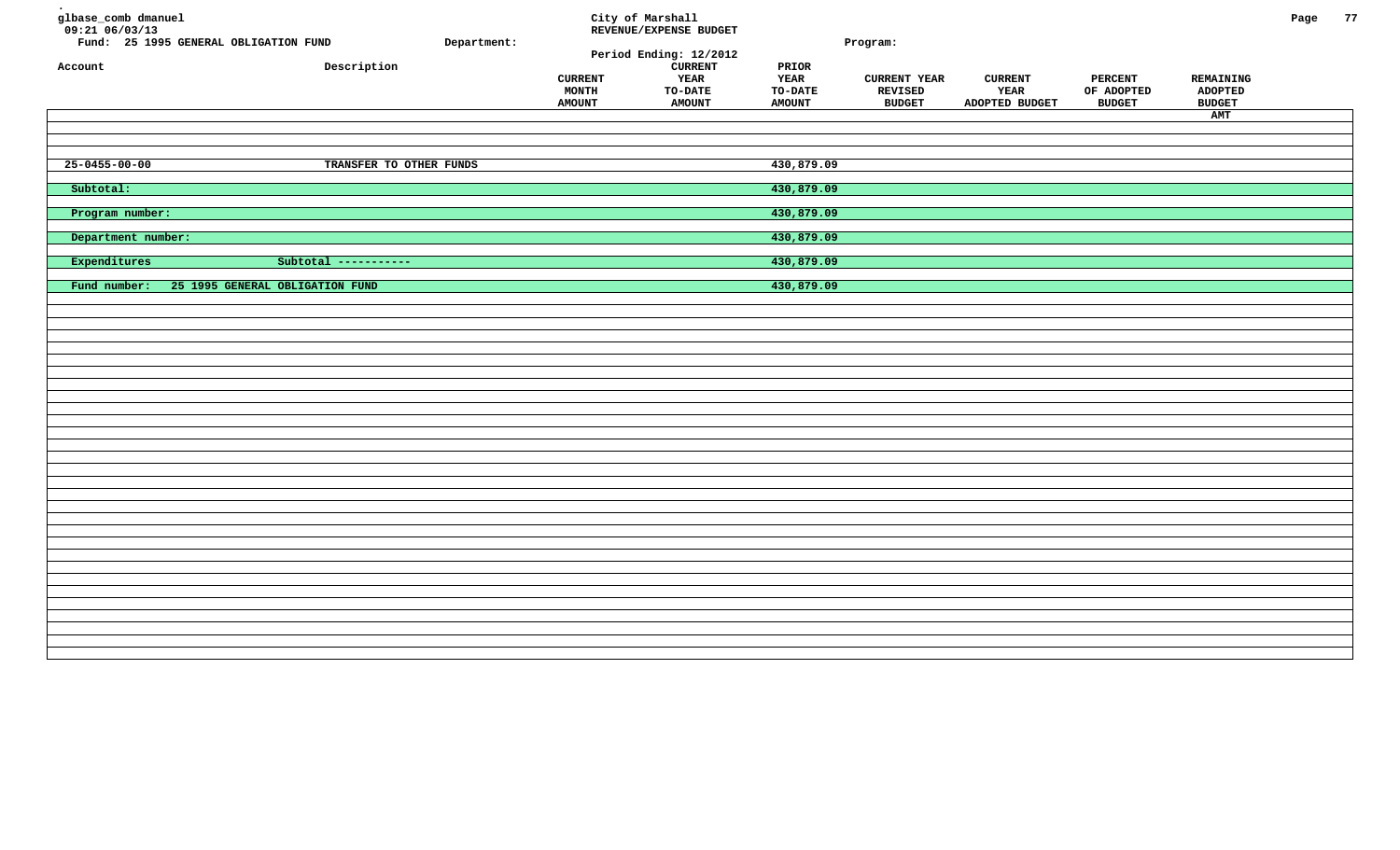| glbase_comb dmanuel<br>09:21 06/03/13<br>Account | Fund: 26 A & L KARIEL LIBRARY FOUNDERS<br>Description | Department: | <b>CURRENT</b><br><b>MONTH</b><br><b>AMOUNT</b> | City of Marshall<br>REVENUE/EXPENSE BUDGET<br>A & L KARIEL LIBRARY FOUNDERS<br>Period Ending: 12/2012<br>${\tt CURRENT}$<br>YEAR<br><b>TO-DATE</b><br><b>AMOUNT</b> | PRIOR<br>YEAR<br><b>TO-DATE</b><br><b>AMOUNT</b> | Program:<br><b>CURRENT YEAR</b><br>REVISED<br><b>BUDGET</b> | A & L KARIEL LIBRARY FOUNDERS<br><b>CURRENT</b><br>YEAR<br>ADOPTED BUDGET | <b>PERCENT</b><br>OF ADOPTED<br><b>BUDGET</b> | REMAINING<br><b>ADOPTED</b><br><b>BUDGET</b> | Page | 78 |
|--------------------------------------------------|-------------------------------------------------------|-------------|-------------------------------------------------|---------------------------------------------------------------------------------------------------------------------------------------------------------------------|--------------------------------------------------|-------------------------------------------------------------|---------------------------------------------------------------------------|-----------------------------------------------|----------------------------------------------|------|----|
|                                                  |                                                       |             |                                                 |                                                                                                                                                                     |                                                  |                                                             |                                                                           |                                               | AMT                                          |      |    |
|                                                  |                                                       |             |                                                 |                                                                                                                                                                     |                                                  |                                                             |                                                                           |                                               |                                              |      |    |
| $26 - 5126 - 00 - 00$                            | DONATIONS A&L KARIEL LIBRARY F                        |             |                                                 | $100.00 -$                                                                                                                                                          | $205.00 -$                                       |                                                             |                                                                           |                                               | 100.00                                       |      |    |
| Subtotal:                                        |                                                       |             |                                                 | $100.00 -$                                                                                                                                                          | $205.00 -$                                       |                                                             |                                                                           |                                               | 100.00                                       |      |    |
| Program number:                                  | A & L KARIEL LIBRARY FOUNDERS                         |             |                                                 | $100.00 -$                                                                                                                                                          | $205.00 -$                                       |                                                             |                                                                           |                                               | 100.00                                       |      |    |
| Department number:                               | A & L KARIEL LIBRARY FOUNDERS                         |             |                                                 | $100.00 -$                                                                                                                                                          | $205.00 -$                                       |                                                             |                                                                           |                                               | 100.00                                       |      |    |
| Revenues                                         | Subtotal -----------                                  |             |                                                 | $100.00 -$                                                                                                                                                          | $205.00 -$                                       |                                                             |                                                                           |                                               | 100.00                                       |      |    |
| Fund number:                                     | 26 A & L KARIEL LIBRARY FOUNDERS                      |             |                                                 | $100.00 -$                                                                                                                                                          | $205.00 -$                                       |                                                             |                                                                           |                                               | 100.00                                       |      |    |
|                                                  |                                                       |             |                                                 |                                                                                                                                                                     |                                                  |                                                             |                                                                           |                                               |                                              |      |    |
|                                                  |                                                       |             |                                                 |                                                                                                                                                                     |                                                  |                                                             |                                                                           |                                               |                                              |      |    |
|                                                  |                                                       |             |                                                 |                                                                                                                                                                     |                                                  |                                                             |                                                                           |                                               |                                              |      |    |
|                                                  |                                                       |             |                                                 |                                                                                                                                                                     |                                                  |                                                             |                                                                           |                                               |                                              |      |    |
|                                                  |                                                       |             |                                                 |                                                                                                                                                                     |                                                  |                                                             |                                                                           |                                               |                                              |      |    |
|                                                  |                                                       |             |                                                 |                                                                                                                                                                     |                                                  |                                                             |                                                                           |                                               |                                              |      |    |
|                                                  |                                                       |             |                                                 |                                                                                                                                                                     |                                                  |                                                             |                                                                           |                                               |                                              |      |    |
|                                                  |                                                       |             |                                                 |                                                                                                                                                                     |                                                  |                                                             |                                                                           |                                               |                                              |      |    |
|                                                  |                                                       |             |                                                 |                                                                                                                                                                     |                                                  |                                                             |                                                                           |                                               |                                              |      |    |
|                                                  |                                                       |             |                                                 |                                                                                                                                                                     |                                                  |                                                             |                                                                           |                                               |                                              |      |    |
|                                                  |                                                       |             |                                                 |                                                                                                                                                                     |                                                  |                                                             |                                                                           |                                               |                                              |      |    |
|                                                  |                                                       |             |                                                 |                                                                                                                                                                     |                                                  |                                                             |                                                                           |                                               |                                              |      |    |
|                                                  |                                                       |             |                                                 |                                                                                                                                                                     |                                                  |                                                             |                                                                           |                                               |                                              |      |    |
|                                                  |                                                       |             |                                                 |                                                                                                                                                                     |                                                  |                                                             |                                                                           |                                               |                                              |      |    |
|                                                  |                                                       |             |                                                 |                                                                                                                                                                     |                                                  |                                                             |                                                                           |                                               |                                              |      |    |
|                                                  |                                                       |             |                                                 |                                                                                                                                                                     |                                                  |                                                             |                                                                           |                                               |                                              |      |    |
|                                                  |                                                       |             |                                                 |                                                                                                                                                                     |                                                  |                                                             |                                                                           |                                               |                                              |      |    |
|                                                  |                                                       |             |                                                 |                                                                                                                                                                     |                                                  |                                                             |                                                                           |                                               |                                              |      |    |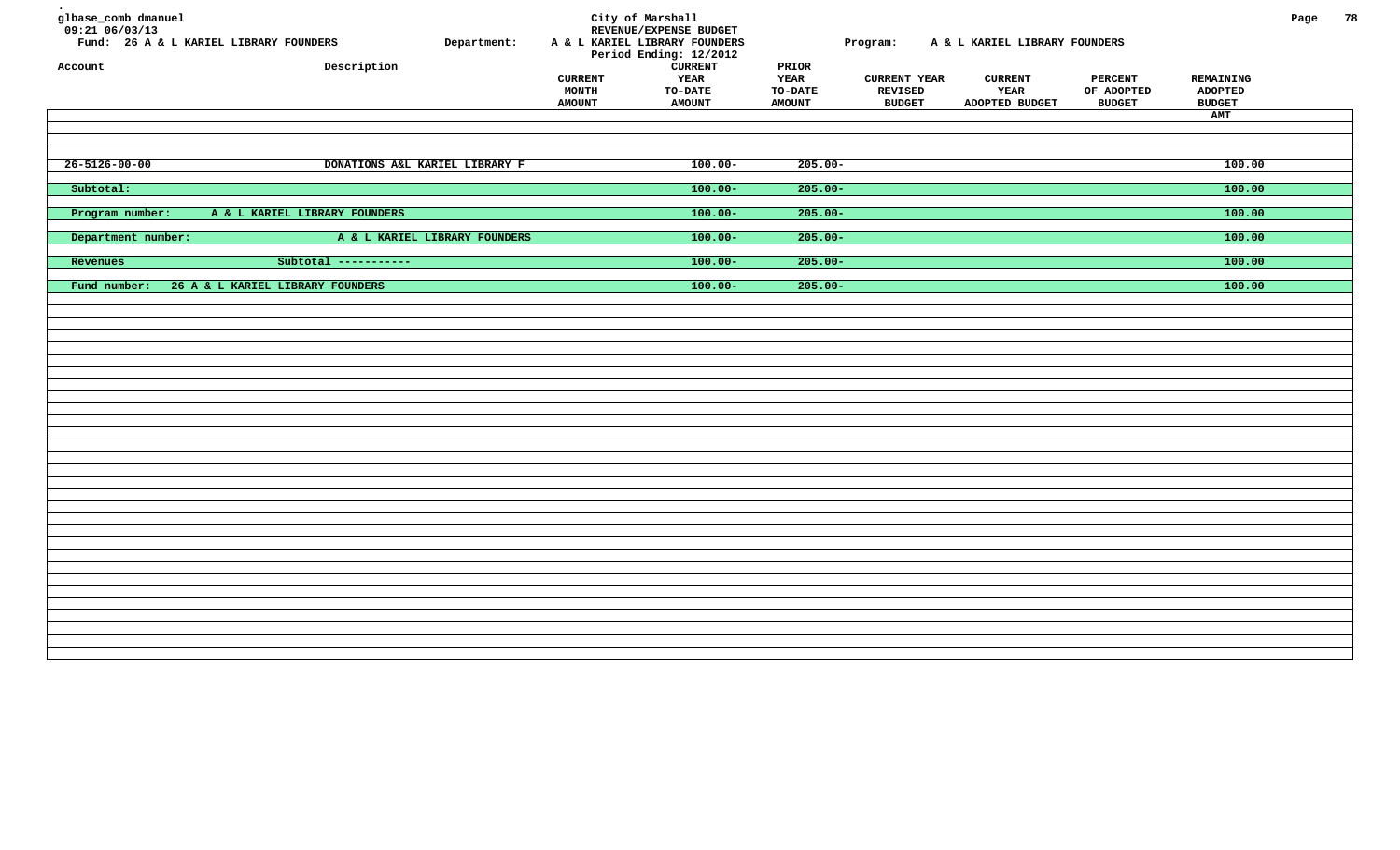| glbase_comb dmanuel<br>09:21 06/03/13<br>Fund: 27 2001 C/O DEBT SERVICE FUND<br>Account | Department:<br>Description     | <b>CURRENT</b><br>MONTH<br><b>AMOUNT</b> | City of Marshall<br>REVENUE/EXPENSE BUDGET<br>Period Ending: 12/2012<br><b>CURRENT</b><br><b>YEAR</b><br><b>TO-DATE</b><br><b>AMOUNT</b> | PRIOR<br><b>YEAR</b><br><b>TO-DATE</b><br><b>AMOUNT</b> | Program:<br><b>CURRENT YEAR</b><br><b>REVISED</b><br><b>BUDGET</b> | <b>CURRENT</b><br>YEAR<br>ADOPTED BUDGET | <b>PERCENT</b><br>OF ADOPTED<br><b>BUDGET</b> | REMAINING<br><b>ADOPTED</b><br><b>BUDGET</b><br>AMT | Page | 79 |
|-----------------------------------------------------------------------------------------|--------------------------------|------------------------------------------|------------------------------------------------------------------------------------------------------------------------------------------|---------------------------------------------------------|--------------------------------------------------------------------|------------------------------------------|-----------------------------------------------|-----------------------------------------------------|------|----|
| $27 - 5100 - 00 - 00$                                                                   | <b>INTEREST EARNED</b>         | $1.48 -$                                 | $47.25 -$                                                                                                                                | $35.95 -$                                               |                                                                    |                                          |                                               | 47.25                                               |      |    |
| $27 - 5110 - 00 - 00$                                                                   | TRANSFER FROM HOTEL/MOTEL FUND | $1,335.50 -$                             | 142,275.40-                                                                                                                              | 122, 246. 71-                                           |                                                                    |                                          |                                               | 142,275.40                                          |      |    |
| Subtotal:                                                                               |                                | $1,336.98-$                              | 142,322.65-                                                                                                                              | 122,282.66-                                             |                                                                    |                                          |                                               | 142,322.65                                          |      |    |
| Program number:                                                                         |                                | 1,336.98-                                | 142,322.65-                                                                                                                              | 122,282.66-                                             |                                                                    |                                          |                                               | 142,322.65                                          |      |    |
| Department number:                                                                      |                                | $1,336.98-$                              | 142, 322.65-                                                                                                                             | 122,282.66-                                             |                                                                    |                                          |                                               | 142,322.65                                          |      |    |
| Revenues                                                                                | Subtotal -----------           | $1,336.98-$                              | 142,322.65-                                                                                                                              | 122,282.66-                                             |                                                                    |                                          |                                               | 142,322.65                                          |      |    |
|                                                                                         |                                |                                          |                                                                                                                                          |                                                         |                                                                    |                                          |                                               |                                                     |      |    |
|                                                                                         |                                |                                          |                                                                                                                                          |                                                         |                                                                    |                                          |                                               |                                                     |      |    |
|                                                                                         |                                |                                          |                                                                                                                                          |                                                         |                                                                    |                                          |                                               |                                                     |      |    |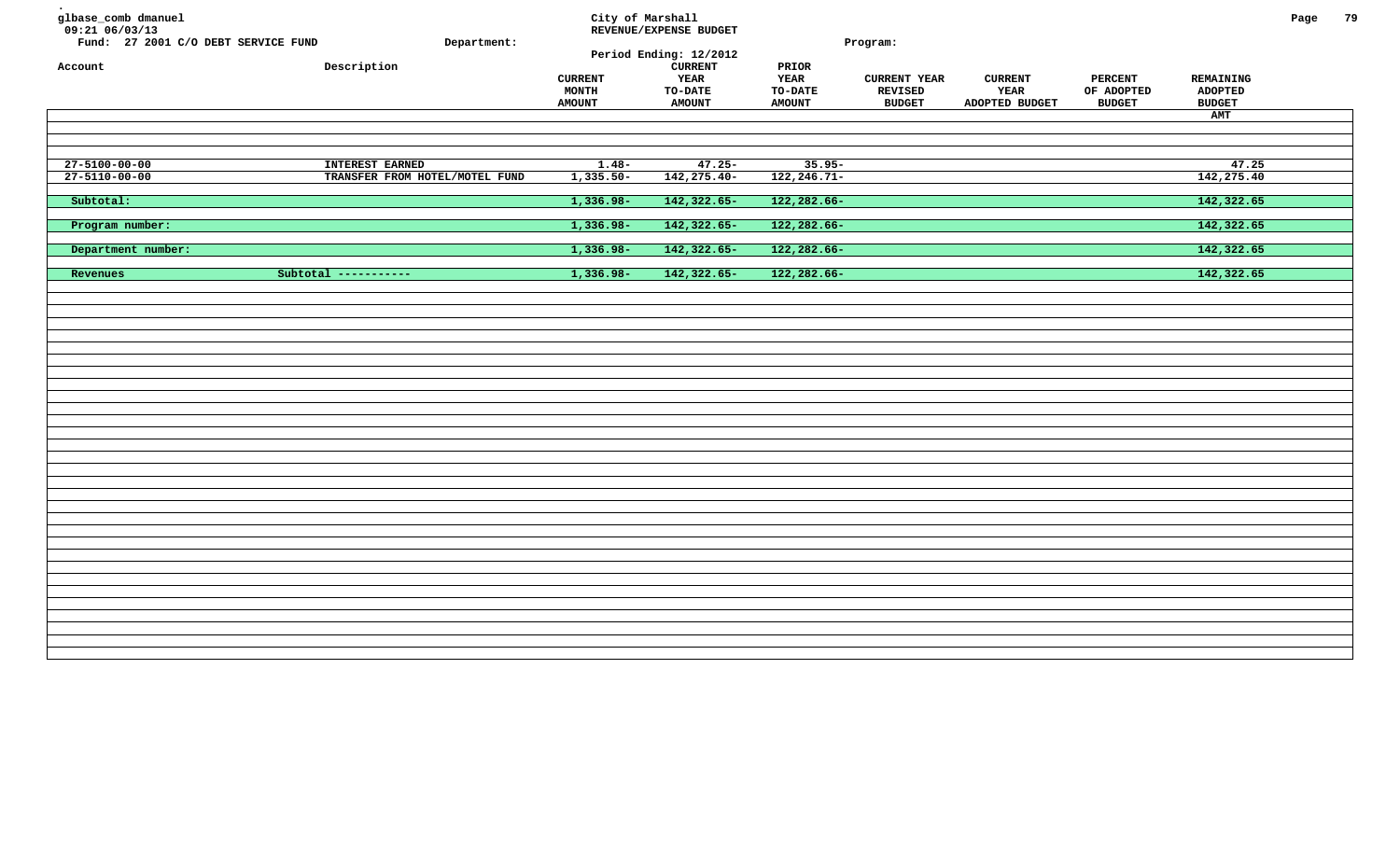| glbase_comb dmanuel<br>09:21 06/03/13<br>Fund: 27 2001 C/O DEBT SERVICE FUND<br>Account | Department:<br>Description | <b>CURRENT</b><br>MONTH<br><b>AMOUNT</b> | City of Marshall<br>REVENUE/EXPENSE BUDGET<br>Period Ending: 12/2012<br>${\tt CURRENT}$<br>YEAR<br><b>TO-DATE</b><br><b>AMOUNT</b> | PRIOR<br>YEAR<br><b>TO-DATE</b><br><b>AMOUNT</b> | Program:<br><b>CURRENT YEAR</b><br><b>REVISED</b><br><b>BUDGET</b> | <b>CURRENT</b><br>YEAR<br>ADOPTED BUDGET | <b>PERCENT</b><br>OF ADOPTED<br><b>BUDGET</b> | REMAINING<br><b>ADOPTED</b><br><b>BUDGET</b><br>AMT | Page | 80 |
|-----------------------------------------------------------------------------------------|----------------------------|------------------------------------------|------------------------------------------------------------------------------------------------------------------------------------|--------------------------------------------------|--------------------------------------------------------------------|------------------------------------------|-----------------------------------------------|-----------------------------------------------------|------|----|
| $27 - 0348 - 00 - 00$                                                                   | SERVICE FEES/MGT FEES      |                                          | 341.85                                                                                                                             | 1,566.15                                         |                                                                    |                                          |                                               | $341.85 -$                                          |      |    |
| $27 - 0353 - 00 - 00$                                                                   | INTEREST & FEES            | 8,013.10                                 | 17,275.40                                                                                                                          | 7,246.71                                         |                                                                    |                                          |                                               | 17,275.40-                                          |      |    |
|                                                                                         |                            |                                          |                                                                                                                                    |                                                  |                                                                    |                                          |                                               |                                                     |      |    |
| $27 - 0354 - 00 - 00$                                                                   | PRINCIPAL PAYMENTS         |                                          | 125,000.00                                                                                                                         | 115,000.00                                       |                                                                    |                                          |                                               | $125,000.00-$                                       |      |    |
| Subtotal:                                                                               |                            | 8,013.10                                 | 142,617.25                                                                                                                         | 123,812.86                                       |                                                                    |                                          |                                               | $142,617.25-$                                       |      |    |
| Program number:                                                                         |                            | 8,013.10                                 | 142,617.25                                                                                                                         | 123,812.86                                       |                                                                    |                                          |                                               | $142,617.25-$                                       |      |    |
| Department number:                                                                      |                            | 8,013.10                                 | 142,617.25                                                                                                                         | 123,812.86                                       |                                                                    |                                          |                                               | $142,617.25-$                                       |      |    |
| Expenditures                                                                            | Subtotal -----------       | 8,013.10                                 | 142,617.25                                                                                                                         | 123,812.86                                       |                                                                    |                                          |                                               | $142,617.25-$                                       |      |    |
| Fund number:<br>27 2001 C/O DEBT SERVICE FUND                                           |                            | 6,676.12                                 | 294.60                                                                                                                             | 1,530.20                                         |                                                                    |                                          |                                               | $294.60 -$                                          |      |    |
|                                                                                         |                            |                                          |                                                                                                                                    |                                                  |                                                                    |                                          |                                               |                                                     |      |    |
|                                                                                         |                            |                                          |                                                                                                                                    |                                                  |                                                                    |                                          |                                               |                                                     |      |    |
|                                                                                         |                            |                                          |                                                                                                                                    |                                                  |                                                                    |                                          |                                               |                                                     |      |    |
|                                                                                         |                            |                                          |                                                                                                                                    |                                                  |                                                                    |                                          |                                               |                                                     |      |    |
|                                                                                         |                            |                                          |                                                                                                                                    |                                                  |                                                                    |                                          |                                               |                                                     |      |    |
|                                                                                         |                            |                                          |                                                                                                                                    |                                                  |                                                                    |                                          |                                               |                                                     |      |    |
|                                                                                         |                            |                                          |                                                                                                                                    |                                                  |                                                                    |                                          |                                               |                                                     |      |    |
|                                                                                         |                            |                                          |                                                                                                                                    |                                                  |                                                                    |                                          |                                               |                                                     |      |    |
|                                                                                         |                            |                                          |                                                                                                                                    |                                                  |                                                                    |                                          |                                               |                                                     |      |    |
|                                                                                         |                            |                                          |                                                                                                                                    |                                                  |                                                                    |                                          |                                               |                                                     |      |    |
|                                                                                         |                            |                                          |                                                                                                                                    |                                                  |                                                                    |                                          |                                               |                                                     |      |    |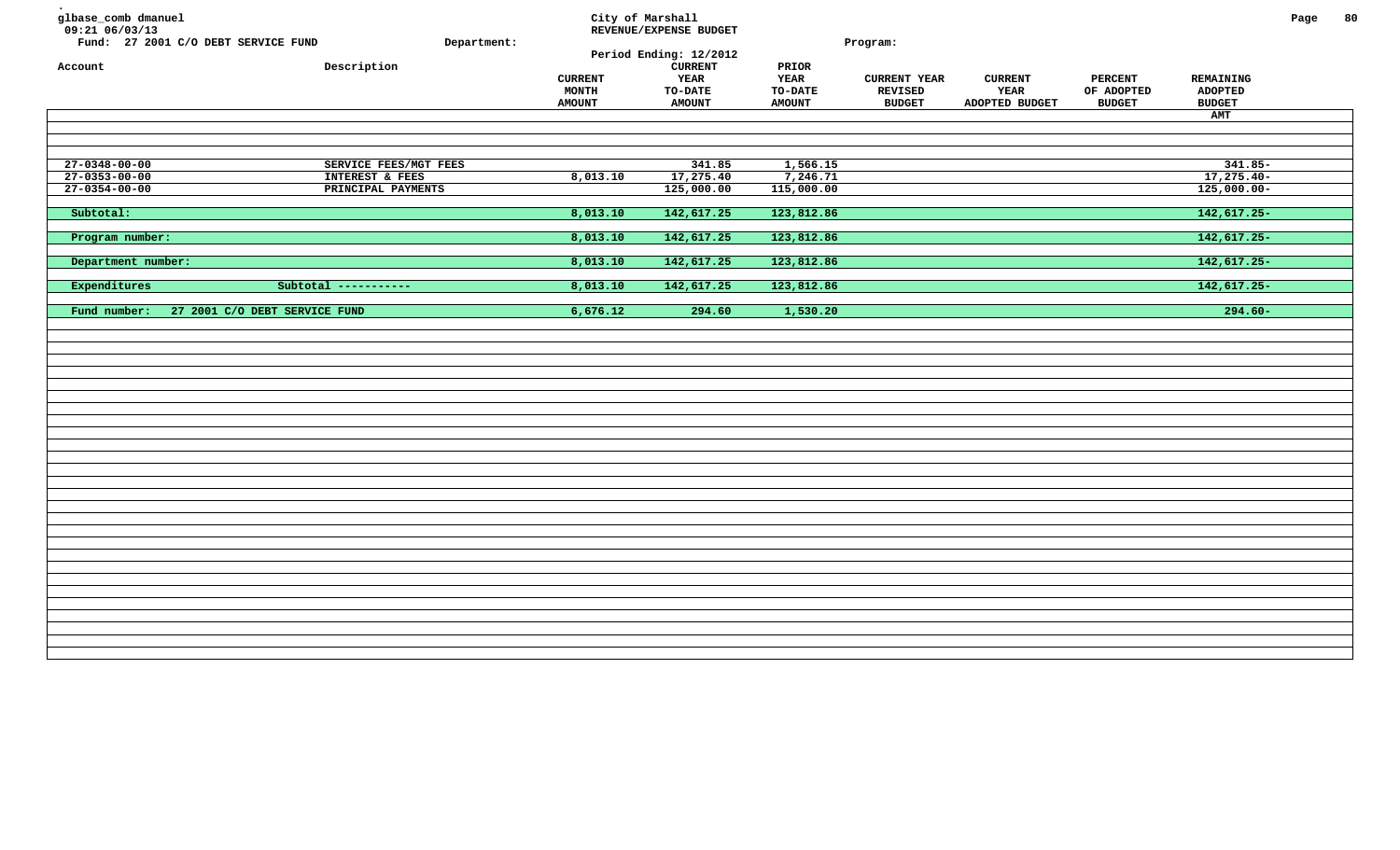| glbase_comb dmanuel<br>09:21 06/03/13<br>Fund: 28 MAIN STREET FUND<br>Account | Department:<br>Description    | City of Marshall<br><b>CURRENT</b><br>MONTH<br><b>AMOUNT</b> | REVENUE/EXPENSE BUDGET<br>Period Ending: 12/2012<br><b>CURRENT</b><br><b>YEAR</b><br>TO-DATE<br><b>AMOUNT</b> | PRIOR<br>YEAR<br>TO-DATE<br><b>AMOUNT</b> | Program:<br><b>CURRENT YEAR</b><br>REVISED<br><b>BUDGET</b> | <b>CURRENT</b><br>YEAR<br>ADOPTED BUDGET | <b>PERCENT</b><br>OF ADOPTED<br><b>BUDGET</b> | <b>REMAINING</b><br><b>ADOPTED</b><br>${\tt BUDGET}$ | Page | 81 |
|-------------------------------------------------------------------------------|-------------------------------|--------------------------------------------------------------|---------------------------------------------------------------------------------------------------------------|-------------------------------------------|-------------------------------------------------------------|------------------------------------------|-----------------------------------------------|------------------------------------------------------|------|----|
|                                                                               |                               |                                                              |                                                                                                               |                                           |                                                             |                                          |                                               | AMT                                                  |      |    |
|                                                                               |                               |                                                              |                                                                                                               |                                           |                                                             |                                          |                                               |                                                      |      |    |
| $28 - 5126 - 00 - 00$                                                         | MAIN STREET DONATIONS         |                                                              | $819.91 -$                                                                                                    | $9,778.00 -$                              |                                                             |                                          |                                               | 819.91                                               |      |    |
| $28 - 5130 - 00 - 00$                                                         | SPECIAL EVENT REVENUE         | $455.00 -$                                                   | $9,535.00 -$                                                                                                  | $4,838.50-$                               |                                                             |                                          |                                               | 9,535.00                                             |      |    |
| $28 - 5131 - 00 - 00$                                                         | DONATIONS-BURN CAMP           |                                                              |                                                                                                               | $2,450.00 -$                              |                                                             |                                          |                                               |                                                      |      |    |
| $28 - 5135 - 00 - 00$                                                         | DONATIONS-HISTORICAL LANDMARK |                                                              | $1,051.00 -$                                                                                                  | $765.00 -$                                |                                                             |                                          |                                               | 1,051.00                                             |      |    |
| $28 - 5140 - 00 - 00$                                                         | DONATIONS-FALL FESTIVAL       |                                                              | $1,800.00-$                                                                                                   | $1,700.00-$                               |                                                             |                                          |                                               | 1,800.00                                             |      |    |
| $28 - 5145 - 00 - 00$                                                         | DONATIONS-SANTA'S WORKSHOP    |                                                              | $15,000.00-$                                                                                                  | $400.00 -$                                |                                                             |                                          |                                               | 15,000.00                                            |      |    |
|                                                                               |                               |                                                              |                                                                                                               |                                           |                                                             |                                          |                                               |                                                      |      |    |
| Subtotal:                                                                     |                               | $455.00 -$                                                   | $28, 205.91 -$                                                                                                | $19,931.50-$                              |                                                             |                                          |                                               | 28,205.91                                            |      |    |
| Program number:                                                               |                               | $455.00 -$                                                   | $28, 205.91 -$                                                                                                | 19,931.50-                                |                                                             |                                          |                                               | 28,205.91                                            |      |    |
| Department number:                                                            |                               | $455.00 -$                                                   | $28, 205.91 -$                                                                                                | $19,931.50-$                              |                                                             |                                          |                                               | 28,205.91                                            |      |    |
| Revenues                                                                      | Subtotal -----------          | $455.00 -$                                                   | $28, 205.91 -$                                                                                                | 19,931.50-                                |                                                             |                                          |                                               | 28,205.91                                            |      |    |
|                                                                               |                               |                                                              |                                                                                                               |                                           |                                                             |                                          |                                               |                                                      |      |    |
|                                                                               |                               |                                                              |                                                                                                               |                                           |                                                             |                                          |                                               |                                                      |      |    |
|                                                                               |                               |                                                              |                                                                                                               |                                           |                                                             |                                          |                                               |                                                      |      |    |
|                                                                               |                               |                                                              |                                                                                                               |                                           |                                                             |                                          |                                               |                                                      |      |    |
|                                                                               |                               |                                                              |                                                                                                               |                                           |                                                             |                                          |                                               |                                                      |      |    |
|                                                                               |                               |                                                              |                                                                                                               |                                           |                                                             |                                          |                                               |                                                      |      |    |
|                                                                               |                               |                                                              |                                                                                                               |                                           |                                                             |                                          |                                               |                                                      |      |    |
|                                                                               |                               |                                                              |                                                                                                               |                                           |                                                             |                                          |                                               |                                                      |      |    |
|                                                                               |                               |                                                              |                                                                                                               |                                           |                                                             |                                          |                                               |                                                      |      |    |
|                                                                               |                               |                                                              |                                                                                                               |                                           |                                                             |                                          |                                               |                                                      |      |    |
|                                                                               |                               |                                                              |                                                                                                               |                                           |                                                             |                                          |                                               |                                                      |      |    |
|                                                                               |                               |                                                              |                                                                                                               |                                           |                                                             |                                          |                                               |                                                      |      |    |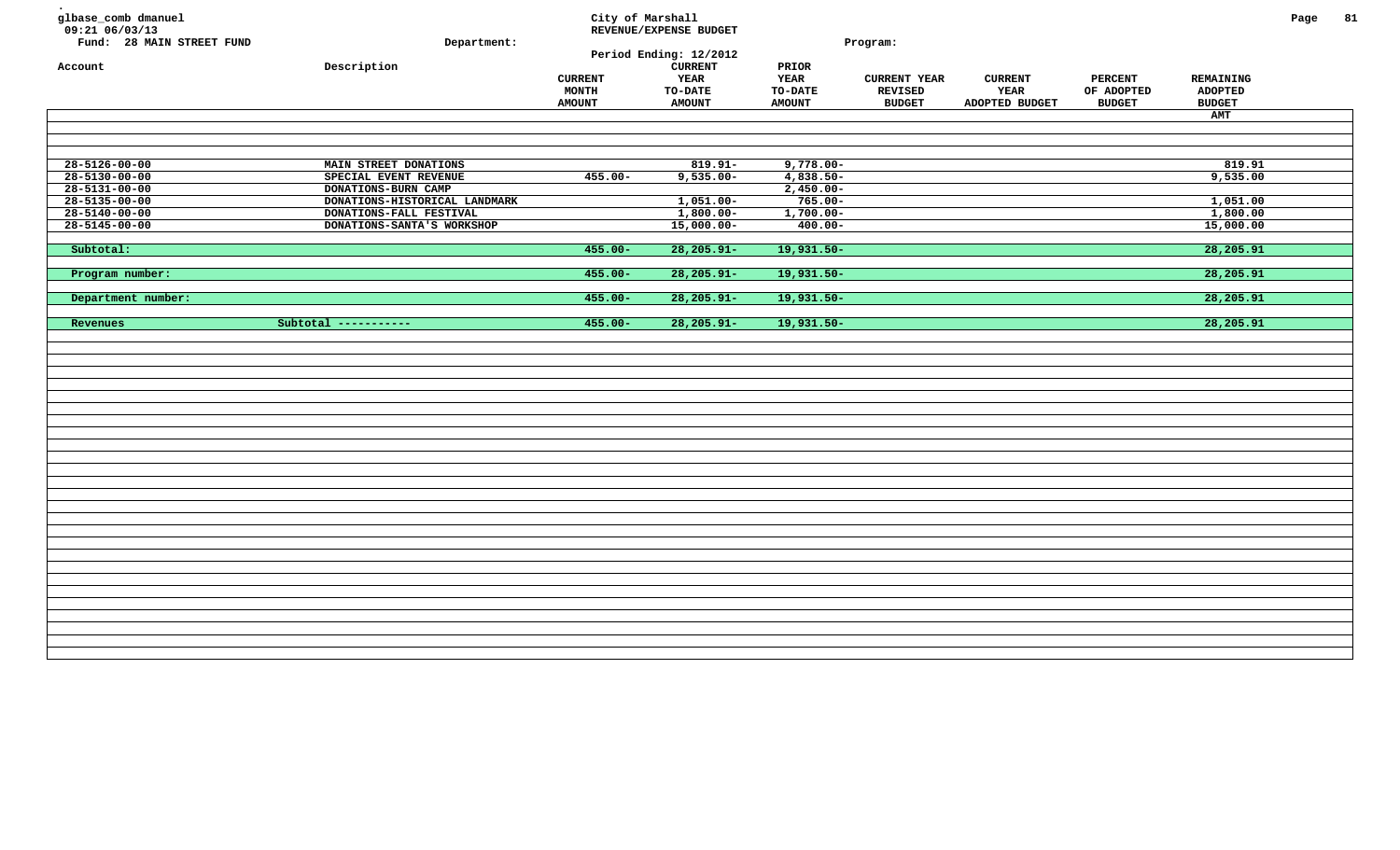| glbase_comb dmanuel<br>09:21 06/03/13<br>Fund: 28 MAIN STREET FUND<br>Account | Department:<br>Description                                               | <b>CURRENT</b><br>MONTH<br><b>AMOUNT</b> | City of Marshall<br>REVENUE/EXPENSE BUDGET<br>Period Ending: 12/2012<br>${\tt CURRENT}$<br><b>YEAR</b><br>TO-DATE<br><b>AMOUNT</b> | PRIOR<br><b>YEAR</b><br>TO-DATE<br><b>AMOUNT</b> | Program:<br><b>CURRENT YEAR</b><br>REVISED<br><b>BUDGET</b> | <b>CURRENT</b><br>YEAR<br>ADOPTED BUDGET | <b>PERCENT</b><br>OF ADOPTED<br><b>BUDGET</b> | REMAINING<br><b>ADOPTED</b><br><b>BUDGET</b><br><b>AMT</b> | Page | 82 |
|-------------------------------------------------------------------------------|--------------------------------------------------------------------------|------------------------------------------|------------------------------------------------------------------------------------------------------------------------------------|--------------------------------------------------|-------------------------------------------------------------|------------------------------------------|-----------------------------------------------|------------------------------------------------------------|------|----|
| $28 - 0306 - 00 - 00$<br>$28 - 0307 - 00 - 00$                                | EXP-HISTORICAL LANDMARK PRESER<br>EXPENSE-SPECIAL EVENT                  | 455.00                                   | 50.36<br>9,622.05                                                                                                                  | 1,200.87<br>8,267.20                             |                                                             |                                          |                                               | $50.36 -$<br>$9,622.05 -$                                  |      |    |
| $28 - 0314 - 00 - 00$<br>$28 - 0315 - 00 - 00$<br>$28 - 0316 - 00 - 00$       | EXPENSE-BURN CAMP<br>EXPENSES-FALL FESTIVAL<br>EXPENSES-SANTA'S WORKSHOP | 2,685.39                                 | 1,090.75<br>394.71<br>13,935.39                                                                                                    | 2,777.54<br>272.00<br>321.56                     |                                                             |                                          |                                               | $1,090.75-$<br>$394.71 -$<br>$13,935.39-$                  |      |    |
| $28 - 0347 - 00 - 00$<br>Subtotal:                                            | MISCELLANEOUS EXP MAIN STREET                                            | 3,140.39                                 | 3,939.01<br>29,032.27                                                                                                              | 1,388.15<br>14,227.32                            |                                                             |                                          |                                               | $3,939.01-$<br>$29,032.27-$                                |      |    |
| $28 - 0522 - 00 - 00$                                                         | <b>INTERFUND TRSF</b>                                                    |                                          |                                                                                                                                    | 1,404.29                                         |                                                             |                                          |                                               |                                                            |      |    |
| Subtotal:<br>Program number:                                                  |                                                                          | 3,140.39                                 | 29,032.27                                                                                                                          | 1,404.29<br>15,631.61                            |                                                             |                                          |                                               | $29,032.27-$                                               |      |    |
| Department number:                                                            |                                                                          | 3,140.39                                 | 29,032.27                                                                                                                          | 15,631.61                                        |                                                             |                                          |                                               | $29,032.27-$                                               |      |    |
| Expenditures<br>Fund number:<br>28 MAIN STREET FUND                           | Subtotal -----------                                                     | 3,140.39<br>2,685.39                     | 29,032.27<br>826.36                                                                                                                | 15,631.61<br>$4,299.89-$                         |                                                             |                                          |                                               | $29,032.27-$<br>$826.36-$                                  |      |    |
|                                                                               |                                                                          |                                          |                                                                                                                                    |                                                  |                                                             |                                          |                                               |                                                            |      |    |
|                                                                               |                                                                          |                                          |                                                                                                                                    |                                                  |                                                             |                                          |                                               |                                                            |      |    |
|                                                                               |                                                                          |                                          |                                                                                                                                    |                                                  |                                                             |                                          |                                               |                                                            |      |    |
|                                                                               |                                                                          |                                          |                                                                                                                                    |                                                  |                                                             |                                          |                                               |                                                            |      |    |
|                                                                               |                                                                          |                                          |                                                                                                                                    |                                                  |                                                             |                                          |                                               |                                                            |      |    |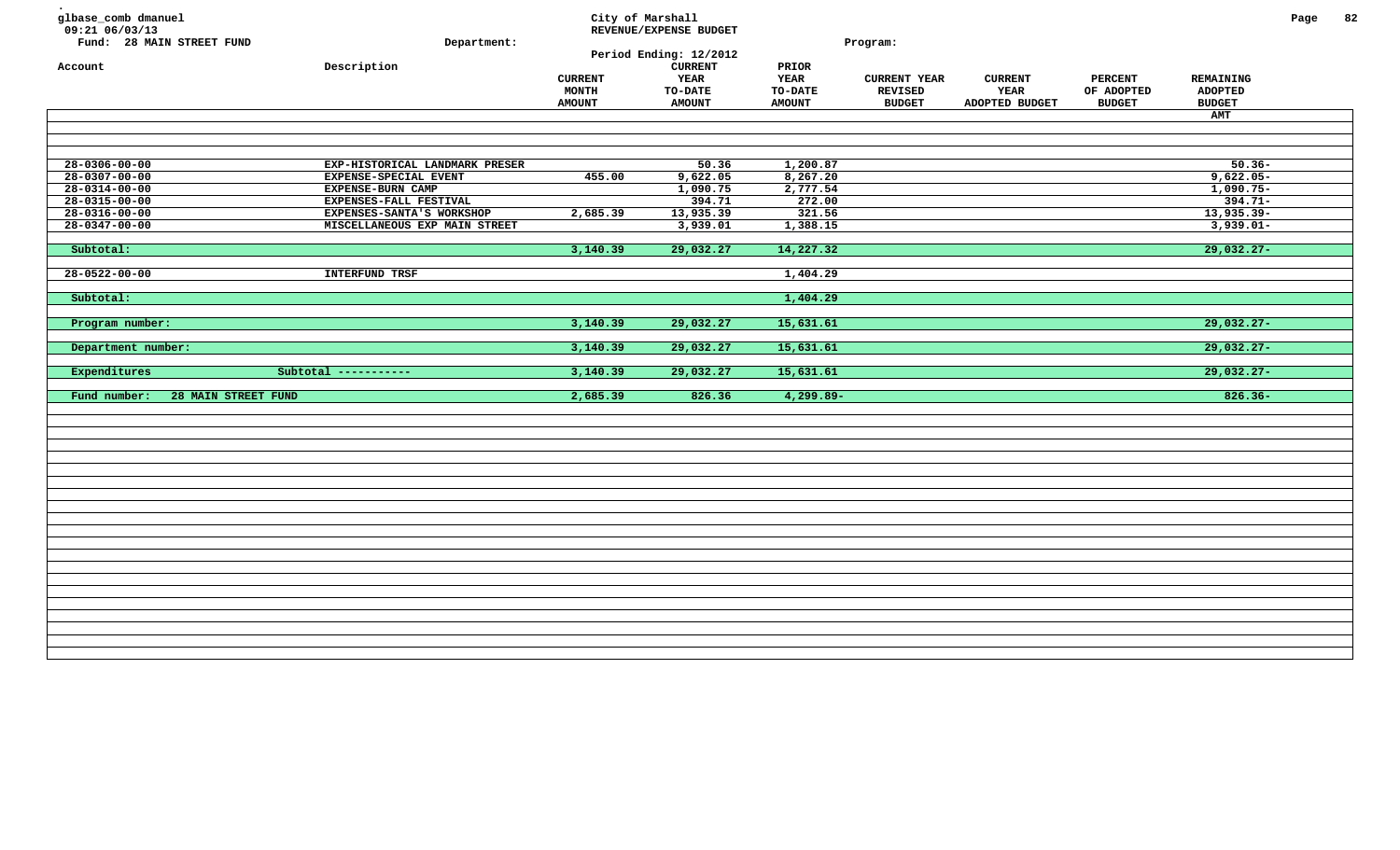| glbase_comb dmanuel<br>$09:21$ 06/03/13<br>Fund: 30 LIBRARY ENDOWEMNT FUND<br>Account | ${\tt Description}$  | Department: | City of Marshall<br><b>CURRENT</b><br>MONTH<br><b>AMOUNT</b> | REVENUE/EXPENSE BUDGET<br>Period Ending: 12/2012<br><b>CURRENT</b><br>YEAR<br><b>TO-DATE</b><br><b>AMOUNT</b> | PRIOR<br><b>YEAR</b><br><b>TO-DATE</b><br><b>AMOUNT</b> | Program:<br><b>CURRENT YEAR</b><br><b>REVISED</b><br><b>BUDGET</b> | <b>CURRENT</b><br>YEAR<br>ADOPTED BUDGET | <b>PERCENT</b><br>OF ADOPTED<br><b>BUDGET</b> | REMAINING<br><b>ADOPTED</b><br><b>BUDGET</b><br>AMT | Page | 83 |
|---------------------------------------------------------------------------------------|----------------------|-------------|--------------------------------------------------------------|---------------------------------------------------------------------------------------------------------------|---------------------------------------------------------|--------------------------------------------------------------------|------------------------------------------|-----------------------------------------------|-----------------------------------------------------|------|----|
| $30 - 5100 - 00 - 00$                                                                 | INTEREST EARNED      |             | $4.61 -$                                                     | $47.04-$                                                                                                      | $37.22 -$                                               |                                                                    |                                          |                                               | 47.04                                               |      |    |
| Subtotal:                                                                             |                      |             | $4.61 -$                                                     | $47.04-$                                                                                                      | $37.22 -$                                               |                                                                    |                                          |                                               | 47.04                                               |      |    |
| Program number:                                                                       |                      |             | $4.61 -$                                                     | $47.04-$                                                                                                      | $37.22 -$                                               |                                                                    |                                          |                                               | 47.04                                               |      |    |
| Department number:                                                                    |                      |             | $4.61 -$                                                     | $47.04-$                                                                                                      | $37.22 -$                                               |                                                                    |                                          |                                               | 47.04                                               |      |    |
| Revenues                                                                              | Subtotal ----------- |             | $4.61 -$                                                     | $47.04-$                                                                                                      | $37.22 -$                                               |                                                                    |                                          |                                               | 47.04                                               |      |    |
| Fund number:<br>30 LIBRARY ENDOWEMNT FUND                                             |                      |             | $4.61 -$                                                     | $47.04-$                                                                                                      | $37.22 -$                                               |                                                                    |                                          |                                               | 47.04                                               |      |    |
|                                                                                       |                      |             |                                                              |                                                                                                               |                                                         |                                                                    |                                          |                                               |                                                     |      |    |
|                                                                                       |                      |             |                                                              |                                                                                                               |                                                         |                                                                    |                                          |                                               |                                                     |      |    |
|                                                                                       |                      |             |                                                              |                                                                                                               |                                                         |                                                                    |                                          |                                               |                                                     |      |    |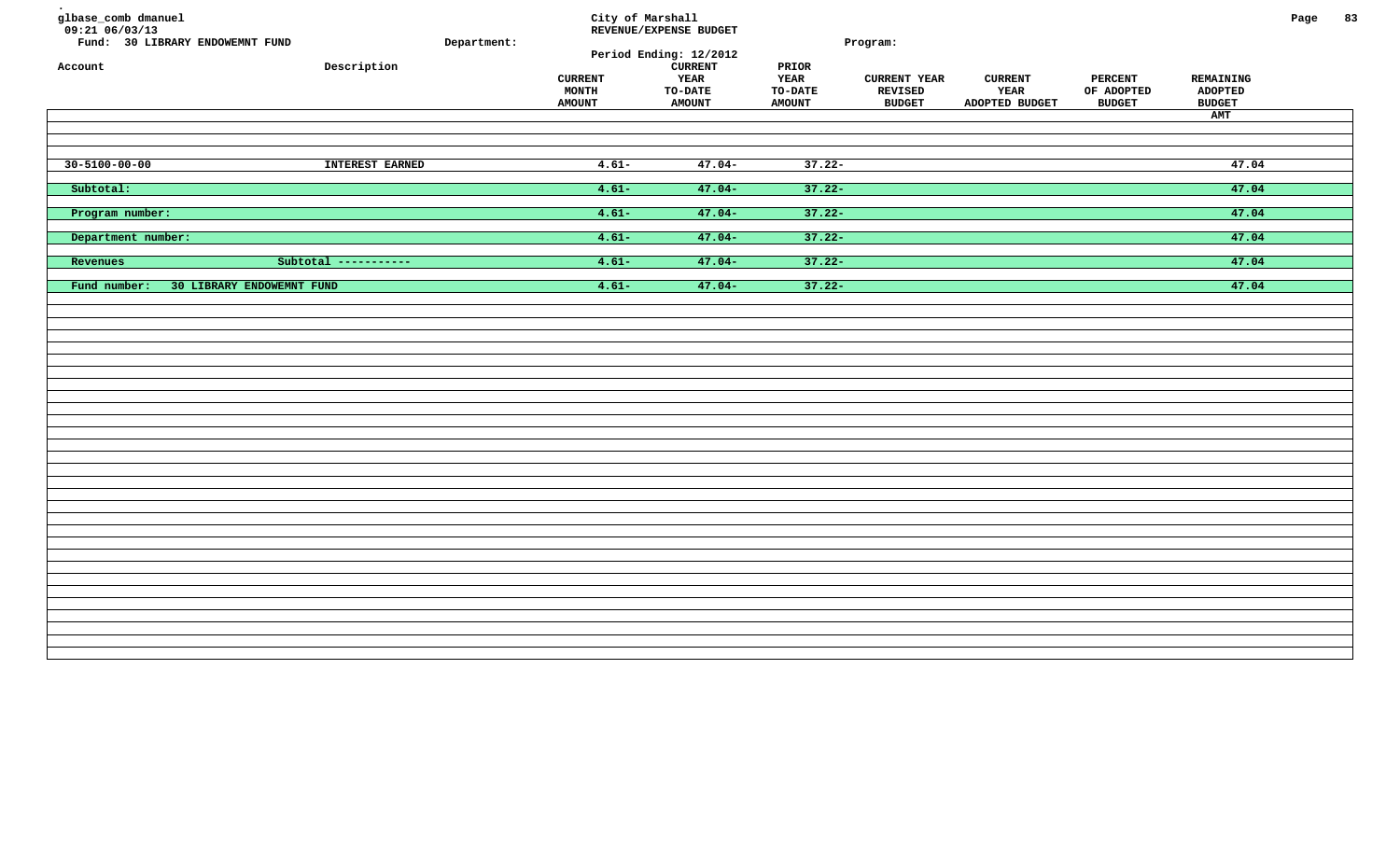| glbase_comb dmanuel<br>$09:21$ $06/03/13$<br>Fund: 31 LIBRARY - UNITED WAY<br>Account | Department:<br>${\tt Description}$ | <b>CURRENT</b><br>MONTH<br><b>AMOUNT</b> | City of Marshall<br>REVENUE/EXPENSE BUDGET<br>Period Ending: 12/2012<br><b>CURRENT</b><br>YEAR<br><b>TO-DATE</b><br><b>AMOUNT</b> | PRIOR<br><b>YEAR</b><br><b>TO-DATE</b><br><b>AMOUNT</b> | Program:<br><b>CURRENT YEAR</b><br><b>REVISED</b><br><b>BUDGET</b> | <b>CURRENT</b><br>YEAR<br>ADOPTED BUDGET | <b>PERCENT</b><br>OF ADOPTED<br><b>BUDGET</b> | REMAINING<br><b>ADOPTED</b><br><b>BUDGET</b><br>AMT | Page | 84 |
|---------------------------------------------------------------------------------------|------------------------------------|------------------------------------------|-----------------------------------------------------------------------------------------------------------------------------------|---------------------------------------------------------|--------------------------------------------------------------------|------------------------------------------|-----------------------------------------------|-----------------------------------------------------|------|----|
| $31 - 5140 - 00 - 00$                                                                 | UNITED WAY DONATIONS               | $416.63-$                                | $4,999.64-$                                                                                                                       | $5,004.16-$                                             |                                                                    |                                          |                                               | 4,999.64                                            |      |    |
| Subtotal:                                                                             |                                    | $416.63-$                                | $4,999.64-$                                                                                                                       | $5,004.16-$                                             |                                                                    |                                          |                                               | 4,999.64                                            |      |    |
| Program number:                                                                       |                                    | $416.63-$                                | $4,999.64-$                                                                                                                       | $5,004.16-$                                             |                                                                    |                                          |                                               | 4,999.64                                            |      |    |
| Department number:                                                                    |                                    | $416.63-$                                | $4,999.64-$                                                                                                                       | $5,004.16-$                                             |                                                                    |                                          |                                               | 4,999.64                                            |      |    |
| Revenues                                                                              | Subtotal -----------               | $416.63-$                                | $4,999.64-$                                                                                                                       | $5,004.16-$                                             |                                                                    |                                          |                                               | 4,999.64                                            |      |    |
|                                                                                       |                                    |                                          |                                                                                                                                   |                                                         |                                                                    |                                          |                                               |                                                     |      |    |
|                                                                                       |                                    |                                          |                                                                                                                                   |                                                         |                                                                    |                                          |                                               |                                                     |      |    |
|                                                                                       |                                    |                                          |                                                                                                                                   |                                                         |                                                                    |                                          |                                               |                                                     |      |    |
|                                                                                       |                                    |                                          |                                                                                                                                   |                                                         |                                                                    |                                          |                                               |                                                     |      |    |
|                                                                                       |                                    |                                          |                                                                                                                                   |                                                         |                                                                    |                                          |                                               |                                                     |      |    |
|                                                                                       |                                    |                                          |                                                                                                                                   |                                                         |                                                                    |                                          |                                               |                                                     |      |    |
|                                                                                       |                                    |                                          |                                                                                                                                   |                                                         |                                                                    |                                          |                                               |                                                     |      |    |
|                                                                                       |                                    |                                          |                                                                                                                                   |                                                         |                                                                    |                                          |                                               |                                                     |      |    |
|                                                                                       |                                    |                                          |                                                                                                                                   |                                                         |                                                                    |                                          |                                               |                                                     |      |    |
|                                                                                       |                                    |                                          |                                                                                                                                   |                                                         |                                                                    |                                          |                                               |                                                     |      |    |
|                                                                                       |                                    |                                          |                                                                                                                                   |                                                         |                                                                    |                                          |                                               |                                                     |      |    |
|                                                                                       |                                    |                                          |                                                                                                                                   |                                                         |                                                                    |                                          |                                               |                                                     |      |    |
|                                                                                       |                                    |                                          |                                                                                                                                   |                                                         |                                                                    |                                          |                                               |                                                     |      |    |
|                                                                                       |                                    |                                          |                                                                                                                                   |                                                         |                                                                    |                                          |                                               |                                                     |      |    |
|                                                                                       |                                    |                                          |                                                                                                                                   |                                                         |                                                                    |                                          |                                               |                                                     |      |    |
|                                                                                       |                                    |                                          |                                                                                                                                   |                                                         |                                                                    |                                          |                                               |                                                     |      |    |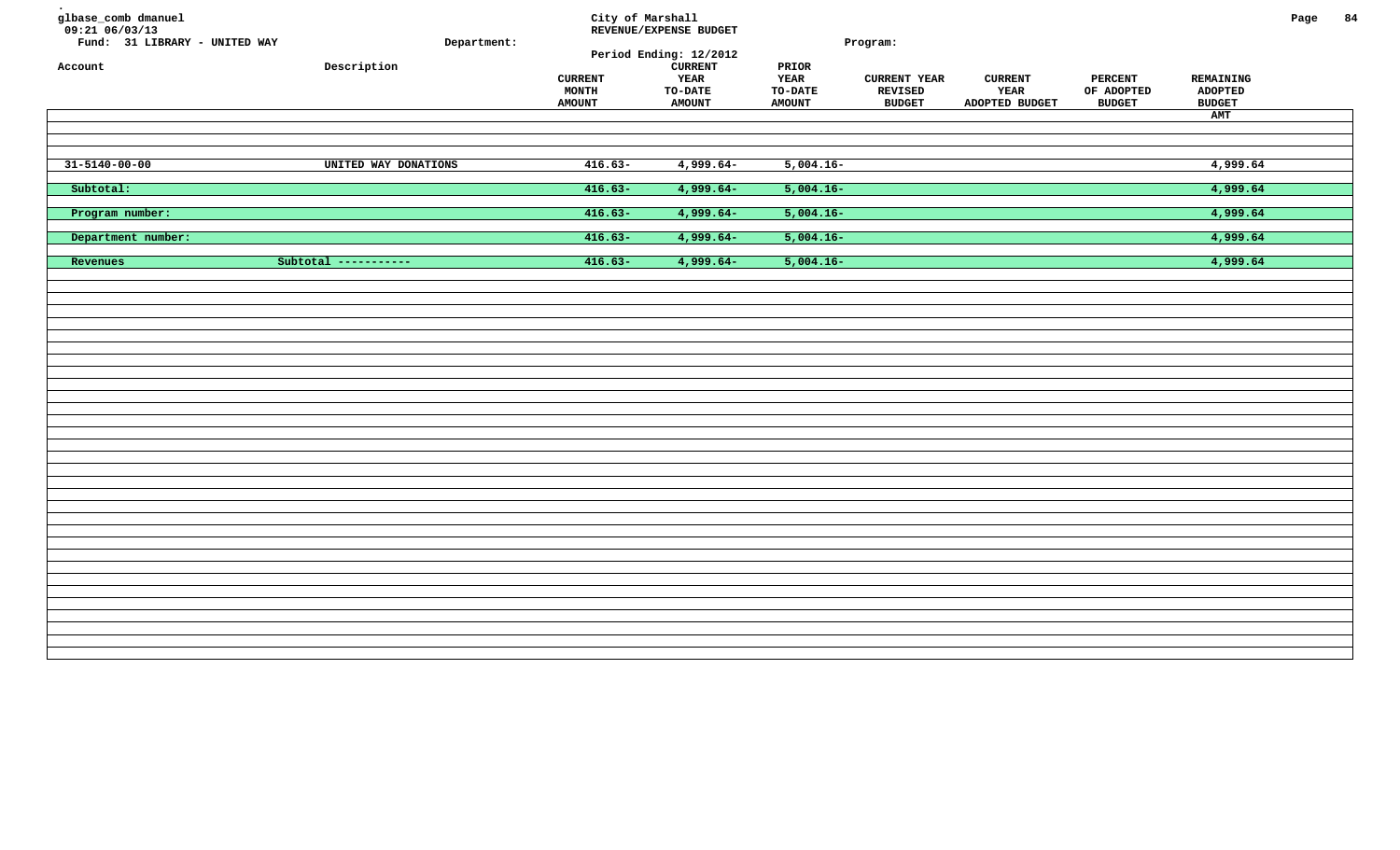| glbase_comb dmanuel<br>09:21 06/03/13<br>Fund: 31 LIBRARY - UNITED WAY<br>Account | Description                     | Department: | City of Marshall<br><b>CURRENT</b><br>MONTH<br><b>AMOUNT</b> | REVENUE/EXPENSE BUDGET<br>Period Ending: 12/2012<br><b>CURRENT</b><br>YEAR<br><b>TO-DATE</b><br><b>AMOUNT</b> | PRIOR<br>YEAR<br>TO-DATE<br><b>AMOUNT</b> | Program:<br><b>CURRENT YEAR</b><br>REVISED<br><b>BUDGET</b> | <b>CURRENT</b><br>YEAR<br>ADOPTED BUDGET | <b>PERCENT</b><br>OF ADOPTED<br><b>BUDGET</b> | REMAINING<br><b>ADOPTED</b><br><b>BUDGET</b><br>AMT | Page | 85 |
|-----------------------------------------------------------------------------------|---------------------------------|-------------|--------------------------------------------------------------|---------------------------------------------------------------------------------------------------------------|-------------------------------------------|-------------------------------------------------------------|------------------------------------------|-----------------------------------------------|-----------------------------------------------------|------|----|
| $31 - 0346 - 00 - 00$                                                             | <b>DUES &amp; SUBSCRIPTIONS</b> |             |                                                              |                                                                                                               | 6,919.50                                  |                                                             |                                          |                                               |                                                     |      |    |
| Subtotal:                                                                         |                                 |             |                                                              |                                                                                                               | 6,919.50                                  |                                                             |                                          |                                               |                                                     |      |    |
| Program number:                                                                   |                                 |             |                                                              |                                                                                                               | 6,919.50                                  |                                                             |                                          |                                               |                                                     |      |    |
| Department number:                                                                |                                 |             |                                                              |                                                                                                               | 6,919.50                                  |                                                             |                                          |                                               |                                                     |      |    |
| Expenditures                                                                      | Subtotal -----------            |             |                                                              |                                                                                                               | 6,919.50                                  |                                                             |                                          |                                               |                                                     |      |    |
| 31 LIBRARY - UNITED WAY<br>Fund number:                                           |                                 |             | $416.63-$                                                    | 4,999.64-                                                                                                     | 1,915.34                                  |                                                             |                                          |                                               | 4,999.64                                            |      |    |
|                                                                                   |                                 |             |                                                              |                                                                                                               |                                           |                                                             |                                          |                                               |                                                     |      |    |
|                                                                                   |                                 |             |                                                              |                                                                                                               |                                           |                                                             |                                          |                                               |                                                     |      |    |
|                                                                                   |                                 |             |                                                              |                                                                                                               |                                           |                                                             |                                          |                                               |                                                     |      |    |
|                                                                                   |                                 |             |                                                              |                                                                                                               |                                           |                                                             |                                          |                                               |                                                     |      |    |
|                                                                                   |                                 |             |                                                              |                                                                                                               |                                           |                                                             |                                          |                                               |                                                     |      |    |
|                                                                                   |                                 |             |                                                              |                                                                                                               |                                           |                                                             |                                          |                                               |                                                     |      |    |
|                                                                                   |                                 |             |                                                              |                                                                                                               |                                           |                                                             |                                          |                                               |                                                     |      |    |
|                                                                                   |                                 |             |                                                              |                                                                                                               |                                           |                                                             |                                          |                                               |                                                     |      |    |
|                                                                                   |                                 |             |                                                              |                                                                                                               |                                           |                                                             |                                          |                                               |                                                     |      |    |
|                                                                                   |                                 |             |                                                              |                                                                                                               |                                           |                                                             |                                          |                                               |                                                     |      |    |
|                                                                                   |                                 |             |                                                              |                                                                                                               |                                           |                                                             |                                          |                                               |                                                     |      |    |
|                                                                                   |                                 |             |                                                              |                                                                                                               |                                           |                                                             |                                          |                                               |                                                     |      |    |
|                                                                                   |                                 |             |                                                              |                                                                                                               |                                           |                                                             |                                          |                                               |                                                     |      |    |
|                                                                                   |                                 |             |                                                              |                                                                                                               |                                           |                                                             |                                          |                                               |                                                     |      |    |
|                                                                                   |                                 |             |                                                              |                                                                                                               |                                           |                                                             |                                          |                                               |                                                     |      |    |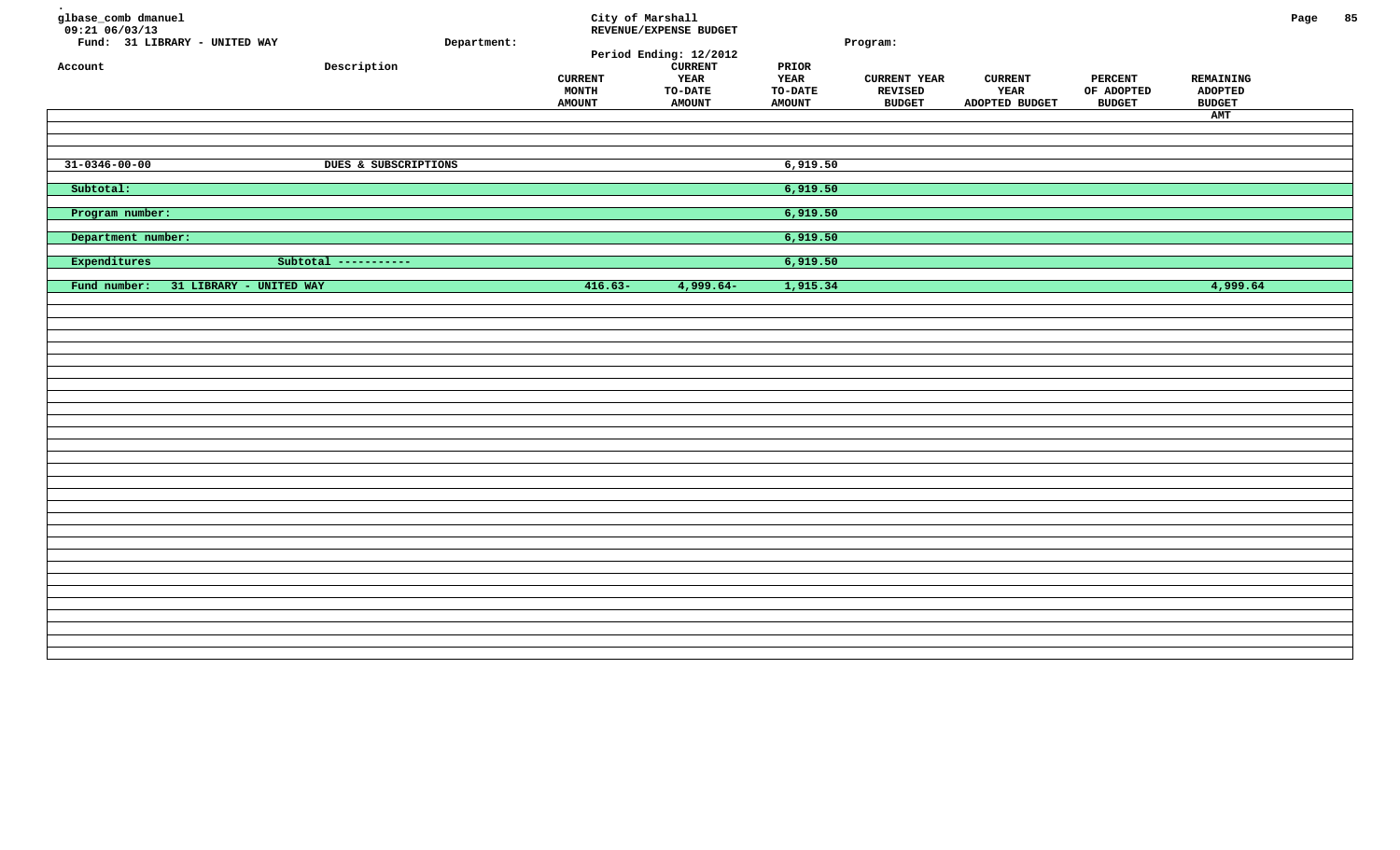| glbase_comb dmanuel<br>09:21 06/03/13<br>Fund: 33 LIBRARY - JOE HIRSCH MEMORIAL<br>Account | Department:<br>Description                       | <b>CURRENT</b><br><b>MONTH</b><br><b>AMOUNT</b> | City of Marshall<br>REVENUE/EXPENSE BUDGET<br>Period Ending: 12/2012<br><b>CURRENT</b><br>YEAR<br><b>TO-DATE</b><br><b>AMOUNT</b> | PRIOR<br>YEAR<br>TO-DATE<br><b>AMOUNT</b> | Program:<br><b>CURRENT YEAR</b><br>REVISED<br><b>BUDGET</b> | <b>CURRENT</b><br>YEAR<br>ADOPTED BUDGET | <b>PERCENT</b><br>OF ADOPTED<br><b>BUDGET</b> | REMAINING<br><b>ADOPTED</b><br><b>BUDGET</b><br><b>AMT</b> | Page | 86 |
|--------------------------------------------------------------------------------------------|--------------------------------------------------|-------------------------------------------------|-----------------------------------------------------------------------------------------------------------------------------------|-------------------------------------------|-------------------------------------------------------------|------------------------------------------|-----------------------------------------------|------------------------------------------------------------|------|----|
| 33-5100-00-00<br>$33 - 5165 - 00 - 00$                                                     | <b>INTEREST</b><br>JOE HIRSCH MEMORIAL DONATIONS | $.76-$                                          | $7.73-$<br>$100.00 -$                                                                                                             | $6.13 -$<br>$50.00 -$                     |                                                             |                                          |                                               | 7.73<br>100.00                                             |      |    |
| Subtotal:                                                                                  |                                                  | $.76 -$                                         | $107.73-$                                                                                                                         | $56.13-$                                  |                                                             |                                          |                                               | 107.73                                                     |      |    |
| Program number:                                                                            |                                                  | $.76 -$                                         | $107.73-$                                                                                                                         | $56.13-$                                  |                                                             |                                          |                                               | 107.73                                                     |      |    |
| Department number:                                                                         |                                                  | $.76 -$                                         | $107.73-$                                                                                                                         | $56.13-$                                  |                                                             |                                          |                                               | 107.73                                                     |      |    |
| Revenues                                                                                   | Subtotal -----------                             | $.76 -$                                         | $107.73-$                                                                                                                         | $56.13-$                                  |                                                             |                                          |                                               | 107.73                                                     |      |    |
| Fund number:                                                                               | 33 LIBRARY - JOE HIRSCH MEMORIAL                 | $.76 -$                                         | $107.73-$                                                                                                                         | $56.13-$                                  |                                                             |                                          |                                               | 107.73                                                     |      |    |
|                                                                                            |                                                  |                                                 |                                                                                                                                   |                                           |                                                             |                                          |                                               |                                                            |      |    |
|                                                                                            |                                                  |                                                 |                                                                                                                                   |                                           |                                                             |                                          |                                               |                                                            |      |    |
|                                                                                            |                                                  |                                                 |                                                                                                                                   |                                           |                                                             |                                          |                                               |                                                            |      |    |
|                                                                                            |                                                  |                                                 |                                                                                                                                   |                                           |                                                             |                                          |                                               |                                                            |      |    |
|                                                                                            |                                                  |                                                 |                                                                                                                                   |                                           |                                                             |                                          |                                               |                                                            |      |    |
|                                                                                            |                                                  |                                                 |                                                                                                                                   |                                           |                                                             |                                          |                                               |                                                            |      |    |
|                                                                                            |                                                  |                                                 |                                                                                                                                   |                                           |                                                             |                                          |                                               |                                                            |      |    |
|                                                                                            |                                                  |                                                 |                                                                                                                                   |                                           |                                                             |                                          |                                               |                                                            |      |    |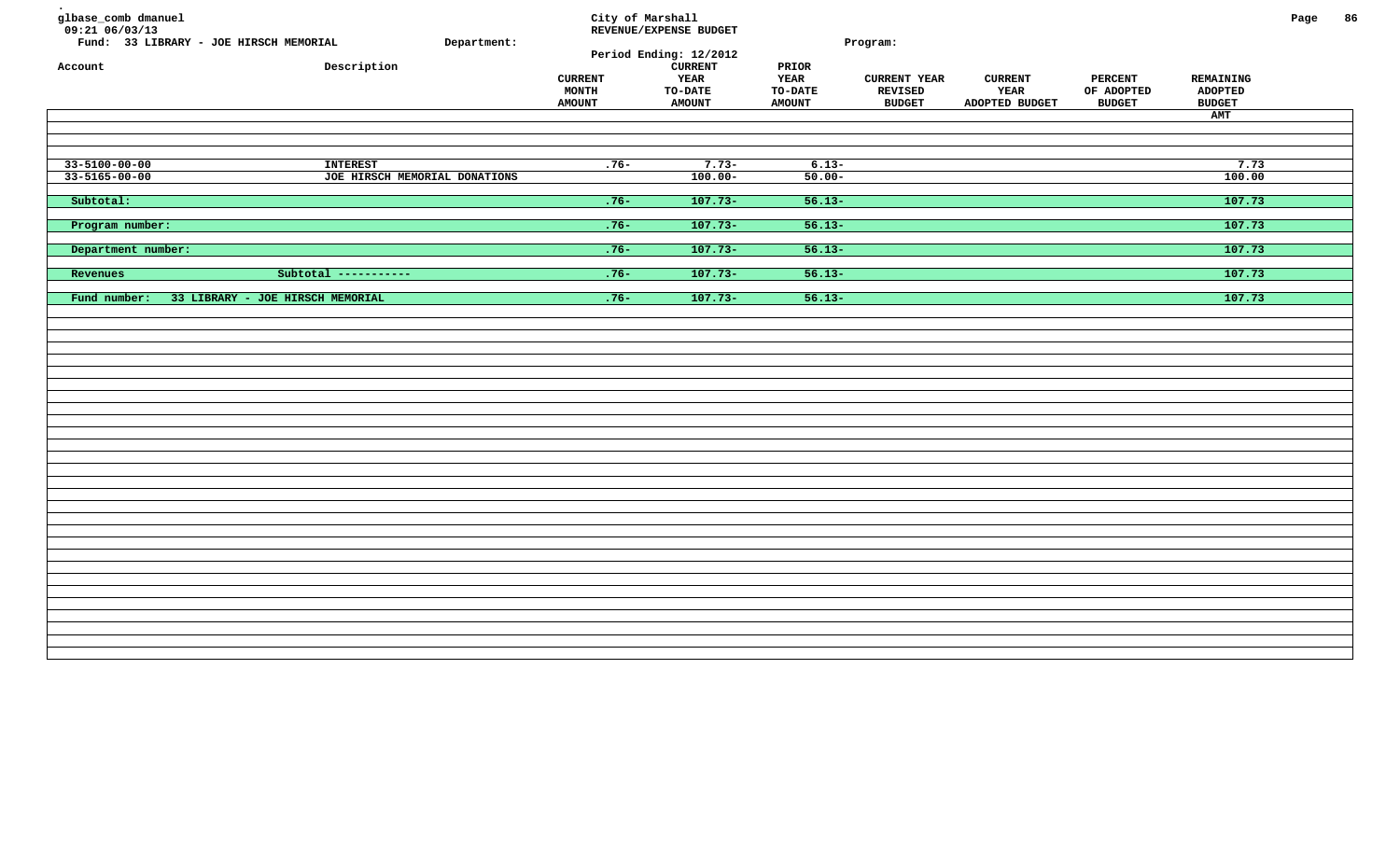| glbase_comb dmanuel<br>$09:21$ 06/03/13<br>Account | Fund: 34 LIBRARY - BILL GAW MEMORIAL<br>Description | Department: | <b>CURRENT</b><br>MONTH<br><b>AMOUNT</b> | City of Marshall<br>REVENUE/EXPENSE BUDGET<br>Period Ending: 12/2012<br><b>CURRENT</b><br>YEAR<br><b>TO-DATE</b><br><b>AMOUNT</b> | PRIOR<br><b>YEAR</b><br><b>TO-DATE</b><br><b>AMOUNT</b> | Program:<br><b>CURRENT YEAR</b><br>REVISED<br><b>BUDGET</b> | <b>CURRENT</b><br>YEAR<br>ADOPTED BUDGET | PERCENT<br>OF ADOPTED<br><b>BUDGET</b> | REMAINING<br><b>ADOPTED</b><br><b>BUDGET</b><br>AMT | Page | 87 |
|----------------------------------------------------|-----------------------------------------------------|-------------|------------------------------------------|-----------------------------------------------------------------------------------------------------------------------------------|---------------------------------------------------------|-------------------------------------------------------------|------------------------------------------|----------------------------------------|-----------------------------------------------------|------|----|
| $34 - 5167 - 00 - 00$                              | BILL GAW MEMORIAL DONATIONS                         |             |                                          | $425.00 -$                                                                                                                        |                                                         |                                                             |                                          |                                        | 425.00                                              |      |    |
| Subtotal:                                          |                                                     |             |                                          | $425.00 -$                                                                                                                        |                                                         |                                                             |                                          |                                        | 425.00                                              |      |    |
| Program number:                                    |                                                     |             |                                          | $425.00 -$                                                                                                                        |                                                         |                                                             |                                          |                                        | 425.00                                              |      |    |
| Department number:                                 |                                                     |             |                                          | $425.00 -$                                                                                                                        |                                                         |                                                             |                                          |                                        | 425.00                                              |      |    |
| Revenues                                           | Subtotal -----------                                |             |                                          | $425.00 -$                                                                                                                        |                                                         |                                                             |                                          |                                        | 425.00                                              |      |    |
| Fund number:                                       | 34 LIBRARY - BILL GAW MEMORIAL                      |             |                                          | $425.00 -$                                                                                                                        |                                                         |                                                             |                                          |                                        | 425.00                                              |      |    |
|                                                    |                                                     |             |                                          |                                                                                                                                   |                                                         |                                                             |                                          |                                        |                                                     |      |    |
|                                                    |                                                     |             |                                          |                                                                                                                                   |                                                         |                                                             |                                          |                                        |                                                     |      |    |
|                                                    |                                                     |             |                                          |                                                                                                                                   |                                                         |                                                             |                                          |                                        |                                                     |      |    |
|                                                    |                                                     |             |                                          |                                                                                                                                   |                                                         |                                                             |                                          |                                        |                                                     |      |    |
|                                                    |                                                     |             |                                          |                                                                                                                                   |                                                         |                                                             |                                          |                                        |                                                     |      |    |
|                                                    |                                                     |             |                                          |                                                                                                                                   |                                                         |                                                             |                                          |                                        |                                                     |      |    |
|                                                    |                                                     |             |                                          |                                                                                                                                   |                                                         |                                                             |                                          |                                        |                                                     |      |    |
|                                                    |                                                     |             |                                          |                                                                                                                                   |                                                         |                                                             |                                          |                                        |                                                     |      |    |
|                                                    |                                                     |             |                                          |                                                                                                                                   |                                                         |                                                             |                                          |                                        |                                                     |      |    |
|                                                    |                                                     |             |                                          |                                                                                                                                   |                                                         |                                                             |                                          |                                        |                                                     |      |    |
|                                                    |                                                     |             |                                          |                                                                                                                                   |                                                         |                                                             |                                          |                                        |                                                     |      |    |
|                                                    |                                                     |             |                                          |                                                                                                                                   |                                                         |                                                             |                                          |                                        |                                                     |      |    |
|                                                    |                                                     |             |                                          |                                                                                                                                   |                                                         |                                                             |                                          |                                        |                                                     |      |    |
|                                                    |                                                     |             |                                          |                                                                                                                                   |                                                         |                                                             |                                          |                                        |                                                     |      |    |
|                                                    |                                                     |             |                                          |                                                                                                                                   |                                                         |                                                             |                                          |                                        |                                                     |      |    |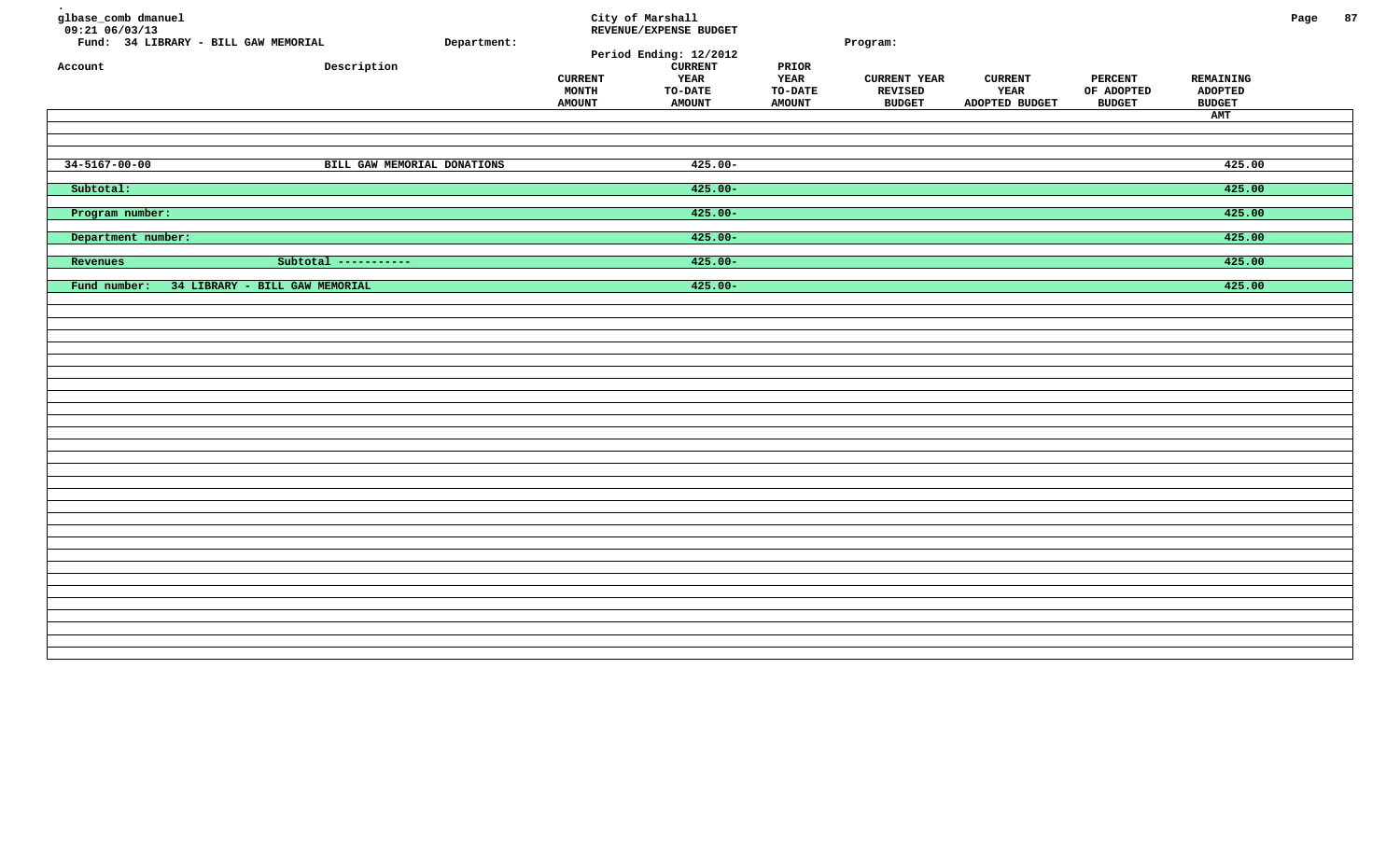| glbase_comb dmanuel<br>09:21 06/03/13<br>Fund: 35 SALES TAX COLLECTED<br>Account | Department:<br>Description | City of Marshall<br><b>CURRENT</b><br>MONTH | REVENUE/EXPENSE BUDGET<br>Period Ending: 12/2012<br><b>CURRENT</b><br>YEAR<br><b>TO-DATE</b> | PRIOR<br>YEAR<br><b>TO-DATE</b> | Program:<br><b>CURRENT YEAR</b><br>REVISED | <b>CURRENT</b><br>YEAR | <b>PERCENT</b><br>OF ADOPTED | REMAINING<br><b>ADOPTED</b> | Page | 88 |
|----------------------------------------------------------------------------------|----------------------------|---------------------------------------------|----------------------------------------------------------------------------------------------|---------------------------------|--------------------------------------------|------------------------|------------------------------|-----------------------------|------|----|
|                                                                                  |                            | <b>AMOUNT</b>                               | <b>AMOUNT</b>                                                                                | <b>AMOUNT</b>                   | <b>BUDGET</b>                              | ADOPTED BUDGET         | <b>BUDGET</b>                | <b>BUDGET</b>               |      |    |
|                                                                                  |                            |                                             |                                                                                              |                                 |                                            |                        |                              | AMT                         |      |    |
|                                                                                  |                            |                                             |                                                                                              |                                 |                                            |                        |                              |                             |      |    |
| $35 - 4013 - 00 - 00$                                                            | SALES TAX COLLECTED        | $11,251.54-$                                | $176,021.91-$                                                                                | $178,557.84-$                   |                                            |                        |                              | 176,021.91                  |      |    |
| Subtotal:                                                                        |                            | $11,251.54-$                                | $176,021.91-$                                                                                | $178,557.84-$                   |                                            |                        |                              | 176,021.91                  |      |    |
| Program number:                                                                  |                            | $11,251.54-$                                | $176,021.91-$                                                                                | 178,557.84-                     |                                            |                        |                              | 176,021.91                  |      |    |
| Department number:                                                               |                            | $11,251.54-$                                | $176,021.91-$                                                                                | 178,557.84-                     |                                            |                        |                              | 176,021.91                  |      |    |
| Revenues                                                                         | Subtotal -----------       | $11,251.54-$                                | $176,021.91-$                                                                                | 178,557.84-                     |                                            |                        |                              | 176,021.91                  |      |    |
|                                                                                  |                            |                                             |                                                                                              |                                 |                                            |                        |                              |                             |      |    |
|                                                                                  |                            |                                             |                                                                                              |                                 |                                            |                        |                              |                             |      |    |
|                                                                                  |                            |                                             |                                                                                              |                                 |                                            |                        |                              |                             |      |    |
|                                                                                  |                            |                                             |                                                                                              |                                 |                                            |                        |                              |                             |      |    |
|                                                                                  |                            |                                             |                                                                                              |                                 |                                            |                        |                              |                             |      |    |
|                                                                                  |                            |                                             |                                                                                              |                                 |                                            |                        |                              |                             |      |    |
|                                                                                  |                            |                                             |                                                                                              |                                 |                                            |                        |                              |                             |      |    |
|                                                                                  |                            |                                             |                                                                                              |                                 |                                            |                        |                              |                             |      |    |
|                                                                                  |                            |                                             |                                                                                              |                                 |                                            |                        |                              |                             |      |    |
|                                                                                  |                            |                                             |                                                                                              |                                 |                                            |                        |                              |                             |      |    |
|                                                                                  |                            |                                             |                                                                                              |                                 |                                            |                        |                              |                             |      |    |
|                                                                                  |                            |                                             |                                                                                              |                                 |                                            |                        |                              |                             |      |    |
|                                                                                  |                            |                                             |                                                                                              |                                 |                                            |                        |                              |                             |      |    |
|                                                                                  |                            |                                             |                                                                                              |                                 |                                            |                        |                              |                             |      |    |
|                                                                                  |                            |                                             |                                                                                              |                                 |                                            |                        |                              |                             |      |    |
|                                                                                  |                            |                                             |                                                                                              |                                 |                                            |                        |                              |                             |      |    |
|                                                                                  |                            |                                             |                                                                                              |                                 |                                            |                        |                              |                             |      |    |
|                                                                                  |                            |                                             |                                                                                              |                                 |                                            |                        |                              |                             |      |    |
|                                                                                  |                            |                                             |                                                                                              |                                 |                                            |                        |                              |                             |      |    |
|                                                                                  |                            |                                             |                                                                                              |                                 |                                            |                        |                              |                             |      |    |
|                                                                                  |                            |                                             |                                                                                              |                                 |                                            |                        |                              |                             |      |    |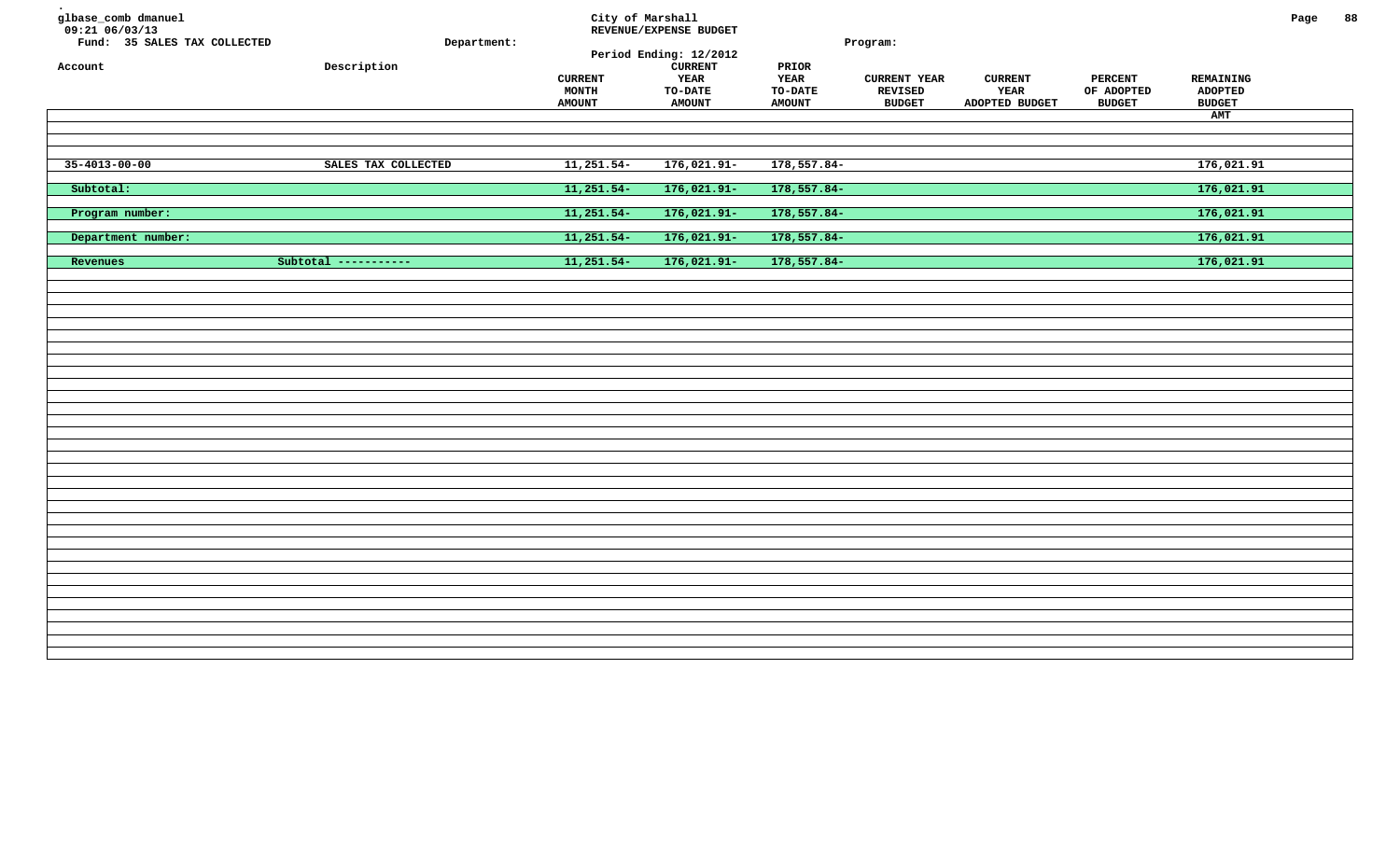| glbase_comb dmanuel<br>09:21 06/03/13<br>Fund: 35 SALES TAX COLLECTED<br>Account | Department:<br>Description | <b>CURRENT</b><br>MONTH<br><b>AMOUNT</b> | City of Marshall<br>REVENUE/EXPENSE BUDGET<br>Period Ending: 12/2012<br><b>CURRENT</b><br>YEAR<br><b>TO-DATE</b><br><b>AMOUNT</b> | PRIOR<br>YEAR<br>TO-DATE<br><b>AMOUNT</b> | Program:<br><b>CURRENT YEAR</b><br><b>REVISED</b><br><b>BUDGET</b> | <b>CURRENT</b><br>YEAR<br>ADOPTED BUDGET | <b>PERCENT</b><br>OF ADOPTED<br><b>BUDGET</b> | REMAINING<br><b>ADOPTED</b><br><b>BUDGET</b> | Page | 89 |
|----------------------------------------------------------------------------------|----------------------------|------------------------------------------|-----------------------------------------------------------------------------------------------------------------------------------|-------------------------------------------|--------------------------------------------------------------------|------------------------------------------|-----------------------------------------------|----------------------------------------------|------|----|
|                                                                                  |                            |                                          |                                                                                                                                   |                                           |                                                                    |                                          |                                               | AMT                                          |      |    |
|                                                                                  |                            |                                          |                                                                                                                                   |                                           |                                                                    |                                          |                                               |                                              |      |    |
| $35 - 0349 - 00 - 00$                                                            | SALES TAX - TO STATE       | 14,333.27                                | 177,353.60                                                                                                                        | 175,994.17                                |                                                                    |                                          |                                               | $177, 353.60 -$                              |      |    |
| Subtotal:                                                                        |                            | 14,333.27                                | 177,353.60                                                                                                                        | 175,994.17                                |                                                                    |                                          |                                               | $177,353.60-$                                |      |    |
| Program number:                                                                  |                            | 14,333.27                                | 177,353.60                                                                                                                        | 175,994.17                                |                                                                    |                                          |                                               | $177, 353.60 -$                              |      |    |
| Department number:                                                               |                            | 14,333.27                                | 177,353.60                                                                                                                        | 175,994.17                                |                                                                    |                                          |                                               | $177,353.60-$                                |      |    |
| Expenditures                                                                     | Subtotal -----------       | 14,333.27                                | 177,353.60                                                                                                                        | 175,994.17                                |                                                                    |                                          |                                               | $177,353.60-$                                |      |    |
| Fund number:<br>35 SALES TAX COLLECTED                                           |                            | 3,081.73                                 | 1,331.69                                                                                                                          | $2,563.67-$                               |                                                                    |                                          |                                               | $1,331.69-$                                  |      |    |
|                                                                                  |                            |                                          |                                                                                                                                   |                                           |                                                                    |                                          |                                               |                                              |      |    |
|                                                                                  |                            |                                          |                                                                                                                                   |                                           |                                                                    |                                          |                                               |                                              |      |    |
|                                                                                  |                            |                                          |                                                                                                                                   |                                           |                                                                    |                                          |                                               |                                              |      |    |
|                                                                                  |                            |                                          |                                                                                                                                   |                                           |                                                                    |                                          |                                               |                                              |      |    |
|                                                                                  |                            |                                          |                                                                                                                                   |                                           |                                                                    |                                          |                                               |                                              |      |    |
|                                                                                  |                            |                                          |                                                                                                                                   |                                           |                                                                    |                                          |                                               |                                              |      |    |
|                                                                                  |                            |                                          |                                                                                                                                   |                                           |                                                                    |                                          |                                               |                                              |      |    |
|                                                                                  |                            |                                          |                                                                                                                                   |                                           |                                                                    |                                          |                                               |                                              |      |    |
|                                                                                  |                            |                                          |                                                                                                                                   |                                           |                                                                    |                                          |                                               |                                              |      |    |
|                                                                                  |                            |                                          |                                                                                                                                   |                                           |                                                                    |                                          |                                               |                                              |      |    |
|                                                                                  |                            |                                          |                                                                                                                                   |                                           |                                                                    |                                          |                                               |                                              |      |    |
|                                                                                  |                            |                                          |                                                                                                                                   |                                           |                                                                    |                                          |                                               |                                              |      |    |
|                                                                                  |                            |                                          |                                                                                                                                   |                                           |                                                                    |                                          |                                               |                                              |      |    |
|                                                                                  |                            |                                          |                                                                                                                                   |                                           |                                                                    |                                          |                                               |                                              |      |    |
|                                                                                  |                            |                                          |                                                                                                                                   |                                           |                                                                    |                                          |                                               |                                              |      |    |
|                                                                                  |                            |                                          |                                                                                                                                   |                                           |                                                                    |                                          |                                               |                                              |      |    |
|                                                                                  |                            |                                          |                                                                                                                                   |                                           |                                                                    |                                          |                                               |                                              |      |    |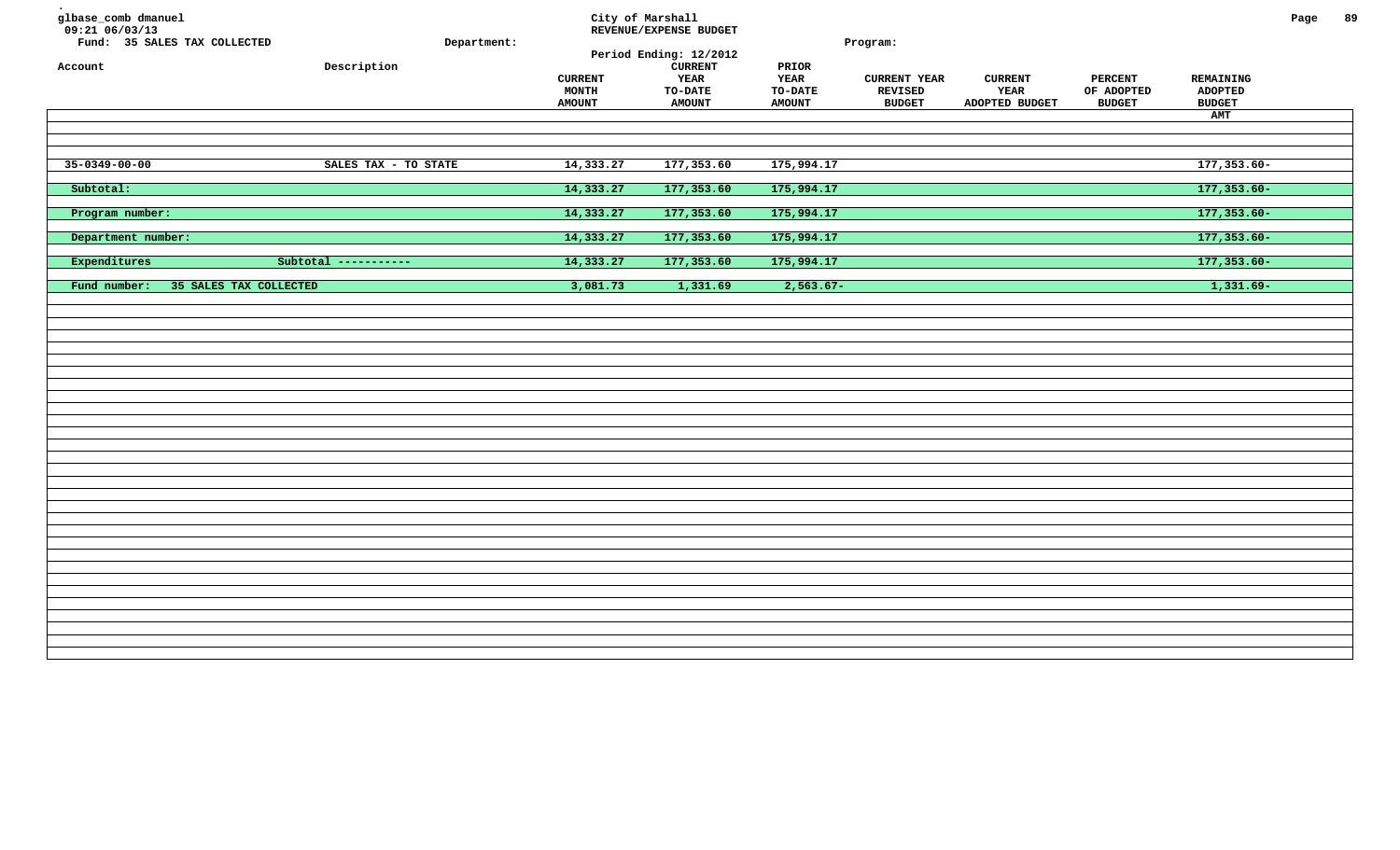| glbase_comb dmanuel<br>$09:21$ 06/03/13<br>Fund: 37 ART CENTER PROJECTS FUND<br>Account | Description                                     | Department: | <b>CURRENT</b><br>MONTH<br><b>AMOUNT</b> | City of Marshall<br>REVENUE/EXPENSE BUDGET<br>Period Ending: 12/2012<br><b>CURRENT</b><br><b>YEAR</b><br><b>TO-DATE</b><br><b>AMOUNT</b> | PRIOR<br><b>YEAR</b><br>TO-DATE<br><b>AMOUNT</b> | Program:<br><b>CURRENT YEAR</b><br>REVISED<br><b>BUDGET</b> | <b>CURRENT</b><br>YEAR<br>ADOPTED BUDGET | <b>PERCENT</b><br>OF ADOPTED<br><b>BUDGET</b> | REMAINING<br><b>ADOPTED</b><br><b>BUDGET</b><br>AMT | Page | 90 |
|-----------------------------------------------------------------------------------------|-------------------------------------------------|-------------|------------------------------------------|------------------------------------------------------------------------------------------------------------------------------------------|--------------------------------------------------|-------------------------------------------------------------|------------------------------------------|-----------------------------------------------|-----------------------------------------------------|------|----|
| $37 - 4205 - 00 - 00$                                                                   | STATE GRANTS                                    |             |                                          |                                                                                                                                          | $6,924.00 -$                                     |                                                             |                                          |                                               |                                                     |      |    |
| Subtotal:                                                                               |                                                 |             |                                          |                                                                                                                                          | $6,924.00 -$                                     |                                                             |                                          |                                               |                                                     |      |    |
| $37 - 5126 - 00 - 00$<br>$37 - 5127 - 00 - 00$                                          | DONATIONS-MISC<br>PRE-SCHOOL PICASSO'S DONATION |             |                                          | $1,214.25-$                                                                                                                              | $515.00 -$<br>$1,000.00-$                        |                                                             |                                          |                                               | 1,214.25                                            |      |    |
| Subtotal:                                                                               |                                                 |             |                                          | $1,214.25-$                                                                                                                              | $1,515.00 -$                                     |                                                             |                                          |                                               | 1,214.25                                            |      |    |
| Program number:                                                                         |                                                 |             |                                          | $1, 214.25 -$                                                                                                                            | $8,439.00 -$                                     |                                                             |                                          |                                               | 1, 214.25                                           |      |    |
| Department number:                                                                      |                                                 |             |                                          | $1,214.25-$                                                                                                                              | $8,439.00 -$                                     |                                                             |                                          |                                               | 1,214.25                                            |      |    |
| Revenues                                                                                | Subtotal -----------                            |             |                                          | $1,214.25-$                                                                                                                              | $8,439.00 -$                                     |                                                             |                                          |                                               | 1,214.25                                            |      |    |
|                                                                                         |                                                 |             |                                          |                                                                                                                                          |                                                  |                                                             |                                          |                                               |                                                     |      |    |
|                                                                                         |                                                 |             |                                          |                                                                                                                                          |                                                  |                                                             |                                          |                                               |                                                     |      |    |
|                                                                                         |                                                 |             |                                          |                                                                                                                                          |                                                  |                                                             |                                          |                                               |                                                     |      |    |
|                                                                                         |                                                 |             |                                          |                                                                                                                                          |                                                  |                                                             |                                          |                                               |                                                     |      |    |
|                                                                                         |                                                 |             |                                          |                                                                                                                                          |                                                  |                                                             |                                          |                                               |                                                     |      |    |
|                                                                                         |                                                 |             |                                          |                                                                                                                                          |                                                  |                                                             |                                          |                                               |                                                     |      |    |
|                                                                                         |                                                 |             |                                          |                                                                                                                                          |                                                  |                                                             |                                          |                                               |                                                     |      |    |
|                                                                                         |                                                 |             |                                          |                                                                                                                                          |                                                  |                                                             |                                          |                                               |                                                     |      |    |
|                                                                                         |                                                 |             |                                          |                                                                                                                                          |                                                  |                                                             |                                          |                                               |                                                     |      |    |
|                                                                                         |                                                 |             |                                          |                                                                                                                                          |                                                  |                                                             |                                          |                                               |                                                     |      |    |
|                                                                                         |                                                 |             |                                          |                                                                                                                                          |                                                  |                                                             |                                          |                                               |                                                     |      |    |
|                                                                                         |                                                 |             |                                          |                                                                                                                                          |                                                  |                                                             |                                          |                                               |                                                     |      |    |
|                                                                                         |                                                 |             |                                          |                                                                                                                                          |                                                  |                                                             |                                          |                                               |                                                     |      |    |
|                                                                                         |                                                 |             |                                          |                                                                                                                                          |                                                  |                                                             |                                          |                                               |                                                     |      |    |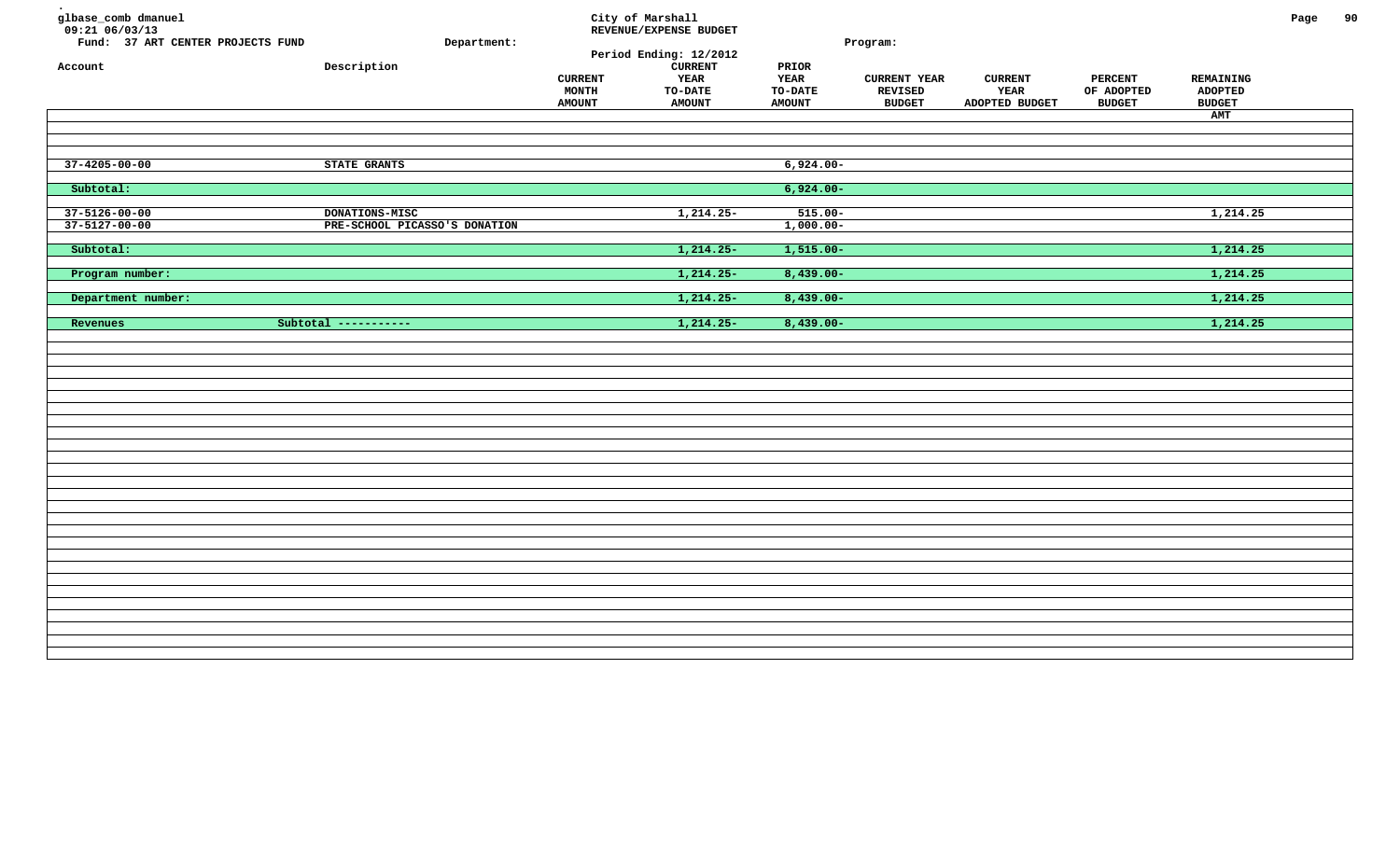| glbase_comb dmanuel<br>$09:21$ $06/03/13$<br>Fund: 37 ART CENTER PROJECTS FUND<br>Account | Department:<br>Description    |                                                 | City of Marshall<br>REVENUE/EXPENSE BUDGET<br>2 ELEMENTARY SCHOOL ART PROJECT<br>Period Ending: 12/2012<br>${\tt CURRENT}$ | $\tt PRIOR$                      | Program:                                               |                                          |                                               |                                              | Page | 91 |
|-------------------------------------------------------------------------------------------|-------------------------------|-------------------------------------------------|----------------------------------------------------------------------------------------------------------------------------|----------------------------------|--------------------------------------------------------|------------------------------------------|-----------------------------------------------|----------------------------------------------|------|----|
|                                                                                           |                               | <b>CURRENT</b><br><b>MONTH</b><br><b>AMOUNT</b> | YEAR<br>TO-DATE<br><b>AMOUNT</b>                                                                                           | YEAR<br>TO-DATE<br><b>AMOUNT</b> | <b>CURRENT YEAR</b><br><b>REVISED</b><br><b>BUDGET</b> | <b>CURRENT</b><br>YEAR<br>ADOPTED BUDGET | <b>PERCENT</b><br>OF ADOPTED<br><b>BUDGET</b> | REMAINING<br><b>ADOPTED</b><br><b>BUDGET</b> |      |    |
|                                                                                           |                               |                                                 |                                                                                                                            |                                  |                                                        |                                          |                                               | AMT                                          |      |    |
|                                                                                           |                               |                                                 |                                                                                                                            |                                  |                                                        |                                          |                                               |                                              |      |    |
|                                                                                           |                               |                                                 |                                                                                                                            |                                  |                                                        |                                          |                                               |                                              |      |    |
|                                                                                           |                               |                                                 |                                                                                                                            |                                  |                                                        |                                          |                                               |                                              |      |    |
| $37 - 0315 - 02 - 00$                                                                     | PRE-SCHOOL PICASSO'S EXPENSE  |                                                 |                                                                                                                            | 1,450.00                         |                                                        |                                          |                                               |                                              |      |    |
| $37 - 0316 - 02 - 00$                                                                     | CORE SUPPORT EXPENSES         |                                                 |                                                                                                                            | 6,924.00                         |                                                        |                                          |                                               |                                              |      |    |
| $37 - 0317 - 02 - 00$                                                                     | ART CAMP EXPENSES             |                                                 |                                                                                                                            | 200.00                           |                                                        |                                          |                                               |                                              |      |    |
| $37 - 0318 - 02 - 00$                                                                     | <b>GENERAL ART EDUCATION</b>  |                                                 |                                                                                                                            | 1,930.00                         |                                                        |                                          |                                               |                                              |      |    |
| $37 - 0347 - 02 - 00$                                                                     | MISCELLANEOUS                 |                                                 |                                                                                                                            | 548.00                           |                                                        |                                          |                                               |                                              |      |    |
|                                                                                           |                               |                                                 |                                                                                                                            |                                  |                                                        |                                          |                                               |                                              |      |    |
| Subtotal:                                                                                 |                               |                                                 |                                                                                                                            | 11,052.00                        |                                                        |                                          |                                               |                                              |      |    |
|                                                                                           |                               |                                                 |                                                                                                                            |                                  |                                                        |                                          |                                               |                                              |      |    |
| Program number:                                                                           |                               |                                                 |                                                                                                                            | 11,052.00                        |                                                        |                                          |                                               |                                              |      |    |
|                                                                                           |                               |                                                 |                                                                                                                            |                                  |                                                        |                                          |                                               |                                              |      |    |
| Department number:<br>$\mathbf{2}$                                                        | ELEMENTARY SCHOOL ART PROJECT |                                                 |                                                                                                                            | 11,052.00                        |                                                        |                                          |                                               |                                              |      |    |
|                                                                                           |                               |                                                 |                                                                                                                            |                                  |                                                        |                                          |                                               |                                              |      |    |
|                                                                                           |                               |                                                 |                                                                                                                            |                                  |                                                        |                                          |                                               |                                              |      |    |
|                                                                                           |                               |                                                 |                                                                                                                            |                                  |                                                        |                                          |                                               |                                              |      |    |
|                                                                                           |                               |                                                 |                                                                                                                            |                                  |                                                        |                                          |                                               |                                              |      |    |
|                                                                                           |                               |                                                 |                                                                                                                            |                                  |                                                        |                                          |                                               |                                              |      |    |
|                                                                                           |                               |                                                 |                                                                                                                            |                                  |                                                        |                                          |                                               |                                              |      |    |
|                                                                                           |                               |                                                 |                                                                                                                            |                                  |                                                        |                                          |                                               |                                              |      |    |
|                                                                                           |                               |                                                 |                                                                                                                            |                                  |                                                        |                                          |                                               |                                              |      |    |
|                                                                                           |                               |                                                 |                                                                                                                            |                                  |                                                        |                                          |                                               |                                              |      |    |
|                                                                                           |                               |                                                 |                                                                                                                            |                                  |                                                        |                                          |                                               |                                              |      |    |
|                                                                                           |                               |                                                 |                                                                                                                            |                                  |                                                        |                                          |                                               |                                              |      |    |
|                                                                                           |                               |                                                 |                                                                                                                            |                                  |                                                        |                                          |                                               |                                              |      |    |
|                                                                                           |                               |                                                 |                                                                                                                            |                                  |                                                        |                                          |                                               |                                              |      |    |
|                                                                                           |                               |                                                 |                                                                                                                            |                                  |                                                        |                                          |                                               |                                              |      |    |
|                                                                                           |                               |                                                 |                                                                                                                            |                                  |                                                        |                                          |                                               |                                              |      |    |
|                                                                                           |                               |                                                 |                                                                                                                            |                                  |                                                        |                                          |                                               |                                              |      |    |
|                                                                                           |                               |                                                 |                                                                                                                            |                                  |                                                        |                                          |                                               |                                              |      |    |
|                                                                                           |                               |                                                 |                                                                                                                            |                                  |                                                        |                                          |                                               |                                              |      |    |
|                                                                                           |                               |                                                 |                                                                                                                            |                                  |                                                        |                                          |                                               |                                              |      |    |
|                                                                                           |                               |                                                 |                                                                                                                            |                                  |                                                        |                                          |                                               |                                              |      |    |
|                                                                                           |                               |                                                 |                                                                                                                            |                                  |                                                        |                                          |                                               |                                              |      |    |
|                                                                                           |                               |                                                 |                                                                                                                            |                                  |                                                        |                                          |                                               |                                              |      |    |
|                                                                                           |                               |                                                 |                                                                                                                            |                                  |                                                        |                                          |                                               |                                              |      |    |
|                                                                                           |                               |                                                 |                                                                                                                            |                                  |                                                        |                                          |                                               |                                              |      |    |
|                                                                                           |                               |                                                 |                                                                                                                            |                                  |                                                        |                                          |                                               |                                              |      |    |
|                                                                                           |                               |                                                 |                                                                                                                            |                                  |                                                        |                                          |                                               |                                              |      |    |
|                                                                                           |                               |                                                 |                                                                                                                            |                                  |                                                        |                                          |                                               |                                              |      |    |
|                                                                                           |                               |                                                 |                                                                                                                            |                                  |                                                        |                                          |                                               |                                              |      |    |
|                                                                                           |                               |                                                 |                                                                                                                            |                                  |                                                        |                                          |                                               |                                              |      |    |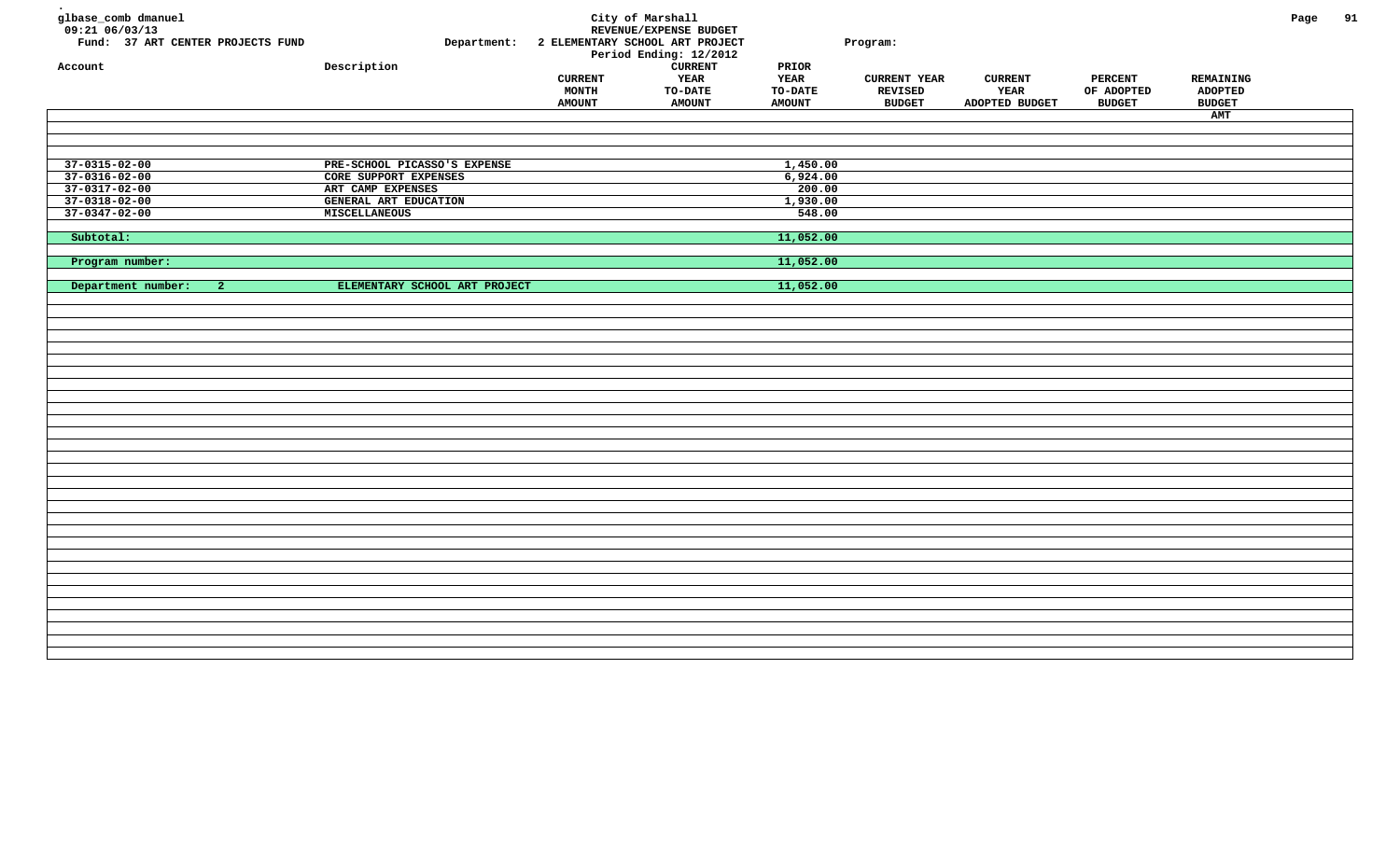| glbase_comb dmanuel<br>09:21 06/03/13<br>Fund: 37 ART CENTER PROJECTS FUND<br>Account | Department:<br>Description                              | 4 MISCELLANEOUS<br><b>CURRENT</b><br>MONTH<br><b>AMOUNT</b> | City of Marshall<br>REVENUE/EXPENSE BUDGET<br>Period Ending: 12/2012<br>${\tt CURRENT}$<br>YEAR<br><b>TO-DATE</b><br><b>AMOUNT</b> | PRIOR<br>YEAR<br><b>TO-DATE</b><br><b>AMOUNT</b> | Program:<br><b>CURRENT YEAR</b><br><b>REVISED</b><br><b>BUDGET</b> | <b>CURRENT</b><br>YEAR<br>ADOPTED BUDGET | <b>PERCENT</b><br>OF ADOPTED<br><b>BUDGET</b> | REMAINING<br><b>ADOPTED</b><br><b>BUDGET</b><br>AMT | Page | 92 |
|---------------------------------------------------------------------------------------|---------------------------------------------------------|-------------------------------------------------------------|------------------------------------------------------------------------------------------------------------------------------------|--------------------------------------------------|--------------------------------------------------------------------|------------------------------------------|-----------------------------------------------|-----------------------------------------------------|------|----|
|                                                                                       |                                                         |                                                             |                                                                                                                                    |                                                  |                                                                    |                                          |                                               |                                                     |      |    |
|                                                                                       |                                                         |                                                             |                                                                                                                                    |                                                  |                                                                    |                                          |                                               |                                                     |      |    |
| $37 - 0217 - 04 - 00$                                                                 | OTHER SUPPLIES                                          |                                                             | 815.39                                                                                                                             |                                                  |                                                                    |                                          |                                               | $815.39 -$                                          |      |    |
| Subtotal:                                                                             |                                                         |                                                             | 815.39                                                                                                                             |                                                  |                                                                    |                                          |                                               | $815.39 -$                                          |      |    |
| $37 - 0347 - 04 - 00$                                                                 | MISCELLANEOUS                                           |                                                             | 1,151.22                                                                                                                           |                                                  |                                                                    |                                          |                                               | $1,151.22-$                                         |      |    |
| Subtotal:                                                                             |                                                         |                                                             | 1,151.22                                                                                                                           |                                                  |                                                                    |                                          |                                               | $1,151.22-$                                         |      |    |
|                                                                                       |                                                         |                                                             |                                                                                                                                    |                                                  |                                                                    |                                          |                                               |                                                     |      |    |
| $37 - 0426 - 04 - 00$<br>$37 - 0440 - 04 - 00$                                        | FURNITURE AND FIXTURES<br>OTHER MACHINERY AND EQUIPMENT | $4,500.00 -$<br>$2,763.50-$                                 |                                                                                                                                    |                                                  |                                                                    |                                          |                                               |                                                     |      |    |
| $37 - 0490 - 04 - 00$                                                                 | NON DEPRECIABLE CAPITAL ITEMS                           | 7,263.50                                                    | 7,263.50                                                                                                                           |                                                  |                                                                    |                                          |                                               | $7,263.50-$                                         |      |    |
| Subtotal:                                                                             |                                                         |                                                             | 7,263.50                                                                                                                           |                                                  |                                                                    |                                          |                                               | $7,263.50-$                                         |      |    |
|                                                                                       |                                                         |                                                             |                                                                                                                                    |                                                  |                                                                    |                                          |                                               |                                                     |      |    |
| Program number:                                                                       |                                                         |                                                             | 9,230.11                                                                                                                           |                                                  |                                                                    |                                          |                                               | $9,230.11-$                                         |      |    |
| Department number:<br>$-4$                                                            | MISCELLANEOUS                                           |                                                             | 9,230.11                                                                                                                           |                                                  |                                                                    |                                          |                                               | $9,230.11-$                                         |      |    |
| Expenditures                                                                          | Subtotal -----------                                    |                                                             | 9,230.11                                                                                                                           | 11,052.00                                        |                                                                    |                                          |                                               | $9,230.11-$                                         |      |    |
| 37 ART CENTER PROJECTS FUND<br>Fund number:                                           |                                                         |                                                             | 8,015.86                                                                                                                           | 2,613.00                                         |                                                                    |                                          |                                               | $8,015.86 -$                                        |      |    |
|                                                                                       |                                                         |                                                             |                                                                                                                                    |                                                  |                                                                    |                                          |                                               |                                                     |      |    |
|                                                                                       |                                                         |                                                             |                                                                                                                                    |                                                  |                                                                    |                                          |                                               |                                                     |      |    |
|                                                                                       |                                                         |                                                             |                                                                                                                                    |                                                  |                                                                    |                                          |                                               |                                                     |      |    |
|                                                                                       |                                                         |                                                             |                                                                                                                                    |                                                  |                                                                    |                                          |                                               |                                                     |      |    |
|                                                                                       |                                                         |                                                             |                                                                                                                                    |                                                  |                                                                    |                                          |                                               |                                                     |      |    |
|                                                                                       |                                                         |                                                             |                                                                                                                                    |                                                  |                                                                    |                                          |                                               |                                                     |      |    |
|                                                                                       |                                                         |                                                             |                                                                                                                                    |                                                  |                                                                    |                                          |                                               |                                                     |      |    |
|                                                                                       |                                                         |                                                             |                                                                                                                                    |                                                  |                                                                    |                                          |                                               |                                                     |      |    |
|                                                                                       |                                                         |                                                             |                                                                                                                                    |                                                  |                                                                    |                                          |                                               |                                                     |      |    |
|                                                                                       |                                                         |                                                             |                                                                                                                                    |                                                  |                                                                    |                                          |                                               |                                                     |      |    |
|                                                                                       |                                                         |                                                             |                                                                                                                                    |                                                  |                                                                    |                                          |                                               |                                                     |      |    |
|                                                                                       |                                                         |                                                             |                                                                                                                                    |                                                  |                                                                    |                                          |                                               |                                                     |      |    |
|                                                                                       |                                                         |                                                             |                                                                                                                                    |                                                  |                                                                    |                                          |                                               |                                                     |      |    |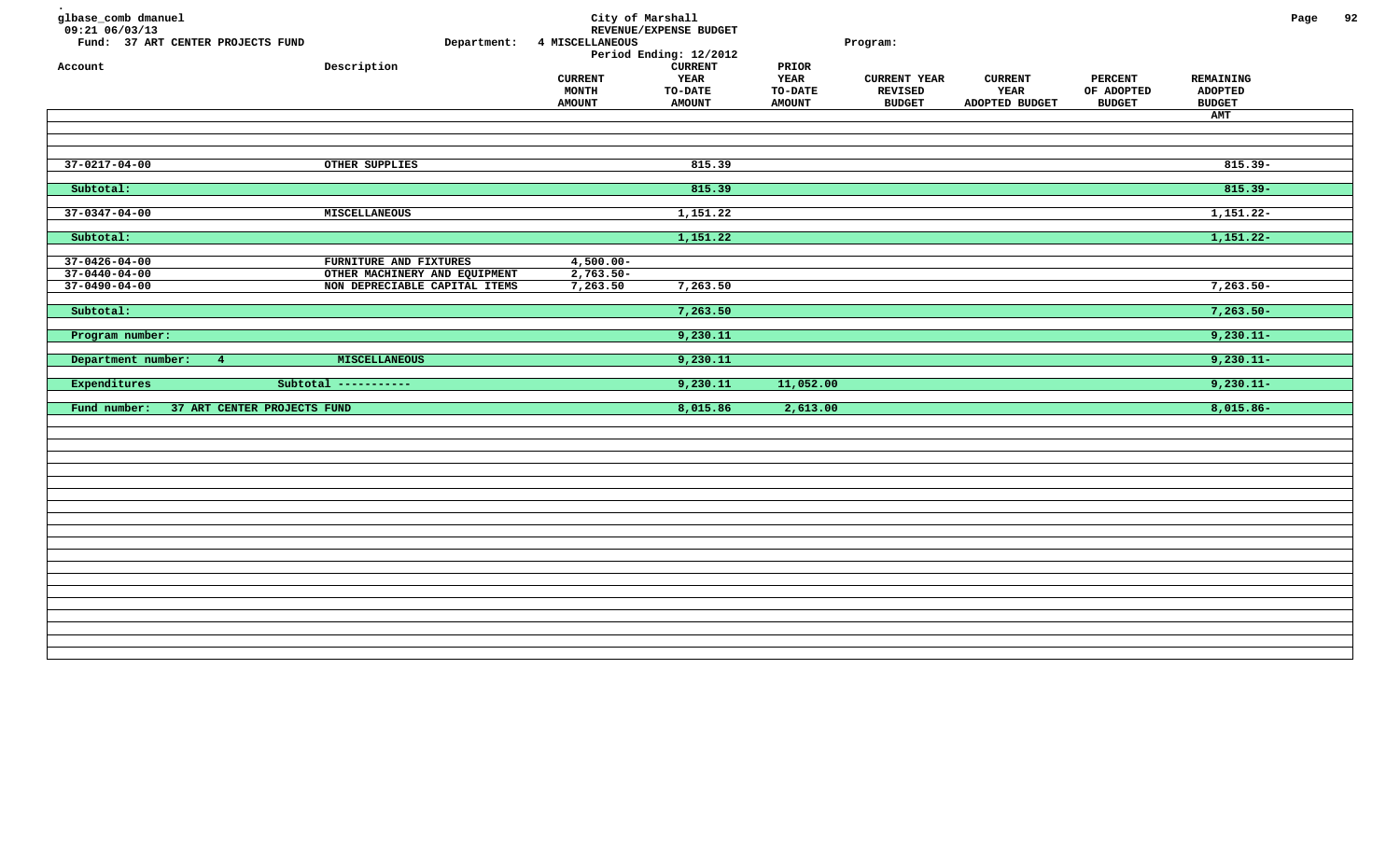| glbase_comb dmanuel<br>$09:21$ 06/03/13<br>Fund: 38 BUSINESS DEVELOPMENT CENTER | Department:                    | <b>TENANT</b>                            | City of Marshall<br>REVENUE/EXPENSE BUDGET                       |                                                         | Program:                                               |                                          |                                               |                                              | Page | 93 |
|---------------------------------------------------------------------------------|--------------------------------|------------------------------------------|------------------------------------------------------------------|---------------------------------------------------------|--------------------------------------------------------|------------------------------------------|-----------------------------------------------|----------------------------------------------|------|----|
|                                                                                 |                                |                                          | Period Ending: 12/2012                                           |                                                         |                                                        |                                          |                                               |                                              |      |    |
| Account                                                                         | Description                    | <b>CURRENT</b><br>MONTH<br><b>AMOUNT</b> | <b>CURRENT</b><br><b>YEAR</b><br><b>TO-DATE</b><br><b>AMOUNT</b> | PRIOR<br><b>YEAR</b><br><b>TO-DATE</b><br><b>AMOUNT</b> | <b>CURRENT YEAR</b><br><b>REVISED</b><br><b>BUDGET</b> | <b>CURRENT</b><br>YEAR<br>ADOPTED BUDGET | <b>PERCENT</b><br>OF ADOPTED<br><b>BUDGET</b> | REMAINING<br><b>ADOPTED</b><br><b>BUDGET</b> |      |    |
|                                                                                 |                                |                                          |                                                                  |                                                         |                                                        |                                          |                                               | AMT                                          |      |    |
|                                                                                 |                                |                                          |                                                                  |                                                         |                                                        |                                          |                                               |                                              |      |    |
| $38 - 0600 - 00 - 00$                                                           | DEPRECIATION EXPENSE           |                                          |                                                                  | 18,093.99                                               |                                                        |                                          |                                               |                                              |      |    |
| Subtotal:                                                                       |                                |                                          |                                                                  | 18,093.99                                               |                                                        |                                          |                                               |                                              |      |    |
| Program number:                                                                 |                                |                                          |                                                                  | 18,093.99                                               |                                                        |                                          |                                               |                                              |      |    |
|                                                                                 |                                |                                          |                                                                  |                                                         |                                                        |                                          |                                               |                                              |      |    |
| Department number:                                                              | <b>TENANT</b>                  |                                          |                                                                  | 18,093.99                                               |                                                        |                                          |                                               |                                              |      |    |
| Expenditures                                                                    | Subtotal -----------           |                                          |                                                                  | 18,093.99                                               |                                                        |                                          |                                               |                                              |      |    |
| Fund number:                                                                    | 38 BUSINESS DEVELOPMENT CENTER |                                          |                                                                  | 18,093.99                                               |                                                        |                                          |                                               |                                              |      |    |
|                                                                                 |                                |                                          |                                                                  |                                                         |                                                        |                                          |                                               |                                              |      |    |
|                                                                                 |                                |                                          |                                                                  |                                                         |                                                        |                                          |                                               |                                              |      |    |
|                                                                                 |                                |                                          |                                                                  |                                                         |                                                        |                                          |                                               |                                              |      |    |
|                                                                                 |                                |                                          |                                                                  |                                                         |                                                        |                                          |                                               |                                              |      |    |
|                                                                                 |                                |                                          |                                                                  |                                                         |                                                        |                                          |                                               |                                              |      |    |
|                                                                                 |                                |                                          |                                                                  |                                                         |                                                        |                                          |                                               |                                              |      |    |
|                                                                                 |                                |                                          |                                                                  |                                                         |                                                        |                                          |                                               |                                              |      |    |
|                                                                                 |                                |                                          |                                                                  |                                                         |                                                        |                                          |                                               |                                              |      |    |
|                                                                                 |                                |                                          |                                                                  |                                                         |                                                        |                                          |                                               |                                              |      |    |
|                                                                                 |                                |                                          |                                                                  |                                                         |                                                        |                                          |                                               |                                              |      |    |
|                                                                                 |                                |                                          |                                                                  |                                                         |                                                        |                                          |                                               |                                              |      |    |
|                                                                                 |                                |                                          |                                                                  |                                                         |                                                        |                                          |                                               |                                              |      |    |
|                                                                                 |                                |                                          |                                                                  |                                                         |                                                        |                                          |                                               |                                              |      |    |
|                                                                                 |                                |                                          |                                                                  |                                                         |                                                        |                                          |                                               |                                              |      |    |
|                                                                                 |                                |                                          |                                                                  |                                                         |                                                        |                                          |                                               |                                              |      |    |
|                                                                                 |                                |                                          |                                                                  |                                                         |                                                        |                                          |                                               |                                              |      |    |
|                                                                                 |                                |                                          |                                                                  |                                                         |                                                        |                                          |                                               |                                              |      |    |
|                                                                                 |                                |                                          |                                                                  |                                                         |                                                        |                                          |                                               |                                              |      |    |
|                                                                                 |                                |                                          |                                                                  |                                                         |                                                        |                                          |                                               |                                              |      |    |
|                                                                                 |                                |                                          |                                                                  |                                                         |                                                        |                                          |                                               |                                              |      |    |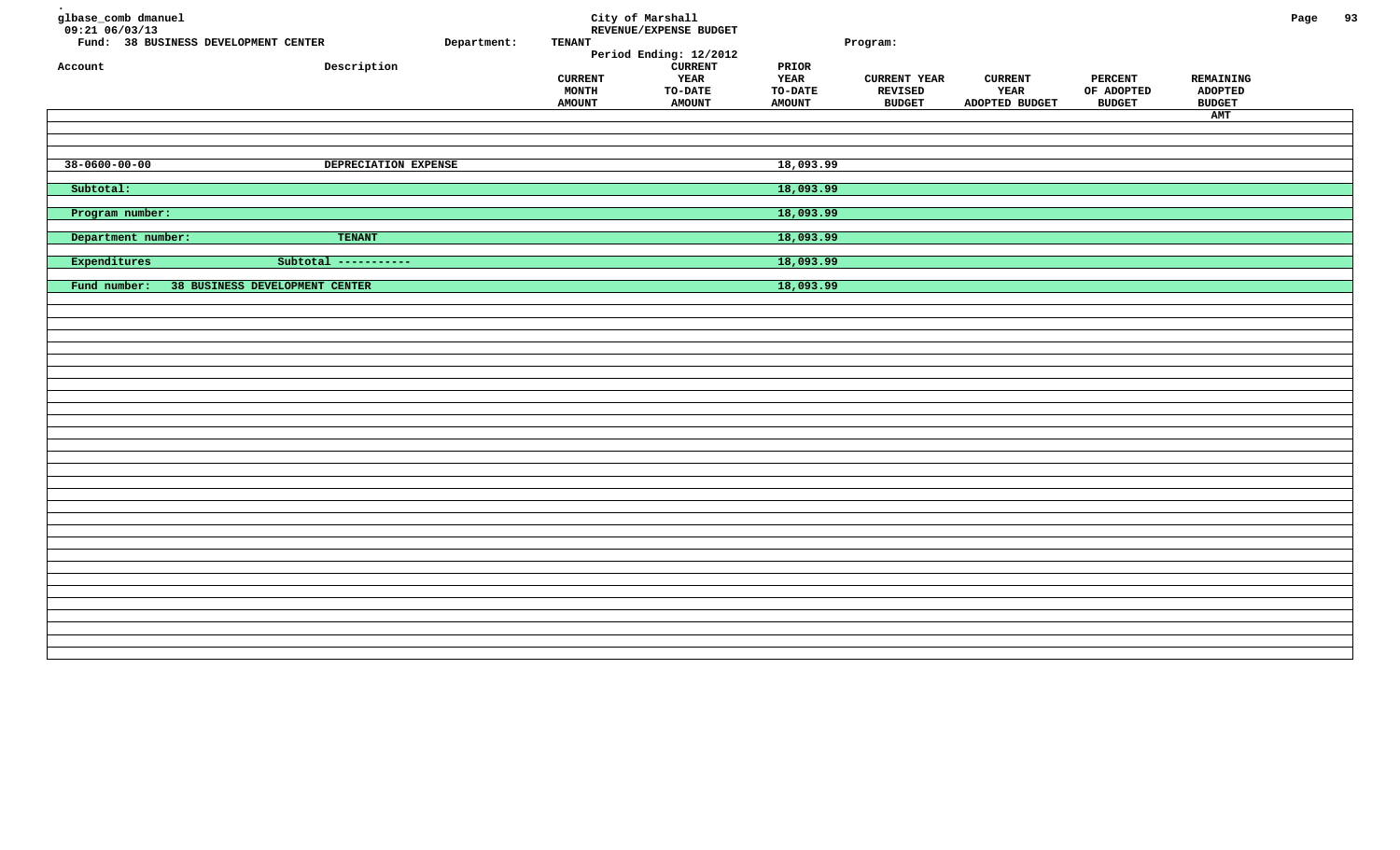| glbase_comb dmanuel<br>$09:21$ $06/03/13$<br>Fund: 39 APPLIED TECHNOLOGY CENTER FUND<br>Account | Department:<br>Description        | <b>CURRENT</b><br>MONTH<br><b>AMOUNT</b> | City of Marshall<br>REVENUE/EXPENSE BUDGET<br>Period Ending: 12/2012<br><b>CURRENT</b><br>YEAR<br><b>TO-DATE</b><br><b>AMOUNT</b> | PRIOR<br>YEAR<br>TO-DATE<br><b>AMOUNT</b> | Program:<br><b>CURRENT YEAR</b><br>REVISED<br><b>BUDGET</b> | <b>CURRENT</b><br>YEAR<br>ADOPTED BUDGET | <b>PERCENT</b><br>OF ADOPTED<br><b>BUDGET</b> | REMAINING<br><b>ADOPTED</b><br><b>BUDGET</b><br>AMT | Page | 94 |
|-------------------------------------------------------------------------------------------------|-----------------------------------|------------------------------------------|-----------------------------------------------------------------------------------------------------------------------------------|-------------------------------------------|-------------------------------------------------------------|------------------------------------------|-----------------------------------------------|-----------------------------------------------------|------|----|
| $39 - 0600 - 00 - 00$                                                                           | DEPRECIATION EXPENSE              |                                          |                                                                                                                                   | 25,743.73                                 |                                                             |                                          |                                               |                                                     |      |    |
| Subtotal:                                                                                       |                                   |                                          |                                                                                                                                   | 25,743.73                                 |                                                             |                                          |                                               |                                                     |      |    |
| Program number:                                                                                 |                                   |                                          |                                                                                                                                   | 25,743.73                                 |                                                             |                                          |                                               |                                                     |      |    |
| Department number:                                                                              |                                   |                                          |                                                                                                                                   | 25,743.73                                 |                                                             |                                          |                                               |                                                     |      |    |
| Expenditures                                                                                    | Subtotal -----------              |                                          |                                                                                                                                   | 25,743.73                                 |                                                             |                                          |                                               |                                                     |      |    |
| Fund number:                                                                                    | 39 APPLIED TECHNOLOGY CENTER FUND |                                          |                                                                                                                                   | 25,743.73                                 |                                                             |                                          |                                               |                                                     |      |    |
|                                                                                                 |                                   |                                          |                                                                                                                                   |                                           |                                                             |                                          |                                               |                                                     |      |    |
|                                                                                                 |                                   |                                          |                                                                                                                                   |                                           |                                                             |                                          |                                               |                                                     |      |    |
|                                                                                                 |                                   |                                          |                                                                                                                                   |                                           |                                                             |                                          |                                               |                                                     |      |    |
|                                                                                                 |                                   |                                          |                                                                                                                                   |                                           |                                                             |                                          |                                               |                                                     |      |    |
|                                                                                                 |                                   |                                          |                                                                                                                                   |                                           |                                                             |                                          |                                               |                                                     |      |    |
|                                                                                                 |                                   |                                          |                                                                                                                                   |                                           |                                                             |                                          |                                               |                                                     |      |    |
|                                                                                                 |                                   |                                          |                                                                                                                                   |                                           |                                                             |                                          |                                               |                                                     |      |    |
|                                                                                                 |                                   |                                          |                                                                                                                                   |                                           |                                                             |                                          |                                               |                                                     |      |    |
|                                                                                                 |                                   |                                          |                                                                                                                                   |                                           |                                                             |                                          |                                               |                                                     |      |    |
|                                                                                                 |                                   |                                          |                                                                                                                                   |                                           |                                                             |                                          |                                               |                                                     |      |    |
|                                                                                                 |                                   |                                          |                                                                                                                                   |                                           |                                                             |                                          |                                               |                                                     |      |    |
|                                                                                                 |                                   |                                          |                                                                                                                                   |                                           |                                                             |                                          |                                               |                                                     |      |    |
|                                                                                                 |                                   |                                          |                                                                                                                                   |                                           |                                                             |                                          |                                               |                                                     |      |    |
|                                                                                                 |                                   |                                          |                                                                                                                                   |                                           |                                                             |                                          |                                               |                                                     |      |    |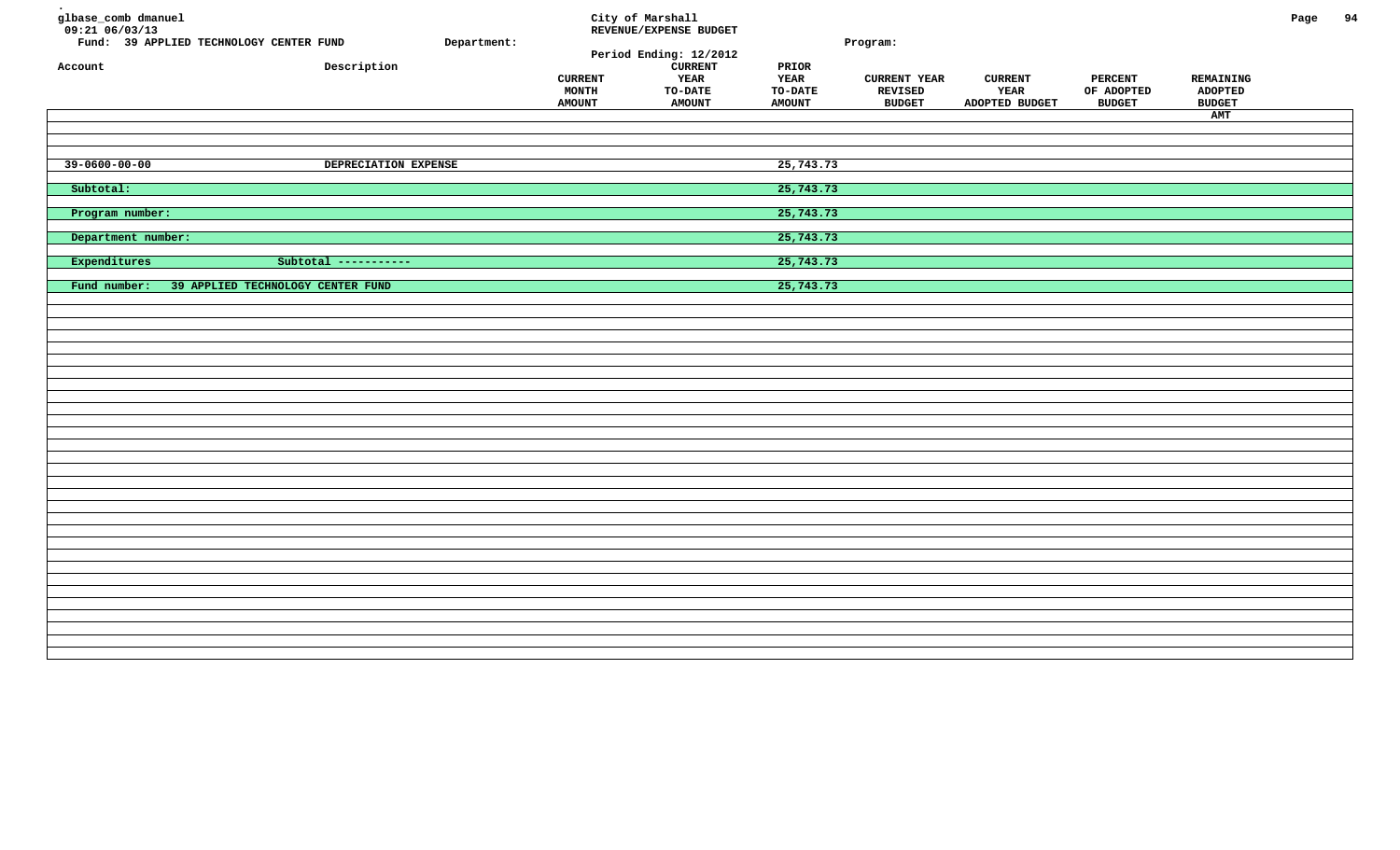| glbase_comb dmanuel<br>09:21 06/03/13<br>Fund: 40 WATER & SEWER FUND<br>Account | Department:<br>Description   | <b>CURRENT</b><br>MONTH<br><b>AMOUNT</b> | City of Marshall<br>REVENUE/EXPENSE BUDGET<br>Period Ending: 12/2012<br><b>CURRENT</b><br>YEAR<br><b>TO-DATE</b><br><b>AMOUNT</b> | PRIOR<br>YEAR<br><b>TO-DATE</b><br><b>AMOUNT</b>                            | Program:<br><b>CURRENT YEAR</b><br><b>REVISED</b><br><b>BUDGET</b> | <b>CURRENT</b><br><b>YEAR</b><br>ADOPTED BUDGET | <b>PERCENT</b><br>OF ADOPTED<br><b>BUDGET</b> | REMAINING<br><b>ADOPTED</b><br><b>BUDGET</b><br>AMT | Page | 95 |
|---------------------------------------------------------------------------------|------------------------------|------------------------------------------|-----------------------------------------------------------------------------------------------------------------------------------|-----------------------------------------------------------------------------|--------------------------------------------------------------------|-------------------------------------------------|-----------------------------------------------|-----------------------------------------------------|------|----|
|                                                                                 |                              |                                          |                                                                                                                                   |                                                                             |                                                                    |                                                 |                                               |                                                     |      |    |
|                                                                                 |                              |                                          |                                                                                                                                   |                                                                             |                                                                    |                                                 |                                               |                                                     |      |    |
| $40 - 4002 - 00 - 00$                                                           | PENALTY & INTEREST - W/S     |                                          | $150.00 -$                                                                                                                        | $350.00 -$                                                                  |                                                                    |                                                 |                                               | 150.00                                              |      |    |
|                                                                                 |                              |                                          |                                                                                                                                   |                                                                             |                                                                    |                                                 |                                               |                                                     |      |    |
| Subtotal:                                                                       |                              |                                          | $150.00 -$                                                                                                                        | $350.00 -$                                                                  |                                                                    |                                                 |                                               | 150.00                                              |      |    |
| $40 - 4135 - 00 - 00$                                                           | WASTE WATER DISCHARGE PERMIT | $400.00 -$                               | $4,800.00-$                                                                                                                       | $1,000.00-$                                                                 | $1,000.00-$                                                        | $1,000.00-$                                     | 480.000                                       | 3,800.00                                            |      |    |
|                                                                                 |                              |                                          |                                                                                                                                   |                                                                             |                                                                    |                                                 |                                               |                                                     |      |    |
| Subtotal:                                                                       |                              | $400.00 -$                               | $4,800.00 -$                                                                                                                      | $1,000.00-$                                                                 | $1,000.00 -$                                                       | $1,000.00-$                                     | 480.000                                       | 3,800.00                                            |      |    |
| $40 - 4200 - 00 - 00$                                                           | FEDERAL GRANTS               |                                          | $2,500.00 -$                                                                                                                      | 313,925.00-                                                                 |                                                                    |                                                 |                                               | 2,500.00                                            |      |    |
| $40 - 4205 - 00 - 00$                                                           | REVENUE-STATE GRANTS         | 89,038.75-                               | 89,038.75-                                                                                                                        |                                                                             |                                                                    |                                                 |                                               | 89,038.75                                           |      |    |
|                                                                                 |                              |                                          |                                                                                                                                   |                                                                             |                                                                    |                                                 |                                               |                                                     |      |    |
| Subtotal:                                                                       |                              | 89,038.75-                               | $91,538.75-$                                                                                                                      | 313,925.00-                                                                 |                                                                    |                                                 |                                               | 91,538.75                                           |      |    |
| $40 - 4300 - 00 - 00$                                                           | WATER SALES                  | $222,926.11 -$                           | 5,671,305.26-                                                                                                                     | $6,473,431.09 -$                                                            | 5,662,750.00-                                                      | 5,662,750.00-                                   | 100.151                                       | 8,555.26                                            |      |    |
| $40 - 4305 - 00 - 00$                                                           | SEWER SALES                  | 320,994.39-                              | 3,882,246.87-                                                                                                                     | 3,858,118.20-                                                               | 3,851,650.00-                                                      | 3,851,650.00-                                   | 100.794                                       | 30,596.87                                           |      |    |
| $40 - 4308 - 00 - 00$                                                           | RECOVERED CHG OFFS           | $759.39 -$                               | 12,456.06-                                                                                                                        | 14,262.46-                                                                  | $9,000.00 -$                                                       | $9,000.00 -$                                    | 138.401                                       | 3,456.06                                            |      |    |
| $40 - 4310 - 00 - 00$                                                           | WATER CONNECTIONS/EXTENSIONS |                                          | 52,794.00-                                                                                                                        | $61,663.97 -$                                                               | $30,000.00 -$                                                      | $30,000.00 -$                                   | 175.980                                       | 22,794.00                                           |      |    |
| $40 - 4315 - 00 - 00$                                                           | SEWER CONNECTIONS/EXTENSIONS |                                          | 22,941.00-                                                                                                                        | $20,550.00 -$                                                               | $15,000.00 -$                                                      | $15,000.00-$                                    | 152.940                                       | 7,941.00                                            |      |    |
| $40 - 4320 - 00 - 00$                                                           | W/BILLING SERVICE FEES       | $7,157.39 -$                             | 79,978.53-                                                                                                                        | 85,247.59-                                                                  | $75,000.00 -$                                                      | $75,000.00 -$                                   | 106.638                                       | 4,978.53                                            |      |    |
| $40 - 4325 - 00 - 00$                                                           | <b>WASTE HAULER FEES</b>     | 4,899.99-                                | 46,276.99-                                                                                                                        | $60, 312.20 -$                                                              | 65,000.00-                                                         | 65,000.00-                                      | 71.195                                        | 18,723.01-                                          |      |    |
| Subtotal:                                                                       |                              | $556,737.27 -$                           |                                                                                                                                   | $9,767,998.71 - 10,573,585.51 -$                                            | $9,708,400.00 -$                                                   | $9,708,400.00 -$                                | 100.614                                       | 59,598.71                                           |      |    |
|                                                                                 |                              |                                          |                                                                                                                                   |                                                                             |                                                                    |                                                 |                                               |                                                     |      |    |
| $40 - 4405 - 00 - 00$                                                           | RECORD DUPLICATION FEE       |                                          | $118.00 -$                                                                                                                        |                                                                             |                                                                    |                                                 |                                               | 118.00                                              |      |    |
| $40 - 4435 - 00 - 00$                                                           | POLLUTION CONTROL FEES       | $3,501.00 -$                             | 19,162.00-                                                                                                                        | $20,318.00 -$                                                               | $12,000.00 -$                                                      | $12,000.00 -$                                   | 159.683                                       | 7,162.00                                            |      |    |
| Subtotal:                                                                       |                              | $3,501.00 -$                             | $19,280.00 -$                                                                                                                     | $20,318.00 -$                                                               | $12,000.00 -$                                                      | $12,000.00 -$                                   | 160.667                                       | 7,280.00                                            |      |    |
|                                                                                 |                              |                                          |                                                                                                                                   |                                                                             |                                                                    |                                                 |                                               |                                                     |      |    |
| $40 - 5100 - 00 - 00$                                                           | <b>INTEREST EARNED</b>       | $628.60 -$                               | $4,459.79-$                                                                                                                       | $2,641.07-$                                                                 | $3,000.00 -$                                                       | $3,000.00 -$                                    | 148.660                                       | 1,459.79                                            |      |    |
| 40-5110-00-00                                                                   | INTERFUND TRSF               |                                          |                                                                                                                                   | 88,293.28-                                                                  |                                                                    |                                                 |                                               |                                                     |      |    |
| 40-5115-00-00                                                                   | SALE OF ASSETS               |                                          | 34,839.03-                                                                                                                        |                                                                             |                                                                    |                                                 |                                               | 34,839.03                                           |      |    |
| 40-5120-00-00                                                                   | I & S FUND INTEREST          | $50.53 -$                                | 961.06-                                                                                                                           | 751.24-                                                                     |                                                                    |                                                 |                                               | 961.06                                              |      |    |
| $40 - 5125 - 00 - 00$                                                           | <b>MISCELLANEOUS</b>         | 21,492.26                                | 14,356.36-                                                                                                                        | $5,034.62-$                                                                 |                                                                    |                                                 |                                               | 14,356.36                                           |      |    |
| Subtotal:                                                                       |                              | 20,813.13                                | $54,616.24-$                                                                                                                      | $96,720.21 -$                                                               | $3,000.00 -$                                                       | $3,000.00 -$                                    | 1,820.541                                     | 51,616.24                                           |      |    |
|                                                                                 |                              |                                          |                                                                                                                                   |                                                                             |                                                                    |                                                 |                                               |                                                     |      |    |
| Program number:                                                                 |                              | 628,863.89-                              |                                                                                                                                   | 9,938,383.70- 11,005,898.72-                                                | $9,724,400.00 -$                                                   | $9,724,400.00 -$                                | 102.200                                       | 213,983.70                                          |      |    |
|                                                                                 |                              |                                          |                                                                                                                                   |                                                                             |                                                                    |                                                 |                                               |                                                     |      |    |
| Department number:                                                              |                              | 628,863.89-                              |                                                                                                                                   | 9,938,383.70- 11,005,898.72-                                                | $9,724,400.00 -$                                                   | $9,724,400.00 -$                                | 102.200                                       | 213,983.70                                          |      |    |
| Revenues                                                                        | $Subtotal$ -----------       |                                          |                                                                                                                                   | $628,863.89 - 9,938,383.70 - 11,005,898.72 - 9,724,400.00 - 9,724,400.00 -$ |                                                                    |                                                 | 102.200                                       | 213,983.70                                          |      |    |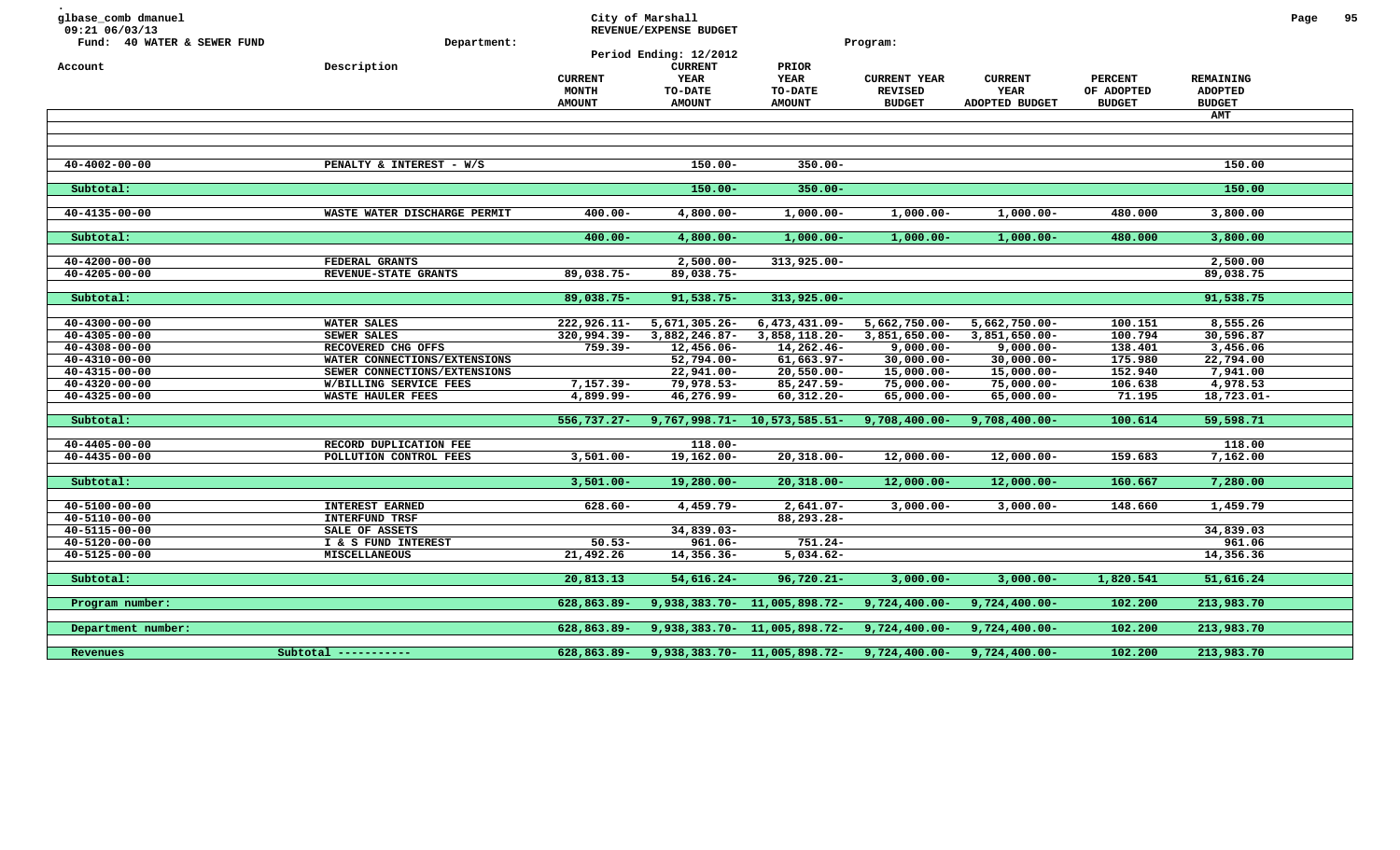| glbase_comb dmanuel<br>$09:21$ <sup>-06/03/13</sup><br>Fund: 40 WATER & SEWER FUND<br>Account | Department:<br>${\tt Description}$ | <b>CURRENT</b><br><b>MONTH</b><br><b>AMOUNT</b> | City of Marshall<br>REVENUE/EXPENSE BUDGET<br>Period Ending: 12/2012<br><b>CURRENT</b><br>YEAR<br>TO-DATE<br><b>AMOUNT</b> | $\tt PRIOR$<br>YEAR<br>TO-DATE<br><b>AMOUNT</b> | Program:<br><b>CURRENT YEAR</b><br>REVISED<br><b>BUDGET</b> | <b>CURRENT</b><br>YEAR<br>ADOPTED BUDGET | <b>PERCENT</b><br>OF ADOPTED<br><b>BUDGET</b> | REMAINING<br><b>ADOPTED</b><br><b>BUDGET</b><br>AMT | Page | 96 |
|-----------------------------------------------------------------------------------------------|------------------------------------|-------------------------------------------------|----------------------------------------------------------------------------------------------------------------------------|-------------------------------------------------|-------------------------------------------------------------|------------------------------------------|-----------------------------------------------|-----------------------------------------------------|------|----|
| $40 - 0124 - 00 - 00$                                                                         | OPEB ACCRUAL                       |                                                 |                                                                                                                            | 19,789.80-                                      |                                                             |                                          |                                               |                                                     |      |    |
| Subtotal:                                                                                     |                                    |                                                 |                                                                                                                            | 19,789.80-                                      |                                                             |                                          |                                               |                                                     |      |    |
| $40 - 0600 - 00 - 00$                                                                         | DEPRECIATION EXPENSE               |                                                 |                                                                                                                            | 1,183,030.81                                    |                                                             |                                          |                                               |                                                     |      |    |
| Subtotal:                                                                                     |                                    |                                                 |                                                                                                                            | 1,183,030.81                                    |                                                             |                                          |                                               |                                                     |      |    |
| Program number:                                                                               |                                    |                                                 |                                                                                                                            | 1,163,241.01                                    |                                                             |                                          |                                               |                                                     |      |    |
| Department number:                                                                            |                                    |                                                 |                                                                                                                            | 1,163,241.01                                    |                                                             |                                          |                                               |                                                     |      |    |
|                                                                                               |                                    |                                                 |                                                                                                                            |                                                 |                                                             |                                          |                                               |                                                     |      |    |
|                                                                                               |                                    |                                                 |                                                                                                                            |                                                 |                                                             |                                          |                                               |                                                     |      |    |
|                                                                                               |                                    |                                                 |                                                                                                                            |                                                 |                                                             |                                          |                                               |                                                     |      |    |
|                                                                                               |                                    |                                                 |                                                                                                                            |                                                 |                                                             |                                          |                                               |                                                     |      |    |
|                                                                                               |                                    |                                                 |                                                                                                                            |                                                 |                                                             |                                          |                                               |                                                     |      |    |
|                                                                                               |                                    |                                                 |                                                                                                                            |                                                 |                                                             |                                          |                                               |                                                     |      |    |
|                                                                                               |                                    |                                                 |                                                                                                                            |                                                 |                                                             |                                          |                                               |                                                     |      |    |
|                                                                                               |                                    |                                                 |                                                                                                                            |                                                 |                                                             |                                          |                                               |                                                     |      |    |
|                                                                                               |                                    |                                                 |                                                                                                                            |                                                 |                                                             |                                          |                                               |                                                     |      |    |
|                                                                                               |                                    |                                                 |                                                                                                                            |                                                 |                                                             |                                          |                                               |                                                     |      |    |
|                                                                                               |                                    |                                                 |                                                                                                                            |                                                 |                                                             |                                          |                                               |                                                     |      |    |
|                                                                                               |                                    |                                                 |                                                                                                                            |                                                 |                                                             |                                          |                                               |                                                     |      |    |
|                                                                                               |                                    |                                                 |                                                                                                                            |                                                 |                                                             |                                          |                                               |                                                     |      |    |
|                                                                                               |                                    |                                                 |                                                                                                                            |                                                 |                                                             |                                          |                                               |                                                     |      |    |
|                                                                                               |                                    |                                                 |                                                                                                                            |                                                 |                                                             |                                          |                                               |                                                     |      |    |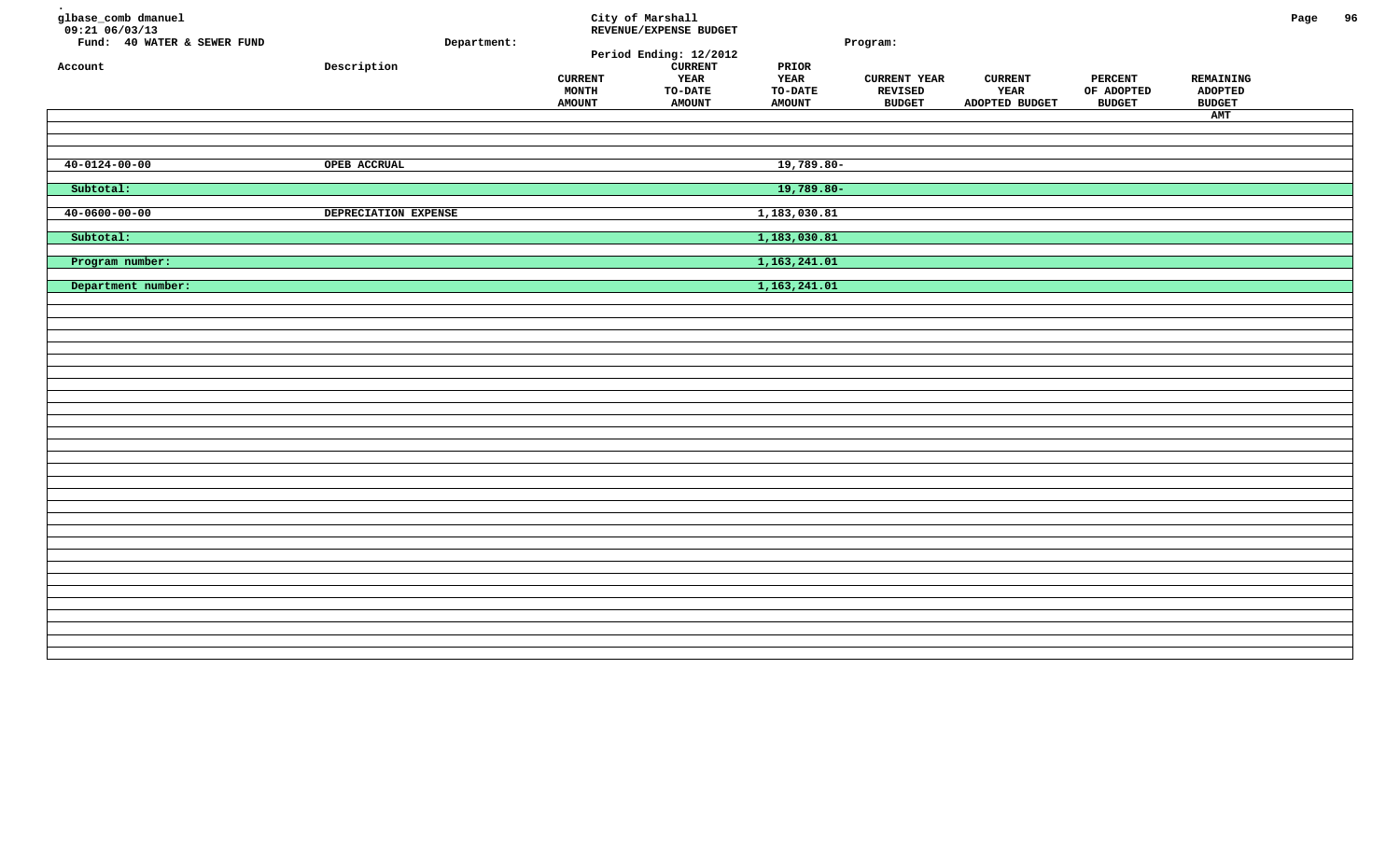| Description<br>SALARIES-OFFICIAL & ADMIN<br>SALARIES-OFFICE & CLERICAL | <b>CURRENT</b><br><b>MONTH</b><br><b>AMOUNT</b><br>17,798.15 | <b>CURRENT</b><br>YEAR<br><b>TO-DATE</b><br><b>AMOUNT</b>    | PRIOR<br><b>YEAR</b><br>TO-DATE<br><b>AMOUNT</b>    | <b>CURRENT YEAR</b><br><b>REVISED</b><br><b>BUDGET</b> | <b>CURRENT</b><br>YEAR<br>ADOPTED BUDGET                        | <b>PERCENT</b><br>OF ADOPTED<br><b>BUDGET</b>                   | REMAINING<br><b>ADOPTED</b><br><b>BUDGET</b><br><b>AMT</b> |                                                          |
|------------------------------------------------------------------------|--------------------------------------------------------------|--------------------------------------------------------------|-----------------------------------------------------|--------------------------------------------------------|-----------------------------------------------------------------|-----------------------------------------------------------------|------------------------------------------------------------|----------------------------------------------------------|
|                                                                        |                                                              |                                                              |                                                     |                                                        |                                                                 |                                                                 |                                                            |                                                          |
|                                                                        |                                                              |                                                              |                                                     |                                                        |                                                                 |                                                                 |                                                            |                                                          |
|                                                                        |                                                              |                                                              |                                                     |                                                        |                                                                 |                                                                 |                                                            |                                                          |
|                                                                        |                                                              | 178,665.98                                                   | 177,981.49                                          | 177,981.00                                             | 177,981.00                                                      | 100.385                                                         | 684.98-                                                    |                                                          |
|                                                                        | 2,682.37                                                     | 26,926.86                                                    | 26,823.68                                           | 26,824.00                                              | 26,824.00                                                       | 100.383                                                         | $102.86 -$                                                 |                                                          |
| SALARIES-OVERTIME                                                      | 576.76                                                       | 4,344.36                                                     | 5,583.10                                            | 4,000.00                                               | 4,000.00                                                        | 108.609                                                         | $344.36 -$                                                 |                                                          |
| SALARIES-LONGEVITY                                                     |                                                              | 1,056.00                                                     | 912.00                                              | 1,056.00                                               | 1,056.00                                                        | 100.000                                                         |                                                            |                                                          |
| TMRS                                                                   | 4,345.88                                                     | 44,975.20                                                    | 45,326.67                                           | 44,860.00                                              | 44,860.00                                                       | 100.257                                                         | $115.20 -$                                                 |                                                          |
| <b>FICA</b>                                                            | 1,635.43                                                     | 16,518.61                                                    | 16,562.75                                           | 16,972.00                                              | 16,972.00                                                       | 97.329                                                          | 453.39                                                     |                                                          |
| WORKER'S COMPENSATION                                                  |                                                              | 357.40                                                       | $3,159.99 -$                                        | 322.00                                                 | 322.00                                                          | 110.994                                                         | $35.40 -$                                                  |                                                          |
|                                                                        | 27,038.59                                                    | 272,844.41                                                   | 270,029.70                                          | 272,015.00                                             | 272,015.00                                                      | 100.305                                                         | $829.41 -$                                                 |                                                          |
|                                                                        |                                                              |                                                              |                                                     |                                                        |                                                                 |                                                                 |                                                            |                                                          |
|                                                                        |                                                              |                                                              |                                                     |                                                        |                                                                 |                                                                 |                                                            |                                                          |
|                                                                        |                                                              |                                                              |                                                     |                                                        |                                                                 |                                                                 |                                                            |                                                          |
|                                                                        | 29.75                                                        | 1,766.07                                                     | 1,736.43                                            | 1,350.00                                               | 1,350.00                                                        | 130.820                                                         | $416.07 -$                                                 |                                                          |
| TELEPHONE-CELLULAR                                                     | 263.50                                                       | 1,603.55                                                     | 1,787.16                                            | 1,650.00                                               | 1,650.00                                                        | 97.185                                                          | 46.45                                                      |                                                          |
|                                                                        |                                                              |                                                              |                                                     |                                                        |                                                                 |                                                                 |                                                            |                                                          |
| <b>TRANSPORTATION</b>                                                  |                                                              |                                                              |                                                     |                                                        |                                                                 |                                                                 |                                                            |                                                          |
| PRINTING & REPRODUCTION                                                | 46.00                                                        | 46.00                                                        | 46.00                                               |                                                        |                                                                 |                                                                 |                                                            |                                                          |
|                                                                        |                                                              |                                                              | 397.68                                              | 1,200.00                                               |                                                                 | 14.457                                                          |                                                            |                                                          |
| <b>RENTALS</b>                                                         |                                                              |                                                              |                                                     |                                                        |                                                                 |                                                                 | $300.00 -$                                                 |                                                          |
| CONFERENCE & TRAINING                                                  | 452.72                                                       | 1,237.80                                                     | 920.64                                              | 2,000.00                                               | 2,000.00                                                        | 61.890                                                          | 762.20                                                     |                                                          |
| DUES & SUBSCRIPTION                                                    |                                                              | 247.33                                                       | 172.00                                              |                                                        | 1,200.00                                                        | 20.611                                                          | 952.67                                                     |                                                          |
| MISCELLANEOUS                                                          |                                                              | 74.41                                                        | 5,194.26                                            | 425.00                                                 | 425.00                                                          | 17.508                                                          | 350.59                                                     |                                                          |
|                                                                        | 1,762.22                                                     | 15,682.57                                                    | 20,517.74                                           | 19,205.00                                              | 19,205.00                                                       | 81.659                                                          | 3,522.43                                                   |                                                          |
| 1 ADMINISTRATION                                                       | 28,830.56                                                    | 290,293.05                                                   | 292,283.87                                          | 292,570.00                                             | 292,570.00                                                      | 99.222                                                          | 2,276.95                                                   |                                                          |
|                                                                        | OFFICE SUPPLIES<br>OTHER SUPPLIES<br>TELEPHONE SERVICE       | 10.37<br>19.38<br>1,000.00<br>REPAIR & MAINTENANCE EQUIPMENT | 1,407.75<br>358.32<br>12,000.00<br>173.48<br>300.00 | 1,736.43<br>12,000.00                                  | 1,200.00<br>150.00<br>130.00<br>12,000.00<br>600.00<br>1,200.00 | 1,200.00<br>150.00<br>130.00<br>12,000.00<br>600.00<br>1,200.00 | 117.313<br>238.880<br>100.000<br>7.667                     | $207.75 -$<br>$208.32 -$<br>130.00<br>554.00<br>1,026.52 |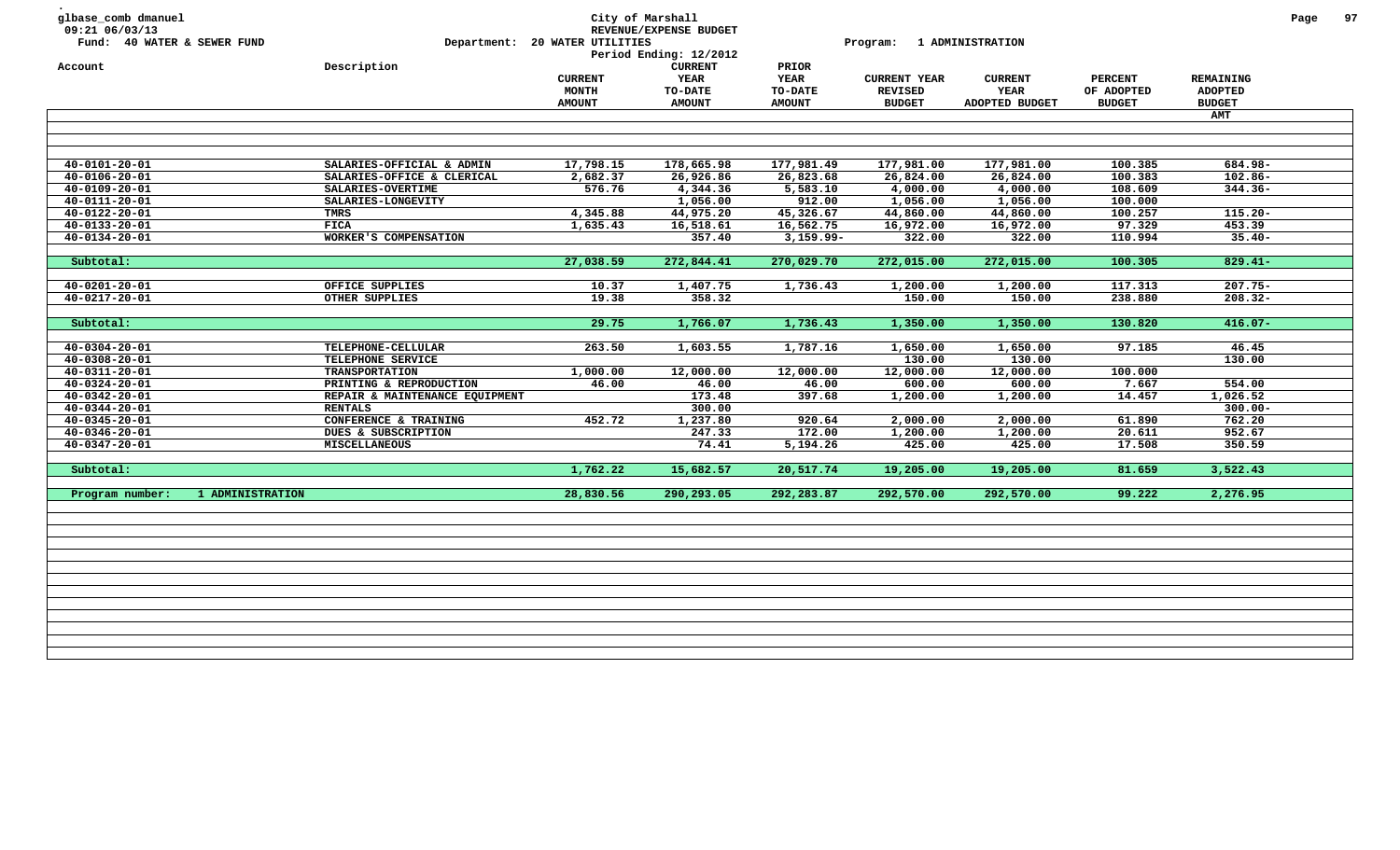| glbase_comb dmanuel<br>09:21 06/03/13<br>Fund: 40 WATER & SEWER FUND |                                                 | Department: 20 WATER UTILITIES | City of Marshall<br>REVENUE/EXPENSE BUDGET<br>Period Ending: 12/2012 |                      | Program:             | 2 WATER PRODUCTION   |                    |                         | Page | 98 |
|----------------------------------------------------------------------|-------------------------------------------------|--------------------------------|----------------------------------------------------------------------|----------------------|----------------------|----------------------|--------------------|-------------------------|------|----|
| Account                                                              | Description                                     | <b>CURRENT</b>                 | <b>CURRENT</b><br>YEAR                                               | PRIOR<br><b>YEAR</b> | <b>CURRENT YEAR</b>  | <b>CURRENT</b>       | <b>PERCENT</b>     | REMAINING               |      |    |
|                                                                      |                                                 | <b>MONTH</b>                   | TO-DATE                                                              | TO-DATE              | <b>REVISED</b>       | YEAR                 | OF ADOPTED         | <b>ADOPTED</b>          |      |    |
|                                                                      |                                                 | <b>AMOUNT</b>                  | <b>AMOUNT</b>                                                        | <b>AMOUNT</b>        | <b>BUDGET</b>        | ADOPTED BUDGET       | <b>BUDGET</b>      | <b>BUDGET</b>           |      |    |
|                                                                      |                                                 |                                |                                                                      |                      |                      |                      |                    | AMT                     |      |    |
|                                                                      |                                                 |                                |                                                                      |                      |                      |                      |                    |                         |      |    |
|                                                                      |                                                 |                                |                                                                      |                      |                      |                      |                    |                         |      |    |
| $40 - 0101 - 20 - 02$                                                | SALARIES-OFFICIAL & ADMIN                       | 6,730.28                       | 67,492.45                                                            | 59,550.17            | 67,303.00            | 67,303.00            | 100.281            | 189.45-                 |      |    |
| $40 - 0103 - 20 - 02$                                                | SALARIES-TECHNICIAN                             | 3,534.61                       | 34,395.33                                                            | 16,852.01            | 34,549.00            | 34,549.00            | 99.555             | 153.67                  |      |    |
| $40 - 0107 - 20 - 02$                                                | SALARIES-SKILLED CRAFT                          | 22,432.34                      | 225,141.60                                                           | 213,560.01           | 215,469.00           | 215,469.00           | 104.489            | $9,672.60 -$            |      |    |
| $40 - 0109 - 20 - 02$                                                | SALARIES-OVERTIME                               | 2,050.06                       | 23,715.46                                                            | 21,409.70            | 8,000.00             | 8,000.00             | 296.443            | $15,715.46 -$           |      |    |
| $40 - 0111 - 20 - 02$                                                | SALARIES-LONGEVITY                              |                                | 5,232.00                                                             | 4,800.00             | 4,680.00             | 4,680.00             | 111.795            | $552.00 -$              |      |    |
| $40 - 0122 - 20 - 02$                                                | TMRS                                            | 6,807.22                       | 71,759.76                                                            | 64,176.86            | 66,726.00            | 66,726.00            | 107.544            | $5,033.76 -$            |      |    |
| $40 - 0133 - 20 - 02$                                                | <b>FICA</b>                                     | 2,645.16                       | 27,104.09                                                            | 24,070.02            | 25,245.00            | 25,245.00            | 107.364            | 1,859.09-               |      |    |
| $40 - 0134 - 20 - 02$                                                | WORKER'S COMPENSATION                           |                                | 5,534.05                                                             | 4,985.19             | 4,986.00             | 4,986.00             | 110.992            | $548.05 -$              |      |    |
|                                                                      |                                                 |                                |                                                                      |                      |                      |                      |                    |                         |      |    |
| Subtotal:                                                            |                                                 | 44,199.67                      | 460, 374.74                                                          | 409,403.96           | 426,958.00           | 426,958.00           | 107.827            | $33,416.74-$            |      |    |
|                                                                      |                                                 |                                |                                                                      |                      |                      |                      |                    |                         |      |    |
| $40 - 0201 - 20 - 02$                                                | OFFICE SUPPLIES                                 | 10.37                          | 922.62                                                               | 1,591.14             | 1,135.00             | 1,135.00             | 81.288             | 212.38                  |      |    |
| $40 - 0203 - 20 - 02$                                                | MEDICAL & CHEMICAL                              | 26,767.00                      | 348,391.61                                                           | 335,098.36           | 450,000.00           | 450,000.00           | 77.420             | 101,608.39              |      |    |
| $40 - 0204 - 20 - 02$                                                | <b>JANITORIAL</b>                               |                                | 62.25                                                                | 77.92                | 700.00               | 700.00               | 8.893              | 637.75                  |      |    |
| $40 - 0205 - 20 - 02$                                                | FUEL, OIL & LUBE                                | 567.01                         | 11,106.65                                                            | 8,840.66             | 9,000.00             | 9,000.00             | 123.407            | 2,106.65-               |      |    |
| $40 - 0206 - 20 - 02$                                                | <b>CLOTHING</b>                                 |                                | 1,330.48                                                             | 783.12               | 750.00               | 750.00               | 177.397            | $580.48 -$              |      |    |
| $40 - 0212 - 20 - 02$                                                | ELECTRIC SUPPLIES                               |                                |                                                                      | 414.95               | 300.00               | 300.00               |                    | 300.00                  |      |    |
| $40 - 0213 - 20 - 02$                                                | MOTOR VEHICLE                                   | 935.66                         | 6,192.58                                                             | 4,707.53             | 3,500.00             | 3,500.00             | 176.931            | 2,692.58-               |      |    |
| $40 - 0217 - 20 - 02$<br>$40 - 0218 - 20 - 02$                       | OTHER SUPPLIES<br>SMALL TOOLS & MINOR EQUIPMENT | 493.98                         | 5,936.33<br>2,528.48                                                 | 3,638.02<br>3,087.64 | 3,000.00<br>2,000.00 | 3,000.00<br>2,000.00 | 197.878<br>126.424 | 2,936.33-<br>$528.48 -$ |      |    |
| $40 - 0219 - 20 - 02$                                                | REPAIR & MAINTENANCE SUPPLIES                   | 4,779.68                       | 19,835.03                                                            | 2,279.38             | 2,000.00             | 2,000.00             | 991.752            | 17,835.03-              |      |    |
|                                                                      |                                                 |                                |                                                                      |                      |                      |                      |                    |                         |      |    |
| Subtotal:                                                            |                                                 | 33,553.70                      | 396,306.03                                                           | 360,518.72           | 472,385.00           | 472,385.00           | 83.895             | 76,078.97               |      |    |
| $40 - 0304 - 20 - 02$                                                | TELEPHONE - CELLULAR                            | 144.76                         | 1,015.87                                                             | 864.31               | 700.00               | 700.00               | 145.124            | $315.87 -$              |      |    |
| $40 - 0305 - 20 - 02$                                                | OTHER PROFESSIONAL SERVICES                     | 3,897.00                       | 23,889.50                                                            | 63,248.50            | 40,800.00            | 40,800.00            | 58.553             | 16,910.50               |      |    |
| $40 - 0306 - 20 - 02$                                                | SPRAY CONTRACT                                  |                                | 2,300.00                                                             | 2,300.00             | 2,300.00             | 2,300.00             | 100.000            |                         |      |    |
| $40 - 0309 - 20 - 02$                                                | <b>RADIO REPAIRS</b>                            |                                | 10,944.18                                                            | 2,230.45             | 2,500.00             | 2,500.00             | 437.767            | $8,444.18-$             |      |    |
| $40 - 0323 - 20 - 02$                                                | SERVICE AGREEMENT-TECHNICAL                     | 1,666.34                       | 2,302.11                                                             | 2,868.24             | 2,900.00             | 2,900.00             | 79.383             | 597.89                  |      |    |
| $40 - 0324 - 20 - 02$                                                | PRINTING & REPRODUCTION                         |                                | 1,845.17                                                             | 2,766.98             | 4,500.00             | 4,500.00             | 41.004             | 2,654.83                |      |    |
| $40 - 0337 - 20 - 02$                                                | ELECTRIC SERVICE                                | 21, 149.85                     | 260,393.63                                                           | 287,034.83           | 300,000.00           | 300,000.00           | 86.798             | 39,606.37               |      |    |
| $40 - 0340 - 20 - 02$                                                | REPAIR & MAINTENANCE BUILDINGS                  |                                | 2,186.63                                                             | 1,702.49             | 2,500.00             | 2,500.00             | 87.465             | 313.37                  |      |    |
| $40 - 0342 - 20 - 02$                                                | REPAIR & MAINTENANCE EQUIPMENT                  | 2,688.75-                      | 19,501.37                                                            | 61,796.15            | 50,000.00            | 50,000.00            | 39.003             | 30,498.63               |      |    |
| $40 - 0343 - 20 - 02$                                                | REPAIR & MAINT-AIR CONDITIONER                  | 419.90                         | 4,323.25                                                             | 3,423.57             |                      |                      |                    | 4,323.25-               |      |    |
| $40 - 0344 - 20 - 02$                                                | <b>RENTALS</b>                                  | $990.00 -$                     | 2,263.56                                                             | 11,201.82            | 600.00               | 600.00               | 377.260            | $1,663.56 -$            |      |    |
| $40 - 0345 - 20 - 02$                                                | CONFERENCE & TRAINING                           |                                | 1,066.64                                                             | 951.00               | 2,000.00             | 2,000.00             | 53.332             | 933.36                  |      |    |
| $40 - 0346 - 20 - 02$                                                | DUES & SUBSCRIPTION                             |                                | 1,582.46                                                             | 923.44               | 1,550.00             | 1,550.00             | 102.094            | $32.46 -$               |      |    |
| $40 - 0347 - 20 - 02$                                                | <b>MISCELLANEOUS</b>                            |                                | 575.61                                                               | 269.27               | 100.00               | 100.00               | 575.610            | $475.61 -$              |      |    |
| $40 - 0360 - 20 - 02$                                                | JANITORIAL CONTRACT                             | 519.96                         | 6,239.52                                                             | 6,239.52             | 9,840.00             | 9,840.00             | 63.410             | 3,600.48                |      |    |
| $40 - 0364 - 20 - 02$                                                | REPAIR&MAINTENANCE OF GROUNDS                   | 700.00                         | 12,550.00                                                            | 11,350.00            | 6,500.00             | 6,500.00             | 193.077            | $6,050.00 -$            |      |    |
| $40 - 0369 - 20 - 02$                                                | STATE AND FEDERAL FEES                          |                                | 23, 117.35                                                           | 22,673.90            | 25,000.00            | 25,000.00            | 92.469             | 1,882.65                |      |    |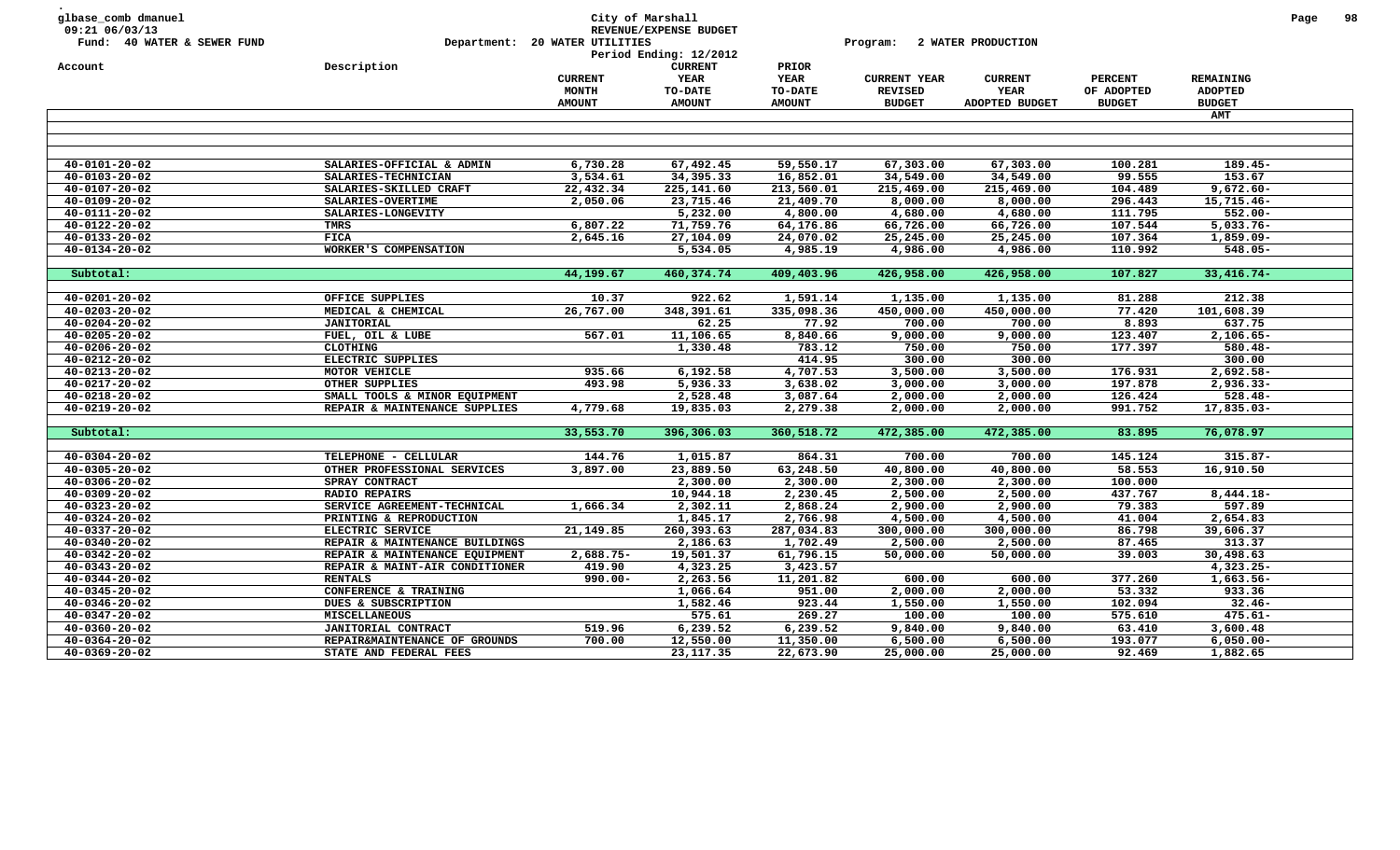| glbase_comb dmanuel<br>09:21 06/03/13 |                    |                                |                                | City of Marshall<br>REVENUE/EXPENSE BUDGET |               |                             |                |                |                  | Page | 99 |
|---------------------------------------|--------------------|--------------------------------|--------------------------------|--------------------------------------------|---------------|-----------------------------|----------------|----------------|------------------|------|----|
| Fund: 40 WATER & SEWER FUND           |                    |                                | Department: 20 WATER UTILITIES | Period Ending: 12/2012                     |               | Program: 2 WATER PRODUCTION |                |                |                  |      |    |
| Account                               |                    | Description                    |                                | <b>CURRENT</b>                             | PRIOR         |                             |                |                |                  |      |    |
|                                       |                    |                                | <b>CURRENT</b>                 | YEAR                                       | <b>YEAR</b>   | <b>CURRENT YEAR</b>         | <b>CURRENT</b> | <b>PERCENT</b> | <b>REMAINING</b> |      |    |
|                                       |                    |                                | <b>MONTH</b>                   | <b>TO-DATE</b>                             | TO-DATE       | <b>REVISED</b>              | YEAR           | OF ADOPTED     | ADOPTED          |      |    |
|                                       |                    |                                | <b>AMOUNT</b>                  | <b>AMOUNT</b>                              | <b>AMOUNT</b> | <b>BUDGET</b>               | ADOPTED BUDGET | <b>BUDGET</b>  | <b>BUDGET</b>    |      |    |
|                                       |                    |                                |                                |                                            |               |                             |                |                | <b>AMT</b>       |      |    |
|                                       |                    |                                |                                |                                            |               |                             |                |                |                  |      |    |
|                                       |                    |                                |                                |                                            |               |                             |                |                |                  |      |    |
| Subtotal:                             |                    |                                | 24,819.06                      | 376,096.85                                 | 481,844.47    | 451,790.00                  | 451,790.00     | 83.246         | 75,693.15        |      |    |
| $40 - 0405 - 20 - 02$                 |                    | IMPROVEMENTS-BUILDINGS         | $11,880.00 -$                  |                                            |               |                             |                |                |                  |      |    |
| $40 - 0420 - 20 - 02$                 |                    | IMPROVEMENTS - DATA PROCESSING | $2,511.00 -$                   |                                            |               |                             |                |                |                  |      |    |
| $40 - 0424 - 20 - 02$                 |                    | 2010 EMERGENCY GENERATOR GRANT | $2,500.00 -$                   |                                            |               |                             |                |                |                  |      |    |
| $40 - 0440 - 20 - 02$                 |                    | OTHER MACHINERY & EQUIPMENT    | $40,978.97 -$                  |                                            |               | 84,386.00                   | 84,386.00      |                | 84,386.00        |      |    |
| $40 - 0490 - 20 - 02$                 |                    | NON DEPRECIABLE CAPITAL ITEMS  | 49,252.00                      | 49,252.00                                  |               |                             |                |                | $49,252.00 -$    |      |    |
|                                       |                    |                                |                                |                                            |               |                             |                |                |                  |      |    |
| Subtotal:                             |                    |                                | $8,617.97-$                    | 49,252.00                                  |               | 84,386.00                   | 84,386.00      | 58.365         | 35,134.00        |      |    |
| Program number:                       | 2 WATER PRODUCTION |                                | 93,954.46                      | 1,282,029.62                               | 1,251,767.15  | 1,435,519.00                | 1,435,519.00   | 89.308         | 153,489.38       |      |    |
|                                       |                    |                                |                                |                                            |               |                             |                |                |                  |      |    |
|                                       |                    |                                |                                |                                            |               |                             |                |                |                  |      |    |
|                                       |                    |                                |                                |                                            |               |                             |                |                |                  |      |    |
|                                       |                    |                                |                                |                                            |               |                             |                |                |                  |      |    |
|                                       |                    |                                |                                |                                            |               |                             |                |                |                  |      |    |
|                                       |                    |                                |                                |                                            |               |                             |                |                |                  |      |    |
|                                       |                    |                                |                                |                                            |               |                             |                |                |                  |      |    |
|                                       |                    |                                |                                |                                            |               |                             |                |                |                  |      |    |
|                                       |                    |                                |                                |                                            |               |                             |                |                |                  |      |    |
|                                       |                    |                                |                                |                                            |               |                             |                |                |                  |      |    |
|                                       |                    |                                |                                |                                            |               |                             |                |                |                  |      |    |
|                                       |                    |                                |                                |                                            |               |                             |                |                |                  |      |    |
|                                       |                    |                                |                                |                                            |               |                             |                |                |                  |      |    |
|                                       |                    |                                |                                |                                            |               |                             |                |                |                  |      |    |
|                                       |                    |                                |                                |                                            |               |                             |                |                |                  |      |    |
|                                       |                    |                                |                                |                                            |               |                             |                |                |                  |      |    |
|                                       |                    |                                |                                |                                            |               |                             |                |                |                  |      |    |
|                                       |                    |                                |                                |                                            |               |                             |                |                |                  |      |    |
|                                       |                    |                                |                                |                                            |               |                             |                |                |                  |      |    |
|                                       |                    |                                |                                |                                            |               |                             |                |                |                  |      |    |
|                                       |                    |                                |                                |                                            |               |                             |                |                |                  |      |    |
|                                       |                    |                                |                                |                                            |               |                             |                |                |                  |      |    |
|                                       |                    |                                |                                |                                            |               |                             |                |                |                  |      |    |
|                                       |                    |                                |                                |                                            |               |                             |                |                |                  |      |    |
|                                       |                    |                                |                                |                                            |               |                             |                |                |                  |      |    |
|                                       |                    |                                |                                |                                            |               |                             |                |                |                  |      |    |
|                                       |                    |                                |                                |                                            |               |                             |                |                |                  |      |    |
|                                       |                    |                                |                                |                                            |               |                             |                |                |                  |      |    |
|                                       |                    |                                |                                |                                            |               |                             |                |                |                  |      |    |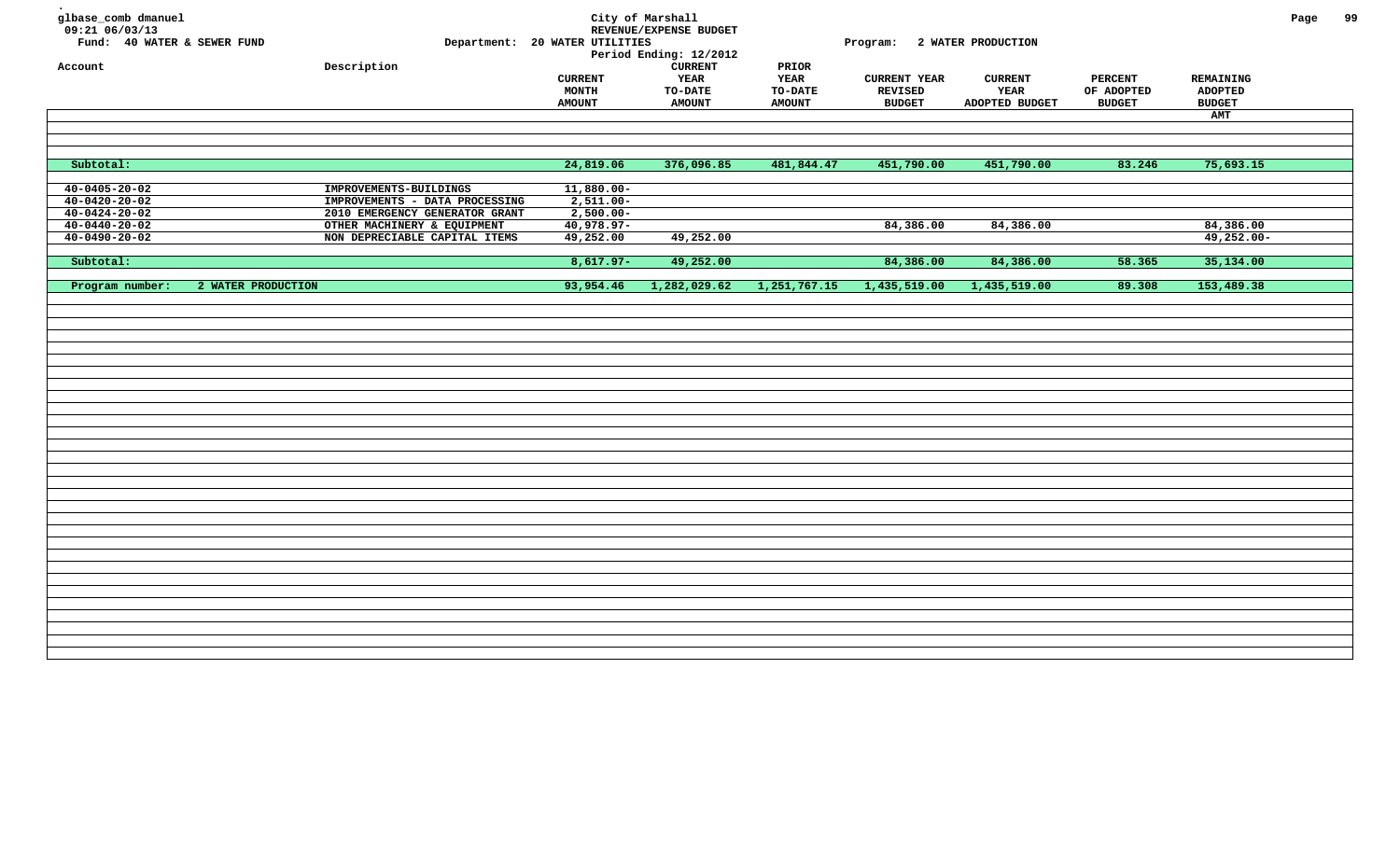| glbase_comb dmanuel<br>09:21 06/03/13<br>Fund: 40 WATER & SEWER FUND |                                                           | City of Marshall<br>Department: 20 WATER UTILITIES | REVENUE/EXPENSE BUDGET<br>Period Ending: 12/2012 |                                 | Program:                              | 3 WATER DISTRIBUTION/COLLECTION |                              |                             | Page | 100 |
|----------------------------------------------------------------------|-----------------------------------------------------------|----------------------------------------------------|--------------------------------------------------|---------------------------------|---------------------------------------|---------------------------------|------------------------------|-----------------------------|------|-----|
| Account                                                              | Description                                               | <b>CURRENT</b><br><b>MONTH</b>                     | <b>CURRENT</b><br>YEAR<br>TO-DATE                | PRIOR<br><b>YEAR</b><br>TO-DATE | <b>CURRENT YEAR</b><br><b>REVISED</b> | <b>CURRENT</b><br>YEAR          | <b>PERCENT</b><br>OF ADOPTED | REMAINING<br><b>ADOPTED</b> |      |     |
|                                                                      |                                                           | <b>AMOUNT</b>                                      | <b>AMOUNT</b>                                    | <b>AMOUNT</b>                   | <b>BUDGET</b>                         | ADOPTED BUDGET                  | <b>BUDGET</b>                | <b>BUDGET</b>               |      |     |
|                                                                      |                                                           |                                                    |                                                  |                                 |                                       |                                 |                              | AMT                         |      |     |
|                                                                      |                                                           |                                                    |                                                  |                                 |                                       |                                 |                              |                             |      |     |
|                                                                      |                                                           |                                                    |                                                  |                                 |                                       |                                 |                              |                             |      |     |
| $40 - 0101 - 20 - 03$                                                | SALARIES-OFFICIAL & ADMIN                                 | 6,023.89                                           | 60,470.58                                        | 60,238.88                       | 60,239.00                             | 60,239.00                       | 100.384                      | $231.58 -$                  |      |     |
| $40 - 0107 - 20 - 03$                                                | SALARIES-SKILLED CRAFT                                    | 26,121.06                                          | 261,765.45                                       | 295,304.66                      | 258,421.00                            | 258,421.00                      | 101.294                      | $3,344.45-$                 |      |     |
| $40 - 0108 - 20 - 03$                                                | SALARIES-SERVICE MAINTENANCE                              | 26, 119. 14                                        | 265,307.13                                       | 267,203.60                      | 270,269.00                            | 270,269.00                      | 98.164                       | 4,961.87                    |      |     |
| $40 - 0109 - 20 - 03$                                                | SALARIES-OVERTIME                                         | 4,998.51                                           | 44,336.98                                        | 55,151.53                       | 34,789.00                             | 34,789.00                       | 127.445                      | $9,547.98 -$                |      |     |
| $40 - 0111 - 20 - 03$                                                | SALARIES-LONGEVITY                                        |                                                    | 10,032.00                                        | 10,168.00                       | 10,128.00                             | 10,128.00                       | 99.052                       | 96.00                       |      |     |
| $40 - 0122 - 20 - 03$                                                | TMRS                                                      | 12,431.12                                          | 129,434.13                                       | 139,667.60                      | 128,164.00                            | 128,164.00                      | 100.991                      | $1,270.13-$                 |      |     |
| $40 - 0133 - 20 - 03$                                                | <b>FICA</b>                                               | 4,762.56                                           | 48,129.46                                        | 51,545.03                       | 48,489.00                             | 48,489.00                       | 99.259                       | 359.54                      |      |     |
| $40 - 0134 - 20 - 03$                                                | <b>WORKER'S COMPENSATION</b>                              |                                                    | 11,538.71                                        | 12,393.00                       | 10,396.00                             | 10,396.00                       | 110.992                      | $1,142.71-$                 |      |     |
|                                                                      |                                                           |                                                    |                                                  |                                 |                                       |                                 |                              |                             |      |     |
| Subtotal:                                                            |                                                           | 80,456.28                                          | 831,014.44                                       | 891,672.30                      | 820,895.00                            | 820,895.00                      | 101.233                      | $10, 119.44 -$              |      |     |
|                                                                      |                                                           |                                                    |                                                  |                                 |                                       |                                 |                              |                             |      |     |
| $40 - 0201 - 20 - 03$                                                | OFFICE SUPPLIES                                           | 19.19                                              | 774.98                                           | 1,399.07                        | 500.00                                | 500.00                          | 154.996                      | 274.98-                     |      |     |
| $40 - 0203 - 20 - 03$                                                | MEDICAL & CHEMICAL                                        | 1,939.10                                           | 7,278.17                                         | 6,908.22                        | 6,500.00                              | 6,500.00                        | 111.972                      | $778.17 -$                  |      |     |
| $40 - 0204 - 20 - 03$                                                | <b>JANITORIAL SUPPLIES</b>                                |                                                    |                                                  |                                 | 150.00                                | 150.00                          |                              | 150.00                      |      |     |
| $40 - 0205 - 20 - 03$                                                | FUEL, OIL & LUBE                                          | 4,494.87                                           | 66,522.70                                        | 65,928.86                       | 71,300.00                             | 71,300.00                       | 93.300                       | 4,777.30                    |      |     |
| $40 - 0206 - 20 - 03$                                                | CLOTHING                                                  | 356.82                                             | 3,774.63                                         | 4,456.35                        | 4,600.00                              | 4,600.00                        | 82.057                       | 825.37                      |      |     |
| $40 - 0213 - 20 - 03$                                                | MOTOR VEHICLE                                             | 1,088.96                                           | 35, 311.44                                       | 32,034.61                       | 30,000.00                             | 30,000.00                       | 117.705                      | $\overline{5,311.44}$ -     |      |     |
| $40 - 0217 - 20 - 03$                                                | OTHER SUPPLIES                                            | $90.04 -$                                          | 717.78                                           | 1,538.55                        | 600.00                                | 600.00                          | 119.630                      | 117.78-                     |      |     |
| $40 - 0218 - 20 - 03$                                                | SMALL TOOLS & MINOR EQUIPMENT                             | 387.63                                             | 4,662.13                                         | 6,548.17                        | 4,250.00                              | 4,250.00                        | 109.697                      | $412.13-$                   |      |     |
| $40 - 0219 - 20 - 03$                                                | REPAIR & MAINTENANCE SUPPLIES                             | 14,860.81                                          | 176,347.56                                       | 205,430.29                      | 111,000.00                            | 61,000.00                       | 289.094                      | 115,347.56-                 |      |     |
| $40 - 0220 - 20 - 03$                                                | WATER METERS & BOXES                                      | 6,218.53                                           | 47,702.63                                        | 79,669.43                       | 25,000.00                             | 25,000.00                       | 190.811                      | 22,702.63-                  |      |     |
|                                                                      |                                                           |                                                    |                                                  |                                 |                                       |                                 |                              |                             |      |     |
| Subtotal:                                                            |                                                           | 29,275.87                                          | 343,092.02                                       | 403,913.55                      | 253,900.00                            | 203,900.00                      | 168.265                      | 139,192.02-                 |      |     |
| $40 - 0304 - 20 - 03$                                                | TELEPHONE - CELLULAR                                      | 472.64                                             | 2,905.38                                         | 3,040.68                        | 2,300.00                              | 2,300.00                        | 126.321                      | 605.38-                     |      |     |
| $40 - 0305 - 20 - 03$                                                | OTHER PROFESSIONAL SERVICES                               |                                                    | 7,551.17                                         | 125.00                          |                                       |                                 |                              | $7,551.17-$                 |      |     |
| $40 - 0306 - 20 - 03$                                                | SPRAY CONTRACT                                            |                                                    | 6,800.00                                         | 6,800.00                        | 8,000.00                              | 8,000.00                        | 85.000                       | 1,200.00                    |      |     |
| $40 - 0308 - 20 - 03$                                                | TELEPHONE - LAND                                          |                                                    |                                                  |                                 | 1,200.00                              | 1,200.00                        |                              | 1,200.00                    |      |     |
| $40 - 0309 - 20 - 03$                                                | <b>RADIO REPAIRS</b>                                      |                                                    |                                                  | 85.00                           | 500.00                                | 500.00                          |                              | 500.00                      |      |     |
| $40 - 0316 - 20 - 03$                                                | CONTRACTED SERVICES                                       | 11,396.80                                          | 17,867.60                                        | 850.00                          | 25,000.00                             | 25,000.00                       | 71.470                       | 7,132.40                    |      |     |
| $40 - 0324 - 20 - 03$                                                |                                                           | 93.58                                              | 93.58                                            |                                 |                                       |                                 |                              | $93.58 -$                   |      |     |
| $40 - 0342 - 20 - 03$                                                | PRINTING & REPRODUCTION<br>REPAIR & MAINTENANCE EQUIPMENT | 442.58                                             | 5,095.70                                         | 7,131.24                        | 8,500.00                              | 8,500.00                        | 59.949                       | 3,404.30                    |      |     |
| $40 - 0344 - 20 - 03$                                                | <b>RENTALS</b>                                            |                                                    | 500.00                                           |                                 |                                       | 1,000.00                        | 50.000                       | 500.00                      |      |     |
|                                                                      |                                                           | 12.00                                              |                                                  | 262.50                          | 1,000.00                              |                                 |                              |                             |      |     |
| $40 - 0345 - 20 - 03$                                                | CONFERENCE & TRAINING                                     |                                                    | 495.64                                           | 2,129.00                        | 2,000.00                              | 2,000.00                        | 24.782                       | 1,504.36                    |      |     |
| $40 - 0346 - 20 - 03$                                                | DUES AND SUBSCRIPTIONS                                    | 300.00                                             | 908.47                                           | 645.03                          | $\overline{1,250.00}$                 | 1,250.00                        | 72.678                       | 341.53                      |      |     |
| $40 - 0347 - 20 - 03$                                                | MISCELLANEOUS                                             | 1,645.35                                           | 2,276.29                                         | 2,399.56                        | 1,275.00                              | 1,275.00                        | 178.533                      | $1,001.29 -$                |      |     |
| Subtotal:                                                            |                                                           | 14,362.95                                          | 44,493.83                                        | 23,468.01                       | 51,025.00                             | 51,025.00                       | 87.200                       | 6,531.17                    |      |     |
|                                                                      |                                                           |                                                    |                                                  |                                 |                                       |                                 |                              |                             |      |     |
| $40 - 0411 - 20 - 03$                                                | IMPROVEMENTS-SEWER MAINS & SVS                            | $2,919.11-$                                        |                                                  |                                 | 36,700.00                             | 36,700.00                       |                              | 36,700.00                   |      |     |
| $40 - 0412 - 20 - 03$                                                | IMPROVEMENTS-WATER MAINS & SVS                            | 25,661.08-                                         |                                                  |                                 | 54,350.00                             | 54,350.00                       |                              | 54,350.00                   |      |     |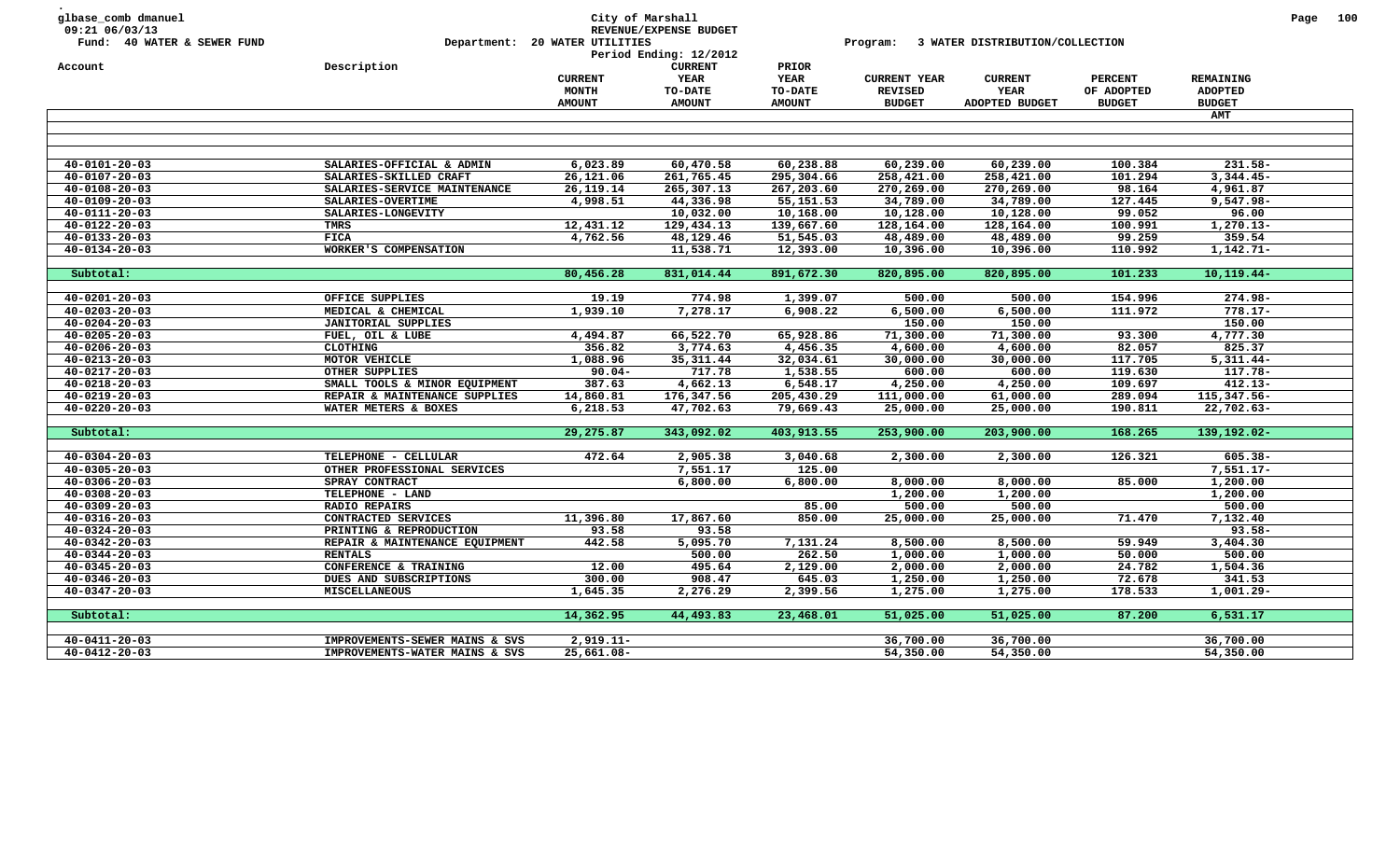| glbase_comb dmanuel<br>09:21 06/03/13<br>Fund: 40 WATER & SEWER FUND |                                 | Department: 20 WATER UTILITIES           | City of Marshall<br>REVENUE/EXPENSE BUDGET<br>Period Ending: 12/2012 |                                           |                                                 | Program: 3 WATER DISTRIBUTION/COLLECTION |                                               |                                              | Page 101 |  |
|----------------------------------------------------------------------|---------------------------------|------------------------------------------|----------------------------------------------------------------------|-------------------------------------------|-------------------------------------------------|------------------------------------------|-----------------------------------------------|----------------------------------------------|----------|--|
| Account                                                              | Description                     | <b>CURRENT</b><br>MONTH<br><b>AMOUNT</b> | <b>CURRENT</b><br><b>YEAR</b><br>TO-DATE<br><b>AMOUNT</b>            | PRIOR<br>YEAR<br>TO-DATE<br><b>AMOUNT</b> | <b>CURRENT YEAR</b><br>REVISED<br><b>BUDGET</b> | <b>CURRENT</b><br>YEAR<br>ADOPTED BUDGET | <b>PERCENT</b><br>OF ADOPTED<br><b>BUDGET</b> | REMAINING<br><b>ADOPTED</b><br><b>BUDGET</b> |          |  |
|                                                                      |                                 |                                          |                                                                      |                                           |                                                 |                                          |                                               | AMT                                          |          |  |
|                                                                      |                                 |                                          |                                                                      |                                           |                                                 |                                          |                                               |                                              |          |  |
| $40 - 0425 - 20 - 03$                                                | CARS & TRUCKS                   | $20,775.00 -$                            |                                                                      |                                           | 37,500.00                                       | 37,500.00                                |                                               | 37,500.00                                    |          |  |
| $40 - 0440 - 20 - 03$                                                | OTHER MACHINERY & EQUIPMENT     | $15,947.00 -$                            |                                                                      |                                           | 7,000.00                                        | 7,000.00                                 |                                               | 7,000.00                                     |          |  |
| $40 - 0442 - 20 - 03$                                                | ANNUAL MANHOLE REHAB            | $24,852.00 -$                            |                                                                      |                                           | 25,000.00                                       | 25,000.00                                |                                               | 25,000.00                                    |          |  |
| $40 - 0460 - 20 - 03$                                                | LEASE PURCHASE PAYMENTS         | $55,314.25-$                             |                                                                      |                                           | 56,000.00                                       | 56,000.00                                |                                               | 56,000.00                                    |          |  |
| $40 - 0490 - 20 - 03$                                                | NON DEPRECIABLE CAPITAL ITEMS   | 1,130.00                                 | 1,130.00                                                             |                                           |                                                 |                                          |                                               | $1,130.00-$                                  |          |  |
| Subtotal:                                                            |                                 | 144,338.44-                              | 1,130.00                                                             |                                           | 216,550.00                                      | 216,550.00                               | .522                                          | 215,420.00                                   |          |  |
| Program number:                                                      | 3 WATER DISTRIBUTION/COLLECTION |                                          | 20, 243. 34 - 1, 219, 730. 29                                        | 1,319,053.86                              | 1,342,370.00                                    | 1,292,370.00                             | 94.379                                        | 72,639.71                                    |          |  |
|                                                                      |                                 |                                          |                                                                      |                                           |                                                 |                                          |                                               |                                              |          |  |
|                                                                      |                                 |                                          |                                                                      |                                           |                                                 |                                          |                                               |                                              |          |  |
|                                                                      |                                 |                                          |                                                                      |                                           |                                                 |                                          |                                               |                                              |          |  |
|                                                                      |                                 |                                          |                                                                      |                                           |                                                 |                                          |                                               |                                              |          |  |
|                                                                      |                                 |                                          |                                                                      |                                           |                                                 |                                          |                                               |                                              |          |  |
|                                                                      |                                 |                                          |                                                                      |                                           |                                                 |                                          |                                               |                                              |          |  |
|                                                                      |                                 |                                          |                                                                      |                                           |                                                 |                                          |                                               |                                              |          |  |
|                                                                      |                                 |                                          |                                                                      |                                           |                                                 |                                          |                                               |                                              |          |  |
|                                                                      |                                 |                                          |                                                                      |                                           |                                                 |                                          |                                               |                                              |          |  |
|                                                                      |                                 |                                          |                                                                      |                                           |                                                 |                                          |                                               |                                              |          |  |
|                                                                      |                                 |                                          |                                                                      |                                           |                                                 |                                          |                                               |                                              |          |  |
|                                                                      |                                 |                                          |                                                                      |                                           |                                                 |                                          |                                               |                                              |          |  |
|                                                                      |                                 |                                          |                                                                      |                                           |                                                 |                                          |                                               |                                              |          |  |
|                                                                      |                                 |                                          |                                                                      |                                           |                                                 |                                          |                                               |                                              |          |  |
|                                                                      |                                 |                                          |                                                                      |                                           |                                                 |                                          |                                               |                                              |          |  |
|                                                                      |                                 |                                          |                                                                      |                                           |                                                 |                                          |                                               |                                              |          |  |
|                                                                      |                                 |                                          |                                                                      |                                           |                                                 |                                          |                                               |                                              |          |  |
|                                                                      |                                 |                                          |                                                                      |                                           |                                                 |                                          |                                               |                                              |          |  |
|                                                                      |                                 |                                          |                                                                      |                                           |                                                 |                                          |                                               |                                              |          |  |
|                                                                      |                                 |                                          |                                                                      |                                           |                                                 |                                          |                                               |                                              |          |  |
|                                                                      |                                 |                                          |                                                                      |                                           |                                                 |                                          |                                               |                                              |          |  |
|                                                                      |                                 |                                          |                                                                      |                                           |                                                 |                                          |                                               |                                              |          |  |
|                                                                      |                                 |                                          |                                                                      |                                           |                                                 |                                          |                                               |                                              |          |  |
|                                                                      |                                 |                                          |                                                                      |                                           |                                                 |                                          |                                               |                                              |          |  |
|                                                                      |                                 |                                          |                                                                      |                                           |                                                 |                                          |                                               |                                              |          |  |
|                                                                      |                                 |                                          |                                                                      |                                           |                                                 |                                          |                                               |                                              |          |  |
|                                                                      |                                 |                                          |                                                                      |                                           |                                                 |                                          |                                               |                                              |          |  |
|                                                                      |                                 |                                          |                                                                      |                                           |                                                 |                                          |                                               |                                              |          |  |
|                                                                      |                                 |                                          |                                                                      |                                           |                                                 |                                          |                                               |                                              |          |  |
|                                                                      |                                 |                                          |                                                                      |                                           |                                                 |                                          |                                               |                                              |          |  |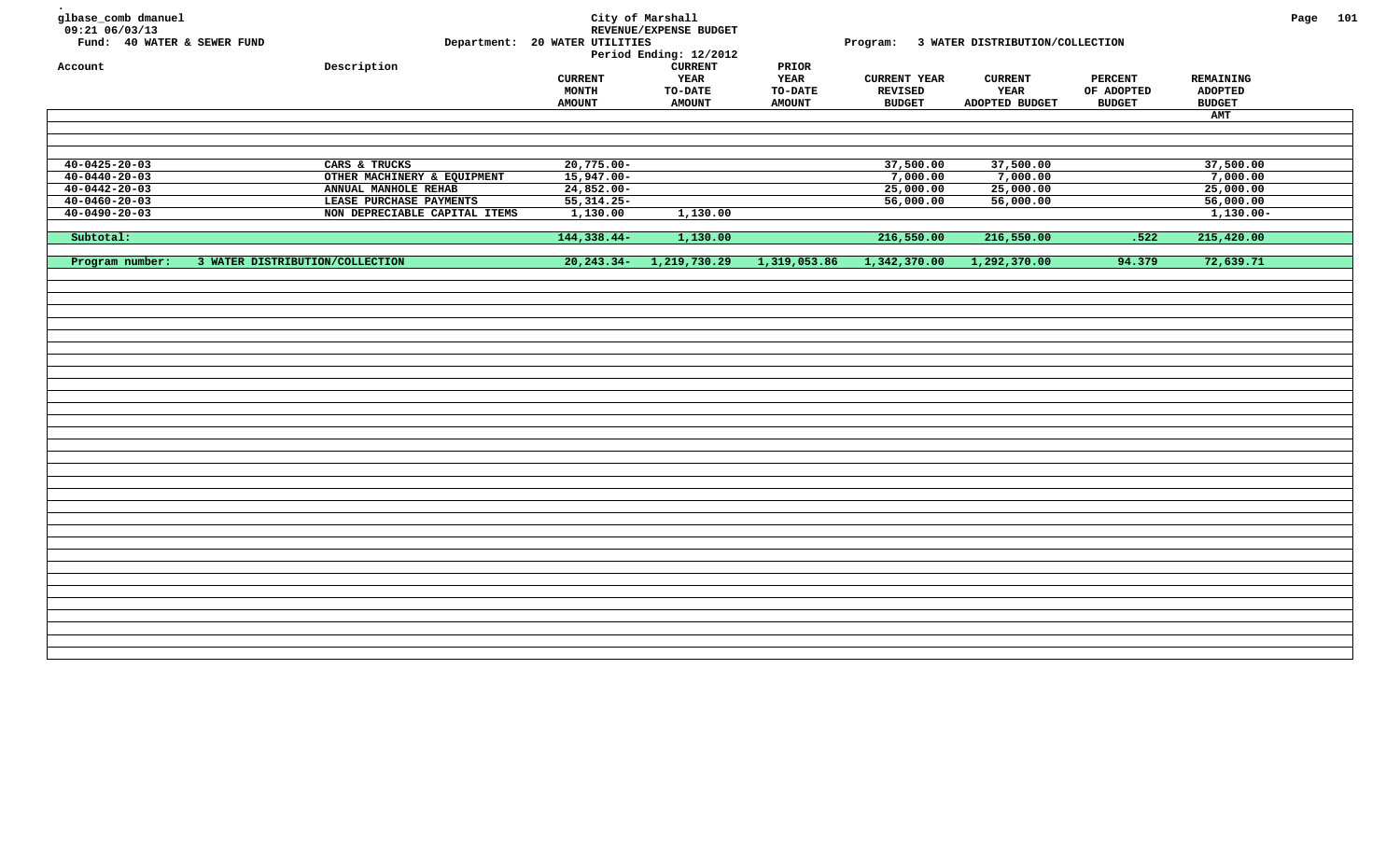| glbase_comb dmanuel<br>09:21 06/03/13<br>Fund: 40 WATER & SEWER FUND<br>Account | Description                    | Department: 20 WATER UTILITIES | City of Marshall<br>REVENUE/EXPENSE BUDGET<br>Period Ending: 12/2012<br><b>CURRENT</b> | PRIOR         | Program:            | 4 WASTEWATER TREATMENT |                |                | Page | 102 |
|---------------------------------------------------------------------------------|--------------------------------|--------------------------------|----------------------------------------------------------------------------------------|---------------|---------------------|------------------------|----------------|----------------|------|-----|
|                                                                                 |                                | <b>CURRENT</b>                 | YEAR                                                                                   | YEAR          | <b>CURRENT YEAR</b> | <b>CURRENT</b>         | <b>PERCENT</b> | REMAINING      |      |     |
|                                                                                 |                                | MONTH                          | TO-DATE                                                                                | TO-DATE       | <b>REVISED</b>      | YEAR                   | OF ADOPTED     | <b>ADOPTED</b> |      |     |
|                                                                                 |                                | <b>AMOUNT</b>                  | <b>AMOUNT</b>                                                                          | <b>AMOUNT</b> | <b>BUDGET</b>       | ADOPTED BUDGET         | <b>BUDGET</b>  | <b>BUDGET</b>  |      |     |
|                                                                                 |                                |                                |                                                                                        |               |                     |                        |                | <b>AMT</b>     |      |     |
|                                                                                 |                                |                                |                                                                                        |               |                     |                        |                |                |      |     |
|                                                                                 |                                |                                |                                                                                        |               |                     |                        |                |                |      |     |
| $40 - 0101 - 20 - 04$                                                           | SALARIES-OFFICIALS & ADMIN     | 3,130.80                       | 31,428.40                                                                              | 31,308.00     | 31,308.00           | 31,308.00              | 100.385        | $120.40 -$     |      |     |
| $40 - 0103 - 20 - 04$                                                           | SALARIES-TECHNICIAN            | 7,607.66                       | 76,445.94                                                                              | 76,275.99     | 75,279.00           | 75,279.00              | 101.550        | 1,166.94-      |      |     |
| $40 - 0107 - 20 - 04$                                                           | SALARIES-SKILLED CRAFT         | 27, 272.41                     | 273,369.78                                                                             | 262,617.83    | 300,036.00          | 300,036.00             | 91.112         | 26,666.22      |      |     |
| $40 - 0108 - 20 - 04$                                                           | SALARIES-SERVICE MAINTENANCE   | 2,456.48                       | 24,659.28                                                                              | 24,564.80     | 24,565.00           | 24,565.00              | 100.384        | $94.28 -$      |      |     |
| $40 - 0109 - 20 - 04$                                                           | SALARIES-OVERTIME              | 3,787.44                       | 30,090.58                                                                              | 26, 263. 15   | 13,000.00           | 13,000.00              | 231.466        | 17,090.58-     |      |     |
| $40 - 0111 - 20 - 04$                                                           | SALARIES-LONGEVITY             |                                | 5,040.00                                                                               | 4,464.00      | 5,640.00            | 5,640.00               | 89.362         | 600.00         |      |     |
| $40 - 0122 - 20 - 04$                                                           | TMRS                           | 8,674.93                       | 88,903.65                                                                              | 86,368.18     | 90,955.00           | 90,955.00              | 97.745         | 2,051.35       |      |     |
| $40 - 0133 - 20 - 04$                                                           | <b>FICA</b>                    | 3,370.80                       | 33,593.66                                                                              | 32,340.10     | 34,412.00           | 34,412.00              | 97.622         | 818.34         |      |     |
| $40 - 0134 - 20 - 04$                                                           | WORKER'S COMPENSATION          |                                | 6,548.52                                                                               | 5,604.59      | 5,900.00            | 5,900.00               | 110.992        | 648.52-        |      |     |
|                                                                                 |                                |                                |                                                                                        |               |                     |                        |                |                |      |     |
| Subtotal:                                                                       |                                | 56,300.52                      | 570,079.81                                                                             | 549,806.64    | 581,095.00          | 581,095.00             | 98.104         | 11,015.19      |      |     |
| $40 - 0201 - 20 - 04$                                                           | OFFICE SUPPLIES                | 207.89                         | 1,509.93                                                                               | 757.04        | 500.00              | 500.00                 | 301.986        | $1,009.93 -$   |      |     |
| $40 - 0203 - 20 - 04$                                                           | MEDICAL & CHEMICAL             | 1,710.86                       | 21,123.09                                                                              | 11,134.36     | 15,000.00           | 15,000.00              | 140.821        | $6,123.09 -$   |      |     |
| $40 - 0204 - 20 - 04$                                                           | <b>JANITORIAL</b>              |                                | 54.07                                                                                  | 172.00        | 850.00              | 850.00                 | 6.361          | 795.93         |      |     |
| $40 - 0205 - 20 - 04$                                                           | FUEL, OIL & LUBE               | 1,550.56                       | 18,459.45                                                                              | 18,254.75     | 19,450.00           | 19,450.00              | 94.907         | 990.55         |      |     |
| $40 - 0206 - 20 - 04$                                                           | <b>CLOTHING</b>                |                                | 1,758.96                                                                               | 2,017.52      | 2,000.00            | 2,000.00               | 87.948         | 241.04         |      |     |
| $40 - 0212 - 20 - 04$                                                           | ELECTRICAL SUPPLIES            | 21,250.06                      | 21,250.06                                                                              | 34,744.30     | 40,000.00           | 40,000.00              | 53.125         | 18,749.94      |      |     |
| $40 - 0213 - 20 - 04$                                                           | MOTOR VEHICLE                  | 302.47                         | 5,769.14                                                                               | 9,214.28      | 7,500.00            | 7,500.00               | 76.922         | 1,730.86       |      |     |
| $40 - 0217 - 20 - 04$                                                           | OTHER SUPPLIES                 | 558.07                         | 12,894.79                                                                              | 11,280.70     | 7,100.00            | 7,100.00               | 181.617        | 5,794.79-      |      |     |
| $40 - 0218 - 20 - 04$                                                           | SMALL TOOLS & MINOR EQUIPMENT  | 134.17                         | 3,636.54                                                                               | 3,373.54      | 2,200.00            | 2,200.00               | 165.297        | $1,436.54-$    |      |     |
| $40 - 0219 - 20 - 04$                                                           | REPAIR & MAINTENANCE SUPPLIES  | 2,932.63                       | 47,445.37                                                                              | 3,867.19      | 5,950.00            | 5,950.00               | 797.401        | $41,495.37-$   |      |     |
|                                                                                 |                                |                                |                                                                                        |               |                     |                        |                |                |      |     |
| Subtotal:                                                                       |                                | 28,646.71                      | 133,901.40                                                                             | 94,815.68     | 100,550.00          | 100,550.00             | 133.169        | $33,351.40 -$  |      |     |
| $40 - 0304 - 20 - 04$                                                           | TELEPHONE - CELLULAR           | 305.35                         | 1,523.71                                                                               | 1,582.88      | 1,775.00            | 1,775.00               | 85.843         | 251.29         |      |     |
| $40 - 0305 - 20 - 04$                                                           | OTHER PROFESSIONAL SERVICES    | 17,964.16                      | 113,357.09                                                                             | 99,197.65     | 123,000.00          | 123,000.00             | 92.160         | 9,642.91       |      |     |
| $40 - 0306 - 20 - 04$                                                           | SPRAY CONTRACT                 |                                | 1,500.00                                                                               | 1,500.00      | 1,500.00            | 1,500.00               | 100.000        |                |      |     |
| $40 - 0308 - 20 - 04$                                                           | TELEPHONE - LAND               | 45.02                          | 534.42                                                                                 | 552.63        | 600.00              | 600.00                 | 89.070         | 65.58          |      |     |
| $40 - 0309 - 20 - 04$                                                           | <b>RADIO REPAIRS</b>           |                                |                                                                                        |               | 200.00              | 200.00                 |                | 200.00         |      |     |
| $40 - 0323 - 20 - 04$                                                           | SERVICE AGREEMENT-TECHNICAL    | 3,578.77                       | 13,534.37                                                                              | 13,494.24     | 15,400.00           | 15,400.00              | 87.886         | 1,865.63       |      |     |
| $40 - 0324 - 20 - 04$                                                           | PRINTING & REPRODUCTION        | 207.24                         | 50.22                                                                                  | $321.20 -$    | 400.00              | 400.00                 | 12.555         | 349.78         |      |     |
| $40 - 0337 - 20 - 04$                                                           | ELECTRIC SERVICE               | 6,559.87                       | 245,428.52                                                                             | 278,464.11    | 292,500.00          | 292,500.00             | 83.907         | 47,071.48      |      |     |
| $40 - 0340 - 20 - 04$                                                           | REPAIR & MAINTENANCE BUILDINGS |                                | 5.92                                                                                   | 1,589.72      | 2,000.00            | 2,000.00               | .296           | 1,994.08       |      |     |
| $40 - 0342 - 20 - 04$                                                           | REPAIR & MAINTENANCE EQUIPMENT | 14,661.32                      | 146, 113. 47                                                                           | 122,741.58    | 104,800.00          | 94,800.00              | 154.128        | $51,313.47-$   |      |     |
| $40 - 0343 - 20 - 04$                                                           | REPAIR & MAINT-AIR CONDITIONER |                                | 153.60                                                                                 |               |                     |                        |                | $153.60 -$     |      |     |
| $40 - 0344 - 20 - 04$                                                           | <b>RENTALS</b>                 |                                | 1,536.00                                                                               | 488.48        | 700.00              | 700.00                 | 219.429        | $836.00 -$     |      |     |
| $40 - 0345 - 20 - 04$                                                           | CONFERENCE & TRAINING          |                                | 2,572.64                                                                               | 1,507.47      | 3,400.00            | 3,400.00               | 75.666         | 827.36         |      |     |
| $40 - 0346 - 20 - 04$                                                           | DUES AND SUBSCRIPTIONS         |                                | 1,029.14                                                                               | 1,298.42      | 1,200.00            | 1,200.00               | 85.762         | 170.86         |      |     |
| $40 - 0347 - 20 - 04$                                                           | <b>MISCELLANEOUS</b>           |                                |                                                                                        | 205.82        | 500.00              | 500.00                 |                | 500.00         |      |     |
| $40 - 0369 - 20 - 04$                                                           | STATE AND FEDERAL FEES         |                                | 39,538.00                                                                              | 39,816.25     | 41,000.00           | 41,000.00              | 96.434         | 1,462.00       |      |     |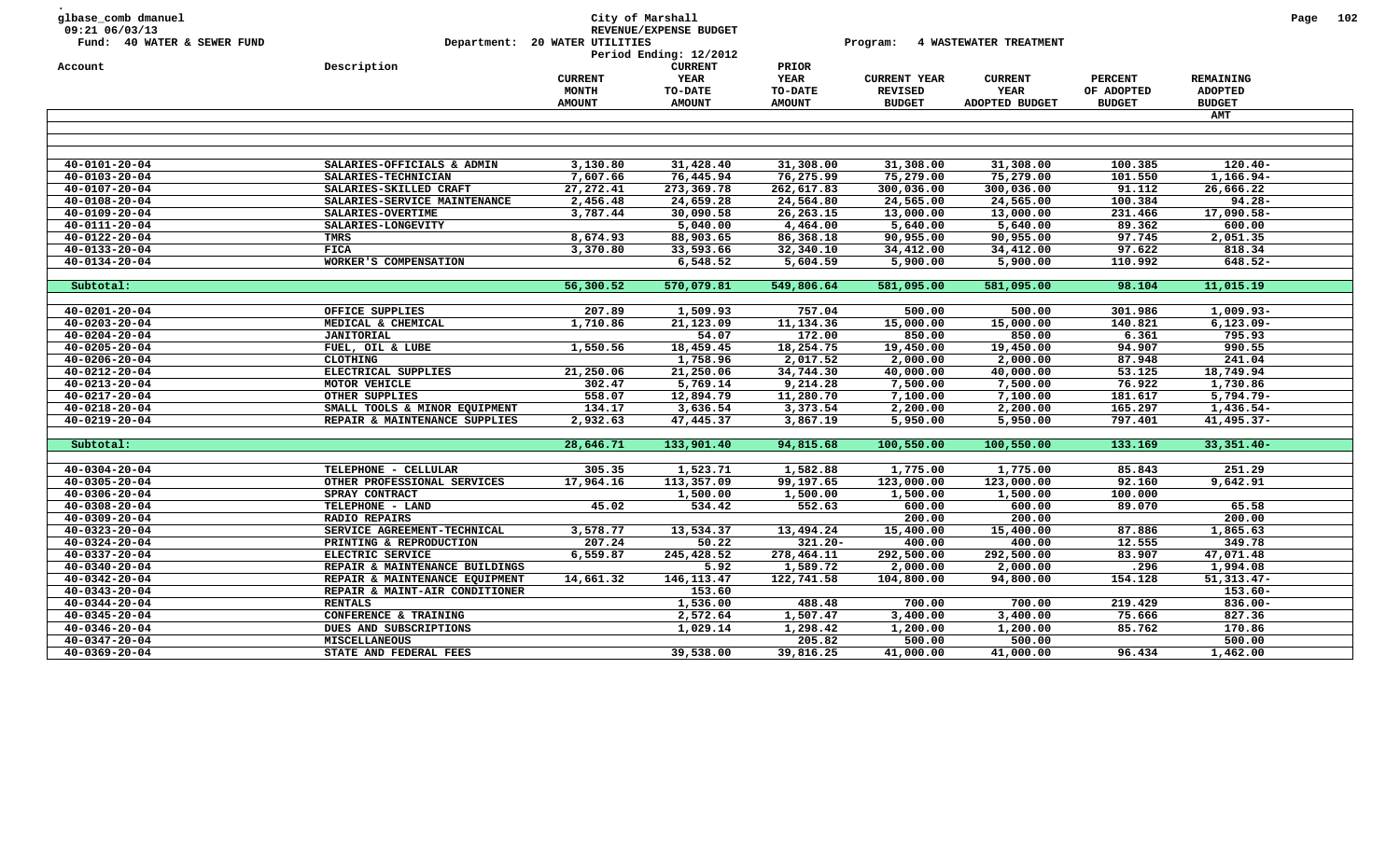| glbase_comb dmanuel<br>09:21 06/03/13 |                               |                                | City of Marshall<br>REVENUE/EXPENSE BUDGET |               |                     |                                 |                |               | Page 103 |  |
|---------------------------------------|-------------------------------|--------------------------------|--------------------------------------------|---------------|---------------------|---------------------------------|----------------|---------------|----------|--|
| Fund: 40 WATER & SEWER FUND           |                               | Department: 20 WATER UTILITIES | Period Ending: 12/2012                     |               |                     | Program: 4 WASTEWATER TREATMENT |                |               |          |  |
| Account                               | Description                   |                                | <b>CURRENT</b>                             | PRIOR         |                     |                                 |                |               |          |  |
|                                       |                               | <b>CURRENT</b>                 | YEAR                                       | <b>YEAR</b>   | <b>CURRENT YEAR</b> | <b>CURRENT</b>                  | <b>PERCENT</b> | REMAINING     |          |  |
|                                       |                               | <b>MONTH</b>                   | <b>TO-DATE</b>                             | TO-DATE       | <b>REVISED</b>      | YEAR                            | OF ADOPTED     | ADOPTED       |          |  |
|                                       |                               | <b>AMOUNT</b>                  | <b>AMOUNT</b>                              | <b>AMOUNT</b> | <b>BUDGET</b>       | ADOPTED BUDGET                  | <b>BUDGET</b>  | <b>BUDGET</b> |          |  |
|                                       |                               |                                |                                            |               |                     |                                 |                | AMT           |          |  |
|                                       |                               |                                |                                            |               |                     |                                 |                |               |          |  |
|                                       |                               |                                |                                            |               |                     |                                 |                |               |          |  |
| Subtotal:                             |                               | 43,321.73                      | 566,877.10                                 | 562,118.05    | 588,975.00          | 578,975.00                      | 97.910         | 12,097.90     |          |  |
|                                       |                               |                                |                                            |               |                     |                                 |                |               |          |  |
| $40 - 0425 - 20 - 04$                 | CARS & TRUCKS                 | 105,932.00-                    |                                            |               | 125,432.00          | 19,500.00                       |                | 19,500.00     |          |  |
| $40 - 0440 - 20 - 04$                 | OTHER MACHINERY & EQUIPMENT   | $45,037.40-$                   |                                            |               | 25,000.00           | 25,000.00                       |                | 25,000.00     |          |  |
| $40 - 0456 - 20 - 04$                 | OTHER CAPITAL IMPROVEMENTS    | $8,800.00-$                    |                                            |               |                     |                                 |                |               |          |  |
| $40 - 0490 - 20 - 04$                 | NON DEPRECIABLE CAPITAL ITEMS | 57,963.01                      | 57,963.01                                  | 1,459.95      |                     |                                 |                | $57,963.01-$  |          |  |
|                                       |                               |                                |                                            |               |                     |                                 |                |               |          |  |
| Subtotal:                             |                               | $101,806.39-$                  | 57,963.01                                  | 1,459.95      | 150,432.00          | 44,500.00                       | 130.254        | $13,463.01-$  |          |  |
| Program number:                       | 4 WASTEWATER TREATMENT        | 26,462.57                      | 1,328,821.32                               | 1,208,200.32  | 1,421,052.00        | 1,305,120.00                    | 101.816        | $23,701.32-$  |          |  |
|                                       |                               |                                |                                            |               |                     |                                 |                |               |          |  |
|                                       |                               |                                |                                            |               |                     |                                 |                |               |          |  |
|                                       |                               |                                |                                            |               |                     |                                 |                |               |          |  |
|                                       |                               |                                |                                            |               |                     |                                 |                |               |          |  |
|                                       |                               |                                |                                            |               |                     |                                 |                |               |          |  |
|                                       |                               |                                |                                            |               |                     |                                 |                |               |          |  |
|                                       |                               |                                |                                            |               |                     |                                 |                |               |          |  |
|                                       |                               |                                |                                            |               |                     |                                 |                |               |          |  |
|                                       |                               |                                |                                            |               |                     |                                 |                |               |          |  |
|                                       |                               |                                |                                            |               |                     |                                 |                |               |          |  |
|                                       |                               |                                |                                            |               |                     |                                 |                |               |          |  |
|                                       |                               |                                |                                            |               |                     |                                 |                |               |          |  |
|                                       |                               |                                |                                            |               |                     |                                 |                |               |          |  |
|                                       |                               |                                |                                            |               |                     |                                 |                |               |          |  |
|                                       |                               |                                |                                            |               |                     |                                 |                |               |          |  |
|                                       |                               |                                |                                            |               |                     |                                 |                |               |          |  |
|                                       |                               |                                |                                            |               |                     |                                 |                |               |          |  |
|                                       |                               |                                |                                            |               |                     |                                 |                |               |          |  |
|                                       |                               |                                |                                            |               |                     |                                 |                |               |          |  |
|                                       |                               |                                |                                            |               |                     |                                 |                |               |          |  |
|                                       |                               |                                |                                            |               |                     |                                 |                |               |          |  |
|                                       |                               |                                |                                            |               |                     |                                 |                |               |          |  |
|                                       |                               |                                |                                            |               |                     |                                 |                |               |          |  |
|                                       |                               |                                |                                            |               |                     |                                 |                |               |          |  |
|                                       |                               |                                |                                            |               |                     |                                 |                |               |          |  |
|                                       |                               |                                |                                            |               |                     |                                 |                |               |          |  |
|                                       |                               |                                |                                            |               |                     |                                 |                |               |          |  |
|                                       |                               |                                |                                            |               |                     |                                 |                |               |          |  |
|                                       |                               |                                |                                            |               |                     |                                 |                |               |          |  |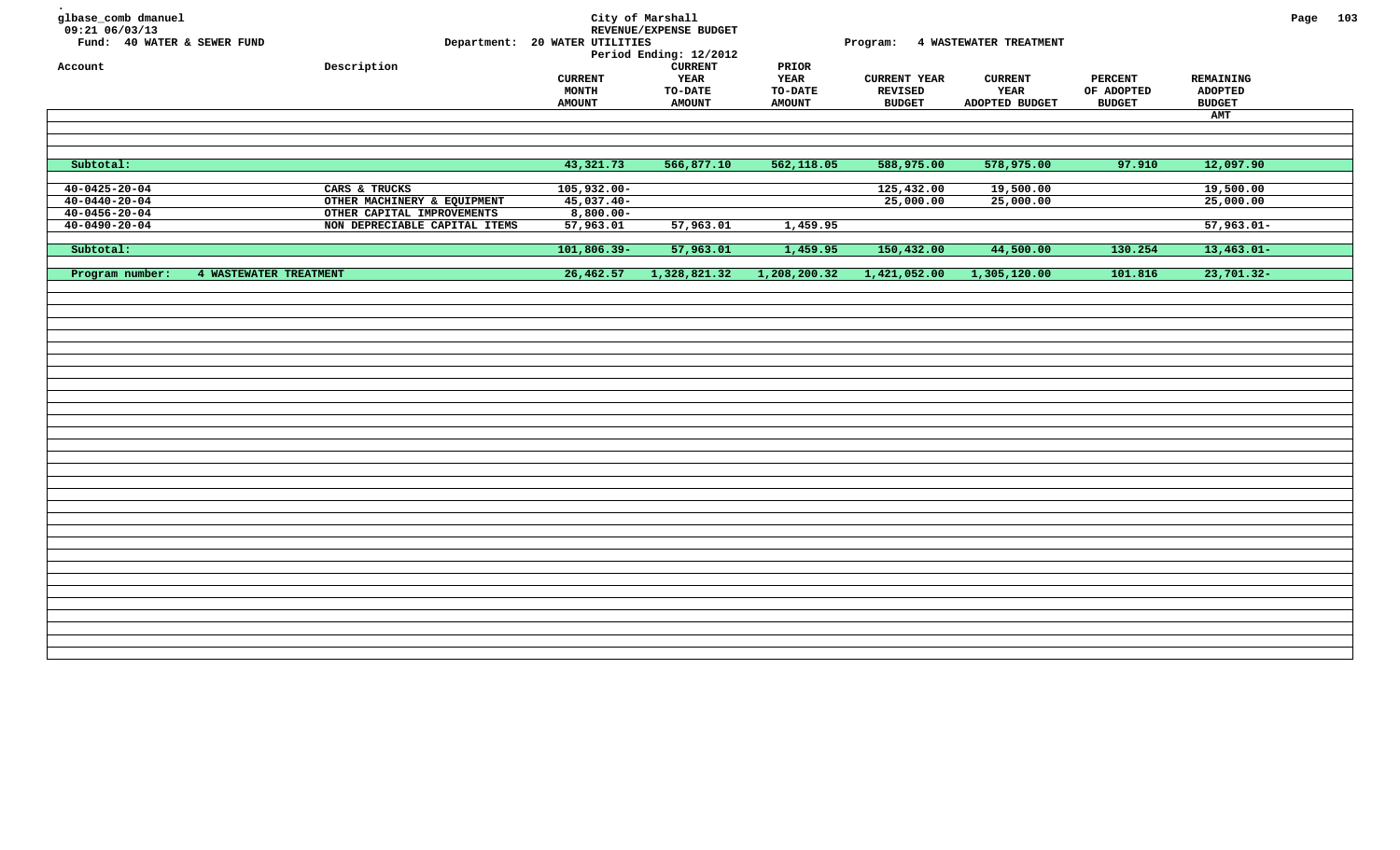| glbase_comb dmanuel<br>09:21 06/03/13<br>Fund: 40 WATER & SEWER FUND |                 |                                                     | Department: 20 WATER UTILITIES | City of Marshall<br>REVENUE/EXPENSE BUDGET<br>Period Ending: 12/2012 |                                        | Program:                              | 6 WATER BILLING        |                              |                             | Page 104 |  |
|----------------------------------------------------------------------|-----------------|-----------------------------------------------------|--------------------------------|----------------------------------------------------------------------|----------------------------------------|---------------------------------------|------------------------|------------------------------|-----------------------------|----------|--|
| Account                                                              |                 | Description                                         | <b>CURRENT</b><br>MONTH        | <b>CURRENT</b><br>YEAR<br><b>TO-DATE</b>                             | PRIOR<br><b>YEAR</b><br><b>TO-DATE</b> | <b>CURRENT YEAR</b><br><b>REVISED</b> | <b>CURRENT</b><br>YEAR | <b>PERCENT</b><br>OF ADOPTED | REMAINING<br><b>ADOPTED</b> |          |  |
|                                                                      |                 |                                                     | <b>AMOUNT</b>                  | <b>AMOUNT</b>                                                        | <b>AMOUNT</b>                          | <b>BUDGET</b>                         | ADOPTED BUDGET         | <b>BUDGET</b>                | <b>BUDGET</b>               |          |  |
|                                                                      |                 |                                                     |                                |                                                                      |                                        |                                       |                        |                              | AMT                         |          |  |
|                                                                      |                 |                                                     |                                |                                                                      |                                        |                                       |                        |                              |                             |          |  |
| $40 - 0101 - 20 - 06$                                                |                 | SALARIES-OFFICE & ADMIN                             | 5,539.87                       | 55,611.79                                                            | 55,398.72                              | 55,399.00                             | 55,399.00              | 100.384                      | $212.79 -$                  |          |  |
| $40 - 0106 - 20 - 06$                                                |                 | SALARIES-OFFICE & CLERICAL                          | 8,615.45                       | 80,062.33                                                            | 71,011.99                              | 71,082.00                             | 71,082.00              | 112.634                      | 8,980.33-                   |          |  |
| $40 - 0107 - 20 - 06$                                                |                 | SALARIES-SKILLED CRAFT                              | 13,047.22                      | 129,947.99                                                           | 130,971.18                             | 131,450.00                            | 131,450.00             | 98.857                       | 1,502.01                    |          |  |
| $40 - 0109 - 20 - 06$                                                |                 | SALARIES-OVERTIME                                   | 254.72                         | 1,107.99                                                             | 1,014.65                               | 2,000.00                              | 2,000.00               | 55.400                       | 892.01                      |          |  |
| $40 - 0110 - 20 - 06$                                                |                 | SALARIES PARTTIME & HOURLY                          | 416.00                         | 9,330.00                                                             | 576.00                                 | 5,000.00                              |                        |                              | $9,330.00 -$                |          |  |
| $40 - 0111 - 20 - 06$                                                |                 | SALARIES-LONGEVITY                                  |                                | 4,476.00                                                             | 4,896.00                               | 5,232.00                              | 5,232.00               | 85.550                       | 756.00                      |          |  |
| $40 - 0122 - 20 - 06$                                                |                 | TMRS                                                | 5,408.79                       | 54,693.54                                                            | 53,444.06                              | 53,616.00                             | 53,616.00              | 102.010                      | 1,077.54-                   |          |  |
| $40 - 0133 - 20 - 06$                                                |                 | <b>FICA</b>                                         | 2,082.64                       | 21,406.54                                                            | 20,154.75                              | 20,285.00                             | 20,285.00              | 105.529                      | 1,121.54-                   |          |  |
| $40 - 0134 - 20 - 06$                                                |                 | WORKER'S COMPENSATION                               |                                | 1,965.65                                                             | 1,853.03                               | 1,771.00                              | 1,771.00               | 110.991                      | 194.65-                     |          |  |
| Subtotal:                                                            |                 |                                                     | 35,364.69                      | 358,601.83                                                           | 339,320.38                             | 345,835.00                            | 340,835.00             | 105.213                      | 17,766.83-                  |          |  |
| $40 - 0201 - 20 - 06$                                                |                 | OFFICE SUPPLIES                                     | 211.34                         | 3,756.34                                                             | 3,841.39                               | 3,600.00                              | 3,600.00               | 104.343                      | $156.34-$                   |          |  |
| $40 - 0205 - 20 - 06$                                                |                 | FUEL, OIL & LUBE                                    | 980.80                         | 14,836.61                                                            | 15,365.67                              | 15,225.00                             | 15,225.00              | 97.449                       | 388.39                      |          |  |
| $40 - 0206 - 20 - 06$                                                |                 | <b>CLOTHING</b>                                     |                                | 694.72                                                               | 614.84                                 | 650.00                                | 650.00                 | 106.880                      | $44.72 -$                   |          |  |
| $40 - 0213 - 20 - 06$                                                |                 | MOTOR VEHICLE                                       | 739.61                         | 3,729.27                                                             | 4,774.42                               | 4,000.00                              | 4,000.00               | 93.232                       | 270.73                      |          |  |
| $40 - 0217 - 20 - 06$                                                |                 | OTHER SUPPLIES                                      |                                | 398.56                                                               | 241.09                                 | 340.00                                | 340.00                 | 117.224                      | $58.56 -$                   |          |  |
| $40 - 0218 - 20 - 06$                                                |                 | SMALL TOOLS & MINOR EQUIPMENT                       |                                | 536.75                                                               | 751.32                                 | 1,020.00                              | 1,020.00               | 52.623                       | 483.25                      |          |  |
| $40 - 0220 - 20 - 06$                                                |                 | WATER METERS & BOXES                                | 56.91                          | 1,392.62                                                             | 1,222.99                               | 4,000.00                              | 4,000.00               | 34.816                       | 2,607.38                    |          |  |
| Subtotal:                                                            |                 |                                                     | 1,988.66                       | 25,344.87                                                            | 26,811.72                              | 28,835.00                             | 28,835.00              | 87.896                       | 3,490.13                    |          |  |
|                                                                      |                 |                                                     |                                |                                                                      |                                        |                                       |                        |                              |                             |          |  |
| $40 - 0305 - 20 - 06$<br>$40 - 0309 - 20 - 06$                       |                 | OTHER PROFESSIONAL SERVICES<br><b>RADIO REPAIRS</b> | 150.00                         | 706.60                                                               | 1,909.03<br>92.00                      | 2,500.00                              | 2,500.00               | 28.264                       | 1,793.40                    |          |  |
| $40 - 0310 - 20 - 06$                                                |                 | POSTAGE & FREIGHT                                   |                                | 59,200.00                                                            | 53,927.00                              | 60,000.00                             | 60,000.00              | 98.667                       | 800.00                      |          |  |
| $40 - 0316 - 20 - 06$                                                |                 | CONTRACTED SERVICES                                 | 3,911.56                       | 25,190.02                                                            | 19,268.57                              | 28,000.00                             | 28,000.00              | 89.964                       | 2,809.98                    |          |  |
| $40 - 0323 - 20 - 06$                                                |                 | SERVICE AGREEMENT-TECHNICAL                         |                                | 5,911.00                                                             | 5,755.00                               | 6,000.00                              | 6,000.00               | 98.517                       | 89.00                       |          |  |
| $40 - 0324 - 20 - 06$                                                |                 | PRINTING & REPRODUCTION                             | 143.41                         | 994.77                                                               | 1,416.71                               | 2,000.00                              | 2,000.00               | 49.739                       | 1,005.23                    |          |  |
| $40 - 0342 - 20 - 06$                                                |                 | REPAIR & MAINTENANCE EQUIPMENT                      | 241.88                         | 957.38                                                               | 600.00                                 | 3,350.00                              | 3,350.00               | 28.579                       | 2,392.62                    |          |  |
| $40 - 0345 - 20 - 06$                                                |                 | CONFERENCE & TRAINING                               |                                | 138.08                                                               | 638.79                                 | 1,775.00                              | 1,775.00               | 7.779                        | 1,636.92                    |          |  |
| $40 - 0346 - 20 - 06$                                                |                 | DUES & SUBSCRIPTIONS                                |                                |                                                                      | 60.00                                  | 200.00                                | 200.00                 |                              | 200.00                      |          |  |
| $40 - 0347 - 20 - 06$                                                |                 | <b>MISCELLANEOUS</b>                                | 5.23                           | 319.06                                                               | 36.00                                  |                                       |                        |                              | $319.06 -$                  |          |  |
| $40 - 0360 - 20 - 06$                                                |                 | JANITORIAL CONTRACT                                 | 62.83                          | 753.96                                                               | 753.96                                 | 1,080.00                              | 1,080.00               | 69.811                       | 326.04                      |          |  |
| Subtotal:                                                            |                 |                                                     | 4,514.91                       | 94,170.87                                                            | 84,457.06                              | 104,905.00                            | 104,905.00             | 89.768                       | 10,734.13                   |          |  |
| $40 - 0490 - 20 - 06$                                                |                 | NON DEPRECIABLE CAPITAL ITEMS                       |                                | 1,595.00                                                             |                                        |                                       |                        |                              | $1,595.00 -$                |          |  |
|                                                                      |                 |                                                     |                                |                                                                      |                                        |                                       |                        |                              |                             |          |  |
| Subtotal:                                                            |                 |                                                     |                                | 1,595.00                                                             |                                        |                                       |                        |                              | $1,595.00 -$                |          |  |
| Program number:                                                      | 6 WATER BILLING |                                                     | 41,868.26                      | 479,712.57                                                           | 450,589.16                             | 479,575.00                            | 474,575.00             | 101.083                      | $5,137.57-$                 |          |  |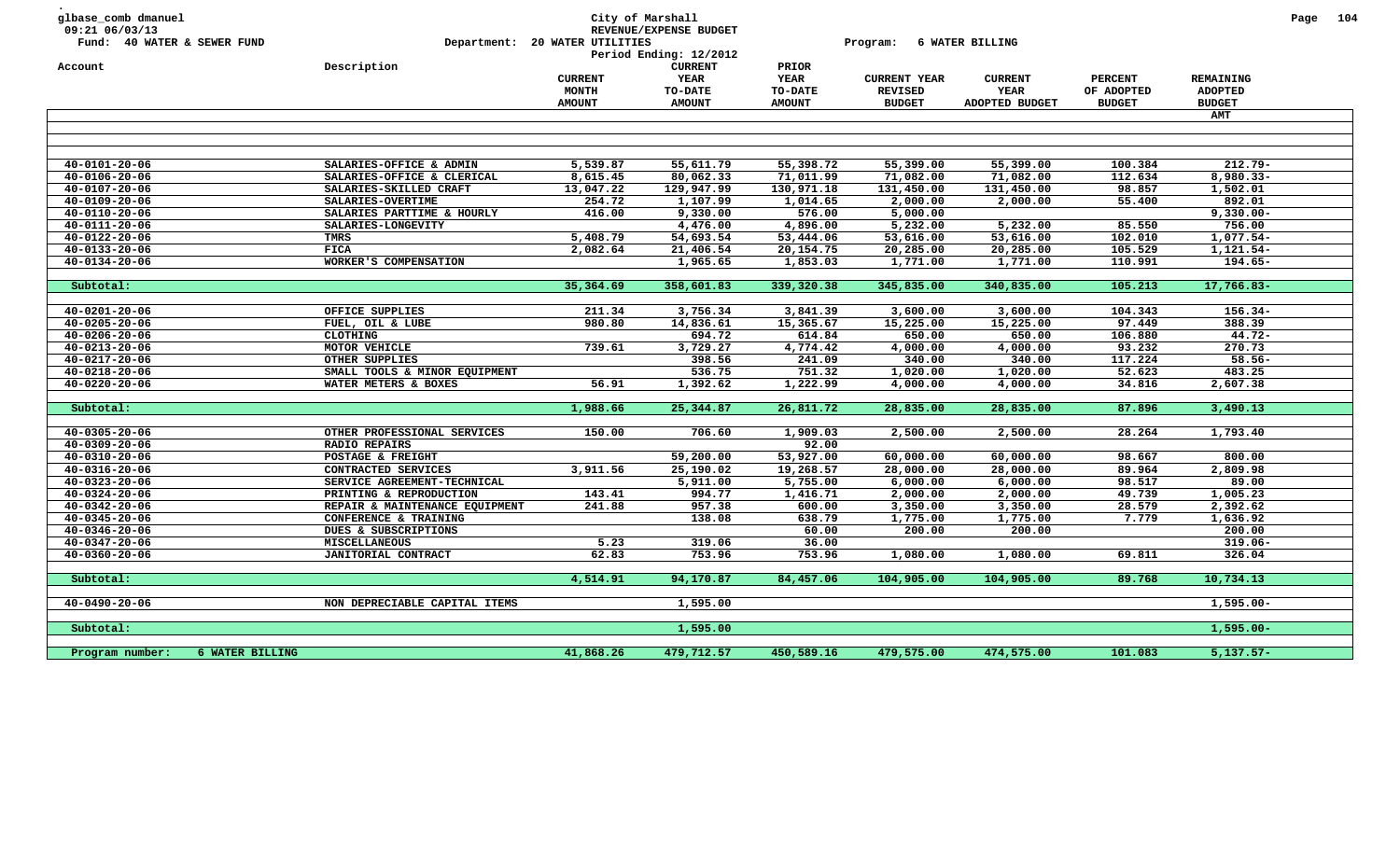| Account<br>$40 - 0103 - 20 - 07$               | Description                         | <b>CURRENT</b><br><b>MONTH</b><br><b>AMOUNT</b> | <b>CURRENT</b><br>YEAR<br><b>TO-DATE</b><br><b>AMOUNT</b> | PRIOR<br><b>YEAR</b>     | <b>CURRENT YEAR</b>             |                                          |                                               |                                                     |  |
|------------------------------------------------|-------------------------------------|-------------------------------------------------|-----------------------------------------------------------|--------------------------|---------------------------------|------------------------------------------|-----------------------------------------------|-----------------------------------------------------|--|
|                                                |                                     |                                                 |                                                           | TO-DATE<br><b>AMOUNT</b> | <b>REVISED</b><br><b>BUDGET</b> | <b>CURRENT</b><br>YEAR<br>ADOPTED BUDGET | <b>PERCENT</b><br>OF ADOPTED<br><b>BUDGET</b> | <b>REMAINING</b><br><b>ADOPTED</b><br><b>BUDGET</b> |  |
|                                                |                                     |                                                 |                                                           |                          |                                 |                                          |                                               | <b>AMT</b>                                          |  |
|                                                |                                     |                                                 |                                                           |                          |                                 |                                          |                                               |                                                     |  |
|                                                |                                     |                                                 |                                                           |                          |                                 |                                          |                                               |                                                     |  |
|                                                | SALARIES-TECHNICIAN                 | 7,507.34                                        | 75,302.34                                                 | 71,961.77                | 75,073.00                       | 75,073.00                                | 100.305                                       | $229.34-$                                           |  |
| $40 - 0106 - 20 - 07$                          | SALARIES-OFFICE & CLERICAL          |                                                 | 841.12                                                    | 22,869.61                | 22,870.00                       | 22,870.00                                | 3.678                                         | 22,028.88                                           |  |
| $40 - 0108 - 20 - 07$                          | SALARIES-SERVICE MAINTENANCE        | 2,655.12                                        | 26,653.34                                                 | 25,751.42                | 25,584.00                       | 25,584.00                                | 104.180                                       | $1,069.34-$                                         |  |
| $40 - 0109 - 20 - 07$                          | SALARIES-OVERTIME                   |                                                 | 39.26                                                     |                          |                                 |                                          | 83.333                                        | $39.26 -$<br>384.00                                 |  |
| $40 - 0111 - 20 - 07$                          | SALARIES-LONGEVITY                  |                                                 | 1,920.00                                                  | 2,064.00                 | 2,304.00                        | 2,304.00                                 |                                               |                                                     |  |
| $40 - 0122 - 20 - 07$                          | TMRS                                | 1,999.27                                        | 21,126.16                                                 | 24,895.47                | 25,443.00                       | 25,443.00                                | 83.033                                        | 4,316.84                                            |  |
| $40 - 0133 - 20 - 07$                          | <b>FICA</b>                         | 686.42                                          | 7,861.58                                                  | 9,258.77                 | 9,626.00                        | 9,626.00                                 | 81.670                                        | 1,764.42                                            |  |
| $40 - 0134 - 20 - 07$                          | WORKER'S COMPENSATION               |                                                 | 349.63                                                    | 384.55                   | 315.00                          | 315.00                                   | 110.994                                       | $34.63 -$                                           |  |
|                                                |                                     |                                                 |                                                           |                          |                                 |                                          |                                               |                                                     |  |
| Subtotal:                                      |                                     | 12,848.15                                       | 134,093.43                                                | 157, 185.59              | 161,215.00                      | 161,215.00                               | 83.177                                        | 27, 121.57                                          |  |
|                                                |                                     | 128.57                                          | 368.75                                                    |                          |                                 |                                          | 86.765                                        | 56.25                                               |  |
| $40 - 0201 - 20 - 07$                          | OFFICE SUPPLIES                     |                                                 |                                                           | 334.05                   | 425.00                          | 425.00                                   |                                               |                                                     |  |
| $40 - 0205 - 20 - 07$                          | FUEL, OIL & LUBE<br><b>CLOTHING</b> | 273.86                                          | 5,108.84                                                  | 5,625.94                 | 6,000.00                        | 6,000.00                                 | 85.147                                        | 891.16<br>54.47                                     |  |
| $40 - 0206 - 20 - 07$                          | MOTOR VEHICLE                       | 53.72                                           | 245.53                                                    | 265.75                   | 300.00                          | 300.00                                   | 81.843<br>111.067                             | $138.34-$                                           |  |
| $40 - 0213 - 20 - 07$<br>$40 - 0218 - 20 - 07$ | SMALL TOOLS & MINOR EQUIPMENT       | 120.68                                          | 1,388.34<br>120.68                                        | 935.11<br>173.92         | 1,250.00<br>575.00              | 1,250.00<br>575.00                       | 20.988                                        | 454.32                                              |  |
|                                                |                                     |                                                 |                                                           |                          |                                 |                                          |                                               |                                                     |  |
| Subtotal:                                      |                                     | 576.83                                          | 7,232.14                                                  | 7,334.77                 | 8,550.00                        | 8,550.00                                 | 84.586                                        | 1,317.86                                            |  |
|                                                |                                     |                                                 |                                                           |                          |                                 |                                          |                                               |                                                     |  |
| $40 - 0304 - 20 - 07$                          | TELEPHONE - CELLULAR                | 119.98                                          | 727.55                                                    | 760.45                   | 700.00                          | 700.00                                   | 103.936                                       | $27.55 -$                                           |  |
| $40 - 0305 - 20 - 07$                          | OTHER PROFESSIONAL SERVICES         |                                                 |                                                           | 248.40                   | 10,000.00                       | 10,000.00                                |                                               | 10,000.00                                           |  |
| $40 - 0308 - 20 - 07$                          | TELEPHONE - LAND                    |                                                 |                                                           |                          | 250.00                          | 250.00                                   |                                               | 250.00                                              |  |
| $40 - 0309 - 20 - 07$                          | <b>RADIO REPAIRS</b>                |                                                 |                                                           |                          | 120.00                          | 120.00                                   |                                               | 120.00                                              |  |
| $40 - 0312 - 20 - 07$                          | GENERAL ADVERTISING                 |                                                 |                                                           | 143.00                   |                                 |                                          |                                               |                                                     |  |
| $40 - 0315 - 20 - 07$                          | GENERAL ADVERTISING                 | 114.20                                          | 858.40                                                    |                          | 5,000.00                        | 5,000.00                                 | 17.168                                        | 4,141.60                                            |  |
| $40 - 0319 - 20 - 07$                          | PLATT FEES                          | 166.62                                          | 266.62                                                    |                          |                                 |                                          |                                               | $266.62 -$                                          |  |
| $40 - 0323 - 20 - 07$                          | SERVICE AGREEMENT-TECHNICAL         |                                                 | 480.00                                                    | 26.97                    | 500.00                          | 500.00                                   | 96.000                                        | 20.00                                               |  |
| $40 - 0324 - 20 - 07$                          | PRINT & REPRODUCTION                |                                                 | 1,048.89                                                  | 949.28                   | 1,200.00                        | 1,200.00                                 | 87.408                                        | 151.11                                              |  |
| $40 - 0342 - 20 - 07$                          | REPAIR & MAINTENANCE EQUIPMENT      |                                                 | 454.35                                                    | 624.00                   | 850.00                          | 850.00                                   | 53.453                                        | 395.65                                              |  |
| $40 - 0345 - 20 - 07$                          | CONFERENCE & TRAINING               |                                                 |                                                           |                          | 100.00                          | 100.00                                   |                                               | 100.00                                              |  |
| $40 - 0347 - 20 - 07$                          | <b>MISCELLANEOUS</b>                |                                                 | 78.35                                                     | 52.00                    | 200.00                          | 200.00                                   | 39.175                                        | 121.65                                              |  |
| $40 - 0360 - 20 - 07$                          | JANITORIAL CONTRACT                 | 62.83                                           | 753.96                                                    | 753.96                   | 1,080.00                        | 1,080.00                                 | 69.811                                        | 326.04                                              |  |
| Subtotal:                                      |                                     | 463.63                                          | 4,668.12                                                  | 3,558.06                 | 20,000.00                       | 20,000.00                                | 23.341                                        | 15,331.88                                           |  |
| 7 ENGINEERING<br>Program number:               |                                     | 13,888.61                                       | 145,993.69                                                | 168,078.42               | 189,765.00                      | 189,765.00                               | 76.934                                        | 43,771.31                                           |  |
| Department number:<br>20                       | WATER UTILITIES                     | 184,761.12                                      | 4,746,580.54                                              | 4,689,972.78             | 5,160,851.00                    | 4,989,919.00                             | 95.123                                        | 243,338.46                                          |  |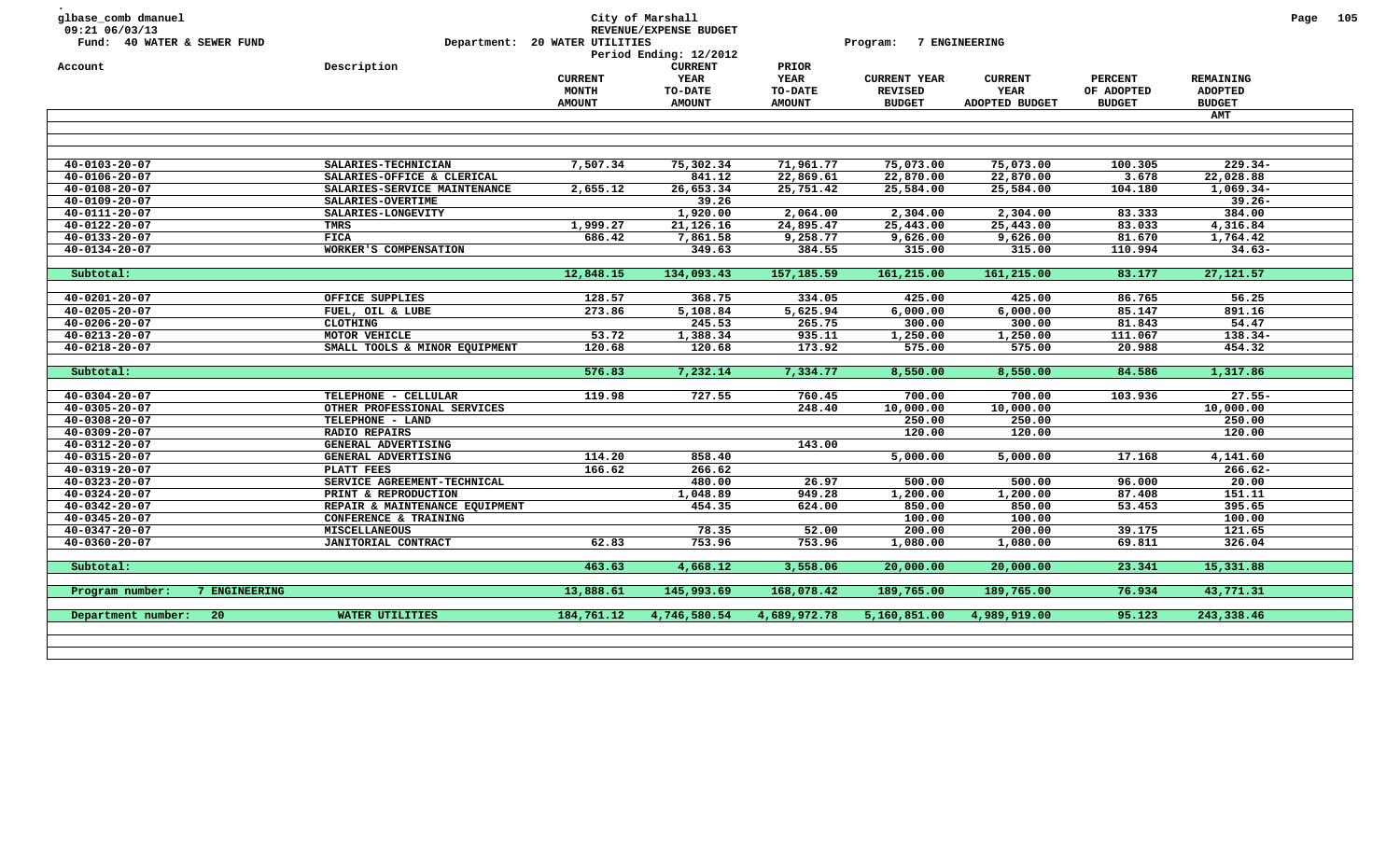| glbase_comb dmanuel<br>09:21 06/03/13<br>Fund: 40 WATER & SEWER FUND |                               | Department: 21 NONDEPARTMENTAL                  | City of Marshall<br>REVENUE/EXPENSE BUDGET<br>Period Ending: 12/2012 |                                                  | Program:                                               | NONDEPARTMENTAL                          |                                               |                                              | Page 106 |
|----------------------------------------------------------------------|-------------------------------|-------------------------------------------------|----------------------------------------------------------------------|--------------------------------------------------|--------------------------------------------------------|------------------------------------------|-----------------------------------------------|----------------------------------------------|----------|
| Account                                                              | Description                   | <b>CURRENT</b><br><b>MONTH</b><br><b>AMOUNT</b> | <b>CURRENT</b><br>YEAR<br><b>TO-DATE</b><br><b>AMOUNT</b>            | PRIOR<br><b>YEAR</b><br>TO-DATE<br><b>AMOUNT</b> | <b>CURRENT YEAR</b><br><b>REVISED</b><br><b>BUDGET</b> | <b>CURRENT</b><br>YEAR<br>ADOPTED BUDGET | <b>PERCENT</b><br>OF ADOPTED<br><b>BUDGET</b> | REMAINING<br><b>ADOPTED</b><br><b>BUDGET</b> |          |
|                                                                      |                               |                                                 |                                                                      |                                                  |                                                        |                                          |                                               | <b>AMT</b>                                   |          |
|                                                                      |                               |                                                 |                                                                      |                                                  |                                                        |                                          |                                               |                                              |          |
| $40 - 0121 - 21 - 00$                                                | TMRS 5%                       |                                                 |                                                                      | 47,589.64                                        |                                                        |                                          |                                               |                                              |          |
| $40 - 0122 - 21 - 00$                                                | TMRS for DRAG-UP              | 257.28                                          | 1,964.13                                                             | 4,315.98                                         | 1,961.00                                               | 1,961.00                                 | 100.160                                       | $3.13 -$                                     |          |
| $40 - 0123 - 21 - 00$                                                | LIFE INSURANCE                | 94.79                                           | 1,140.56                                                             | 1,208.76                                         | 1,740.00                                               | 1,740.00                                 | 65.549                                        | 599.44                                       |          |
| $40 - 0124 - 21 - 00$                                                | HEALTH INSURANCE              | 28,452.77                                       | 371,434.81                                                           | 405,336.77                                       | 438,175.00                                             | 438,175.00                               | 84.769                                        | 66,740.19                                    |          |
| $40 - 0125 - 21 - 00$                                                | DENTAL INSURANCE              | 1,381.46                                        | 20,695.63                                                            | 21,261.77                                        | 22,775.00                                              | 22,775.00                                | 90.870                                        | 2,079.37                                     |          |
| $40 - 0127 - 21 - 00$                                                | SICK LEAVE ACCRUED-RESERVE    | 9,164.81                                        | 12,761.92                                                            | 12,919.84                                        | 10,000.00                                              | 10,000.00                                | 127.619                                       | 2,761.92-                                    |          |
| $40 - 0128 - 21 - 00$                                                | VACATION ACCRUED-RESERVE      | 239.24                                          | 4,683.57                                                             | 5,885.41                                         | 5,000.00                                               | 5,000.00                                 | 93.671                                        | 316.43                                       |          |
| $40 - 0133 - 21 - 00$                                                | FICA for DRAG-UP              | 97.34                                           | 743.10                                                               | 1,626.47                                         | 995.00                                                 | 995.00                                   | 74.683                                        | 251.90                                       |          |
| $40 - 0134 - 21 - 00$                                                | WORKMEN'S COMPENSATION        | $6,131.26 -$                                    | $6,131.26 -$                                                         |                                                  |                                                        |                                          |                                               | 6,131.26                                     |          |
|                                                                      |                               |                                                 |                                                                      |                                                  |                                                        |                                          |                                               |                                              |          |
| Subtotal:                                                            |                               | 33,556.43                                       | 407,292.46                                                           | 500,144.64                                       | 480,646.00                                             | 480,646.00                               | 84.739                                        | 73,353.54                                    |          |
|                                                                      |                               |                                                 |                                                                      |                                                  |                                                        |                                          |                                               |                                              |          |
| $40 - 0301 - 21 - 00$                                                | <b>AUDIT SERVICES</b>         |                                                 | 12,750.00                                                            | 13,050.00                                        | 15,000.00                                              | 15,000.00                                | 85.000                                        | 2,250.00                                     |          |
| $40 - 0302 - 21 - 00$                                                | HEALTH CONSULTANT SERVICES    | 991.68                                          | 8,350.03                                                             | 9,450.00                                         | 7,200.00                                               | 7,200.00                                 | 115.973                                       | $1,150.03-$                                  |          |
| $40 - 0305 - 21 - 00$                                                | PROFESSSIONAL SERVICES        | $8,927.67 -$                                    | 12,538.92                                                            | 15,183.40                                        | 11,000.00                                              | 11,000.00                                | 113.990                                       | 1,538.92-                                    |          |
| $40 - 0307 - 21 - 00$                                                | TELEPHONE - INTERNET          | 1,120.00                                        | 15,956.21                                                            | 12,315.05                                        | 15,000.00                                              | 15,000.00                                | 106.375                                       | $956.21 -$                                   |          |
| $40 - 0308 - 21 - 00$                                                | TELEPHONE - LAND              | 8,823.46                                        | 102,461.03                                                           | 89,259.40                                        | 70,000.00                                              | 70,000.00                                | 146.373                                       | $32,461.03 -$                                |          |
| $40 - 0309 - 21 - 00$                                                | TELEPHONE - WIRING            | 230.00                                          | 1,772.00                                                             | 3,259.50                                         | 4,000.00                                               | 4,000.00                                 | 44.300                                        | 2,228.00                                     |          |
| $40 - 0310 - 21 - 00$                                                | POSTAGE & FREIGHT             | 313.12                                          | 10,712.62                                                            | 12,674.51                                        | 15,000.00                                              | 15,000.00                                | 71.417                                        | 4,287.38                                     |          |
| $40 - 0312 - 21 - 00$                                                | GENERAL ADVERTISING           | 1,239.20                                        | 2,198.78                                                             | 3,517.56                                         | 2,000.00                                               | 2,000.00                                 | 109.939                                       | 198.78-                                      |          |
| $40 - 0315 - 21 - 00$                                                | CREDIT CARD FEES              | 2,883.48                                        | 22,802.12                                                            | 299.08                                           |                                                        |                                          |                                               | 22,802.12-                                   |          |
| $40 - 0317 - 21 - 00$                                                | RAW WATER RESERVATION FEE     | 17,523.37                                       | 129,190.00                                                           | 129,189.96                                       | 135,000.00                                             | 135,000.00                               | 95.696                                        | 5,810.00                                     |          |
| $40 - 0321 - 21 - 00$                                                | SALVINIA CONTROL              |                                                 |                                                                      | 25,000.00                                        | 25,000.00                                              | 25,000.00                                |                                               | 25,000.00                                    |          |
| $40 - 0323 - 21 - 00$                                                | SERVICE AGREEMENT-TECHNICAL   |                                                 | 5,868.30                                                             | 23,686.92                                        | 23,500.00                                              | 23,500.00                                | 24.971                                        | 17,631.70                                    |          |
| $40 - 0324 - 21 - 00$                                                | PRINT & REPRODUCTION          | 307.80                                          | 307.80                                                               | 915.20                                           | 750.00                                                 | 750.00                                   | 41.040                                        | 442.20                                       |          |
| $40 - 0326 - 21 - 00$                                                | PROPERTY INSURANCE            |                                                 | 25,809.95                                                            | 27,456.38                                        | 28,350.00                                              | 28,350.00                                | 91.040                                        | 2,540.05                                     |          |
| $40 - 0331 - 21 - 00$                                                | UNEMPLOYMENT INSURANCE        | 295.88                                          | 15,259.66                                                            | 4,380.22                                         | 9,197.00                                               | 9,197.00                                 | 165.920                                       | $6,062.66 -$                                 |          |
| $40 - 0332 - 21 - 00$                                                | LIABILITY INSURANCE           | $805.88 -$                                      | 23,246.89                                                            | 38,684.78                                        | 39,300.00                                              | 39,300.00                                | 59.152                                        | 16,053.11                                    |          |
| $40 - 0343 - 21 - 00$                                                | <b>DUES/ETCOG</b>             |                                                 |                                                                      |                                                  | 580.00                                                 | 580.00                                   |                                               | 580.00                                       |          |
| $40 - 0344 - 21 - 00$                                                | <b>RENTALS</b>                | 456.00                                          | 1,824.00                                                             | 1,824.00                                         | 2,000.00                                               | 2,000.00                                 | 91.200                                        | 176.00                                       |          |
| $40 - 0347 - 21 - 00$                                                | <b>MISCELLANEOUS</b>          | 281.49                                          | 5,544.94                                                             | 22,832.79                                        | 5,000.00                                               | 5,000.00                                 | 110.899                                       | $544.94-$                                    |          |
| $40 - 0348 - 21 - 00$                                                | AMORTIZATION                  | $4,209.03-$                                     | $4,209.03-$                                                          | 56,220.72                                        |                                                        |                                          |                                               | 4,209.03                                     |          |
| $40 - 0349 - 21 - 00$                                                | DUES/TML & NLC                |                                                 | 1,519.00                                                             | 1,519.00                                         | 1,740.00                                               | 1,740.00                                 | 87.299                                        | 221.00                                       |          |
| $40 - 0399 - 21 - 00$                                                | <b>BAD DEBT EXPENSE</b>       | 9,297.13                                        | 9,297.13                                                             | 25,764.14                                        |                                                        |                                          |                                               | $9,297.13-$                                  |          |
|                                                                      |                               |                                                 |                                                                      |                                                  |                                                        |                                          |                                               |                                              |          |
| Subtotal:                                                            |                               | 29,820.03                                       | 403,200.35                                                           | 516,482.61                                       | 409,617.00                                             | 409,617.00                               | 98.434                                        | 6,416.65                                     |          |
| $40 - 0490 - 21 - 00$                                                | NON DEPRECIABLE CAPITAL ITEMS |                                                 |                                                                      | 3,628.98                                         |                                                        |                                          |                                               |                                              |          |
| Subtotal:                                                            |                               |                                                 |                                                                      | 3,628.98                                         |                                                        |                                          |                                               |                                              |          |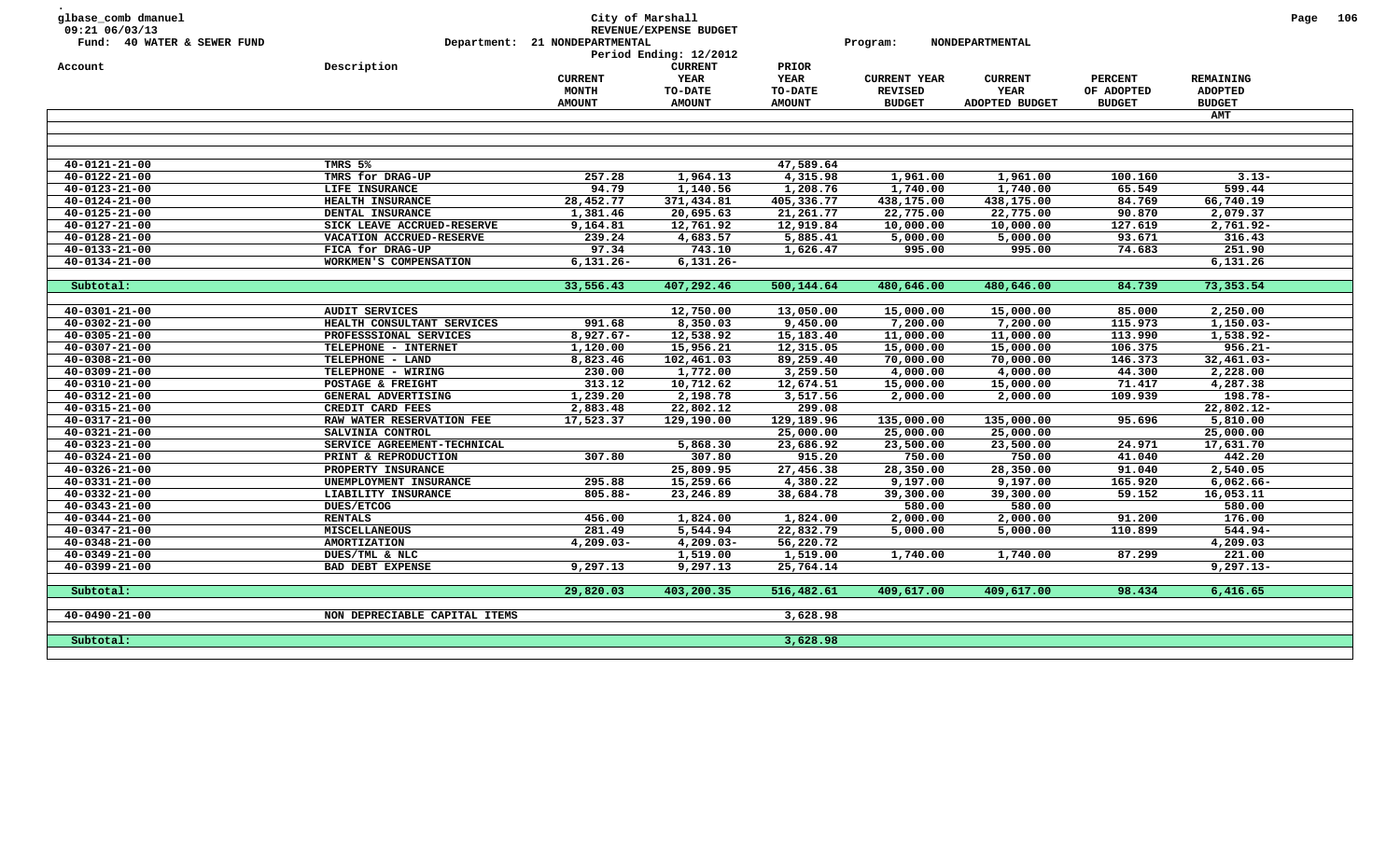| glbase_comb dmanuel<br>$09:21$ 06/03/13<br>Fund: 40 WATER & SEWER FUND<br>Account |                 | Description            | Department: 21 NONDEPARTMENTAL<br><b>CURRENT</b><br><b>MONTH</b><br><b>AMOUNT</b> | City of Marshall<br>REVENUE/EXPENSE BUDGET<br>Period Ending: 12/2012<br><b>CURRENT</b><br>YEAR<br>TO-DATE<br><b>AMOUNT</b> | $\tt PRIOR$<br>YEAR<br>TO-DATE<br><b>AMOUNT</b> | Program:<br><b>CURRENT YEAR</b><br>REVISED<br><b>BUDGET</b> | NONDEPARTMENTAL<br><b>CURRENT</b><br>YEAR<br>ADOPTED BUDGET | <b>PERCENT</b><br>OF ADOPTED<br><b>BUDGET</b> | REMAINING<br><b>ADOPTED</b><br><b>BUDGET</b><br>AMT | Page 107 |  |
|-----------------------------------------------------------------------------------|-----------------|------------------------|-----------------------------------------------------------------------------------|----------------------------------------------------------------------------------------------------------------------------|-------------------------------------------------|-------------------------------------------------------------|-------------------------------------------------------------|-----------------------------------------------|-----------------------------------------------------|----------|--|
|                                                                                   |                 |                        |                                                                                   |                                                                                                                            |                                                 |                                                             |                                                             |                                               |                                                     |          |  |
|                                                                                   |                 |                        |                                                                                   |                                                                                                                            |                                                 |                                                             |                                                             |                                               |                                                     |          |  |
| Program number:                                                                   | NONDEPARTMENTAL |                        | 63,376.46                                                                         | 810,492.81                                                                                                                 | 1,020,256.23                                    | 890,263.00                                                  | 890,263.00                                                  | 91.040                                        | 79,770.19                                           |          |  |
| Department number:                                                                | 21              | <b>NONDEPARTMENTAL</b> | 63,376.46                                                                         | 810,492.81                                                                                                                 | 1,020,256.23                                    | 890,263.00                                                  | 890,263.00                                                  | 91.040                                        | 79,770.19                                           |          |  |
|                                                                                   |                 |                        |                                                                                   |                                                                                                                            |                                                 |                                                             |                                                             |                                               |                                                     |          |  |
|                                                                                   |                 |                        |                                                                                   |                                                                                                                            |                                                 |                                                             |                                                             |                                               |                                                     |          |  |
|                                                                                   |                 |                        |                                                                                   |                                                                                                                            |                                                 |                                                             |                                                             |                                               |                                                     |          |  |
|                                                                                   |                 |                        |                                                                                   |                                                                                                                            |                                                 |                                                             |                                                             |                                               |                                                     |          |  |
|                                                                                   |                 |                        |                                                                                   |                                                                                                                            |                                                 |                                                             |                                                             |                                               |                                                     |          |  |
|                                                                                   |                 |                        |                                                                                   |                                                                                                                            |                                                 |                                                             |                                                             |                                               |                                                     |          |  |
|                                                                                   |                 |                        |                                                                                   |                                                                                                                            |                                                 |                                                             |                                                             |                                               |                                                     |          |  |
|                                                                                   |                 |                        |                                                                                   |                                                                                                                            |                                                 |                                                             |                                                             |                                               |                                                     |          |  |
|                                                                                   |                 |                        |                                                                                   |                                                                                                                            |                                                 |                                                             |                                                             |                                               |                                                     |          |  |
|                                                                                   |                 |                        |                                                                                   |                                                                                                                            |                                                 |                                                             |                                                             |                                               |                                                     |          |  |
|                                                                                   |                 |                        |                                                                                   |                                                                                                                            |                                                 |                                                             |                                                             |                                               |                                                     |          |  |
|                                                                                   |                 |                        |                                                                                   |                                                                                                                            |                                                 |                                                             |                                                             |                                               |                                                     |          |  |
|                                                                                   |                 |                        |                                                                                   |                                                                                                                            |                                                 |                                                             |                                                             |                                               |                                                     |          |  |
|                                                                                   |                 |                        |                                                                                   |                                                                                                                            |                                                 |                                                             |                                                             |                                               |                                                     |          |  |
|                                                                                   |                 |                        |                                                                                   |                                                                                                                            |                                                 |                                                             |                                                             |                                               |                                                     |          |  |
|                                                                                   |                 |                        |                                                                                   |                                                                                                                            |                                                 |                                                             |                                                             |                                               |                                                     |          |  |
|                                                                                   |                 |                        |                                                                                   |                                                                                                                            |                                                 |                                                             |                                                             |                                               |                                                     |          |  |
|                                                                                   |                 |                        |                                                                                   |                                                                                                                            |                                                 |                                                             |                                                             |                                               |                                                     |          |  |
|                                                                                   |                 |                        |                                                                                   |                                                                                                                            |                                                 |                                                             |                                                             |                                               |                                                     |          |  |
|                                                                                   |                 |                        |                                                                                   |                                                                                                                            |                                                 |                                                             |                                                             |                                               |                                                     |          |  |
|                                                                                   |                 |                        |                                                                                   |                                                                                                                            |                                                 |                                                             |                                                             |                                               |                                                     |          |  |
|                                                                                   |                 |                        |                                                                                   |                                                                                                                            |                                                 |                                                             |                                                             |                                               |                                                     |          |  |
|                                                                                   |                 |                        |                                                                                   |                                                                                                                            |                                                 |                                                             |                                                             |                                               |                                                     |          |  |
|                                                                                   |                 |                        |                                                                                   |                                                                                                                            |                                                 |                                                             |                                                             |                                               |                                                     |          |  |
|                                                                                   |                 |                        |                                                                                   |                                                                                                                            |                                                 |                                                             |                                                             |                                               |                                                     |          |  |
|                                                                                   |                 |                        |                                                                                   |                                                                                                                            |                                                 |                                                             |                                                             |                                               |                                                     |          |  |
|                                                                                   |                 |                        |                                                                                   |                                                                                                                            |                                                 |                                                             |                                                             |                                               |                                                     |          |  |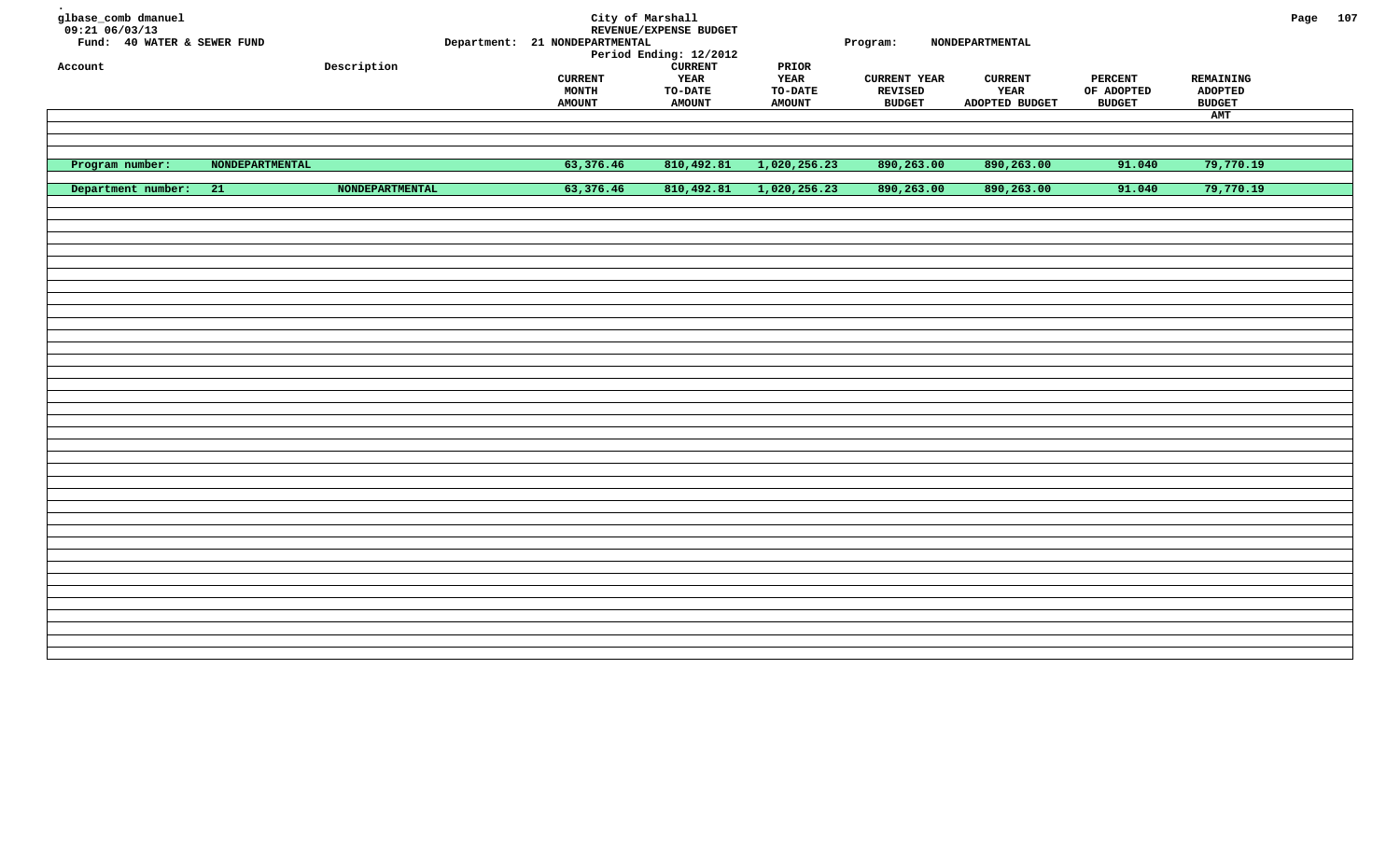| glbase_comb dmanuel<br>09:21 06/03/13<br>Fund: 40 WATER & SEWER FUND<br>Account | Description                                                                           | Department: 22 INTERFUND TRANSFERS<br><b>CURRENT</b><br><b>MONTH</b><br><b>AMOUNT</b> | City of Marshall<br>REVENUE/EXPENSE BUDGET<br>Period Ending: 12/2012<br>${\tt CURRENT}$<br>YEAR<br><b>TO-DATE</b><br><b>AMOUNT</b> | PRIOR<br><b>YEAR</b><br>TO-DATE<br><b>AMOUNT</b> | Program:<br><b>CURRENT YEAR</b><br><b>REVISED</b><br><b>BUDGET</b> | <b>INTERFUND TRANSFERS</b><br><b>CURRENT</b><br>YEAR<br>ADOPTED BUDGET | <b>PERCENT</b><br>OF ADOPTED<br><b>BUDGET</b> | <b>REMAINING</b><br><b>ADOPTED</b><br><b>BUDGET</b><br>AMT | Page 108 |  |
|---------------------------------------------------------------------------------|---------------------------------------------------------------------------------------|---------------------------------------------------------------------------------------|------------------------------------------------------------------------------------------------------------------------------------|--------------------------------------------------|--------------------------------------------------------------------|------------------------------------------------------------------------|-----------------------------------------------|------------------------------------------------------------|----------|--|
| $40 - 0515 - 22 - 00$                                                           | DEBT SERVICE PYMT W&S BONDS                                                           | 1,830,000.00-                                                                         |                                                                                                                                    |                                                  | 2,494,089.00                                                       | 2,494,089.00                                                           |                                               | 2,494,089.00                                               |          |  |
| $40 - 0517 - 22 - 00$<br>$40 - 0520 - 22 - 00$<br>$40 - 0522 - 22 - 00$         | DEBT SVC PMT INTEREST<br>INTERFUND TRNF GENERAL FUND<br>INTERFUND TRSF-REPLACEMENT FD | 325,197.57                                                                            | 631,638.23<br>1,350,000.00                                                                                                         | 828,610.22<br>1,350,000.00                       | 1,350,000.00<br>600,000.00                                         | 1,350,000.00                                                           | 100.000                                       | 631,638.23-                                                |          |  |
| Subtotal:                                                                       |                                                                                       | $1,504,802.43-$                                                                       | 1,981,638.23                                                                                                                       | 2,178,610.22                                     | 4,444,089.00                                                       | 3,844,089.00                                                           | 51.550                                        | 1,862,450.77                                               |          |  |
| Program number:<br>INTERFUND TRANSFERS<br>Department number:<br>22              | INTERFUND TRANSFERS                                                                   | 1,504,802.43-<br>1,504,802.43-                                                        | 1,981,638.23<br>1,981,638.23                                                                                                       | 2,178,610.22<br>2,178,610.22                     | 4,444,089.00<br>4,444,089.00                                       | 3,844,089.00<br>3,844,089.00                                           | 51.550<br>51.550                              | 1,862,450.77<br>1,862,450.77                               |          |  |
| Expenditures                                                                    | Subtotal -----------                                                                  | 1,256,664.85-                                                                         | 7,538,711.58                                                                                                                       | 9,052,080.24                                     | 10,495,203.00                                                      | 9,724,271.00                                                           | 77.525                                        | 2,185,559.42                                               |          |  |
| Fund number:<br>40 WATER & SEWER FUND                                           |                                                                                       | 1,885,528.74-                                                                         | 2,399,672.12-                                                                                                                      | 1,953,818.48-                                    | 770,803.00                                                         |                                                                        | 129.00- ###############                       | 2,399,543.12                                               |          |  |
|                                                                                 |                                                                                       |                                                                                       |                                                                                                                                    |                                                  |                                                                    |                                                                        |                                               |                                                            |          |  |
|                                                                                 |                                                                                       |                                                                                       |                                                                                                                                    |                                                  |                                                                    |                                                                        |                                               |                                                            |          |  |
|                                                                                 |                                                                                       |                                                                                       |                                                                                                                                    |                                                  |                                                                    |                                                                        |                                               |                                                            |          |  |
|                                                                                 |                                                                                       |                                                                                       |                                                                                                                                    |                                                  |                                                                    |                                                                        |                                               |                                                            |          |  |
|                                                                                 |                                                                                       |                                                                                       |                                                                                                                                    |                                                  |                                                                    |                                                                        |                                               |                                                            |          |  |
|                                                                                 |                                                                                       |                                                                                       |                                                                                                                                    |                                                  |                                                                    |                                                                        |                                               |                                                            |          |  |
|                                                                                 |                                                                                       |                                                                                       |                                                                                                                                    |                                                  |                                                                    |                                                                        |                                               |                                                            |          |  |
|                                                                                 |                                                                                       |                                                                                       |                                                                                                                                    |                                                  |                                                                    |                                                                        |                                               |                                                            |          |  |
|                                                                                 |                                                                                       |                                                                                       |                                                                                                                                    |                                                  |                                                                    |                                                                        |                                               |                                                            |          |  |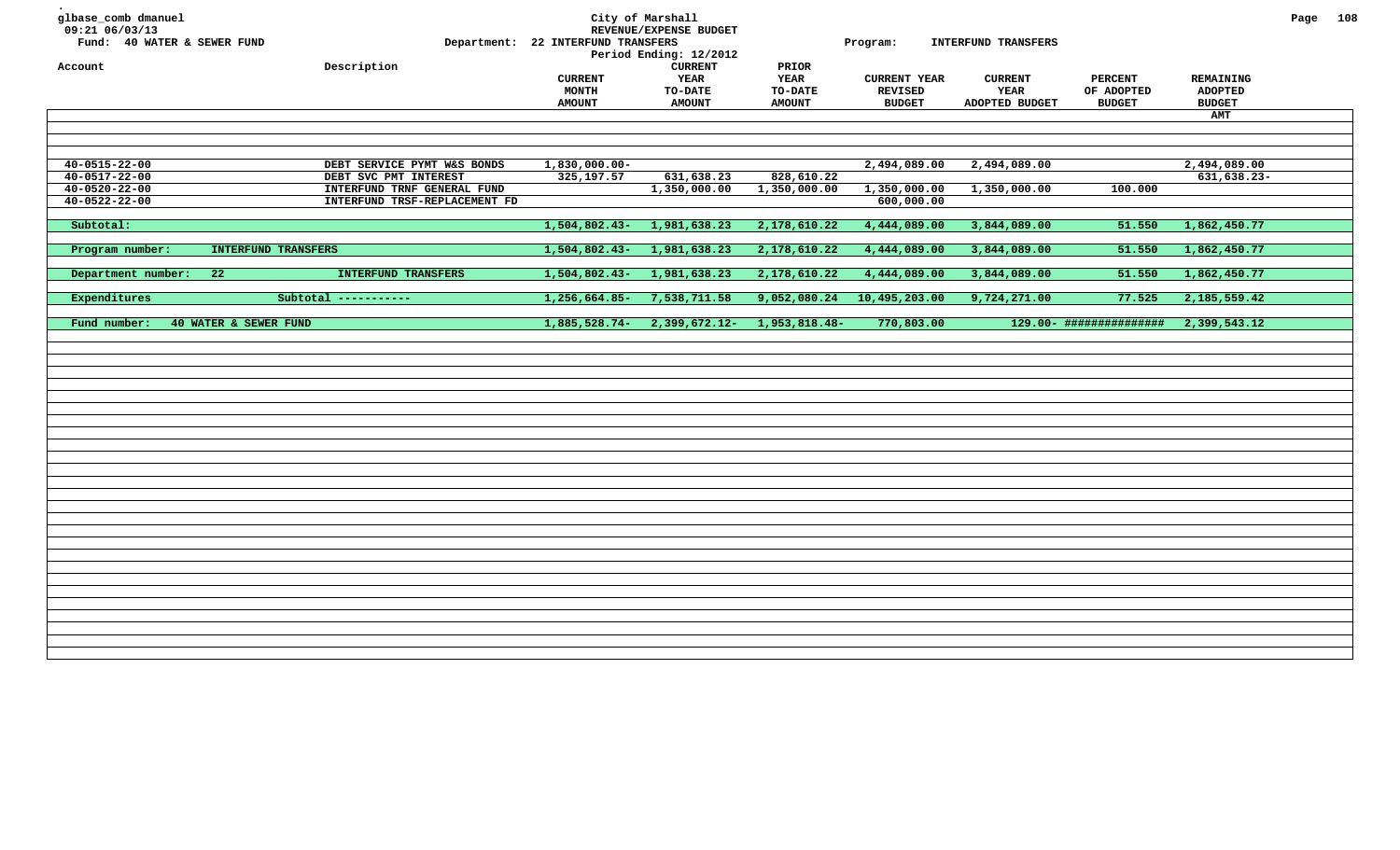| glbase_comb dmanuel<br>09:21 06/03/13<br>Fund: 41 STORES INVENTORY FUND<br>Account |                | ${\tt Description}$     | Department: | City of Marshall<br>1 CENTRAL STORES            | REVENUE/EXPENSE BUDGET<br>Period Ending: 12/2012<br>${\tt CURRENT}$ | PRIOR                                   | Program:                                               | CENTRAL STORES                           |                                               |                                              | Page 109 |  |
|------------------------------------------------------------------------------------|----------------|-------------------------|-------------|-------------------------------------------------|---------------------------------------------------------------------|-----------------------------------------|--------------------------------------------------------|------------------------------------------|-----------------------------------------------|----------------------------------------------|----------|--|
|                                                                                    |                |                         |             | <b>CURRENT</b><br><b>MONTH</b><br><b>AMOUNT</b> | YEAR<br><b>TO-DATE</b><br><b>AMOUNT</b>                             | YEAR<br><b>TO-DATE</b><br><b>AMOUNT</b> | <b>CURRENT YEAR</b><br><b>REVISED</b><br><b>BUDGET</b> | <b>CURRENT</b><br>YEAR<br>ADOPTED BUDGET | <b>PERCENT</b><br>OF ADOPTED<br><b>BUDGET</b> | REMAINING<br><b>ADOPTED</b><br><b>BUDGET</b> |          |  |
|                                                                                    |                |                         |             |                                                 |                                                                     |                                         |                                                        |                                          |                                               | AMT                                          |          |  |
|                                                                                    |                |                         |             |                                                 |                                                                     |                                         |                                                        |                                          |                                               |                                              |          |  |
|                                                                                    |                |                         |             |                                                 |                                                                     |                                         |                                                        |                                          |                                               |                                              |          |  |
|                                                                                    |                |                         |             |                                                 |                                                                     |                                         |                                                        |                                          |                                               |                                              |          |  |
| $41 - 5112 - 01 - 00$                                                              |                | FUEL, OIL, & LUBE SALES |             | $32,413.15-$                                    | 473,880.37-                                                         | $476,699.46-$                           |                                                        |                                          |                                               | 473,880.37                                   |          |  |
| $41 - 5113 - 01 - 00$                                                              |                | AUTO PARTS SALES        |             | $2,229.91 -$                                    | 23, 211.36-                                                         | 22,474.39-                              |                                                        |                                          |                                               | 23, 211.36                                   |          |  |
|                                                                                    |                |                         |             |                                                 |                                                                     |                                         |                                                        |                                          |                                               |                                              |          |  |
| Subtotal:                                                                          |                |                         |             | $34,643.06 -$                                   | 497,091.73-                                                         | 499,173.85-                             |                                                        |                                          |                                               | 497,091.73                                   |          |  |
|                                                                                    |                |                         |             |                                                 |                                                                     |                                         |                                                        |                                          |                                               |                                              |          |  |
| Program number:                                                                    | CENTRAL STORES |                         |             | $34,643.06 -$                                   | 497,091.73-                                                         | 499,173.85-                             |                                                        |                                          |                                               | 497,091.73                                   |          |  |
| Department number:                                                                 | $\mathbf{1}$   | CENTRAL STORES          |             | $34,643.06-$                                    | 497,091.73-                                                         | 499,173.85-                             |                                                        |                                          |                                               | 497,091.73                                   |          |  |
|                                                                                    |                |                         |             |                                                 |                                                                     |                                         |                                                        |                                          |                                               |                                              |          |  |
| Revenues                                                                           |                | Subtotal -----------    |             | $34,643.06-$                                    | 497,091.73-                                                         | 499,173.85-                             |                                                        |                                          |                                               | 497,091.73                                   |          |  |
|                                                                                    |                |                         |             |                                                 |                                                                     |                                         |                                                        |                                          |                                               |                                              |          |  |
|                                                                                    |                |                         |             |                                                 |                                                                     |                                         |                                                        |                                          |                                               |                                              |          |  |
|                                                                                    |                |                         |             |                                                 |                                                                     |                                         |                                                        |                                          |                                               |                                              |          |  |
|                                                                                    |                |                         |             |                                                 |                                                                     |                                         |                                                        |                                          |                                               |                                              |          |  |
|                                                                                    |                |                         |             |                                                 |                                                                     |                                         |                                                        |                                          |                                               |                                              |          |  |
|                                                                                    |                |                         |             |                                                 |                                                                     |                                         |                                                        |                                          |                                               |                                              |          |  |
|                                                                                    |                |                         |             |                                                 |                                                                     |                                         |                                                        |                                          |                                               |                                              |          |  |
|                                                                                    |                |                         |             |                                                 |                                                                     |                                         |                                                        |                                          |                                               |                                              |          |  |
|                                                                                    |                |                         |             |                                                 |                                                                     |                                         |                                                        |                                          |                                               |                                              |          |  |
|                                                                                    |                |                         |             |                                                 |                                                                     |                                         |                                                        |                                          |                                               |                                              |          |  |
|                                                                                    |                |                         |             |                                                 |                                                                     |                                         |                                                        |                                          |                                               |                                              |          |  |
|                                                                                    |                |                         |             |                                                 |                                                                     |                                         |                                                        |                                          |                                               |                                              |          |  |
|                                                                                    |                |                         |             |                                                 |                                                                     |                                         |                                                        |                                          |                                               |                                              |          |  |
|                                                                                    |                |                         |             |                                                 |                                                                     |                                         |                                                        |                                          |                                               |                                              |          |  |
|                                                                                    |                |                         |             |                                                 |                                                                     |                                         |                                                        |                                          |                                               |                                              |          |  |
|                                                                                    |                |                         |             |                                                 |                                                                     |                                         |                                                        |                                          |                                               |                                              |          |  |
|                                                                                    |                |                         |             |                                                 |                                                                     |                                         |                                                        |                                          |                                               |                                              |          |  |
|                                                                                    |                |                         |             |                                                 |                                                                     |                                         |                                                        |                                          |                                               |                                              |          |  |
|                                                                                    |                |                         |             |                                                 |                                                                     |                                         |                                                        |                                          |                                               |                                              |          |  |
|                                                                                    |                |                         |             |                                                 |                                                                     |                                         |                                                        |                                          |                                               |                                              |          |  |
|                                                                                    |                |                         |             |                                                 |                                                                     |                                         |                                                        |                                          |                                               |                                              |          |  |
|                                                                                    |                |                         |             |                                                 |                                                                     |                                         |                                                        |                                          |                                               |                                              |          |  |
|                                                                                    |                |                         |             |                                                 |                                                                     |                                         |                                                        |                                          |                                               |                                              |          |  |
|                                                                                    |                |                         |             |                                                 |                                                                     |                                         |                                                        |                                          |                                               |                                              |          |  |
|                                                                                    |                |                         |             |                                                 |                                                                     |                                         |                                                        |                                          |                                               |                                              |          |  |
|                                                                                    |                |                         |             |                                                 |                                                                     |                                         |                                                        |                                          |                                               |                                              |          |  |
|                                                                                    |                |                         |             |                                                 |                                                                     |                                         |                                                        |                                          |                                               |                                              |          |  |
|                                                                                    |                |                         |             |                                                 |                                                                     |                                         |                                                        |                                          |                                               |                                              |          |  |
|                                                                                    |                |                         |             |                                                 |                                                                     |                                         |                                                        |                                          |                                               |                                              |          |  |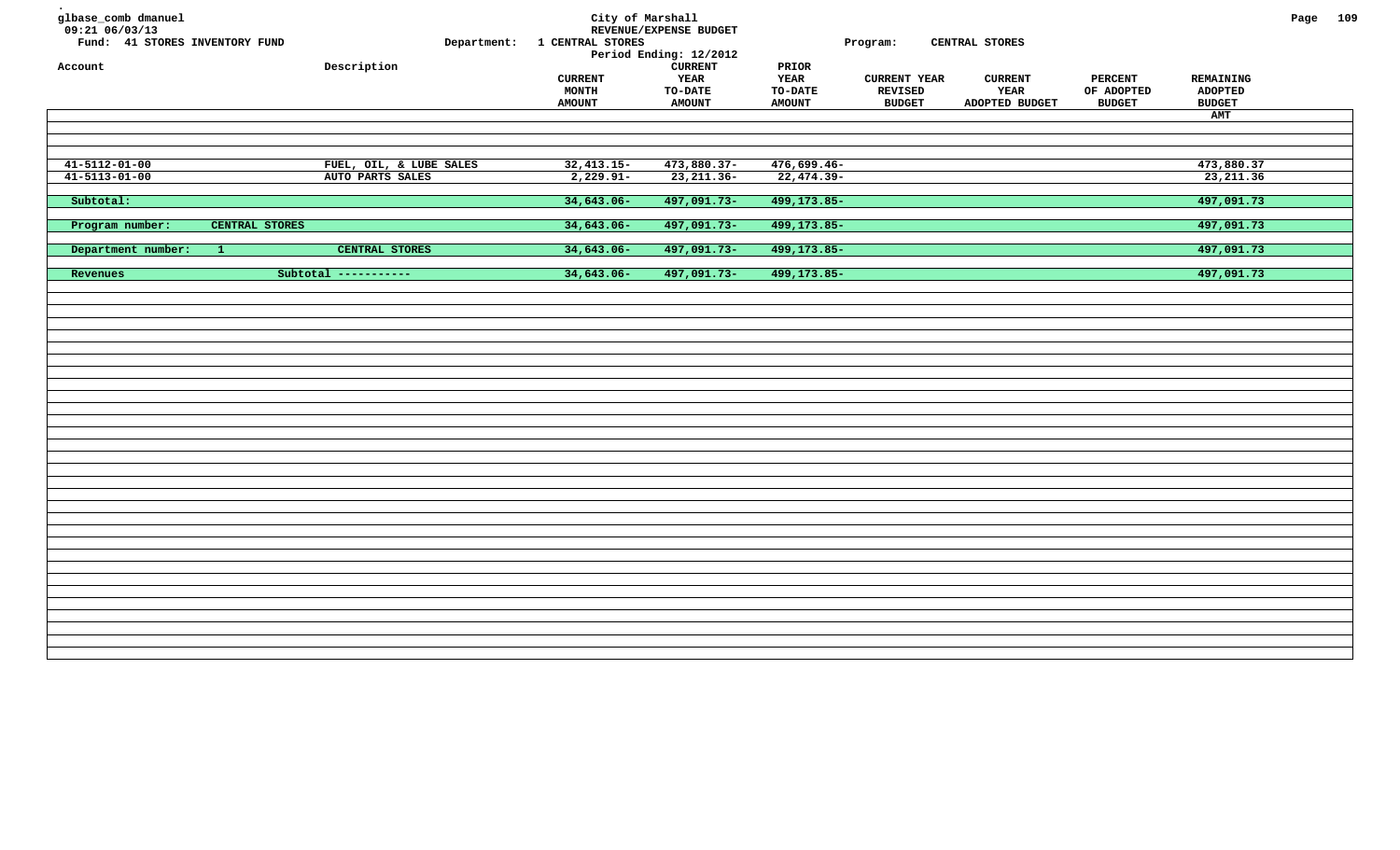| glbase_comb dmanuel<br>09:21 06/03/13<br>Fund: 41 STORES INVENTORY FUND | Department:            | 1 CENTRAL STORES | City of Marshall<br>REVENUE/EXPENSE BUDGET<br>Period Ending: 12/2012 |                | Program:            | CENTRAL STORES |                |                      | Page 110 |  |
|-------------------------------------------------------------------------|------------------------|------------------|----------------------------------------------------------------------|----------------|---------------------|----------------|----------------|----------------------|----------|--|
| Account                                                                 | Description            | <b>CURRENT</b>   | ${\tt CURRENT}$<br>YEAR                                              | PRIOR<br>YEAR  | <b>CURRENT YEAR</b> | <b>CURRENT</b> | <b>PERCENT</b> | REMAINING            |          |  |
|                                                                         |                        | <b>MONTH</b>     | <b>TO-DATE</b>                                                       | <b>TO-DATE</b> | <b>REVISED</b>      | YEAR           | OF ADOPTED     | <b>ADOPTED</b>       |          |  |
|                                                                         |                        | <b>AMOUNT</b>    | <b>AMOUNT</b>                                                        | <b>AMOUNT</b>  | <b>BUDGET</b>       | ADOPTED BUDGET | <b>BUDGET</b>  | <b>BUDGET</b><br>AMT |          |  |
|                                                                         |                        |                  |                                                                      |                |                     |                |                |                      |          |  |
|                                                                         |                        |                  |                                                                      |                |                     |                |                |                      |          |  |
|                                                                         |                        |                  |                                                                      |                |                     |                |                |                      |          |  |
| $41 - 0205 - 01 - 00$                                                   | FUEL, OIL AND LUBE     | 35,711.34        | 483,813.40                                                           | 486, 424.20    |                     |                |                | 483,813.40-          |          |  |
| $41 - 0213 - 01 - 00$                                                   | MOTOR VEHICLE SUPPLIES | 1,990.67         | 16,052.96                                                            | 14,283.79      |                     |                |                | $16,052.96 -$        |          |  |
|                                                                         |                        |                  |                                                                      |                |                     |                |                |                      |          |  |
| Subtotal:                                                               |                        | 37,702.01        | 499,866.36                                                           | 500,707.99     |                     |                |                | 499,866.36-          |          |  |
|                                                                         |                        |                  |                                                                      |                |                     |                |                |                      |          |  |
| Program number:<br>CENTRAL STORES                                       |                        | 37,702.01        | 499,866.36                                                           | 500,707.99     |                     |                |                | 499,866.36-          |          |  |
|                                                                         |                        |                  |                                                                      |                |                     |                |                |                      |          |  |
| Department number:<br>-1.                                               | CENTRAL STORES         | 37,702.01        | 499,866.36                                                           | 500,707.99     |                     |                |                | 499,866.36-          |          |  |
|                                                                         |                        |                  |                                                                      |                |                     |                |                |                      |          |  |
| Expenditures                                                            | Subtotal -----------   | 37,702.01        | 499,866.36                                                           | 500,707.99     |                     |                |                | 499,866.36-          |          |  |
| 41 STORES INVENTORY FUND<br>Fund number:                                |                        | 3,058.95         | 2,774.63                                                             | 1,534.14       |                     |                |                | $2,774.63-$          |          |  |
|                                                                         |                        |                  |                                                                      |                |                     |                |                |                      |          |  |
|                                                                         |                        |                  |                                                                      |                |                     |                |                |                      |          |  |
|                                                                         |                        |                  |                                                                      |                |                     |                |                |                      |          |  |
|                                                                         |                        |                  |                                                                      |                |                     |                |                |                      |          |  |
|                                                                         |                        |                  |                                                                      |                |                     |                |                |                      |          |  |
|                                                                         |                        |                  |                                                                      |                |                     |                |                |                      |          |  |
|                                                                         |                        |                  |                                                                      |                |                     |                |                |                      |          |  |
|                                                                         |                        |                  |                                                                      |                |                     |                |                |                      |          |  |
|                                                                         |                        |                  |                                                                      |                |                     |                |                |                      |          |  |
|                                                                         |                        |                  |                                                                      |                |                     |                |                |                      |          |  |
|                                                                         |                        |                  |                                                                      |                |                     |                |                |                      |          |  |
|                                                                         |                        |                  |                                                                      |                |                     |                |                |                      |          |  |
|                                                                         |                        |                  |                                                                      |                |                     |                |                |                      |          |  |
|                                                                         |                        |                  |                                                                      |                |                     |                |                |                      |          |  |
|                                                                         |                        |                  |                                                                      |                |                     |                |                |                      |          |  |
|                                                                         |                        |                  |                                                                      |                |                     |                |                |                      |          |  |
|                                                                         |                        |                  |                                                                      |                |                     |                |                |                      |          |  |
|                                                                         |                        |                  |                                                                      |                |                     |                |                |                      |          |  |
|                                                                         |                        |                  |                                                                      |                |                     |                |                |                      |          |  |
|                                                                         |                        |                  |                                                                      |                |                     |                |                |                      |          |  |
|                                                                         |                        |                  |                                                                      |                |                     |                |                |                      |          |  |
|                                                                         |                        |                  |                                                                      |                |                     |                |                |                      |          |  |
|                                                                         |                        |                  |                                                                      |                |                     |                |                |                      |          |  |
|                                                                         |                        |                  |                                                                      |                |                     |                |                |                      |          |  |
|                                                                         |                        |                  |                                                                      |                |                     |                |                |                      |          |  |
|                                                                         |                        |                  |                                                                      |                |                     |                |                |                      |          |  |
|                                                                         |                        |                  |                                                                      |                |                     |                |                |                      |          |  |
|                                                                         |                        |                  |                                                                      |                |                     |                |                |                      |          |  |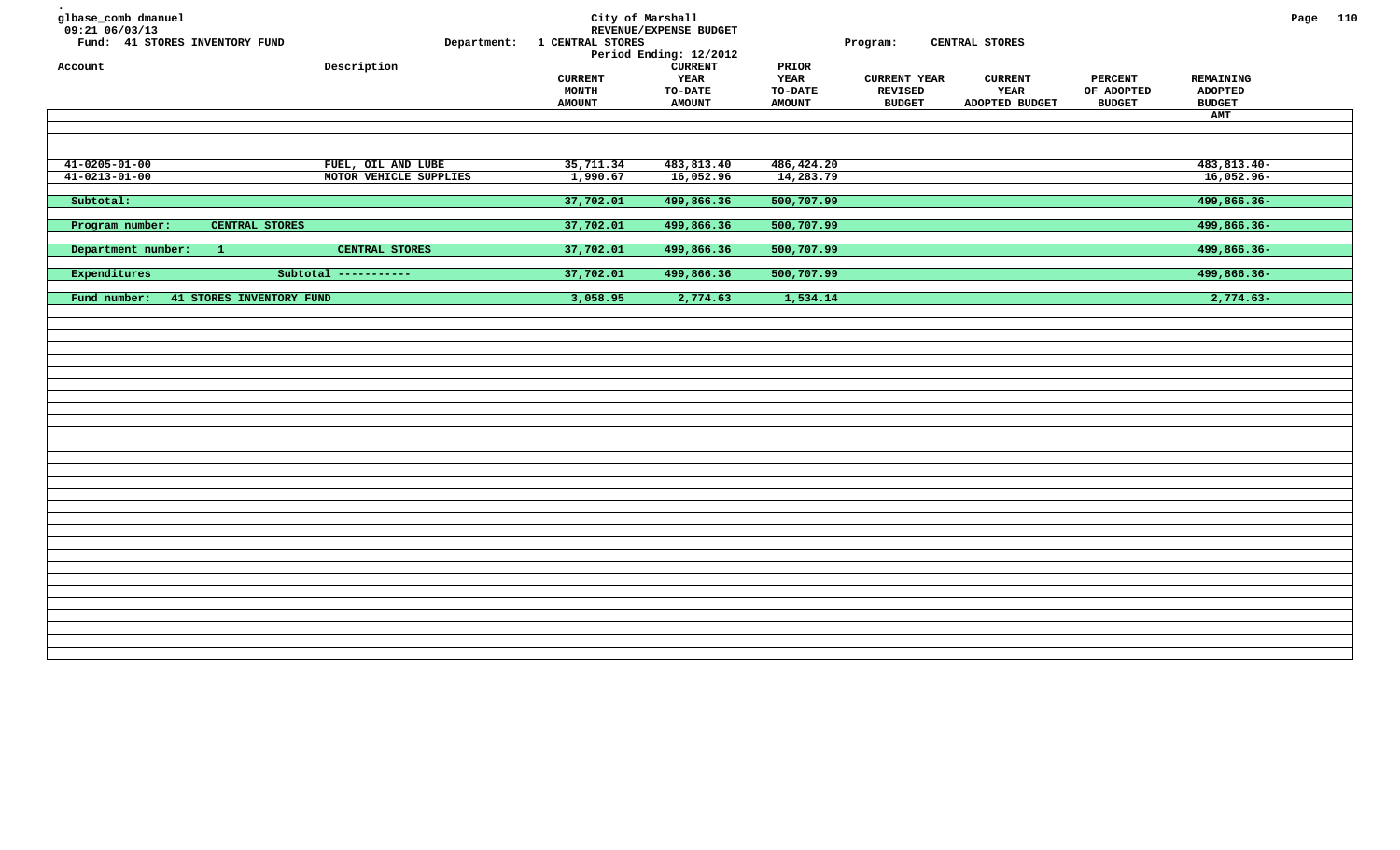| glbase_comb dmanuel<br>09:21 06/03/13<br>Fund: 42 LAW ENFORCEMENT FUND<br>Account | Department:<br>Description                          | City of Marshall<br><b>CURRENT</b><br><b>MONTH</b><br><b>AMOUNT</b> | REVENUE/EXPENSE BUDGET<br>Period Ending: 12/2012<br><b>CURRENT</b><br><b>YEAR</b><br>TO-DATE<br><b>AMOUNT</b> | PRIOR<br><b>YEAR</b><br>TO-DATE<br><b>AMOUNT</b> | Program:<br><b>CURRENT YEAR</b><br><b>REVISED</b><br><b>BUDGET</b> | <b>CURRENT</b><br><b>YEAR</b><br><b>ADOPTED BUDGET</b> | <b>PERCENT</b><br>OF ADOPTED<br><b>BUDGET</b> | REMAINING<br><b>ADOPTED</b><br><b>BUDGET</b><br><b>AMT</b> | Page 111 |  |
|-----------------------------------------------------------------------------------|-----------------------------------------------------|---------------------------------------------------------------------|---------------------------------------------------------------------------------------------------------------|--------------------------------------------------|--------------------------------------------------------------------|--------------------------------------------------------|-----------------------------------------------|------------------------------------------------------------|----------|--|
|                                                                                   |                                                     |                                                                     |                                                                                                               |                                                  |                                                                    |                                                        |                                               |                                                            |          |  |
|                                                                                   |                                                     |                                                                     |                                                                                                               |                                                  |                                                                    |                                                        |                                               |                                                            |          |  |
| $42 - 4200 - 00 - 00$                                                             | FEDERAL GRANTS                                      | $6,526.00 -$                                                        | $6,526.00 -$                                                                                                  | 7,215.08-                                        |                                                                    |                                                        |                                               | 6,526.00                                                   |          |  |
| $42 - 4202 - 00 - 00$                                                             | <b>REVENUE-LEOSE</b>                                |                                                                     |                                                                                                               | $4,058.94-$                                      |                                                                    |                                                        |                                               |                                                            |          |  |
| $42 - 4245 - 00 - 00$                                                             | K-9 FUNDS FROM MISD                                 |                                                                     | $1,050.00-$                                                                                                   | $3,450.00 -$                                     |                                                                    |                                                        |                                               | 1,050.00                                                   |          |  |
| Subtotal:                                                                         |                                                     | $6,526.00 -$                                                        | $7,576.00 -$                                                                                                  | 14,724.02-                                       |                                                                    |                                                        |                                               | 7,576.00                                                   |          |  |
|                                                                                   |                                                     |                                                                     |                                                                                                               |                                                  |                                                                    |                                                        |                                               |                                                            |          |  |
| $42 - 4415 - 00 - 00$                                                             | <b>AUCTION PROCEEDS</b>                             |                                                                     | $1,426.00-$                                                                                                   |                                                  |                                                                    |                                                        |                                               | 1,426.00                                                   |          |  |
|                                                                                   |                                                     |                                                                     |                                                                                                               |                                                  |                                                                    |                                                        |                                               |                                                            |          |  |
| Subtotal:                                                                         |                                                     |                                                                     | $1,426.00-$                                                                                                   |                                                  |                                                                    |                                                        |                                               | 1,426.00                                                   |          |  |
|                                                                                   |                                                     |                                                                     |                                                                                                               |                                                  |                                                                    |                                                        |                                               |                                                            |          |  |
| $42 - 5038 - 00 - 00$                                                             | BUILDING SECURITY FUND                              | $743.08 -$                                                          | $10, 199.02 -$                                                                                                | $8,824.70-$                                      |                                                                    |                                                        |                                               | 10,199.02                                                  |          |  |
|                                                                                   |                                                     |                                                                     |                                                                                                               |                                                  |                                                                    |                                                        |                                               |                                                            |          |  |
| Subtotal:                                                                         |                                                     | $743.08 -$                                                          | $10, 199.02 -$                                                                                                | $8,824.70-$                                      |                                                                    |                                                        |                                               | 10,199.02                                                  |          |  |
|                                                                                   |                                                     |                                                                     |                                                                                                               |                                                  |                                                                    |                                                        |                                               |                                                            |          |  |
| $42 - 5100 - 00 - 00$                                                             | INTEREST-CONTROLLED SUBSTANCE                       | $2.04-$                                                             | $21.81 -$                                                                                                     | $10.16 -$                                        |                                                                    |                                                        |                                               | 21.81                                                      |          |  |
| 42-5101-00-00                                                                     | INTEREST-BLDG SECURITY FUND                         | $9.39 -$                                                            | $90.62 -$                                                                                                     | $82.80 -$                                        |                                                                    |                                                        |                                               | 90.62                                                      |          |  |
| $42 - 5104 - 00 - 00$                                                             | INTEREST-ANIMAL SHELTER                             | $1.85 -$                                                            | $21.14-$                                                                                                      | $18.25 -$                                        |                                                                    |                                                        |                                               | 21.14                                                      |          |  |
| $42 - 5105 - 00 - 00$                                                             | INTEREST-K-9 FUNDS<br><b>INTEREST - LEOSE</b>       | $.29 -$<br>$.94 -$                                                  | $3.60 -$<br>$9.49 -$                                                                                          | $1.51 -$<br>$3.87-$                              |                                                                    |                                                        |                                               | 3.60<br>9.49                                               |          |  |
| $42 - 5107 - 00 - 00$<br>$42 - 5126 - 00 - 00$                                    |                                                     | $1,283.23-$                                                         | 14,905.23-                                                                                                    | $100.00 -$                                       |                                                                    |                                                        |                                               | 14,905.23                                                  |          |  |
| 42-5127-00-00                                                                     | SPECIAL DONATIONS - CID<br>DONATIONS-ANIMAL SHELTER | $405.00 -$                                                          | $2,932.00-$                                                                                                   | $2,404.00-$                                      |                                                                    |                                                        |                                               | 2,932.00                                                   |          |  |
| $42 - 5160 - 00 - 00$                                                             | CONFISCATED MONIES                                  |                                                                     | $250.00 -$                                                                                                    |                                                  |                                                                    |                                                        |                                               | 250.00                                                     |          |  |
| $42 - 5161 - 00 - 00$                                                             | CONFISCATED MONEY-SEIZE-STATE                       |                                                                     | $20,024.43-$                                                                                                  |                                                  |                                                                    |                                                        |                                               | 20,024.43                                                  |          |  |
|                                                                                   |                                                     |                                                                     |                                                                                                               |                                                  |                                                                    |                                                        |                                               |                                                            |          |  |
| Subtotal:                                                                         |                                                     | $1,702.74-$                                                         | $38, 258.32 -$                                                                                                | $2,620.59-$                                      |                                                                    |                                                        |                                               | 38,258.32                                                  |          |  |
|                                                                                   |                                                     |                                                                     |                                                                                                               |                                                  |                                                                    |                                                        |                                               |                                                            |          |  |
| Program number:                                                                   |                                                     | $8,971.82 -$                                                        | $57,459.34-$                                                                                                  | $26, 169.31 -$                                   |                                                                    |                                                        |                                               | 57,459.34                                                  |          |  |
|                                                                                   |                                                     |                                                                     |                                                                                                               |                                                  |                                                                    |                                                        |                                               |                                                            |          |  |
| Department number:                                                                |                                                     | $8,971.82 -$                                                        | $57,459.34-$                                                                                                  | $26, 169.31 -$                                   |                                                                    |                                                        |                                               | 57,459.34                                                  |          |  |
|                                                                                   |                                                     |                                                                     |                                                                                                               |                                                  |                                                                    |                                                        |                                               |                                                            |          |  |
| Revenues                                                                          | Subtotal -----------                                | $8,971.82 -$                                                        | $57,459.34-$                                                                                                  | $26, 169.31 -$                                   |                                                                    |                                                        |                                               | 57,459.34                                                  |          |  |
|                                                                                   |                                                     |                                                                     |                                                                                                               |                                                  |                                                                    |                                                        |                                               |                                                            |          |  |
|                                                                                   |                                                     |                                                                     |                                                                                                               |                                                  |                                                                    |                                                        |                                               |                                                            |          |  |
|                                                                                   |                                                     |                                                                     |                                                                                                               |                                                  |                                                                    |                                                        |                                               |                                                            |          |  |
|                                                                                   |                                                     |                                                                     |                                                                                                               |                                                  |                                                                    |                                                        |                                               |                                                            |          |  |
|                                                                                   |                                                     |                                                                     |                                                                                                               |                                                  |                                                                    |                                                        |                                               |                                                            |          |  |
|                                                                                   |                                                     |                                                                     |                                                                                                               |                                                  |                                                                    |                                                        |                                               |                                                            |          |  |
|                                                                                   |                                                     |                                                                     |                                                                                                               |                                                  |                                                                    |                                                        |                                               |                                                            |          |  |
|                                                                                   |                                                     |                                                                     |                                                                                                               |                                                  |                                                                    |                                                        |                                               |                                                            |          |  |
|                                                                                   |                                                     |                                                                     |                                                                                                               |                                                  |                                                                    |                                                        |                                               |                                                            |          |  |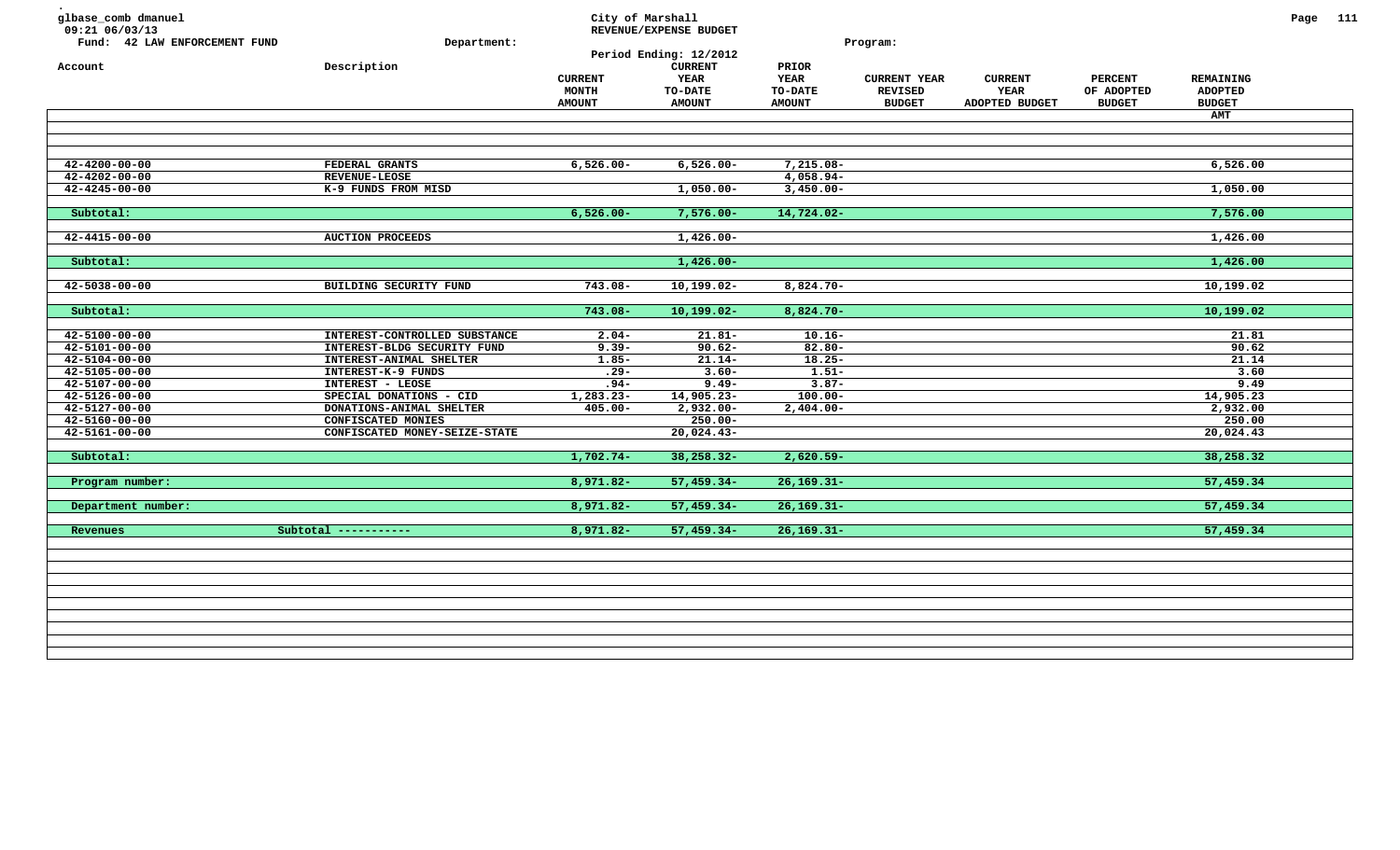| glbase_comb dmanuel<br>$09:21$ $06/03/13$<br>Fund: 42 LAW ENFORCEMENT FUND<br>Account |                                  | Description                   | Department: 3 CONTROLLED SUBSTANCE<br><b>CURRENT</b><br><b>MONTH</b><br><b>AMOUNT</b> | City of Marshall<br>REVENUE/EXPENSE BUDGET<br>Period Ending: 12/2012<br><b>CURRENT</b><br>YEAR<br>TO-DATE<br><b>AMOUNT</b> | $\tt PRIOR$<br>YEAR<br>TO-DATE<br><b>AMOUNT</b> | <b>CURRENT YEAR</b><br>REVISED<br><b>BUDGET</b> | Program: 2 SPECIAL SERVICES (Seized Prop)<br><b>CURRENT</b><br>YEAR<br>ADOPTED BUDGET | <b>PERCENT</b><br>OF ADOPTED<br><b>BUDGET</b> | REMAINING<br><b>ADOPTED</b><br><b>BUDGET</b> | Page 112 |  |
|---------------------------------------------------------------------------------------|----------------------------------|-------------------------------|---------------------------------------------------------------------------------------|----------------------------------------------------------------------------------------------------------------------------|-------------------------------------------------|-------------------------------------------------|---------------------------------------------------------------------------------------|-----------------------------------------------|----------------------------------------------|----------|--|
|                                                                                       |                                  |                               |                                                                                       |                                                                                                                            |                                                 |                                                 |                                                                                       |                                               | AMT                                          |          |  |
|                                                                                       |                                  |                               |                                                                                       |                                                                                                                            |                                                 |                                                 |                                                                                       |                                               |                                              |          |  |
|                                                                                       |                                  |                               |                                                                                       |                                                                                                                            |                                                 |                                                 |                                                                                       |                                               |                                              |          |  |
| $42 - 0218 - 03 - 02$                                                                 |                                  | SMALL TOOLS & MINOR EQUIPMENT |                                                                                       | 5,540.60                                                                                                                   |                                                 |                                                 |                                                                                       |                                               | $5,540.60 -$                                 |          |  |
| Subtotal:                                                                             |                                  |                               |                                                                                       | 5,540.60                                                                                                                   |                                                 |                                                 |                                                                                       |                                               | $5,540.60 -$                                 |          |  |
| $42 - 0344 - 03 - 02$                                                                 |                                  | <b>RENTALS</b>                | 78.75                                                                                 | 1,115.70                                                                                                                   |                                                 |                                                 |                                                                                       |                                               | $1,115.70-$                                  |          |  |
| Subtotal:                                                                             |                                  |                               | 78.75                                                                                 | 1,115.70                                                                                                                   |                                                 |                                                 |                                                                                       |                                               | $1,115.70-$                                  |          |  |
| Program number:                                                                       | 2 SPECIAL SERVICES (Seized Prop) |                               | 78.75                                                                                 | 6,656.30                                                                                                                   |                                                 |                                                 |                                                                                       |                                               | $6,656.30-$                                  |          |  |
|                                                                                       |                                  |                               |                                                                                       |                                                                                                                            |                                                 |                                                 |                                                                                       |                                               |                                              |          |  |
|                                                                                       |                                  |                               |                                                                                       |                                                                                                                            |                                                 |                                                 |                                                                                       |                                               |                                              |          |  |
|                                                                                       |                                  |                               |                                                                                       |                                                                                                                            |                                                 |                                                 |                                                                                       |                                               |                                              |          |  |
|                                                                                       |                                  |                               |                                                                                       |                                                                                                                            |                                                 |                                                 |                                                                                       |                                               |                                              |          |  |
|                                                                                       |                                  |                               |                                                                                       |                                                                                                                            |                                                 |                                                 |                                                                                       |                                               |                                              |          |  |
|                                                                                       |                                  |                               |                                                                                       |                                                                                                                            |                                                 |                                                 |                                                                                       |                                               |                                              |          |  |
|                                                                                       |                                  |                               |                                                                                       |                                                                                                                            |                                                 |                                                 |                                                                                       |                                               |                                              |          |  |
|                                                                                       |                                  |                               |                                                                                       |                                                                                                                            |                                                 |                                                 |                                                                                       |                                               |                                              |          |  |
|                                                                                       |                                  |                               |                                                                                       |                                                                                                                            |                                                 |                                                 |                                                                                       |                                               |                                              |          |  |
|                                                                                       |                                  |                               |                                                                                       |                                                                                                                            |                                                 |                                                 |                                                                                       |                                               |                                              |          |  |
|                                                                                       |                                  |                               |                                                                                       |                                                                                                                            |                                                 |                                                 |                                                                                       |                                               |                                              |          |  |
|                                                                                       |                                  |                               |                                                                                       |                                                                                                                            |                                                 |                                                 |                                                                                       |                                               |                                              |          |  |
|                                                                                       |                                  |                               |                                                                                       |                                                                                                                            |                                                 |                                                 |                                                                                       |                                               |                                              |          |  |
|                                                                                       |                                  |                               |                                                                                       |                                                                                                                            |                                                 |                                                 |                                                                                       |                                               |                                              |          |  |
|                                                                                       |                                  |                               |                                                                                       |                                                                                                                            |                                                 |                                                 |                                                                                       |                                               |                                              |          |  |
|                                                                                       |                                  |                               |                                                                                       |                                                                                                                            |                                                 |                                                 |                                                                                       |                                               |                                              |          |  |
|                                                                                       |                                  |                               |                                                                                       |                                                                                                                            |                                                 |                                                 |                                                                                       |                                               |                                              |          |  |
|                                                                                       |                                  |                               |                                                                                       |                                                                                                                            |                                                 |                                                 |                                                                                       |                                               |                                              |          |  |
|                                                                                       |                                  |                               |                                                                                       |                                                                                                                            |                                                 |                                                 |                                                                                       |                                               |                                              |          |  |
|                                                                                       |                                  |                               |                                                                                       |                                                                                                                            |                                                 |                                                 |                                                                                       |                                               |                                              |          |  |
|                                                                                       |                                  |                               |                                                                                       |                                                                                                                            |                                                 |                                                 |                                                                                       |                                               |                                              |          |  |
|                                                                                       |                                  |                               |                                                                                       |                                                                                                                            |                                                 |                                                 |                                                                                       |                                               |                                              |          |  |
|                                                                                       |                                  |                               |                                                                                       |                                                                                                                            |                                                 |                                                 |                                                                                       |                                               |                                              |          |  |
|                                                                                       |                                  |                               |                                                                                       |                                                                                                                            |                                                 |                                                 |                                                                                       |                                               |                                              |          |  |
|                                                                                       |                                  |                               |                                                                                       |                                                                                                                            |                                                 |                                                 |                                                                                       |                                               |                                              |          |  |
|                                                                                       |                                  |                               |                                                                                       |                                                                                                                            |                                                 |                                                 |                                                                                       |                                               |                                              |          |  |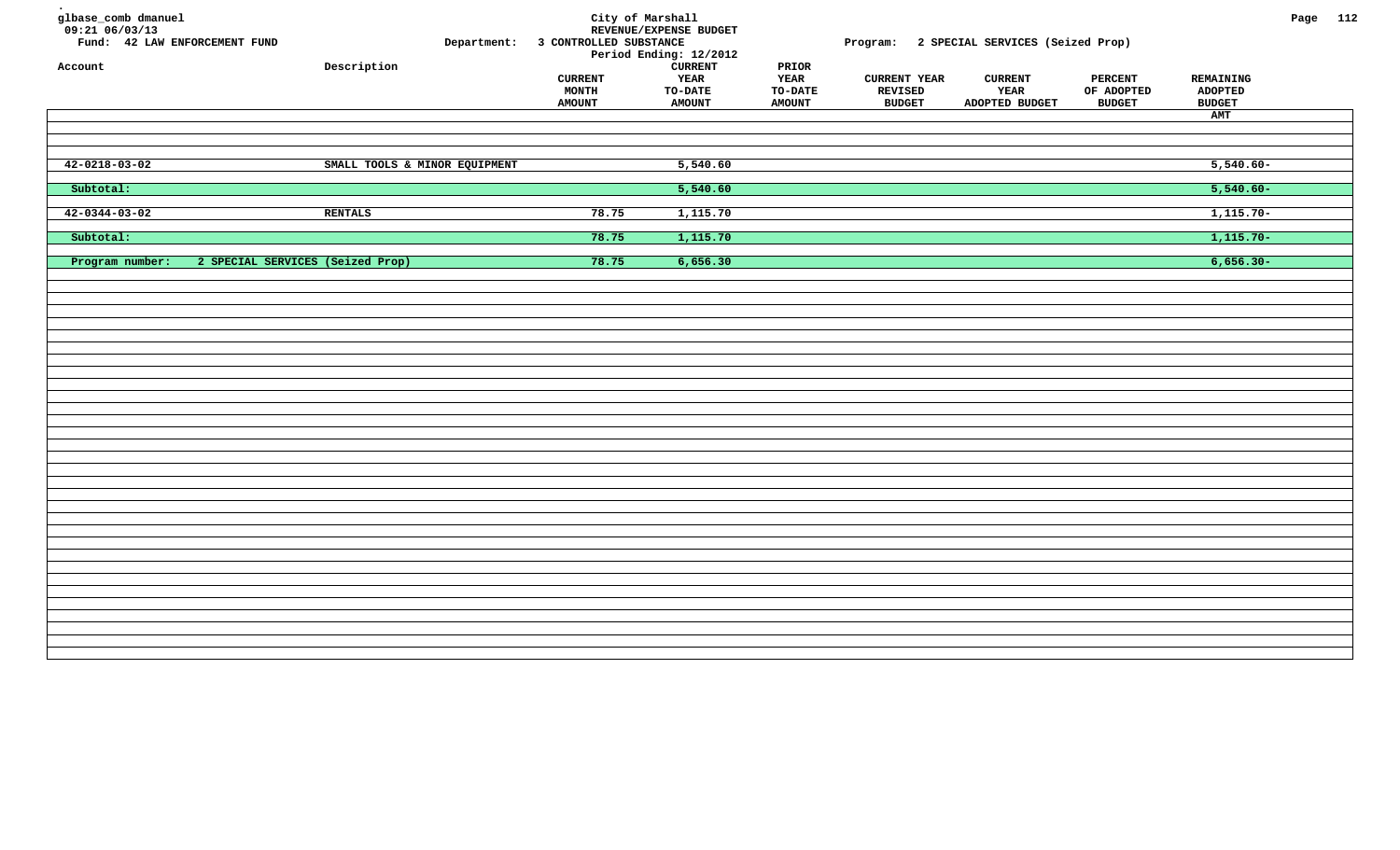| glbase_comb dmanuel<br>$09:21$ 06/03/13<br>Fund: 42 LAW ENFORCEMENT FUND<br>Account | Department:<br>Description                   | 3 CONTROLLED SUBSTANCE<br><b>CURRENT</b><br><b>MONTH</b><br><b>AMOUNT</b> | City of Marshall<br>REVENUE/EXPENSE BUDGET<br>Period Ending: 12/2012<br><b>CURRENT</b><br>YEAR<br>TO-DATE<br><b>AMOUNT</b> | PRIOR<br>YEAR<br>TO-DATE<br><b>AMOUNT</b> | Program: 4 CID DIVISION<br><b>CURRENT YEAR</b><br><b>REVISED</b><br><b>BUDGET</b> | <b>CURRENT</b><br>YEAR<br>ADOPTED BUDGET | <b>PERCENT</b><br>OF ADOPTED<br><b>BUDGET</b> | REMAINING<br><b>ADOPTED</b><br><b>BUDGET</b><br>AMT | Page 113 |  |
|-------------------------------------------------------------------------------------|----------------------------------------------|---------------------------------------------------------------------------|----------------------------------------------------------------------------------------------------------------------------|-------------------------------------------|-----------------------------------------------------------------------------------|------------------------------------------|-----------------------------------------------|-----------------------------------------------------|----------|--|
|                                                                                     |                                              |                                                                           |                                                                                                                            |                                           |                                                                                   |                                          |                                               |                                                     |          |  |
|                                                                                     |                                              |                                                                           |                                                                                                                            |                                           |                                                                                   |                                          |                                               |                                                     |          |  |
| $42 - 0205 - 03 - 04$<br>$42 - 0213 - 03 - 04$                                      | FUEL, OIL AND LUBE<br>MOTOR VEHICLE SUPPLIES |                                                                           |                                                                                                                            | 412.54<br>7.50                            |                                                                                   |                                          |                                               |                                                     |          |  |
| Subtotal:                                                                           |                                              |                                                                           |                                                                                                                            | 420.04                                    |                                                                                   |                                          |                                               |                                                     |          |  |
|                                                                                     |                                              |                                                                           |                                                                                                                            |                                           |                                                                                   |                                          |                                               |                                                     |          |  |
| $42 - 0440 - 03 - 04$                                                               | MACHINERY & EQUIPMENT                        | 161.12                                                                    | 12,458.45                                                                                                                  |                                           |                                                                                   |                                          |                                               | $12,458.45-$                                        |          |  |
| Subtotal:                                                                           |                                              | 161.12                                                                    | 12,458.45                                                                                                                  |                                           |                                                                                   |                                          |                                               | $12,458.45-$                                        |          |  |
| Program number:<br>4 CID DIVISION                                                   |                                              | 161.12                                                                    | 12,458.45                                                                                                                  | 420.04                                    |                                                                                   |                                          |                                               | $12,458.45-$                                        |          |  |
|                                                                                     |                                              |                                                                           |                                                                                                                            |                                           |                                                                                   |                                          |                                               |                                                     |          |  |
| Department number:<br>$\overline{3}$                                                | CONTROLLED SUBSTANCE                         | 239.87                                                                    | 19, 114.75                                                                                                                 | 420.04                                    |                                                                                   |                                          |                                               | $19,114.75-$                                        |          |  |
|                                                                                     |                                              |                                                                           |                                                                                                                            |                                           |                                                                                   |                                          |                                               |                                                     |          |  |
|                                                                                     |                                              |                                                                           |                                                                                                                            |                                           |                                                                                   |                                          |                                               |                                                     |          |  |
|                                                                                     |                                              |                                                                           |                                                                                                                            |                                           |                                                                                   |                                          |                                               |                                                     |          |  |
|                                                                                     |                                              |                                                                           |                                                                                                                            |                                           |                                                                                   |                                          |                                               |                                                     |          |  |
|                                                                                     |                                              |                                                                           |                                                                                                                            |                                           |                                                                                   |                                          |                                               |                                                     |          |  |
|                                                                                     |                                              |                                                                           |                                                                                                                            |                                           |                                                                                   |                                          |                                               |                                                     |          |  |
|                                                                                     |                                              |                                                                           |                                                                                                                            |                                           |                                                                                   |                                          |                                               |                                                     |          |  |
|                                                                                     |                                              |                                                                           |                                                                                                                            |                                           |                                                                                   |                                          |                                               |                                                     |          |  |
|                                                                                     |                                              |                                                                           |                                                                                                                            |                                           |                                                                                   |                                          |                                               |                                                     |          |  |
|                                                                                     |                                              |                                                                           |                                                                                                                            |                                           |                                                                                   |                                          |                                               |                                                     |          |  |
|                                                                                     |                                              |                                                                           |                                                                                                                            |                                           |                                                                                   |                                          |                                               |                                                     |          |  |
|                                                                                     |                                              |                                                                           |                                                                                                                            |                                           |                                                                                   |                                          |                                               |                                                     |          |  |
|                                                                                     |                                              |                                                                           |                                                                                                                            |                                           |                                                                                   |                                          |                                               |                                                     |          |  |
|                                                                                     |                                              |                                                                           |                                                                                                                            |                                           |                                                                                   |                                          |                                               |                                                     |          |  |
|                                                                                     |                                              |                                                                           |                                                                                                                            |                                           |                                                                                   |                                          |                                               |                                                     |          |  |
|                                                                                     |                                              |                                                                           |                                                                                                                            |                                           |                                                                                   |                                          |                                               |                                                     |          |  |
|                                                                                     |                                              |                                                                           |                                                                                                                            |                                           |                                                                                   |                                          |                                               |                                                     |          |  |
|                                                                                     |                                              |                                                                           |                                                                                                                            |                                           |                                                                                   |                                          |                                               |                                                     |          |  |
|                                                                                     |                                              |                                                                           |                                                                                                                            |                                           |                                                                                   |                                          |                                               |                                                     |          |  |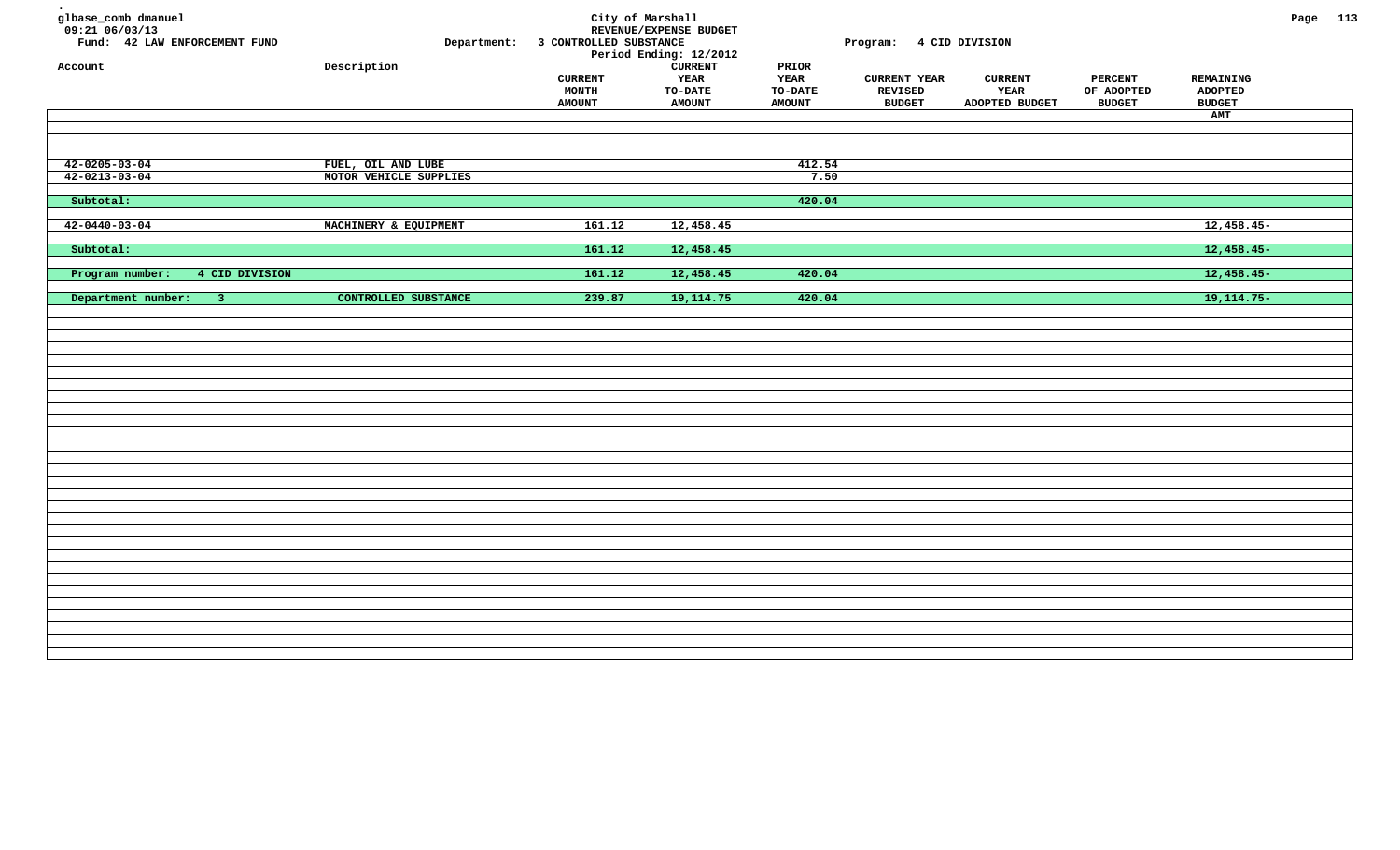| ${\tt Description}$                                    |               |                         | <b>CURRENT</b>                           | PRIOR                                                                                                                         |                                          |                           |                                                           |                             |                               | Page 114 |
|--------------------------------------------------------|---------------|-------------------------|------------------------------------------|-------------------------------------------------------------------------------------------------------------------------------|------------------------------------------|---------------------------|-----------------------------------------------------------|-----------------------------|-------------------------------|----------|
|                                                        |               | <b>CURRENT</b><br>MONTH | <b>TO-DATE</b>                           | <b>TO-DATE</b>                                                                                                                | <b>CURRENT YEAR</b><br><b>REVISED</b>    | YEAR                      | <b>PERCENT</b><br>OF ADOPTED                              | REMAINING<br><b>ADOPTED</b> |                               |          |
|                                                        |               |                         |                                          |                                                                                                                               |                                          |                           |                                                           | AMT                         |                               |          |
|                                                        |               |                         |                                          |                                                                                                                               |                                          |                           |                                                           |                             |                               |          |
|                                                        |               |                         |                                          |                                                                                                                               |                                          |                           |                                                           |                             |                               |          |
|                                                        |               |                         |                                          |                                                                                                                               |                                          |                           |                                                           |                             |                               |          |
|                                                        |               | 1,622.04                | 6,837.99                                 | 3,125.04                                                                                                                      |                                          |                           |                                                           | $6,837.99 -$                |                               |          |
|                                                        |               | 1,622.04                | 6,837.99                                 | 3,125.04                                                                                                                      |                                          |                           |                                                           | $6,837.99 -$                |                               |          |
| ANIMAL SHELTER                                         |               | 1,622.04                | 6,837.99                                 | 3,125.04                                                                                                                      |                                          |                           |                                                           | $6,837.99 -$                |                               |          |
|                                                        |               |                         |                                          |                                                                                                                               |                                          |                           |                                                           |                             |                               |          |
|                                                        |               |                         |                                          |                                                                                                                               |                                          |                           |                                                           |                             |                               |          |
|                                                        |               |                         |                                          |                                                                                                                               |                                          |                           |                                                           |                             |                               |          |
|                                                        |               |                         |                                          |                                                                                                                               |                                          |                           |                                                           |                             |                               |          |
|                                                        |               |                         |                                          |                                                                                                                               |                                          |                           |                                                           |                             |                               |          |
|                                                        |               |                         |                                          |                                                                                                                               |                                          |                           |                                                           |                             |                               |          |
|                                                        |               |                         |                                          |                                                                                                                               |                                          |                           |                                                           |                             |                               |          |
|                                                        |               |                         |                                          |                                                                                                                               |                                          |                           |                                                           |                             |                               |          |
|                                                        |               |                         |                                          |                                                                                                                               |                                          |                           |                                                           |                             |                               |          |
|                                                        |               |                         |                                          |                                                                                                                               |                                          |                           |                                                           |                             |                               |          |
|                                                        |               |                         |                                          |                                                                                                                               |                                          |                           |                                                           |                             |                               |          |
|                                                        |               |                         |                                          |                                                                                                                               |                                          |                           |                                                           |                             |                               |          |
|                                                        |               |                         |                                          |                                                                                                                               |                                          |                           |                                                           |                             |                               |          |
|                                                        |               |                         |                                          |                                                                                                                               |                                          |                           |                                                           |                             |                               |          |
|                                                        |               |                         |                                          |                                                                                                                               |                                          |                           |                                                           |                             |                               |          |
|                                                        |               |                         |                                          |                                                                                                                               |                                          |                           |                                                           |                             |                               |          |
|                                                        |               |                         |                                          |                                                                                                                               |                                          |                           |                                                           |                             |                               |          |
|                                                        |               |                         |                                          |                                                                                                                               |                                          |                           |                                                           |                             |                               |          |
|                                                        |               |                         |                                          |                                                                                                                               |                                          |                           |                                                           |                             |                               |          |
|                                                        |               |                         |                                          |                                                                                                                               |                                          |                           |                                                           |                             |                               |          |
|                                                        |               |                         |                                          |                                                                                                                               |                                          |                           |                                                           |                             |                               |          |
|                                                        |               |                         |                                          |                                                                                                                               |                                          |                           |                                                           |                             |                               |          |
|                                                        |               |                         |                                          |                                                                                                                               |                                          |                           |                                                           |                             |                               |          |
| Fund: 42 LAW ENFORCEMENT FUND<br><b>ANIMAL SHELTER</b> | MISCELLEANOUS |                         | Department:<br><b>AMOUNT</b><br>1,622.04 | City of Marshall<br>REVENUE/EXPENSE BUDGET<br>4 ANIMAL SHELTER<br>Period Ending: 12/2012<br>YEAR<br><b>AMOUNT</b><br>6,837.99 | <b>YEAR</b><br><b>AMOUNT</b><br>3,125.04 | Program:<br><b>BUDGET</b> | <b>ANIMAL SHELTER</b><br><b>CURRENT</b><br>ADOPTED BUDGET | <b>BUDGET</b>               | <b>BUDGET</b><br>$6,837.99 -$ |          |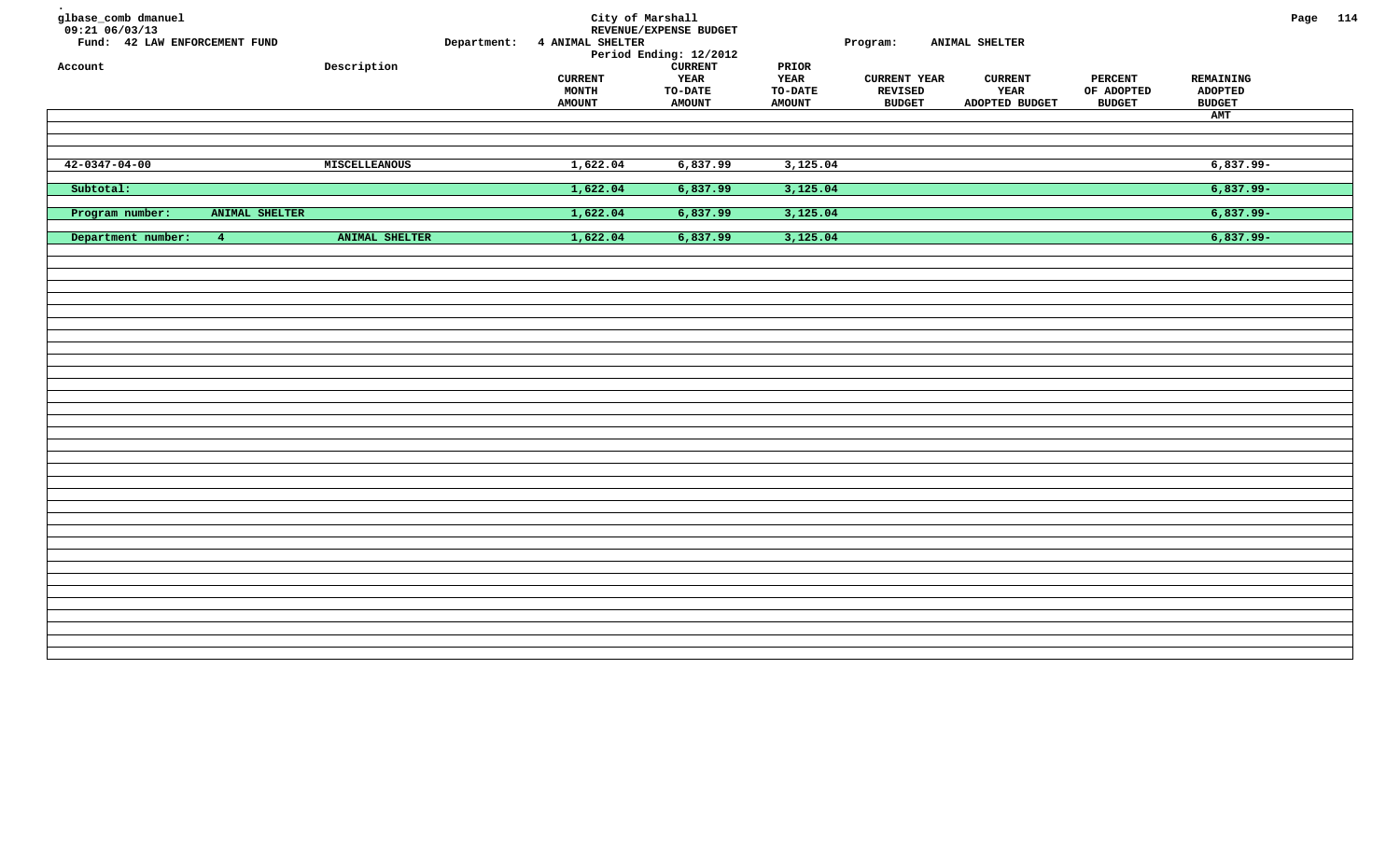| glbase_comb dmanuel<br>09:21 06/03/13<br>Fund: 42 LAW ENFORCEMENT FUND<br>Account | Department:<br>Description                      | 5 BLDG SECURITY FUND<br><b>CURRENT</b><br><b>MONTH</b><br><b>AMOUNT</b> | City of Marshall<br>REVENUE/EXPENSE BUDGET<br>Period Ending: 12/2012<br><b>CURRENT</b><br>YEAR<br><b>TO-DATE</b><br><b>AMOUNT</b> | PRIOR<br>YEAR<br><b>TO-DATE</b><br><b>AMOUNT</b> | Program:<br><b>CURRENT YEAR</b><br>REVISED<br><b>BUDGET</b> | <b>CURRENT</b><br>YEAR<br>ADOPTED BUDGET | <b>PERCENT</b><br>OF ADOPTED<br><b>BUDGET</b> | REMAINING<br><b>ADOPTED</b><br><b>BUDGET</b><br>AMT | Page 115 |  |
|-----------------------------------------------------------------------------------|-------------------------------------------------|-------------------------------------------------------------------------|-----------------------------------------------------------------------------------------------------------------------------------|--------------------------------------------------|-------------------------------------------------------------|------------------------------------------|-----------------------------------------------|-----------------------------------------------------|----------|--|
|                                                                                   |                                                 |                                                                         |                                                                                                                                   |                                                  |                                                             |                                          |                                               |                                                     |          |  |
| $42 - 0203 - 05 - 00$                                                             | MEDICAL & CHEMICAL                              |                                                                         |                                                                                                                                   | 53.02                                            |                                                             |                                          |                                               |                                                     |          |  |
| $42 - 0218 - 05 - 00$                                                             | SMALL TOOLS & MINOR EQUIPMENT                   |                                                                         | 209.90                                                                                                                            |                                                  |                                                             |                                          |                                               | $209.90 -$                                          |          |  |
| Subtotal:                                                                         |                                                 |                                                                         | 209.90                                                                                                                            | 53.02                                            |                                                             |                                          |                                               | $209.90 -$                                          |          |  |
| $42 - 0345 - 05 - 00$                                                             | CONFERENCE AND TRAINING                         |                                                                         | 150.00                                                                                                                            |                                                  |                                                             |                                          |                                               | $150.00 -$                                          |          |  |
| Subtotal:                                                                         |                                                 |                                                                         | 150.00                                                                                                                            |                                                  |                                                             |                                          |                                               | $150.00 -$                                          |          |  |
|                                                                                   |                                                 |                                                                         |                                                                                                                                   |                                                  |                                                             |                                          |                                               |                                                     |          |  |
| $42 - 0405 - 05 - 00$<br>$42 - 0440 - 05 - 00$                                    | <b>BUILDINGS</b><br>OTHER MACHINERY & EQUIPMENT |                                                                         |                                                                                                                                   | 26,925.95<br>3,731.48                            |                                                             |                                          |                                               |                                                     |          |  |
| Subtotal:                                                                         |                                                 |                                                                         |                                                                                                                                   | 30,657.43                                        |                                                             |                                          |                                               |                                                     |          |  |
|                                                                                   |                                                 |                                                                         |                                                                                                                                   |                                                  |                                                             |                                          |                                               |                                                     |          |  |
| Program number:                                                                   |                                                 |                                                                         | 359.90                                                                                                                            | 30,710.45                                        |                                                             |                                          |                                               | $359.90 -$                                          |          |  |
| Department number:<br>$-5$                                                        | BLDG SECURITY FUND                              |                                                                         | 359.90                                                                                                                            | 30,710.45                                        |                                                             |                                          |                                               | $359.90 -$                                          |          |  |
|                                                                                   |                                                 |                                                                         |                                                                                                                                   |                                                  |                                                             |                                          |                                               |                                                     |          |  |
|                                                                                   |                                                 |                                                                         |                                                                                                                                   |                                                  |                                                             |                                          |                                               |                                                     |          |  |
|                                                                                   |                                                 |                                                                         |                                                                                                                                   |                                                  |                                                             |                                          |                                               |                                                     |          |  |
|                                                                                   |                                                 |                                                                         |                                                                                                                                   |                                                  |                                                             |                                          |                                               |                                                     |          |  |
|                                                                                   |                                                 |                                                                         |                                                                                                                                   |                                                  |                                                             |                                          |                                               |                                                     |          |  |
|                                                                                   |                                                 |                                                                         |                                                                                                                                   |                                                  |                                                             |                                          |                                               |                                                     |          |  |
|                                                                                   |                                                 |                                                                         |                                                                                                                                   |                                                  |                                                             |                                          |                                               |                                                     |          |  |
|                                                                                   |                                                 |                                                                         |                                                                                                                                   |                                                  |                                                             |                                          |                                               |                                                     |          |  |
|                                                                                   |                                                 |                                                                         |                                                                                                                                   |                                                  |                                                             |                                          |                                               |                                                     |          |  |
|                                                                                   |                                                 |                                                                         |                                                                                                                                   |                                                  |                                                             |                                          |                                               |                                                     |          |  |
|                                                                                   |                                                 |                                                                         |                                                                                                                                   |                                                  |                                                             |                                          |                                               |                                                     |          |  |
|                                                                                   |                                                 |                                                                         |                                                                                                                                   |                                                  |                                                             |                                          |                                               |                                                     |          |  |
|                                                                                   |                                                 |                                                                         |                                                                                                                                   |                                                  |                                                             |                                          |                                               |                                                     |          |  |
|                                                                                   |                                                 |                                                                         |                                                                                                                                   |                                                  |                                                             |                                          |                                               |                                                     |          |  |
|                                                                                   |                                                 |                                                                         |                                                                                                                                   |                                                  |                                                             |                                          |                                               |                                                     |          |  |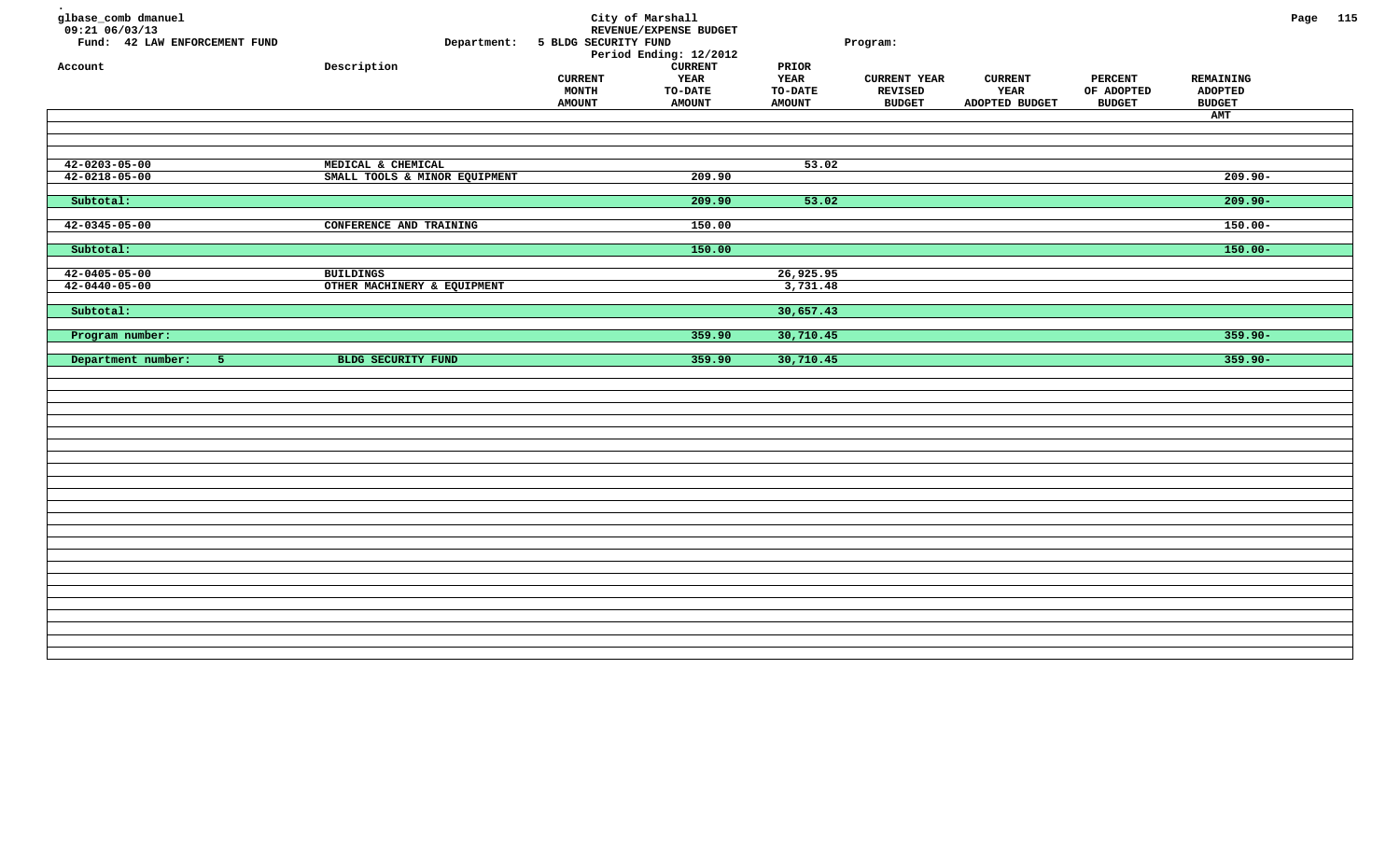| glbase_comb dmanuel<br>$09:21$ 06/03/13<br>Fund: 42 LAW ENFORCEMENT FUND<br>Account | ${\tt Description}$ | Department: | 6 K-9 FUND<br><b>CURRENT</b><br>MONTH<br><b>AMOUNT</b> | City of Marshall<br>REVENUE/EXPENSE BUDGET<br>Period Ending: 12/2012<br><b>CURRENT</b><br><b>YEAR</b><br><b>TO-DATE</b><br><b>AMOUNT</b> | PRIOR<br><b>YEAR</b><br><b>TO-DATE</b><br><b>AMOUNT</b> | $K-9$<br>Program:<br><b>CURRENT YEAR</b><br>REVISED<br><b>BUDGET</b> | <b>CURRENT</b><br>YEAR<br>ADOPTED BUDGET | <b>PERCENT</b><br>OF ADOPTED<br><b>BUDGET</b> | REMAINING<br><b>ADOPTED</b><br><b>BUDGET</b><br>AMT | Page 116 |  |
|-------------------------------------------------------------------------------------|---------------------|-------------|--------------------------------------------------------|------------------------------------------------------------------------------------------------------------------------------------------|---------------------------------------------------------|----------------------------------------------------------------------|------------------------------------------|-----------------------------------------------|-----------------------------------------------------|----------|--|
| $42 - 0207 - 06 - 00$                                                               | ANIMAL FOOD         |             | 243.93                                                 | 1,446.25                                                                                                                                 | 1,692.00                                                |                                                                      |                                          |                                               | $1,446.25-$                                         |          |  |
| Subtotal:                                                                           |                     |             | 243.93                                                 | 1,446.25                                                                                                                                 | 1,692.00                                                |                                                                      |                                          |                                               | $1,446.25-$                                         |          |  |
| $42 - 0347 - 06 - 00$                                                               | MISCELLEANOUS       |             | 186.00                                                 | 1,082.98                                                                                                                                 | 1,274.49                                                |                                                                      |                                          |                                               | $1,082.98-$                                         |          |  |
| Subtotal:                                                                           |                     |             | 186.00                                                 | 1,082.98                                                                                                                                 | 1,274.49                                                |                                                                      |                                          |                                               | $1,082.98 -$                                        |          |  |
| $K-9$<br>Program number:                                                            |                     |             | 429.93                                                 | 2,529.23                                                                                                                                 | 2,966.49                                                |                                                                      |                                          |                                               | $2,529.23-$                                         |          |  |
| Department number:<br>6 <sup>1</sup>                                                | $K-9$ FUND          |             | 429.93                                                 | 2,529.23                                                                                                                                 | 2,966.49                                                |                                                                      |                                          |                                               | $2,529.23-$                                         |          |  |
|                                                                                     |                     |             |                                                        |                                                                                                                                          |                                                         |                                                                      |                                          |                                               |                                                     |          |  |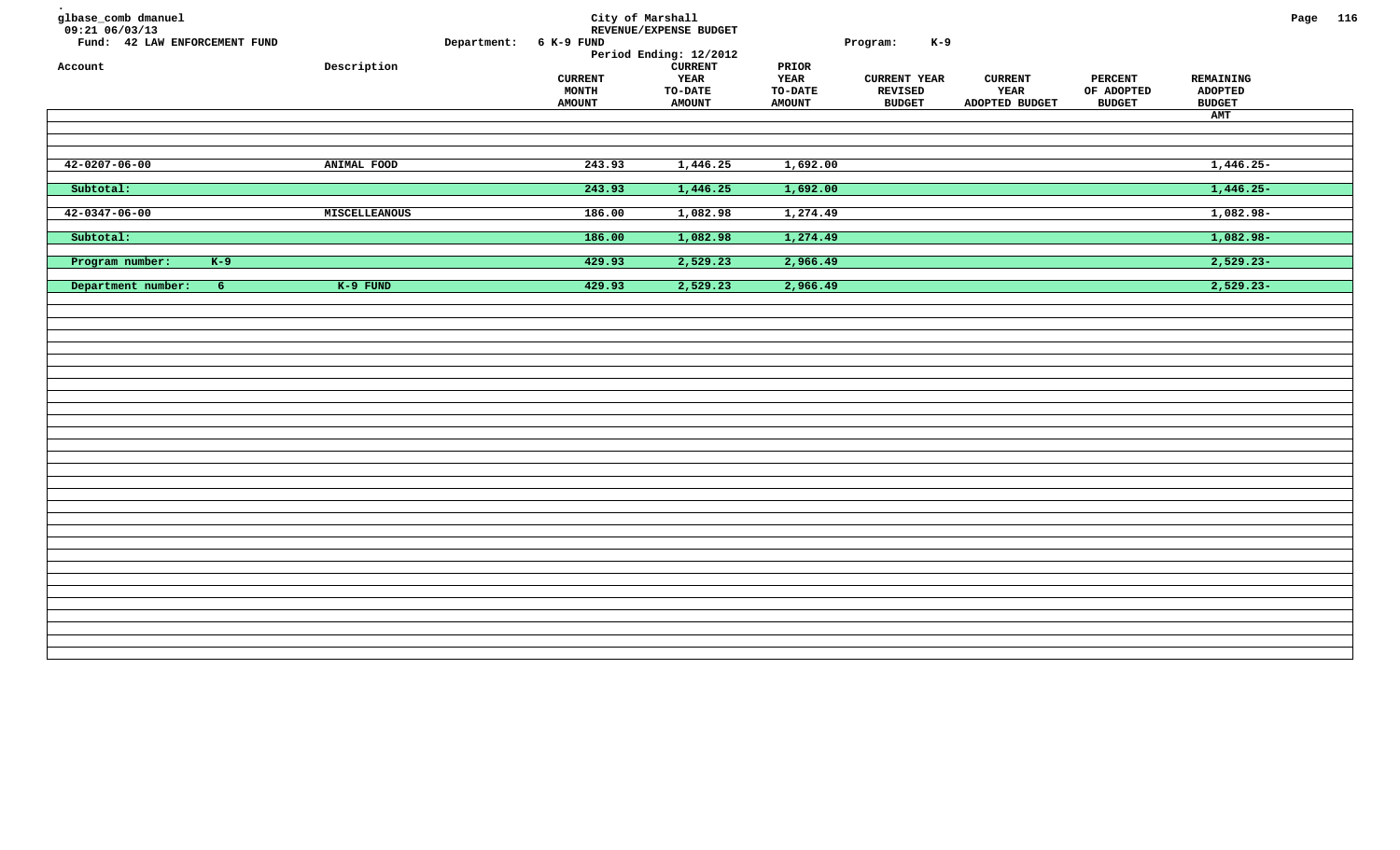| glbase_comb dmanuel<br>$09:21$ <sup>-06/03/13</sup><br>Fund: 42 LAW ENFORCEMENT FUND<br>Account | Description                   | Department: | <b>CURRENT</b><br><b>MONTH</b><br><b>AMOUNT</b> | City of Marshall<br>REVENUE/EXPENSE BUDGET<br>7 LAW ENFORCEMENT BLK GRANT FUND<br>Period Ending: 12/2012<br><b>CURRENT</b><br><b>YEAR</b><br>TO-DATE<br><b>AMOUNT</b> | $\tt PRIOR$<br>YEAR<br>TO-DATE<br><b>AMOUNT</b> | Program: 8 2009 ED BYRNE MEM JAG GRANT<br><b>CURRENT YEAR</b><br>REVISED<br><b>BUDGET</b> | <b>CURRENT</b><br>YEAR<br>ADOPTED BUDGET | <b>PERCENT</b><br>OF ADOPTED<br><b>BUDGET</b> | REMAINING<br><b>ADOPTED</b><br><b>BUDGET</b><br>AMT | Page 117 |  |
|-------------------------------------------------------------------------------------------------|-------------------------------|-------------|-------------------------------------------------|-----------------------------------------------------------------------------------------------------------------------------------------------------------------------|-------------------------------------------------|-------------------------------------------------------------------------------------------|------------------------------------------|-----------------------------------------------|-----------------------------------------------------|----------|--|
| $42 - 0490 - 07 - 08$                                                                           | NON DEPRECIABLE CAPITAL ITEMS |             |                                                 |                                                                                                                                                                       | 23.43                                           |                                                                                           |                                          |                                               |                                                     |          |  |
| Subtotal:                                                                                       |                               |             |                                                 |                                                                                                                                                                       | 23.43                                           |                                                                                           |                                          |                                               |                                                     |          |  |
| Program number:<br>8 2009 ED BYRNE MEM JAG GRANT                                                |                               |             |                                                 |                                                                                                                                                                       | 23.43                                           |                                                                                           |                                          |                                               |                                                     |          |  |
|                                                                                                 |                               |             |                                                 |                                                                                                                                                                       |                                                 |                                                                                           |                                          |                                               |                                                     |          |  |
|                                                                                                 |                               |             |                                                 |                                                                                                                                                                       |                                                 |                                                                                           |                                          |                                               |                                                     |          |  |
|                                                                                                 |                               |             |                                                 |                                                                                                                                                                       |                                                 |                                                                                           |                                          |                                               |                                                     |          |  |
|                                                                                                 |                               |             |                                                 |                                                                                                                                                                       |                                                 |                                                                                           |                                          |                                               |                                                     |          |  |
|                                                                                                 |                               |             |                                                 |                                                                                                                                                                       |                                                 |                                                                                           |                                          |                                               |                                                     |          |  |
|                                                                                                 |                               |             |                                                 |                                                                                                                                                                       |                                                 |                                                                                           |                                          |                                               |                                                     |          |  |
|                                                                                                 |                               |             |                                                 |                                                                                                                                                                       |                                                 |                                                                                           |                                          |                                               |                                                     |          |  |
|                                                                                                 |                               |             |                                                 |                                                                                                                                                                       |                                                 |                                                                                           |                                          |                                               |                                                     |          |  |
|                                                                                                 |                               |             |                                                 |                                                                                                                                                                       |                                                 |                                                                                           |                                          |                                               |                                                     |          |  |
|                                                                                                 |                               |             |                                                 |                                                                                                                                                                       |                                                 |                                                                                           |                                          |                                               |                                                     |          |  |
|                                                                                                 |                               |             |                                                 |                                                                                                                                                                       |                                                 |                                                                                           |                                          |                                               |                                                     |          |  |
|                                                                                                 |                               |             |                                                 |                                                                                                                                                                       |                                                 |                                                                                           |                                          |                                               |                                                     |          |  |
|                                                                                                 |                               |             |                                                 |                                                                                                                                                                       |                                                 |                                                                                           |                                          |                                               |                                                     |          |  |
|                                                                                                 |                               |             |                                                 |                                                                                                                                                                       |                                                 |                                                                                           |                                          |                                               |                                                     |          |  |
|                                                                                                 |                               |             |                                                 |                                                                                                                                                                       |                                                 |                                                                                           |                                          |                                               |                                                     |          |  |
|                                                                                                 |                               |             |                                                 |                                                                                                                                                                       |                                                 |                                                                                           |                                          |                                               |                                                     |          |  |
|                                                                                                 |                               |             |                                                 |                                                                                                                                                                       |                                                 |                                                                                           |                                          |                                               |                                                     |          |  |
|                                                                                                 |                               |             |                                                 |                                                                                                                                                                       |                                                 |                                                                                           |                                          |                                               |                                                     |          |  |
|                                                                                                 |                               |             |                                                 |                                                                                                                                                                       |                                                 |                                                                                           |                                          |                                               |                                                     |          |  |
|                                                                                                 |                               |             |                                                 |                                                                                                                                                                       |                                                 |                                                                                           |                                          |                                               |                                                     |          |  |
|                                                                                                 |                               |             |                                                 |                                                                                                                                                                       |                                                 |                                                                                           |                                          |                                               |                                                     |          |  |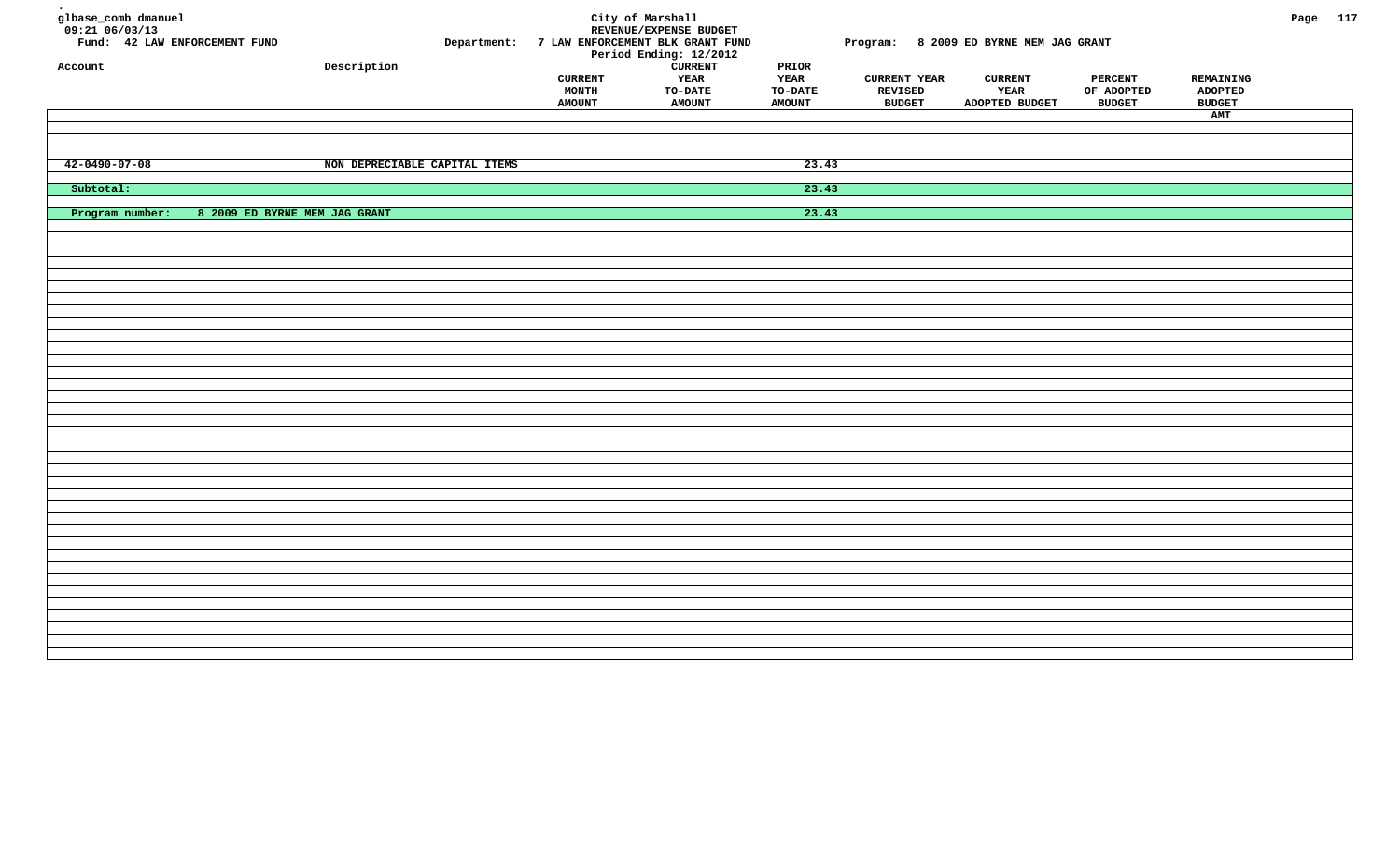| glbase_comb dmanuel<br>$09:21$ <sup>-06/03/13</sup><br>Fund: 42 LAW ENFORCEMENT FUND<br>Account |                           | ${\tt Description}$           | Department: | <b>CURRENT</b><br>MONTH<br><b>AMOUNT</b> | City of Marshall<br>REVENUE/EXPENSE BUDGET<br>7 LAW ENFORCEMENT BLK GRANT FUND<br>Period Ending: 12/2012<br><b>CURRENT</b><br><b>YEAR</b><br>TO-DATE<br><b>AMOUNT</b> | $\tt PRIOR$<br>YEAR<br>TO-DATE<br><b>AMOUNT</b> | Program: 9 2009 BYRNE RECOVERY ACT<br><b>CURRENT YEAR</b><br>REVISED<br><b>BUDGET</b> | <b>CURRENT</b><br>YEAR<br>ADOPTED BUDGET | <b>PERCENT</b><br>OF ADOPTED<br><b>BUDGET</b> | REMAINING<br>ADOPTED<br><b>BUDGET</b><br>AMT | Page 118 |  |
|-------------------------------------------------------------------------------------------------|---------------------------|-------------------------------|-------------|------------------------------------------|-----------------------------------------------------------------------------------------------------------------------------------------------------------------------|-------------------------------------------------|---------------------------------------------------------------------------------------|------------------------------------------|-----------------------------------------------|----------------------------------------------|----------|--|
| $42 - 0490 - 07 - 09$                                                                           |                           | NON DEPRECIABLE CAPITAL ITEMS |             |                                          |                                                                                                                                                                       | 118.10                                          |                                                                                       |                                          |                                               |                                              |          |  |
| Subtotal:                                                                                       |                           |                               |             |                                          |                                                                                                                                                                       | 118.10                                          |                                                                                       |                                          |                                               |                                              |          |  |
| Program number:                                                                                 | 9 2009 BYRNE RECOVERY ACT |                               |             |                                          |                                                                                                                                                                       | 118.10                                          |                                                                                       |                                          |                                               |                                              |          |  |
|                                                                                                 |                           |                               |             |                                          |                                                                                                                                                                       |                                                 |                                                                                       |                                          |                                               |                                              |          |  |
|                                                                                                 |                           |                               |             |                                          |                                                                                                                                                                       |                                                 |                                                                                       |                                          |                                               |                                              |          |  |
|                                                                                                 |                           |                               |             |                                          |                                                                                                                                                                       |                                                 |                                                                                       |                                          |                                               |                                              |          |  |
|                                                                                                 |                           |                               |             |                                          |                                                                                                                                                                       |                                                 |                                                                                       |                                          |                                               |                                              |          |  |
|                                                                                                 |                           |                               |             |                                          |                                                                                                                                                                       |                                                 |                                                                                       |                                          |                                               |                                              |          |  |
|                                                                                                 |                           |                               |             |                                          |                                                                                                                                                                       |                                                 |                                                                                       |                                          |                                               |                                              |          |  |
|                                                                                                 |                           |                               |             |                                          |                                                                                                                                                                       |                                                 |                                                                                       |                                          |                                               |                                              |          |  |
|                                                                                                 |                           |                               |             |                                          |                                                                                                                                                                       |                                                 |                                                                                       |                                          |                                               |                                              |          |  |
|                                                                                                 |                           |                               |             |                                          |                                                                                                                                                                       |                                                 |                                                                                       |                                          |                                               |                                              |          |  |
|                                                                                                 |                           |                               |             |                                          |                                                                                                                                                                       |                                                 |                                                                                       |                                          |                                               |                                              |          |  |
|                                                                                                 |                           |                               |             |                                          |                                                                                                                                                                       |                                                 |                                                                                       |                                          |                                               |                                              |          |  |
|                                                                                                 |                           |                               |             |                                          |                                                                                                                                                                       |                                                 |                                                                                       |                                          |                                               |                                              |          |  |
|                                                                                                 |                           |                               |             |                                          |                                                                                                                                                                       |                                                 |                                                                                       |                                          |                                               |                                              |          |  |
|                                                                                                 |                           |                               |             |                                          |                                                                                                                                                                       |                                                 |                                                                                       |                                          |                                               |                                              |          |  |
|                                                                                                 |                           |                               |             |                                          |                                                                                                                                                                       |                                                 |                                                                                       |                                          |                                               |                                              |          |  |
|                                                                                                 |                           |                               |             |                                          |                                                                                                                                                                       |                                                 |                                                                                       |                                          |                                               |                                              |          |  |
|                                                                                                 |                           |                               |             |                                          |                                                                                                                                                                       |                                                 |                                                                                       |                                          |                                               |                                              |          |  |
|                                                                                                 |                           |                               |             |                                          |                                                                                                                                                                       |                                                 |                                                                                       |                                          |                                               |                                              |          |  |
|                                                                                                 |                           |                               |             |                                          |                                                                                                                                                                       |                                                 |                                                                                       |                                          |                                               |                                              |          |  |
|                                                                                                 |                           |                               |             |                                          |                                                                                                                                                                       |                                                 |                                                                                       |                                          |                                               |                                              |          |  |
|                                                                                                 |                           |                               |             |                                          |                                                                                                                                                                       |                                                 |                                                                                       |                                          |                                               |                                              |          |  |
|                                                                                                 |                           |                               |             |                                          |                                                                                                                                                                       |                                                 |                                                                                       |                                          |                                               |                                              |          |  |
|                                                                                                 |                           |                               |             |                                          |                                                                                                                                                                       |                                                 |                                                                                       |                                          |                                               |                                              |          |  |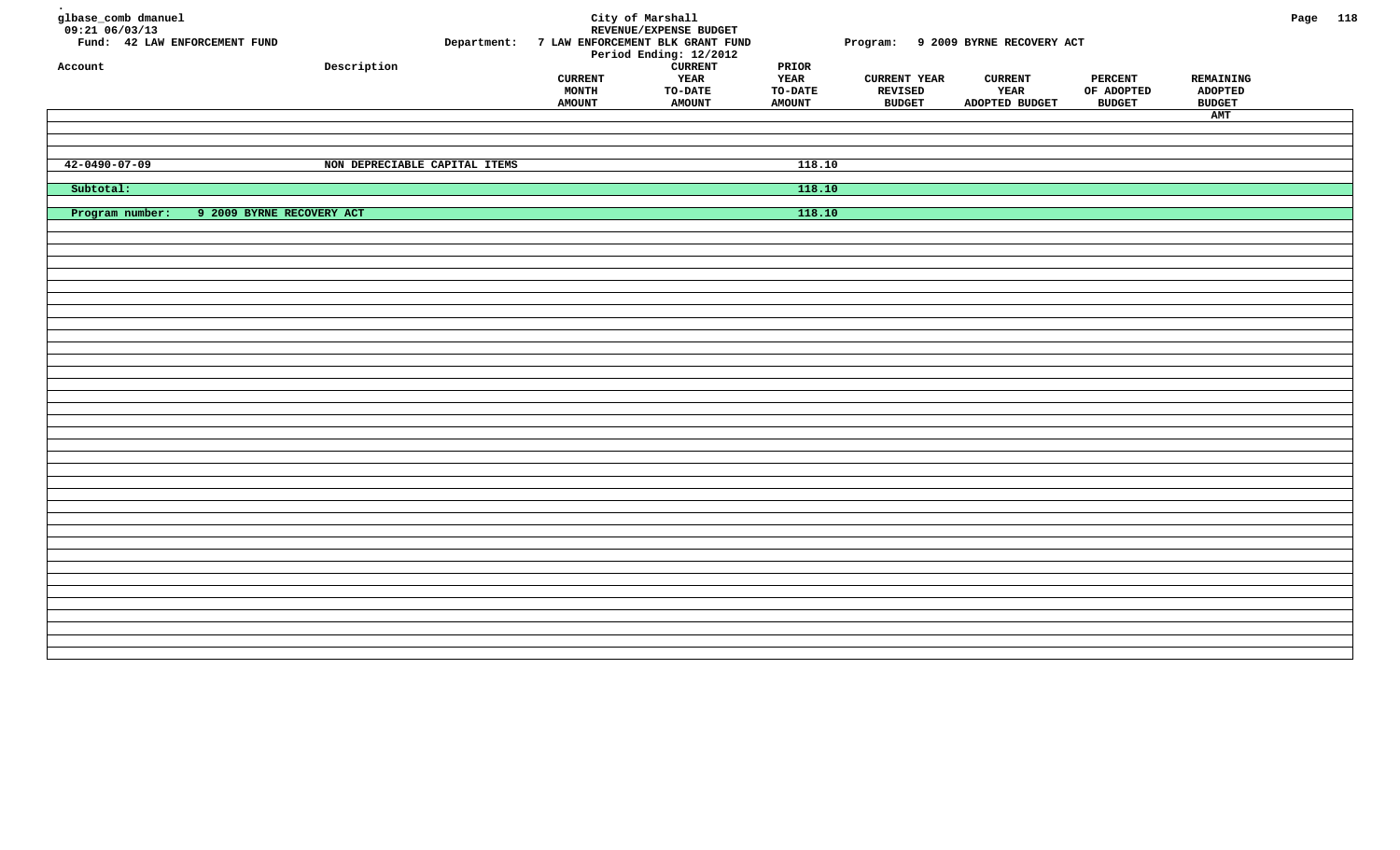| glbase_comb dmanuel<br>$09:21$ <sup>-06/03/13</sup><br>Fund: 42 LAW ENFORCEMENT FUND<br>Account |                                           | ${\tt Description}$           | Department: | <b>CURRENT</b><br>MONTH<br><b>AMOUNT</b> | City of Marshall<br>REVENUE/EXPENSE BUDGET<br>7 LAW ENFORCEMENT BLK GRANT FUND<br>Period Ending: 12/2012<br><b>CURRENT</b><br><b>YEAR</b><br>TO-DATE<br><b>AMOUNT</b> | $\tt PRIOR$<br>YEAR<br>TO-DATE<br><b>AMOUNT</b> | <b>CURRENT YEAR</b><br>REVISED<br><b>BUDGET</b> | Program: 12 2010 Ed Byrne DJBX0882<br><b>CURRENT</b><br>YEAR<br>ADOPTED BUDGET | <b>PERCENT</b><br>OF ADOPTED<br><b>BUDGET</b> | REMAINING<br>ADOPTED<br><b>BUDGET</b> | Page 119 |  |
|-------------------------------------------------------------------------------------------------|-------------------------------------------|-------------------------------|-------------|------------------------------------------|-----------------------------------------------------------------------------------------------------------------------------------------------------------------------|-------------------------------------------------|-------------------------------------------------|--------------------------------------------------------------------------------|-----------------------------------------------|---------------------------------------|----------|--|
|                                                                                                 |                                           |                               |             |                                          |                                                                                                                                                                       |                                                 |                                                 |                                                                                |                                               | AMT                                   |          |  |
|                                                                                                 |                                           |                               |             |                                          |                                                                                                                                                                       |                                                 |                                                 |                                                                                |                                               |                                       |          |  |
|                                                                                                 |                                           |                               |             |                                          |                                                                                                                                                                       |                                                 |                                                 |                                                                                |                                               |                                       |          |  |
| $42 - 0490 - 07 - 12$                                                                           |                                           | NON DEPRECIABLE CAPITAL ITEMS |             |                                          |                                                                                                                                                                       | 250.80                                          |                                                 |                                                                                |                                               |                                       |          |  |
| Subtotal:                                                                                       |                                           |                               |             |                                          |                                                                                                                                                                       | 250.80                                          |                                                 |                                                                                |                                               |                                       |          |  |
|                                                                                                 | Program number: 12 2010 Ed Byrne DJBX0882 |                               |             |                                          |                                                                                                                                                                       | 250.80                                          |                                                 |                                                                                |                                               |                                       |          |  |
|                                                                                                 |                                           |                               |             |                                          |                                                                                                                                                                       |                                                 |                                                 |                                                                                |                                               |                                       |          |  |
|                                                                                                 |                                           |                               |             |                                          |                                                                                                                                                                       |                                                 |                                                 |                                                                                |                                               |                                       |          |  |
|                                                                                                 |                                           |                               |             |                                          |                                                                                                                                                                       |                                                 |                                                 |                                                                                |                                               |                                       |          |  |
|                                                                                                 |                                           |                               |             |                                          |                                                                                                                                                                       |                                                 |                                                 |                                                                                |                                               |                                       |          |  |
|                                                                                                 |                                           |                               |             |                                          |                                                                                                                                                                       |                                                 |                                                 |                                                                                |                                               |                                       |          |  |
|                                                                                                 |                                           |                               |             |                                          |                                                                                                                                                                       |                                                 |                                                 |                                                                                |                                               |                                       |          |  |
|                                                                                                 |                                           |                               |             |                                          |                                                                                                                                                                       |                                                 |                                                 |                                                                                |                                               |                                       |          |  |
|                                                                                                 |                                           |                               |             |                                          |                                                                                                                                                                       |                                                 |                                                 |                                                                                |                                               |                                       |          |  |
|                                                                                                 |                                           |                               |             |                                          |                                                                                                                                                                       |                                                 |                                                 |                                                                                |                                               |                                       |          |  |
|                                                                                                 |                                           |                               |             |                                          |                                                                                                                                                                       |                                                 |                                                 |                                                                                |                                               |                                       |          |  |
|                                                                                                 |                                           |                               |             |                                          |                                                                                                                                                                       |                                                 |                                                 |                                                                                |                                               |                                       |          |  |
|                                                                                                 |                                           |                               |             |                                          |                                                                                                                                                                       |                                                 |                                                 |                                                                                |                                               |                                       |          |  |
|                                                                                                 |                                           |                               |             |                                          |                                                                                                                                                                       |                                                 |                                                 |                                                                                |                                               |                                       |          |  |
|                                                                                                 |                                           |                               |             |                                          |                                                                                                                                                                       |                                                 |                                                 |                                                                                |                                               |                                       |          |  |
|                                                                                                 |                                           |                               |             |                                          |                                                                                                                                                                       |                                                 |                                                 |                                                                                |                                               |                                       |          |  |
|                                                                                                 |                                           |                               |             |                                          |                                                                                                                                                                       |                                                 |                                                 |                                                                                |                                               |                                       |          |  |
|                                                                                                 |                                           |                               |             |                                          |                                                                                                                                                                       |                                                 |                                                 |                                                                                |                                               |                                       |          |  |
|                                                                                                 |                                           |                               |             |                                          |                                                                                                                                                                       |                                                 |                                                 |                                                                                |                                               |                                       |          |  |
|                                                                                                 |                                           |                               |             |                                          |                                                                                                                                                                       |                                                 |                                                 |                                                                                |                                               |                                       |          |  |
|                                                                                                 |                                           |                               |             |                                          |                                                                                                                                                                       |                                                 |                                                 |                                                                                |                                               |                                       |          |  |
|                                                                                                 |                                           |                               |             |                                          |                                                                                                                                                                       |                                                 |                                                 |                                                                                |                                               |                                       |          |  |
|                                                                                                 |                                           |                               |             |                                          |                                                                                                                                                                       |                                                 |                                                 |                                                                                |                                               |                                       |          |  |
|                                                                                                 |                                           |                               |             |                                          |                                                                                                                                                                       |                                                 |                                                 |                                                                                |                                               |                                       |          |  |
|                                                                                                 |                                           |                               |             |                                          |                                                                                                                                                                       |                                                 |                                                 |                                                                                |                                               |                                       |          |  |
|                                                                                                 |                                           |                               |             |                                          |                                                                                                                                                                       |                                                 |                                                 |                                                                                |                                               |                                       |          |  |
|                                                                                                 |                                           |                               |             |                                          |                                                                                                                                                                       |                                                 |                                                 |                                                                                |                                               |                                       |          |  |
|                                                                                                 |                                           |                               |             |                                          |                                                                                                                                                                       |                                                 |                                                 |                                                                                |                                               |                                       |          |  |
|                                                                                                 |                                           |                               |             |                                          |                                                                                                                                                                       |                                                 |                                                 |                                                                                |                                               |                                       |          |  |
|                                                                                                 |                                           |                               |             |                                          |                                                                                                                                                                       |                                                 |                                                 |                                                                                |                                               |                                       |          |  |
|                                                                                                 |                                           |                               |             |                                          |                                                                                                                                                                       |                                                 |                                                 |                                                                                |                                               |                                       |          |  |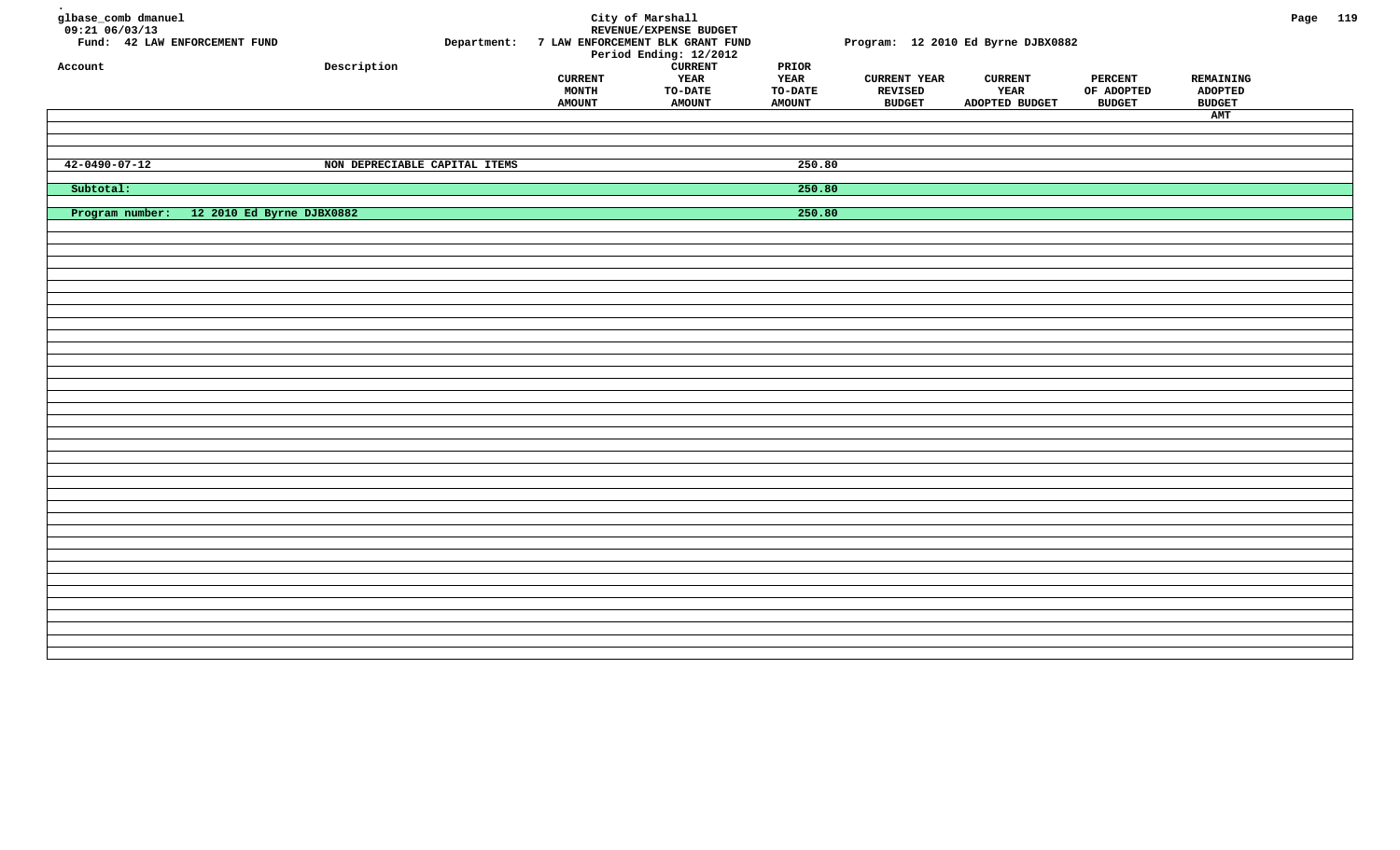| glbase_comb dmanuel<br>09:21 06/03/13<br>Fund: 42 LAW ENFORCEMENT FUND<br>Account | Department:<br>Description     | <b>CURRENT</b><br><b>MONTH</b><br><b>AMOUNT</b> | City of Marshall<br>REVENUE/EXPENSE BUDGET<br>7 LAW ENFORCEMENT BLK GRANT FUND<br>Period Ending: 12/2012<br><b>CURRENT</b><br>YEAR<br><b>TO-DATE</b><br><b>AMOUNT</b> | PRIOR<br>YEAR<br><b>TO-DATE</b><br><b>AMOUNT</b> | <b>CURRENT YEAR</b><br><b>REVISED</b><br><b>BUDGET</b> | Program: 13 2011 Ed Byrne -DJ-BX-2657<br><b>CURRENT</b><br>YEAR<br>ADOPTED BUDGET | <b>PERCENT</b><br>OF ADOPTED<br><b>BUDGET</b> | REMAINING<br><b>ADOPTED</b><br><b>BUDGET</b><br>AMT | Page 120 |  |
|-----------------------------------------------------------------------------------|--------------------------------|-------------------------------------------------|-----------------------------------------------------------------------------------------------------------------------------------------------------------------------|--------------------------------------------------|--------------------------------------------------------|-----------------------------------------------------------------------------------|-----------------------------------------------|-----------------------------------------------------|----------|--|
|                                                                                   |                                |                                                 |                                                                                                                                                                       |                                                  |                                                        |                                                                                   |                                               |                                                     |          |  |
| $42 - 0440 - 07 - 13$                                                             | OTHER MACHINERY & EQUIPMENT    |                                                 | 6,526.00                                                                                                                                                              |                                                  |                                                        |                                                                                   |                                               | $6,526.00-$                                         |          |  |
| $42 - 0490 - 07 - 13$                                                             | NON DEPRECIABLE CAPITAL ITEMS  |                                                 |                                                                                                                                                                       | 6,822.75                                         |                                                        |                                                                                   |                                               |                                                     |          |  |
| Subtotal:                                                                         |                                |                                                 | 6,526.00                                                                                                                                                              | 6,822.75                                         |                                                        |                                                                                   |                                               | $6,526.00 -$                                        |          |  |
| Program number: 13 2011 Ed Byrne -DJ-BX-2657                                      |                                |                                                 | 6,526.00                                                                                                                                                              | 6,822.75                                         |                                                        |                                                                                   |                                               | $6,526.00 -$                                        |          |  |
|                                                                                   |                                |                                                 |                                                                                                                                                                       |                                                  |                                                        |                                                                                   |                                               |                                                     |          |  |
| Department number:<br>$\overline{7}$                                              | LAW ENFORCEMENT BLK GRANT FUND |                                                 | 6,526.00                                                                                                                                                              | 7,215.08                                         |                                                        |                                                                                   |                                               | $6,526.00-$                                         |          |  |
| Expenditures                                                                      | Subtotal -----------           | 2,291.84                                        | 35, 367.87                                                                                                                                                            | 44,437.10                                        |                                                        |                                                                                   |                                               | $35,367.87 -$                                       |          |  |
| 42 LAW ENFORCEMENT FUND<br>Fund number:                                           |                                | $6,679.98 -$                                    | $22,091.47-$                                                                                                                                                          | 18,267.79                                        |                                                        |                                                                                   |                                               | 22,091.47                                           |          |  |
|                                                                                   |                                |                                                 |                                                                                                                                                                       |                                                  |                                                        |                                                                                   |                                               |                                                     |          |  |
|                                                                                   |                                |                                                 |                                                                                                                                                                       |                                                  |                                                        |                                                                                   |                                               |                                                     |          |  |
|                                                                                   |                                |                                                 |                                                                                                                                                                       |                                                  |                                                        |                                                                                   |                                               |                                                     |          |  |
|                                                                                   |                                |                                                 |                                                                                                                                                                       |                                                  |                                                        |                                                                                   |                                               |                                                     |          |  |
|                                                                                   |                                |                                                 |                                                                                                                                                                       |                                                  |                                                        |                                                                                   |                                               |                                                     |          |  |
|                                                                                   |                                |                                                 |                                                                                                                                                                       |                                                  |                                                        |                                                                                   |                                               |                                                     |          |  |
|                                                                                   |                                |                                                 |                                                                                                                                                                       |                                                  |                                                        |                                                                                   |                                               |                                                     |          |  |
|                                                                                   |                                |                                                 |                                                                                                                                                                       |                                                  |                                                        |                                                                                   |                                               |                                                     |          |  |
|                                                                                   |                                |                                                 |                                                                                                                                                                       |                                                  |                                                        |                                                                                   |                                               |                                                     |          |  |
|                                                                                   |                                |                                                 |                                                                                                                                                                       |                                                  |                                                        |                                                                                   |                                               |                                                     |          |  |
|                                                                                   |                                |                                                 |                                                                                                                                                                       |                                                  |                                                        |                                                                                   |                                               |                                                     |          |  |
|                                                                                   |                                |                                                 |                                                                                                                                                                       |                                                  |                                                        |                                                                                   |                                               |                                                     |          |  |
|                                                                                   |                                |                                                 |                                                                                                                                                                       |                                                  |                                                        |                                                                                   |                                               |                                                     |          |  |
|                                                                                   |                                |                                                 |                                                                                                                                                                       |                                                  |                                                        |                                                                                   |                                               |                                                     |          |  |
|                                                                                   |                                |                                                 |                                                                                                                                                                       |                                                  |                                                        |                                                                                   |                                               |                                                     |          |  |
|                                                                                   |                                |                                                 |                                                                                                                                                                       |                                                  |                                                        |                                                                                   |                                               |                                                     |          |  |
|                                                                                   |                                |                                                 |                                                                                                                                                                       |                                                  |                                                        |                                                                                   |                                               |                                                     |          |  |
|                                                                                   |                                |                                                 |                                                                                                                                                                       |                                                  |                                                        |                                                                                   |                                               |                                                     |          |  |
|                                                                                   |                                |                                                 |                                                                                                                                                                       |                                                  |                                                        |                                                                                   |                                               |                                                     |          |  |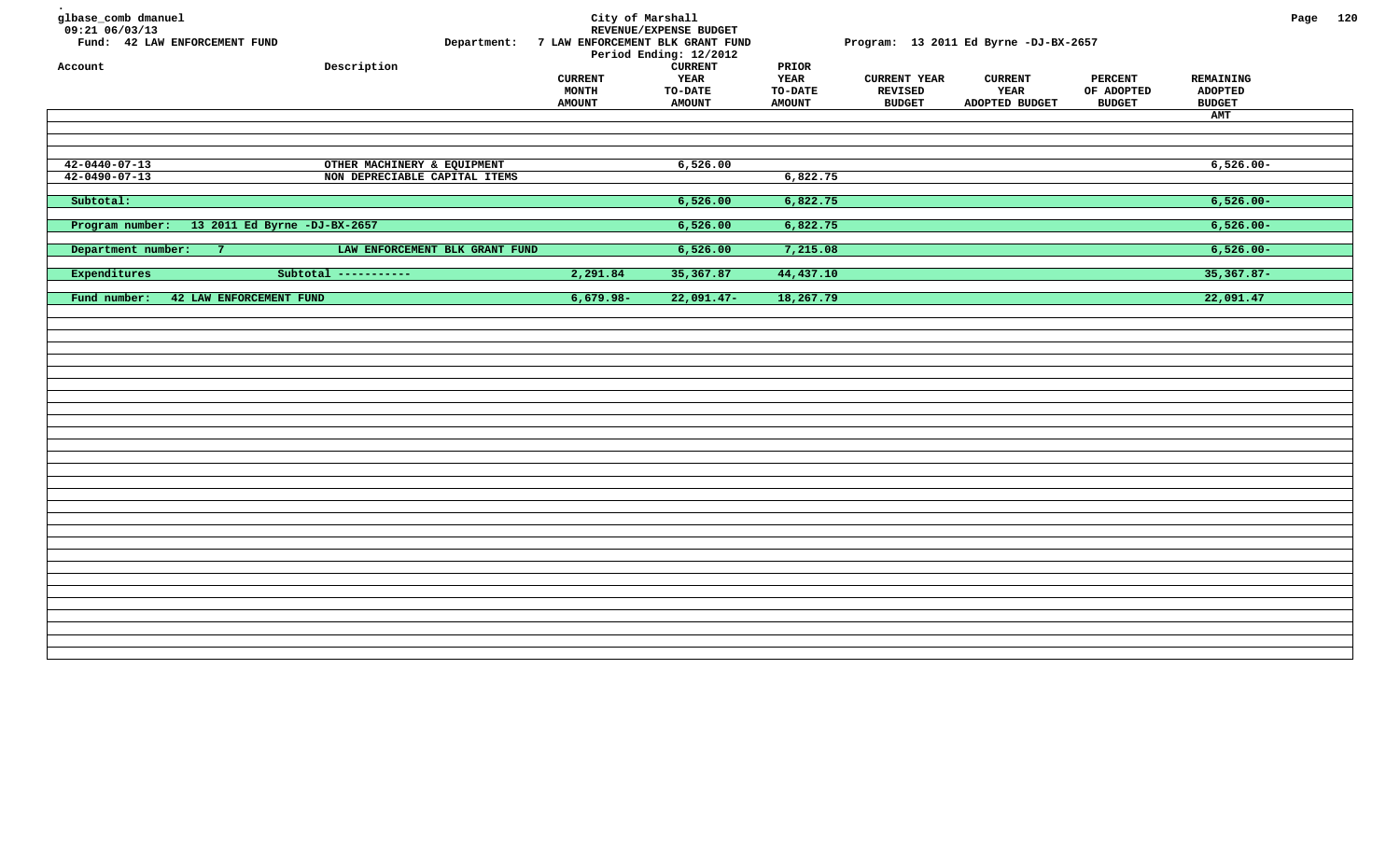| glbase_comb dmanuel<br>$09:21$ 06/03/13<br>Fund: 45 POLICE LOCAL RELIEF FUND<br>Account | Department:<br>Description                        | City of Marshall<br><b>CURRENT</b><br>MONTH<br><b>AMOUNT</b> | REVENUE/EXPENSE BUDGET<br>Period Ending: 12/2012<br>${\tt CURRENT}$<br><b>YEAR</b><br><b>TO-DATE</b><br><b>AMOUNT</b> | PRIOR<br><b>YEAR</b><br><b>TO-DATE</b><br><b>AMOUNT</b> | Program:<br><b>CURRENT YEAR</b><br><b>REVISED</b><br><b>BUDGET</b> | <b>CURRENT</b><br><b>YEAR</b><br>ADOPTED BUDGET | <b>PERCENT</b><br>OF ADOPTED<br><b>BUDGET</b> | REMAINING<br><b>ADOPTED</b><br><b>BUDGET</b><br>AMT | Page 121 |  |
|-----------------------------------------------------------------------------------------|---------------------------------------------------|--------------------------------------------------------------|-----------------------------------------------------------------------------------------------------------------------|---------------------------------------------------------|--------------------------------------------------------------------|-------------------------------------------------|-----------------------------------------------|-----------------------------------------------------|----------|--|
| $45 - 5100 - 00 - 00$                                                                   | INTEREST EARNED                                   | $8.35 -$                                                     | $85.20 -$                                                                                                             | $67.40 -$                                               |                                                                    |                                                 |                                               | 85.20                                               |          |  |
| Subtotal:                                                                               |                                                   | $8.35 -$                                                     | $85.20 -$                                                                                                             | $67.40 -$                                               |                                                                    |                                                 |                                               | 85.20                                               |          |  |
| $45 - 5325 - 00 - 00$<br>$45 - 5330 - 00 - 00$<br>Subtotal:                             | EMPLOYEES CONTRIBUTION<br>EMPLOYER'S CONTRIBUTION | $195.00 -$<br>$39.00 -$<br>$234.00 -$                        | $2,222.00-$<br>$430.00 -$<br>$2,652.00 -$                                                                             | $2,318.00-$<br>$406.00 -$<br>$2,724.00 -$               |                                                                    |                                                 |                                               | 2,222.00<br>430.00<br>2,652.00                      |          |  |
| Program number:                                                                         |                                                   | $242.35-$                                                    | $2,737.20 -$                                                                                                          | $2,791.40-$                                             |                                                                    |                                                 |                                               | 2,737.20                                            |          |  |
| Department number:                                                                      |                                                   | $242.35-$                                                    | $2,737.20 -$                                                                                                          | $2,791.40-$                                             |                                                                    |                                                 |                                               | 2,737.20                                            |          |  |
| Revenues                                                                                | Subtotal -----------                              | $242.35 -$                                                   | $2,737.20 -$                                                                                                          | $2,791.40-$                                             |                                                                    |                                                 |                                               | 2,737.20                                            |          |  |
|                                                                                         |                                                   |                                                              |                                                                                                                       |                                                         |                                                                    |                                                 |                                               |                                                     |          |  |
|                                                                                         |                                                   |                                                              |                                                                                                                       |                                                         |                                                                    |                                                 |                                               |                                                     |          |  |
|                                                                                         |                                                   |                                                              |                                                                                                                       |                                                         |                                                                    |                                                 |                                               |                                                     |          |  |
|                                                                                         |                                                   |                                                              |                                                                                                                       |                                                         |                                                                    |                                                 |                                               |                                                     |          |  |
|                                                                                         |                                                   |                                                              |                                                                                                                       |                                                         |                                                                    |                                                 |                                               |                                                     |          |  |
|                                                                                         |                                                   |                                                              |                                                                                                                       |                                                         |                                                                    |                                                 |                                               |                                                     |          |  |
|                                                                                         |                                                   |                                                              |                                                                                                                       |                                                         |                                                                    |                                                 |                                               |                                                     |          |  |
|                                                                                         |                                                   |                                                              |                                                                                                                       |                                                         |                                                                    |                                                 |                                               |                                                     |          |  |
|                                                                                         |                                                   |                                                              |                                                                                                                       |                                                         |                                                                    |                                                 |                                               |                                                     |          |  |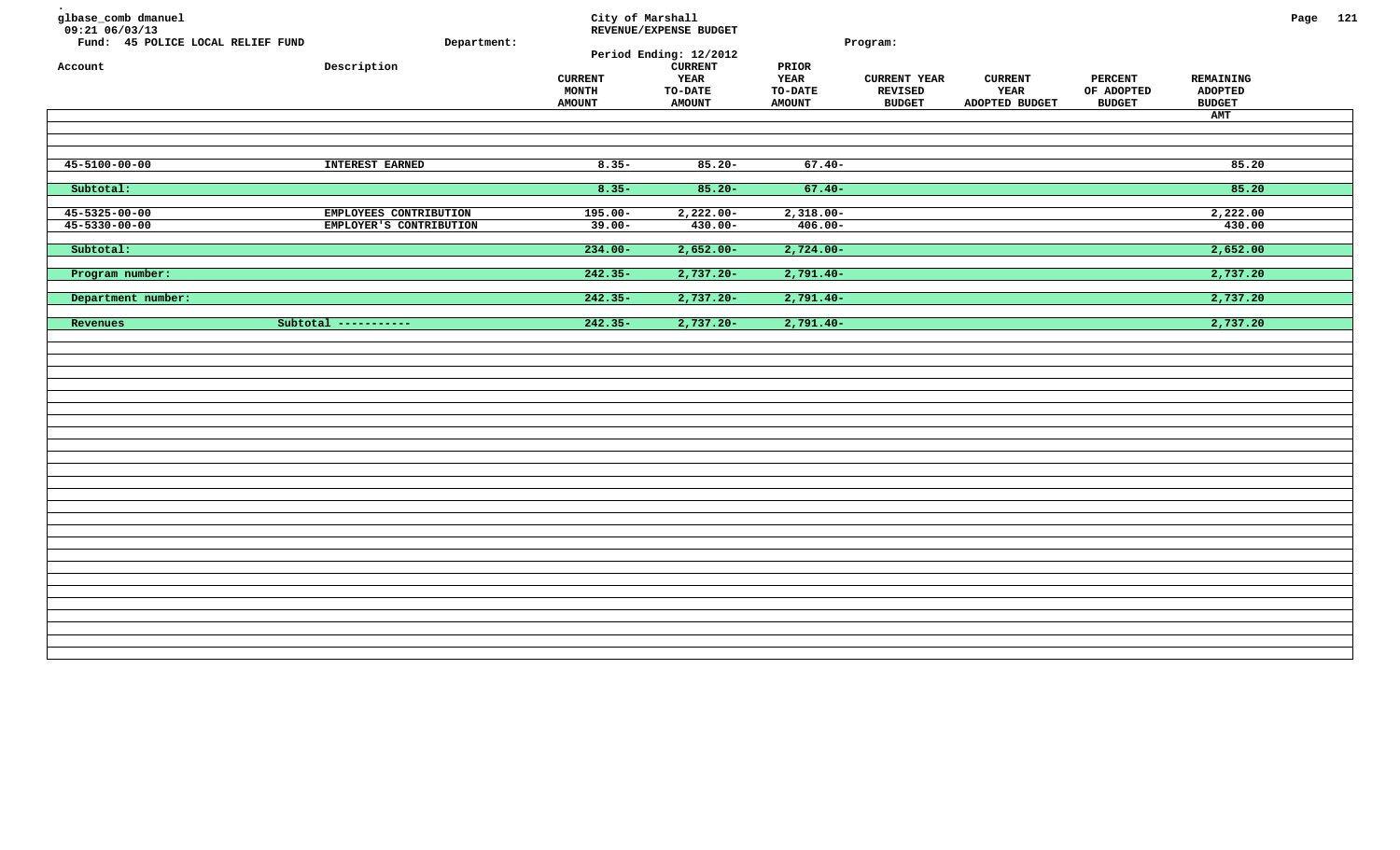| glbase_comb dmanuel<br>$09:21$ 06/03/13<br>Fund: 45 POLICE LOCAL RELIEF FUND<br>Account | Department:<br>${\tt Description}$ | <b>CURRENT</b><br>MONTH<br><b>AMOUNT</b> | City of Marshall<br>REVENUE/EXPENSE BUDGET<br>Period Ending: 12/2012<br><b>CURRENT</b><br>YEAR<br><b>TO-DATE</b><br><b>AMOUNT</b> | PRIOR<br><b>YEAR</b><br><b>TO-DATE</b><br><b>AMOUNT</b> | Program:<br><b>CURRENT YEAR</b><br><b>REVISED</b><br><b>BUDGET</b> | <b>CURRENT</b><br>YEAR<br>ADOPTED BUDGET | <b>PERCENT</b><br>OF ADOPTED<br><b>BUDGET</b> | REMAINING<br><b>ADOPTED</b><br><b>BUDGET</b><br>AMT | Page 122 |  |
|-----------------------------------------------------------------------------------------|------------------------------------|------------------------------------------|-----------------------------------------------------------------------------------------------------------------------------------|---------------------------------------------------------|--------------------------------------------------------------------|------------------------------------------|-----------------------------------------------|-----------------------------------------------------|----------|--|
| $45 - 0347 - 00 - 00$                                                                   | MISCELLANEOUS EXP                  | 671.00                                   | 3,033.90                                                                                                                          | 3, 243.48                                               |                                                                    |                                          |                                               | $3,033.90 -$                                        |          |  |
| Subtotal:                                                                               |                                    | 671.00                                   | 3,033.90                                                                                                                          | 3,243.48                                                |                                                                    |                                          |                                               | $3,033.90 -$                                        |          |  |
| Program number:                                                                         |                                    | 671.00                                   | 3,033.90                                                                                                                          | 3,243.48                                                |                                                                    |                                          |                                               | $3,033.90 -$                                        |          |  |
| Department number:                                                                      |                                    | 671.00                                   | 3,033.90                                                                                                                          | 3,243.48                                                |                                                                    |                                          |                                               | $3,033.90 -$                                        |          |  |
| Expenditures                                                                            | Subtotal -----------               | 671.00                                   | 3,033.90                                                                                                                          | 3,243.48                                                |                                                                    |                                          |                                               | $3,033.90 -$                                        |          |  |
| Fund number:<br>45 POLICE LOCAL RELIEF FUND                                             |                                    | 428.65                                   | 296.70                                                                                                                            | 452.08                                                  |                                                                    |                                          |                                               | $296.70 -$                                          |          |  |
|                                                                                         |                                    |                                          |                                                                                                                                   |                                                         |                                                                    |                                          |                                               |                                                     |          |  |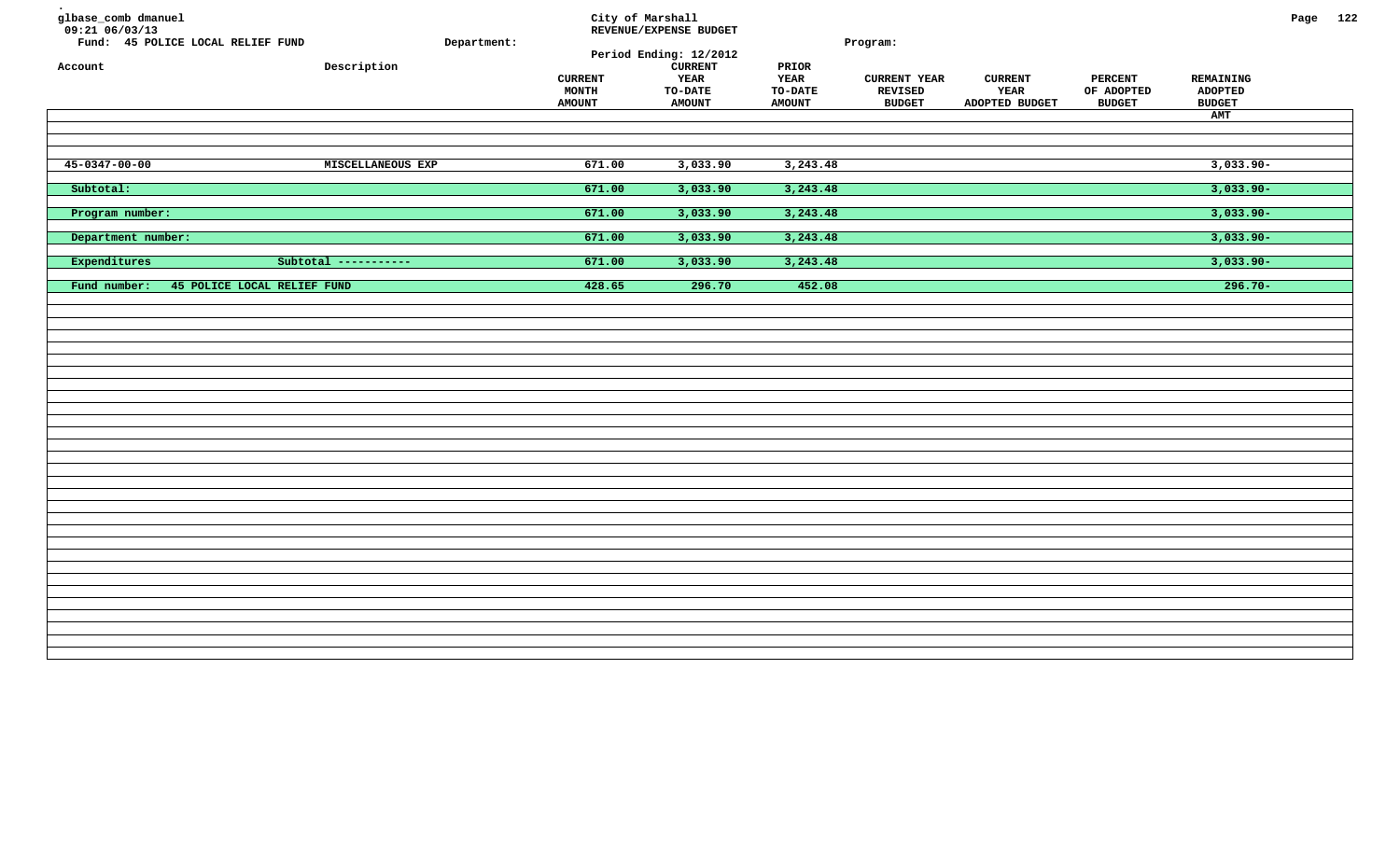| glbase_comb dmanuel<br>09:21 06/03/13<br>Fund: 46 FIREMEN'S EMERGENCY RELIEF FD<br>Account | Department:<br>Description                        | City of Marshall<br><b>CURRENT</b><br>$\texttt{MONTH}$<br><b>AMOUNT</b> | REVENUE/EXPENSE BUDGET<br>Period Ending: 12/2012<br><b>CURRENT</b><br>YEAR<br><b>TO-DATE</b><br><b>AMOUNT</b> | PRIOR<br>YEAR<br><b>TO-DATE</b><br><b>AMOUNT</b> | Program:<br><b>CURRENT YEAR</b><br><b>REVISED</b><br>$\ensuremath{\mathbf{B}\text{U}\text{D}\text{G}\text{E}\text{T}}$ | <b>CURRENT</b><br>YEAR<br>ADOPTED BUDGET | <b>PERCENT</b><br>OF ADOPTED<br><b>BUDGET</b> | REMAINING<br><b>ADOPTED</b><br><b>BUDGET</b><br>AMT | Page 123 |  |
|--------------------------------------------------------------------------------------------|---------------------------------------------------|-------------------------------------------------------------------------|---------------------------------------------------------------------------------------------------------------|--------------------------------------------------|------------------------------------------------------------------------------------------------------------------------|------------------------------------------|-----------------------------------------------|-----------------------------------------------------|----------|--|
| $46 - 5100 - 00 - 00$                                                                      | <b>INTEREST EARNED</b>                            | $4.23 -$                                                                | $43.16-$                                                                                                      | $34.15 -$                                        |                                                                                                                        |                                          |                                               | 43.16                                               |          |  |
| Subtotal:                                                                                  |                                                   | $4.23 -$                                                                | $43.16 -$                                                                                                     | $34.15 -$                                        |                                                                                                                        |                                          |                                               | 43.16                                               |          |  |
| $46 - 5325 - 00 - 00$<br>$46 - 5330 - 00 - 00$                                             | EMPLOYEES CONTRIBUTION<br>EMPLOYER'S CONTRIBUTION | $1,065.00-$<br>$142.00 -$                                               | $9,397.50 -$<br>$1,253.00 -$                                                                                  | $9,637.50-$<br>$1,285.00 -$                      |                                                                                                                        |                                          |                                               | 9,397.50<br>1,253.00                                |          |  |
| Subtotal:                                                                                  |                                                   | $1,207.00 -$                                                            | $10,650.50-$                                                                                                  | $10,922.50-$                                     |                                                                                                                        |                                          |                                               | 10,650.50                                           |          |  |
| Program number:                                                                            |                                                   | $1, 211.23 -$                                                           | $10,693.66 -$                                                                                                 | $10,956.65-$                                     |                                                                                                                        |                                          |                                               | 10,693.66                                           |          |  |
| Department number:<br>Revenues                                                             | Subtotal -----------                              | $1, 211.23 -$<br>$1, 211.23 -$                                          | $10,693.66 -$<br>$10,693.66-$                                                                                 | $10,956.65 -$<br>$10,956.65 -$                   |                                                                                                                        |                                          |                                               | 10,693.66<br>10,693.66                              |          |  |
|                                                                                            |                                                   |                                                                         |                                                                                                               |                                                  |                                                                                                                        |                                          |                                               |                                                     |          |  |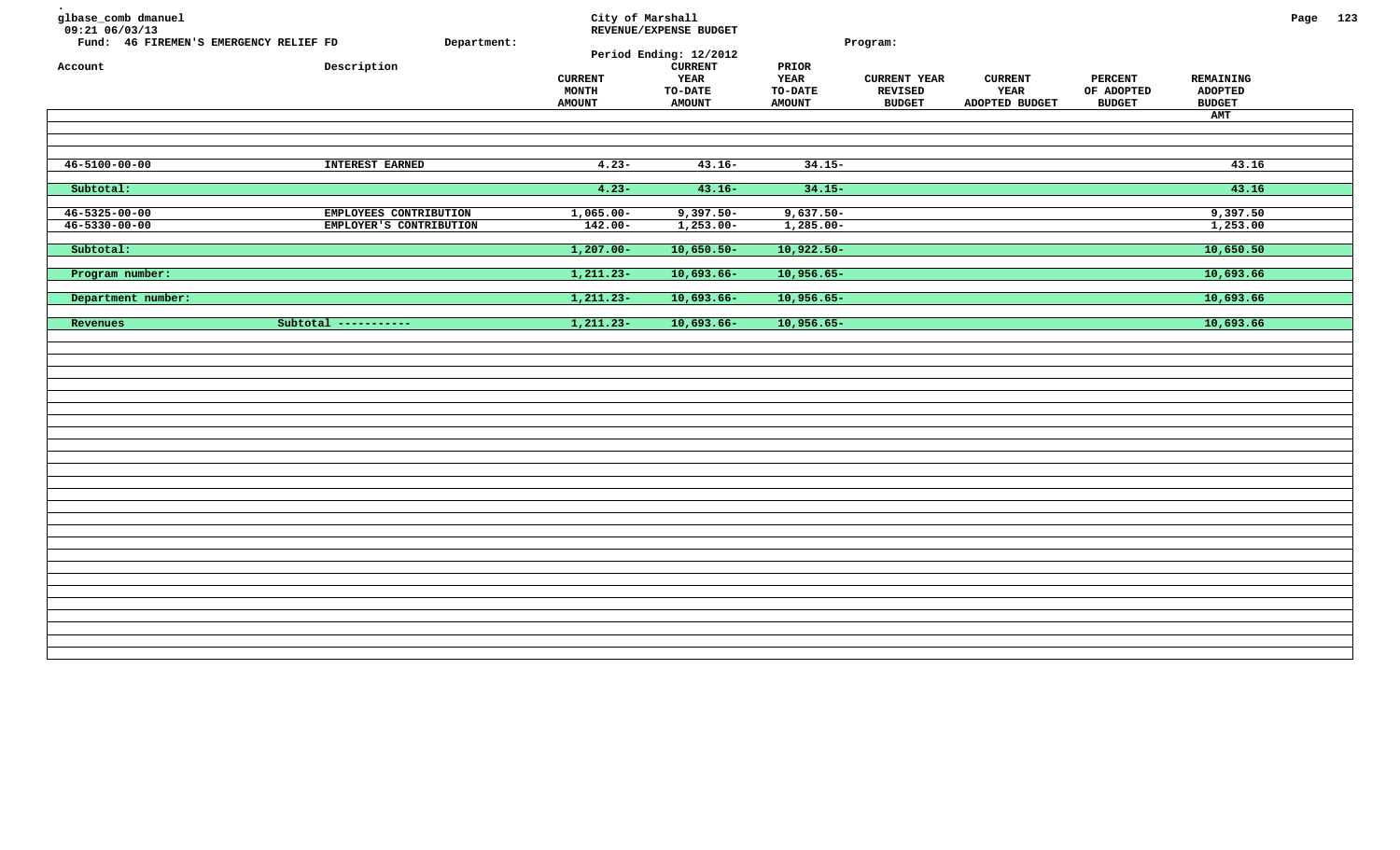| glbase_comb dmanuel<br>$09:21$ 06/03/13<br>Fund: 46 FIREMEN'S EMERGENCY RELIEF FD<br>Account | Department:<br>Description       | <b>CURRENT</b><br>MONTH<br><b>AMOUNT</b> | City of Marshall<br>REVENUE/EXPENSE BUDGET<br>Period Ending: 12/2012<br><b>CURRENT</b><br>YEAR<br><b>TO-DATE</b><br><b>AMOUNT</b> | PRIOR<br><b>YEAR</b><br><b>TO-DATE</b><br><b>AMOUNT</b> | Program:<br><b>CURRENT YEAR</b><br><b>REVISED</b><br><b>BUDGET</b> | <b>CURRENT</b><br>YEAR<br>ADOPTED BUDGET | <b>PERCENT</b><br>OF ADOPTED<br><b>BUDGET</b> | REMAINING<br><b>ADOPTED</b><br><b>BUDGET</b><br>AMT | Page 124 |  |
|----------------------------------------------------------------------------------------------|----------------------------------|------------------------------------------|-----------------------------------------------------------------------------------------------------------------------------------|---------------------------------------------------------|--------------------------------------------------------------------|------------------------------------------|-----------------------------------------------|-----------------------------------------------------|----------|--|
| $46 - 0347 - 00 - 00$                                                                        | MISCELLANEOUS EXPENSE            | 3,106.81                                 | 9,144.89                                                                                                                          | 8,269.49                                                |                                                                    |                                          |                                               | $9,144.89-$                                         |          |  |
| Subtotal:                                                                                    |                                  | 3,106.81                                 | 9,144.89                                                                                                                          | 8,269.49                                                |                                                                    |                                          |                                               | $9,144.89-$                                         |          |  |
| Program number:                                                                              |                                  | 3,106.81                                 | 9,144.89                                                                                                                          | 8,269.49                                                |                                                                    |                                          |                                               | $9,144.89-$                                         |          |  |
| Department number:                                                                           |                                  | 3,106.81                                 | 9,144.89                                                                                                                          | 8,269.49                                                |                                                                    |                                          |                                               | $9,144.89 -$                                        |          |  |
| Expenditures                                                                                 | Subtotal -----------             | 3,106.81                                 | 9,144.89                                                                                                                          | 8,269.49                                                |                                                                    |                                          |                                               | $9,144.89-$                                         |          |  |
| Fund number:                                                                                 | 46 FIREMEN'S EMERGENCY RELIEF FD | 1,895.58                                 | $1,548.77-$                                                                                                                       | $2,687.16 -$                                            |                                                                    |                                          |                                               | 1,548.77                                            |          |  |
|                                                                                              |                                  |                                          |                                                                                                                                   |                                                         |                                                                    |                                          |                                               |                                                     |          |  |
|                                                                                              |                                  |                                          |                                                                                                                                   |                                                         |                                                                    |                                          |                                               |                                                     |          |  |
|                                                                                              |                                  |                                          |                                                                                                                                   |                                                         |                                                                    |                                          |                                               |                                                     |          |  |
|                                                                                              |                                  |                                          |                                                                                                                                   |                                                         |                                                                    |                                          |                                               |                                                     |          |  |
|                                                                                              |                                  |                                          |                                                                                                                                   |                                                         |                                                                    |                                          |                                               |                                                     |          |  |
|                                                                                              |                                  |                                          |                                                                                                                                   |                                                         |                                                                    |                                          |                                               |                                                     |          |  |
|                                                                                              |                                  |                                          |                                                                                                                                   |                                                         |                                                                    |                                          |                                               |                                                     |          |  |
|                                                                                              |                                  |                                          |                                                                                                                                   |                                                         |                                                                    |                                          |                                               |                                                     |          |  |
|                                                                                              |                                  |                                          |                                                                                                                                   |                                                         |                                                                    |                                          |                                               |                                                     |          |  |
|                                                                                              |                                  |                                          |                                                                                                                                   |                                                         |                                                                    |                                          |                                               |                                                     |          |  |
|                                                                                              |                                  |                                          |                                                                                                                                   |                                                         |                                                                    |                                          |                                               |                                                     |          |  |
|                                                                                              |                                  |                                          |                                                                                                                                   |                                                         |                                                                    |                                          |                                               |                                                     |          |  |
|                                                                                              |                                  |                                          |                                                                                                                                   |                                                         |                                                                    |                                          |                                               |                                                     |          |  |
|                                                                                              |                                  |                                          |                                                                                                                                   |                                                         |                                                                    |                                          |                                               |                                                     |          |  |
|                                                                                              |                                  |                                          |                                                                                                                                   |                                                         |                                                                    |                                          |                                               |                                                     |          |  |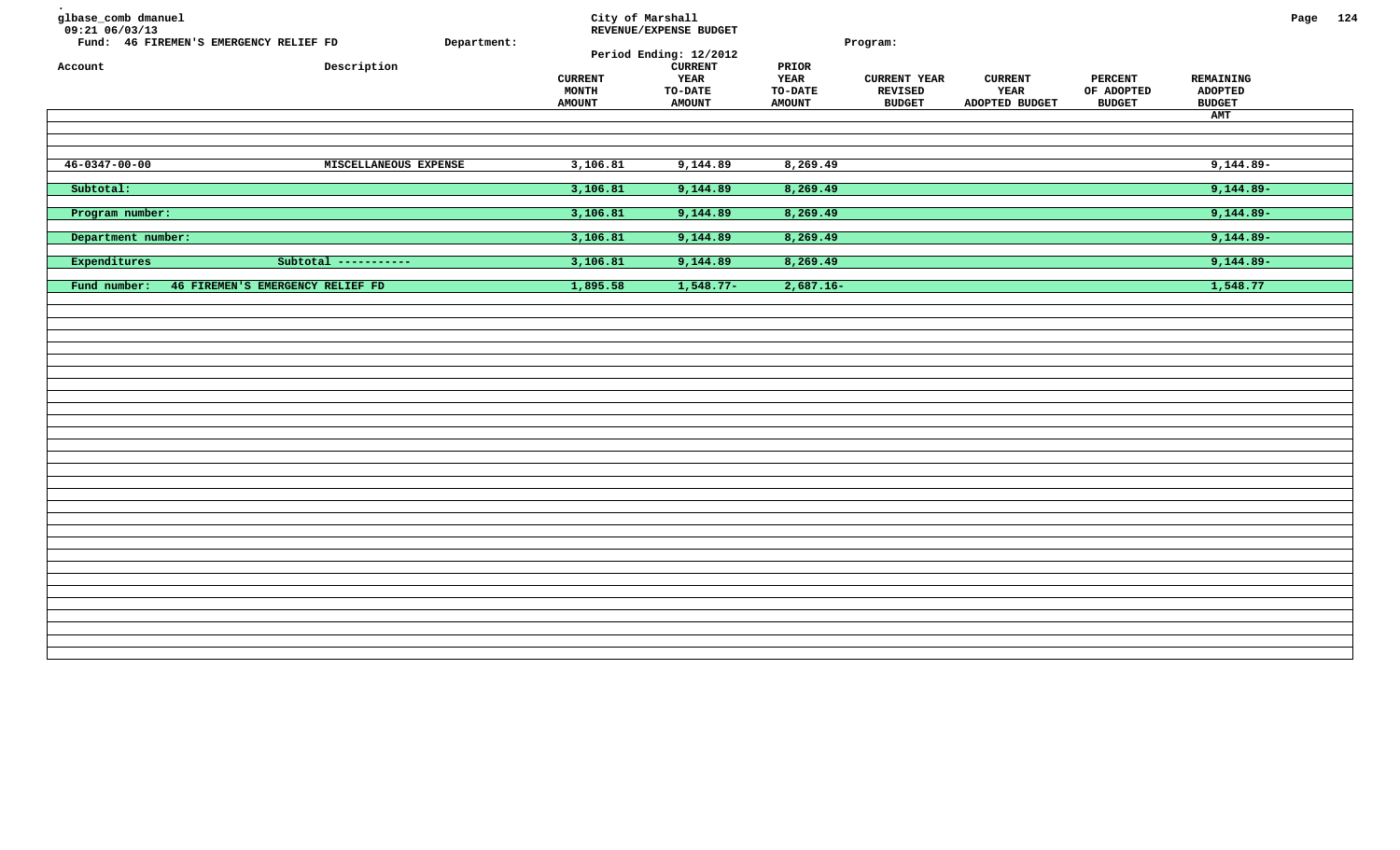| glbase_comb dmanuel<br>$09:21$ 06/03/13<br>Fund: 48 LIBRARY FUND<br>Account | Department:<br>${\tt Description}$             | City of Marshall<br><b>CURRENT</b><br><b>MONTH</b><br><b>AMOUNT</b> | REVENUE/EXPENSE BUDGET<br>Period Ending: 12/2012<br><b>CURRENT</b><br>YEAR<br><b>TO-DATE</b><br><b>AMOUNT</b> | PRIOR<br>YEAR<br><b>TO-DATE</b><br><b>AMOUNT</b> | Program:<br><b>CURRENT YEAR</b><br><b>REVISED</b><br><b>BUDGET</b> | <b>CURRENT</b><br>YEAR<br>ADOPTED BUDGET | <b>PERCENT</b><br>OF ADOPTED<br><b>BUDGET</b> | REMAINING<br><b>ADOPTED</b><br><b>BUDGET</b><br>AMT | Page 125 |  |
|-----------------------------------------------------------------------------|------------------------------------------------|---------------------------------------------------------------------|---------------------------------------------------------------------------------------------------------------|--------------------------------------------------|--------------------------------------------------------------------|------------------------------------------|-----------------------------------------------|-----------------------------------------------------|----------|--|
| $48 - 5100 - 00 - 00$                                                       | INTEREST EARNED                                | $22.49-$                                                            | $229.58-$                                                                                                     | $181.72-$                                        |                                                                    |                                          |                                               | 229.58                                              |          |  |
| $48 - 5125 - 00 - 00$<br>$48 - 5130 - 00 - 00$                              | MISCELLANEOUS<br>OIL AND GAS - EMMA WALKER EST | $759.77-$                                                           | $10,049.68-$                                                                                                  | $80.35 -$<br>$16,611.82-$                        |                                                                    |                                          |                                               | 10,049.68                                           |          |  |
| Subtotal:                                                                   |                                                | $782.26 -$                                                          | $10,279.26-$                                                                                                  | $16,873.89-$                                     |                                                                    |                                          |                                               | 10,279.26                                           |          |  |
| Program number:                                                             |                                                | $782.26 -$                                                          | $10,279.26 -$                                                                                                 | $16,873.89-$                                     |                                                                    |                                          |                                               | 10,279.26                                           |          |  |
|                                                                             |                                                |                                                                     |                                                                                                               |                                                  |                                                                    |                                          |                                               |                                                     |          |  |
| Department number:                                                          |                                                | $782.26 -$                                                          | $10,279.26 -$                                                                                                 | $16,873.89-$                                     |                                                                    |                                          |                                               | 10,279.26                                           |          |  |
| Revenues                                                                    | Subtotal -----------                           | $782.26 -$                                                          | $10,279.26 -$                                                                                                 | 16,873.89-                                       |                                                                    |                                          |                                               | 10,279.26                                           |          |  |
|                                                                             |                                                |                                                                     |                                                                                                               |                                                  |                                                                    |                                          |                                               |                                                     |          |  |
|                                                                             |                                                |                                                                     |                                                                                                               |                                                  |                                                                    |                                          |                                               |                                                     |          |  |
|                                                                             |                                                |                                                                     |                                                                                                               |                                                  |                                                                    |                                          |                                               |                                                     |          |  |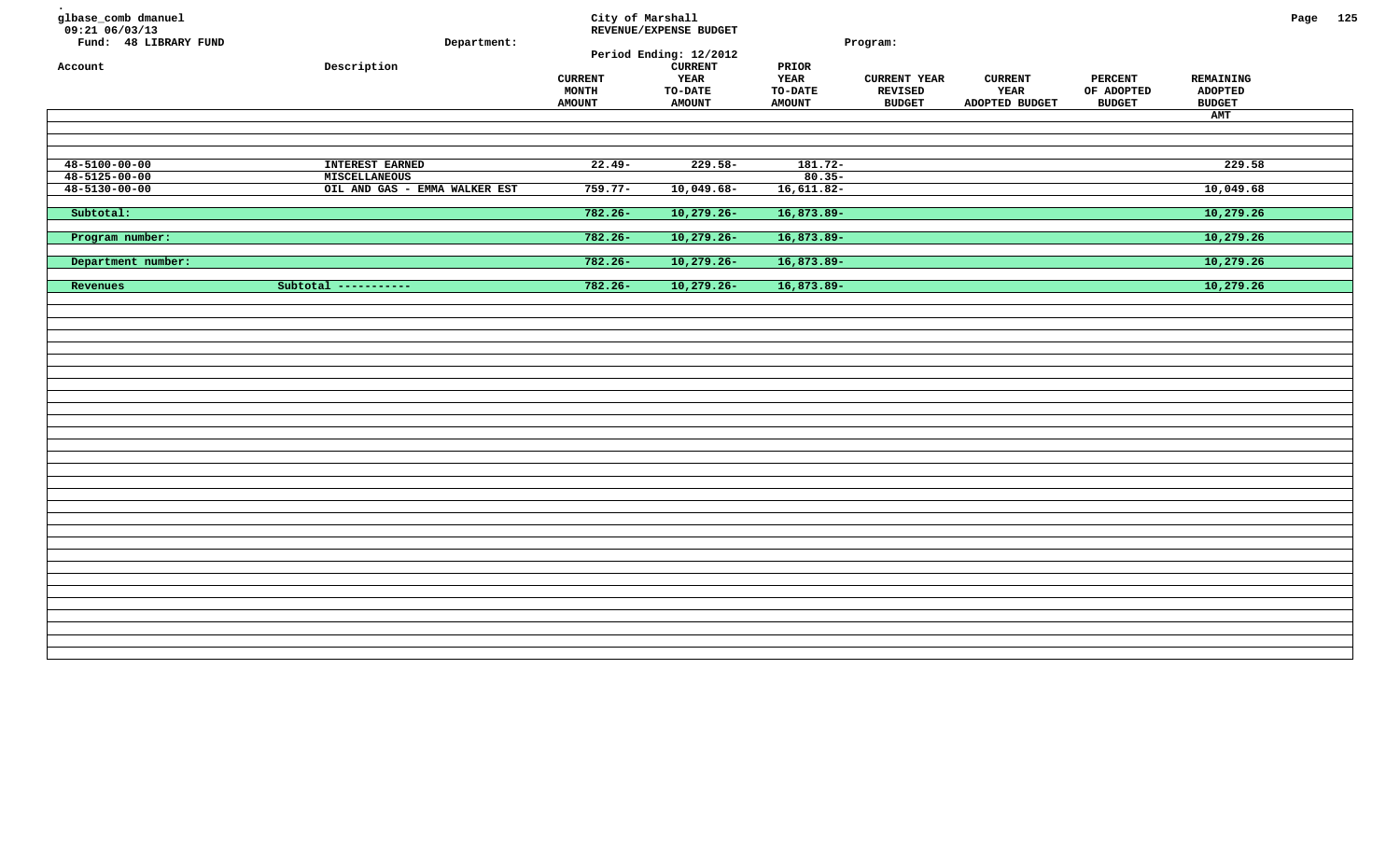| glbase_comb dmanuel<br>09:21 06/03/13<br>Fund: 48 LIBRARY FUND<br>Account | Department:<br>${\tt Description}$ | <b>CURRENT</b><br>MONTH<br><b>AMOUNT</b> | City of Marshall<br>REVENUE/EXPENSE BUDGET<br>Period Ending: 12/2012<br><b>CURRENT</b><br>YEAR<br><b>TO-DATE</b><br><b>AMOUNT</b> | $\tt PRIOR$<br><b>YEAR</b><br><b>TO-DATE</b><br><b>AMOUNT</b> | Program:<br><b>CURRENT YEAR</b><br><b>REVISED</b><br><b>BUDGET</b> | <b>CURRENT</b><br>YEAR<br>ADOPTED BUDGET | <b>PERCENT</b><br>OF ADOPTED<br><b>BUDGET</b> | REMAINING<br><b>ADOPTED</b><br><b>BUDGET</b><br>AMT | Page 126 |  |
|---------------------------------------------------------------------------|------------------------------------|------------------------------------------|-----------------------------------------------------------------------------------------------------------------------------------|---------------------------------------------------------------|--------------------------------------------------------------------|------------------------------------------|-----------------------------------------------|-----------------------------------------------------|----------|--|
| $48 - 0421 - 00 - 00$                                                     | IMPROVEMENTS-EMMA WALKER EST       | $37,337.16 -$                            |                                                                                                                                   |                                                               |                                                                    |                                          |                                               |                                                     |          |  |
| $48 - 0490 - 00 - 00$                                                     | NON DEPRECIABLE CAPITAL ITEMS      | 37,337.16                                | 37, 337. 16                                                                                                                       | 18,126.29                                                     |                                                                    |                                          |                                               | $37,337.16-$                                        |          |  |
| Subtotal:                                                                 |                                    |                                          | 37,337.16                                                                                                                         | 18,126.29                                                     |                                                                    |                                          |                                               | $37,337.16 -$                                       |          |  |
| Program number:                                                           |                                    |                                          | 37,337.16                                                                                                                         | 18,126.29                                                     |                                                                    |                                          |                                               | $37,337.16-$                                        |          |  |
| Department number:                                                        |                                    |                                          | 37,337.16                                                                                                                         | 18,126.29                                                     |                                                                    |                                          |                                               | $37,337.16-$                                        |          |  |
|                                                                           |                                    |                                          |                                                                                                                                   |                                                               |                                                                    |                                          |                                               |                                                     |          |  |
|                                                                           |                                    |                                          |                                                                                                                                   |                                                               |                                                                    |                                          |                                               |                                                     |          |  |
|                                                                           |                                    |                                          |                                                                                                                                   |                                                               |                                                                    |                                          |                                               |                                                     |          |  |
|                                                                           |                                    |                                          |                                                                                                                                   |                                                               |                                                                    |                                          |                                               |                                                     |          |  |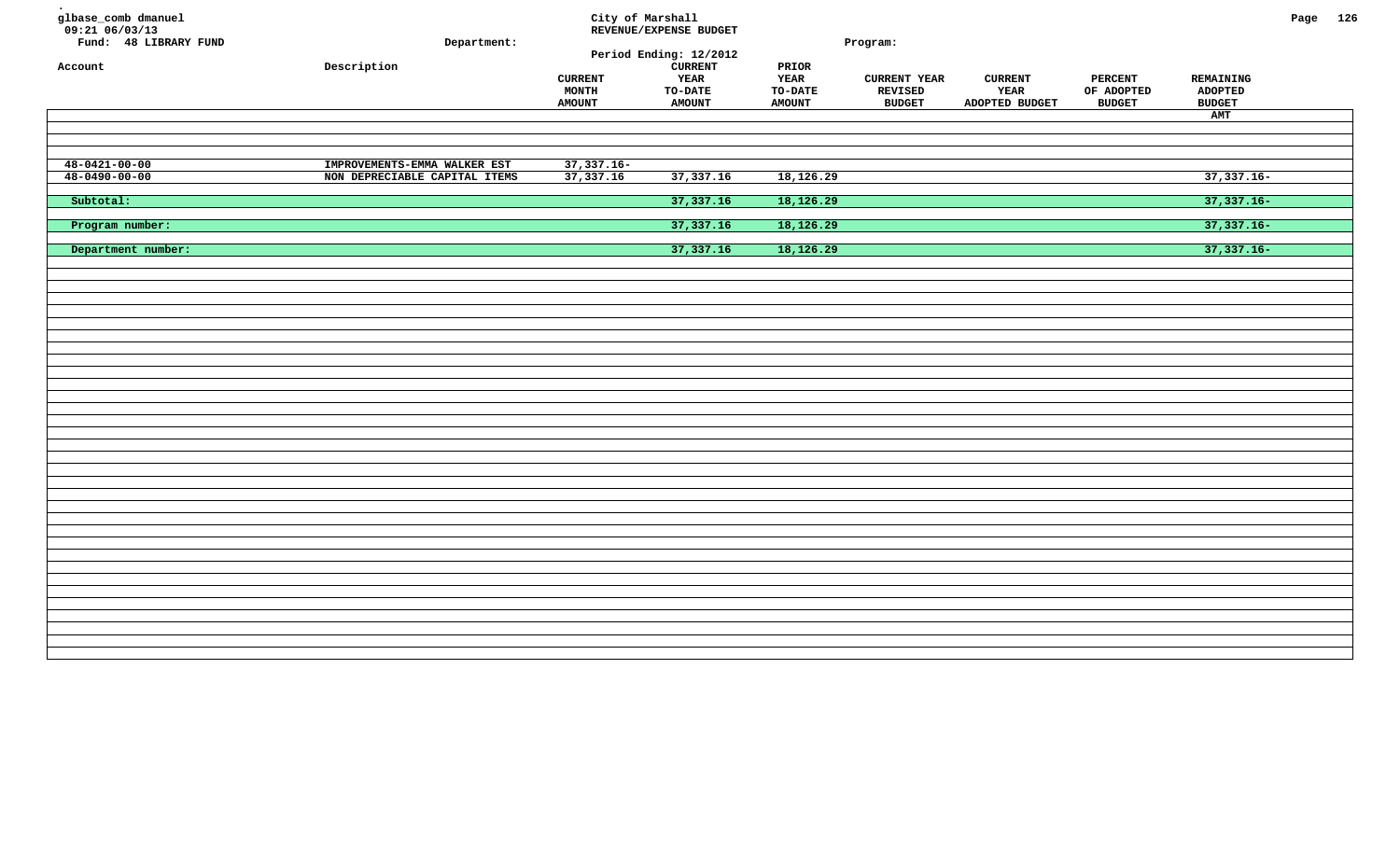| glbase_comb dmanuel<br>$09:21$ 06/03/13<br>Fund: 48 LIBRARY FUND<br>Account |                        | ${\tt Description}$      | Department: 1 STERN TRUST<br><b>CURRENT</b><br><b>MONTH</b><br><b>AMOUNT</b> | City of Marshall<br>REVENUE/EXPENSE BUDGET<br>Period Ending: 12/2012<br><b>CURRENT</b><br>YEAR<br>TO-DATE<br><b>AMOUNT</b> | PRIOR<br>YEAR<br>TO-DATE<br><b>AMOUNT</b> | Program:<br><b>CURRENT YEAR</b><br>REVISED<br><b>BUDGET</b> | STERN TRUST<br><b>CURRENT</b><br>YEAR<br>ADOPTED BUDGET | <b>PERCENT</b><br>OF ADOPTED<br><b>BUDGET</b> | REMAINING<br><b>ADOPTED</b><br><b>BUDGET</b><br>AMT | Page 127 |  |
|-----------------------------------------------------------------------------|------------------------|--------------------------|------------------------------------------------------------------------------|----------------------------------------------------------------------------------------------------------------------------|-------------------------------------------|-------------------------------------------------------------|---------------------------------------------------------|-----------------------------------------------|-----------------------------------------------------|----------|--|
|                                                                             |                        |                          |                                                                              |                                                                                                                            |                                           |                                                             |                                                         |                                               |                                                     |          |  |
| $48 - 0347 - 01 - 00$                                                       |                        | <b>MISCELLANEOUS EXP</b> |                                                                              | 6,874.39                                                                                                                   |                                           |                                                             |                                                         |                                               | $6,874.39-$                                         |          |  |
| Subtotal:                                                                   |                        |                          |                                                                              | 6,874.39                                                                                                                   |                                           |                                                             |                                                         |                                               | $6,874.39-$                                         |          |  |
| Program number:                                                             | STERN TRUST            |                          |                                                                              | 6,874.39                                                                                                                   |                                           |                                                             |                                                         |                                               | $6,874.39-$                                         |          |  |
| Department number:                                                          | $\vert 1 \vert$        | <b>STERN TRUST</b>       |                                                                              | 6,874.39                                                                                                                   |                                           |                                                             |                                                         |                                               | $6,874.39-$                                         |          |  |
| Expenditures                                                                |                        | Subtotal -----------     |                                                                              | 44,211.55                                                                                                                  | 18,126.29                                 |                                                             |                                                         |                                               | $44,211.55-$                                        |          |  |
| Fund number:                                                                | <b>48 LIBRARY FUND</b> |                          | $782.26 -$                                                                   | 33,932.29                                                                                                                  | 1,252.40                                  |                                                             |                                                         |                                               | 33,932.29-                                          |          |  |
|                                                                             |                        |                          |                                                                              |                                                                                                                            |                                           |                                                             |                                                         |                                               |                                                     |          |  |
|                                                                             |                        |                          |                                                                              |                                                                                                                            |                                           |                                                             |                                                         |                                               |                                                     |          |  |
|                                                                             |                        |                          |                                                                              |                                                                                                                            |                                           |                                                             |                                                         |                                               |                                                     |          |  |
|                                                                             |                        |                          |                                                                              |                                                                                                                            |                                           |                                                             |                                                         |                                               |                                                     |          |  |
|                                                                             |                        |                          |                                                                              |                                                                                                                            |                                           |                                                             |                                                         |                                               |                                                     |          |  |
|                                                                             |                        |                          |                                                                              |                                                                                                                            |                                           |                                                             |                                                         |                                               |                                                     |          |  |
|                                                                             |                        |                          |                                                                              |                                                                                                                            |                                           |                                                             |                                                         |                                               |                                                     |          |  |
|                                                                             |                        |                          |                                                                              |                                                                                                                            |                                           |                                                             |                                                         |                                               |                                                     |          |  |
|                                                                             |                        |                          |                                                                              |                                                                                                                            |                                           |                                                             |                                                         |                                               |                                                     |          |  |
|                                                                             |                        |                          |                                                                              |                                                                                                                            |                                           |                                                             |                                                         |                                               |                                                     |          |  |
|                                                                             |                        |                          |                                                                              |                                                                                                                            |                                           |                                                             |                                                         |                                               |                                                     |          |  |
|                                                                             |                        |                          |                                                                              |                                                                                                                            |                                           |                                                             |                                                         |                                               |                                                     |          |  |
|                                                                             |                        |                          |                                                                              |                                                                                                                            |                                           |                                                             |                                                         |                                               |                                                     |          |  |
|                                                                             |                        |                          |                                                                              |                                                                                                                            |                                           |                                                             |                                                         |                                               |                                                     |          |  |
|                                                                             |                        |                          |                                                                              |                                                                                                                            |                                           |                                                             |                                                         |                                               |                                                     |          |  |
|                                                                             |                        |                          |                                                                              |                                                                                                                            |                                           |                                                             |                                                         |                                               |                                                     |          |  |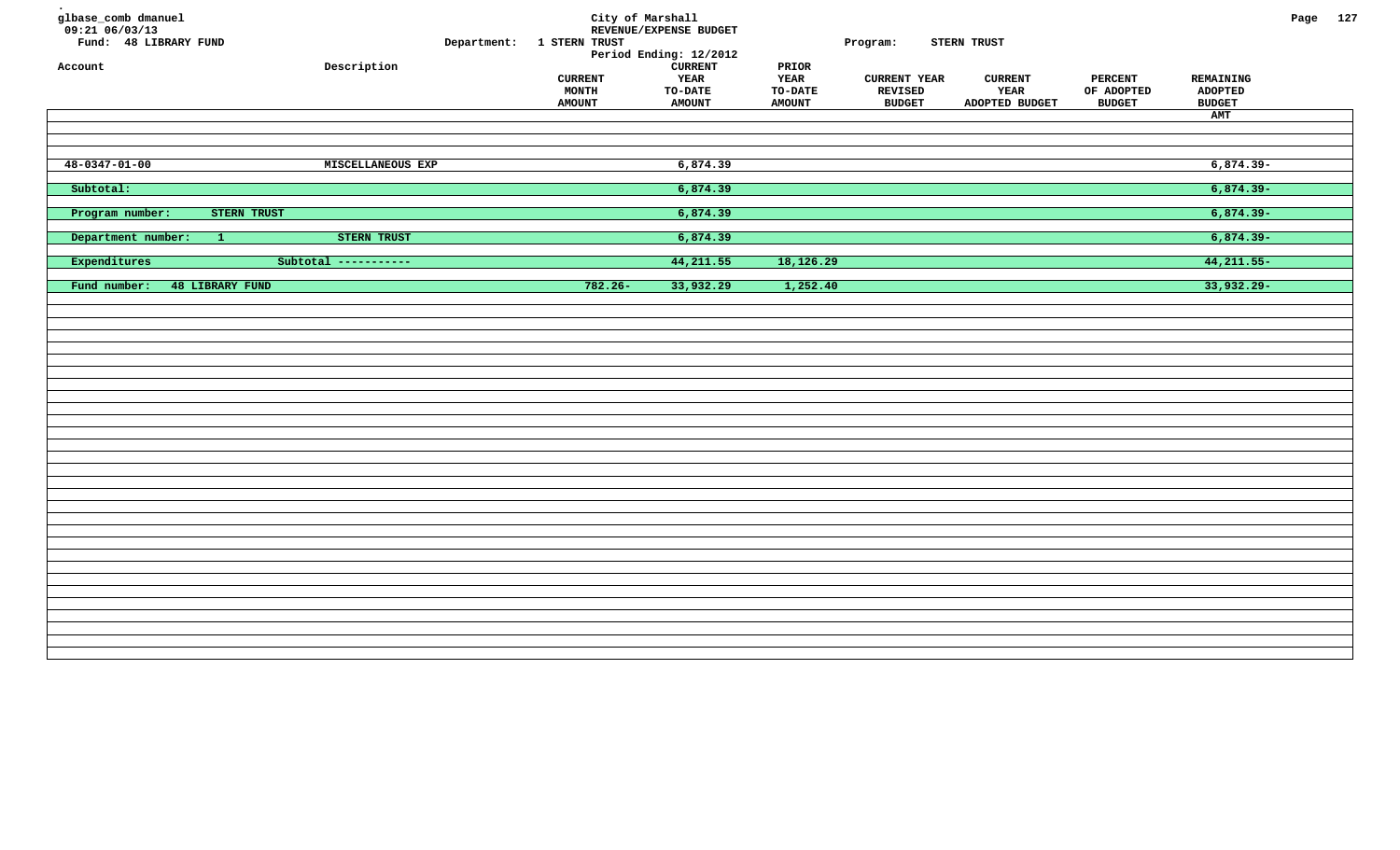| glbase_comb dmanuel<br>$09:21$ 06/03/13<br>Fund: 50 TIMBER SALES-FIRING RANGE<br>Account | Description          | Department: | City of Marshall<br><b>CURRENT</b><br>MONTH<br><b>AMOUNT</b> | REVENUE/EXPENSE BUDGET<br>Period Ending: 12/2012<br><b>CURRENT</b><br>YEAR<br><b>TO-DATE</b><br><b>AMOUNT</b> | PRIOR<br>YEAR<br>TO-DATE<br><b>AMOUNT</b> | Program:<br><b>CURRENT YEAR</b><br><b>REVISED</b><br><b>BUDGET</b> | <b>CURRENT</b><br>YEAR<br>ADOPTED BUDGET | PERCENT<br>OF ADOPTED<br><b>BUDGET</b> | REMAINING<br><b>ADOPTED</b><br><b>BUDGET</b><br>AMT | Page 128 |  |
|------------------------------------------------------------------------------------------|----------------------|-------------|--------------------------------------------------------------|---------------------------------------------------------------------------------------------------------------|-------------------------------------------|--------------------------------------------------------------------|------------------------------------------|----------------------------------------|-----------------------------------------------------|----------|--|
| $50 - 5127 - 00 - 00$                                                                    | LIGNITE LEASE        |             | $17, 126.63 -$                                               | $17, 126.63 -$                                                                                                |                                           |                                                                    |                                          |                                        | 17, 126.63                                          |          |  |
| Subtotal:                                                                                |                      |             | $17, 126.63 -$                                               | $17, 126.63 -$                                                                                                |                                           |                                                                    |                                          |                                        | 17,126.63                                           |          |  |
| Program number:                                                                          |                      |             | $17,126.63-$                                                 | $17,126.63-$                                                                                                  |                                           |                                                                    |                                          |                                        | 17,126.63                                           |          |  |
| Department number:                                                                       |                      |             | $17,126.63-$                                                 | 17,126.63-                                                                                                    |                                           |                                                                    |                                          |                                        | 17,126.63                                           |          |  |
| Revenues                                                                                 | Subtotal ----------- |             | $17,126.63-$                                                 | $17,126.63-$                                                                                                  |                                           |                                                                    |                                          |                                        | 17,126.63                                           |          |  |
|                                                                                          |                      |             |                                                              |                                                                                                               |                                           |                                                                    |                                          |                                        |                                                     |          |  |
|                                                                                          |                      |             |                                                              |                                                                                                               |                                           |                                                                    |                                          |                                        |                                                     |          |  |
|                                                                                          |                      |             |                                                              |                                                                                                               |                                           |                                                                    |                                          |                                        |                                                     |          |  |
|                                                                                          |                      |             |                                                              |                                                                                                               |                                           |                                                                    |                                          |                                        |                                                     |          |  |
|                                                                                          |                      |             |                                                              |                                                                                                               |                                           |                                                                    |                                          |                                        |                                                     |          |  |
|                                                                                          |                      |             |                                                              |                                                                                                               |                                           |                                                                    |                                          |                                        |                                                     |          |  |
|                                                                                          |                      |             |                                                              |                                                                                                               |                                           |                                                                    |                                          |                                        |                                                     |          |  |
|                                                                                          |                      |             |                                                              |                                                                                                               |                                           |                                                                    |                                          |                                        |                                                     |          |  |
|                                                                                          |                      |             |                                                              |                                                                                                               |                                           |                                                                    |                                          |                                        |                                                     |          |  |
|                                                                                          |                      |             |                                                              |                                                                                                               |                                           |                                                                    |                                          |                                        |                                                     |          |  |
|                                                                                          |                      |             |                                                              |                                                                                                               |                                           |                                                                    |                                          |                                        |                                                     |          |  |
|                                                                                          |                      |             |                                                              |                                                                                                               |                                           |                                                                    |                                          |                                        |                                                     |          |  |
|                                                                                          |                      |             |                                                              |                                                                                                               |                                           |                                                                    |                                          |                                        |                                                     |          |  |
|                                                                                          |                      |             |                                                              |                                                                                                               |                                           |                                                                    |                                          |                                        |                                                     |          |  |
|                                                                                          |                      |             |                                                              |                                                                                                               |                                           |                                                                    |                                          |                                        |                                                     |          |  |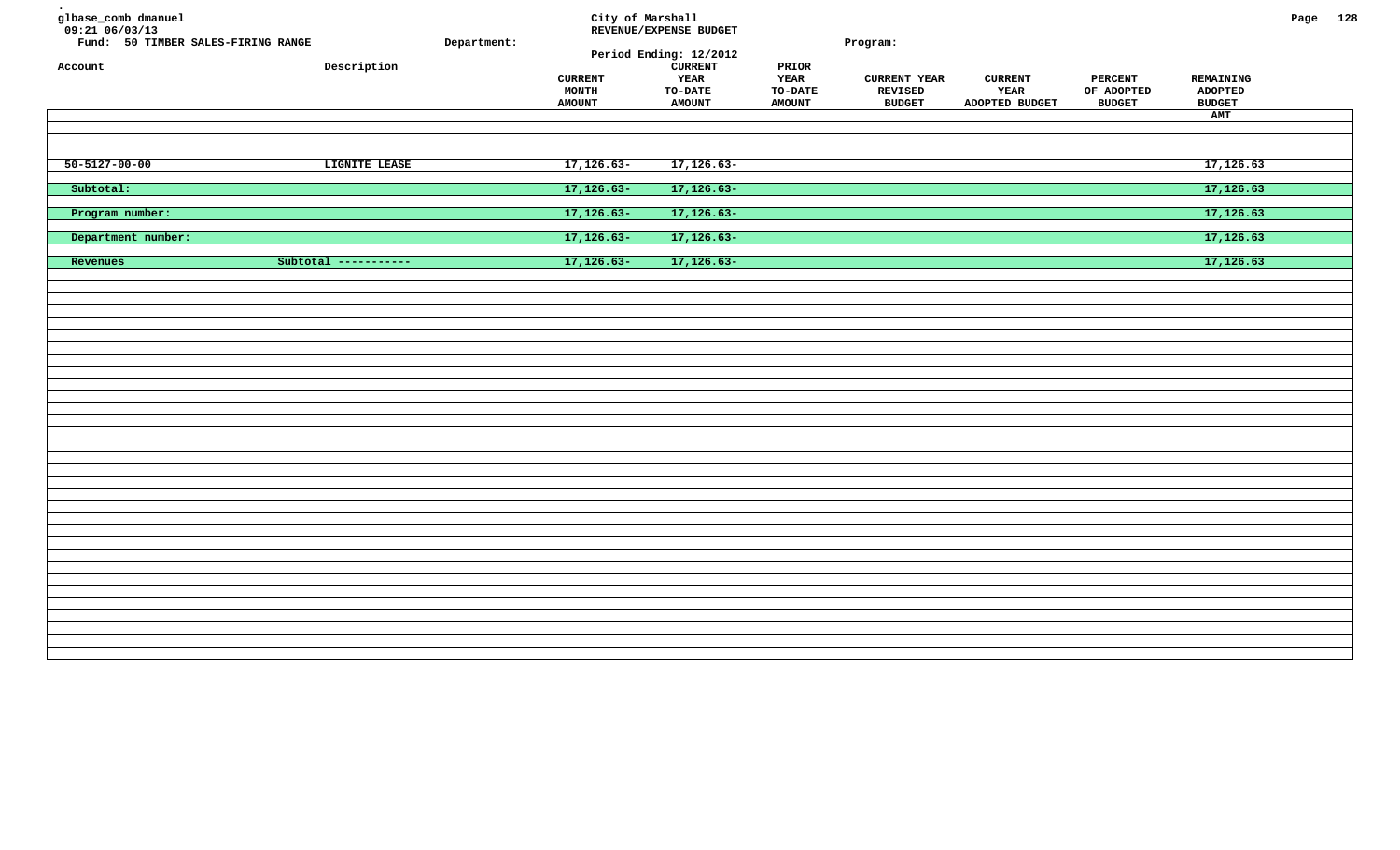| glbase_comb dmanuel<br>$09:21$ $06/03/13$<br>Fund: 50 TIMBER SALES-FIRING RANGE<br>Account | Department:<br>Description                             | City of Marshall<br><b>CURRENT</b><br>MONTH<br><b>AMOUNT</b> | REVENUE/EXPENSE BUDGET<br>Period Ending: 12/2012<br><b>CURRENT</b><br>YEAR<br><b>TO-DATE</b><br><b>AMOUNT</b> | PRIOR<br>YEAR<br><b>TO-DATE</b><br><b>AMOUNT</b> | Program:<br><b>CURRENT YEAR</b><br><b>REVISED</b><br><b>BUDGET</b> | <b>CURRENT</b><br>YEAR<br>ADOPTED BUDGET | <b>PERCENT</b><br>OF ADOPTED<br><b>BUDGET</b> | REMAINING<br><b>ADOPTED</b><br><b>BUDGET</b><br>AMT | Page 129 |  |
|--------------------------------------------------------------------------------------------|--------------------------------------------------------|--------------------------------------------------------------|---------------------------------------------------------------------------------------------------------------|--------------------------------------------------|--------------------------------------------------------------------|------------------------------------------|-----------------------------------------------|-----------------------------------------------------|----------|--|
| $50 - 0217 - 00 - 00$                                                                      | OTHER SUPPLIES                                         |                                                              |                                                                                                               | 333.39                                           |                                                                    |                                          |                                               |                                                     |          |  |
| Subtotal:                                                                                  |                                                        |                                                              |                                                                                                               | 333.39                                           |                                                                    |                                          |                                               |                                                     |          |  |
| $50 - 0340 - 00 - 00$<br>$50 - 0341 - 00 - 00$                                             | REPAIR & MAINTENANCE-BUILDINGS<br>REPAIR & MAINTENANCE |                                                              |                                                                                                               | 1,798.01<br>381.48                               |                                                                    |                                          |                                               |                                                     |          |  |
| Subtotal:                                                                                  |                                                        |                                                              |                                                                                                               | 2,179.49                                         |                                                                    |                                          |                                               |                                                     |          |  |
| $50 - 0490 - 00 - 00$                                                                      | NON DEPRECIABLE CAPITAL ITEMS                          |                                                              |                                                                                                               | 27.19                                            |                                                                    |                                          |                                               |                                                     |          |  |
| Subtotal:                                                                                  |                                                        |                                                              |                                                                                                               | 27.19                                            |                                                                    |                                          |                                               |                                                     |          |  |
| Program number:                                                                            |                                                        |                                                              |                                                                                                               | 2,540.07                                         |                                                                    |                                          |                                               |                                                     |          |  |
| Department number:                                                                         |                                                        |                                                              |                                                                                                               | 2,540.07                                         |                                                                    |                                          |                                               |                                                     |          |  |
| Expenditures                                                                               | Subtotal -----------                                   |                                                              |                                                                                                               | 2,540.07                                         |                                                                    |                                          |                                               |                                                     |          |  |
| 50 TIMBER SALES-FIRING RANGE<br>Fund number:                                               |                                                        | $17, 126.63 -$                                               | $17, 126.63 -$                                                                                                | 2,540.07                                         |                                                                    |                                          |                                               | 17,126.63                                           |          |  |
|                                                                                            |                                                        |                                                              |                                                                                                               |                                                  |                                                                    |                                          |                                               |                                                     |          |  |
|                                                                                            |                                                        |                                                              |                                                                                                               |                                                  |                                                                    |                                          |                                               |                                                     |          |  |
|                                                                                            |                                                        |                                                              |                                                                                                               |                                                  |                                                                    |                                          |                                               |                                                     |          |  |
|                                                                                            |                                                        |                                                              |                                                                                                               |                                                  |                                                                    |                                          |                                               |                                                     |          |  |
|                                                                                            |                                                        |                                                              |                                                                                                               |                                                  |                                                                    |                                          |                                               |                                                     |          |  |
|                                                                                            |                                                        |                                                              |                                                                                                               |                                                  |                                                                    |                                          |                                               |                                                     |          |  |
|                                                                                            |                                                        |                                                              |                                                                                                               |                                                  |                                                                    |                                          |                                               |                                                     |          |  |
|                                                                                            |                                                        |                                                              |                                                                                                               |                                                  |                                                                    |                                          |                                               |                                                     |          |  |
|                                                                                            |                                                        |                                                              |                                                                                                               |                                                  |                                                                    |                                          |                                               |                                                     |          |  |
|                                                                                            |                                                        |                                                              |                                                                                                               |                                                  |                                                                    |                                          |                                               |                                                     |          |  |
|                                                                                            |                                                        |                                                              |                                                                                                               |                                                  |                                                                    |                                          |                                               |                                                     |          |  |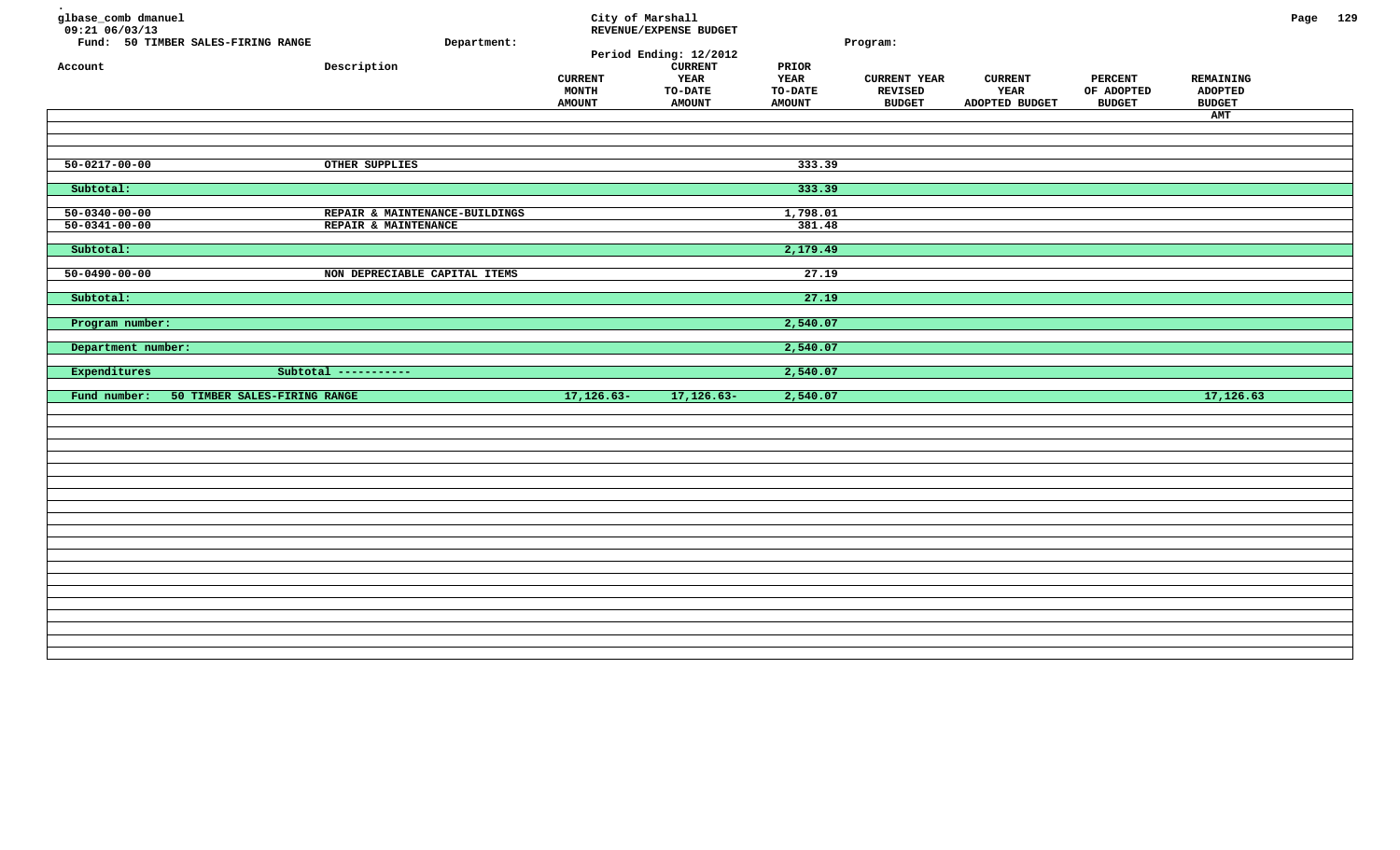| glbase_comb dmanuel<br>$09:21$ 06/03/13<br>Fund: 51 METER TRUSTEE FUND<br>Account | ${\tt Description}$  | Department: | City of Marshall<br><b>CURRENT</b><br>MONTH<br><b>AMOUNT</b> | REVENUE/EXPENSE BUDGET<br>Period Ending: 12/2012<br><b>CURRENT</b><br>YEAR<br><b>TO-DATE</b><br><b>AMOUNT</b> | PRIOR<br><b>YEAR</b><br><b>TO-DATE</b><br><b>AMOUNT</b> | Program:<br><b>CURRENT YEAR</b><br><b>REVISED</b><br><b>BUDGET</b> | <b>CURRENT</b><br>YEAR<br>ADOPTED BUDGET | <b>PERCENT</b><br>OF ADOPTED<br><b>BUDGET</b> | REMAINING<br><b>ADOPTED</b><br><b>BUDGET</b><br>AMT | Page 130 |  |
|-----------------------------------------------------------------------------------|----------------------|-------------|--------------------------------------------------------------|---------------------------------------------------------------------------------------------------------------|---------------------------------------------------------|--------------------------------------------------------------------|------------------------------------------|-----------------------------------------------|-----------------------------------------------------|----------|--|
| $51 - 5100 - 00 - 00$                                                             | INTEREST EARNED      |             | $658.84-$                                                    | $4,078.93-$                                                                                                   | $5,565.19-$                                             |                                                                    |                                          |                                               | 4,078.93                                            |          |  |
| Subtotal:                                                                         |                      |             | $658.84-$                                                    | $4,078.93 -$                                                                                                  | $5,565.19-$                                             |                                                                    |                                          |                                               | 4,078.93                                            |          |  |
| Program number:                                                                   |                      |             | $658.84-$                                                    | 4,078.93-                                                                                                     | $5,565.19-$                                             |                                                                    |                                          |                                               | 4,078.93                                            |          |  |
| Department number:                                                                |                      |             | $658.84-$                                                    | 4,078.93-                                                                                                     | $5,565.19-$                                             |                                                                    |                                          |                                               | 4,078.93                                            |          |  |
| Revenues                                                                          | Subtotal ----------- |             | $658.84-$                                                    | $4,078.93 -$                                                                                                  | $5,565.19-$                                             |                                                                    |                                          |                                               | 4,078.93                                            |          |  |
| Fund number:<br>51 METER TRUSTEE FUND                                             |                      |             | 658.84-                                                      | 4,078.93-                                                                                                     | $5,565.19-$                                             |                                                                    |                                          |                                               | 4,078.93                                            |          |  |
|                                                                                   |                      |             |                                                              |                                                                                                               |                                                         |                                                                    |                                          |                                               |                                                     |          |  |
|                                                                                   |                      |             |                                                              |                                                                                                               |                                                         |                                                                    |                                          |                                               |                                                     |          |  |
|                                                                                   |                      |             |                                                              |                                                                                                               |                                                         |                                                                    |                                          |                                               |                                                     |          |  |
|                                                                                   |                      |             |                                                              |                                                                                                               |                                                         |                                                                    |                                          |                                               |                                                     |          |  |
|                                                                                   |                      |             |                                                              |                                                                                                               |                                                         |                                                                    |                                          |                                               |                                                     |          |  |
|                                                                                   |                      |             |                                                              |                                                                                                               |                                                         |                                                                    |                                          |                                               |                                                     |          |  |
|                                                                                   |                      |             |                                                              |                                                                                                               |                                                         |                                                                    |                                          |                                               |                                                     |          |  |
|                                                                                   |                      |             |                                                              |                                                                                                               |                                                         |                                                                    |                                          |                                               |                                                     |          |  |
|                                                                                   |                      |             |                                                              |                                                                                                               |                                                         |                                                                    |                                          |                                               |                                                     |          |  |
|                                                                                   |                      |             |                                                              |                                                                                                               |                                                         |                                                                    |                                          |                                               |                                                     |          |  |
|                                                                                   |                      |             |                                                              |                                                                                                               |                                                         |                                                                    |                                          |                                               |                                                     |          |  |
|                                                                                   |                      |             |                                                              |                                                                                                               |                                                         |                                                                    |                                          |                                               |                                                     |          |  |
|                                                                                   |                      |             |                                                              |                                                                                                               |                                                         |                                                                    |                                          |                                               |                                                     |          |  |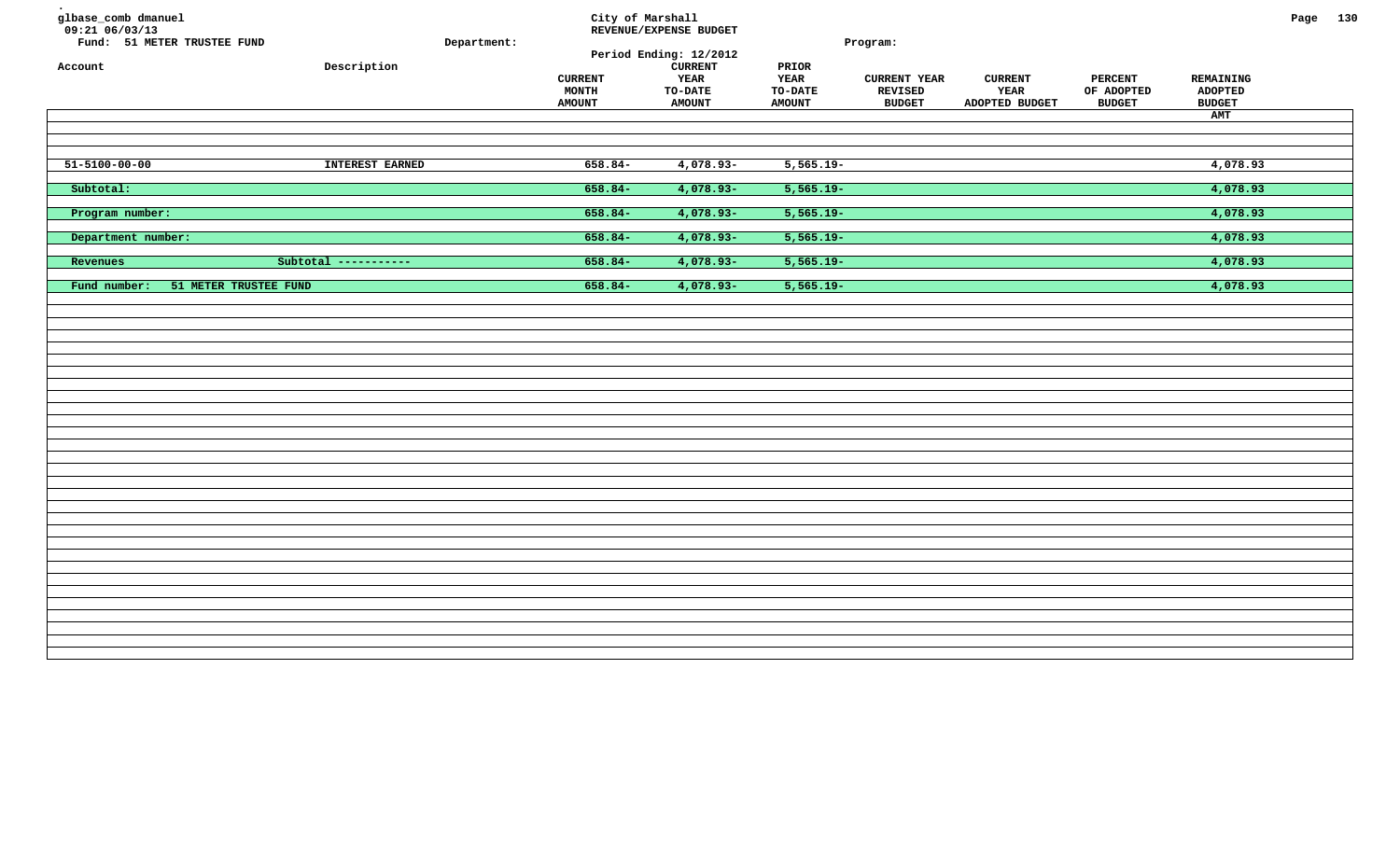| glbase_comb dmanuel<br>09:21 06/03/13<br>Fund: 56 MARSHALL ECONOMIC DEV CORP<br>Account | Department:<br>Description     | <b>MEDCO</b>                             | City of Marshall<br>REVENUE/EXPENSE BUDGET<br>Period Ending: 12/2012<br>${\tt CURRENT}$ | PRIOR                                          | <b>MEDCO</b><br>Program:                               |                                          |                                               |                                              | Page 131 |  |
|-----------------------------------------------------------------------------------------|--------------------------------|------------------------------------------|-----------------------------------------------------------------------------------------|------------------------------------------------|--------------------------------------------------------|------------------------------------------|-----------------------------------------------|----------------------------------------------|----------|--|
|                                                                                         |                                | <b>CURRENT</b><br>MONTH<br><b>AMOUNT</b> | <b>YEAR</b><br><b>TO-DATE</b><br><b>AMOUNT</b>                                          | <b>YEAR</b><br><b>TO-DATE</b><br><b>AMOUNT</b> | <b>CURRENT YEAR</b><br><b>REVISED</b><br><b>BUDGET</b> | <b>CURRENT</b><br>YEAR<br>ADOPTED BUDGET | <b>PERCENT</b><br>OF ADOPTED<br><b>BUDGET</b> | REMAINING<br><b>ADOPTED</b><br><b>BUDGET</b> |          |  |
|                                                                                         |                                |                                          |                                                                                         |                                                |                                                        |                                          |                                               | AMT                                          |          |  |
|                                                                                         |                                |                                          |                                                                                         |                                                |                                                        |                                          |                                               |                                              |          |  |
| $56 - 4014 - 00 - 00$                                                                   | SALES TAX-ECONOMIC DEVELOPMENT | $144,766.51-$                            | 1,954,263.66-                                                                           | 1,959,773.12-                                  |                                                        |                                          |                                               | 1,954,263.66                                 |          |  |
| Subtotal:                                                                               |                                | $144,766.51-$                            | 1,954,263.66-                                                                           | $1,959,773.12-$                                |                                                        |                                          |                                               | 1,954,263.66                                 |          |  |
| $56 - 5100 - 00 - 00$                                                                   | <b>INTEREST EARNED</b>         | $374.68-$                                | $3,447.28-$                                                                             | $3,245.35-$                                    |                                                        |                                          |                                               | 3,447.28                                     |          |  |
| Subtotal:                                                                               |                                | $374.68 -$                               | $3,447.28-$                                                                             | $3,245.35-$                                    |                                                        |                                          |                                               | 3,447.28                                     |          |  |
| Program number:<br>MEDCO                                                                |                                | $145, 141.19 -$                          | $1,957,710.94-$                                                                         | $1,963,018.47-$                                |                                                        |                                          |                                               | 1,957,710.94                                 |          |  |
| Department number:                                                                      | <b>MEDCO</b>                   | $145, 141.19 -$                          | 1,957,710.94-                                                                           | 1,963,018.47-                                  |                                                        |                                          |                                               | 1,957,710.94                                 |          |  |
| Revenues                                                                                | Subtotal -----------           | $145, 141.19 -$                          | $1,957,710.94-$                                                                         | $1,963,018.47-$                                |                                                        |                                          |                                               | 1,957,710.94                                 |          |  |
|                                                                                         |                                |                                          |                                                                                         |                                                |                                                        |                                          |                                               |                                              |          |  |
|                                                                                         |                                |                                          |                                                                                         |                                                |                                                        |                                          |                                               |                                              |          |  |
|                                                                                         |                                |                                          |                                                                                         |                                                |                                                        |                                          |                                               |                                              |          |  |
|                                                                                         |                                |                                          |                                                                                         |                                                |                                                        |                                          |                                               |                                              |          |  |
|                                                                                         |                                |                                          |                                                                                         |                                                |                                                        |                                          |                                               |                                              |          |  |
|                                                                                         |                                |                                          |                                                                                         |                                                |                                                        |                                          |                                               |                                              |          |  |
|                                                                                         |                                |                                          |                                                                                         |                                                |                                                        |                                          |                                               |                                              |          |  |
|                                                                                         |                                |                                          |                                                                                         |                                                |                                                        |                                          |                                               |                                              |          |  |
|                                                                                         |                                |                                          |                                                                                         |                                                |                                                        |                                          |                                               |                                              |          |  |
|                                                                                         |                                |                                          |                                                                                         |                                                |                                                        |                                          |                                               |                                              |          |  |
|                                                                                         |                                |                                          |                                                                                         |                                                |                                                        |                                          |                                               |                                              |          |  |
|                                                                                         |                                |                                          |                                                                                         |                                                |                                                        |                                          |                                               |                                              |          |  |
|                                                                                         |                                |                                          |                                                                                         |                                                |                                                        |                                          |                                               |                                              |          |  |
|                                                                                         |                                |                                          |                                                                                         |                                                |                                                        |                                          |                                               |                                              |          |  |
|                                                                                         |                                |                                          |                                                                                         |                                                |                                                        |                                          |                                               |                                              |          |  |
|                                                                                         |                                |                                          |                                                                                         |                                                |                                                        |                                          |                                               |                                              |          |  |
|                                                                                         |                                |                                          |                                                                                         |                                                |                                                        |                                          |                                               |                                              |          |  |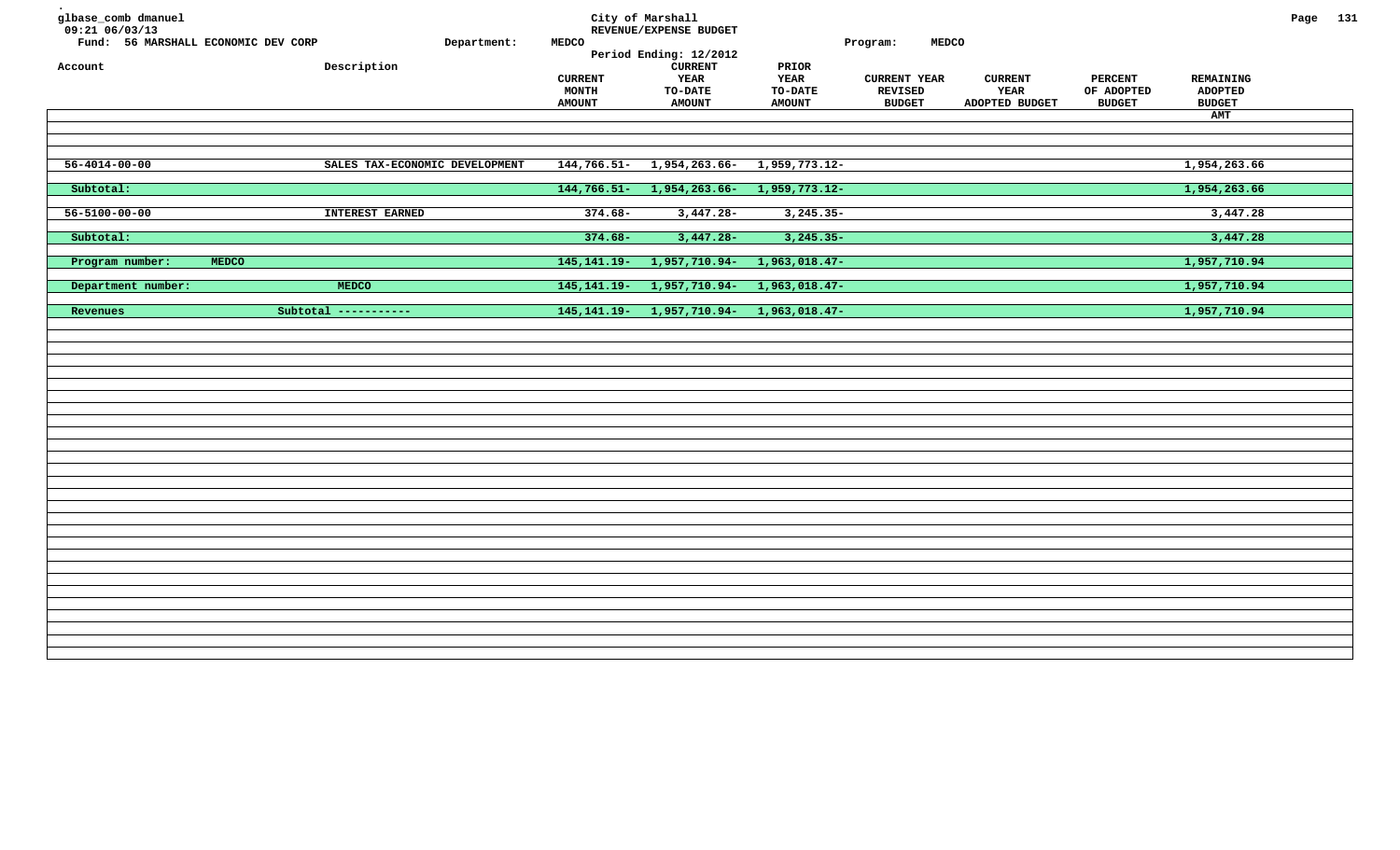| glbase_comb dmanuel<br>09:21 06/03/13 |                            |                | City of Marshall<br>REVENUE/EXPENSE BUDGET |               |                          |                |                |                  | Page 132 |  |
|---------------------------------------|----------------------------|----------------|--------------------------------------------|---------------|--------------------------|----------------|----------------|------------------|----------|--|
| Fund: 56 MARSHALL ECONOMIC DEV CORP   | Department:                | <b>MEDCO</b>   |                                            |               | <b>MEDCO</b><br>Program: |                |                |                  |          |  |
|                                       |                            |                | Period Ending: 12/2012                     |               |                          |                |                |                  |          |  |
| Account                               | Description                |                | <b>CURRENT</b>                             | PRIOR         |                          |                |                |                  |          |  |
|                                       |                            | <b>CURRENT</b> | <b>YEAR</b>                                | <b>YEAR</b>   | <b>CURRENT YEAR</b>      | <b>CURRENT</b> | <b>PERCENT</b> | <b>REMAINING</b> |          |  |
|                                       |                            | MONTH          | TO-DATE                                    | TO-DATE       | <b>REVISED</b>           | YEAR           | OF ADOPTED     | <b>ADOPTED</b>   |          |  |
|                                       |                            | <b>AMOUNT</b>  | <b>AMOUNT</b>                              | <b>AMOUNT</b> | <b>BUDGET</b>            | ADOPTED BUDGET | <b>BUDGET</b>  | <b>BUDGET</b>    |          |  |
|                                       |                            |                |                                            |               |                          |                |                | AMT              |          |  |
|                                       |                            |                |                                            |               |                          |                |                |                  |          |  |
|                                       |                            |                |                                            |               |                          |                |                |                  |          |  |
| $56 - 0101 - 00 - 00$                 | SALARY-EXECUTIVE DIRECTOR  | 13,357.92      | 178,460.64                                 | 128,577.57    |                          |                |                | $178,460.64-$    |          |  |
| $56 - 0106 - 00 - 00$                 | SALARY-ADMINISTRATIVE ASST | 2,169.60       | 28,579.06                                  | 28,086.08     |                          |                |                | $28,579.06 -$    |          |  |
| $56 - 0109 - 00 - 00$                 | Salaries Overtime          |                | 228.31                                     | 291.63        |                          |                |                | $228.31-$        |          |  |
| $56 - 0111 - 00 - 00$                 | Salaries Longeviety        |                | 1,008.00                                   | 816.00        |                          |                |                | $1,008.00 -$     |          |  |
| $56 - 0122 - 00 - 00$                 | TMRS                       | 3,431.26       | 45,612.52                                  | 34,543.13     |                          |                |                | $45,612.52-$     |          |  |
| $56 - 0133 - 00 - 00$                 | FICA BENEFITS              | 1,259.73       | 17,218.59                                  | 13, 115. 22   |                          |                |                | $17,218.59-$     |          |  |
|                                       |                            |                |                                            |               |                          |                |                |                  |          |  |
| Subtotal:                             |                            | 20, 218.51     | 271,107.12                                 | 205,429.63    |                          |                |                | $271, 107.12 -$  |          |  |
|                                       |                            |                |                                            |               |                          |                |                |                  |          |  |
| $56 - 0311 - 00 - 00$                 | <b>TRANSPORTATION</b>      | 1,442.16       | 17,305.92                                  | 13,705.92     |                          |                |                | 17,305.92-       |          |  |
|                                       |                            |                |                                            |               |                          |                |                |                  |          |  |
| Subtotal:                             |                            | 1,442.16       | 17,305.92                                  | 13,705.92     |                          |                |                | 17,305.92-       |          |  |
|                                       |                            |                |                                            |               |                          |                |                |                  |          |  |
| Program number:<br><b>MEDCO</b>       |                            | 21,660.67      | 288,413.04                                 | 219, 135.55   |                          |                |                | $288, 413.04 -$  |          |  |
|                                       |                            |                |                                            |               |                          |                |                |                  |          |  |
| Department number:                    | MEDCO                      | 21,660.67      | 288, 413.04                                | 219,135.55    |                          |                |                | $288,413.04-$    |          |  |
|                                       |                            |                |                                            |               |                          |                |                |                  |          |  |
|                                       |                            |                |                                            |               |                          |                |                |                  |          |  |
|                                       |                            |                |                                            |               |                          |                |                |                  |          |  |
|                                       |                            |                |                                            |               |                          |                |                |                  |          |  |
|                                       |                            |                |                                            |               |                          |                |                |                  |          |  |
|                                       |                            |                |                                            |               |                          |                |                |                  |          |  |
|                                       |                            |                |                                            |               |                          |                |                |                  |          |  |
|                                       |                            |                |                                            |               |                          |                |                |                  |          |  |
|                                       |                            |                |                                            |               |                          |                |                |                  |          |  |
|                                       |                            |                |                                            |               |                          |                |                |                  |          |  |
|                                       |                            |                |                                            |               |                          |                |                |                  |          |  |
|                                       |                            |                |                                            |               |                          |                |                |                  |          |  |
|                                       |                            |                |                                            |               |                          |                |                |                  |          |  |
|                                       |                            |                |                                            |               |                          |                |                |                  |          |  |
|                                       |                            |                |                                            |               |                          |                |                |                  |          |  |
|                                       |                            |                |                                            |               |                          |                |                |                  |          |  |
|                                       |                            |                |                                            |               |                          |                |                |                  |          |  |
|                                       |                            |                |                                            |               |                          |                |                |                  |          |  |
|                                       |                            |                |                                            |               |                          |                |                |                  |          |  |
|                                       |                            |                |                                            |               |                          |                |                |                  |          |  |
|                                       |                            |                |                                            |               |                          |                |                |                  |          |  |
|                                       |                            |                |                                            |               |                          |                |                |                  |          |  |
|                                       |                            |                |                                            |               |                          |                |                |                  |          |  |
|                                       |                            |                |                                            |               |                          |                |                |                  |          |  |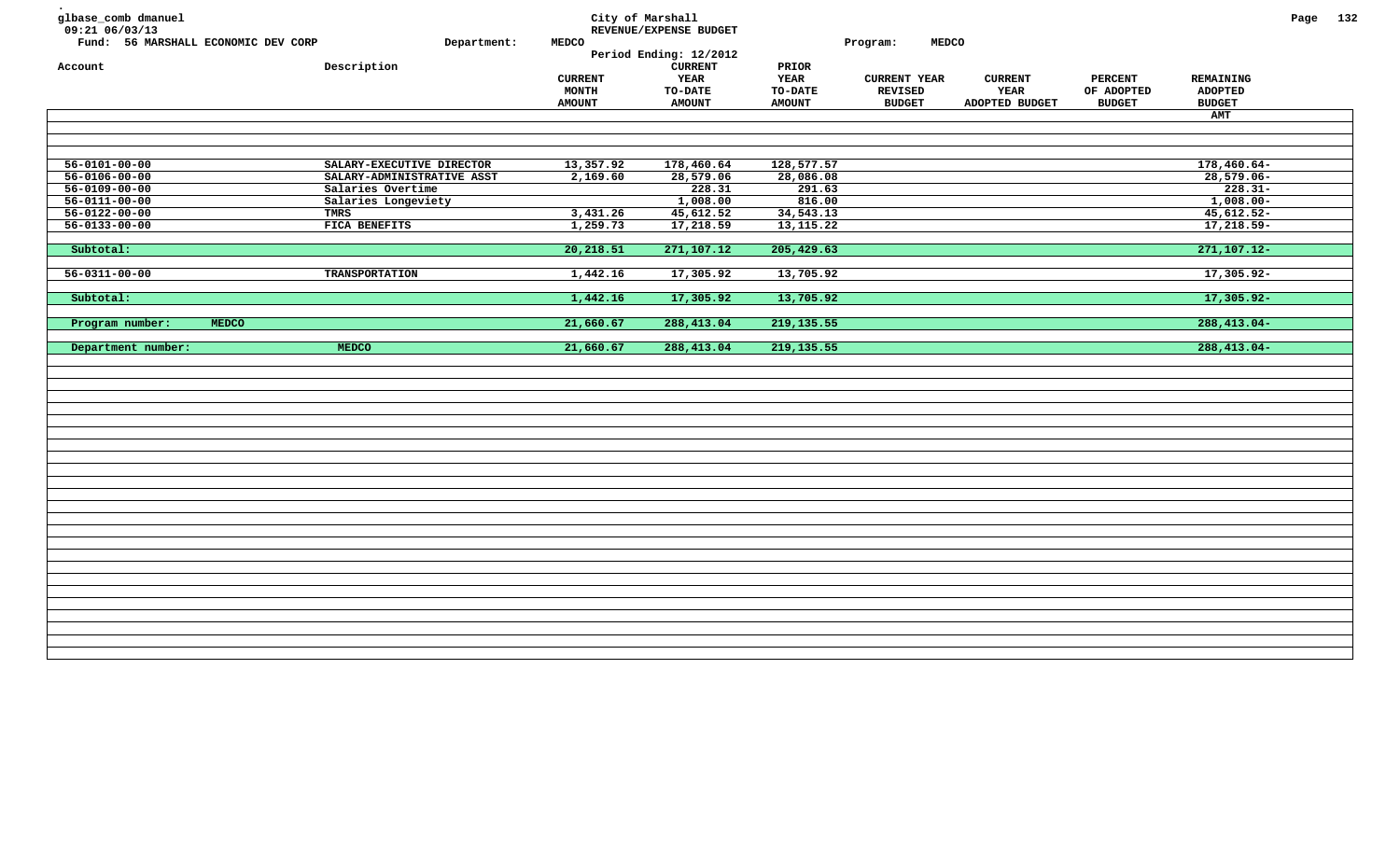| glbase_comb dmanuel<br>$09:21$ 06/03/13<br>Fund: 56 MARSHALL ECONOMIC DEV CORP<br>Account |                 | Description                 | Department: 38 BUSINESS DEVELOPMENT CENTER<br><b>CURRENT</b><br>MONTH<br><b>AMOUNT</b> | City of Marshall<br>REVENUE/EXPENSE BUDGET<br>Period Ending: 12/2012<br><b>CURRENT</b><br><b>YEAR</b><br><b>TO-DATE</b><br><b>AMOUNT</b> | PRIOR<br><b>YEAR</b><br><b>TO-DATE</b><br><b>AMOUNT</b> | Program:<br><b>CURRENT YEAR</b><br><b>REVISED</b><br><b>BUDGET</b> | TENANT SERVICES<br><b>CURRENT</b><br>YEAR<br>ADOPTED BUDGET | <b>PERCENT</b><br>OF ADOPTED<br><b>BUDGET</b> | REMAINING<br><b>ADOPTED</b><br><b>BUDGET</b><br>AMT | Page 133 |  |
|-------------------------------------------------------------------------------------------|-----------------|-----------------------------|----------------------------------------------------------------------------------------|------------------------------------------------------------------------------------------------------------------------------------------|---------------------------------------------------------|--------------------------------------------------------------------|-------------------------------------------------------------|-----------------------------------------------|-----------------------------------------------------|----------|--|
| $56 - 0106 - 38 - 00$                                                                     |                 | SALARY-ADMINISTRATIVE ASST  | 1,686.40                                                                               | 22, 207.77                                                                                                                               | 20,918.18                                               |                                                                    |                                                             |                                               | $22, 207.77 -$                                      |          |  |
| $56 - 0122 - 38 - 00$                                                                     |                 | TMRS                        | 341.00                                                                                 | 4,490.47                                                                                                                                 | 4,246.33                                                |                                                                    |                                                             |                                               | $4,490.47-$                                         |          |  |
| $56 - 0133 - 38 - 00$                                                                     |                 | FICA BENEFITS               | 129.02                                                                                 | 1,699.01                                                                                                                                 | 1,600.28                                                |                                                                    |                                                             |                                               | $1,699.01-$                                         |          |  |
| Subtotal:                                                                                 |                 |                             | 2,156.42                                                                               | 28,397.25                                                                                                                                | 26,764.79                                               |                                                                    |                                                             |                                               | 28,397.25-                                          |          |  |
| Program number:                                                                           | TENANT SERVICES |                             | 2,156.42                                                                               | 28,397.25                                                                                                                                | 26,764.79                                               |                                                                    |                                                             |                                               | $28,397.25 -$                                       |          |  |
| Department number:                                                                        | 38              | BUSINESS DEVELOPMENT CENTER | 2,156.42                                                                               | 28,397.25                                                                                                                                | 26,764.79                                               |                                                                    |                                                             |                                               | $28,397.25-$                                        |          |  |
|                                                                                           |                 |                             |                                                                                        |                                                                                                                                          |                                                         |                                                                    |                                                             |                                               |                                                     |          |  |
|                                                                                           |                 |                             |                                                                                        |                                                                                                                                          |                                                         |                                                                    |                                                             |                                               |                                                     |          |  |
|                                                                                           |                 |                             |                                                                                        |                                                                                                                                          |                                                         |                                                                    |                                                             |                                               |                                                     |          |  |
|                                                                                           |                 |                             |                                                                                        |                                                                                                                                          |                                                         |                                                                    |                                                             |                                               |                                                     |          |  |
|                                                                                           |                 |                             |                                                                                        |                                                                                                                                          |                                                         |                                                                    |                                                             |                                               |                                                     |          |  |
|                                                                                           |                 |                             |                                                                                        |                                                                                                                                          |                                                         |                                                                    |                                                             |                                               |                                                     |          |  |
|                                                                                           |                 |                             |                                                                                        |                                                                                                                                          |                                                         |                                                                    |                                                             |                                               |                                                     |          |  |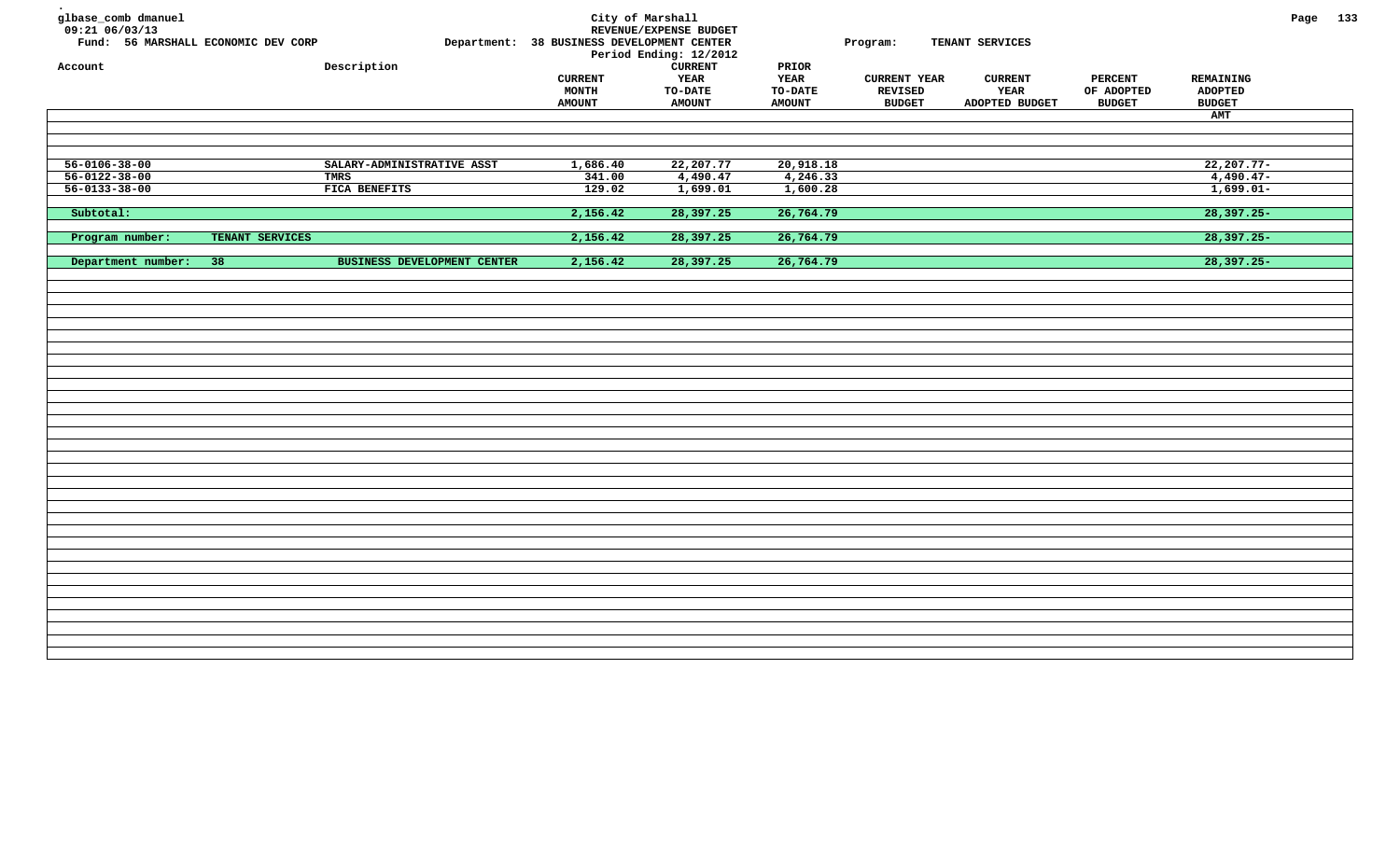| glbase_comb dmanuel<br>09:21 06/03/13<br>Fund: 56 MARSHALL ECONOMIC DEV CORP<br>Account |                               | Description                   | Department: 39 CENTER FOR APPLIED TECHNOLOGY | City of Marshall<br>REVENUE/EXPENSE BUDGET<br>Period Ending: 12/2012<br>${\tt CURRENT}$ | PRIOR                         | Program:                              | TENANT SERVICES        |                              |                                    | Page 134 |  |
|-----------------------------------------------------------------------------------------|-------------------------------|-------------------------------|----------------------------------------------|-----------------------------------------------------------------------------------------|-------------------------------|---------------------------------------|------------------------|------------------------------|------------------------------------|----------|--|
|                                                                                         |                               |                               | <b>CURRENT</b><br>MONTH                      | <b>YEAR</b><br><b>TO-DATE</b>                                                           | <b>YEAR</b><br><b>TO-DATE</b> | <b>CURRENT YEAR</b><br><b>REVISED</b> | <b>CURRENT</b><br>YEAR | <b>PERCENT</b><br>OF ADOPTED | <b>REMAINING</b><br><b>ADOPTED</b> |          |  |
|                                                                                         |                               |                               | <b>AMOUNT</b>                                | <b>AMOUNT</b>                                                                           | <b>AMOUNT</b>                 | <b>BUDGET</b>                         | ADOPTED BUDGET         | <b>BUDGET</b>                | <b>BUDGET</b>                      |          |  |
|                                                                                         |                               |                               |                                              |                                                                                         |                               |                                       |                        |                              | AMT                                |          |  |
|                                                                                         |                               |                               |                                              |                                                                                         |                               |                                       |                        |                              |                                    |          |  |
| $56 - 0106 - 39 - 00$                                                                   |                               | SALARY-ADMINISTRATIVE ASST    | 1,686.40                                     | 22,207.69                                                                               | 20,918.05                     |                                       |                        |                              | $22, 207.69 -$                     |          |  |
| $56 - 0122 - 39 - 00$                                                                   |                               | <b>TMRS</b>                   | 340.98                                       | 4,490.27                                                                                | 4,246.40                      |                                       |                        |                              | $4,490.27-$                        |          |  |
| $56 - 0133 - 39 - 00$                                                                   |                               | FICA BENEFITS                 | 129.00                                       | 1,698.76                                                                                | 1,600.18                      |                                       |                        |                              | $1,698.76-$                        |          |  |
| Subtotal:                                                                               |                               |                               | 2,156.38                                     | 28,396.72                                                                               | 26,764.63                     |                                       |                        |                              | $28,396.72-$                       |          |  |
| Program number:                                                                         | TENANT SERVICES               |                               | 2,156.38                                     | 28,396.72                                                                               | 26,764.63                     |                                       |                        |                              | $28,396.72-$                       |          |  |
| Department number:                                                                      | -39                           | CENTER FOR APPLIED TECHNOLOGY | 2,156.38                                     | 28,396.72                                                                               | 26,764.63                     |                                       |                        |                              | $28,396.72-$                       |          |  |
| Expenditures                                                                            |                               | Subtotal -----------          | 25,973.47                                    | 345,207.01                                                                              | 272,664.97                    |                                       |                        |                              | 345,207.01-                        |          |  |
| Fund number:                                                                            | 56 MARSHALL ECONOMIC DEV CORP |                               | $119, 167.72 -$                              | $1,612,503.93-$                                                                         | $1,690,353.50-$               |                                       |                        |                              | 1,612,503.93                       |          |  |
|                                                                                         |                               |                               |                                              |                                                                                         |                               |                                       |                        |                              |                                    |          |  |
|                                                                                         |                               |                               |                                              |                                                                                         |                               |                                       |                        |                              |                                    |          |  |
|                                                                                         |                               |                               |                                              |                                                                                         |                               |                                       |                        |                              |                                    |          |  |
|                                                                                         |                               |                               |                                              |                                                                                         |                               |                                       |                        |                              |                                    |          |  |
|                                                                                         |                               |                               |                                              |                                                                                         |                               |                                       |                        |                              |                                    |          |  |
|                                                                                         |                               |                               |                                              |                                                                                         |                               |                                       |                        |                              |                                    |          |  |
|                                                                                         |                               |                               |                                              |                                                                                         |                               |                                       |                        |                              |                                    |          |  |
|                                                                                         |                               |                               |                                              |                                                                                         |                               |                                       |                        |                              |                                    |          |  |
|                                                                                         |                               |                               |                                              |                                                                                         |                               |                                       |                        |                              |                                    |          |  |
|                                                                                         |                               |                               |                                              |                                                                                         |                               |                                       |                        |                              |                                    |          |  |
|                                                                                         |                               |                               |                                              |                                                                                         |                               |                                       |                        |                              |                                    |          |  |
|                                                                                         |                               |                               |                                              |                                                                                         |                               |                                       |                        |                              |                                    |          |  |
|                                                                                         |                               |                               |                                              |                                                                                         |                               |                                       |                        |                              |                                    |          |  |
|                                                                                         |                               |                               |                                              |                                                                                         |                               |                                       |                        |                              |                                    |          |  |
|                                                                                         |                               |                               |                                              |                                                                                         |                               |                                       |                        |                              |                                    |          |  |
|                                                                                         |                               |                               |                                              |                                                                                         |                               |                                       |                        |                              |                                    |          |  |
|                                                                                         |                               |                               |                                              |                                                                                         |                               |                                       |                        |                              |                                    |          |  |
|                                                                                         |                               |                               |                                              |                                                                                         |                               |                                       |                        |                              |                                    |          |  |
|                                                                                         |                               |                               |                                              |                                                                                         |                               |                                       |                        |                              |                                    |          |  |
|                                                                                         |                               |                               |                                              |                                                                                         |                               |                                       |                        |                              |                                    |          |  |
|                                                                                         |                               |                               |                                              |                                                                                         |                               |                                       |                        |                              |                                    |          |  |
|                                                                                         |                               |                               |                                              |                                                                                         |                               |                                       |                        |                              |                                    |          |  |
|                                                                                         |                               |                               |                                              |                                                                                         |                               |                                       |                        |                              |                                    |          |  |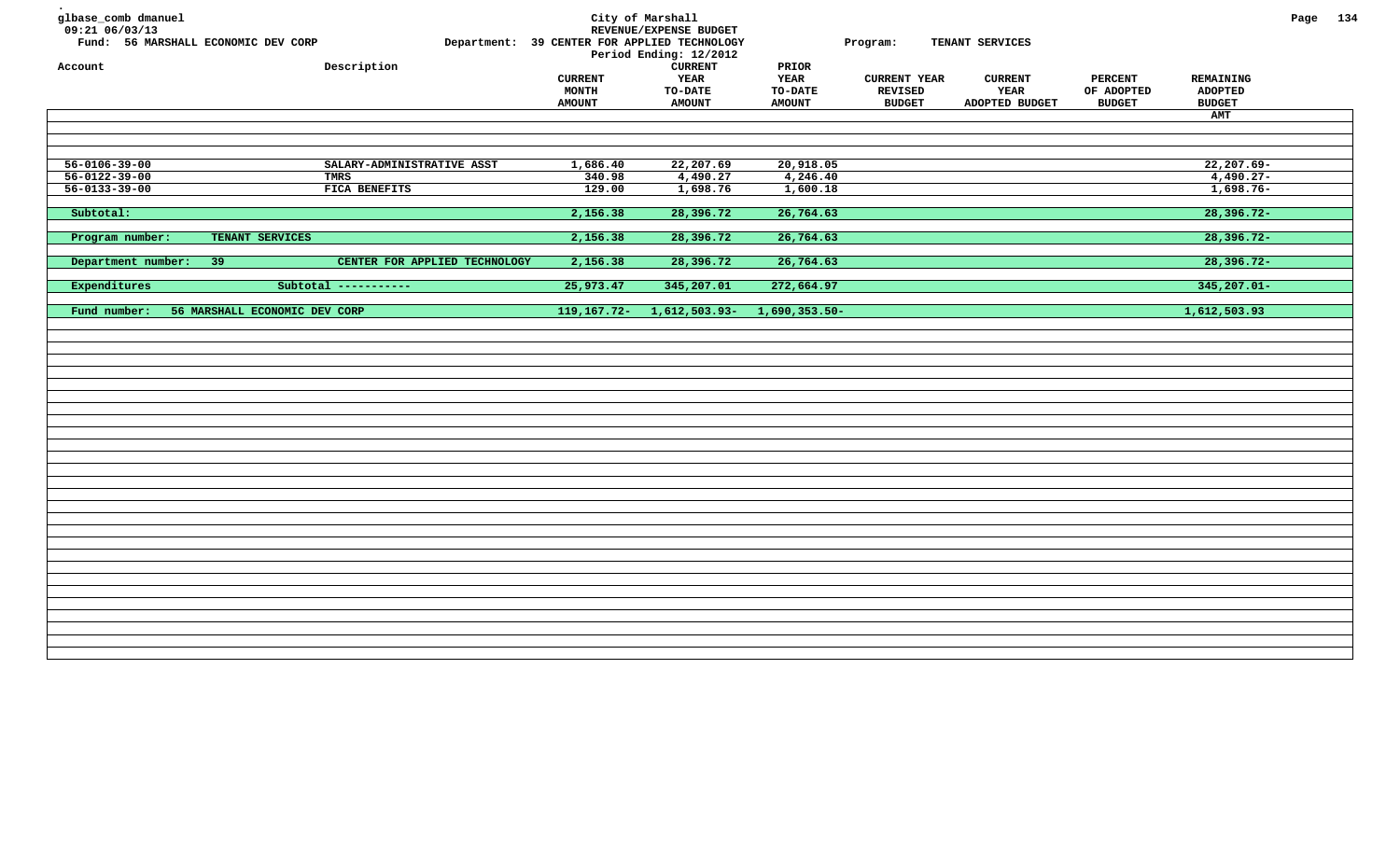| glbase_comb dmanuel<br>09:21 06/03/13<br>Account | Fund: 62 2007 GENERAL OBLIGATION FUND<br>Department:<br>Description | City of Marshall<br>2007 GENERAL OBLIGATION FUND | REVENUE/EXPENSE BUDGET<br>Period Ending: 12/2012<br><b>CURRENT</b> | PRIOR                                          | Program:                                               | 2007 GENERAL OBLIGATION FUND                    |                                               |                                                     | Page 135 |  |
|--------------------------------------------------|---------------------------------------------------------------------|--------------------------------------------------|--------------------------------------------------------------------|------------------------------------------------|--------------------------------------------------------|-------------------------------------------------|-----------------------------------------------|-----------------------------------------------------|----------|--|
|                                                  |                                                                     | <b>CURRENT</b><br><b>MONTH</b><br><b>AMOUNT</b>  | <b>YEAR</b><br><b>TO-DATE</b><br><b>AMOUNT</b>                     | <b>YEAR</b><br><b>TO-DATE</b><br><b>AMOUNT</b> | <b>CURRENT YEAR</b><br><b>REVISED</b><br><b>BUDGET</b> | <b>CURRENT</b><br><b>YEAR</b><br>ADOPTED BUDGET | <b>PERCENT</b><br>OF ADOPTED<br><b>BUDGET</b> | <b>REMAINING</b><br><b>ADOPTED</b><br><b>BUDGET</b> |          |  |
|                                                  |                                                                     |                                                  |                                                                    |                                                |                                                        |                                                 |                                               | AMT                                                 |          |  |
|                                                  |                                                                     |                                                  |                                                                    |                                                |                                                        |                                                 |                                               |                                                     |          |  |
|                                                  |                                                                     |                                                  |                                                                    |                                                |                                                        |                                                 |                                               |                                                     |          |  |
| $62 - 4000 - 00 - 00$                            | <b>TAXES</b>                                                        | 171,873.40-                                      | 754,985.62-                                                        | $560,606.17 -$                                 | $700,625.00 -$                                         | $700,625.00 -$                                  | 107.759                                       | 54,360.62                                           |          |  |
| $62 - 4001 - 00 - 00$                            | TAXES DELINQUENT                                                    | $2,531.09 -$                                     | $35,448.47-$                                                       | $25,673.30 -$                                  | $17,500.00 -$                                          | $17,500.00 -$                                   | 202.563                                       | 17,948.47                                           |          |  |
| $62 - 4002 - 00 - 00$                            | PENALTY & INTEREST                                                  | $737.35 -$                                       | $17,808.59-$                                                       | $14,317.91-$                                   | $10,000.00-$                                           | $10,000.00-$                                    | 178.086                                       | 7,808.59                                            |          |  |
| Subtotal:                                        |                                                                     | 175, 141.84-                                     | 808, 242.68-                                                       | $600, 597.38 -$                                | 728,125.00-                                            | 728,125.00-                                     | 111.003                                       | 80,117.68                                           |          |  |
| $62 - 5100 - 00 - 00$                            | <b>INTEREST EARNED</b>                                              | $54.09 -$                                        | 695.54-                                                            | $474.31 -$                                     | $1,000.00-$                                            | $1,000.00-$                                     | 69.554                                        | $304.46 -$                                          |          |  |
| $62 - 5110 - 00 - 00$                            | TRANSFER FROM OTHER FUNDS                                           |                                                  |                                                                    | 430,879.09-                                    |                                                        |                                                 |                                               |                                                     |          |  |
|                                                  |                                                                     |                                                  |                                                                    |                                                |                                                        |                                                 |                                               |                                                     |          |  |
| Subtotal:                                        |                                                                     | $54.09 -$                                        | 695.54-                                                            | 431, 353. 40-                                  | $1,000.00-$                                            | $1,000.00-$                                     | 69.554                                        | $304.46 -$                                          |          |  |
| Program number:                                  | 2007 GENERAL OBLIGATION FUND                                        | 175, 195. 93-                                    | 808,938.22-                                                        | 1,031,950.78-                                  | 729,125.00-                                            | 729,125.00-                                     | 110.946                                       | 79,813.22                                           |          |  |
|                                                  |                                                                     |                                                  |                                                                    |                                                |                                                        |                                                 |                                               |                                                     |          |  |
| Department number:                               | 2007 GENERAL OBLIGATION FUND                                        | 175, 195. 93-                                    | 808,938.22-                                                        | 1,031,950.78-                                  | 729,125.00-                                            | 729,125.00-                                     | 110.946                                       | 79,813.22                                           |          |  |
| Revenues                                         | Subtotal -----------                                                | 175, 195. 93-                                    | 808,938.22-                                                        | 1,031,950.78-                                  | 729,125.00-                                            | 729,125.00-                                     | 110.946                                       | 79,813.22                                           |          |  |
|                                                  |                                                                     |                                                  |                                                                    |                                                |                                                        |                                                 |                                               |                                                     |          |  |
|                                                  |                                                                     |                                                  |                                                                    |                                                |                                                        |                                                 |                                               |                                                     |          |  |
|                                                  |                                                                     |                                                  |                                                                    |                                                |                                                        |                                                 |                                               |                                                     |          |  |
|                                                  |                                                                     |                                                  |                                                                    |                                                |                                                        |                                                 |                                               |                                                     |          |  |
|                                                  |                                                                     |                                                  |                                                                    |                                                |                                                        |                                                 |                                               |                                                     |          |  |
|                                                  |                                                                     |                                                  |                                                                    |                                                |                                                        |                                                 |                                               |                                                     |          |  |
|                                                  |                                                                     |                                                  |                                                                    |                                                |                                                        |                                                 |                                               |                                                     |          |  |
|                                                  |                                                                     |                                                  |                                                                    |                                                |                                                        |                                                 |                                               |                                                     |          |  |
|                                                  |                                                                     |                                                  |                                                                    |                                                |                                                        |                                                 |                                               |                                                     |          |  |
|                                                  |                                                                     |                                                  |                                                                    |                                                |                                                        |                                                 |                                               |                                                     |          |  |
|                                                  |                                                                     |                                                  |                                                                    |                                                |                                                        |                                                 |                                               |                                                     |          |  |
|                                                  |                                                                     |                                                  |                                                                    |                                                |                                                        |                                                 |                                               |                                                     |          |  |
|                                                  |                                                                     |                                                  |                                                                    |                                                |                                                        |                                                 |                                               |                                                     |          |  |
|                                                  |                                                                     |                                                  |                                                                    |                                                |                                                        |                                                 |                                               |                                                     |          |  |
|                                                  |                                                                     |                                                  |                                                                    |                                                |                                                        |                                                 |                                               |                                                     |          |  |
|                                                  |                                                                     |                                                  |                                                                    |                                                |                                                        |                                                 |                                               |                                                     |          |  |
|                                                  |                                                                     |                                                  |                                                                    |                                                |                                                        |                                                 |                                               |                                                     |          |  |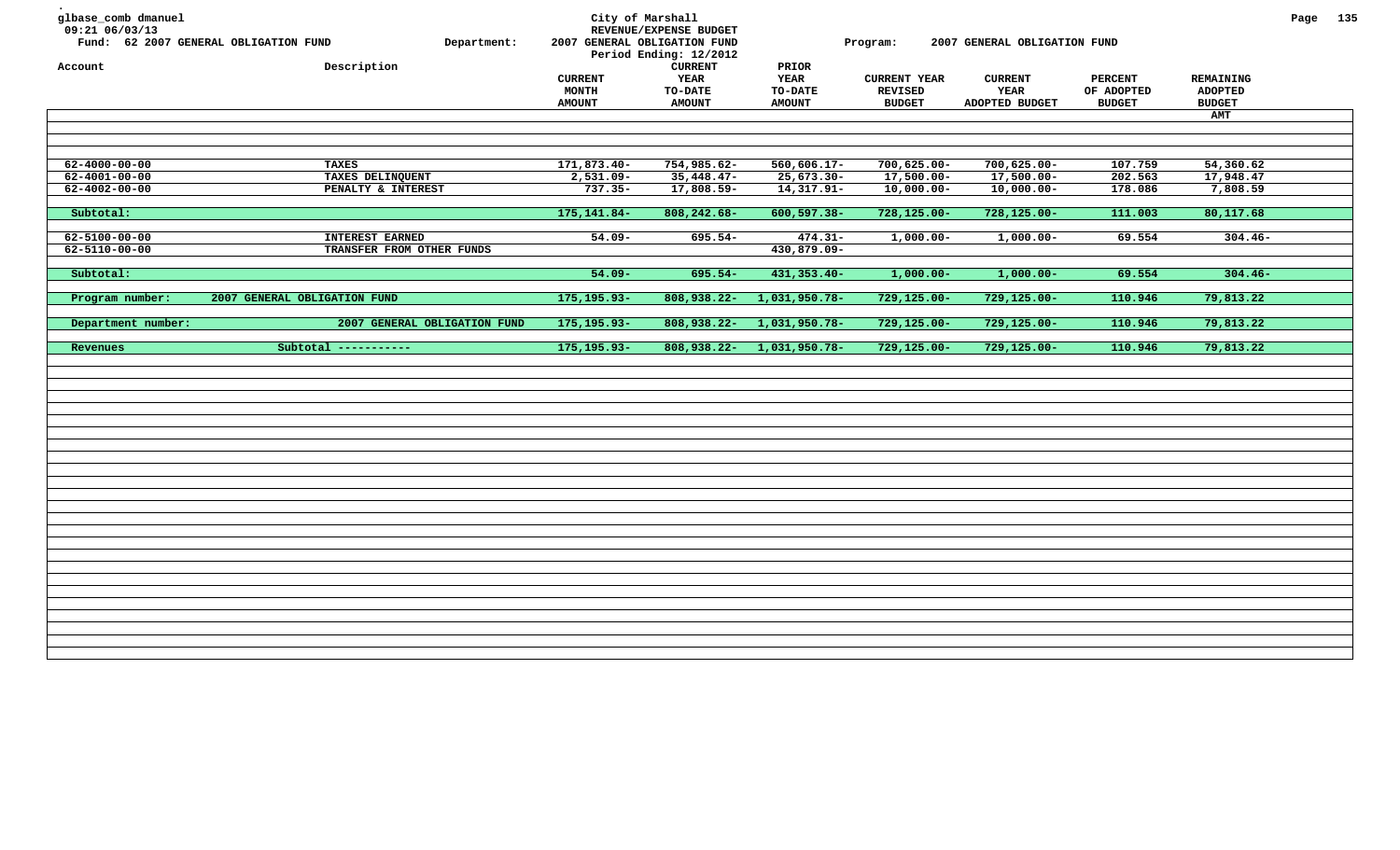| glbase_comb dmanuel<br>09:21 06/03/13                                   | Fund: 62 2007 GENERAL OBLIGATION FUND<br>Department:           |                                          | City of Marshall<br>REVENUE/EXPENSE BUDGET<br>2007 GENERAL OBLIGATION FUND<br>Period Ending: 12/2012 |                                           | Program:                                               | 2007 GENERAL OBLIGATION FUND             |                                               |                                                     | Page 136 |  |
|-------------------------------------------------------------------------|----------------------------------------------------------------|------------------------------------------|------------------------------------------------------------------------------------------------------|-------------------------------------------|--------------------------------------------------------|------------------------------------------|-----------------------------------------------|-----------------------------------------------------|----------|--|
| Account                                                                 | Description                                                    | <b>CURRENT</b><br>MONTH<br><b>AMOUNT</b> | <b>CURRENT</b><br><b>YEAR</b><br>TO-DATE<br><b>AMOUNT</b>                                            | PRIOR<br>YEAR<br>TO-DATE<br><b>AMOUNT</b> | <b>CURRENT YEAR</b><br><b>REVISED</b><br><b>BUDGET</b> | <b>CURRENT</b><br>YEAR<br>ADOPTED BUDGET | <b>PERCENT</b><br>OF ADOPTED<br><b>BUDGET</b> | REMAINING<br><b>ADOPTED</b><br><b>BUDGET</b><br>AMT |          |  |
| $62 - 0348 - 00 - 00$<br>$62 - 0353 - 00 - 00$<br>$62 - 0354 - 00 - 00$ | SERVICE FEES/MGT FEES<br>INTEREST & FEES<br>PRINCIPAL PAYMENTS | 152,258.76                               | 5,235.00<br>313,067.52<br>415,000.00                                                                 | 300.00<br>263,780.02<br>295,000.00        | 300.00<br>313,069.00<br>415,000.00                     | 300.00<br>313,069.00<br>415,000.00       | 1,745.000<br>100.000<br>100.000               | $4,935.00 -$<br>1.48                                |          |  |
| Subtotal:                                                               |                                                                | 152,258.76                               | 733,302.52                                                                                           | 559,080.02                                | 728,369.00                                             | 728,369.00                               | 100.677                                       | $4,933.52-$                                         |          |  |
| Program number:                                                         | 2007 GENERAL OBLIGATION FUND                                   | 152,258.76                               | 733,302.52                                                                                           | 559,080.02                                | 728,369.00                                             | 728,369.00                               | 100.677                                       | $4,933.52-$                                         |          |  |
| Department number:                                                      | 2007 GENERAL OBLIGATION FUND                                   | 152,258.76                               | 733,302.52                                                                                           | 559,080.02                                | 728,369.00                                             | 728,369.00                               | 100.677                                       | 4,933.52-                                           |          |  |
| Expenditures                                                            | Subtotal -----------                                           | 152,258.76                               | 733,302.52                                                                                           | 559,080.02                                | 728,369.00                                             | 728,369.00                               | 100.677                                       | $4,933.52-$                                         |          |  |
| Fund number:                                                            | 62 2007 GENERAL OBLIGATION FUND                                | $22,937.17-$                             | $75,635.70-$                                                                                         | 472,870.76-                               | $756.00 -$                                             |                                          | 756.00- ###############                       | 74,879.70                                           |          |  |
|                                                                         |                                                                |                                          |                                                                                                      |                                           |                                                        |                                          |                                               |                                                     |          |  |
|                                                                         |                                                                |                                          |                                                                                                      |                                           |                                                        |                                          |                                               |                                                     |          |  |
|                                                                         |                                                                |                                          |                                                                                                      |                                           |                                                        |                                          |                                               |                                                     |          |  |
|                                                                         |                                                                |                                          |                                                                                                      |                                           |                                                        |                                          |                                               |                                                     |          |  |
|                                                                         |                                                                |                                          |                                                                                                      |                                           |                                                        |                                          |                                               |                                                     |          |  |
|                                                                         |                                                                |                                          |                                                                                                      |                                           |                                                        |                                          |                                               |                                                     |          |  |
|                                                                         |                                                                |                                          |                                                                                                      |                                           |                                                        |                                          |                                               |                                                     |          |  |
|                                                                         |                                                                |                                          |                                                                                                      |                                           |                                                        |                                          |                                               |                                                     |          |  |
|                                                                         |                                                                |                                          |                                                                                                      |                                           |                                                        |                                          |                                               |                                                     |          |  |
|                                                                         |                                                                |                                          |                                                                                                      |                                           |                                                        |                                          |                                               |                                                     |          |  |
|                                                                         |                                                                |                                          |                                                                                                      |                                           |                                                        |                                          |                                               |                                                     |          |  |
|                                                                         |                                                                |                                          |                                                                                                      |                                           |                                                        |                                          |                                               |                                                     |          |  |
|                                                                         |                                                                |                                          |                                                                                                      |                                           |                                                        |                                          |                                               |                                                     |          |  |
|                                                                         |                                                                |                                          |                                                                                                      |                                           |                                                        |                                          |                                               |                                                     |          |  |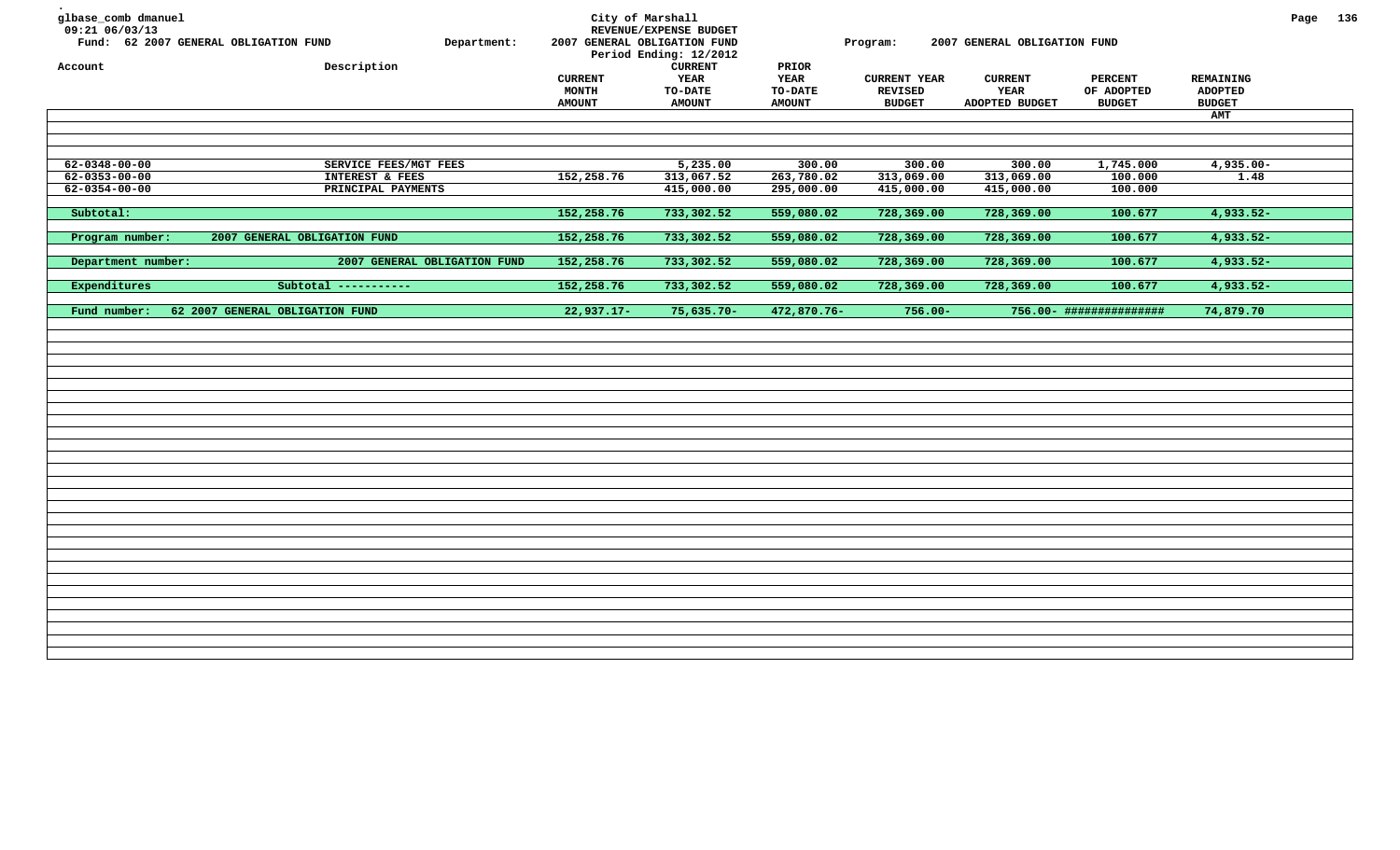| glbase_comb dmanuel<br>09:21 06/03/13<br>Account | Fund: 63 2007 CAPITAL IMPROVEMENT FUND<br>Description | Department: | City of Marshall<br>1 FIRE COMPLEX BOND ISSUE | REVENUE/EXPENSE BUDGET<br>Period Ending: 12/2012<br><b>CURRENT</b> | PRIOR                  | Program:                              | FIRE COMPLEX BOND ISSUE |                              |                                    | Page 138 |  |
|--------------------------------------------------|-------------------------------------------------------|-------------|-----------------------------------------------|--------------------------------------------------------------------|------------------------|---------------------------------------|-------------------------|------------------------------|------------------------------------|----------|--|
|                                                  |                                                       |             | <b>CURRENT</b><br><b>MONTH</b>                | YEAR<br><b>TO-DATE</b>                                             | <b>YEAR</b><br>TO-DATE | <b>CURRENT YEAR</b><br><b>REVISED</b> | <b>CURRENT</b><br>YEAR  | <b>PERCENT</b><br>OF ADOPTED | <b>REMAINING</b><br><b>ADOPTED</b> |          |  |
|                                                  |                                                       |             | <b>AMOUNT</b>                                 | <b>AMOUNT</b>                                                      | <b>AMOUNT</b>          | <b>BUDGET</b>                         | ADOPTED BUDGET          | <b>BUDGET</b>                | <b>BUDGET</b>                      |          |  |
|                                                  |                                                       |             |                                               |                                                                    |                        |                                       |                         |                              | AMT                                |          |  |
|                                                  |                                                       |             |                                               |                                                                    |                        |                                       |                         |                              |                                    |          |  |
|                                                  |                                                       |             |                                               |                                                                    |                        |                                       |                         |                              |                                    |          |  |
| $63 - 0305 - 01 - 00$                            | PROFESSIONAL FEES                                     |             |                                               |                                                                    | 11,289.35              |                                       |                         |                              |                                    |          |  |
| $63 - 0347 - 01 - 00$                            | <b>MISCELLANEOUS</b>                                  |             |                                               |                                                                    | 125.00                 |                                       |                         |                              |                                    |          |  |
| $63 - 0348 - 01 - 00$                            | SERVICE FEES/MGMT FEES                                |             |                                               | 160.50                                                             | 545.70                 |                                       |                         |                              | $160.50 -$                         |          |  |
| Subtotal:                                        |                                                       |             |                                               | 160.50                                                             | 11,960.05              |                                       |                         |                              | $160.50 -$                         |          |  |
| $63 - 0405 - 01 - 00$                            | <b>BUILDINGS</b>                                      |             |                                               | $18,374.12-$                                                       | 18,374.12              |                                       |                         |                              | 18,374.12                          |          |  |
| $63 - 0410 - 01 - 00$                            | <b>IMPROVEMENTS</b>                                   |             |                                               |                                                                    | 8,153.59               |                                       |                         |                              |                                    |          |  |
| $63 - 0420 - 01 - 00$                            | IMPROVEMENTS-DATA PROCESSING                          |             |                                               |                                                                    | 32,712.37              |                                       |                         |                              |                                    |          |  |
| $63 - 0426 - 01 - 00$                            | FURNITURE & FIXTURES                                  |             |                                               |                                                                    | 2,212.95               |                                       |                         |                              |                                    |          |  |
| Subtotal:                                        |                                                       |             |                                               | $18,374.12-$                                                       | 61,453.03              |                                       |                         |                              | 18,374.12                          |          |  |
|                                                  |                                                       |             |                                               |                                                                    |                        |                                       |                         |                              |                                    |          |  |
|                                                  |                                                       |             |                                               |                                                                    |                        |                                       |                         |                              | 18,213.62                          |          |  |
| Program number:                                  | FIRE COMPLEX BOND ISSUE                               |             |                                               | $18, 213.62 -$                                                     | 73,413.08              |                                       |                         |                              |                                    |          |  |
| Department number:                               | FIRE COMPLEX BOND ISSUE<br>$\mathbf{1}$               |             |                                               | $18, 213.62 -$                                                     | 73,413.08              |                                       |                         |                              | 18,213.62                          |          |  |
|                                                  |                                                       |             |                                               |                                                                    |                        |                                       |                         |                              |                                    |          |  |
|                                                  |                                                       |             |                                               |                                                                    |                        |                                       |                         |                              |                                    |          |  |
|                                                  |                                                       |             |                                               |                                                                    |                        |                                       |                         |                              |                                    |          |  |
|                                                  |                                                       |             |                                               |                                                                    |                        |                                       |                         |                              |                                    |          |  |
|                                                  |                                                       |             |                                               |                                                                    |                        |                                       |                         |                              |                                    |          |  |
|                                                  |                                                       |             |                                               |                                                                    |                        |                                       |                         |                              |                                    |          |  |
|                                                  |                                                       |             |                                               |                                                                    |                        |                                       |                         |                              |                                    |          |  |
|                                                  |                                                       |             |                                               |                                                                    |                        |                                       |                         |                              |                                    |          |  |
|                                                  |                                                       |             |                                               |                                                                    |                        |                                       |                         |                              |                                    |          |  |
|                                                  |                                                       |             |                                               |                                                                    |                        |                                       |                         |                              |                                    |          |  |
|                                                  |                                                       |             |                                               |                                                                    |                        |                                       |                         |                              |                                    |          |  |
|                                                  |                                                       |             |                                               |                                                                    |                        |                                       |                         |                              |                                    |          |  |
|                                                  |                                                       |             |                                               |                                                                    |                        |                                       |                         |                              |                                    |          |  |
|                                                  |                                                       |             |                                               |                                                                    |                        |                                       |                         |                              |                                    |          |  |
|                                                  |                                                       |             |                                               |                                                                    |                        |                                       |                         |                              |                                    |          |  |
|                                                  |                                                       |             |                                               |                                                                    |                        |                                       |                         |                              |                                    |          |  |
|                                                  |                                                       |             |                                               |                                                                    |                        |                                       |                         |                              |                                    |          |  |
|                                                  |                                                       |             |                                               |                                                                    |                        |                                       |                         |                              |                                    |          |  |
|                                                  |                                                       |             |                                               |                                                                    |                        |                                       |                         |                              |                                    |          |  |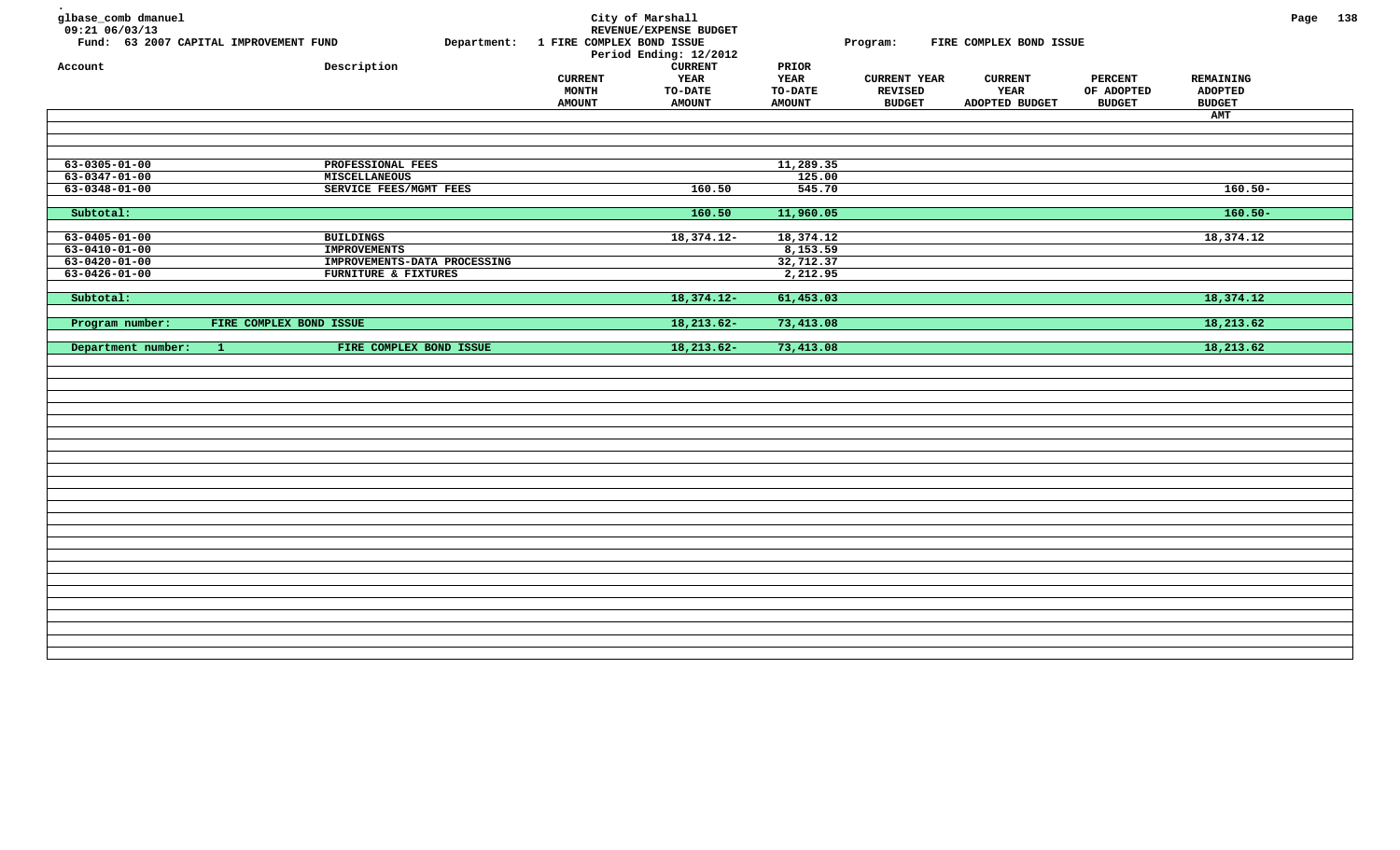| glbase_comb dmanuel<br>09:21 06/03/13<br>Account | Fund: 63 2007 CAPITAL IMPROVEMENT FUND<br>Department:<br>Description | 2 POLICE COMPLEX BOND ISSUE<br><b>CURRENT</b><br>MONTH | City of Marshall<br>REVENUE/EXPENSE BUDGET<br>Period Ending: 12/2012<br>${\tt CURRENT}$<br><b>YEAR</b><br><b>TO-DATE</b> | PRIOR<br><b>YEAR</b><br><b>TO-DATE</b> | Program:<br><b>CURRENT YEAR</b><br><b>REVISED</b> | POLICE COMPLEX BOND ISSUE<br><b>CURRENT</b><br>YEAR | <b>PERCENT</b><br>OF ADOPTED | <b>REMAINING</b><br><b>ADOPTED</b> | Page 139 |  |
|--------------------------------------------------|----------------------------------------------------------------------|--------------------------------------------------------|--------------------------------------------------------------------------------------------------------------------------|----------------------------------------|---------------------------------------------------|-----------------------------------------------------|------------------------------|------------------------------------|----------|--|
|                                                  |                                                                      | <b>AMOUNT</b>                                          | <b>AMOUNT</b>                                                                                                            | <b>AMOUNT</b>                          | <b>BUDGET</b>                                     | ADOPTED BUDGET                                      | <b>BUDGET</b>                | <b>BUDGET</b>                      |          |  |
|                                                  |                                                                      |                                                        |                                                                                                                          |                                        |                                                   |                                                     |                              | <b>AMT</b>                         |          |  |
|                                                  |                                                                      |                                                        |                                                                                                                          |                                        |                                                   |                                                     |                              |                                    |          |  |
|                                                  |                                                                      |                                                        |                                                                                                                          |                                        |                                                   |                                                     |                              |                                    |          |  |
|                                                  |                                                                      |                                                        |                                                                                                                          |                                        |                                                   |                                                     |                              |                                    |          |  |
| $63 - 0305 - 02 - 00$                            | PROFESSIONAL FEES                                                    |                                                        |                                                                                                                          | 30, 268.06                             |                                                   |                                                     |                              |                                    |          |  |
| $63 - 0347 - 02 - 00$                            | MISCELLANEOUS                                                        |                                                        |                                                                                                                          | 1,889.41                               |                                                   |                                                     |                              |                                    |          |  |
| $63 - 0348 - 02 - 00$                            | SERVICE FEES/MGMT FEES                                               |                                                        | 280.90                                                                                                                   | 955.06                                 |                                                   |                                                     |                              | 280.90-                            |          |  |
| Subtotal:                                        |                                                                      |                                                        | 280.90                                                                                                                   | 33,112.53                              |                                                   |                                                     |                              | $280.90 -$                         |          |  |
|                                                  |                                                                      |                                                        |                                                                                                                          |                                        |                                                   |                                                     |                              |                                    |          |  |
| $63 - 0405 - 02 - 00$                            | <b>BUILDINGS</b>                                                     |                                                        | 31,285.66-                                                                                                               | 34,991.66                              |                                                   |                                                     |                              | 31,285.66                          |          |  |
| $63 - 0410 - 02 - 00$                            | <b>IMPROVEMENTS</b>                                                  |                                                        |                                                                                                                          | 1,140.00                               |                                                   |                                                     |                              |                                    |          |  |
| $63 - 0420 - 02 - 00$                            | IMPROVEMENTS-DATA PROCESSING                                         |                                                        |                                                                                                                          | 55,982.29                              |                                                   |                                                     |                              |                                    |          |  |
| $63 - 0426 - 02 - 00$                            | FURNITURE & FIXTURES                                                 |                                                        |                                                                                                                          | 2,851.38                               |                                                   |                                                     |                              |                                    |          |  |
| Subtotal:                                        |                                                                      |                                                        | $31,285.66-$                                                                                                             | 94,965.33                              |                                                   |                                                     |                              | 31,285.66                          |          |  |
|                                                  |                                                                      |                                                        |                                                                                                                          |                                        |                                                   |                                                     |                              |                                    |          |  |
| Program number:                                  | POLICE COMPLEX BOND ISSUE                                            |                                                        | $31,004.76-$                                                                                                             | 128,077.86                             |                                                   |                                                     |                              | 31,004.76                          |          |  |
|                                                  |                                                                      |                                                        |                                                                                                                          |                                        |                                                   |                                                     |                              |                                    |          |  |
|                                                  |                                                                      |                                                        |                                                                                                                          |                                        |                                                   |                                                     |                              |                                    |          |  |
| Department number:                               | POLICE COMPLEX BOND ISSUE<br>$\mathbf{2}$                            |                                                        | $31,004.76-$                                                                                                             | 128,077.86                             |                                                   |                                                     |                              | 31,004.76                          |          |  |
|                                                  |                                                                      |                                                        |                                                                                                                          |                                        |                                                   |                                                     |                              |                                    |          |  |
|                                                  |                                                                      |                                                        |                                                                                                                          |                                        |                                                   |                                                     |                              |                                    |          |  |
|                                                  |                                                                      |                                                        |                                                                                                                          |                                        |                                                   |                                                     |                              |                                    |          |  |
|                                                  |                                                                      |                                                        |                                                                                                                          |                                        |                                                   |                                                     |                              |                                    |          |  |
|                                                  |                                                                      |                                                        |                                                                                                                          |                                        |                                                   |                                                     |                              |                                    |          |  |
|                                                  |                                                                      |                                                        |                                                                                                                          |                                        |                                                   |                                                     |                              |                                    |          |  |
|                                                  |                                                                      |                                                        |                                                                                                                          |                                        |                                                   |                                                     |                              |                                    |          |  |
|                                                  |                                                                      |                                                        |                                                                                                                          |                                        |                                                   |                                                     |                              |                                    |          |  |
|                                                  |                                                                      |                                                        |                                                                                                                          |                                        |                                                   |                                                     |                              |                                    |          |  |
|                                                  |                                                                      |                                                        |                                                                                                                          |                                        |                                                   |                                                     |                              |                                    |          |  |
|                                                  |                                                                      |                                                        |                                                                                                                          |                                        |                                                   |                                                     |                              |                                    |          |  |
|                                                  |                                                                      |                                                        |                                                                                                                          |                                        |                                                   |                                                     |                              |                                    |          |  |
|                                                  |                                                                      |                                                        |                                                                                                                          |                                        |                                                   |                                                     |                              |                                    |          |  |
|                                                  |                                                                      |                                                        |                                                                                                                          |                                        |                                                   |                                                     |                              |                                    |          |  |
|                                                  |                                                                      |                                                        |                                                                                                                          |                                        |                                                   |                                                     |                              |                                    |          |  |
|                                                  |                                                                      |                                                        |                                                                                                                          |                                        |                                                   |                                                     |                              |                                    |          |  |
|                                                  |                                                                      |                                                        |                                                                                                                          |                                        |                                                   |                                                     |                              |                                    |          |  |
|                                                  |                                                                      |                                                        |                                                                                                                          |                                        |                                                   |                                                     |                              |                                    |          |  |
|                                                  |                                                                      |                                                        |                                                                                                                          |                                        |                                                   |                                                     |                              |                                    |          |  |
|                                                  |                                                                      |                                                        |                                                                                                                          |                                        |                                                   |                                                     |                              |                                    |          |  |
|                                                  |                                                                      |                                                        |                                                                                                                          |                                        |                                                   |                                                     |                              |                                    |          |  |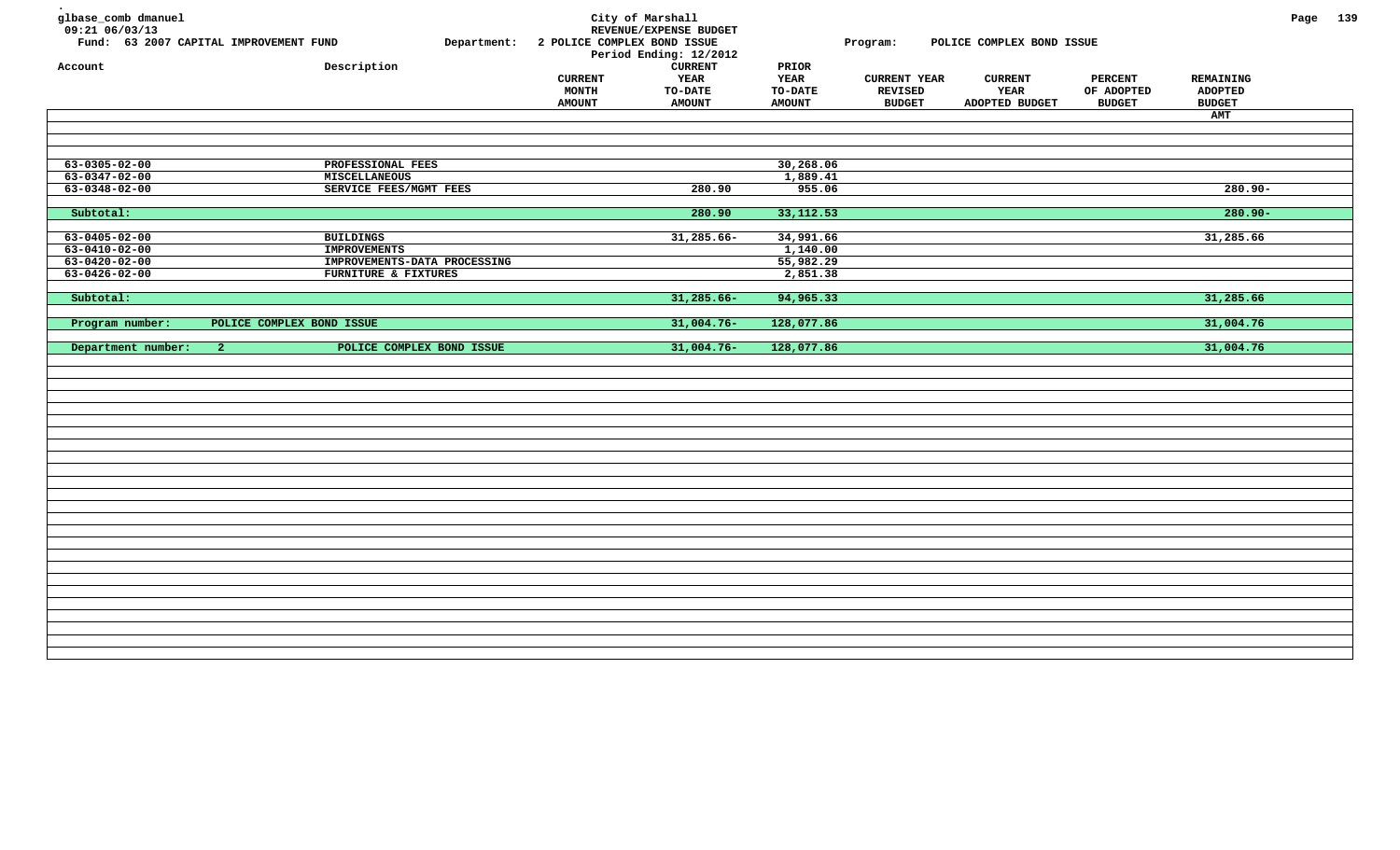| glbase_comb dmanuel<br>$09:21$ 06/03/13<br>Fund: 63 2007 CAPITAL IMPROVEMENT FUND<br>Account | Department:<br>Description   | 3 PARKS IMPROVEMENT BOND ISSUE<br><b>CURRENT</b><br>MONTH<br><b>AMOUNT</b> | City of Marshall<br>REVENUE/EXPENSE BUDGET<br>Period Ending: 12/2012<br><b>CURRENT</b><br>YEAR<br><b>TO-DATE</b><br><b>AMOUNT</b> | PRIOR<br>YEAR<br><b>TO-DATE</b><br><b>AMOUNT</b> | Program:<br><b>CURRENT YEAR</b><br><b>REVISED</b><br><b>BUDGET</b> | PARKS IMPROVEMENT BOND ISSUE<br><b>CURRENT</b><br>YEAR<br>ADOPTED BUDGET | <b>PERCENT</b><br>OF ADOPTED<br><b>BUDGET</b> | REMAINING<br><b>ADOPTED</b><br><b>BUDGET</b><br>AMT | Page 140 |
|----------------------------------------------------------------------------------------------|------------------------------|----------------------------------------------------------------------------|-----------------------------------------------------------------------------------------------------------------------------------|--------------------------------------------------|--------------------------------------------------------------------|--------------------------------------------------------------------------|-----------------------------------------------|-----------------------------------------------------|----------|
| $63 - 0305 - 03 - 00$                                                                        | PROFESSIONAL FEES            |                                                                            | 412.00                                                                                                                            |                                                  |                                                                    |                                                                          |                                               | $412.00 -$                                          |          |
| $63 - 0348 - 03 - 00$                                                                        | SERVICE FEES/MGMT FEES       |                                                                            | 58.60                                                                                                                             | 199.24                                           |                                                                    |                                                                          |                                               | $58.60 -$                                           |          |
| Subtotal:                                                                                    |                              |                                                                            | 470.60                                                                                                                            | 199.24                                           |                                                                    |                                                                          |                                               | $470.60 -$                                          |          |
|                                                                                              |                              |                                                                            |                                                                                                                                   |                                                  |                                                                    |                                                                          |                                               |                                                     |          |
| Program number:                                                                              | PARKS IMPROVEMENT BOND ISSUE |                                                                            | 470.60                                                                                                                            | 199.24                                           |                                                                    |                                                                          |                                               | $470.60 -$                                          |          |
|                                                                                              |                              |                                                                            |                                                                                                                                   |                                                  |                                                                    |                                                                          |                                               |                                                     |          |
|                                                                                              |                              |                                                                            |                                                                                                                                   |                                                  |                                                                    |                                                                          |                                               |                                                     |          |
|                                                                                              |                              |                                                                            |                                                                                                                                   |                                                  |                                                                    |                                                                          |                                               |                                                     |          |
|                                                                                              |                              |                                                                            |                                                                                                                                   |                                                  |                                                                    |                                                                          |                                               |                                                     |          |
|                                                                                              |                              |                                                                            |                                                                                                                                   |                                                  |                                                                    |                                                                          |                                               |                                                     |          |
|                                                                                              |                              |                                                                            |                                                                                                                                   |                                                  |                                                                    |                                                                          |                                               |                                                     |          |
|                                                                                              |                              |                                                                            |                                                                                                                                   |                                                  |                                                                    |                                                                          |                                               |                                                     |          |
|                                                                                              |                              |                                                                            |                                                                                                                                   |                                                  |                                                                    |                                                                          |                                               |                                                     |          |
|                                                                                              |                              |                                                                            |                                                                                                                                   |                                                  |                                                                    |                                                                          |                                               |                                                     |          |
|                                                                                              |                              |                                                                            |                                                                                                                                   |                                                  |                                                                    |                                                                          |                                               |                                                     |          |
|                                                                                              |                              |                                                                            |                                                                                                                                   |                                                  |                                                                    |                                                                          |                                               |                                                     |          |
|                                                                                              |                              |                                                                            |                                                                                                                                   |                                                  |                                                                    |                                                                          |                                               |                                                     |          |
|                                                                                              |                              |                                                                            |                                                                                                                                   |                                                  |                                                                    |                                                                          |                                               |                                                     |          |
|                                                                                              |                              |                                                                            |                                                                                                                                   |                                                  |                                                                    |                                                                          |                                               |                                                     |          |
|                                                                                              |                              |                                                                            |                                                                                                                                   |                                                  |                                                                    |                                                                          |                                               |                                                     |          |
|                                                                                              |                              |                                                                            |                                                                                                                                   |                                                  |                                                                    |                                                                          |                                               |                                                     |          |
|                                                                                              |                              |                                                                            |                                                                                                                                   |                                                  |                                                                    |                                                                          |                                               |                                                     |          |
|                                                                                              |                              |                                                                            |                                                                                                                                   |                                                  |                                                                    |                                                                          |                                               |                                                     |          |
|                                                                                              |                              |                                                                            |                                                                                                                                   |                                                  |                                                                    |                                                                          |                                               |                                                     |          |
|                                                                                              |                              |                                                                            |                                                                                                                                   |                                                  |                                                                    |                                                                          |                                               |                                                     |          |
|                                                                                              |                              |                                                                            |                                                                                                                                   |                                                  |                                                                    |                                                                          |                                               |                                                     |          |
|                                                                                              |                              |                                                                            |                                                                                                                                   |                                                  |                                                                    |                                                                          |                                               |                                                     |          |
|                                                                                              |                              |                                                                            |                                                                                                                                   |                                                  |                                                                    |                                                                          |                                               |                                                     |          |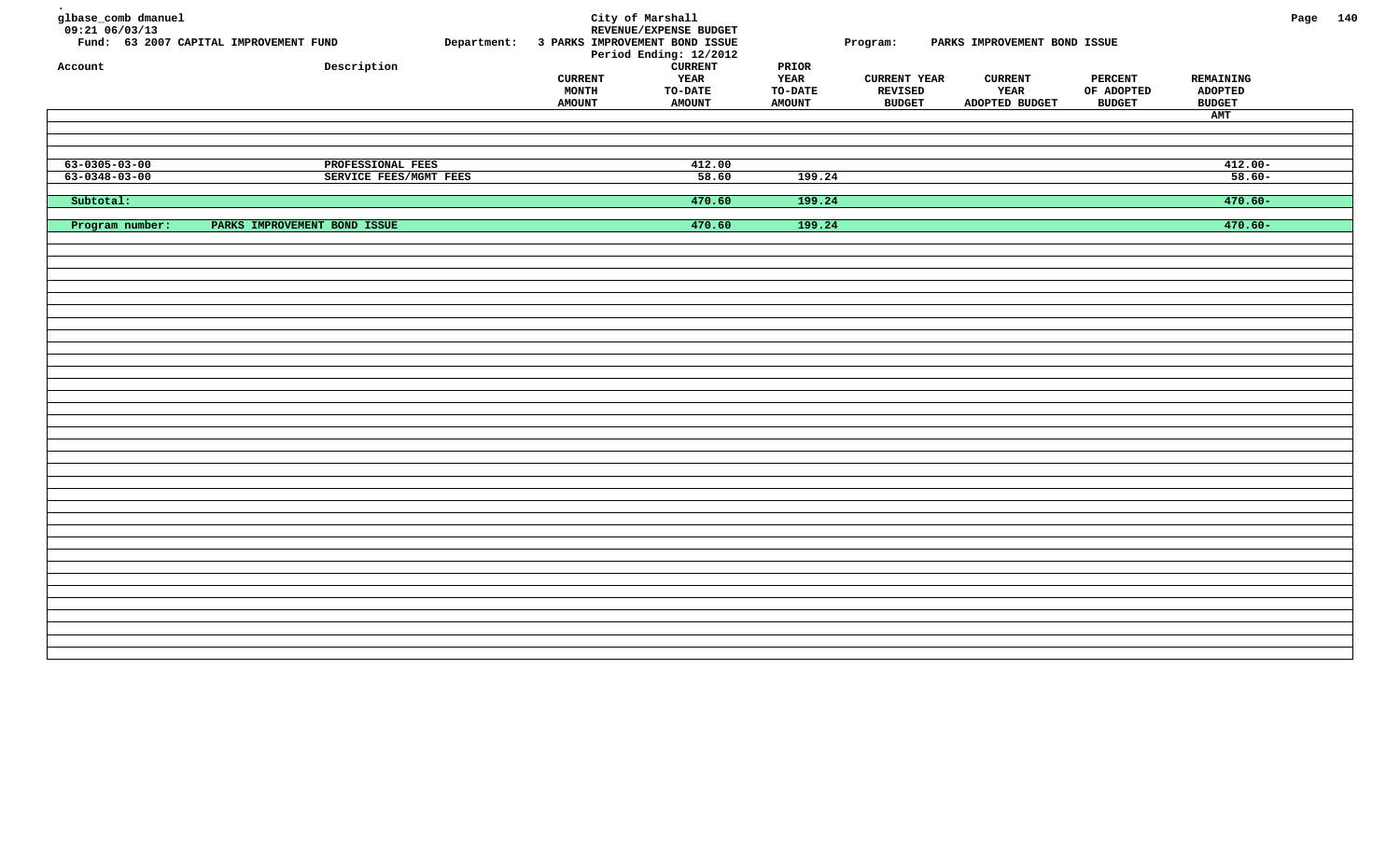| glbase_comb dmanuel<br>$09:21$ <sup>-06/03/13</sup><br>Account | Fund: 63 2007 CAPITAL IMPROVEMENT FUND | Description                    | <b>CURRENT</b> | City of Marshall<br>REVENUE/EXPENSE BUDGET<br>Department: 3 PARKS IMPROVEMENT BOND ISSUE<br>Period Ending: 12/2012<br><b>CURRENT</b><br>YEAR | $\tt PRIOR$<br>YEAR | Program: 1 AIRPORT PARK<br><b>CURRENT YEAR</b> | <b>CURRENT</b> | <b>PERCENT</b> | REMAINING            | Page 141 |  |
|----------------------------------------------------------------|----------------------------------------|--------------------------------|----------------|----------------------------------------------------------------------------------------------------------------------------------------------|---------------------|------------------------------------------------|----------------|----------------|----------------------|----------|--|
|                                                                |                                        |                                | <b>MONTH</b>   | TO-DATE                                                                                                                                      | TO-DATE             | REVISED                                        | YEAR           | OF ADOPTED     | <b>ADOPTED</b>       |          |  |
|                                                                |                                        |                                | <b>AMOUNT</b>  | <b>AMOUNT</b>                                                                                                                                | <b>AMOUNT</b>       | <b>BUDGET</b>                                  | ADOPTED BUDGET | <b>BUDGET</b>  | <b>BUDGET</b><br>AMT |          |  |
|                                                                |                                        |                                |                |                                                                                                                                              |                     |                                                |                |                |                      |          |  |
|                                                                |                                        |                                |                |                                                                                                                                              |                     |                                                |                |                |                      |          |  |
| $63 - 0480 - 03 - 01$                                          |                                        | REMOVE RESTROOMS-ENLARGE CONCE |                |                                                                                                                                              | 7,982.12            |                                                |                |                |                      |          |  |
| Subtotal:                                                      |                                        |                                |                |                                                                                                                                              | 7,982.12            |                                                |                |                |                      |          |  |
| Program number:                                                | 1 AIRPORT PARK                         |                                |                |                                                                                                                                              | 7,982.12            |                                                |                |                |                      |          |  |
|                                                                |                                        |                                |                |                                                                                                                                              |                     |                                                |                |                |                      |          |  |
|                                                                |                                        |                                |                |                                                                                                                                              |                     |                                                |                |                |                      |          |  |
|                                                                |                                        |                                |                |                                                                                                                                              |                     |                                                |                |                |                      |          |  |
|                                                                |                                        |                                |                |                                                                                                                                              |                     |                                                |                |                |                      |          |  |
|                                                                |                                        |                                |                |                                                                                                                                              |                     |                                                |                |                |                      |          |  |
|                                                                |                                        |                                |                |                                                                                                                                              |                     |                                                |                |                |                      |          |  |
|                                                                |                                        |                                |                |                                                                                                                                              |                     |                                                |                |                |                      |          |  |
|                                                                |                                        |                                |                |                                                                                                                                              |                     |                                                |                |                |                      |          |  |
|                                                                |                                        |                                |                |                                                                                                                                              |                     |                                                |                |                |                      |          |  |
|                                                                |                                        |                                |                |                                                                                                                                              |                     |                                                |                |                |                      |          |  |
|                                                                |                                        |                                |                |                                                                                                                                              |                     |                                                |                |                |                      |          |  |
|                                                                |                                        |                                |                |                                                                                                                                              |                     |                                                |                |                |                      |          |  |
|                                                                |                                        |                                |                |                                                                                                                                              |                     |                                                |                |                |                      |          |  |
|                                                                |                                        |                                |                |                                                                                                                                              |                     |                                                |                |                |                      |          |  |
|                                                                |                                        |                                |                |                                                                                                                                              |                     |                                                |                |                |                      |          |  |
|                                                                |                                        |                                |                |                                                                                                                                              |                     |                                                |                |                |                      |          |  |
|                                                                |                                        |                                |                |                                                                                                                                              |                     |                                                |                |                |                      |          |  |
|                                                                |                                        |                                |                |                                                                                                                                              |                     |                                                |                |                |                      |          |  |
|                                                                |                                        |                                |                |                                                                                                                                              |                     |                                                |                |                |                      |          |  |
|                                                                |                                        |                                |                |                                                                                                                                              |                     |                                                |                |                |                      |          |  |
|                                                                |                                        |                                |                |                                                                                                                                              |                     |                                                |                |                |                      |          |  |
|                                                                |                                        |                                |                |                                                                                                                                              |                     |                                                |                |                |                      |          |  |
|                                                                |                                        |                                |                |                                                                                                                                              |                     |                                                |                |                |                      |          |  |
|                                                                |                                        |                                |                |                                                                                                                                              |                     |                                                |                |                |                      |          |  |
|                                                                |                                        |                                |                |                                                                                                                                              |                     |                                                |                |                |                      |          |  |
|                                                                |                                        |                                |                |                                                                                                                                              |                     |                                                |                |                |                      |          |  |
|                                                                |                                        |                                |                |                                                                                                                                              |                     |                                                |                |                |                      |          |  |
|                                                                |                                        |                                |                |                                                                                                                                              |                     |                                                |                |                |                      |          |  |
|                                                                |                                        |                                |                |                                                                                                                                              |                     |                                                |                |                |                      |          |  |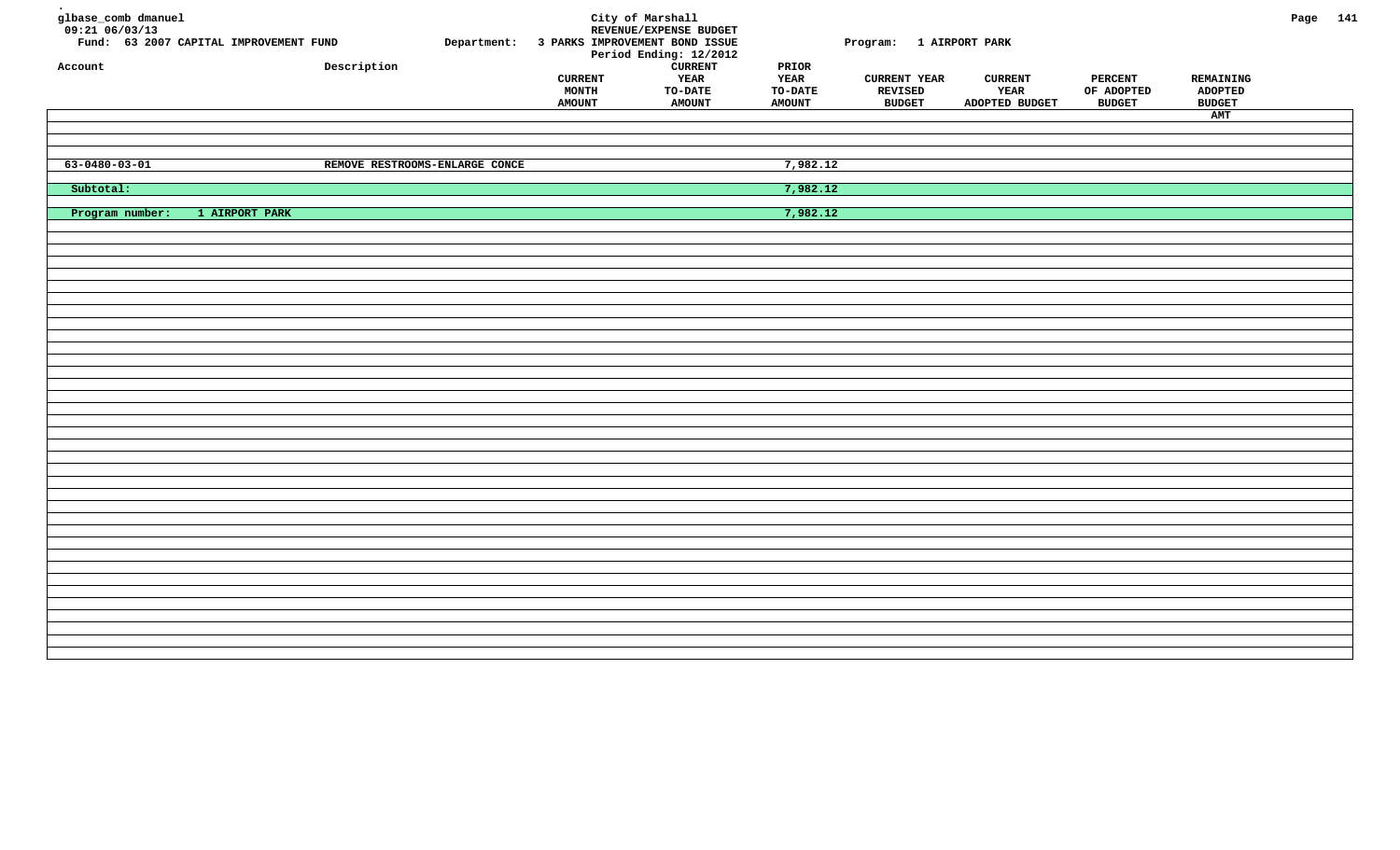| glbase_comb dmanuel<br>$09:21$ <sup>-06/03/13</sup><br>Account | Fund: 63 2007 CAPITAL IMPROVEMENT FUND | Description      |                                          | City of Marshall<br>REVENUE/EXPENSE BUDGET<br>Department: 3 PARKS IMPROVEMENT BOND ISSUE<br>Period Ending: 12/2012<br><b>CURRENT</b> | PRIOR                            | Program: 3 LIONS PARK                           |                                          |                                               |                                       | Page 142 |  |
|----------------------------------------------------------------|----------------------------------------|------------------|------------------------------------------|--------------------------------------------------------------------------------------------------------------------------------------|----------------------------------|-------------------------------------------------|------------------------------------------|-----------------------------------------------|---------------------------------------|----------|--|
|                                                                |                                        |                  | <b>CURRENT</b><br>MONTH<br><b>AMOUNT</b> | YEAR<br>TO-DATE<br><b>AMOUNT</b>                                                                                                     | YEAR<br>TO-DATE<br><b>AMOUNT</b> | <b>CURRENT YEAR</b><br>REVISED<br><b>BUDGET</b> | <b>CURRENT</b><br>YEAR<br>ADOPTED BUDGET | <b>PERCENT</b><br>OF ADOPTED<br><b>BUDGET</b> | REMAINING<br>ADOPTED<br><b>BUDGET</b> |          |  |
|                                                                |                                        |                  |                                          |                                                                                                                                      |                                  |                                                 |                                          |                                               | AMT                                   |          |  |
|                                                                |                                        |                  |                                          |                                                                                                                                      |                                  |                                                 |                                          |                                               |                                       |          |  |
| $63 - 0492 - 03 - 03$                                          |                                        | <b>BLEACHERS</b> |                                          |                                                                                                                                      | 9,068.00                         |                                                 |                                          |                                               |                                       |          |  |
| Subtotal:                                                      |                                        |                  |                                          |                                                                                                                                      | 9,068.00                         |                                                 |                                          |                                               |                                       |          |  |
| Program number:                                                | 3 LIONS PARK                           |                  |                                          |                                                                                                                                      | 9,068.00                         |                                                 |                                          |                                               |                                       |          |  |
|                                                                |                                        |                  |                                          |                                                                                                                                      |                                  |                                                 |                                          |                                               |                                       |          |  |
|                                                                |                                        |                  |                                          |                                                                                                                                      |                                  |                                                 |                                          |                                               |                                       |          |  |
|                                                                |                                        |                  |                                          |                                                                                                                                      |                                  |                                                 |                                          |                                               |                                       |          |  |
|                                                                |                                        |                  |                                          |                                                                                                                                      |                                  |                                                 |                                          |                                               |                                       |          |  |
|                                                                |                                        |                  |                                          |                                                                                                                                      |                                  |                                                 |                                          |                                               |                                       |          |  |
|                                                                |                                        |                  |                                          |                                                                                                                                      |                                  |                                                 |                                          |                                               |                                       |          |  |
|                                                                |                                        |                  |                                          |                                                                                                                                      |                                  |                                                 |                                          |                                               |                                       |          |  |
|                                                                |                                        |                  |                                          |                                                                                                                                      |                                  |                                                 |                                          |                                               |                                       |          |  |
|                                                                |                                        |                  |                                          |                                                                                                                                      |                                  |                                                 |                                          |                                               |                                       |          |  |
|                                                                |                                        |                  |                                          |                                                                                                                                      |                                  |                                                 |                                          |                                               |                                       |          |  |
|                                                                |                                        |                  |                                          |                                                                                                                                      |                                  |                                                 |                                          |                                               |                                       |          |  |
|                                                                |                                        |                  |                                          |                                                                                                                                      |                                  |                                                 |                                          |                                               |                                       |          |  |
|                                                                |                                        |                  |                                          |                                                                                                                                      |                                  |                                                 |                                          |                                               |                                       |          |  |
|                                                                |                                        |                  |                                          |                                                                                                                                      |                                  |                                                 |                                          |                                               |                                       |          |  |
|                                                                |                                        |                  |                                          |                                                                                                                                      |                                  |                                                 |                                          |                                               |                                       |          |  |
|                                                                |                                        |                  |                                          |                                                                                                                                      |                                  |                                                 |                                          |                                               |                                       |          |  |
|                                                                |                                        |                  |                                          |                                                                                                                                      |                                  |                                                 |                                          |                                               |                                       |          |  |
|                                                                |                                        |                  |                                          |                                                                                                                                      |                                  |                                                 |                                          |                                               |                                       |          |  |
|                                                                |                                        |                  |                                          |                                                                                                                                      |                                  |                                                 |                                          |                                               |                                       |          |  |
|                                                                |                                        |                  |                                          |                                                                                                                                      |                                  |                                                 |                                          |                                               |                                       |          |  |
|                                                                |                                        |                  |                                          |                                                                                                                                      |                                  |                                                 |                                          |                                               |                                       |          |  |
|                                                                |                                        |                  |                                          |                                                                                                                                      |                                  |                                                 |                                          |                                               |                                       |          |  |
|                                                                |                                        |                  |                                          |                                                                                                                                      |                                  |                                                 |                                          |                                               |                                       |          |  |
|                                                                |                                        |                  |                                          |                                                                                                                                      |                                  |                                                 |                                          |                                               |                                       |          |  |
|                                                                |                                        |                  |                                          |                                                                                                                                      |                                  |                                                 |                                          |                                               |                                       |          |  |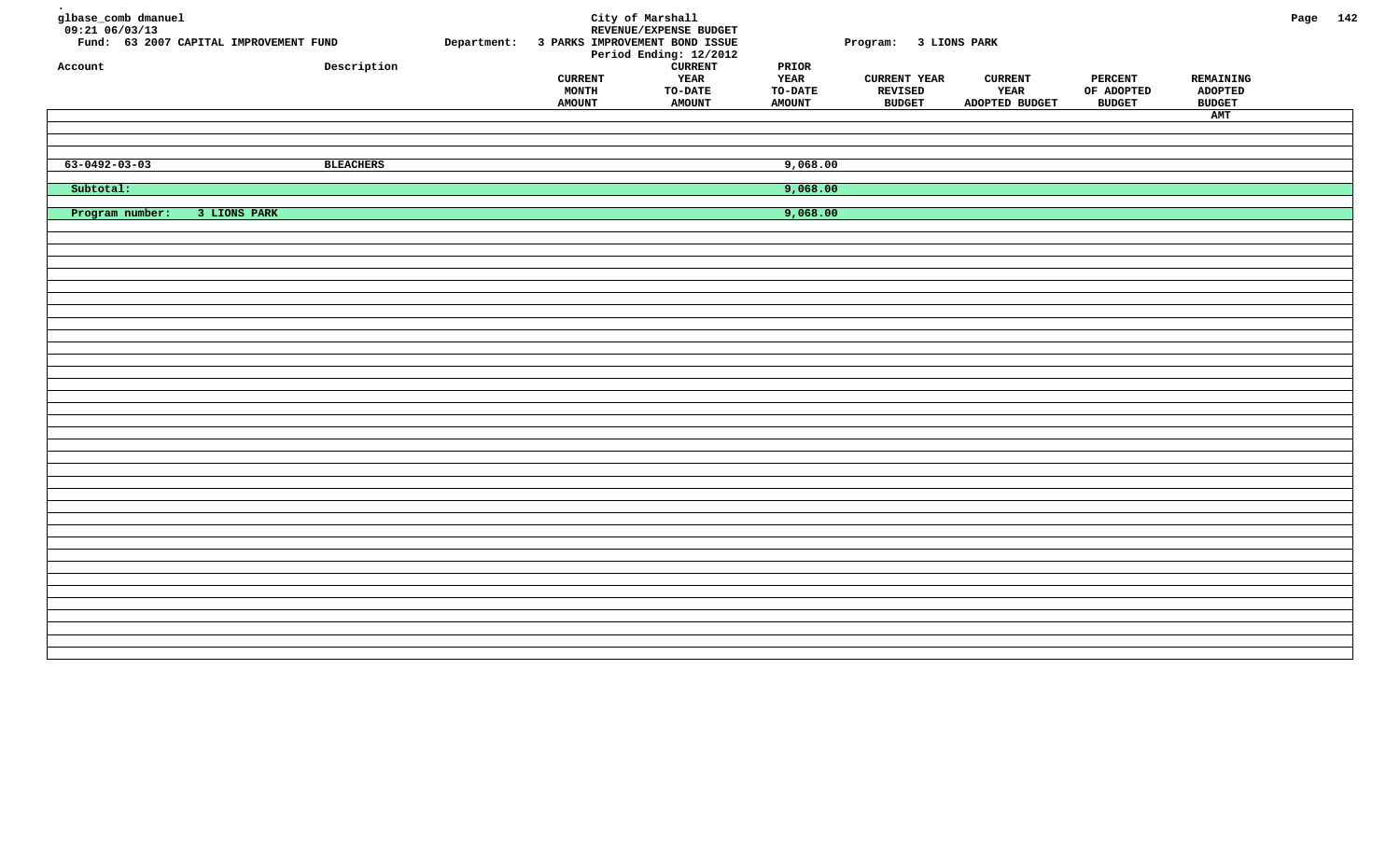| glbase_comb dmanuel<br>$09:21$ <sup>-06/03/13</sup><br>Fund: 63 2007 CAPITAL IMPROVEMENT FUND<br>Description<br>Account | Department: 3 PARKS IMPROVEMENT BOND ISSUE<br><b>CURRENT</b><br><b>MONTH</b><br><b>AMOUNT</b> | City of Marshall<br>REVENUE/EXPENSE BUDGET<br>Period Ending: 12/2012<br><b>CURRENT</b><br>YEAR<br>TO-DATE<br><b>AMOUNT</b> | PRIOR<br>YEAR<br>TO-DATE<br><b>AMOUNT</b> | Program: 4 SMITH PARK<br><b>CURRENT YEAR</b><br>REVISED<br><b>BUDGET</b> | <b>CURRENT</b><br>YEAR<br>ADOPTED BUDGET | <b>PERCENT</b><br>OF ADOPTED<br><b>BUDGET</b> | REMAINING<br><b>ADOPTED</b><br><b>BUDGET</b> | Page 143 |  |
|-------------------------------------------------------------------------------------------------------------------------|-----------------------------------------------------------------------------------------------|----------------------------------------------------------------------------------------------------------------------------|-------------------------------------------|--------------------------------------------------------------------------|------------------------------------------|-----------------------------------------------|----------------------------------------------|----------|--|
|                                                                                                                         |                                                                                               |                                                                                                                            |                                           |                                                                          |                                          |                                               | AMT                                          |          |  |
|                                                                                                                         |                                                                                               |                                                                                                                            |                                           |                                                                          |                                          |                                               |                                              |          |  |
|                                                                                                                         |                                                                                               |                                                                                                                            |                                           |                                                                          |                                          |                                               |                                              |          |  |
|                                                                                                                         |                                                                                               |                                                                                                                            |                                           |                                                                          |                                          |                                               |                                              |          |  |
| $63 - 0410 - 03 - 04$<br><b>IMPROVEMENTS</b><br>$63 - 0489 - 03 - 04$<br>RESTROOM FACILITIES                            |                                                                                               |                                                                                                                            | 10,411.75<br>480.00                       |                                                                          |                                          |                                               |                                              |          |  |
|                                                                                                                         |                                                                                               |                                                                                                                            |                                           |                                                                          |                                          |                                               |                                              |          |  |
| Subtotal:                                                                                                               |                                                                                               |                                                                                                                            | 10,891.75                                 |                                                                          |                                          |                                               |                                              |          |  |
|                                                                                                                         |                                                                                               |                                                                                                                            |                                           |                                                                          |                                          |                                               |                                              |          |  |
| Program number:<br>4 SMITH PARK                                                                                         |                                                                                               |                                                                                                                            | 10,891.75                                 |                                                                          |                                          |                                               |                                              |          |  |
|                                                                                                                         |                                                                                               |                                                                                                                            |                                           |                                                                          |                                          |                                               |                                              |          |  |
|                                                                                                                         |                                                                                               |                                                                                                                            |                                           |                                                                          |                                          |                                               |                                              |          |  |
|                                                                                                                         |                                                                                               |                                                                                                                            |                                           |                                                                          |                                          |                                               |                                              |          |  |
|                                                                                                                         |                                                                                               |                                                                                                                            |                                           |                                                                          |                                          |                                               |                                              |          |  |
|                                                                                                                         |                                                                                               |                                                                                                                            |                                           |                                                                          |                                          |                                               |                                              |          |  |
|                                                                                                                         |                                                                                               |                                                                                                                            |                                           |                                                                          |                                          |                                               |                                              |          |  |
|                                                                                                                         |                                                                                               |                                                                                                                            |                                           |                                                                          |                                          |                                               |                                              |          |  |
|                                                                                                                         |                                                                                               |                                                                                                                            |                                           |                                                                          |                                          |                                               |                                              |          |  |
|                                                                                                                         |                                                                                               |                                                                                                                            |                                           |                                                                          |                                          |                                               |                                              |          |  |
|                                                                                                                         |                                                                                               |                                                                                                                            |                                           |                                                                          |                                          |                                               |                                              |          |  |
|                                                                                                                         |                                                                                               |                                                                                                                            |                                           |                                                                          |                                          |                                               |                                              |          |  |
|                                                                                                                         |                                                                                               |                                                                                                                            |                                           |                                                                          |                                          |                                               |                                              |          |  |
|                                                                                                                         |                                                                                               |                                                                                                                            |                                           |                                                                          |                                          |                                               |                                              |          |  |
|                                                                                                                         |                                                                                               |                                                                                                                            |                                           |                                                                          |                                          |                                               |                                              |          |  |
|                                                                                                                         |                                                                                               |                                                                                                                            |                                           |                                                                          |                                          |                                               |                                              |          |  |
|                                                                                                                         |                                                                                               |                                                                                                                            |                                           |                                                                          |                                          |                                               |                                              |          |  |
|                                                                                                                         |                                                                                               |                                                                                                                            |                                           |                                                                          |                                          |                                               |                                              |          |  |
|                                                                                                                         |                                                                                               |                                                                                                                            |                                           |                                                                          |                                          |                                               |                                              |          |  |
|                                                                                                                         |                                                                                               |                                                                                                                            |                                           |                                                                          |                                          |                                               |                                              |          |  |
|                                                                                                                         |                                                                                               |                                                                                                                            |                                           |                                                                          |                                          |                                               |                                              |          |  |
|                                                                                                                         |                                                                                               |                                                                                                                            |                                           |                                                                          |                                          |                                               |                                              |          |  |
|                                                                                                                         |                                                                                               |                                                                                                                            |                                           |                                                                          |                                          |                                               |                                              |          |  |
|                                                                                                                         |                                                                                               |                                                                                                                            |                                           |                                                                          |                                          |                                               |                                              |          |  |
|                                                                                                                         |                                                                                               |                                                                                                                            |                                           |                                                                          |                                          |                                               |                                              |          |  |
|                                                                                                                         |                                                                                               |                                                                                                                            |                                           |                                                                          |                                          |                                               |                                              |          |  |
|                                                                                                                         |                                                                                               |                                                                                                                            |                                           |                                                                          |                                          |                                               |                                              |          |  |
|                                                                                                                         |                                                                                               |                                                                                                                            |                                           |                                                                          |                                          |                                               |                                              |          |  |
|                                                                                                                         |                                                                                               |                                                                                                                            |                                           |                                                                          |                                          |                                               |                                              |          |  |
|                                                                                                                         |                                                                                               |                                                                                                                            |                                           |                                                                          |                                          |                                               |                                              |          |  |
|                                                                                                                         |                                                                                               |                                                                                                                            |                                           |                                                                          |                                          |                                               |                                              |          |  |
|                                                                                                                         |                                                                                               |                                                                                                                            |                                           |                                                                          |                                          |                                               |                                              |          |  |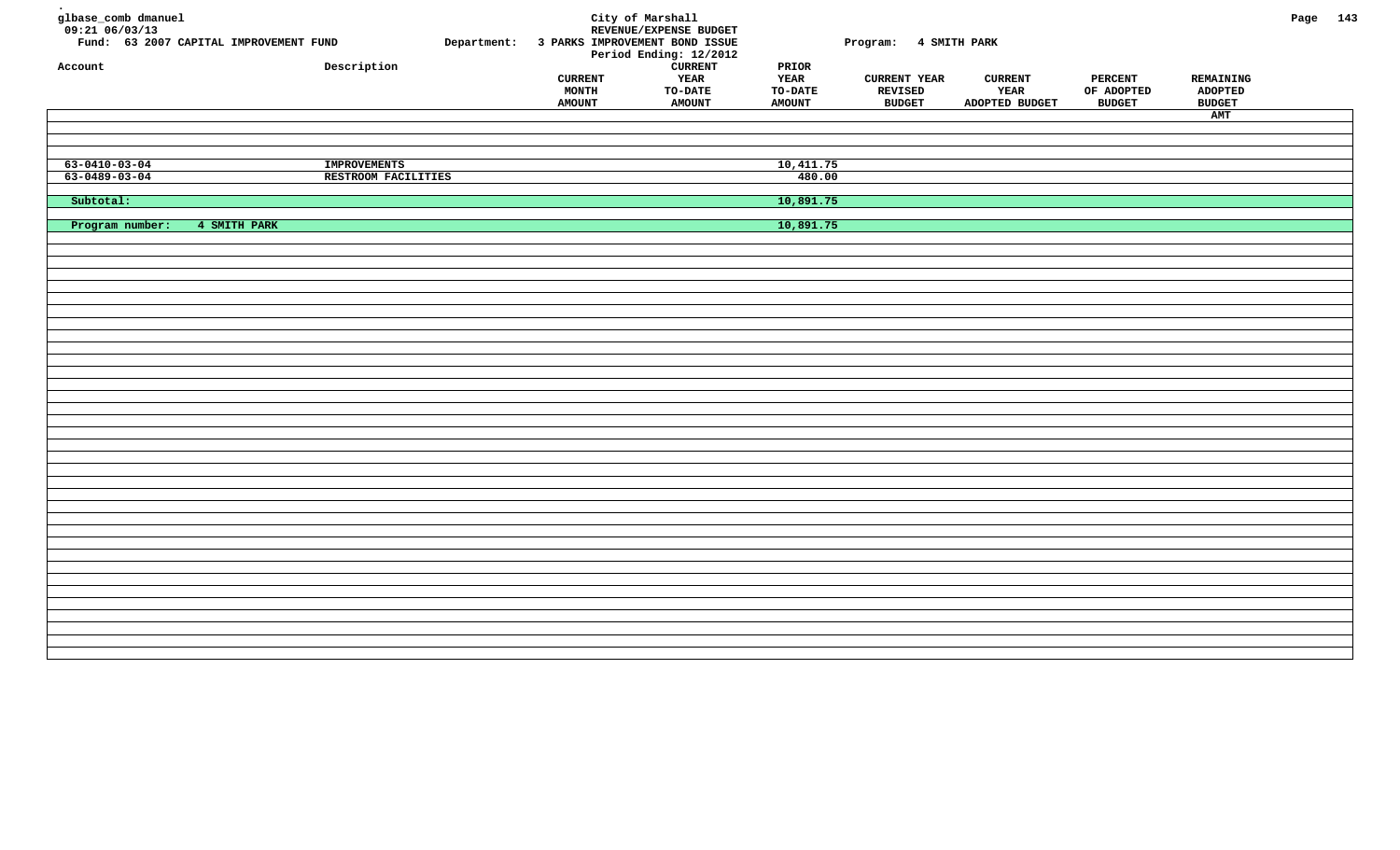| $09:21$ <sup>-06/03/13</sup><br>REVENUE/EXPENSE BUDGET<br>Fund: 63 2007 CAPITAL IMPROVEMENT FUND<br>Department: 3 PARKS IMPROVEMENT BOND ISSUE<br>Program: 5 WEST END PARK<br>Period Ending: 12/2012                                                                                     |                                               |                                              | Page 144 |
|------------------------------------------------------------------------------------------------------------------------------------------------------------------------------------------------------------------------------------------------------------------------------------------|-----------------------------------------------|----------------------------------------------|----------|
| Description<br><b>CURRENT</b><br>$\tt PRIOR$<br>Account<br>YEAR<br>YEAR<br><b>CURRENT YEAR</b><br><b>CURRENT</b><br><b>CURRENT</b><br>TO-DATE<br>YEAR<br><b>MONTH</b><br><b>TO-DATE</b><br>REVISED<br><b>AMOUNT</b><br><b>AMOUNT</b><br><b>BUDGET</b><br>ADOPTED BUDGET<br><b>AMOUNT</b> | <b>PERCENT</b><br>OF ADOPTED<br><b>BUDGET</b> | REMAINING<br><b>ADOPTED</b><br><b>BUDGET</b> |          |
|                                                                                                                                                                                                                                                                                          |                                               | AMT                                          |          |
| $63 - 0490 - 03 - 05$<br><b>CONCESSION STAND</b><br>3,702.00                                                                                                                                                                                                                             |                                               |                                              |          |
| Subtotal:<br>3,702.00                                                                                                                                                                                                                                                                    |                                               |                                              |          |
| Program number:<br>3,702.00<br>5 WEST END PARK                                                                                                                                                                                                                                           |                                               |                                              |          |
|                                                                                                                                                                                                                                                                                          |                                               |                                              |          |
|                                                                                                                                                                                                                                                                                          |                                               |                                              |          |
|                                                                                                                                                                                                                                                                                          |                                               |                                              |          |
|                                                                                                                                                                                                                                                                                          |                                               |                                              |          |
|                                                                                                                                                                                                                                                                                          |                                               |                                              |          |
|                                                                                                                                                                                                                                                                                          |                                               |                                              |          |
|                                                                                                                                                                                                                                                                                          |                                               |                                              |          |
|                                                                                                                                                                                                                                                                                          |                                               |                                              |          |
|                                                                                                                                                                                                                                                                                          |                                               |                                              |          |
|                                                                                                                                                                                                                                                                                          |                                               |                                              |          |
|                                                                                                                                                                                                                                                                                          |                                               |                                              |          |
|                                                                                                                                                                                                                                                                                          |                                               |                                              |          |
|                                                                                                                                                                                                                                                                                          |                                               |                                              |          |
|                                                                                                                                                                                                                                                                                          |                                               |                                              |          |
|                                                                                                                                                                                                                                                                                          |                                               |                                              |          |
|                                                                                                                                                                                                                                                                                          |                                               |                                              |          |
|                                                                                                                                                                                                                                                                                          |                                               |                                              |          |
|                                                                                                                                                                                                                                                                                          |                                               |                                              |          |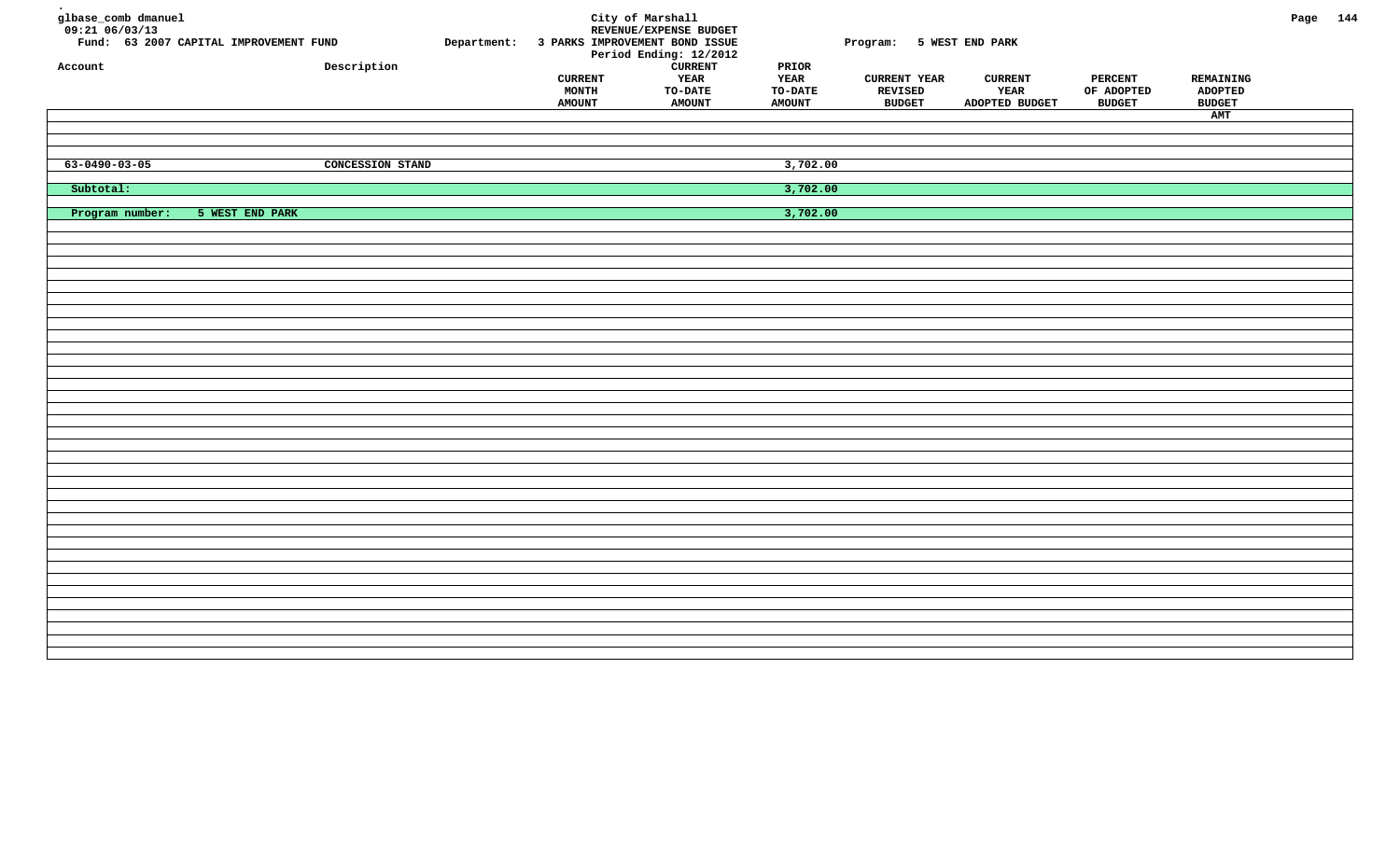| glbase_comb dmanuel<br>$09:21$ <sup>-06/03/13</sup> | Fund: 63 2007 CAPITAL IMPROVEMENT FUND |                     | Department: 3 PARKS IMPROVEMENT BOND ISSUE      | City of Marshall<br>REVENUE/EXPENSE BUDGET<br>Period Ending: 12/2012 |                                                               | Program: 6 ARENA PARK                           |                                          |                                               |                                              | Page 145 |  |
|-----------------------------------------------------|----------------------------------------|---------------------|-------------------------------------------------|----------------------------------------------------------------------|---------------------------------------------------------------|-------------------------------------------------|------------------------------------------|-----------------------------------------------|----------------------------------------------|----------|--|
| Account                                             |                                        | Description         | <b>CURRENT</b><br><b>MONTH</b><br><b>AMOUNT</b> | <b>CURRENT</b><br>YEAR<br>TO-DATE<br><b>AMOUNT</b>                   | $\tt PRIOR$<br><b>YEAR</b><br><b>TO-DATE</b><br><b>AMOUNT</b> | <b>CURRENT YEAR</b><br>REVISED<br><b>BUDGET</b> | <b>CURRENT</b><br>YEAR<br>ADOPTED BUDGET | <b>PERCENT</b><br>OF ADOPTED<br><b>BUDGET</b> | REMAINING<br><b>ADOPTED</b><br><b>BUDGET</b> |          |  |
|                                                     |                                        |                     |                                                 |                                                                      |                                                               |                                                 |                                          |                                               | AMT                                          |          |  |
|                                                     |                                        |                     |                                                 |                                                                      |                                                               |                                                 |                                          |                                               |                                              |          |  |
| $63 - 0410 - 03 - 06$                               |                                        | <b>IMPROVEMENTS</b> |                                                 |                                                                      | 2,645.00                                                      |                                                 |                                          |                                               |                                              |          |  |
| Subtotal:                                           |                                        |                     |                                                 |                                                                      | 2,645.00                                                      |                                                 |                                          |                                               |                                              |          |  |
| Program number:                                     | 6 ARENA PARK                           |                     |                                                 |                                                                      | 2,645.00                                                      |                                                 |                                          |                                               |                                              |          |  |
|                                                     |                                        |                     |                                                 |                                                                      |                                                               |                                                 |                                          |                                               |                                              |          |  |
|                                                     |                                        |                     |                                                 |                                                                      |                                                               |                                                 |                                          |                                               |                                              |          |  |
|                                                     |                                        |                     |                                                 |                                                                      |                                                               |                                                 |                                          |                                               |                                              |          |  |
|                                                     |                                        |                     |                                                 |                                                                      |                                                               |                                                 |                                          |                                               |                                              |          |  |
|                                                     |                                        |                     |                                                 |                                                                      |                                                               |                                                 |                                          |                                               |                                              |          |  |
|                                                     |                                        |                     |                                                 |                                                                      |                                                               |                                                 |                                          |                                               |                                              |          |  |
|                                                     |                                        |                     |                                                 |                                                                      |                                                               |                                                 |                                          |                                               |                                              |          |  |
|                                                     |                                        |                     |                                                 |                                                                      |                                                               |                                                 |                                          |                                               |                                              |          |  |
|                                                     |                                        |                     |                                                 |                                                                      |                                                               |                                                 |                                          |                                               |                                              |          |  |
|                                                     |                                        |                     |                                                 |                                                                      |                                                               |                                                 |                                          |                                               |                                              |          |  |
|                                                     |                                        |                     |                                                 |                                                                      |                                                               |                                                 |                                          |                                               |                                              |          |  |
|                                                     |                                        |                     |                                                 |                                                                      |                                                               |                                                 |                                          |                                               |                                              |          |  |
|                                                     |                                        |                     |                                                 |                                                                      |                                                               |                                                 |                                          |                                               |                                              |          |  |
|                                                     |                                        |                     |                                                 |                                                                      |                                                               |                                                 |                                          |                                               |                                              |          |  |
|                                                     |                                        |                     |                                                 |                                                                      |                                                               |                                                 |                                          |                                               |                                              |          |  |
|                                                     |                                        |                     |                                                 |                                                                      |                                                               |                                                 |                                          |                                               |                                              |          |  |
|                                                     |                                        |                     |                                                 |                                                                      |                                                               |                                                 |                                          |                                               |                                              |          |  |
|                                                     |                                        |                     |                                                 |                                                                      |                                                               |                                                 |                                          |                                               |                                              |          |  |
|                                                     |                                        |                     |                                                 |                                                                      |                                                               |                                                 |                                          |                                               |                                              |          |  |
|                                                     |                                        |                     |                                                 |                                                                      |                                                               |                                                 |                                          |                                               |                                              |          |  |
|                                                     |                                        |                     |                                                 |                                                                      |                                                               |                                                 |                                          |                                               |                                              |          |  |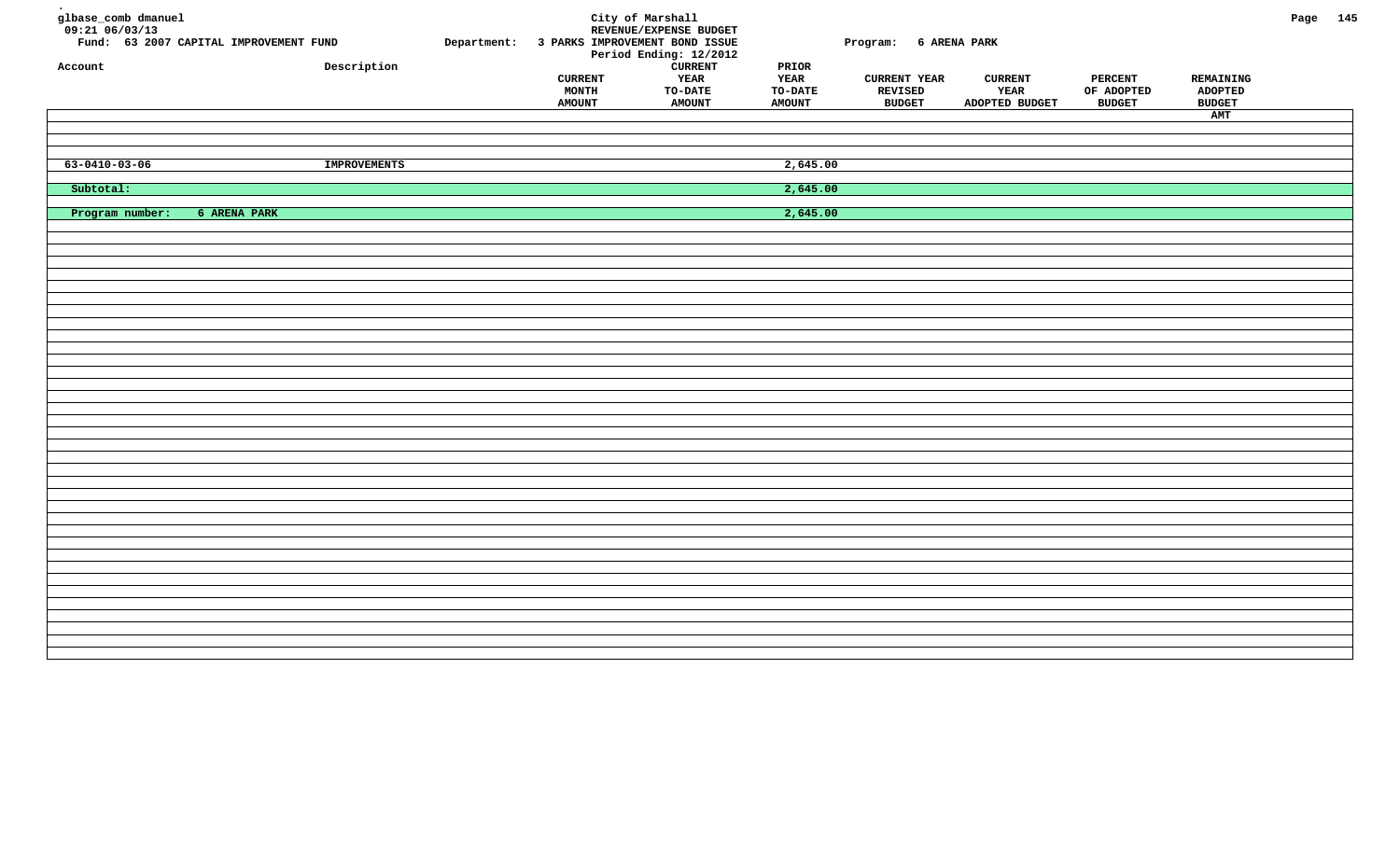| glbase_comb dmanuel<br>$09:21$ 06/03/13<br>Fund: 63 2007 CAPITAL IMPROVEMENT FUND<br>Account | Department:<br>Description   | 3 PARKS IMPROVEMENT BOND ISSUE | City of Marshall<br>REVENUE/EXPENSE BUDGET<br>Period Ending: 12/2012<br><b>CURRENT</b> | $\tt PRIOR$     | Program: 7 OTHER CITY PARKS           |                        |                              |                             | Page 146 |  |
|----------------------------------------------------------------------------------------------|------------------------------|--------------------------------|----------------------------------------------------------------------------------------|-----------------|---------------------------------------|------------------------|------------------------------|-----------------------------|----------|--|
|                                                                                              |                              | <b>CURRENT</b><br><b>MONTH</b> | YEAR<br>TO-DATE                                                                        | YEAR<br>TO-DATE | <b>CURRENT YEAR</b><br><b>REVISED</b> | <b>CURRENT</b><br>YEAR | <b>PERCENT</b><br>OF ADOPTED | REMAINING<br><b>ADOPTED</b> |          |  |
|                                                                                              |                              | <b>AMOUNT</b>                  | <b>AMOUNT</b>                                                                          | <b>AMOUNT</b>   | <b>BUDGET</b>                         | ADOPTED BUDGET         | <b>BUDGET</b>                | <b>BUDGET</b>               |          |  |
|                                                                                              |                              |                                |                                                                                        |                 |                                       |                        |                              | AMT                         |          |  |
|                                                                                              |                              |                                |                                                                                        |                 |                                       |                        |                              |                             |          |  |
| $63 - 0492 - 03 - 07$                                                                        | <b>BLEACHERS</b>             |                                |                                                                                        | 18,136.00       |                                       |                        |                              |                             |          |  |
| Subtotal:                                                                                    |                              |                                |                                                                                        | 18,136.00       |                                       |                        |                              |                             |          |  |
| Program number:<br>7 OTHER CITY PARKS                                                        |                              |                                |                                                                                        | 18,136.00       |                                       |                        |                              |                             |          |  |
| Department number:<br>$-3$                                                                   | PARKS IMPROVEMENT BOND ISSUE |                                | 470.60                                                                                 | 52,624.11       |                                       |                        |                              | $470.60 -$                  |          |  |
| Expenditures                                                                                 | Subtotal -----------         |                                | 48,747.78-                                                                             | 254,115.05      |                                       |                        |                              | 48,747.78                   |          |  |
| Fund number:<br>63 2007 CAPITAL IMPROVEMENT FUND                                             |                              | $20.45-$                       | 49,022.43-                                                                             | 253,740.01      |                                       |                        |                              | 49,022.43                   |          |  |
|                                                                                              |                              |                                |                                                                                        |                 |                                       |                        |                              |                             |          |  |
|                                                                                              |                              |                                |                                                                                        |                 |                                       |                        |                              |                             |          |  |
|                                                                                              |                              |                                |                                                                                        |                 |                                       |                        |                              |                             |          |  |
|                                                                                              |                              |                                |                                                                                        |                 |                                       |                        |                              |                             |          |  |
|                                                                                              |                              |                                |                                                                                        |                 |                                       |                        |                              |                             |          |  |
|                                                                                              |                              |                                |                                                                                        |                 |                                       |                        |                              |                             |          |  |
|                                                                                              |                              |                                |                                                                                        |                 |                                       |                        |                              |                             |          |  |
|                                                                                              |                              |                                |                                                                                        |                 |                                       |                        |                              |                             |          |  |
|                                                                                              |                              |                                |                                                                                        |                 |                                       |                        |                              |                             |          |  |
|                                                                                              |                              |                                |                                                                                        |                 |                                       |                        |                              |                             |          |  |
|                                                                                              |                              |                                |                                                                                        |                 |                                       |                        |                              |                             |          |  |
|                                                                                              |                              |                                |                                                                                        |                 |                                       |                        |                              |                             |          |  |
|                                                                                              |                              |                                |                                                                                        |                 |                                       |                        |                              |                             |          |  |
|                                                                                              |                              |                                |                                                                                        |                 |                                       |                        |                              |                             |          |  |
|                                                                                              |                              |                                |                                                                                        |                 |                                       |                        |                              |                             |          |  |
|                                                                                              |                              |                                |                                                                                        |                 |                                       |                        |                              |                             |          |  |
|                                                                                              |                              |                                |                                                                                        |                 |                                       |                        |                              |                             |          |  |
|                                                                                              |                              |                                |                                                                                        |                 |                                       |                        |                              |                             |          |  |
|                                                                                              |                              |                                |                                                                                        |                 |                                       |                        |                              |                             |          |  |
|                                                                                              |                              |                                |                                                                                        |                 |                                       |                        |                              |                             |          |  |
|                                                                                              |                              |                                |                                                                                        |                 |                                       |                        |                              |                             |          |  |
|                                                                                              |                              |                                |                                                                                        |                 |                                       |                        |                              |                             |          |  |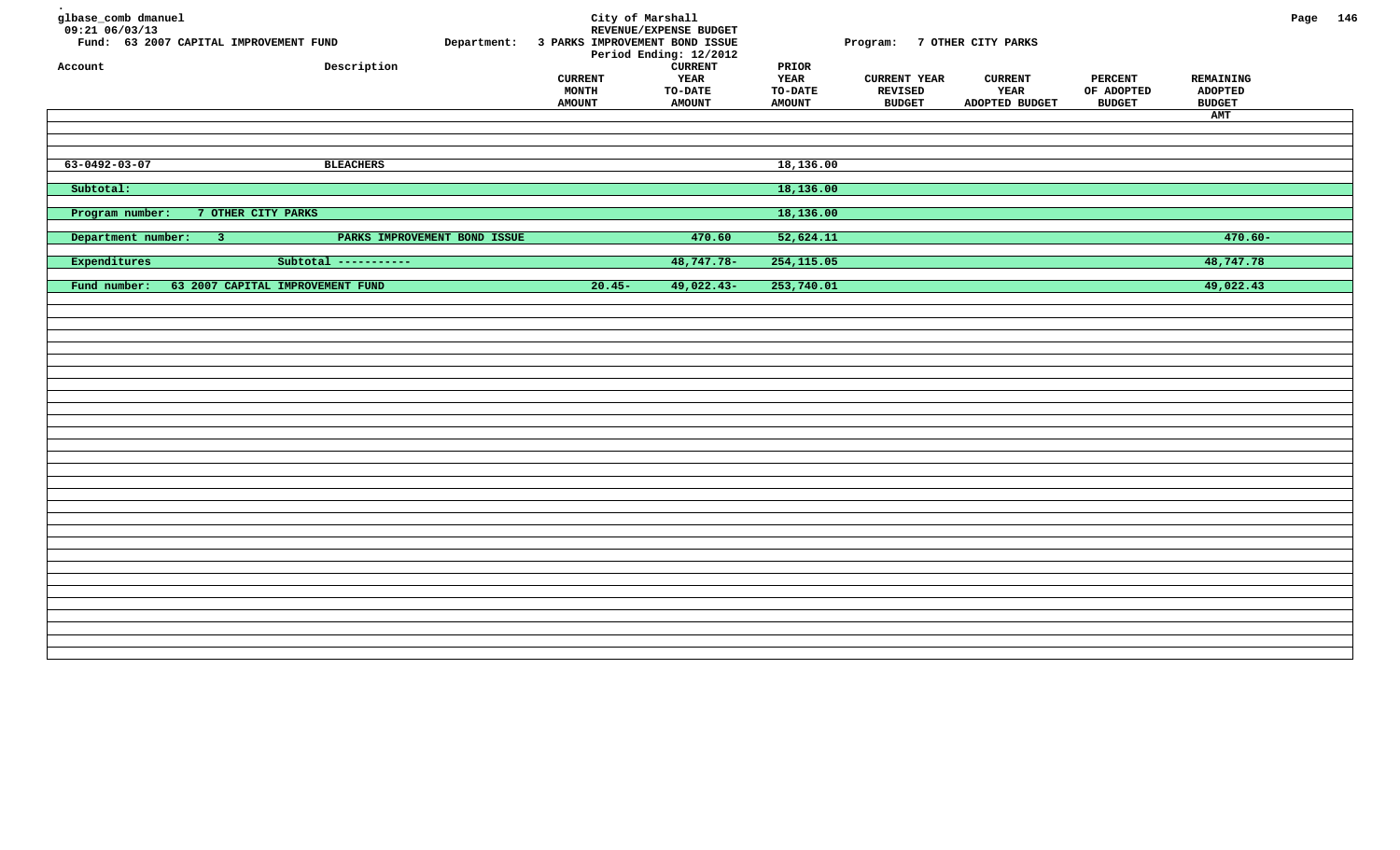| glbase_comb dmanuel<br>09:21 06/03/13<br>Account | Fund: 63 2007 CAPITAL IMPROVEMENT FUND<br>Department:<br>Description | City of Marshall<br>2007 CAPITAL IMPROVEMENT<br><b>CURRENT</b><br>MONTH<br><b>AMOUNT</b> | REVENUE/EXPENSE BUDGET<br>Period Ending: 12/2012<br><b>CURRENT</b><br><b>YEAR</b><br><b>TO-DATE</b><br><b>AMOUNT</b> | PRIOR<br>YEAR<br><b>TO-DATE</b><br><b>AMOUNT</b> | Program:<br><b>CURRENT YEAR</b><br><b>REVISED</b><br><b>BUDGET</b> | 2007 CAPITAL IMPROVEMENT<br><b>CURRENT</b><br>YEAR<br>ADOPTED BUDGET | <b>PERCENT</b><br>OF ADOPTED<br><b>BUDGET</b> | REMAINING<br><b>ADOPTED</b><br><b>BUDGET</b><br>AMT | Page 137 |  |
|--------------------------------------------------|----------------------------------------------------------------------|------------------------------------------------------------------------------------------|----------------------------------------------------------------------------------------------------------------------|--------------------------------------------------|--------------------------------------------------------------------|----------------------------------------------------------------------|-----------------------------------------------|-----------------------------------------------------|----------|--|
| 63-5100-00-00                                    | INTEREST EARNED-FIRE                                                 |                                                                                          |                                                                                                                      | $20.44-$                                         |                                                                    |                                                                      |                                               |                                                     |          |  |
| $63 - 5101 - 00 - 00$                            | INTEREST EARNED-POLICE                                               |                                                                                          |                                                                                                                      | $77.76-$                                         |                                                                    |                                                                      |                                               |                                                     |          |  |
| $63 - 5102 - 00 - 00$                            | INTEREST EARNED-PARKS                                                | $20.45 -$                                                                                | $274.65-$                                                                                                            | $276.84-$                                        |                                                                    |                                                                      |                                               | 274.65                                              |          |  |
| Subtotal:                                        |                                                                      | $20.45-$                                                                                 | $274.65-$                                                                                                            | $375.04-$                                        |                                                                    |                                                                      |                                               | 274.65                                              |          |  |
| Program number:                                  | 2007 CAPITAL IMPROVEMENT                                             | $20.45-$                                                                                 | $274.65-$                                                                                                            | $375.04-$                                        |                                                                    |                                                                      |                                               | 274.65                                              |          |  |
| Department number:                               | 2007 CAPITAL IMPROVEMENT                                             | $20.45-$                                                                                 | $274.65 -$                                                                                                           | $375.04-$                                        |                                                                    |                                                                      |                                               | 274.65                                              |          |  |
| Revenues                                         | Subtotal -----------                                                 | $20.45-$                                                                                 | $274.65-$                                                                                                            | $375.04-$                                        |                                                                    |                                                                      |                                               | 274.65                                              |          |  |
|                                                  |                                                                      |                                                                                          |                                                                                                                      |                                                  |                                                                    |                                                                      |                                               |                                                     |          |  |
|                                                  |                                                                      |                                                                                          |                                                                                                                      |                                                  |                                                                    |                                                                      |                                               |                                                     |          |  |
|                                                  |                                                                      |                                                                                          |                                                                                                                      |                                                  |                                                                    |                                                                      |                                               |                                                     |          |  |
|                                                  |                                                                      |                                                                                          |                                                                                                                      |                                                  |                                                                    |                                                                      |                                               |                                                     |          |  |
|                                                  |                                                                      |                                                                                          |                                                                                                                      |                                                  |                                                                    |                                                                      |                                               |                                                     |          |  |
|                                                  |                                                                      |                                                                                          |                                                                                                                      |                                                  |                                                                    |                                                                      |                                               |                                                     |          |  |
|                                                  |                                                                      |                                                                                          |                                                                                                                      |                                                  |                                                                    |                                                                      |                                               |                                                     |          |  |
|                                                  |                                                                      |                                                                                          |                                                                                                                      |                                                  |                                                                    |                                                                      |                                               |                                                     |          |  |
|                                                  |                                                                      |                                                                                          |                                                                                                                      |                                                  |                                                                    |                                                                      |                                               |                                                     |          |  |
|                                                  |                                                                      |                                                                                          |                                                                                                                      |                                                  |                                                                    |                                                                      |                                               |                                                     |          |  |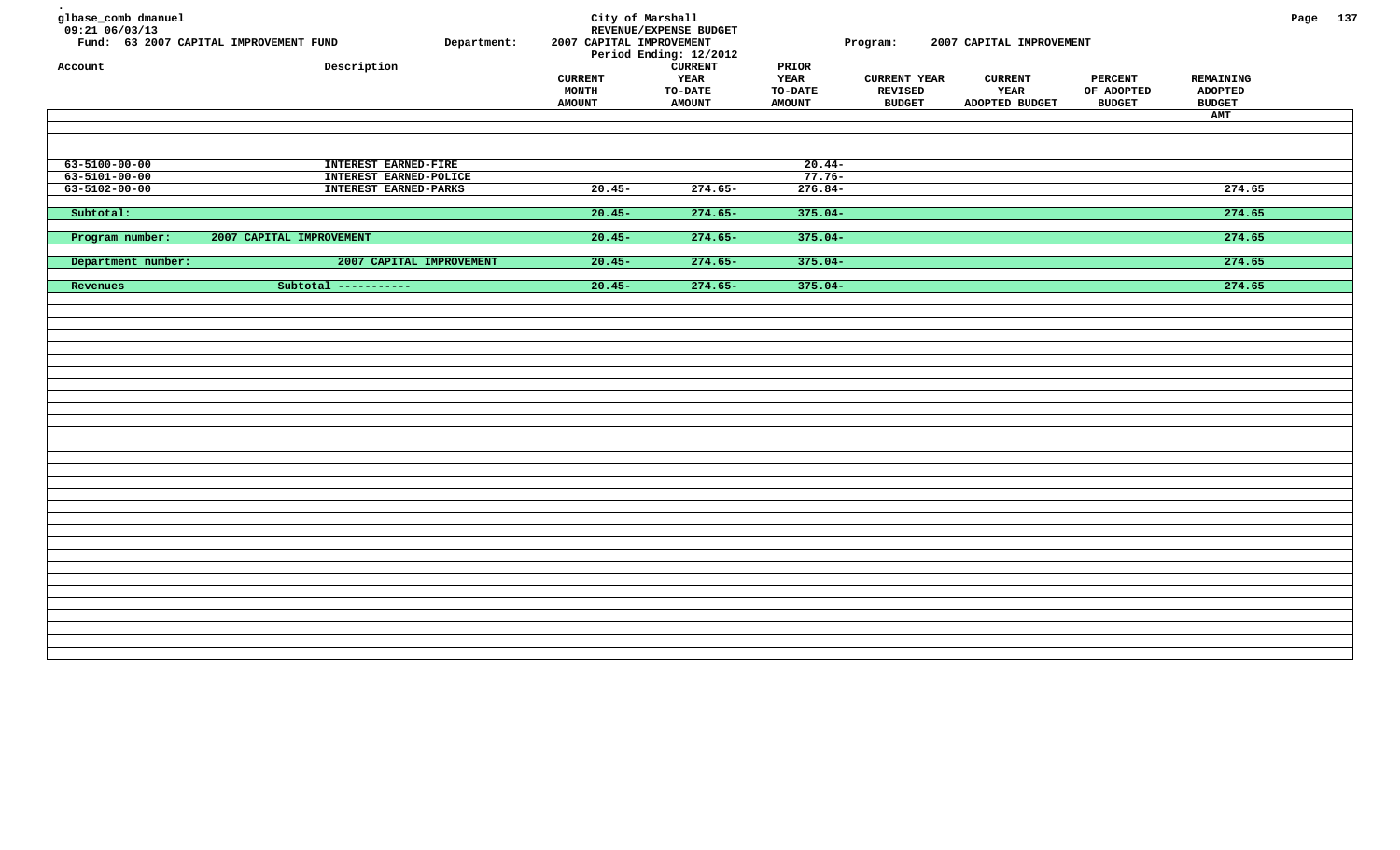| glbase_comb dmanuel<br>$09:21$ 06/03/13<br>Fund: 64 OPEB TRSF FUND<br>Account | ${\tt Description}$  | Department: | City of Marshall<br>OPEB TRSF<br><b>CURRENT</b><br>MONTH<br><b>AMOUNT</b> | REVENUE/EXPENSE BUDGET<br>Period Ending: 12/2012<br><b>CURRENT</b><br>YEAR<br><b>TO-DATE</b><br><b>AMOUNT</b> | PRIOR<br><b>YEAR</b><br><b>TO-DATE</b><br><b>AMOUNT</b> | Program:<br><b>CURRENT YEAR</b><br><b>REVISED</b><br><b>BUDGET</b> | OPEB TRSF<br><b>CURRENT</b><br>YEAR<br>ADOPTED BUDGET | <b>PERCENT</b><br>OF ADOPTED<br><b>BUDGET</b> | REMAINING<br><b>ADOPTED</b><br><b>BUDGET</b><br>AMT | Page 147 |  |
|-------------------------------------------------------------------------------|----------------------|-------------|---------------------------------------------------------------------------|---------------------------------------------------------------------------------------------------------------|---------------------------------------------------------|--------------------------------------------------------------------|-------------------------------------------------------|-----------------------------------------------|-----------------------------------------------------|----------|--|
| $64 - 5100 - 00 - 00$                                                         | <b>INTEREST</b>      |             | $25.42-$                                                                  | $470.88 -$                                                                                                    | $284.56-$                                               |                                                                    |                                                       |                                               | 470.88                                              |          |  |
| Subtotal:                                                                     |                      |             | $25.42-$                                                                  | $470.88 -$                                                                                                    | $284.56-$                                               |                                                                    |                                                       |                                               | 470.88                                              |          |  |
| Program number:<br>OPEB TRSF                                                  |                      |             | $25.42-$                                                                  | $470.88 -$                                                                                                    | $284.56-$                                               |                                                                    |                                                       |                                               | 470.88                                              |          |  |
| Department number:                                                            | OPEB TRSF            |             | $25.42-$                                                                  | $470.88 -$                                                                                                    | $284.56-$                                               |                                                                    |                                                       |                                               | 470.88                                              |          |  |
| Revenues                                                                      | Subtotal ----------- |             | $25.42-$                                                                  | $470.88 -$                                                                                                    | $284.56-$                                               |                                                                    |                                                       |                                               | 470.88                                              |          |  |
| Fund number:<br>64 OPEB TRSF FUND                                             |                      |             | $25.42-$                                                                  | $470.88 -$                                                                                                    | $284.56-$                                               |                                                                    |                                                       |                                               | 470.88                                              |          |  |
|                                                                               |                      |             |                                                                           |                                                                                                               |                                                         |                                                                    |                                                       |                                               |                                                     |          |  |
|                                                                               |                      |             |                                                                           |                                                                                                               |                                                         |                                                                    |                                                       |                                               |                                                     |          |  |
|                                                                               |                      |             |                                                                           |                                                                                                               |                                                         |                                                                    |                                                       |                                               |                                                     |          |  |
|                                                                               |                      |             |                                                                           |                                                                                                               |                                                         |                                                                    |                                                       |                                               |                                                     |          |  |
|                                                                               |                      |             |                                                                           |                                                                                                               |                                                         |                                                                    |                                                       |                                               |                                                     |          |  |
|                                                                               |                      |             |                                                                           |                                                                                                               |                                                         |                                                                    |                                                       |                                               |                                                     |          |  |
|                                                                               |                      |             |                                                                           |                                                                                                               |                                                         |                                                                    |                                                       |                                               |                                                     |          |  |
|                                                                               |                      |             |                                                                           |                                                                                                               |                                                         |                                                                    |                                                       |                                               |                                                     |          |  |
|                                                                               |                      |             |                                                                           |                                                                                                               |                                                         |                                                                    |                                                       |                                               |                                                     |          |  |
|                                                                               |                      |             |                                                                           |                                                                                                               |                                                         |                                                                    |                                                       |                                               |                                                     |          |  |
|                                                                               |                      |             |                                                                           |                                                                                                               |                                                         |                                                                    |                                                       |                                               |                                                     |          |  |
|                                                                               |                      |             |                                                                           |                                                                                                               |                                                         |                                                                    |                                                       |                                               |                                                     |          |  |
|                                                                               |                      |             |                                                                           |                                                                                                               |                                                         |                                                                    |                                                       |                                               |                                                     |          |  |
|                                                                               |                      |             |                                                                           |                                                                                                               |                                                         |                                                                    |                                                       |                                               |                                                     |          |  |
|                                                                               |                      |             |                                                                           |                                                                                                               |                                                         |                                                                    |                                                       |                                               |                                                     |          |  |
|                                                                               |                      |             |                                                                           |                                                                                                               |                                                         |                                                                    |                                                       |                                               |                                                     |          |  |
|                                                                               |                      |             |                                                                           |                                                                                                               |                                                         |                                                                    |                                                       |                                               |                                                     |          |  |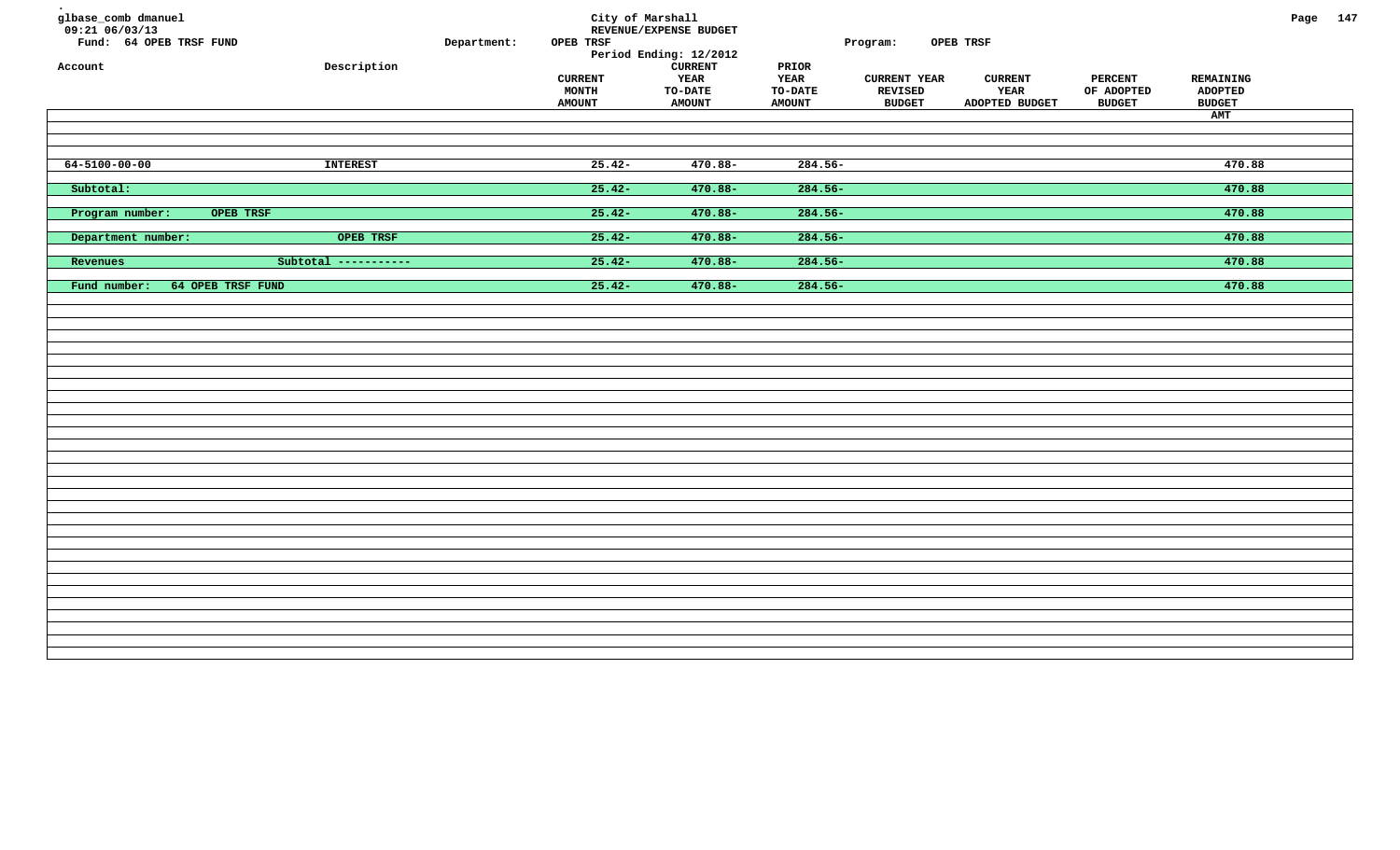| glbase_comb dmanuel<br>$09:21$ $06/03/13$<br>Account | Fund: 73 UTILITY CONSERVATION PROJECT<br>Description | Department: | <b>CURRENT</b><br>MONTH<br><b>AMOUNT</b> | City of Marshall<br>REVENUE/EXPENSE BUDGET<br>Period Ending: 12/2012<br><b>CURRENT</b><br>YEAR<br><b>TO-DATE</b><br><b>AMOUNT</b> | PRIOR<br><b>YEAR</b><br>TO-DATE<br><b>AMOUNT</b> | Program:<br><b>CURRENT YEAR</b><br>REVISED<br><b>BUDGET</b> | <b>CURRENT</b><br>YEAR<br>ADOPTED BUDGET | PERCENT<br>OF ADOPTED<br><b>BUDGET</b> | REMAINING<br><b>ADOPTED</b><br><b>BUDGET</b><br>AMT | Page 148 |  |
|------------------------------------------------------|------------------------------------------------------|-------------|------------------------------------------|-----------------------------------------------------------------------------------------------------------------------------------|--------------------------------------------------|-------------------------------------------------------------|------------------------------------------|----------------------------------------|-----------------------------------------------------|----------|--|
| $73 - 0348 - 00 - 00$                                | SERVICE FEES/MGMT FEES                               |             |                                          |                                                                                                                                   | 1,155.00                                         |                                                             |                                          |                                        |                                                     |          |  |
| Subtotal:                                            |                                                      |             |                                          |                                                                                                                                   | 1,155.00                                         |                                                             |                                          |                                        |                                                     |          |  |
| Program number:                                      |                                                      |             |                                          |                                                                                                                                   | 1,155.00                                         |                                                             |                                          |                                        |                                                     |          |  |
| Department number:                                   |                                                      |             |                                          |                                                                                                                                   | 1,155.00                                         |                                                             |                                          |                                        |                                                     |          |  |
| Expenditures                                         | Subtotal -----------                                 |             |                                          |                                                                                                                                   | 1,155.00                                         |                                                             |                                          |                                        |                                                     |          |  |
| Fund number:                                         | 73 UTILITY CONSERVATION PROJECT                      |             |                                          |                                                                                                                                   | 1,155.00                                         |                                                             |                                          |                                        |                                                     |          |  |
|                                                      |                                                      |             |                                          |                                                                                                                                   |                                                  |                                                             |                                          |                                        |                                                     |          |  |
|                                                      |                                                      |             |                                          |                                                                                                                                   |                                                  |                                                             |                                          |                                        |                                                     |          |  |
|                                                      |                                                      |             |                                          |                                                                                                                                   |                                                  |                                                             |                                          |                                        |                                                     |          |  |
|                                                      |                                                      |             |                                          |                                                                                                                                   |                                                  |                                                             |                                          |                                        |                                                     |          |  |
|                                                      |                                                      |             |                                          |                                                                                                                                   |                                                  |                                                             |                                          |                                        |                                                     |          |  |
|                                                      |                                                      |             |                                          |                                                                                                                                   |                                                  |                                                             |                                          |                                        |                                                     |          |  |
|                                                      |                                                      |             |                                          |                                                                                                                                   |                                                  |                                                             |                                          |                                        |                                                     |          |  |
|                                                      |                                                      |             |                                          |                                                                                                                                   |                                                  |                                                             |                                          |                                        |                                                     |          |  |
|                                                      |                                                      |             |                                          |                                                                                                                                   |                                                  |                                                             |                                          |                                        |                                                     |          |  |
|                                                      |                                                      |             |                                          |                                                                                                                                   |                                                  |                                                             |                                          |                                        |                                                     |          |  |
|                                                      |                                                      |             |                                          |                                                                                                                                   |                                                  |                                                             |                                          |                                        |                                                     |          |  |
|                                                      |                                                      |             |                                          |                                                                                                                                   |                                                  |                                                             |                                          |                                        |                                                     |          |  |
|                                                      |                                                      |             |                                          |                                                                                                                                   |                                                  |                                                             |                                          |                                        |                                                     |          |  |
|                                                      |                                                      |             |                                          |                                                                                                                                   |                                                  |                                                             |                                          |                                        |                                                     |          |  |
|                                                      |                                                      |             |                                          |                                                                                                                                   |                                                  |                                                             |                                          |                                        |                                                     |          |  |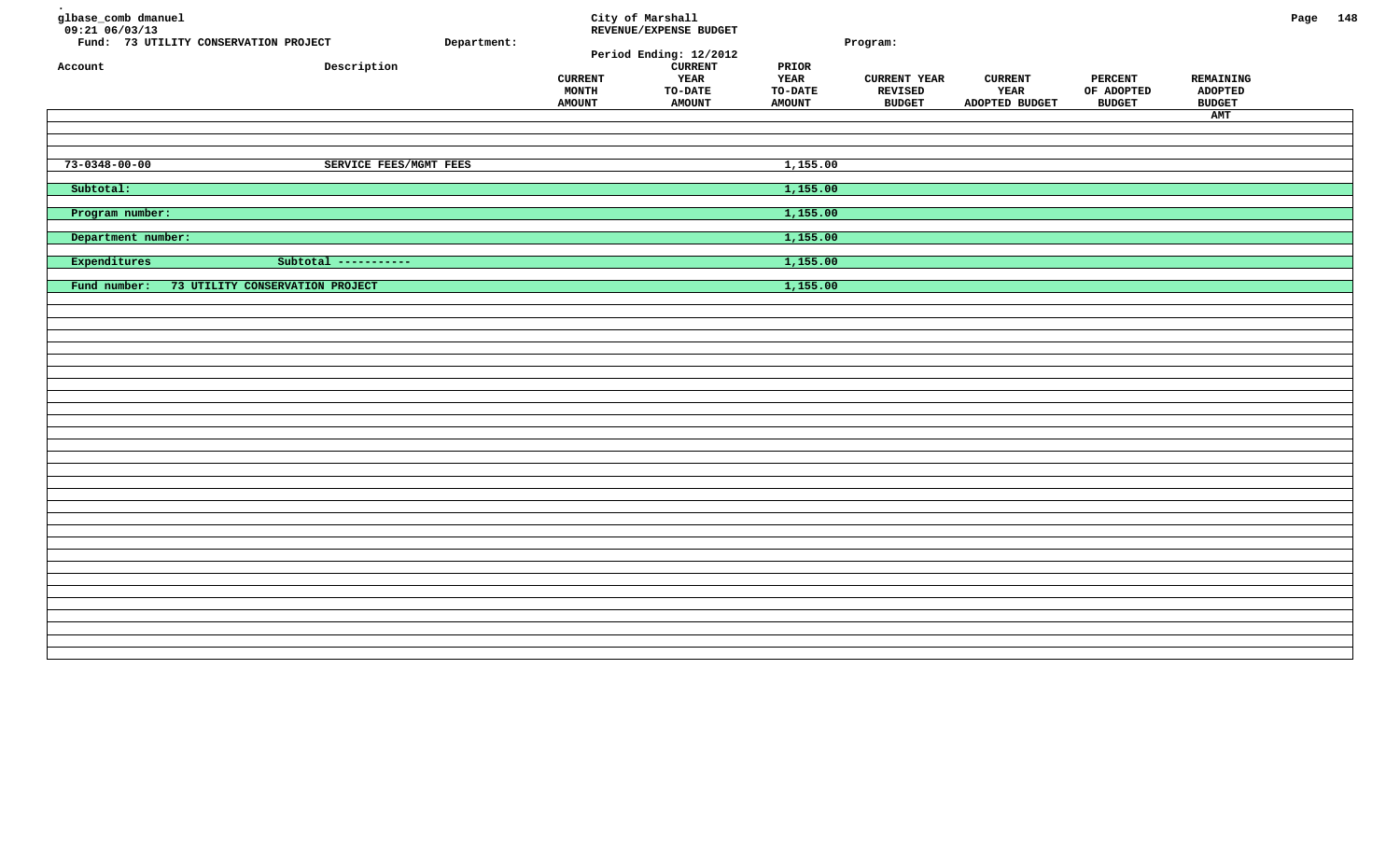| glbase_comb dmanuel<br>$09:21$ $06/03/13$<br>Fund: 74 2010 C/O D/S MEM CITY HALL<br>Account | ${\tt Description}$          | Department: | <b>CURRENT</b><br>MONTH<br><b>AMOUNT</b> | City of Marshall<br>REVENUE/EXPENSE BUDGET<br>Period Ending: 12/2012<br><b>CURRENT</b><br>YEAR<br><b>TO-DATE</b><br><b>AMOUNT</b> | PRIOR<br><b>YEAR</b><br><b>TO-DATE</b><br><b>AMOUNT</b> | Program:<br><b>CURRENT YEAR</b><br><b>REVISED</b><br><b>BUDGET</b> | <b>CURRENT</b><br>YEAR<br>ADOPTED BUDGET | <b>PERCENT</b><br>OF ADOPTED<br><b>BUDGET</b> | REMAINING<br><b>ADOPTED</b><br><b>BUDGET</b><br>AMT | Page 149 |  |
|---------------------------------------------------------------------------------------------|------------------------------|-------------|------------------------------------------|-----------------------------------------------------------------------------------------------------------------------------------|---------------------------------------------------------|--------------------------------------------------------------------|------------------------------------------|-----------------------------------------------|-----------------------------------------------------|----------|--|
| $74 - 5100 - 00 - 00$                                                                       | INTEREST EARNED              |             | $.74-$                                   | $7.67-$                                                                                                                           | $45.12 -$                                               |                                                                    |                                          |                                               | 7.67                                                |          |  |
| $74 - 5110 - 00 - 00$                                                                       | TRANSF FROM HOTEL/MOTEL FUND |             |                                          |                                                                                                                                   | $171,087.50-$                                           |                                                                    |                                          |                                               |                                                     |          |  |
| Subtotal:                                                                                   |                              |             | $.74-$                                   | $7.67 -$                                                                                                                          | 171, 132.62-                                            |                                                                    |                                          |                                               | 7.67                                                |          |  |
| Program number:                                                                             |                              |             | $.74-$                                   | $7.67 -$                                                                                                                          | 171, 132.62-                                            |                                                                    |                                          |                                               | 7.67                                                |          |  |
| Department number:                                                                          |                              |             | $.74-$                                   | $7.67-$                                                                                                                           | 171, 132.62-                                            |                                                                    |                                          |                                               | 7.67                                                |          |  |
| Revenues                                                                                    | Subtotal -----------         |             | $.74-$                                   | $7.67 -$                                                                                                                          | 171, 132.62-                                            |                                                                    |                                          |                                               | 7.67                                                |          |  |
|                                                                                             |                              |             |                                          |                                                                                                                                   |                                                         |                                                                    |                                          |                                               |                                                     |          |  |
|                                                                                             |                              |             |                                          |                                                                                                                                   |                                                         |                                                                    |                                          |                                               |                                                     |          |  |
|                                                                                             |                              |             |                                          |                                                                                                                                   |                                                         |                                                                    |                                          |                                               |                                                     |          |  |
|                                                                                             |                              |             |                                          |                                                                                                                                   |                                                         |                                                                    |                                          |                                               |                                                     |          |  |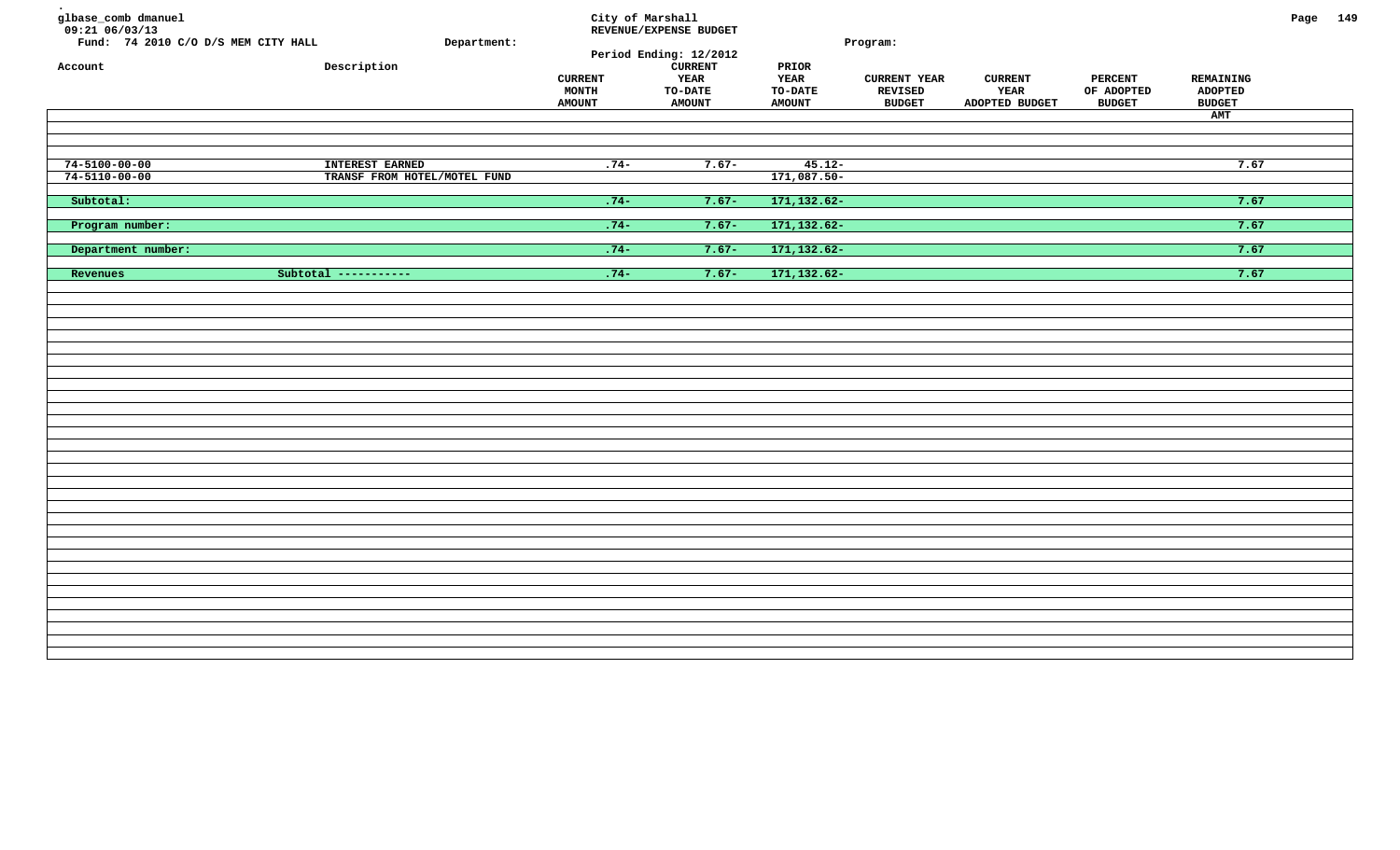| glbase_comb dmanuel<br>$09:21$ $06/03/13$<br>Account | Fund: 74 2010 C/O D/S MEM CITY HALL<br>Description | Department: | City of Marshall<br><b>CURRENT</b><br>MONTH<br><b>AMOUNT</b> | REVENUE/EXPENSE BUDGET<br>Period Ending: 12/2012<br><b>CURRENT</b><br><b>YEAR</b><br><b>TO-DATE</b><br><b>AMOUNT</b> | PRIOR<br>YEAR<br><b>TO-DATE</b><br><b>AMOUNT</b> | Program:<br><b>CURRENT YEAR</b><br>REVISED<br><b>BUDGET</b> | <b>CURRENT</b><br>YEAR<br>ADOPTED BUDGET | <b>PERCENT</b><br>OF ADOPTED<br><b>BUDGET</b> | REMAINING<br><b>ADOPTED</b><br><b>BUDGET</b><br>AMT | Page 150 |  |
|------------------------------------------------------|----------------------------------------------------|-------------|--------------------------------------------------------------|----------------------------------------------------------------------------------------------------------------------|--------------------------------------------------|-------------------------------------------------------------|------------------------------------------|-----------------------------------------------|-----------------------------------------------------|----------|--|
| $74 - 0353 - 00 - 00$                                | PENALTY & INTEREST                                 |             |                                                              |                                                                                                                      | 66,087.50                                        |                                                             |                                          |                                               |                                                     |          |  |
| $74 - 0354 - 00 - 00$                                | PRINCIPAL PAYMENTS                                 |             |                                                              |                                                                                                                      | 105,000.00                                       |                                                             |                                          |                                               |                                                     |          |  |
| Subtotal:                                            |                                                    |             |                                                              |                                                                                                                      | 171,087.50                                       |                                                             |                                          |                                               |                                                     |          |  |
| Program number:                                      |                                                    |             |                                                              |                                                                                                                      | 171,087.50                                       |                                                             |                                          |                                               |                                                     |          |  |
| Department number:                                   |                                                    |             |                                                              |                                                                                                                      | 171,087.50                                       |                                                             |                                          |                                               |                                                     |          |  |
| Expenditures                                         | Subtotal -----------                               |             |                                                              |                                                                                                                      | 171,087.50                                       |                                                             |                                          |                                               |                                                     |          |  |
| Fund number:                                         | 74 2010 C/O D/S MEM CITY HALL                      |             | $.74-$                                                       | $7.67 -$                                                                                                             | $45.12 -$                                        |                                                             |                                          |                                               | 7.67                                                |          |  |
|                                                      |                                                    |             |                                                              |                                                                                                                      |                                                  |                                                             |                                          |                                               |                                                     |          |  |
|                                                      |                                                    |             |                                                              |                                                                                                                      |                                                  |                                                             |                                          |                                               |                                                     |          |  |
|                                                      |                                                    |             |                                                              |                                                                                                                      |                                                  |                                                             |                                          |                                               |                                                     |          |  |
|                                                      |                                                    |             |                                                              |                                                                                                                      |                                                  |                                                             |                                          |                                               |                                                     |          |  |
|                                                      |                                                    |             |                                                              |                                                                                                                      |                                                  |                                                             |                                          |                                               |                                                     |          |  |
|                                                      |                                                    |             |                                                              |                                                                                                                      |                                                  |                                                             |                                          |                                               |                                                     |          |  |
|                                                      |                                                    |             |                                                              |                                                                                                                      |                                                  |                                                             |                                          |                                               |                                                     |          |  |
|                                                      |                                                    |             |                                                              |                                                                                                                      |                                                  |                                                             |                                          |                                               |                                                     |          |  |
|                                                      |                                                    |             |                                                              |                                                                                                                      |                                                  |                                                             |                                          |                                               |                                                     |          |  |
|                                                      |                                                    |             |                                                              |                                                                                                                      |                                                  |                                                             |                                          |                                               |                                                     |          |  |
|                                                      |                                                    |             |                                                              |                                                                                                                      |                                                  |                                                             |                                          |                                               |                                                     |          |  |
|                                                      |                                                    |             |                                                              |                                                                                                                      |                                                  |                                                             |                                          |                                               |                                                     |          |  |
|                                                      |                                                    |             |                                                              |                                                                                                                      |                                                  |                                                             |                                          |                                               |                                                     |          |  |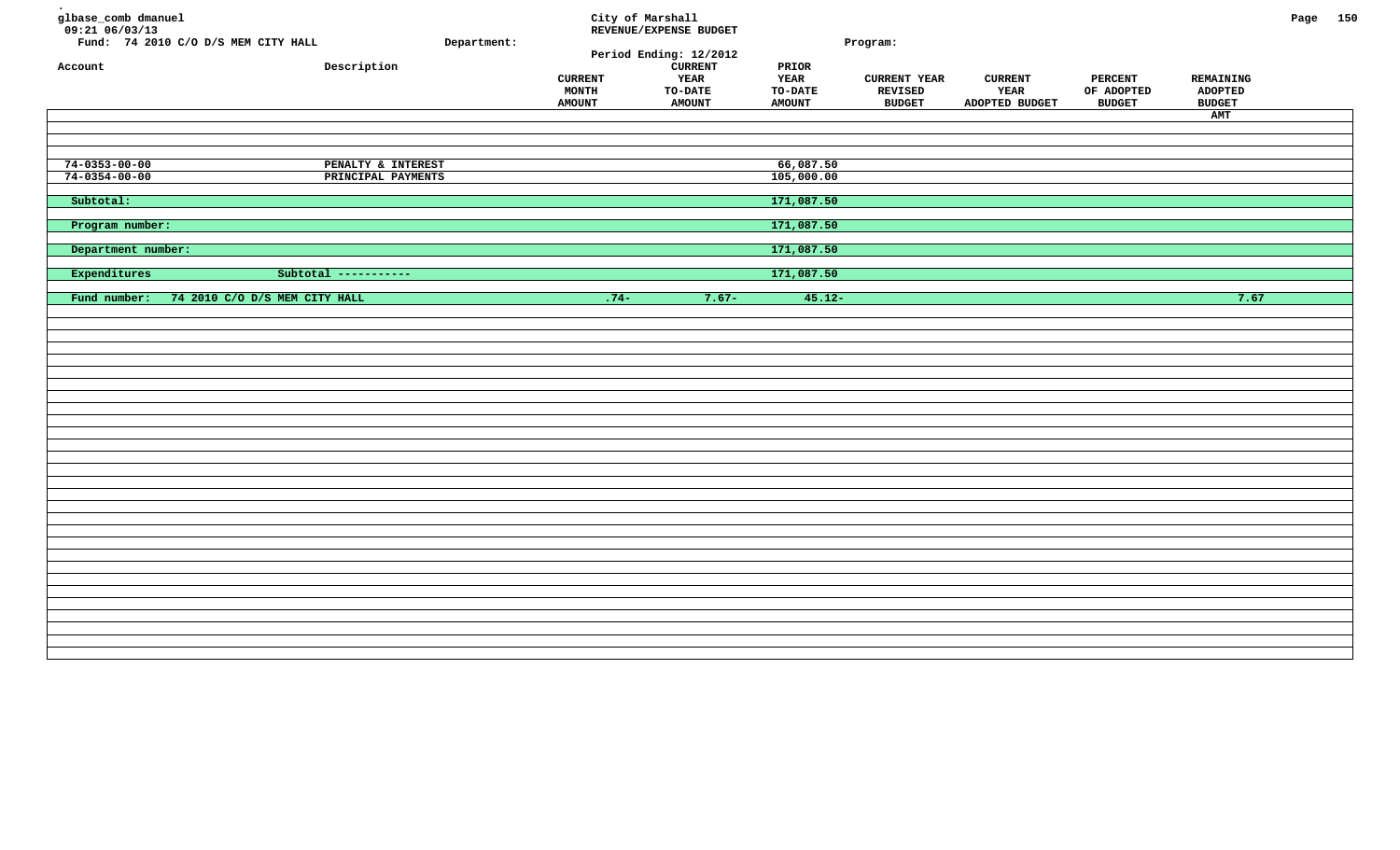| glbase_comb dmanuel<br>$09:21$ $06/03/13$<br>Fund: 75 2010 C/O MEM CITY HALL RESTOR<br>Account | Description          | Department: | City of Marshall<br><b>CURRENT</b><br>MONTH<br><b>AMOUNT</b> | REVENUE/EXPENSE BUDGET<br>Period Ending: 12/2012<br><b>CURRENT</b><br>YEAR<br><b>TO-DATE</b><br><b>AMOUNT</b> | $\tt PRIOR$<br><b>YEAR</b><br><b>TO-DATE</b><br><b>AMOUNT</b> | Program:<br><b>CURRENT YEAR</b><br>REVISED<br><b>BUDGET</b> | <b>CURRENT</b><br>YEAR<br>ADOPTED BUDGET | <b>PERCENT</b><br>OF ADOPTED<br><b>BUDGET</b> | REMAINING<br><b>ADOPTED</b><br><b>BUDGET</b><br>AMT | Page 151 |  |
|------------------------------------------------------------------------------------------------|----------------------|-------------|--------------------------------------------------------------|---------------------------------------------------------------------------------------------------------------|---------------------------------------------------------------|-------------------------------------------------------------|------------------------------------------|-----------------------------------------------|-----------------------------------------------------|----------|--|
| $75 - 5100 - 00 - 00$                                                                          | INTEREST EARNED      |             | $2,918.01-$                                                  | $7,847.34-$                                                                                                   | $12,068.01-$                                                  |                                                             |                                          |                                               | 7,847.34                                            |          |  |
| Subtotal:                                                                                      |                      |             | $2,918.01-$                                                  | $7,847.34-$                                                                                                   | $12,068.01-$                                                  |                                                             |                                          |                                               | 7,847.34                                            |          |  |
| Program number:                                                                                |                      |             | $2,918.01-$                                                  | $7,847.34-$                                                                                                   | $12,068.01-$                                                  |                                                             |                                          |                                               | 7,847.34                                            |          |  |
| Department number:                                                                             |                      |             | $2,918.01-$                                                  | 7,847.34-                                                                                                     | $12,068.01-$                                                  |                                                             |                                          |                                               | 7,847.34                                            |          |  |
| Revenues                                                                                       | Subtotal ----------- |             | $2,918.01 -$                                                 | $7,847.34-$                                                                                                   | $12,068.01-$                                                  |                                                             |                                          |                                               | 7,847.34                                            |          |  |
|                                                                                                |                      |             |                                                              |                                                                                                               |                                                               |                                                             |                                          |                                               |                                                     |          |  |
|                                                                                                |                      |             |                                                              |                                                                                                               |                                                               |                                                             |                                          |                                               |                                                     |          |  |
|                                                                                                |                      |             |                                                              |                                                                                                               |                                                               |                                                             |                                          |                                               |                                                     |          |  |
|                                                                                                |                      |             |                                                              |                                                                                                               |                                                               |                                                             |                                          |                                               |                                                     |          |  |
|                                                                                                |                      |             |                                                              |                                                                                                               |                                                               |                                                             |                                          |                                               |                                                     |          |  |
|                                                                                                |                      |             |                                                              |                                                                                                               |                                                               |                                                             |                                          |                                               |                                                     |          |  |
|                                                                                                |                      |             |                                                              |                                                                                                               |                                                               |                                                             |                                          |                                               |                                                     |          |  |
|                                                                                                |                      |             |                                                              |                                                                                                               |                                                               |                                                             |                                          |                                               |                                                     |          |  |
|                                                                                                |                      |             |                                                              |                                                                                                               |                                                               |                                                             |                                          |                                               |                                                     |          |  |
|                                                                                                |                      |             |                                                              |                                                                                                               |                                                               |                                                             |                                          |                                               |                                                     |          |  |
|                                                                                                |                      |             |                                                              |                                                                                                               |                                                               |                                                             |                                          |                                               |                                                     |          |  |
|                                                                                                |                      |             |                                                              |                                                                                                               |                                                               |                                                             |                                          |                                               |                                                     |          |  |
|                                                                                                |                      |             |                                                              |                                                                                                               |                                                               |                                                             |                                          |                                               |                                                     |          |  |
|                                                                                                |                      |             |                                                              |                                                                                                               |                                                               |                                                             |                                          |                                               |                                                     |          |  |
|                                                                                                |                      |             |                                                              |                                                                                                               |                                                               |                                                             |                                          |                                               |                                                     |          |  |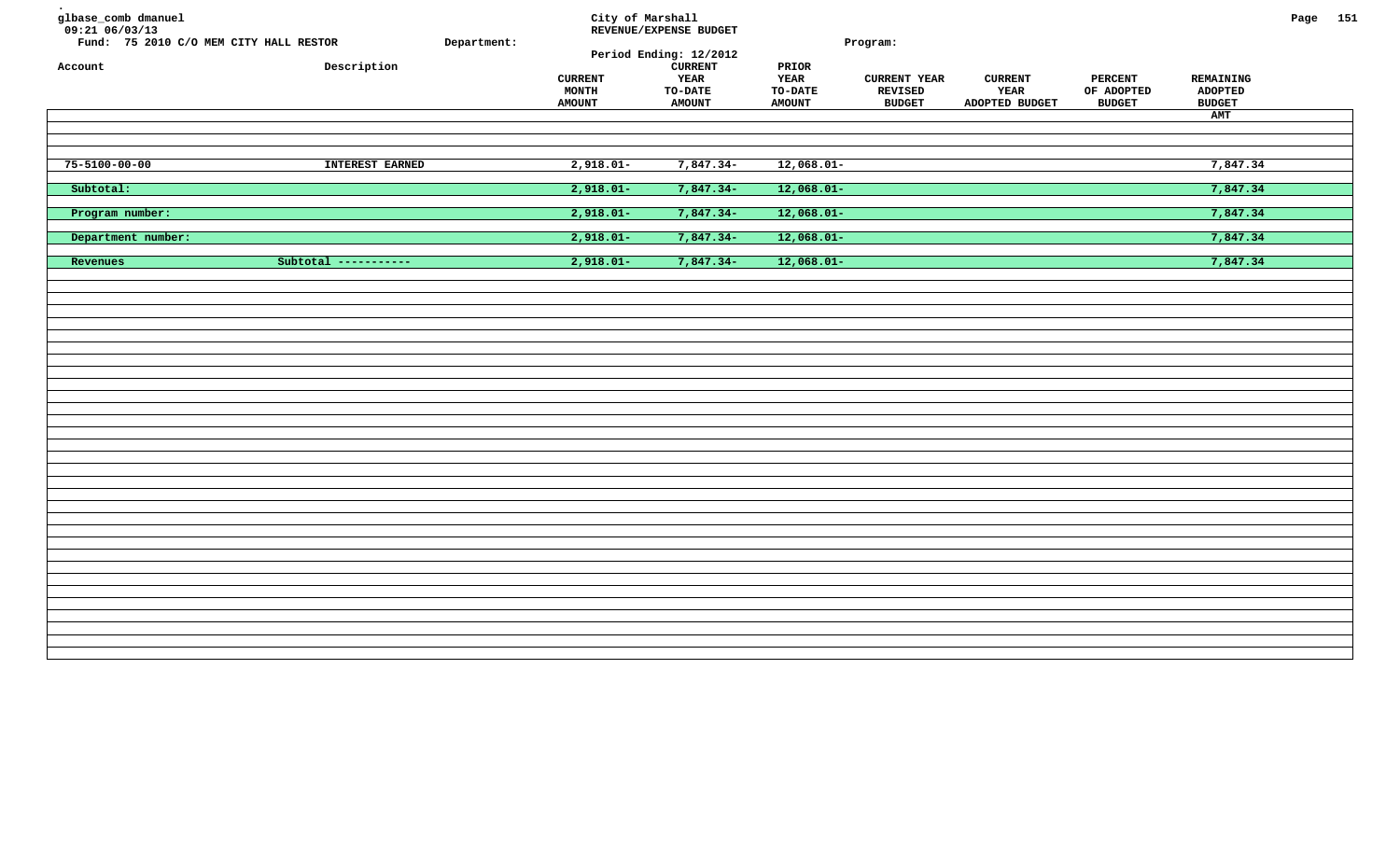| glbase_comb dmanuel<br>09:21 06/03/13          | Fund: 75 2010 C/O MEM CITY HALL RESTOR       | Department: 1 Project Expenses           | City of Marshall<br>REVENUE/EXPENSE BUDGET<br>Period Ending: 12/2012 |                                                         | Program:                                               | Project Expenses                                |                                               |                                                     | Page 152 |  |
|------------------------------------------------|----------------------------------------------|------------------------------------------|----------------------------------------------------------------------|---------------------------------------------------------|--------------------------------------------------------|-------------------------------------------------|-----------------------------------------------|-----------------------------------------------------|----------|--|
| Account                                        | Description                                  | <b>CURRENT</b><br>MONTH<br><b>AMOUNT</b> | <b>CURRENT</b><br><b>YEAR</b><br><b>TO-DATE</b><br><b>AMOUNT</b>     | PRIOR<br><b>YEAR</b><br><b>TO-DATE</b><br><b>AMOUNT</b> | <b>CURRENT YEAR</b><br><b>REVISED</b><br><b>BUDGET</b> | <b>CURRENT</b><br><b>YEAR</b><br>ADOPTED BUDGET | <b>PERCENT</b><br>OF ADOPTED<br><b>BUDGET</b> | <b>REMAINING</b><br><b>ADOPTED</b><br><b>BUDGET</b> |          |  |
|                                                |                                              |                                          |                                                                      |                                                         |                                                        |                                                 |                                               | AMT                                                 |          |  |
| $75 - 0217 - 01 - 00$                          | OTHER SUPPLIES                               |                                          | 393.91                                                               | 2,883.69                                                |                                                        |                                                 |                                               | $393.91 -$                                          |          |  |
| $75 - 0218 - 01 - 00$                          | SMALL TOOLS & OTHER EQUIPMENT                |                                          |                                                                      | 809.24                                                  |                                                        |                                                 |                                               |                                                     |          |  |
| Subtotal:                                      |                                              |                                          | 393.91                                                               | 3,692.93                                                |                                                        |                                                 |                                               | $393.91 -$                                          |          |  |
| $75 - 0305 - 01 - 00$                          | PROFESSIONAL FEES                            |                                          | 455.00                                                               | 187,518.33                                              |                                                        |                                                 |                                               | $455.00 -$                                          |          |  |
| 75-0316-01-00<br>75-0344-01-00                 | CONTRACTED SERVICES<br><b>RENTALS</b>        |                                          | 986.33                                                               | 12,220.00<br>9,471.29                                   |                                                        |                                                 |                                               | $986.33 -$                                          |          |  |
| 75-0347-01-00<br>$75 - 0348 - 01 - 00$         | MISCELLANEOUS<br>SERVICE FEES/MGMT FEES      |                                          |                                                                      | 175.00<br>1,055.00                                      |                                                        |                                                 |                                               |                                                     |          |  |
|                                                |                                              |                                          |                                                                      |                                                         |                                                        |                                                 |                                               |                                                     |          |  |
| Subtotal:                                      |                                              |                                          | 1,441.33                                                             | 210,439.62                                              |                                                        |                                                 |                                               | $1,441.33-$                                         |          |  |
| $75 - 0405 - 01 - 00$<br>$75 - 0410 - 01 - 00$ | BUILDING IMPROVEMENTS<br><b>IMPROVEMENTS</b> |                                          | 188.80                                                               | 119,831.16<br>3,722.52                                  |                                                        |                                                 |                                               | $188.80 -$                                          |          |  |
|                                                |                                              |                                          |                                                                      |                                                         |                                                        |                                                 |                                               |                                                     |          |  |
| Subtotal:                                      |                                              |                                          | 188.80                                                               | 123,553.68                                              |                                                        |                                                 |                                               | $188.80 -$                                          |          |  |
| Program number:                                | Project Expenses                             |                                          | 2,024.04                                                             | 337,686.23                                              |                                                        |                                                 |                                               | $2,024.04-$                                         |          |  |
| Department number:                             | Project Expenses<br>-1.                      |                                          | 2,024.04                                                             | 337,686.23                                              |                                                        |                                                 |                                               | $2,024.04-$                                         |          |  |
| Expenditures                                   | Subtotal -----------                         |                                          | 2,024.04                                                             | 337,686.23                                              |                                                        |                                                 |                                               | $2,024.04-$                                         |          |  |
| Fund number:                                   | 75 2010 C/O MEM CITY HALL RESTOR             | $2,918.01-$                              | $5,823.30-$                                                          | 325,618.22                                              |                                                        |                                                 |                                               | 5,823.30                                            |          |  |
|                                                |                                              |                                          |                                                                      |                                                         |                                                        |                                                 |                                               |                                                     |          |  |
|                                                |                                              |                                          |                                                                      |                                                         |                                                        |                                                 |                                               |                                                     |          |  |
|                                                |                                              |                                          |                                                                      |                                                         |                                                        |                                                 |                                               |                                                     |          |  |
|                                                |                                              |                                          |                                                                      |                                                         |                                                        |                                                 |                                               |                                                     |          |  |
|                                                |                                              |                                          |                                                                      |                                                         |                                                        |                                                 |                                               |                                                     |          |  |
|                                                |                                              |                                          |                                                                      |                                                         |                                                        |                                                 |                                               |                                                     |          |  |
|                                                |                                              |                                          |                                                                      |                                                         |                                                        |                                                 |                                               |                                                     |          |  |
|                                                |                                              |                                          |                                                                      |                                                         |                                                        |                                                 |                                               |                                                     |          |  |
|                                                |                                              |                                          |                                                                      |                                                         |                                                        |                                                 |                                               |                                                     |          |  |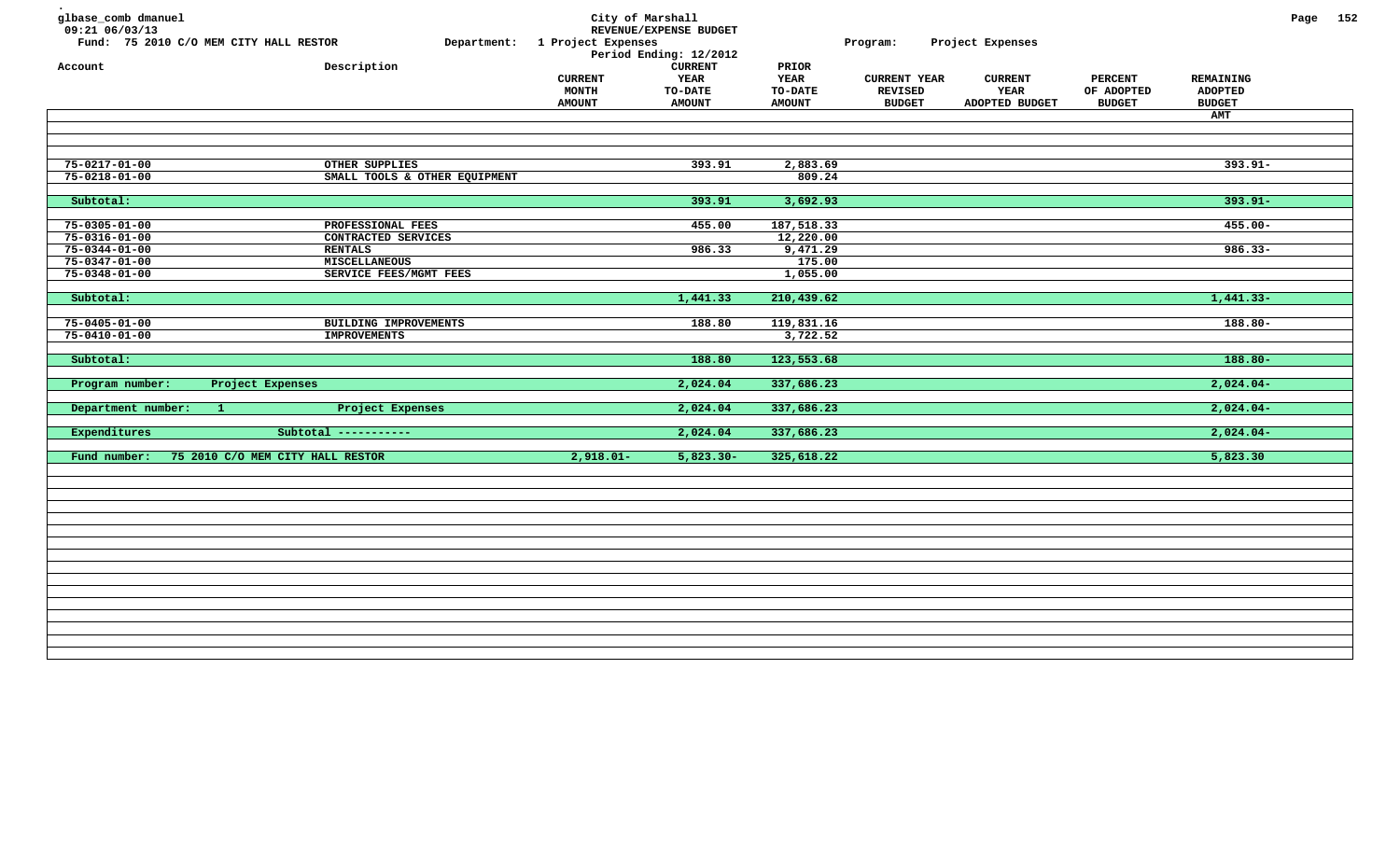| glbase_comb dmanuel<br>$09:21$ 06/03/13<br>Fund: 77 TELEGRAPH PARK<br>Account | ${\tt Description}$  | Department: | Project Expenses<br><b>CURRENT</b><br>MONTH<br><b>AMOUNT</b> | City of Marshall<br>REVENUE/EXPENSE BUDGET<br>Period Ending: 12/2012<br><b>CURRENT</b><br>YEAR<br>TO-DATE<br><b>AMOUNT</b> | PRIOR<br>YEAR<br>TO-DATE<br><b>AMOUNT</b> | Program:<br><b>CURRENT YEAR</b><br><b>REVISED</b><br><b>BUDGET</b> | Project Expenses<br><b>CURRENT</b><br>YEAR<br>ADOPTED BUDGET | <b>PERCENT</b><br>OF ADOPTED<br><b>BUDGET</b> | REMAINING<br><b>ADOPTED</b><br><b>BUDGET</b><br>AMT | Page 153 |  |
|-------------------------------------------------------------------------------|----------------------|-------------|--------------------------------------------------------------|----------------------------------------------------------------------------------------------------------------------------|-------------------------------------------|--------------------------------------------------------------------|--------------------------------------------------------------|-----------------------------------------------|-----------------------------------------------------|----------|--|
| $77 - 5110 - 00 - 00$                                                         | INTERFUND TRSF       |             |                                                              |                                                                                                                            | $8,514.15-$                               |                                                                    |                                                              |                                               |                                                     |          |  |
| Subtotal:                                                                     |                      |             |                                                              |                                                                                                                            | $8,514.15-$                               |                                                                    |                                                              |                                               |                                                     |          |  |
| $77 - 5535 - 00 - 00$                                                         | <b>DONATIONS</b>     |             |                                                              |                                                                                                                            | $242,506.67-$                             |                                                                    |                                                              |                                               |                                                     |          |  |
| Subtotal:                                                                     |                      |             |                                                              |                                                                                                                            | $242,506.67-$                             |                                                                    |                                                              |                                               |                                                     |          |  |
| Program number:                                                               | Project Expenses     |             |                                                              |                                                                                                                            | 251,020.82-                               |                                                                    |                                                              |                                               |                                                     |          |  |
| Department number:                                                            | Project Expenses     |             |                                                              |                                                                                                                            | 251,020.82-                               |                                                                    |                                                              |                                               |                                                     |          |  |
| Revenues                                                                      | Subtotal ----------- |             |                                                              |                                                                                                                            | 251,020.82-                               |                                                                    |                                                              |                                               |                                                     |          |  |
|                                                                               |                      |             |                                                              |                                                                                                                            |                                           |                                                                    |                                                              |                                               |                                                     |          |  |
|                                                                               |                      |             |                                                              |                                                                                                                            |                                           |                                                                    |                                                              |                                               |                                                     |          |  |
|                                                                               |                      |             |                                                              |                                                                                                                            |                                           |                                                                    |                                                              |                                               |                                                     |          |  |
|                                                                               |                      |             |                                                              |                                                                                                                            |                                           |                                                                    |                                                              |                                               |                                                     |          |  |
|                                                                               |                      |             |                                                              |                                                                                                                            |                                           |                                                                    |                                                              |                                               |                                                     |          |  |
|                                                                               |                      |             |                                                              |                                                                                                                            |                                           |                                                                    |                                                              |                                               |                                                     |          |  |
|                                                                               |                      |             |                                                              |                                                                                                                            |                                           |                                                                    |                                                              |                                               |                                                     |          |  |
|                                                                               |                      |             |                                                              |                                                                                                                            |                                           |                                                                    |                                                              |                                               |                                                     |          |  |
|                                                                               |                      |             |                                                              |                                                                                                                            |                                           |                                                                    |                                                              |                                               |                                                     |          |  |
|                                                                               |                      |             |                                                              |                                                                                                                            |                                           |                                                                    |                                                              |                                               |                                                     |          |  |
|                                                                               |                      |             |                                                              |                                                                                                                            |                                           |                                                                    |                                                              |                                               |                                                     |          |  |
|                                                                               |                      |             |                                                              |                                                                                                                            |                                           |                                                                    |                                                              |                                               |                                                     |          |  |
|                                                                               |                      |             |                                                              |                                                                                                                            |                                           |                                                                    |                                                              |                                               |                                                     |          |  |
|                                                                               |                      |             |                                                              |                                                                                                                            |                                           |                                                                    |                                                              |                                               |                                                     |          |  |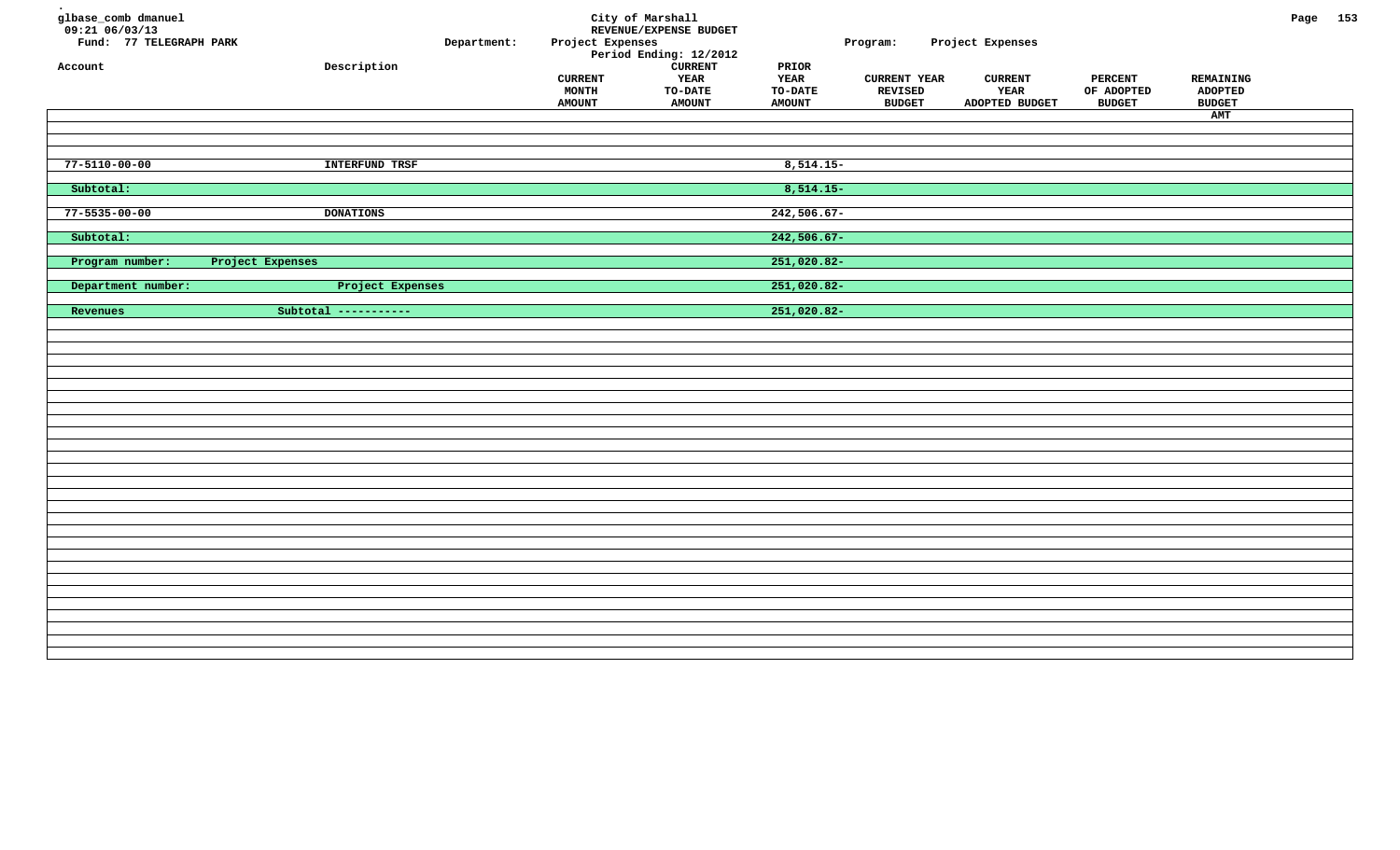| glbase_comb dmanuel<br>09:21 06/03/13<br>Fund: 77 TELEGRAPH PARK<br>Account | Department:<br>${\tt Description}$ | Project Expenses<br><b>CURRENT</b><br>MONTH<br><b>AMOUNT</b> | City of Marshall<br>REVENUE/EXPENSE BUDGET<br>Period Ending: 12/2012<br>${\tt CURRENT}$<br>YEAR<br><b>TO-DATE</b><br><b>AMOUNT</b> | PRIOR<br>YEAR<br><b>TO-DATE</b><br><b>AMOUNT</b> | Program:<br><b>CURRENT YEAR</b><br><b>REVISED</b><br><b>BUDGET</b> | Project Expenses<br><b>CURRENT</b><br>YEAR<br>ADOPTED BUDGET | <b>PERCENT</b><br>OF ADOPTED<br><b>BUDGET</b> | REMAINING<br><b>ADOPTED</b><br><b>BUDGET</b><br>AMT | Page 154 |  |
|-----------------------------------------------------------------------------|------------------------------------|--------------------------------------------------------------|------------------------------------------------------------------------------------------------------------------------------------|--------------------------------------------------|--------------------------------------------------------------------|--------------------------------------------------------------|-----------------------------------------------|-----------------------------------------------------|----------|--|
|                                                                             |                                    |                                                              |                                                                                                                                    |                                                  |                                                                    |                                                              |                                               |                                                     |          |  |
|                                                                             |                                    |                                                              |                                                                                                                                    |                                                  |                                                                    |                                                              |                                               |                                                     |          |  |
| 77-0217-00-00                                                               | OTHER SUPPLIES                     |                                                              |                                                                                                                                    | 259.32                                           |                                                                    |                                                              |                                               |                                                     |          |  |
| Subtotal:                                                                   |                                    |                                                              |                                                                                                                                    | 259.32                                           |                                                                    |                                                              |                                               |                                                     |          |  |
| $77 - 0305 - 00 - 00$                                                       | PROFESSIONAL FEES                  |                                                              |                                                                                                                                    | 6,751.09                                         |                                                                    |                                                              |                                               |                                                     |          |  |
| $77 - 0344 - 00 - 00$                                                       | <b>RENTALS</b>                     |                                                              |                                                                                                                                    | 889.24                                           |                                                                    |                                                              |                                               |                                                     |          |  |
| $77 - 0347 - 00 - 00$                                                       | MISCELLANEOUS                      |                                                              |                                                                                                                                    | 114.50                                           |                                                                    |                                                              |                                               |                                                     |          |  |
| Subtotal:                                                                   |                                    |                                                              |                                                                                                                                    | 7,754.83                                         |                                                                    |                                                              |                                               |                                                     |          |  |
| $77 - 0410 - 00 - 00$                                                       | <b>IMPROVEMENTS</b>                |                                                              |                                                                                                                                    | 243,006.67                                       |                                                                    |                                                              |                                               |                                                     |          |  |
|                                                                             |                                    |                                                              |                                                                                                                                    |                                                  |                                                                    |                                                              |                                               |                                                     |          |  |
| Subtotal:                                                                   |                                    |                                                              |                                                                                                                                    | 243,006.67                                       |                                                                    |                                                              |                                               |                                                     |          |  |
| Program number:<br>Project Expenses                                         |                                    |                                                              |                                                                                                                                    | 251,020.82                                       |                                                                    |                                                              |                                               |                                                     |          |  |
| Department number:                                                          | Project Expenses                   |                                                              |                                                                                                                                    | 251,020.82                                       |                                                                    |                                                              |                                               |                                                     |          |  |
| Expenditures                                                                | Subtotal -----------               |                                                              |                                                                                                                                    | 251,020.82                                       |                                                                    |                                                              |                                               |                                                     |          |  |
| 77 TELEGRAPH PARK                                                           |                                    |                                                              |                                                                                                                                    |                                                  |                                                                    |                                                              |                                               |                                                     |          |  |
| Fund number:                                                                |                                    |                                                              |                                                                                                                                    |                                                  |                                                                    |                                                              |                                               |                                                     |          |  |
|                                                                             |                                    |                                                              |                                                                                                                                    |                                                  |                                                                    |                                                              |                                               |                                                     |          |  |
|                                                                             |                                    |                                                              |                                                                                                                                    |                                                  |                                                                    |                                                              |                                               |                                                     |          |  |
|                                                                             |                                    |                                                              |                                                                                                                                    |                                                  |                                                                    |                                                              |                                               |                                                     |          |  |
|                                                                             |                                    |                                                              |                                                                                                                                    |                                                  |                                                                    |                                                              |                                               |                                                     |          |  |
|                                                                             |                                    |                                                              |                                                                                                                                    |                                                  |                                                                    |                                                              |                                               |                                                     |          |  |
|                                                                             |                                    |                                                              |                                                                                                                                    |                                                  |                                                                    |                                                              |                                               |                                                     |          |  |
|                                                                             |                                    |                                                              |                                                                                                                                    |                                                  |                                                                    |                                                              |                                               |                                                     |          |  |
|                                                                             |                                    |                                                              |                                                                                                                                    |                                                  |                                                                    |                                                              |                                               |                                                     |          |  |
|                                                                             |                                    |                                                              |                                                                                                                                    |                                                  |                                                                    |                                                              |                                               |                                                     |          |  |
|                                                                             |                                    |                                                              |                                                                                                                                    |                                                  |                                                                    |                                                              |                                               |                                                     |          |  |
|                                                                             |                                    |                                                              |                                                                                                                                    |                                                  |                                                                    |                                                              |                                               |                                                     |          |  |
|                                                                             |                                    |                                                              |                                                                                                                                    |                                                  |                                                                    |                                                              |                                               |                                                     |          |  |
|                                                                             |                                    |                                                              |                                                                                                                                    |                                                  |                                                                    |                                                              |                                               |                                                     |          |  |
|                                                                             |                                    |                                                              |                                                                                                                                    |                                                  |                                                                    |                                                              |                                               |                                                     |          |  |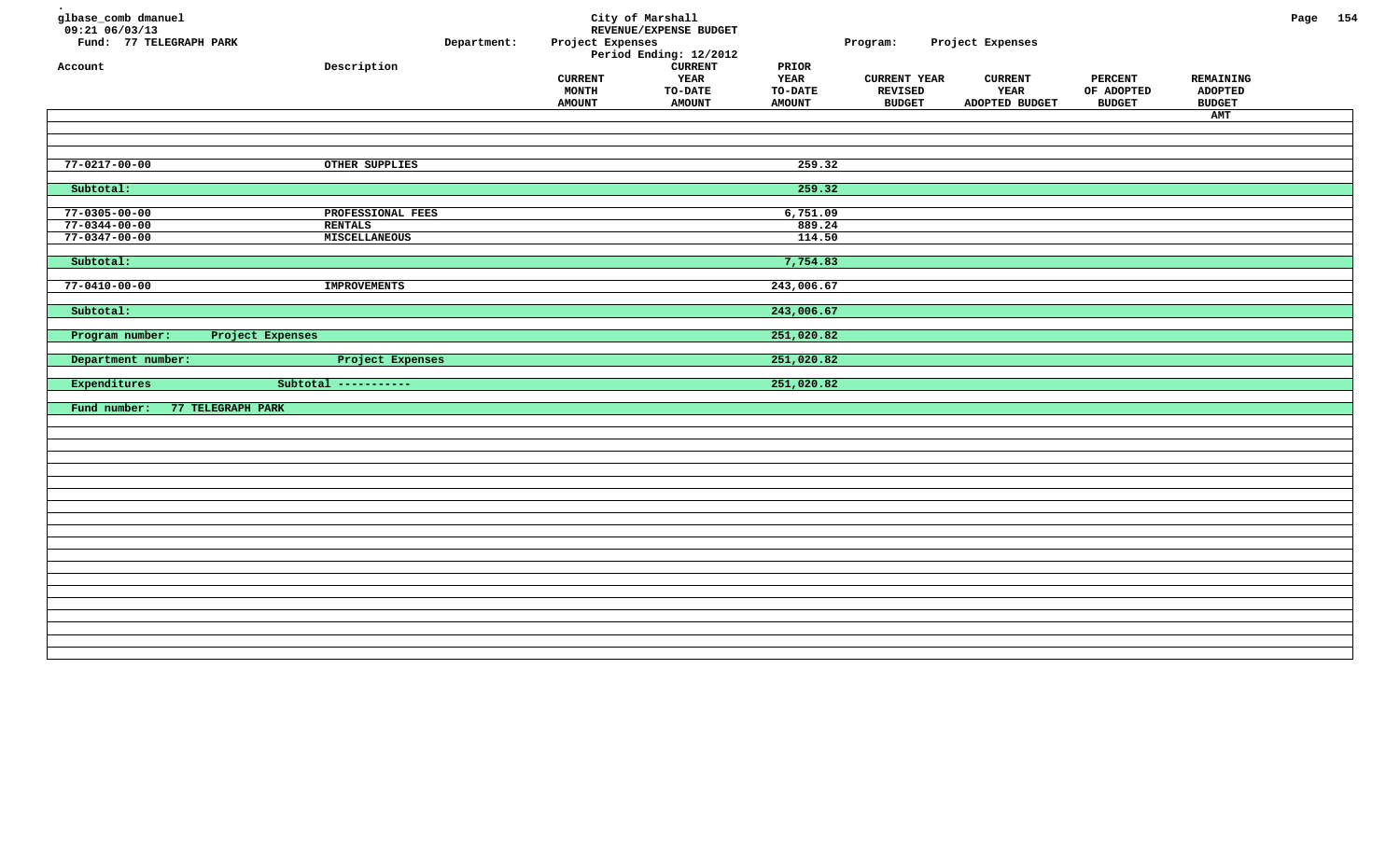| glbase_comb dmanuel<br>$09:21$ 06/03/13<br>Fund: 78 PARK TRAILS<br>Account | Department:<br>${\tt Description}$ | <b>CURRENT</b><br>MONTH<br><b>AMOUNT</b> | City of Marshall<br>REVENUE/EXPENSE BUDGET<br>Period Ending: 12/2012<br>${\tt CURRENT}$<br>YEAR<br><b>TO-DATE</b><br><b>AMOUNT</b> | PRIOR<br>YEAR<br>TO-DATE<br><b>AMOUNT</b> | Program:<br><b>CURRENT YEAR</b><br>REVISED<br><b>BUDGET</b> | <b>CURRENT</b><br>YEAR<br>ADOPTED BUDGET | <b>PERCENT</b><br>OF ADOPTED<br><b>BUDGET</b> | REMAINING<br><b>ADOPTED</b><br><b>BUDGET</b><br>AMT | Page 155 |  |
|----------------------------------------------------------------------------|------------------------------------|------------------------------------------|------------------------------------------------------------------------------------------------------------------------------------|-------------------------------------------|-------------------------------------------------------------|------------------------------------------|-----------------------------------------------|-----------------------------------------------------|----------|--|
| $78 - 5125 - 00 - 00$                                                      | MISCELLANEOUS REVENUE              |                                          |                                                                                                                                    | $680.00 -$                                |                                                             |                                          |                                               |                                                     |          |  |
| $78 - 5126 - 00 - 00$                                                      | <b>DONATIONS</b>                   |                                          | $20.00 -$                                                                                                                          | $3,485.00 -$                              |                                                             |                                          |                                               | 20.00                                               |          |  |
| Subtotal:                                                                  |                                    |                                          | $20.00 -$                                                                                                                          | $4,165.00 -$                              |                                                             |                                          |                                               | 20.00                                               |          |  |
| Program number:                                                            |                                    |                                          | $20.00 -$                                                                                                                          | $4,165.00 -$                              |                                                             |                                          |                                               | 20.00                                               |          |  |
| Department number:                                                         |                                    |                                          | $20.00 -$                                                                                                                          | $4,165.00 -$                              |                                                             |                                          |                                               | 20.00                                               |          |  |
| Revenues                                                                   | Subtotal -----------               |                                          | $20.00 -$                                                                                                                          | $4,165.00 -$                              |                                                             |                                          |                                               | 20.00                                               |          |  |
|                                                                            |                                    |                                          |                                                                                                                                    |                                           |                                                             |                                          |                                               |                                                     |          |  |
|                                                                            |                                    |                                          |                                                                                                                                    |                                           |                                                             |                                          |                                               |                                                     |          |  |
|                                                                            |                                    |                                          |                                                                                                                                    |                                           |                                                             |                                          |                                               |                                                     |          |  |
|                                                                            |                                    |                                          |                                                                                                                                    |                                           |                                                             |                                          |                                               |                                                     |          |  |
|                                                                            |                                    |                                          |                                                                                                                                    |                                           |                                                             |                                          |                                               |                                                     |          |  |
|                                                                            |                                    |                                          |                                                                                                                                    |                                           |                                                             |                                          |                                               |                                                     |          |  |
|                                                                            |                                    |                                          |                                                                                                                                    |                                           |                                                             |                                          |                                               |                                                     |          |  |
|                                                                            |                                    |                                          |                                                                                                                                    |                                           |                                                             |                                          |                                               |                                                     |          |  |
|                                                                            |                                    |                                          |                                                                                                                                    |                                           |                                                             |                                          |                                               |                                                     |          |  |
|                                                                            |                                    |                                          |                                                                                                                                    |                                           |                                                             |                                          |                                               |                                                     |          |  |
|                                                                            |                                    |                                          |                                                                                                                                    |                                           |                                                             |                                          |                                               |                                                     |          |  |
|                                                                            |                                    |                                          |                                                                                                                                    |                                           |                                                             |                                          |                                               |                                                     |          |  |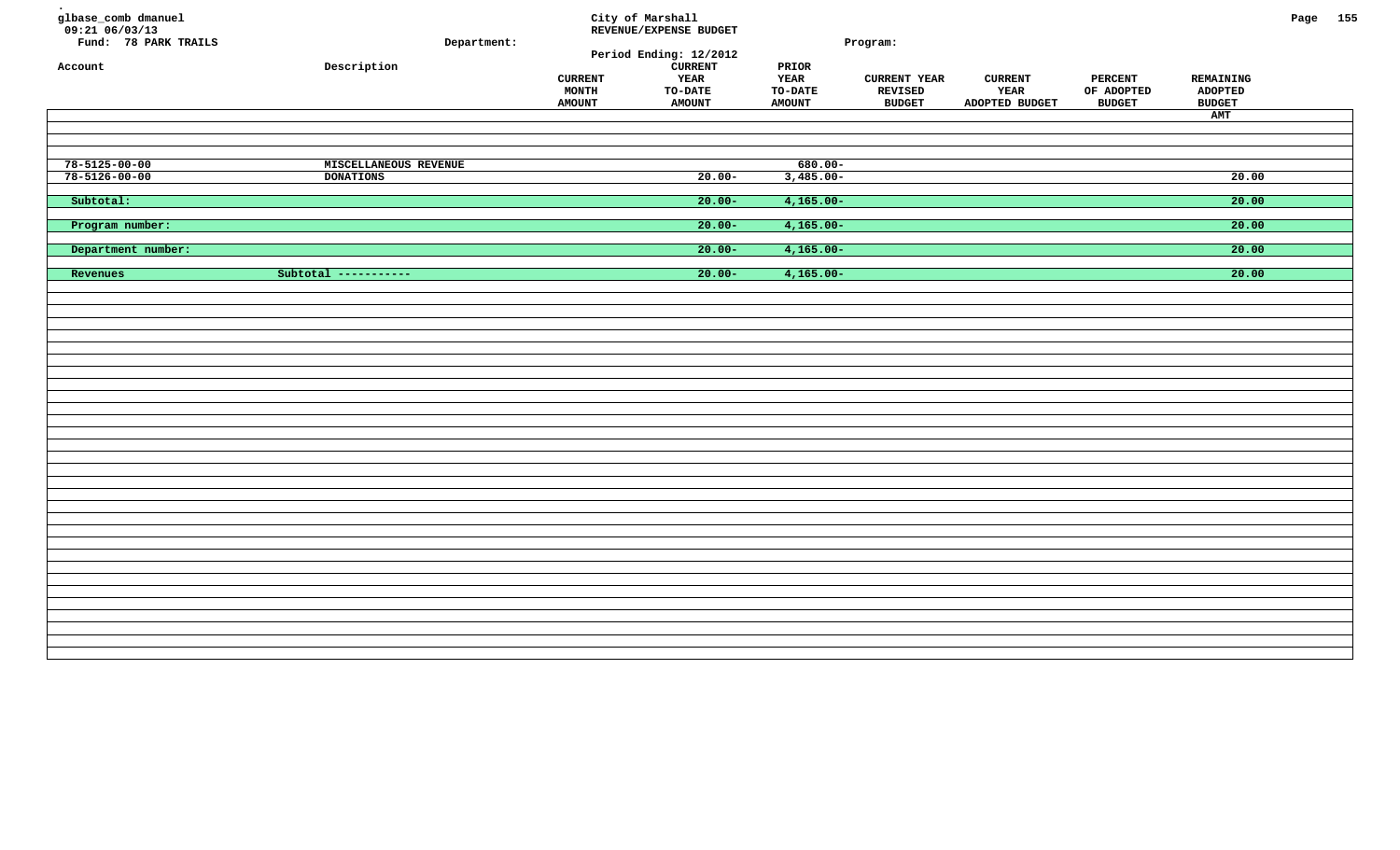| glbase_comb dmanuel<br>$09:21$ <sup>-06/03/13</sup><br>Fund: 78 PARK TRAILS<br>Account | ${\tt Description}$  | Department: | <b>CURRENT</b><br>MONTH<br><b>AMOUNT</b> | City of Marshall<br>REVENUE/EXPENSE BUDGET<br>Period Ending: 12/2012<br><b>CURRENT</b><br><b>YEAR</b><br>TO-DATE<br><b>AMOUNT</b> | PRIOR<br>YEAR<br>TO-DATE<br><b>AMOUNT</b> | Program:<br><b>CURRENT YEAR</b><br>REVISED<br><b>BUDGET</b> | <b>CURRENT</b><br>YEAR<br>ADOPTED BUDGET | <b>PERCENT</b><br>OF ADOPTED<br><b>BUDGET</b> | REMAINING<br><b>ADOPTED</b><br><b>BUDGET</b><br>AMT | Page 156 |  |
|----------------------------------------------------------------------------------------|----------------------|-------------|------------------------------------------|-----------------------------------------------------------------------------------------------------------------------------------|-------------------------------------------|-------------------------------------------------------------|------------------------------------------|-----------------------------------------------|-----------------------------------------------------|----------|--|
| $78 - 0347 - 00 - 00$                                                                  | MISCELLANEOUS        |             |                                          |                                                                                                                                   | 1,633.51                                  |                                                             |                                          |                                               |                                                     |          |  |
| Subtotal:                                                                              |                      |             |                                          |                                                                                                                                   | 1,633.51                                  |                                                             |                                          |                                               |                                                     |          |  |
| Program number:                                                                        |                      |             |                                          |                                                                                                                                   | 1,633.51                                  |                                                             |                                          |                                               |                                                     |          |  |
| Department number:                                                                     |                      |             |                                          |                                                                                                                                   | 1,633.51                                  |                                                             |                                          |                                               |                                                     |          |  |
| Expenditures                                                                           | Subtotal ----------- |             |                                          |                                                                                                                                   | 1,633.51                                  |                                                             |                                          |                                               |                                                     |          |  |
| Fund number:<br>78 PARK TRAILS                                                         |                      |             |                                          | $20.00 -$                                                                                                                         | $2,531.49-$                               |                                                             |                                          |                                               | 20.00                                               |          |  |
|                                                                                        |                      |             |                                          |                                                                                                                                   |                                           |                                                             |                                          |                                               |                                                     |          |  |
|                                                                                        |                      |             |                                          |                                                                                                                                   |                                           |                                                             |                                          |                                               |                                                     |          |  |
|                                                                                        |                      |             |                                          |                                                                                                                                   |                                           |                                                             |                                          |                                               |                                                     |          |  |
|                                                                                        |                      |             |                                          |                                                                                                                                   |                                           |                                                             |                                          |                                               |                                                     |          |  |
|                                                                                        |                      |             |                                          |                                                                                                                                   |                                           |                                                             |                                          |                                               |                                                     |          |  |
|                                                                                        |                      |             |                                          |                                                                                                                                   |                                           |                                                             |                                          |                                               |                                                     |          |  |
|                                                                                        |                      |             |                                          |                                                                                                                                   |                                           |                                                             |                                          |                                               |                                                     |          |  |
|                                                                                        |                      |             |                                          |                                                                                                                                   |                                           |                                                             |                                          |                                               |                                                     |          |  |
|                                                                                        |                      |             |                                          |                                                                                                                                   |                                           |                                                             |                                          |                                               |                                                     |          |  |
|                                                                                        |                      |             |                                          |                                                                                                                                   |                                           |                                                             |                                          |                                               |                                                     |          |  |
|                                                                                        |                      |             |                                          |                                                                                                                                   |                                           |                                                             |                                          |                                               |                                                     |          |  |
|                                                                                        |                      |             |                                          |                                                                                                                                   |                                           |                                                             |                                          |                                               |                                                     |          |  |
|                                                                                        |                      |             |                                          |                                                                                                                                   |                                           |                                                             |                                          |                                               |                                                     |          |  |
|                                                                                        |                      |             |                                          |                                                                                                                                   |                                           |                                                             |                                          |                                               |                                                     |          |  |
|                                                                                        |                      |             |                                          |                                                                                                                                   |                                           |                                                             |                                          |                                               |                                                     |          |  |
|                                                                                        |                      |             |                                          |                                                                                                                                   |                                           |                                                             |                                          |                                               |                                                     |          |  |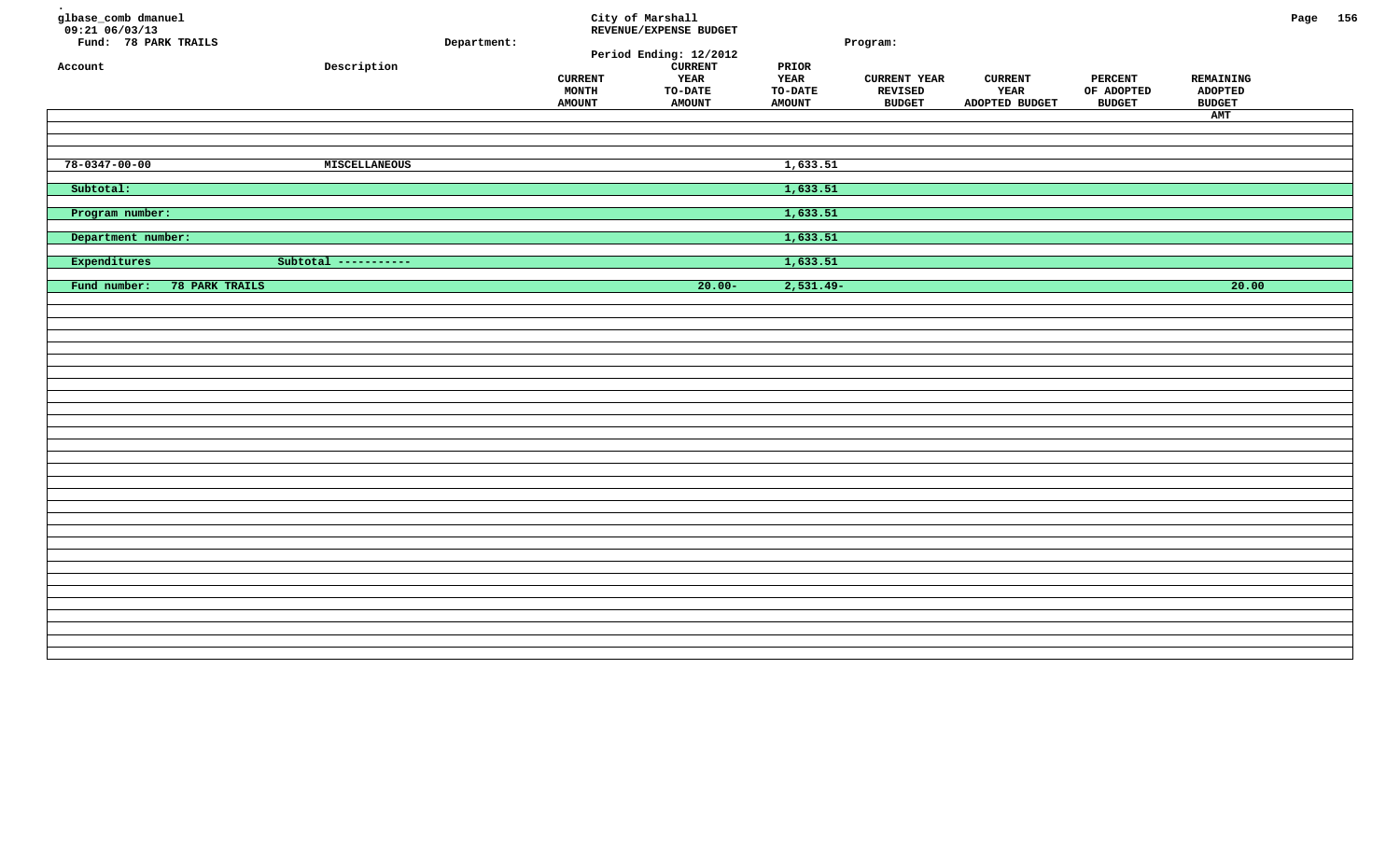| glbase_comb dmanuel<br>$09:21$ <sup>-06/03/13</sup><br>Fund: 79 DOWNTOWN PROJECTS<br>Account | Department:<br>Description                  | <b>CURRENT</b><br>MONTH<br><b>AMOUNT</b> | City of Marshall<br>REVENUE/EXPENSE BUDGET<br>Period Ending: 12/2012<br>${\tt CURRENT}$<br>YEAR<br><b>TO-DATE</b><br><b>AMOUNT</b> | PRIOR<br>YEAR<br>TO-DATE<br><b>AMOUNT</b> | Program:<br><b>CURRENT YEAR</b><br>REVISED<br><b>BUDGET</b> | <b>CURRENT</b><br>YEAR<br>ADOPTED BUDGET | <b>PERCENT</b><br>OF ADOPTED<br><b>BUDGET</b> | REMAINING<br><b>ADOPTED</b><br><b>BUDGET</b><br>AMT | Page 157 |  |
|----------------------------------------------------------------------------------------------|---------------------------------------------|------------------------------------------|------------------------------------------------------------------------------------------------------------------------------------|-------------------------------------------|-------------------------------------------------------------|------------------------------------------|-----------------------------------------------|-----------------------------------------------------|----------|--|
| $79 - 5110 - 00 - 00$<br>$79 - 5126 - 00 - 00$                                               | TRSF FROM GEN FUND<br>DONATIONS - RESTROOMS |                                          |                                                                                                                                    | $38,064.37-$<br>$105,300.00 -$            |                                                             |                                          |                                               |                                                     |          |  |
| Subtotal:                                                                                    |                                             |                                          |                                                                                                                                    | 143, 364. 37-                             |                                                             |                                          |                                               |                                                     |          |  |
| Program number:                                                                              |                                             |                                          |                                                                                                                                    | 143, 364. 37-                             |                                                             |                                          |                                               |                                                     |          |  |
| Department number:                                                                           |                                             |                                          |                                                                                                                                    | 143, 364. 37-                             |                                                             |                                          |                                               |                                                     |          |  |
| Revenues                                                                                     | Subtotal -----------                        |                                          |                                                                                                                                    | 143, 364. 37-                             |                                                             |                                          |                                               |                                                     |          |  |
|                                                                                              |                                             |                                          |                                                                                                                                    |                                           |                                                             |                                          |                                               |                                                     |          |  |
|                                                                                              |                                             |                                          |                                                                                                                                    |                                           |                                                             |                                          |                                               |                                                     |          |  |
|                                                                                              |                                             |                                          |                                                                                                                                    |                                           |                                                             |                                          |                                               |                                                     |          |  |
|                                                                                              |                                             |                                          |                                                                                                                                    |                                           |                                                             |                                          |                                               |                                                     |          |  |
|                                                                                              |                                             |                                          |                                                                                                                                    |                                           |                                                             |                                          |                                               |                                                     |          |  |
|                                                                                              |                                             |                                          |                                                                                                                                    |                                           |                                                             |                                          |                                               |                                                     |          |  |
|                                                                                              |                                             |                                          |                                                                                                                                    |                                           |                                                             |                                          |                                               |                                                     |          |  |
|                                                                                              |                                             |                                          |                                                                                                                                    |                                           |                                                             |                                          |                                               |                                                     |          |  |
|                                                                                              |                                             |                                          |                                                                                                                                    |                                           |                                                             |                                          |                                               |                                                     |          |  |
|                                                                                              |                                             |                                          |                                                                                                                                    |                                           |                                                             |                                          |                                               |                                                     |          |  |
|                                                                                              |                                             |                                          |                                                                                                                                    |                                           |                                                             |                                          |                                               |                                                     |          |  |
|                                                                                              |                                             |                                          |                                                                                                                                    |                                           |                                                             |                                          |                                               |                                                     |          |  |
|                                                                                              |                                             |                                          |                                                                                                                                    |                                           |                                                             |                                          |                                               |                                                     |          |  |
|                                                                                              |                                             |                                          |                                                                                                                                    |                                           |                                                             |                                          |                                               |                                                     |          |  |